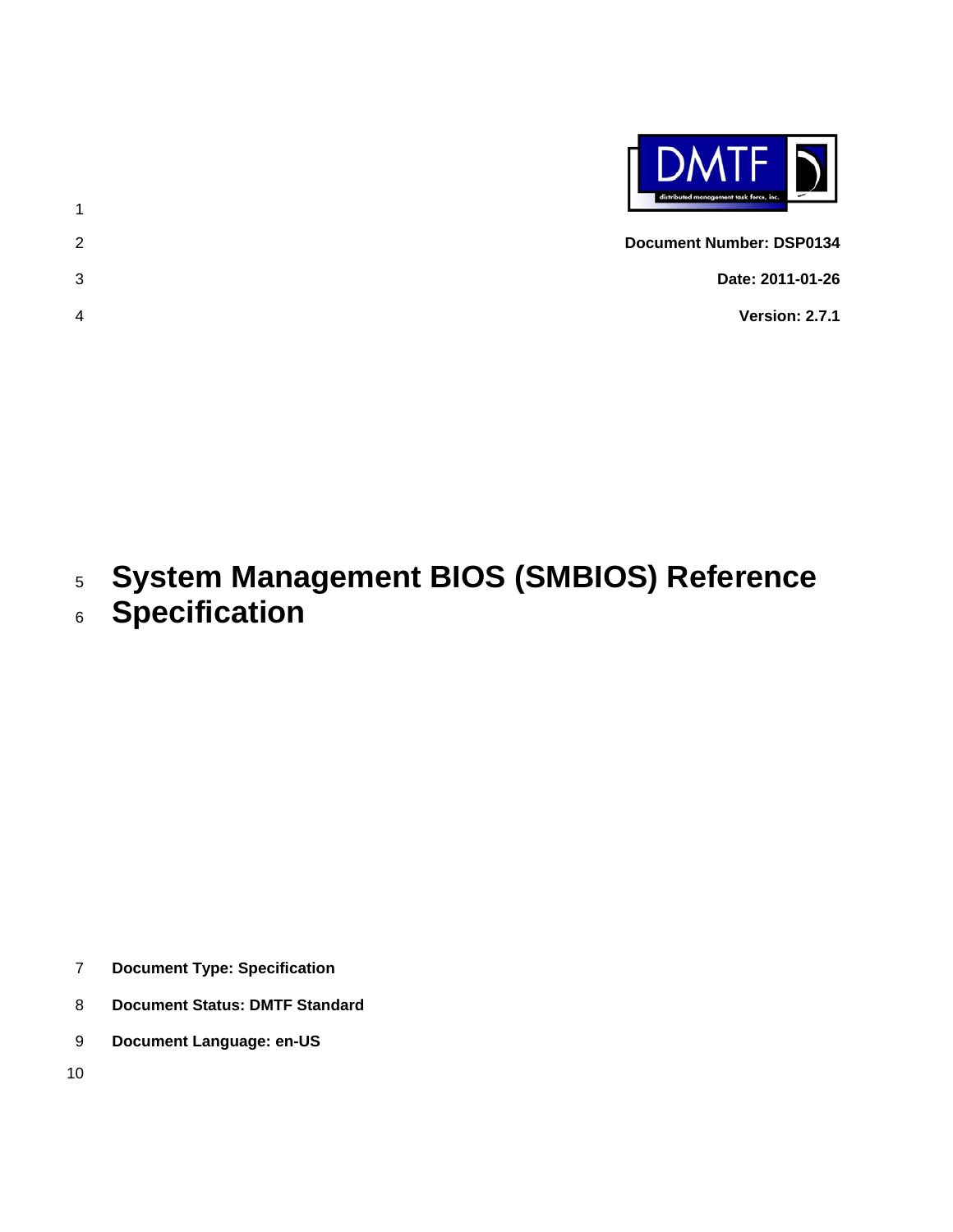#### 11 | Copyright Notice

12 Copyright © 2000, 2002, 2004–2011 Distributed Management Task Force, Inc. (DMTF). All rights 13 **reserved**.

14 DMTF is a not-for-profit association of industry members dedicated to promoting enterprise and systems 15 management and interoperability. Members and non-members may reproduce DMTF specifications and 16 documents, provided that correct attribution is given. As DMTF specifications may be revised from time to 17 time, the particular version and release date should always be noted.

18 Implementation of certain elements of this standard or proposed standard may be subject to third party 19 patent rights, including provisional patent rights (herein "patent rights"). DMTF makes no representations 20 to users of the standard as to the existence of such rights, and is not responsible to recognize, disclose,<br>21 or identify any or all such third party patent right, owners or claimants, nor for any incomplete or 21 or identify any or all such third party patent right, owners or claimants, nor for any incomplete or 22 inaccurate identification or disclosure of such rights, owners or claimants. DMTF shall have no liability to 23 any party, in any manner or circumstance, under any legal theory whatsoever, for failure to recognize, 24 disclose, or identify any such third party patent rights, or for such party's reliance on the standard or disclose, or identify any such third party patent rights, or for such party's reliance on the standard or 25 incorporation thereof in its product, protocols or testing procedures. DMTF shall have no liability to any 26 party implementing such standard, whether such implementation is foreseeable or not, nor to any patent 27 owner or claimant, and shall have no liability or responsibility for costs or losses incurred if a standard is 28 withdrawn or modified after publication, and shall be indemnified and held harmless by any party 29 implementing the standard from any and all claims of infringement by a patent owner for such 30 implementations.

31 For information about patents held by third-parties which have notified the DMTF that, in their opinion,

- 32 such patent may relate to or impact implementations of DMTF standards, visit
- 33 <http://www.dmtf.org/about/policies/disclosures.php>.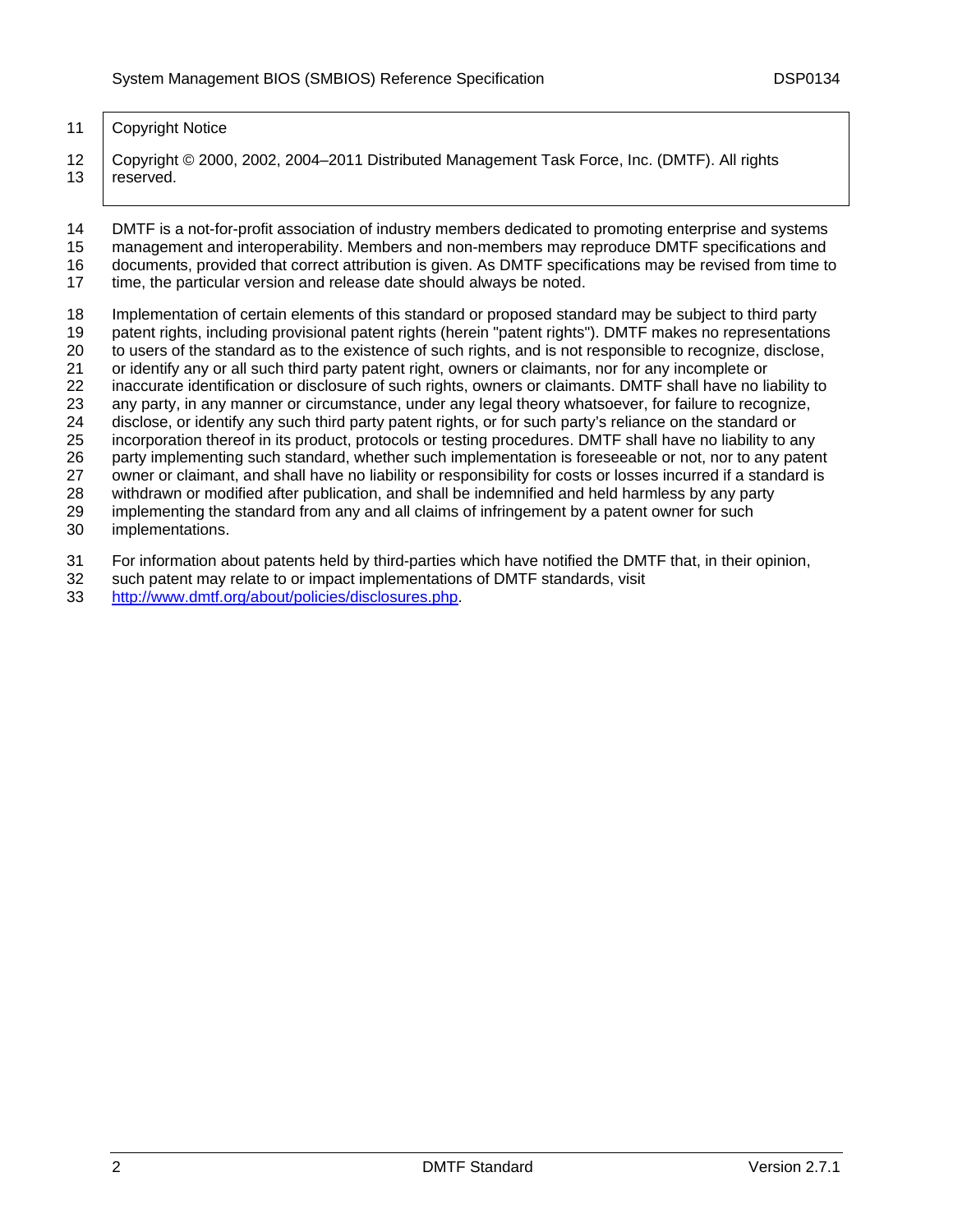34

# **CONTENTS**

| 35       |   |     |                |  |  |
|----------|---|-----|----------------|--|--|
| 36       |   |     |                |  |  |
| 37       |   |     |                |  |  |
| 38       |   |     |                |  |  |
| 39       |   |     |                |  |  |
| 40       | 1 |     |                |  |  |
| 41       | 2 |     |                |  |  |
|          |   |     |                |  |  |
| 42       | 3 |     |                |  |  |
| 43       | 4 |     |                |  |  |
| 44       | 5 |     |                |  |  |
| 45       |   | 5.1 |                |  |  |
| 46       |   | 5.2 |                |  |  |
| 47       |   |     | 5.2.1          |  |  |
| 48       | 6 |     |                |  |  |
| 49       |   | 6.1 |                |  |  |
| 50       |   |     | 6.1.1          |  |  |
| 51       |   |     | 6.1.2          |  |  |
| 52       |   |     | 6.1.3          |  |  |
| 53       |   | 6.2 |                |  |  |
| 54       |   | 6.3 |                |  |  |
| 55       | 7 |     |                |  |  |
| 56       |   | 7.1 |                |  |  |
| 57       |   |     | 7.1.1          |  |  |
| 58       |   |     | 7.1.2          |  |  |
| 59       |   | 7.2 |                |  |  |
| 60       |   |     | 7.2.1          |  |  |
| 61       |   |     | 7.2.2          |  |  |
| 62       |   | 7.3 |                |  |  |
| 63       |   |     | 7.3.1          |  |  |
| 64       |   |     | 7.3.2          |  |  |
| 65       |   | 7.4 |                |  |  |
| 66       |   |     | 7.4.1          |  |  |
| 67       |   |     | 7.4.2          |  |  |
| 68       |   |     | 7.4.3          |  |  |
| 69       |   |     | 7.4.4          |  |  |
| 70       |   | 7.5 |                |  |  |
| 71       |   |     | 7.5.1          |  |  |
| 72       |   |     | 7.5.2          |  |  |
| 73       |   |     | 7.5.3          |  |  |
| 74       |   |     | 7.5.4          |  |  |
| 75       |   |     | 7.5.5          |  |  |
| 76       |   |     | 7.5.6          |  |  |
| 77       |   |     | 7.5.7          |  |  |
| 78       |   |     | 7.5.8          |  |  |
| 79       |   |     | 7.5.9          |  |  |
| 80       |   | 7.6 |                |  |  |
| 81       |   |     | 7.6.1<br>7.6.2 |  |  |
| 82<br>83 |   |     | 7.6.3          |  |  |
| 84       |   |     | 7.6.4          |  |  |
| 85       |   | 7.7 |                |  |  |
|          |   |     |                |  |  |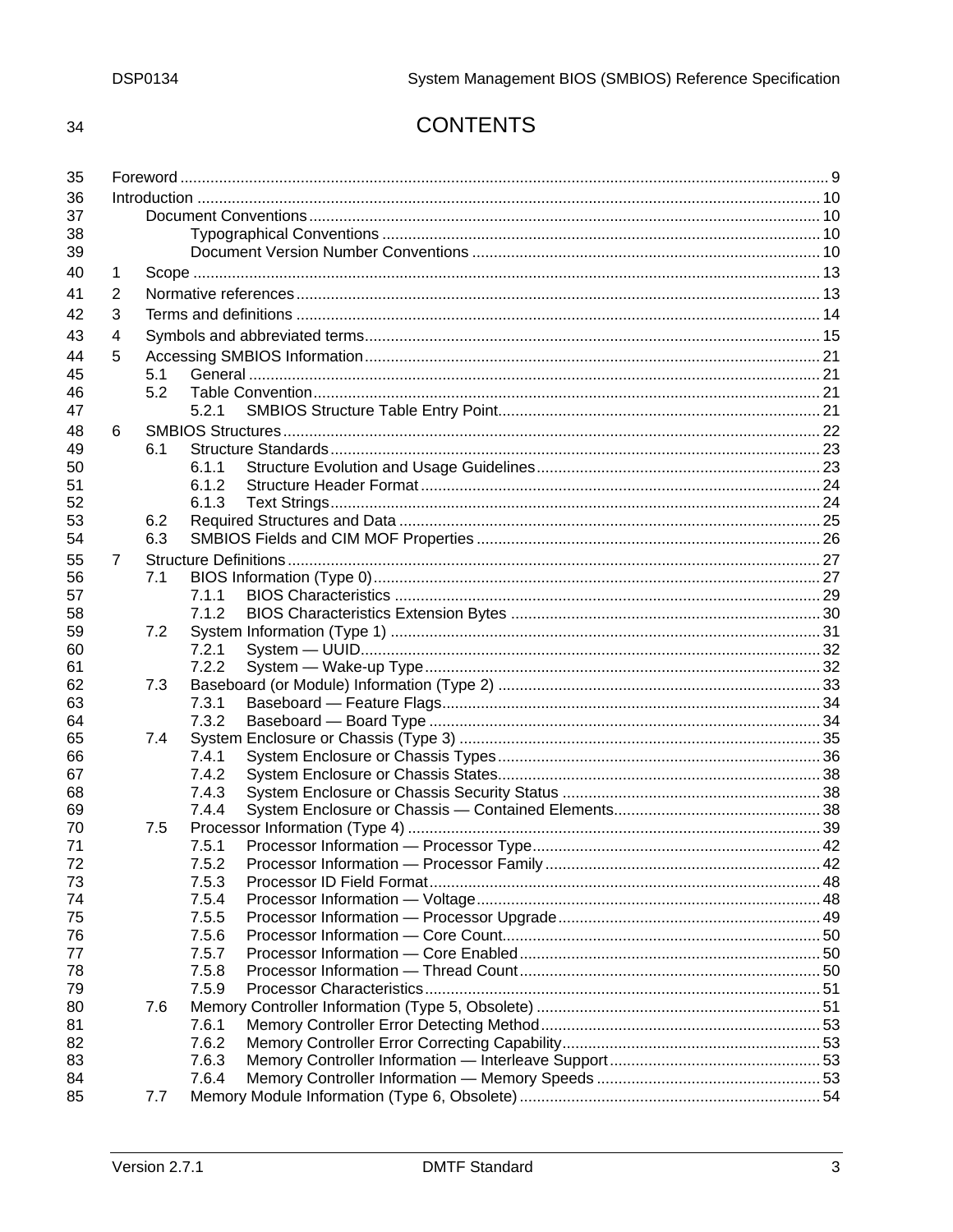| 86  |      | 7.7.1                                                              |  |
|-----|------|--------------------------------------------------------------------|--|
|     |      |                                                                    |  |
| 87  |      | 7.7.2                                                              |  |
| 88  |      | 7.7.3                                                              |  |
| 89  | 7.8  |                                                                    |  |
| 90  |      | 7.8.1                                                              |  |
| 91  |      | 7.8.2                                                              |  |
| 92  |      | 7.8.3                                                              |  |
| 93  |      | 7.8.4                                                              |  |
| 94  |      | 7.8.5                                                              |  |
| 95  | 7.9  |                                                                    |  |
| 96  |      | 7.9.1                                                              |  |
| 97  |      | 7.9.2                                                              |  |
| 98  |      | 7.9.3                                                              |  |
| 99  | 7.10 |                                                                    |  |
| 100 |      | 7.10.1                                                             |  |
| 101 |      | 7.10.2                                                             |  |
| 102 |      |                                                                    |  |
|     |      | 7.10.3                                                             |  |
| 103 |      | 7.10.4                                                             |  |
| 104 |      | 7.10.5                                                             |  |
| 105 |      | 7.10.6                                                             |  |
| 106 |      | 7.10.7                                                             |  |
| 107 |      | 7.10.8 Segment Group Number, Bus Number, Device/Function Number 68 |  |
| 108 | 7.11 |                                                                    |  |
| 109 |      |                                                                    |  |
| 110 | 7.12 |                                                                    |  |
| 111 | 7.13 |                                                                    |  |
| 112 | 7.14 |                                                                    |  |
| 113 | 7.15 |                                                                    |  |
| 114 | 7.16 |                                                                    |  |
| 115 |      |                                                                    |  |
| 116 |      |                                                                    |  |
| 117 |      |                                                                    |  |
| 118 |      | 7.16.4                                                             |  |
| 119 |      | 7.16.5                                                             |  |
| 120 |      |                                                                    |  |
| 121 | 7.17 |                                                                    |  |
| 122 |      | 7.17.1                                                             |  |
| 123 |      |                                                                    |  |
| 124 |      |                                                                    |  |
| 125 |      |                                                                    |  |
| 126 |      |                                                                    |  |
| 127 |      | 7.18.2                                                             |  |
| 128 |      |                                                                    |  |
| 129 |      |                                                                    |  |
| 130 |      |                                                                    |  |
| 131 |      | 7.19.1                                                             |  |
| 132 |      | 7.19.2                                                             |  |
| 133 |      |                                                                    |  |
| 134 | 7.20 |                                                                    |  |
| 135 | 7.21 |                                                                    |  |
|     |      |                                                                    |  |
| 136 | 7.22 |                                                                    |  |
| 137 |      |                                                                    |  |
| 138 |      |                                                                    |  |
| 139 | 7.23 |                                                                    |  |
| 140 |      |                                                                    |  |
| 141 | 7.24 |                                                                    |  |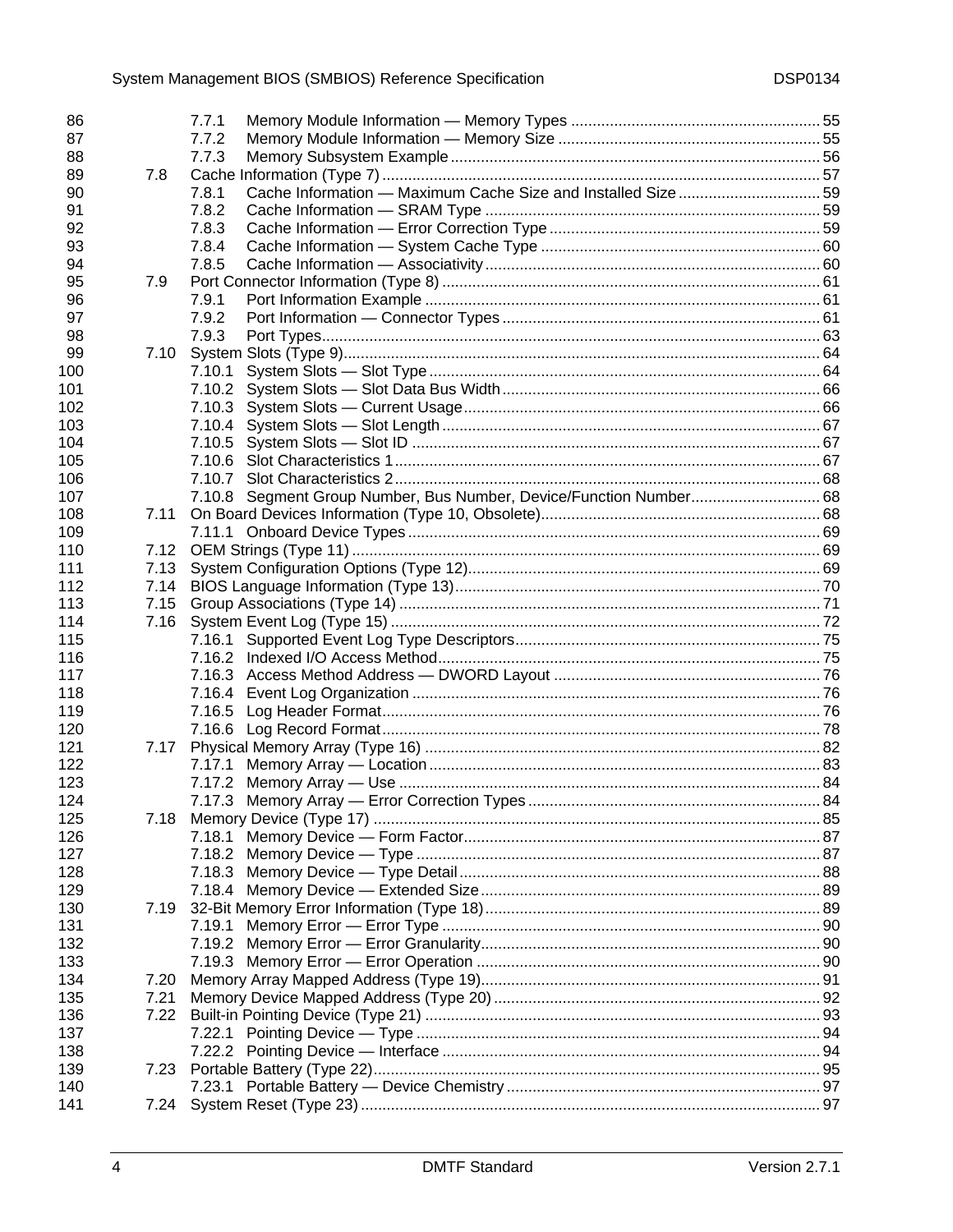| 142 | 7.25 |                                                                                  |  |
|-----|------|----------------------------------------------------------------------------------|--|
| 143 | 7.26 |                                                                                  |  |
| 144 |      | 7.26.1 System Power Controls — Calculating the Next Scheduled Power-on Time  100 |  |
| 145 | 7.27 |                                                                                  |  |
| 146 |      |                                                                                  |  |
| 147 | 7.28 |                                                                                  |  |
| 148 |      |                                                                                  |  |
| 149 | 7.29 |                                                                                  |  |
| 150 |      |                                                                                  |  |
| 151 | 7.30 |                                                                                  |  |
| 152 |      |                                                                                  |  |
| 153 | 7.31 |                                                                                  |  |
| 154 | 7.32 |                                                                                  |  |
| 155 | 7.33 |                                                                                  |  |
| 156 |      |                                                                                  |  |
| 157 | 7.34 |                                                                                  |  |
| 158 | 7.35 |                                                                                  |  |
| 159 |      |                                                                                  |  |
| 160 |      |                                                                                  |  |
| 161 | 7.36 |                                                                                  |  |
| 162 | 7.37 |                                                                                  |  |
| 163 | 7.38 |                                                                                  |  |
| 164 |      |                                                                                  |  |
| 165 | 7.39 |                                                                                  |  |
| 166 |      |                                                                                  |  |
| 167 | 7.40 |                                                                                  |  |
| 168 |      |                                                                                  |  |
| 169 | 7.41 |                                                                                  |  |
| 170 |      |                                                                                  |  |
| 171 |      |                                                                                  |  |
| 172 |      |                                                                                  |  |
| 173 |      |                                                                                  |  |
| 174 |      |                                                                                  |  |
| 175 |      | 7.42.4 Segment Group Number, Bus Number, Device/Function Number 119              |  |
| 176 | 7.43 |                                                                                  |  |
| 177 | 7.44 |                                                                                  |  |
| 178 | 7.45 |                                                                                  |  |
| 179 |      |                                                                                  |  |
| 180 |      |                                                                                  |  |
| 181 |      |                                                                                  |  |
| 182 |      |                                                                                  |  |
| 183 |      |                                                                                  |  |

## **Tables**

| 185 |  |
|-----|--|
| 186 |  |
| 187 |  |
| 188 |  |
| 189 |  |
| 190 |  |
| 191 |  |
| 192 |  |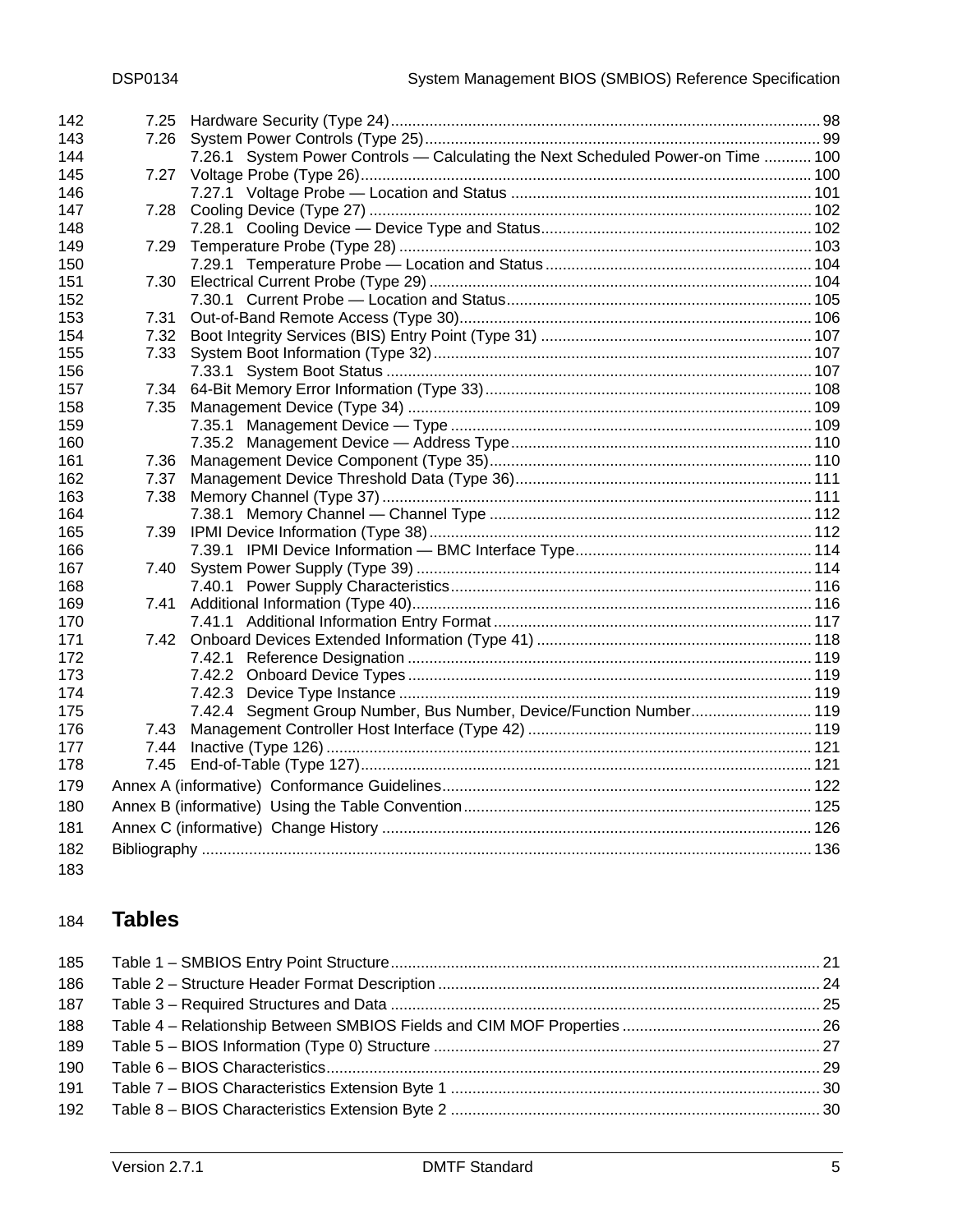| 193 |  |
|-----|--|
| 194 |  |
| 195 |  |
| 196 |  |
| 197 |  |
| 198 |  |
| 199 |  |
| 200 |  |
| 201 |  |
| 202 |  |
| 203 |  |
| 204 |  |
| 205 |  |
| 206 |  |
| 207 |  |
| 208 |  |
| 209 |  |
| 210 |  |
| 211 |  |
| 212 |  |
| 213 |  |
| 214 |  |
| 215 |  |
| 216 |  |
| 217 |  |
| 218 |  |
| 219 |  |
| 220 |  |
| 221 |  |
| 222 |  |
| 223 |  |
| 224 |  |
| 225 |  |
| 226 |  |
| 227 |  |
| 228 |  |
| 229 |  |
| 230 |  |
| 231 |  |
| 232 |  |
| 233 |  |
| 234 |  |
| 235 |  |
| 236 |  |
| 237 |  |
| 238 |  |
| 239 |  |
| 240 |  |
|     |  |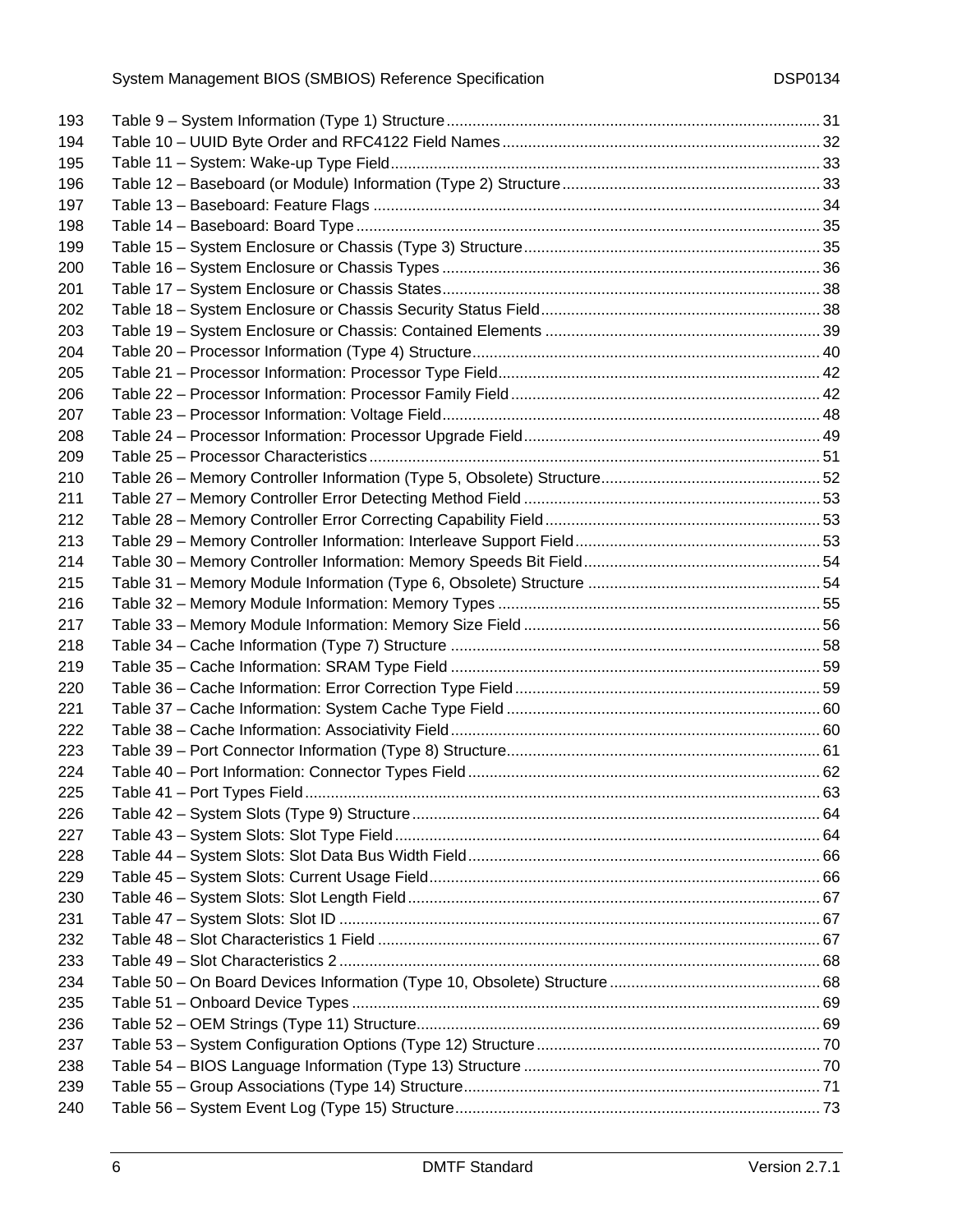| 241 |  |
|-----|--|
| 242 |  |
| 243 |  |
| 244 |  |
| 245 |  |
| 246 |  |
| 247 |  |
| 248 |  |
| 249 |  |
| 250 |  |
| 251 |  |
| 252 |  |
| 253 |  |
| 254 |  |
| 255 |  |
| 256 |  |
| 257 |  |
| 258 |  |
| 259 |  |
| 260 |  |
| 261 |  |
| 262 |  |
| 263 |  |
| 264 |  |
| 265 |  |
| 266 |  |
| 267 |  |
| 268 |  |
| 269 |  |
| 270 |  |
| 271 |  |
| 272 |  |
| 273 |  |
| 274 |  |
| 275 |  |
| 276 |  |
| 277 |  |
| 278 |  |
| 279 |  |
| 280 |  |
| 281 |  |
| 282 |  |
| 283 |  |
| 284 |  |
| 285 |  |
| 286 |  |
| 287 |  |
| 288 |  |
|     |  |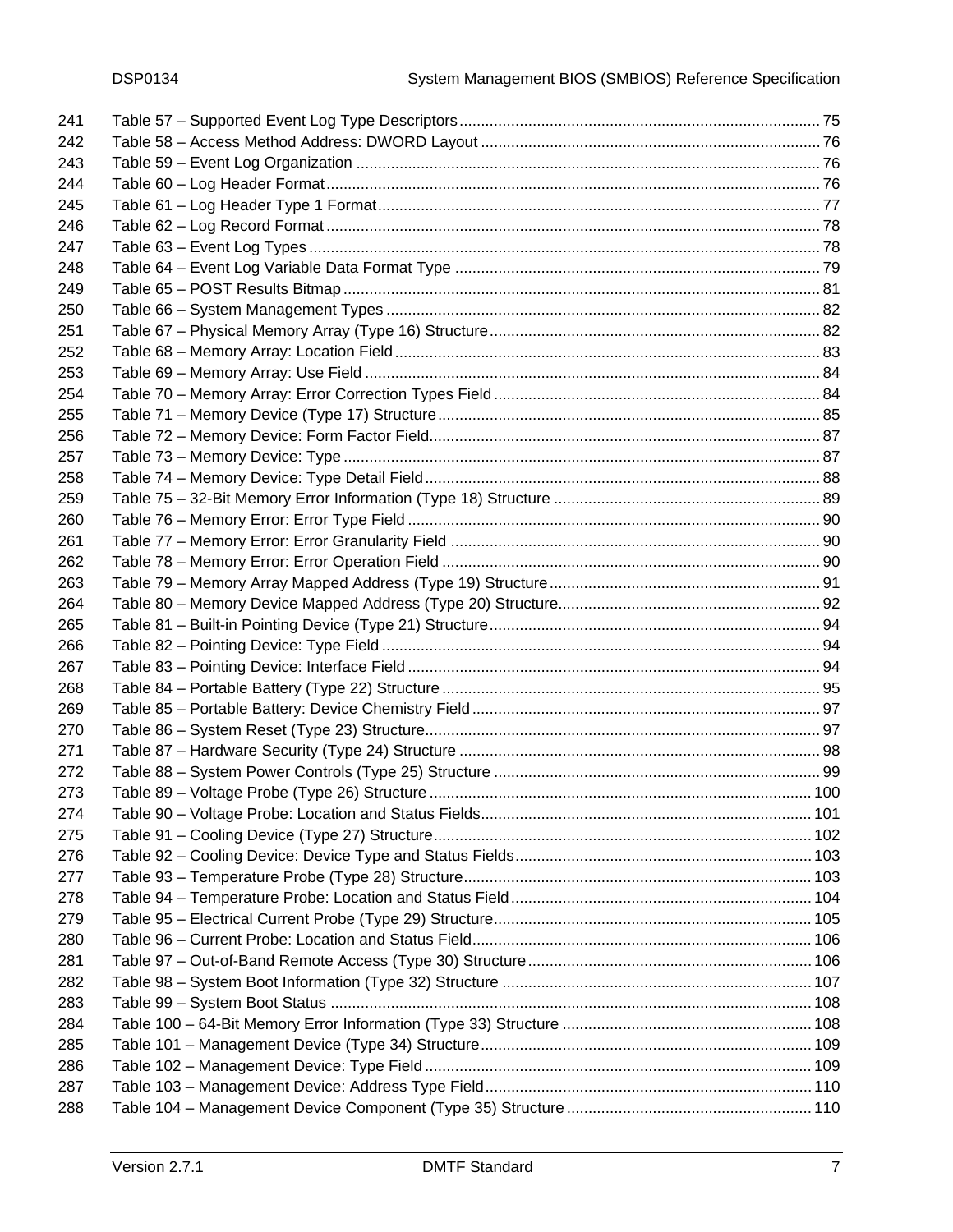| 289 |                                                                                         |  |
|-----|-----------------------------------------------------------------------------------------|--|
| 290 |                                                                                         |  |
| 291 |                                                                                         |  |
| 292 |                                                                                         |  |
| 293 |                                                                                         |  |
| 294 |                                                                                         |  |
| 295 |                                                                                         |  |
| 296 |                                                                                         |  |
| 297 |                                                                                         |  |
| 298 |                                                                                         |  |
| 299 |                                                                                         |  |
| 300 |                                                                                         |  |
| 301 | Table 117 - Management Controller Host Interface (Type 42) Structure General Layout 120 |  |
| 302 |                                                                                         |  |
| 303 |                                                                                         |  |
| 304 |                                                                                         |  |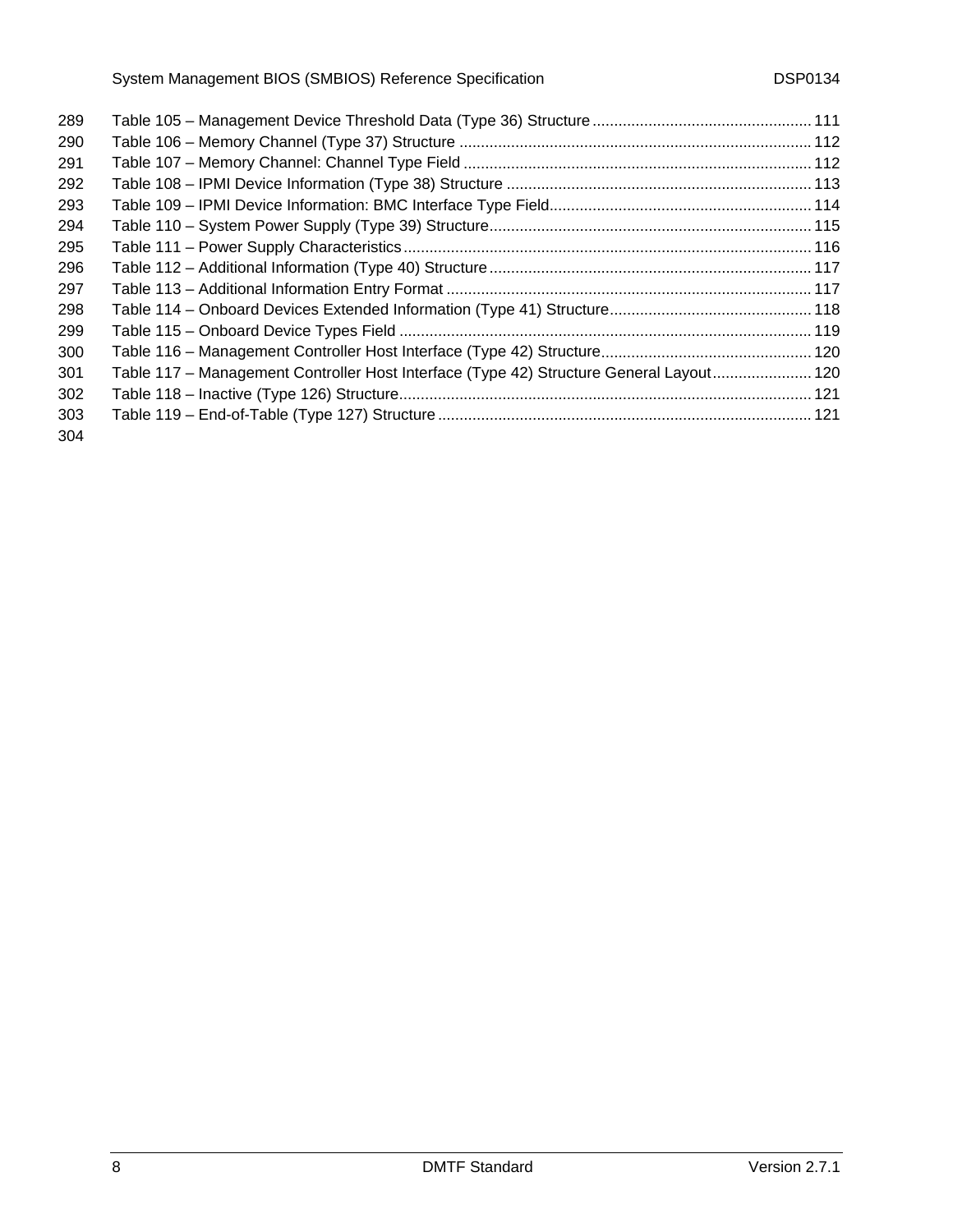## <span id="page-8-1"></span><span id="page-8-0"></span>305 Foreword

- 306 The *System Management BIOS (SMBIOS) Reference Specification* (DSP0134) was prepared by the SMBIOS Working Group.
- 308 DMTF is a not-for-profit association of industry members dedicated to promoting enterprise and systems 309 management and interoperability. For information about the DMTF, see http://www.dmtf.org. management and interoperability. For information about the DMTF, see [http://www.dmtf.org.](http://www.dmtf.org/)

## 310 **Acknowledgments**

- 311 The following persons contributed to the development of versions 2.7 and 2.7.1 of this specification:
- 312 Kimon Berlin HP
- 313 Richard Chan Dell
- 314 Philip Chidester AMD
- 315 Tom Slaight Intel
- 316 Jonathan Stern Centaur
- 317 Gail Woodland IBM

318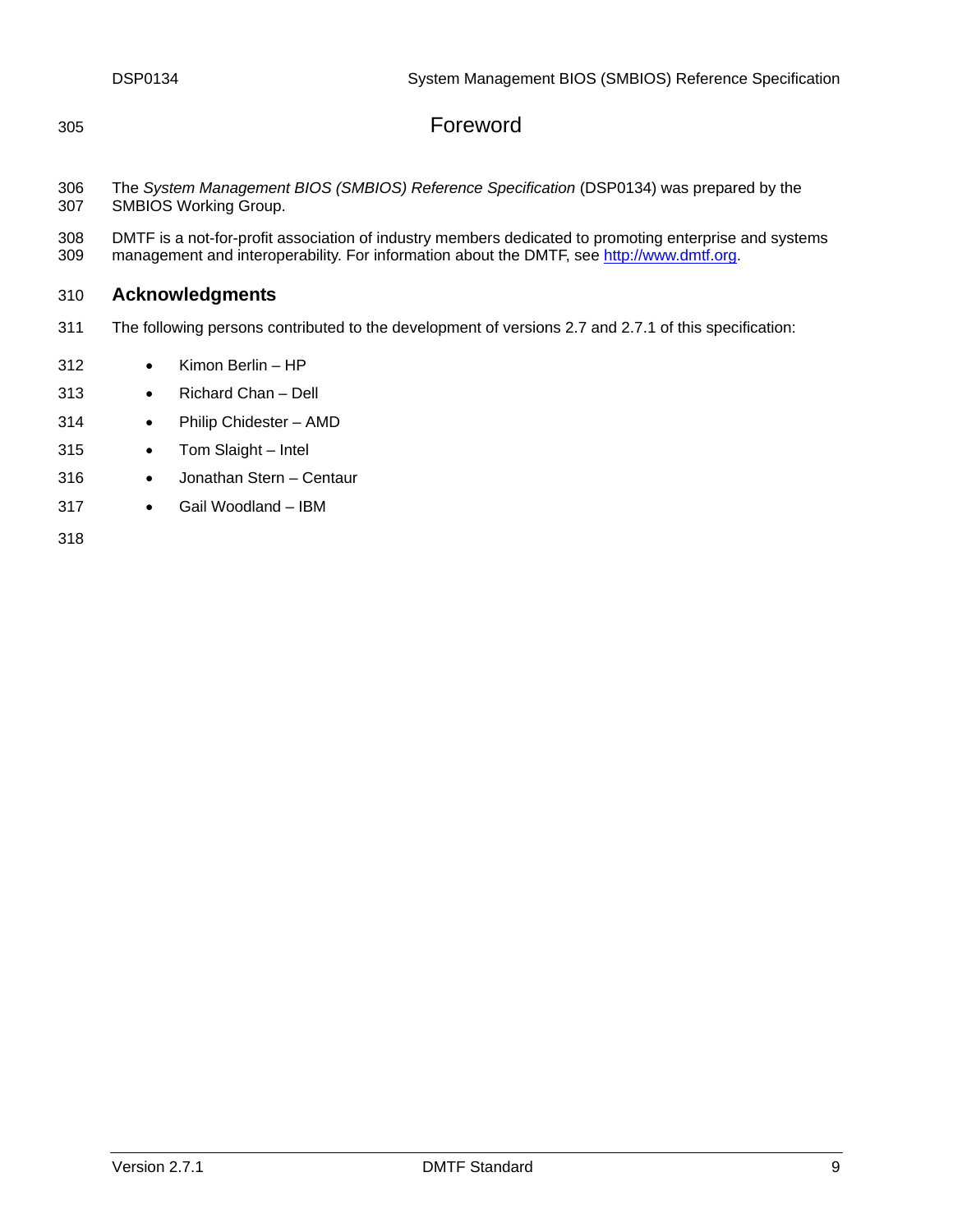## <span id="page-9-1"></span><span id="page-9-0"></span>319 Introduction

320 Continuing the DMTF's mission of leading the development of management standards for distributed 321 desktop, network, enterprise and Internet environments, the *System Management BIOS Reference*  322 *Specification* addresses how motherboard and system vendors present management information about 323 their products in a standard format by extending the BIOS interface on Intel architecture systems. The 324 information is intended to allow generic instrumentation to deliver this data to management applications 325 that use CIM (the WBEM data model) or direct access and eliminates the need for error prone operations 326 such as probing system hardware for presence detection.

- 327 This specification is intended to provide enough information for BIOS developers to implement the 328 necessary extensions to allow their product's hardware and other system-related information to be 329 accurately determined by users of the defined interfaces.
- 330 This specification is also intended to provide enough information for developers of management 331 instrumentation to develop generic routines for translating from SMBIOS format to the format used by 332 their chosen management technology whether it is a DMTF technology such as CIM, or another

333 technology such as SNMP. To support this translation for DMTF technologies, sections of this

- 334 specification describe the CIM classes intended to convey the information retrieved from an SMBIOS-335 compatible system through the interfaces described in this document.
- 336 NOTE: The DMTF's SMBIOS Working Group controls changes to this document; change requests should be<br>337 submitted to mailto: smbios@dmtf.org. Refer to http://www.dmtf.org/standards/smbios for the most recent versi 337 submitted to [mailto:smbios@dmtf.org.](mailto:smbios@dmtf.org) Refer to<http://www.dmtf.org/standards/smbios>for the most recent version of<br>338 this document. this document.

## <span id="page-9-2"></span>339 **Document Conventions**

## <span id="page-9-3"></span>340 **Typographical Conventions**

- 341 The following typographical conventions are used in this document:
- 342 All numbers specified in this document are in decimal format unless otherwise indicated. A number 343 followed by the letter 'h' indicates hexadecimal format; a number followed by the letter 'b' indicates 344 binary format.
- 345 EXAMPLE: The values 10, 0Ah, and 1010b are equivalent.
- 346 Any value not listed in an enumerated list is reserved for future assignment by the DMTF; see clause 347 [6](#page-21-1) for more information.
- 348 Most of the enumerated values defined in this specification simply track the like values specified by 349 the DMTF within CIM classes. Enumerated values that are controlled by the DMTF are identified 350 within their respective subsection; additional values for these fields are assigned by the DMTF; see 351 [6.3](#page-26-4) for more information.
- 352 Code samples use a fixed font highlighted in gray.

## <span id="page-9-4"></span>353 **Document Version Number Conventions**

- 354 Beginning with version 2.3.1 of this document, the document's version number is specified in a 355 *major***.***minor*[*.docrev*] format. The addition of *docrev* enables document updates to keep current with 356 hardware technology without causing implementations to continually "chase" a specification version.
- 357 The *major* value of the document version increments by one whenever a major interface 358 change is introduced. Looking back, the value should have been incremented in the transition 359 from version 2.0 to version 2.1 because the table-based method was a major interface change.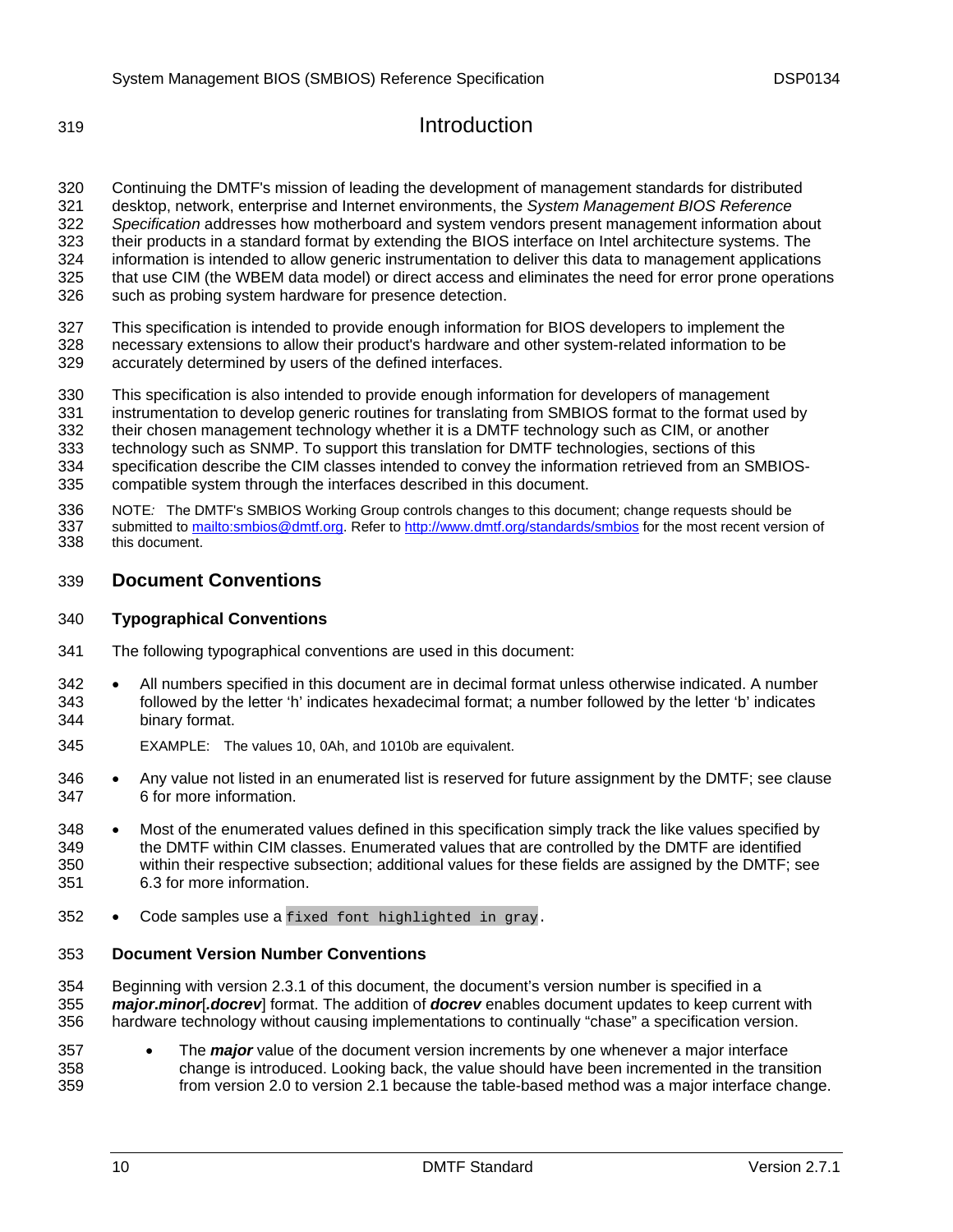- 360 The *minor* value of the document version either resets to zero if the *major* value increments, or 361 it increments by one if a change in implementation requirements is introduced *within* the same 362 major version (for example, the addition of a new *required* structure or structure field, or the new 363 definition of a previously reserved bit).
- 364 The *docrev* value of the document version either resets to zero if either the *major* or *minor* 365 value increments, or increments by one each time this document is updated. Extending an 366 existing enumeration with a new value is an example of when only updating the *docrev* is 367 required. This value does not factor into the specification version; an implementation based on 368 document version 2.3 complies with specification version 2.3, as does an implementation based 369 on document version 2.3.11.
- 370 A *docrev* value of 0 displays as blank (that is, 2.4 instead of 2.4.0).
- 371 If these conventions were in place when version 2.0 of the specification was released, they would have 372 been applied to specification versions 2.1 through 2.3 as follows:

| <b>Specification Version</b> | Would Have Been | <b>Rationale</b>                                                                |
|------------------------------|-----------------|---------------------------------------------------------------------------------|
| 2.1                          | 3.0             | The addition of the table-based method constitutes a<br>major interface change. |
| 2.2                          | 3.1             | The table-based method was made a requirement for<br>compliance.                |
| 2.3                          | 3.2             | A minimum set of structures was made a requirement<br>for compliance.           |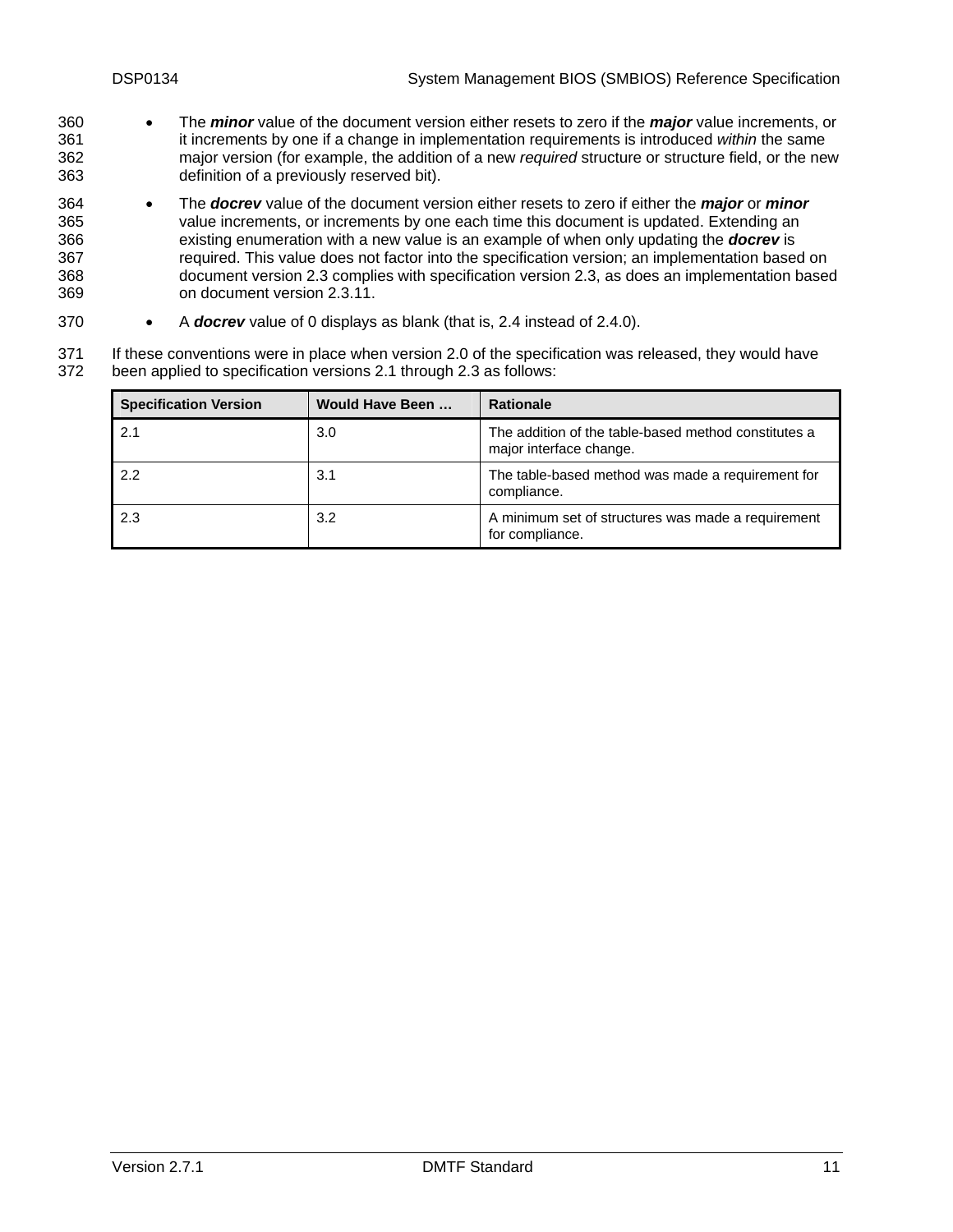373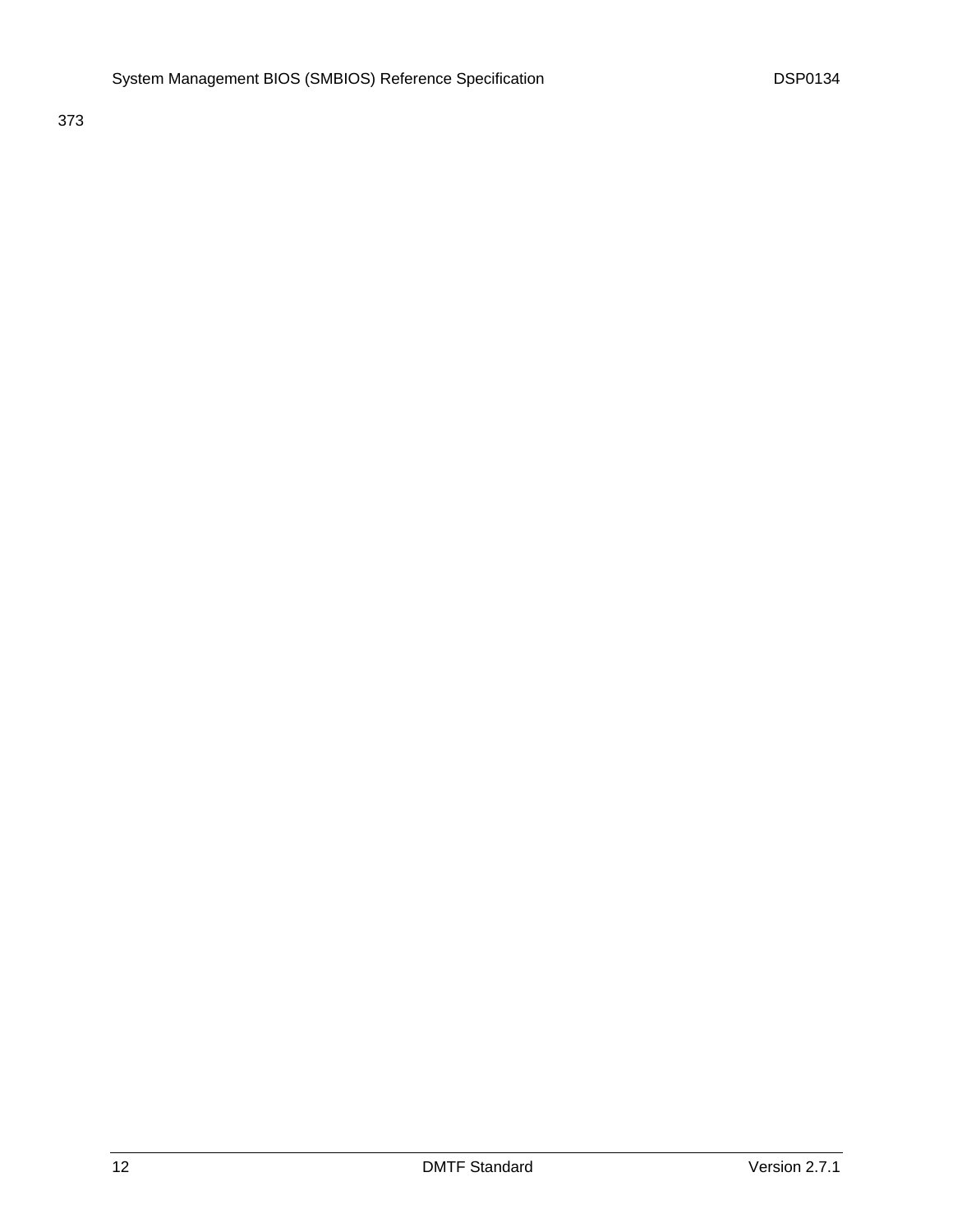# <span id="page-12-0"></span><sup>374</sup>**System Management BIOS (SMBIOS) Reference Specification**

## <span id="page-12-1"></span>375 **1 Scope**

376 The *System Management BIOS (SMBIOS) Reference Specification* addresses how motherboard and 377 system vendors present management information about their products in a standard format by extending 378 the BIOS interface on Intel architecture systems. The information is intended to allow generic 379 instrumentation to deliver this data to management applications that use CIM (the WBEM data model) or 380 direct access and eliminates the need for error prone operations like probing system hardware for 381 presence detection.

## <span id="page-12-2"></span>382 **2 Normative references**

- 383 The following referenced documents are indispensable for the application of this document. For dated or
- 384 versioned references, only the edition cited (including any corrigenda or DMTF update versions) applies.
- 385 For references without a date or version, the latest published edition of the referenced document 386 (including any corrigenda or DMTF update versions) applies.
- 387 ACPI, *Advanced Configuration and Power Interface Specification*, Version 3.0, September 2, 2004, 388 [http://www.acpi.info](http://www.acpi.info/)
- 389 *Boot Integrity Services API*, Version 1.0+bis37, 31 August 1999, 390 <http://sourceforge.net/projects/bis>
- 391 DIG64, *Developer's Interface Guide for Intel\* Itanium\* Architecture-based Server* 2.2, December 2004, 392 <http://www.dig64.org/specifications/>
- 393 DMTF DSP0004, *CIM Infrastructure Specification 2.6,*  394 [http://www.dmtf.org/standards/published\\_documents/DSP0004\\_2.6.pdf](http://www.dmtf.org/standards/published_documents/DSP0004_2.6.pdf)
- 395 DMTF DSP0200, *CIM Operations over HTTP 1.3,* 396 [http://www.dmtf.org/standards/published\\_documents/DSP0200\\_1.3.pdf](http://www.dmtf.org/standards/published_documents/DSP0200_1.3.pdf)
- 397 DMTF DSP0239, *Management Component Transport Protocol (MCTP) IDs and Codes 1.1*,
- 398 [http://www.dmtf.org/standards/published\\_documents/DSP0239\\_1.1.pdf](http://www.dmtf.org/standards/published_documents/DSP0239_1.1.pdf)
- 399 DMTF DSP1001, *Management Profile Specification Usage Guide 1.0,* 400 [http://www.dmtf.org/standards/published\\_documents/DSP1001\\_1.0.pdf](http://www.dmtf.org/standards/published_documents/DSP1001_1.0.pdf)
- 401 DMTF, *CIM Schema*, Version 2.25, 31 March 2010, 402 <http://www.dmtf.org/standards/cim/>
- 403 IETF RFC 4122, *A Universally Unique IDentifier (UUID) URN Namespace,* The Internet Society, July 404 2005, <http://www.ietf.org/rfc/rfc4122.txt>
- 405 Intel, *Intelligent Platform Management Interface (IPMI) Interface Specification*, Version 2.0, February 12 406 2004, <http://developer.intel.com/design/servers/ipmi/spec.htm>
- 407 ISO/IEC Directives, Part 2, *Rules for the structure and drafting of International Standards,* 408 <http://isotc.iso.org/livelink/livelink.exe?func=ll&objId=4230456&objAction=browse&sort=subtype>
- 409 ISO 639-1:2002, *Codes for the representation of names of languages Part 1: Alpha-2 code*
- 410 A list of codes is available at http://www.loc.gov/standards/iso639-2/php/code list.php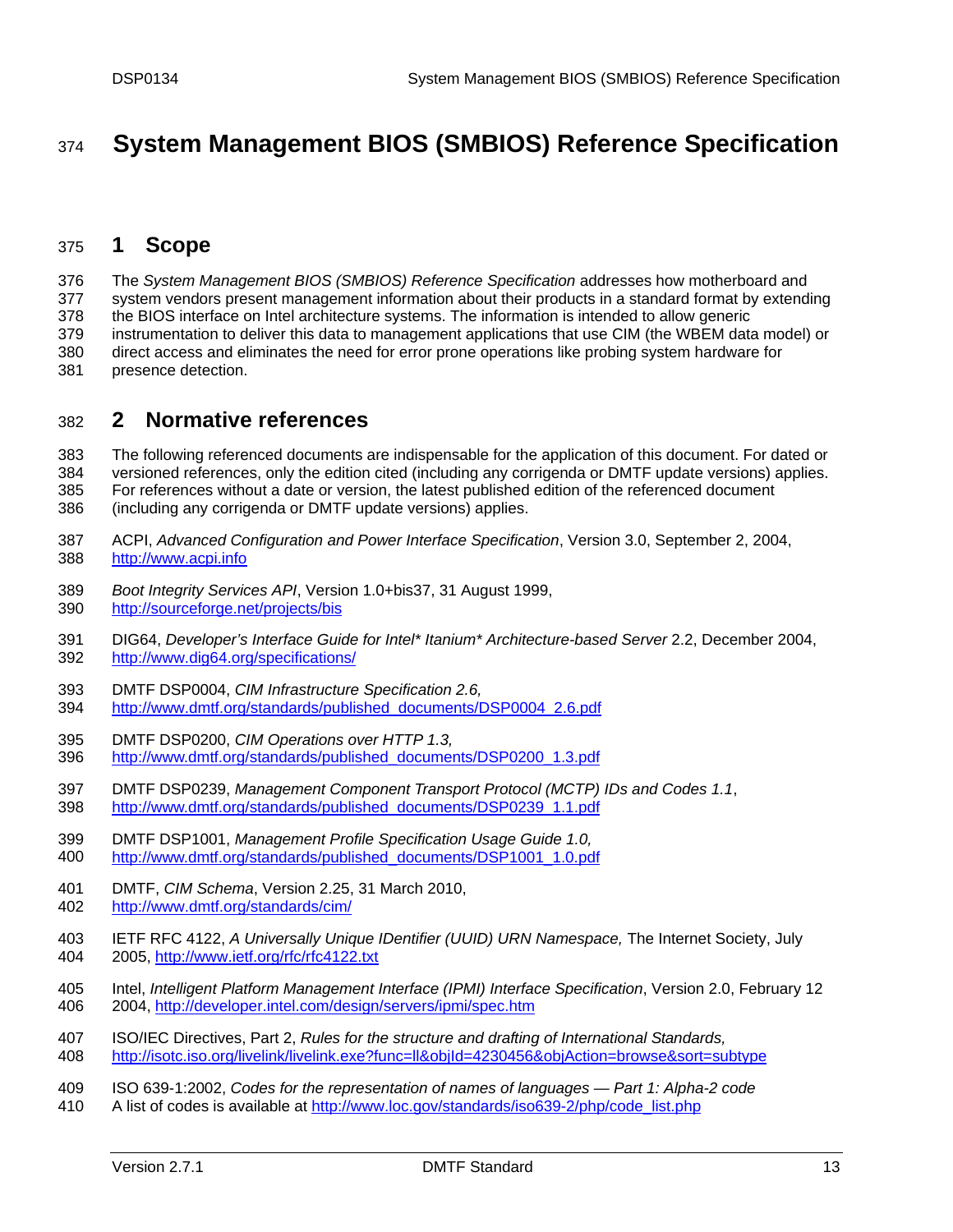- <span id="page-13-0"></span>411 ISO 3166-1, *Codes for the representation of names of countries and their subdivisions – Part 1: Country*
- 412 *codes*
- 413 A list of codes is available at http://www.iso.org/iso/english\_country\_names\_and\_code\_elements
- 414 Microsoft, *PCI IRQ Routing Table Specification*, Version 1.0, February 27, 1996,
- 415 <http://www.microsoft.com/whdc/archive/pciirq.mspx>
- 416 Microsoft, *Plug and Play BIOS Specification*, Version 1.0A, May 5, 1994,
- 417 <http://www.microsoft.com/whdc/system/pnppwr/pnp/default.mspx>
- 418 Microsoft, *Simple Boot Flag Specification*, Version 2.1, 28 January 2005, 419 [http://www.microsoft.com/whdc/resources/respec/specs/simp\\_boot.mspx](http://www.microsoft.com/whdc/resources/respec/specs/simp_boot.mspx)
- 420 PCI SIG, *PCI Firmware Specification*, version 3.0, June 20, 2005, 421 [http://www.pcisig.com/specifications/conventional/pci\\_firmware](http://www.pcisig.com/specifications/conventional/pci_firmware)
- 422 Phoenix Technologies, Ltd., *BIOS Boot Specification*, Version 1.01, 11 January 1996, 423 A copy is available at <http://www.scs.stanford.edu/nyu/04fa/lab/specsbbs101.pdf>
- 424 Phoenix Technologies, Ltd., *"El Torito" Bootable CD-ROM Format Specification*, Version 1.0, January 25 425 1995, <http://download.intel.com/support/motherboards/desktop/sb/specscdrom.pdf>
- 426 SBS, *Smart Battery Data Specification*, Version 1.1, 15 December 1998,
- 427 <http://www.sbs-forum.org/specs/>
- 428 UEFI, *Unified Extensible Firmware Interface (UEFI) Specification*, Version 2.3, May 2009, 429 [http://www.uefi.org/specs/.](http://www.uefi.org/specs/)
- 430 UEFI, *UEFI Platform Initialization (PI) Specification*, Version 1.2, May 2009,
- 431 <http://www.uefi.org/specs/>

## <span id="page-13-1"></span>432 **3 Terms and definitions**

- 433 In this document, some terms have a specific meaning beyond the normal English meaning. Those terms 434 are defined in this clause.
- 435 The terms "shall" ("required"), "shall not," "should" ("recommended"), "should not" ("not recommended"), 436 "may," "need not" ("not required"), "can" and "cannot" in this document are to be interpreted as described 437 in [ISO/IEC Directives, Part 2](#page-12-0), Annex H. The terms in parenthesis are alternatives for the preceding term, 438 for use in exceptional cases when the preceding term cannot be used for linguistic reasons. Note that 439 [ISO/IEC Directives, Part 2,](#page-12-0) Annex H specifies additional alternatives. Occurrences of such additional 440 alternatives shall be interpreted in their normal English meaning.
- 441 The terms "clause," "subclause," "paragraph," and "annex" in this document are to be interpreted as 442 described in [ISO/IEC Directives, Part 2](#page-12-0), Clause 5.
- [443 The terms "normative" and "informative" in this document are to be interpreted as described in ISO/IEC](#page-12-0)  444 [Directives, Par](#page-12-0)t 2, Clause 3. In this document, clauses, subclauses, or annexes labeled "(informative)" do
- 445 not contain normative content. Notes and examples are always informative elements.
- 446 The terms defined in [DSP0004, DSP0200](#page-12-0), and [DSP1001](#page-12-0) apply to this document. The following additional 447 terms are used in this document.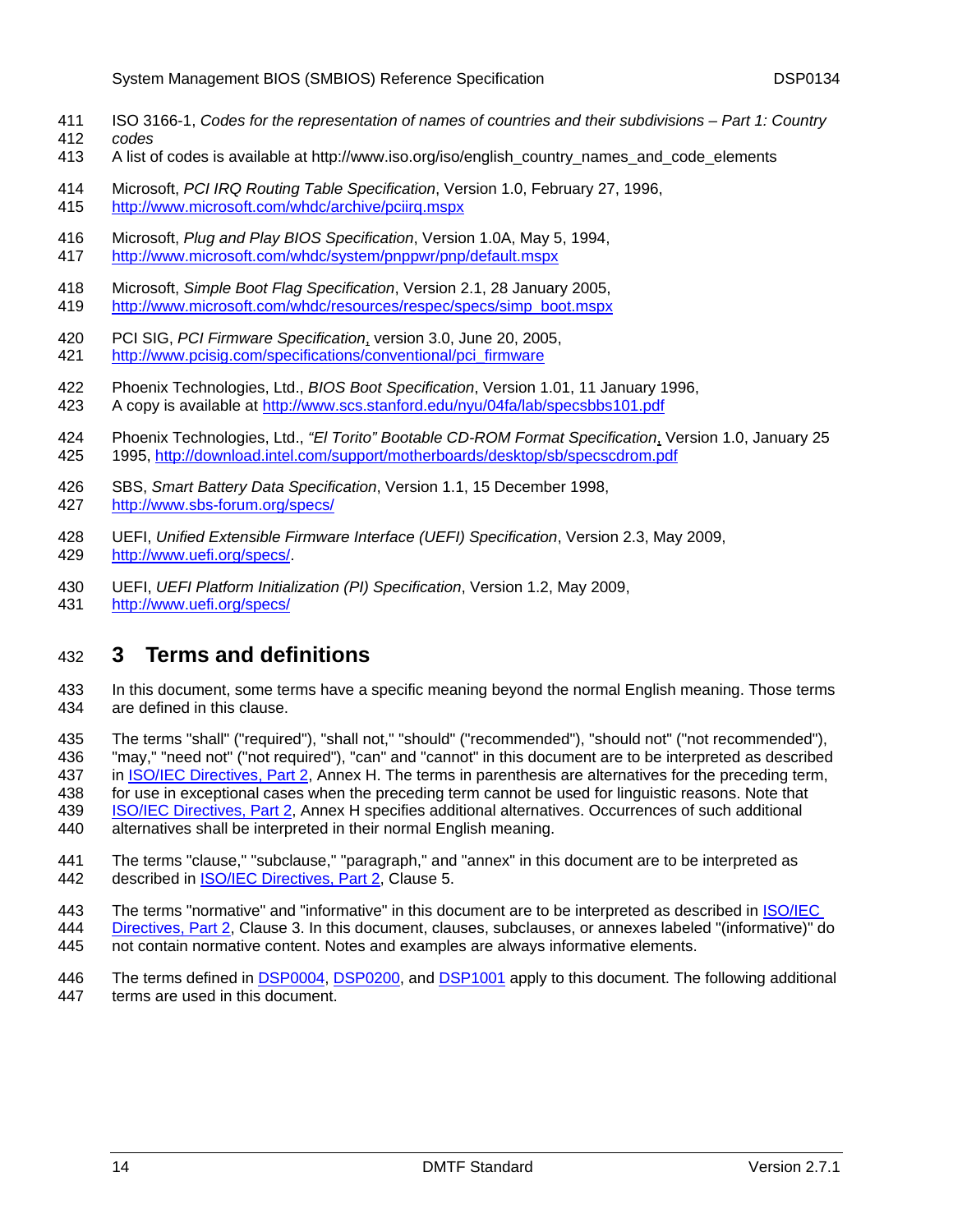# <span id="page-14-1"></span><span id="page-14-0"></span>**4 Symbols and abbreviated terms**

449 The abbreviations defined in **DSP0004, DSP0200**, and **[DSP1001](#page-12-0)** apply to this document. The following 450 additional abbreviations are used in this document.

| 451<br>452<br>453 | 4.1<br><b>AC</b><br><b>Alternating Current</b>                            |
|-------------------|---------------------------------------------------------------------------|
| 454<br>455<br>456 | 4.2<br><b>ACPI</b><br>Advanced Configuration and Power Interface          |
| 457<br>458<br>459 | 4.3<br><b>AGP</b><br><b>Accelerated Graphics Port</b>                     |
| 460<br>461<br>462 | 4.4<br><b>APM</b><br><b>Advanced Power Management</b>                     |
| 463<br>464<br>465 | 4.5<br><b>ASCII</b><br>American Standard Code for Information Interchange |
| 466<br>467<br>468 | 4.6<br><b>ATA</b><br>Advanced Technology Attachment                       |
| 469<br>470<br>471 | 4.7<br><b>ATAPI</b><br><b>ATA Packet Interface</b>                        |
| 472<br>473<br>474 | 4.8<br><b>BCD</b><br><b>Binary-Coded Decimal</b>                          |
| 475<br>476<br>477 | 4.9<br><b>BIOS</b><br><b>Basic Input/Output System</b>                    |
| 478<br>479<br>480 | 4.10<br><b>BMC</b><br><b>Baseboard Management Controller</b>              |
| 481<br>482<br>483 | 4.11<br><b>CGA</b><br><b>Color Graphics Array</b>                         |
| 484<br>485<br>486 | 4.12<br><b>CIM</b><br><b>Common Information Model</b>                     |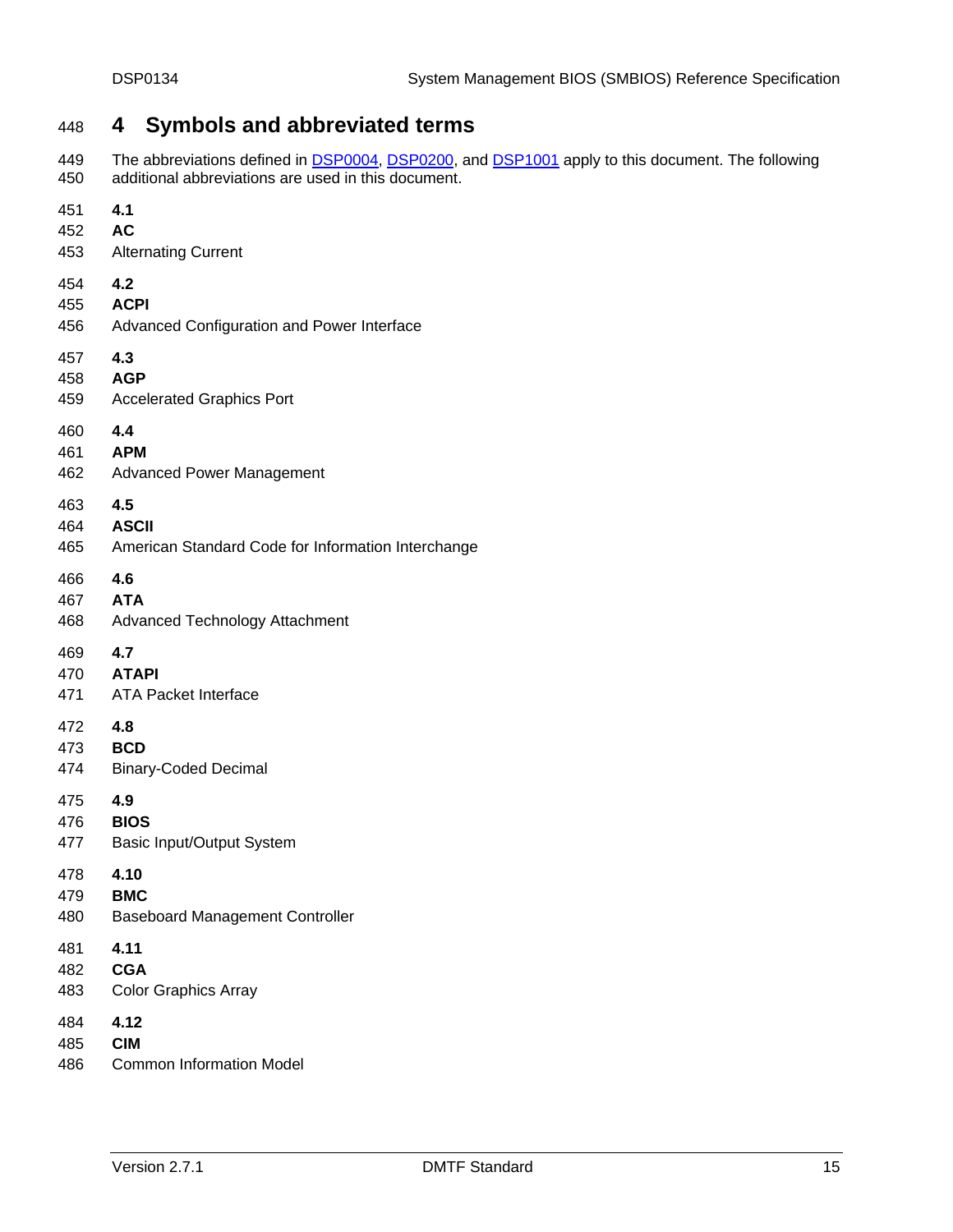| 487<br>488<br>489<br>490 | 4.13<br><b>CMOS</b><br>Complementary Metal-Oxide Semiconductor. "CMOS" is commonly used as a shorthand for "CMOS<br>RAM", the non-volatile RAM used on industry-standard PCs. |
|--------------------------|-------------------------------------------------------------------------------------------------------------------------------------------------------------------------------|
| 491<br>492<br>493        | 4.14<br><b>CPU</b><br><b>Central Processing Unit</b>                                                                                                                          |
| 494<br>495<br>496        | 4.15<br><b>CRC</b><br><b>Cyclic Redundancy Check</b>                                                                                                                          |
| 497<br>498<br>499        | 4.16<br><b>DDC</b><br>Display Data Channel                                                                                                                                    |
| 500<br>501<br>502        | 4.17<br><b>DDR</b><br>Double Data Rate SDRAM                                                                                                                                  |
| 503<br>504<br>505        | 4.18<br><b>DIMM</b><br>Dual In-line Memory Module                                                                                                                             |
| 506<br>507<br>508        | 4.19<br><b>DMA</b><br><b>Direct Memory Access</b>                                                                                                                             |
| 509<br>510<br>511        | 4.20<br><b>DMI</b><br>Desktop Management Interface                                                                                                                            |
| 512<br>513<br>514        | 4.21<br><b>DRAM</b><br>Dynamic RAM                                                                                                                                            |
| 515<br>516<br>517        | 4.22<br><b>DSP</b><br><b>Digital Signal Processing</b>                                                                                                                        |
| 518<br>519<br>520        | 4.23<br><b>ECC</b><br>Error Checking and Correction                                                                                                                           |
| 521<br>522<br>523        | 4.24<br><b>EDD</b><br><b>Enhanced Disk Drive</b>                                                                                                                              |
| 524<br>525<br>526        | 4.25<br><b>EDO</b><br><b>Extended Data Out</b>                                                                                                                                |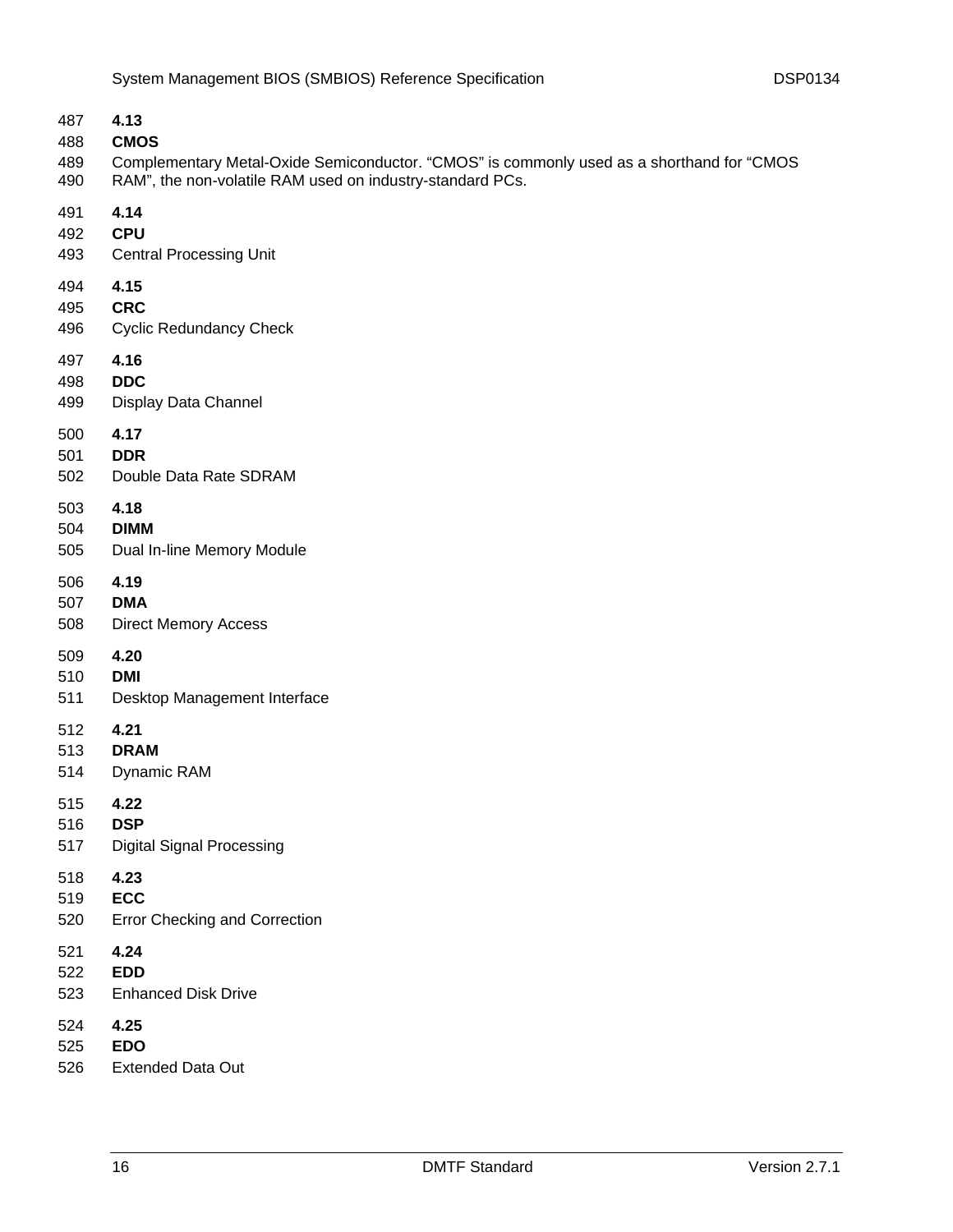| 527 | 4.26                                      |
|-----|-------------------------------------------|
| 528 | <b>EEPROM</b>                             |
| 529 | <b>Electrically Erasable PROM</b>         |
| 530 | 4.27                                      |
| 531 | <b>EISA</b>                               |
| 532 | Extended Industry-Standard Architecture   |
| 533 | 4.28                                      |
| 534 | <b>EPS</b>                                |
| 535 | <b>Entry Point Structure</b>              |
| 536 | 4.29                                      |
| 537 | <b>ESCD</b>                               |
| 538 | <b>Extended System Configuration Data</b> |
| 539 | 4.30                                      |
| 540 | <b>FDC</b>                                |
| 541 | <b>Floppy Drive Controller</b>            |
| 542 | 4.31                                      |
| 543 | <b>FIFO</b>                               |
| 544 | First In, First Out                       |
| 545 | 4.32                                      |
| 546 | <b>GPNV</b>                               |
| 547 | General-Purpose NVRAM                     |
| 548 | 4.33                                      |
| 549 | 12O                                       |
| 550 | Intelligent Input/Output                  |
| 551 | 4.34                                      |
| 552 | <b>IEPS</b>                               |
| 553 | Intermediate Entry Point Structure        |
| 554 | 4.35                                      |
| 555 | 10                                        |
| 556 | Input/Output                              |
| 557 | 4.36                                      |
| 558 | <b>IRQ</b>                                |
| 559 | Interrupt Request                         |
| 560 | 4.37                                      |
| 561 | ISA                                       |
| 562 | <b>Industry Standard Architecture</b>     |
| 563 | 4.38                                      |
| 564 | LIF                                       |
| 565 | Low Insertion Force                       |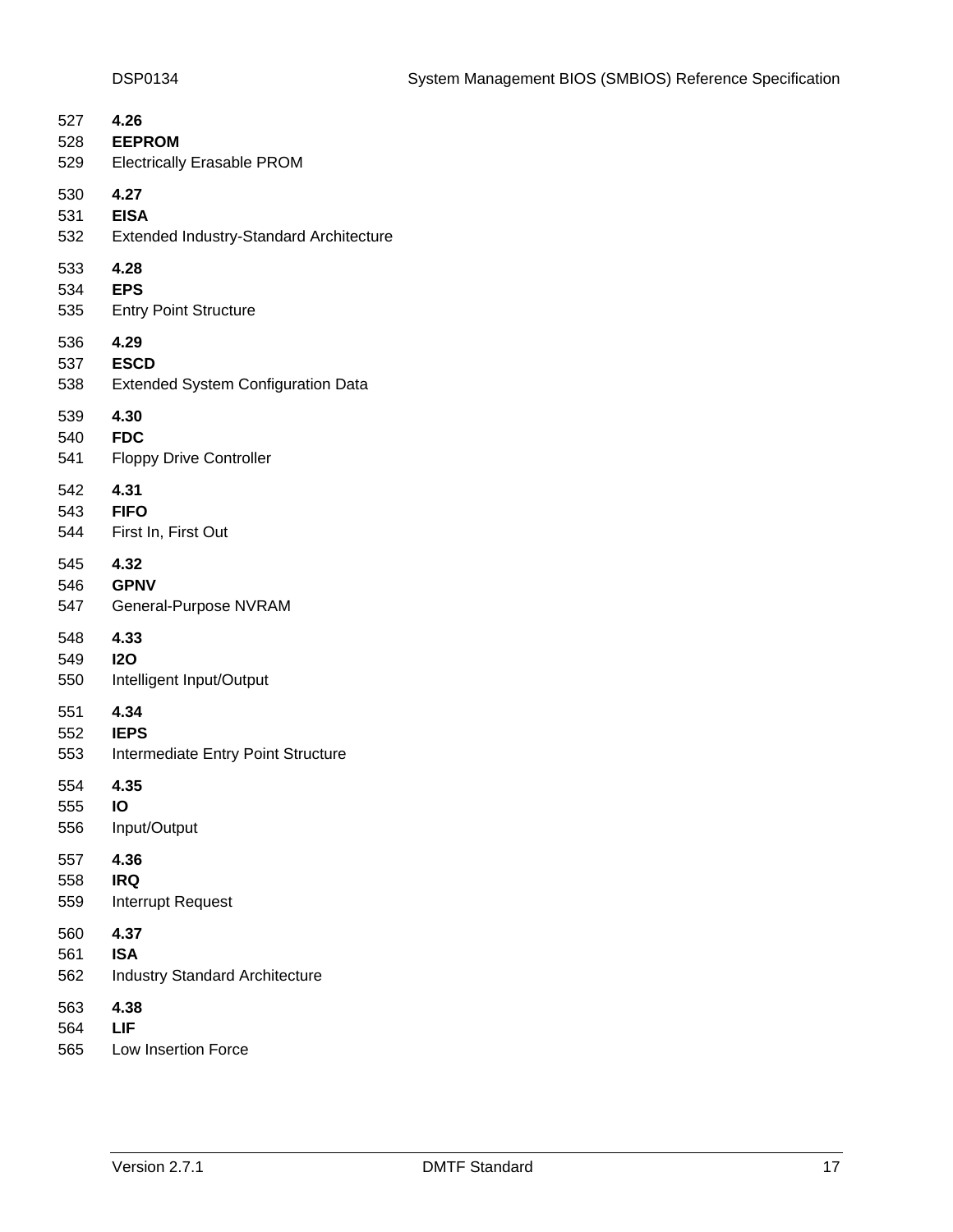| 566 | 4.39                                                    |
|-----|---------------------------------------------------------|
| 567 | <b>LSB</b>                                              |
| 568 | Least-Significant Bit                                   |
| 569 | 4.40                                                    |
| 570 | <b>MCA</b>                                              |
| 571 | Micro Channel Architecture                              |
| 572 | 4.41                                                    |
| 573 | <b>MOF</b>                                              |
| 574 | Managed Object Format                                   |
| 575 | 4.42                                                    |
| 576 | <b>MSB</b>                                              |
| 577 | <b>Most Significant Bit</b>                             |
| 578 | 4.43                                                    |
| 579 | <b>NMI</b>                                              |
| 580 | Non-Maskable Interrupt                                  |
| 581 | 4.44                                                    |
| 582 | <b>NV</b>                                               |
| 583 | Non-Volatile                                            |
| 584 | 4.45                                                    |
| 585 | <b>NVRAM</b>                                            |
| 586 | Non-Volatile RAM                                        |
| 587 | 4.46                                                    |
| 588 | <b>OEM</b>                                              |
| 589 | Original Equipment Manufacturer                         |
| 590 | 4.47                                                    |
| 591 | <b>OS</b>                                               |
| 592 | <b>Operating System</b>                                 |
| 593 | 4.48                                                    |
| 594 | <b>PATA</b>                                             |
| 595 | Parallel ATA                                            |
| 596 | 4.49                                                    |
| 597 | <b>PCI</b>                                              |
| 598 | Peripheral Component Interconnect                       |
| 599 | 4.50                                                    |
| 600 | <b>PCMCIA</b>                                           |
| 601 | Personal Computer Memory Card International Association |
| 602 | 4.51                                                    |
| 603 | <b>PME</b>                                              |

604 Power Management Event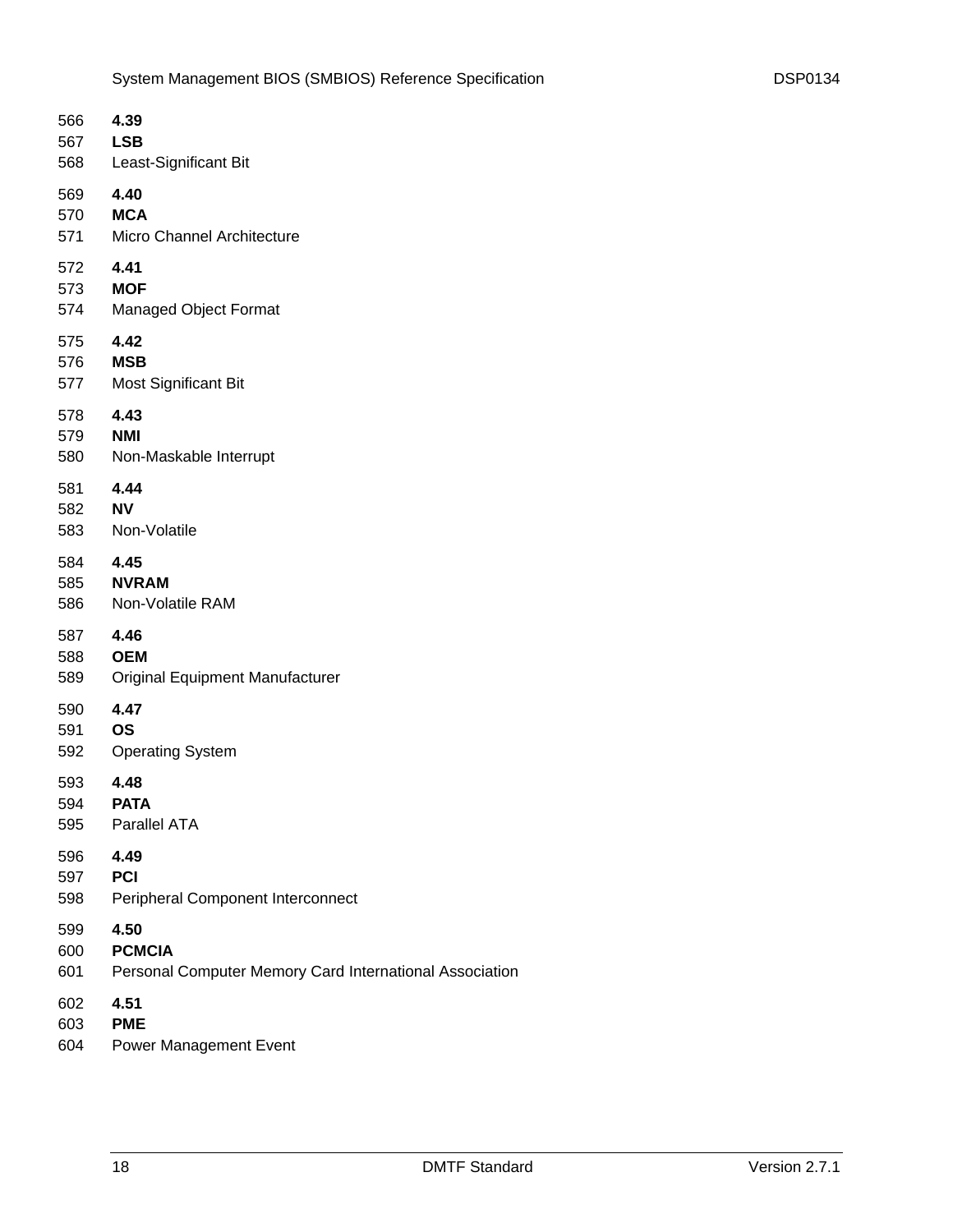| 605 | 4.52                                  |
|-----|---------------------------------------|
| 606 | <b>PNP</b>                            |
| 607 | Plug-And-Play                         |
| 608 | 4.53                                  |
| 609 | <b>POST</b>                           |
| 610 | Power-On Self-Test                    |
| 611 | 4.54                                  |
| 612 | <b>PROM</b>                           |
| 613 | Programmable ROM                      |
| 614 | 4.55                                  |
| 615 | <b>PXE</b>                            |
| 616 | <b>Pre-boot Execution Environment</b> |
| 617 | 4.56                                  |
| 618 | <b>RAID</b>                           |
| 619 | Redundant Array of Inexpensive Disks  |
| 620 | 4.57                                  |
| 621 | <b>RAM</b>                            |
| 622 | Random-Access Memory                  |
| 623 | 4.58                                  |
| 624 | <b>ROM</b>                            |
| 625 | Read-Only Memory                      |
| 626 | 4.59                                  |
| 627 | <b>RPM</b>                            |
| 628 | <b>Revolutions per Minute</b>         |
| 629 | 4.60                                  |
| 630 | <b>RTC</b>                            |
| 631 | <b>Real-Time Clock</b>                |
| 632 | 4.61                                  |
| 633 | <b>SAS</b>                            |
| 634 | Serial-Attached SCSI                  |
| 635 | 4.62                                  |
| 636 | <b>SATA</b>                           |
| 637 | <b>Serial ATA</b>                     |
| 638 | 4.63                                  |
| 639 | <b>SCSI</b>                           |
| 640 | Small Computer System Interface       |
| 641 | 4.64                                  |
| 642 | <b>SDRAM</b>                          |
| 643 | Synchronous DRAM                      |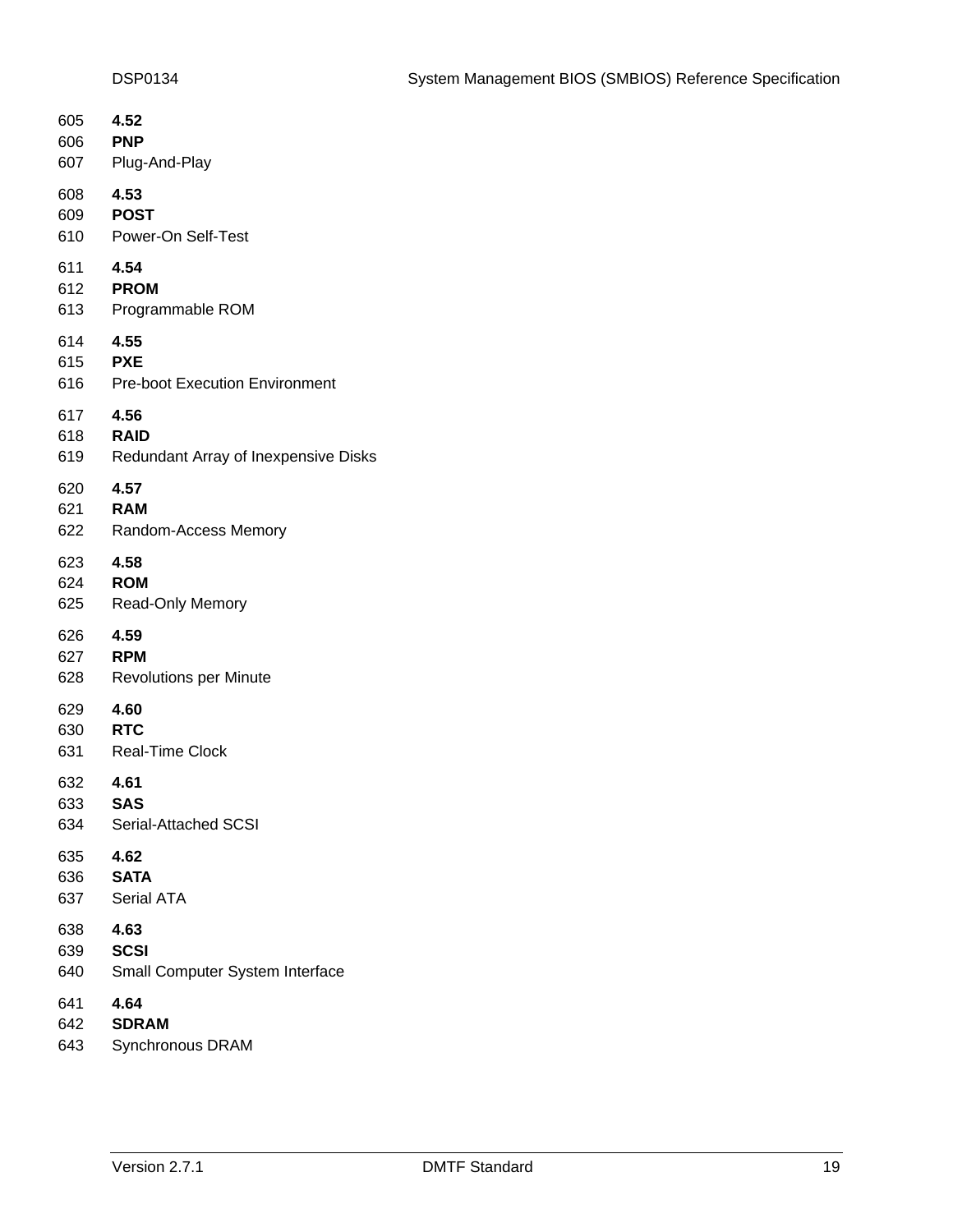| 644   | 4.65                                           |
|-------|------------------------------------------------|
| 645   | <b>SIMM</b>                                    |
| 646   | Single In-line Memory Module                   |
| 647   | 4.66                                           |
| 648   | <b>SKU</b>                                     |
| 649   | Stock-Keeping Unit                             |
| 650   | 4.67                                           |
| 651   | <b>SMBIOS</b>                                  |
| 652   | <b>System Management BIOS</b>                  |
| 653   | 4.68                                           |
| 654   | <b>SMBus</b>                                   |
| 655   | <b>System Management Bus</b>                   |
| 656   | 4.69                                           |
| 657   | <b>SRAM</b>                                    |
| 658   | <b>Static RAM</b>                              |
| 659   | 4.70                                           |
| 660   | <b>UEFI</b>                                    |
| 661 — | Unified Extensible Firmware Interface          |
| 662   | 4.71                                           |
| 663   | <b>UPS</b>                                     |
| 664   | Uninterruptible Power Supply                   |
| 665   | 4.72                                           |
| 666   | <b>USB</b>                                     |
| 667   | <b>Universal Serial Bus</b>                    |
| 668   | 4.73                                           |
| 669   | <b>UUID</b>                                    |
| 670   | Universally Unique Identifier                  |
| 671   | 4.74                                           |
| 672   | <b>VESA</b>                                    |
| 673   | <b>Video Electronics Standards Association</b> |
| 674   | 4.75                                           |
| 675   | <b>VL-VESA</b>                                 |
| 676   | <b>VESA Video Local Bus</b>                    |
| 677   | 4.76                                           |
| 678   | <b>ZIF</b>                                     |

679 Zero Insertion Force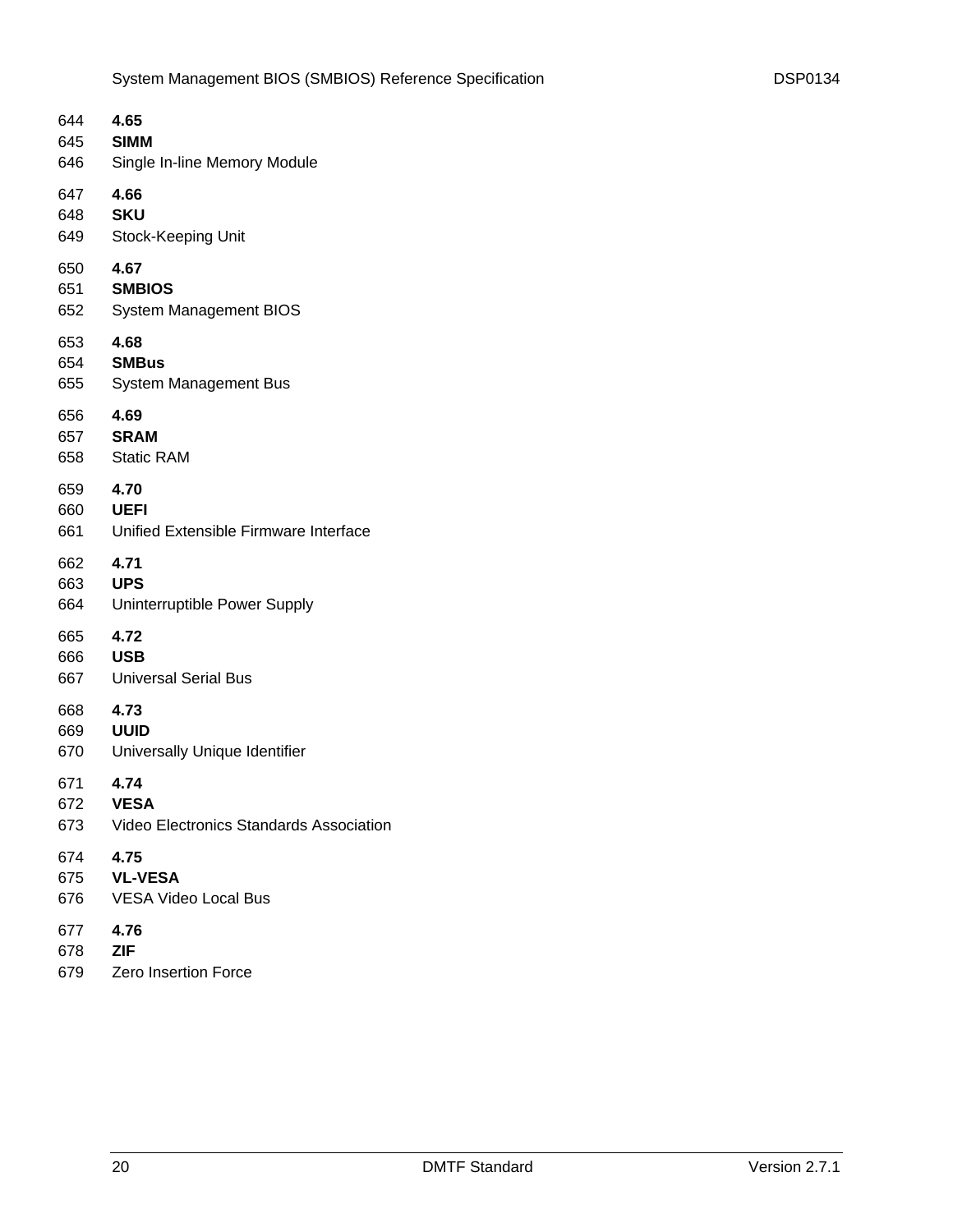## <span id="page-20-1"></span><span id="page-20-0"></span>680 **5 Accessing SMBIOS Information**

## <span id="page-20-2"></span>681 **5.1 General**

682 The only access method defined for the SMBIOS structures is a table-based method, defined in version

- 683 2.1 of this specification. It provides the SMBIOS structures as a packed list of data referenced by a table 684 entry point.
- 685 NOTE: The Plug-and-Play function interface was deprecated in version 2.3.2 of this specification. It was 686 completely removed in version 2.7.

## <span id="page-20-3"></span>687 **5.2 Table Convention**

688 The table convention allows the SMBIOS structures to be accessed under 32-bit and 64-bit protected-689 mode operating systems such as Microsoft Windows XP®, Microsoft Windows Server®, or Linux®. This 690 convention provides a searchable entry-point structure (which can be queried on EFI-based systems) that 691 contains a pointer to the packed SMBIOS structures residing somewhere in 32-bit physical address space 692 (that is, below 4 GB).

- 693 See [Annex B](#page-124-1) for pseudo-code using this convention.
- 694 NOTE 1: The table convention is required for SMBIOS version 2.2 and later implementations.
- 695 NOTE 2: The information present in the table-based structures is boot-time static, and SMBIOS consumers should 696 not expect the information to be updated during normal system operations.

#### <span id="page-20-4"></span>697 **5.2.1 SMBIOS Structure Table Entry Point**

- 698 The SMBIOS Entry Point Structure is described in [Table 1.](#page-20-5)
- 699 On non-EFI systems, the SMBIOS Entry Point structure, can be located by application software by
- 700 searching for the anchor-string on paragraph (16-byte) boundaries within the physical memory address 701 range 000F0000h to 000FFFFFh. This entry point encapsulates an intermediate anchor string that is used
- 702 by some existing DMI browsers.
- 703 On EFI-based systems, the SMBIOS Entry Point structure can be located by looking in the EFI
- 704 Configuration Table for the SMBIOS GUID (SMBIOS\_TABLE\_GUID) and using the associated pointer.
- 705 See section 4.6 of the *[UEFI Specification](#page-13-0)* [for details. See section 2.3 and table 5-6 of the](#page-13-0) *UEFI*
- 706 *[Specificat](#page-13-0)ion* for how to report the underlying memory type.
- 707 NOTE: While the SMBIOS Major and Minor Versions (offsets 06h and 07h) currently duplicate the information<br>708 present in the SMBIOS BCD Revision (offset 1Eh), they provide a path for future growth in this specification
- 708 present in the SMBIOS BCD Revision (offset 1Eh), they provide a path for future growth in this specification. The 709 BCD Revision, for example, provides only a single digit for each of the major and minor version numb BCD Revision, for example, provides only a single digit for each of the major and minor version numbers.
- <span id="page-20-5"></span>

#### 710 **Table 1 – SMBIOS Entry Point Structure**

| <b>Offset</b> | <b>Name</b>                              | Length      | <b>Description</b>                                                                                                                                                                                                                                               |
|---------------|------------------------------------------|-------------|------------------------------------------------------------------------------------------------------------------------------------------------------------------------------------------------------------------------------------------------------------------|
| 00h           | <b>Anchor String</b>                     | 4 BYTES     | _SM_, specified as four ASCII characters (5F 53 4D 5F).                                                                                                                                                                                                          |
| 04h           | <b>Entry Point Structure</b><br>Checksum | <b>BYTE</b> | Checksum of the Entry Point Structure (EPS). This value, when<br>added to all other bytes in the EPS, results in the value 00h (using<br>8-bit addition calculations). Values in the EPS are summed<br>starting at offset 00h, for Entry Point Length bytes.     |
| 05h           | <b>Entry Point Length</b>                | <b>BYTE</b> | Length of the Entry Point Structure, starting with the Anchor String<br>field, in bytes, currently 1Fh.                                                                                                                                                          |
|               |                                          |             | NOTE: This value was incorrectly stated in version 2.1 of this specification<br>as 1Eh. Because of this, there might be version 2.1 implementations that<br>use either the 1Eh or 1Fh value, but version 2.2 or later implementations<br>must use the 1Fh value. |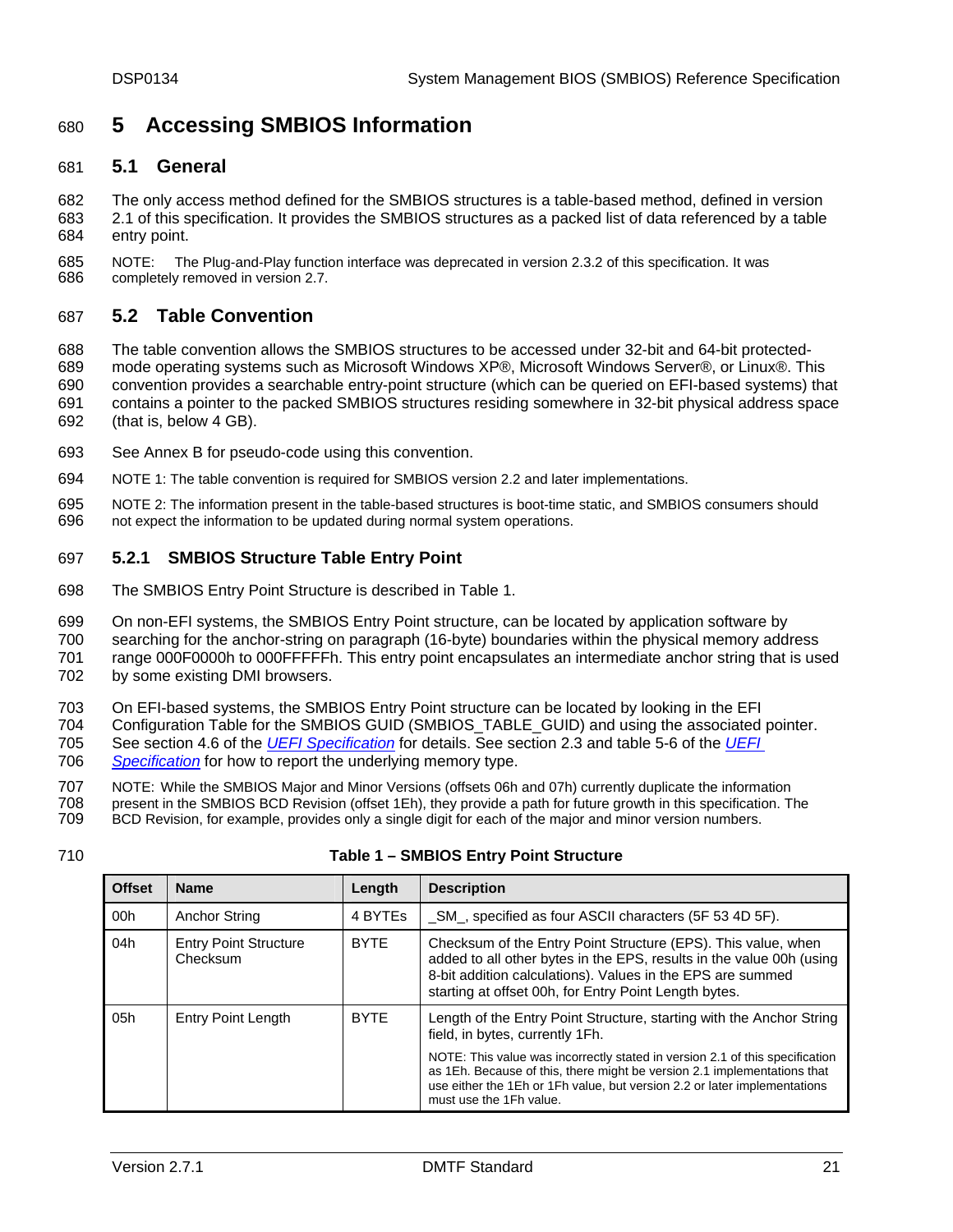<span id="page-21-0"></span>

| <b>Offset</b>   | <b>Name</b>                           | Length       | <b>Description</b>                                                                                                                                                                                                                                                                                                                                                           |  |  |
|-----------------|---------------------------------------|--------------|------------------------------------------------------------------------------------------------------------------------------------------------------------------------------------------------------------------------------------------------------------------------------------------------------------------------------------------------------------------------------|--|--|
| 06h             | <b>SMBIOS Major Version</b>           | <b>BYTE</b>  | Identifies the major version of this specification implemented in<br>the table structures (for example, the value is 0Ah for revision<br>10.22 and 02h for revision 2.1).                                                                                                                                                                                                    |  |  |
| 07h             | <b>SMBIOS Minor Version</b>           | <b>BYTE</b>  | Identifies the minor version of this specification implemented in<br>the table structures (for example, the value is 16h for revision<br>10.22 and 01h for revision 2.1).                                                                                                                                                                                                    |  |  |
| 08h             | Maximum Structure Size                | <b>WORD</b>  | Size of the largest SMBIOS structure, in bytes, and encompasses<br>the structure's formatted area and text strings. This is the value<br>returned as StructureSize from the Plug-and-Play Get SMBIOS<br>Information function.                                                                                                                                                |  |  |
| 0Ah             | <b>Entry Point Revision</b>           | <b>BYTE</b>  | Identifies the EPS revision implemented in this structure and<br>identifies the formatting of offsets 0Bh to 0Fh as follows:                                                                                                                                                                                                                                                 |  |  |
|                 |                                       |              | 00h<br>Entry Point is based on SMBIOS 2.1 definition;<br>formatted area is reserved and set to all 00h.                                                                                                                                                                                                                                                                      |  |  |
|                 |                                       |              | 01h-FFh<br>Reserved for assignment by this specification                                                                                                                                                                                                                                                                                                                     |  |  |
| $0Bh -$<br>0Fh  | <b>Formatted Area</b>                 | 5 BYTEs      | The value present in the Entry Point Revision field defines the<br>interpretation to be placed upon these 5 bytes.                                                                                                                                                                                                                                                           |  |  |
| 10 <sub>h</sub> | Intermediate Anchor<br>String         | 5 BYTES      | _DMI_, specified as five ASCII characters (5F 44 4D 49 5F).                                                                                                                                                                                                                                                                                                                  |  |  |
|                 |                                       |              | NOTE: This field is paragraph-aligned, to allow legacy DMI browsers to<br>find this entry point within the SMBIOS Entry Point Structure.                                                                                                                                                                                                                                     |  |  |
| 15h             | Intermediate Checksum                 | <b>BYTE</b>  | Checksum of Intermediate Entry Point Structure (IEPS). This<br>value, when added to all other bytes in the IEPS, results in the<br>value 00h (using 8-bit addition calculations). Values in the IEPS<br>are summed starting at offset 10h, for 0Fh bytes.                                                                                                                    |  |  |
| 16h             | Structure Table Length                | <b>WORD</b>  | Total length of SMBIOS Structure Table, pointed to by the<br>Structure Table Address, in bytes                                                                                                                                                                                                                                                                               |  |  |
| 18h             | <b>Structure Table Address</b>        | <b>DWORD</b> | The 32-bit physical starting address of the read-only SMBIOS<br>Structure Table, which can start at any 32-bit address. This area<br>contains all of the SMBIOS structures fully packed together.<br>These structures can then be parsed to produce exactly the same<br>format as that returned from a Get SMBIOS Structure function<br>call.                                |  |  |
| 1Ch             | Number of SMBIOS<br><b>Structures</b> | <b>WORD</b>  | Total number of structures present in the SMBIOS Structure<br>Table. This is the value returned as NumStructures from the Get<br>SMBIOS Information function.                                                                                                                                                                                                                |  |  |
| 1Eh             | <b>SMBIOS BCD Revision</b>            | <b>BYTE</b>  | Indicates compliance with a revision of this specification. It is a<br>BCD value where the upper nibble indicates the major version and<br>the lower nibble the minor version. For revision 2.1, the returned<br>value is 21h. If the value is 00h, only the Major and Minor<br>Versions in offsets 6 and 7 of the Entry Point Structure provide the<br>version information. |  |  |

## <span id="page-21-1"></span>711 **6 SMBIOS Structures**

712 The total number of structures can be obtained from the SMBIOS Entry Point Structure (see [5.2](#page-20-3)). The 713 System Information is presented to an application as a set of structures that are obtained by traversing<br>714 the SMBIOS structure table referenced by the SMBIOS Entry Point Structure (see 5.2).

the SMBIOS structure table referenced by the SMBIOS Entry Point Structure (see [5.2\)](#page-20-3).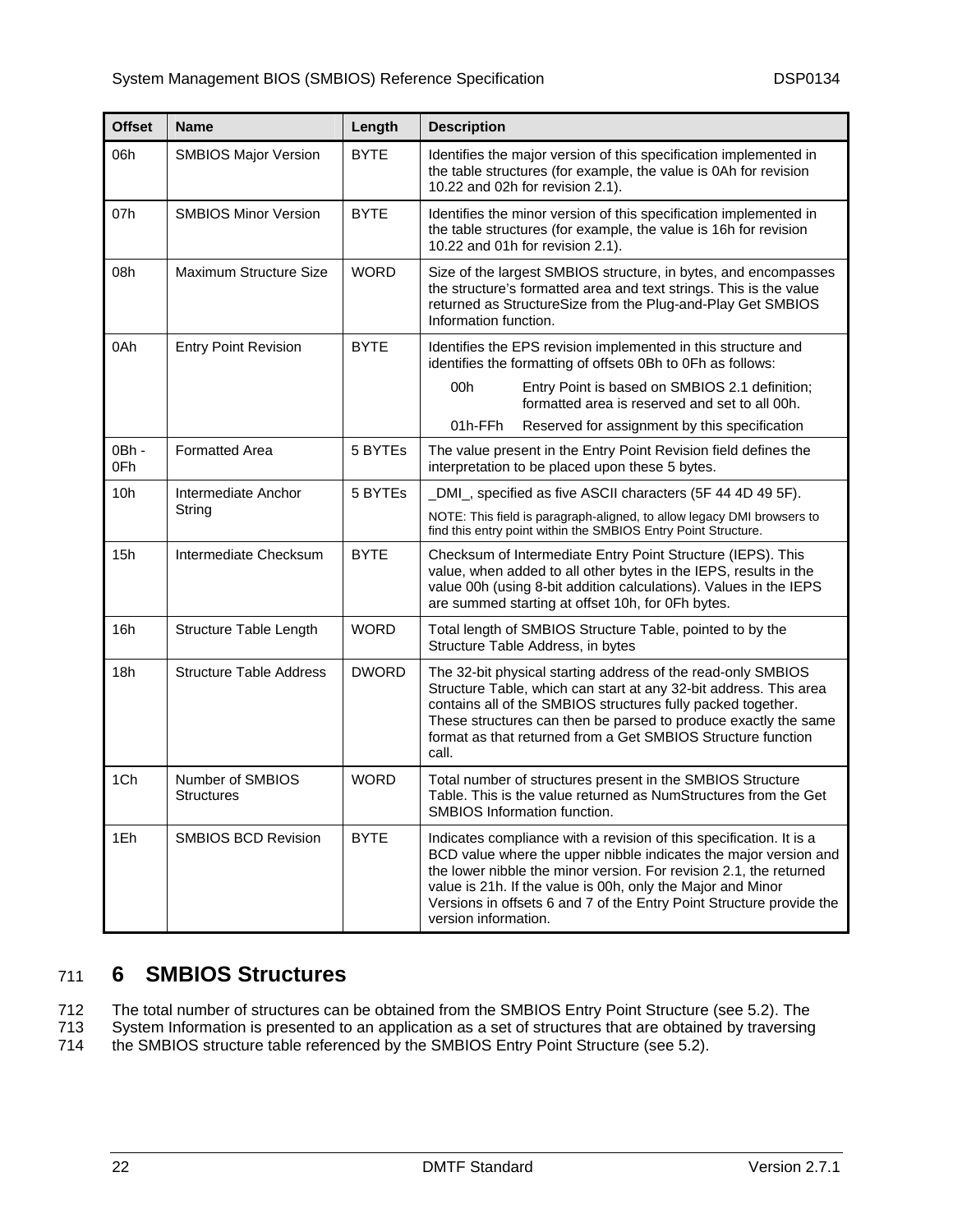## <span id="page-22-1"></span><span id="page-22-0"></span>715 **6.1 Structure Standards**

716 Each SMBIOS structure has a formatted section and an optional unformed section. The formatted section 717 of each structure begins with a 4-byte header. Remaining data in the formatted section is determined by 718 the structure type, as is the overall length of the formatted section.

#### <span id="page-22-2"></span>719 **6.1.1 Structure Evolution and Usage Guidelines**

- 720 As the industry evolves, the structures defined in this specification will evolve. To ensure that the 721 evolution occurs in a nondestructive fashion, the following guidelines must be followed:
- 722 If a new field is added to an existing structure, that field is added at the end of the formatted 723 area of that structure and the structure's *Length* field is increased by the new field's size.
- 724 Any software that interprets a structure shall use the structure's *Length* field to determine the 725 formatted area size for the structure rather than hard-coding or deriving the *Length* from a 726 structure field.
- 727 Each structure shall be terminated by a double-null (0000h), either directly following the 728 formatted area (if no strings are present) or directly following the last string. This includes 729 system- and OEM-specific structures and allows upper-level software to easily traverse the 730 structure table. (See structure-termination examples later in this clause.)
- 731 The unformed section of the structure is used for passing variable data such as text strings; see 732 [6.1.3](#page-23-2) for more information.
- 733 When an enumerated field's values are controlled by the DMTF, new values can be used as 734 soon as they are defined by the DMTF without requiring an update to this specification.
- 735 Starting with version 2.3, each SMBIOS structure type has a *minimum* length enabling the 736 addition of new, but optional, fields to SMBIOS structures. In no case shall a structure's length 737 result in a field being less than fully populated. For example, a Voltage Probe structure with 738 *Length* of 15h is invalid because the *Nominal Value* field would not be fully specified.
- 739 Software that interprets a structure field must verify that the structure's length is sufficient to 740 encompass the optional field; if the length is insufficient, the optional field's value is *Unknown*. 741 For example, if a Voltage Probe structure has a *Length* field of 14h, the probe's *Nominal Value* 742 is *Unknown*. A Voltage Probe structure with *Length* greater than 14h always includes a *Nominal*  743 *Value* field.
- 744 EXAMPLE 1: BIOS Information with strings:

| 745 |        | BIOS Info LABEL BYTE            |            |                                              |
|-----|--------|---------------------------------|------------|----------------------------------------------|
| 746 | db 0   |                                 |            | ; Indicates BIOS Structure Type              |
| 747 |        | db 13h                          |            | ; Length of information in bytes             |
| 748 | $dw$ ? |                                 |            | ; Reserved for handle                        |
| 749 |        | db 01h                          |            | ; String 1 is the Vendor Name                |
| 750 |        | db 02h                          |            | ; String 2 is the BIOS version               |
| 751 |        | dw 0E800h                       |            | ; BIOS Starting Address                      |
| 752 |        | db 03h                          |            | ; String 3 is the BIOS Build Date            |
| 753 | db 1   |                                 |            | ; Size of BIOS ROM is $128K (64K * (1 + 1))$ |
| 754 |        | dg BIOS Char                    |            | ; BIOS Characteristics                       |
| 755 | db 0   |                                 |            | ; BIOS Characteristics Extension Byte 1      |
| 756 |        | db 'System BIOS Vendor Name', 0 | $\ddot{i}$ |                                              |
| 757 |        | db '4.04',0                     |            |                                              |
| 758 |        | $db'00/00/0000'$ , 0            |            |                                              |
| 759 | db 0   |                                 |            | ; End of strings                             |
|     |        |                                 |            |                                              |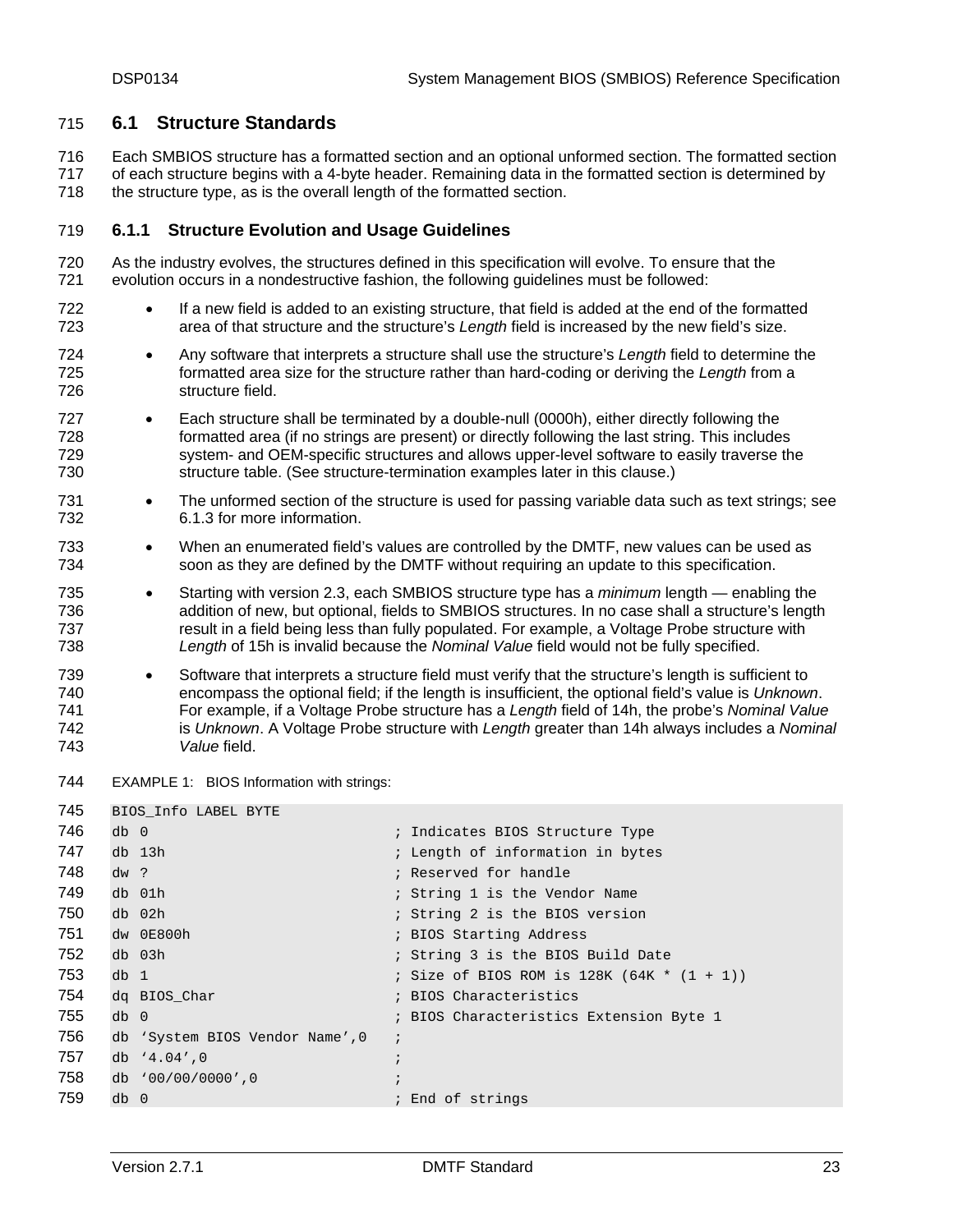<span id="page-23-0"></span>760 EXAMPLE 2: BIOS Information without strings (example-only):

| 761 |          | BIOS Info LABEL BYTE |                                              |
|-----|----------|----------------------|----------------------------------------------|
| 762 | $db = 0$ |                      | ; Indicates BIOS Structure Type              |
| 763 |          | db 13h               | ; Length of information in bytes             |
| 764 | $dw$ ?   |                      | ; Reserved for handle                        |
| 765 |          | db 00h               | ; No Vendor Name provided                    |
| 766 |          | db 00h               | ; No BIOS version provided                   |
| 767 |          | dw 0E800h            | ; BIOS Starting Address                      |
| 768 |          | db 00h               | ; No BIOS Build Date provided                |
| 769 | db 1     |                      | ; Size of BIOS ROM is $128K (64K * (1 + 1))$ |
| 770 |          | dg BIOS Char         | ; BIOS Characteristics                       |
| 771 | db 0     |                      | ; BIOS Characteristics Extension Byte 1      |
| 772 |          | dw 0000h             | ; Structure terminator                       |

## <span id="page-23-1"></span>773 **6.1.2 Structure Header Format**

- 774 Each SMBIOS structure begins with a 4-byte header as shown in [Table 2](#page-23-3).
- <span id="page-23-3"></span>

#### 775 **Table 2 – Structure Header Format Description**

| <b>Offset</b> | <b>Name</b>    | Length      | <b>Description</b>                                                                                                                                                                                                                                                                                                                                                                                                                                                                                                                                                                                                                                                              |
|---------------|----------------|-------------|---------------------------------------------------------------------------------------------------------------------------------------------------------------------------------------------------------------------------------------------------------------------------------------------------------------------------------------------------------------------------------------------------------------------------------------------------------------------------------------------------------------------------------------------------------------------------------------------------------------------------------------------------------------------------------|
| 00h           | Type           | <b>BYTE</b> | Specifies the type of structure. Types 0 through 127 (7Fh) are reserved for and<br>defined by this specification. Types 128 through 256 (80h to FFh) are available for<br>system- and OEM-specific information.                                                                                                                                                                                                                                                                                                                                                                                                                                                                 |
| 01h           | Length         | <b>BYTE</b> | Specifies the length of the formatted area of the structure, starting at the Type field.<br>The length of the structure's string-set is not included.                                                                                                                                                                                                                                                                                                                                                                                                                                                                                                                           |
| 02h           | Handle         | <b>WORD</b> | Specifies the structure's handle, a unique 16-bit number in the range 0 to OFFFEh<br>(for version 2.0) or 0 to 0FEFFh (for version 2.1 and later). The handle can be used<br>with the Get SMBIOS Structure function to retrieve a specific structure; the handle<br>numbers are not required to be contiguous. For version 2.1 and later, handle<br>values in the range OFF00h to OFFFFh are reserved for use by this specification. <sup>[1]</sup><br>If the system configuration changes, a previously assigned handle might no longer<br>exist. However, after a handle has been assigned by the BIOS, the BIOS cannot<br>re-assign that handle number to another structure. |
| $[1]$         | specification. |             | The UEFI Platform Initialization Specification reserves handle number FFFEh for its EFI_SMBIOS_PROTOCOL.Add() function<br>to mean "assign an unused handle number automatically." This number is not used for any other purpose by the SMBIOS                                                                                                                                                                                                                                                                                                                                                                                                                                   |

## <span id="page-23-2"></span>776 **6.1.3 Text Strings**

777 Text strings associated with a given SMBIOS structure are returned in the *dmiStrucBuffer*, appended 778 directly after the formatted portion of the structure. This method of returning string information eliminates 779 the need for application software to deal with pointers embedded in the SMBIOS structure. Each string is 780 terminated with a null (00h) BYTE and the set of strings is terminated with an additional null (00h) BYTE. 781 When the formatted portion of an SMBIOS structure references a string, it does so by specifying a non-782 zero string number within the structure's string-set. For example, if a string field contains 02h, it 783 references the second string following the formatted portion of the SMBIOS structure. If a string field 784 references no string, a null (0) is placed in that string field. If the formatted portion of the structure 785 contains string-reference fields and all the string fields are set to 0 (no string references), the formatted 786 section of the structure is followed by two null (00h) BYTES. See [6.1.1](#page-22-2) for a string-containing example.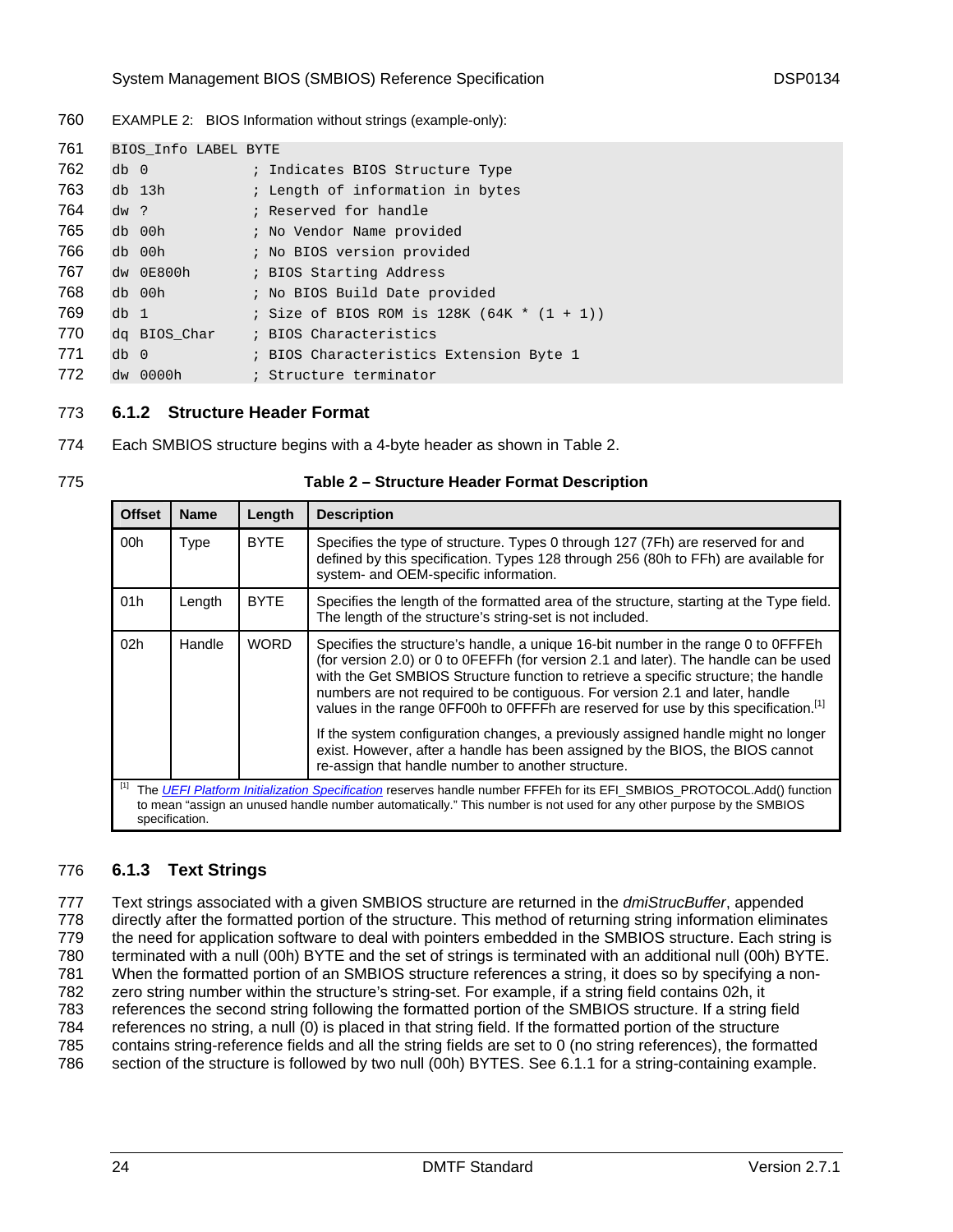- 
- <span id="page-24-0"></span>787 NOTE: There is no limit on the length of each individual text string. However, the length of the entire structure table<br>788 (including all strings) must be reported in the Structure Table Length field of the SMBIOS Str 788 (including all strings) must be reported in the Structure Table Length field of the SMBIOS Structure Table Entry Point<br>789 (see 5.2.1), which is a WORD field limited to 65,535 bytes. (see  $5.2.1$ ), which is a WORD field limited to  $65,535$  bytes.

## <span id="page-24-1"></span>790 **6.2 Required Structures and Data**

- 791 Beginning with SMBIOS version 2.3, compliant SMBIOS implementations include the base set of required
- 792 structures and data within those structures shown in [Table 3](#page-24-2). For a detailed list of conformance
- 793 guidelines, refer to [Annex A.](#page-121-1)

794 NOTE 1: DIG64-compliant systems are only required to provide a type 1 structure (which includes the UUID); see<br>795 section 4.6.2 of DIG64 for details. section 4.6.2 of **DIG64** for details.

- 796 NOTE 2: As of version 2.5 of this specification, structure type 20 is optional.
- <span id="page-24-2"></span>

797 **Table 3 – Required Structures and Data** 

| <b>Structure Name and Type</b> | <b>Data Requirements</b>                                                                                                                                                                                                                                                                                                        |  |  |  |
|--------------------------------|---------------------------------------------------------------------------------------------------------------------------------------------------------------------------------------------------------------------------------------------------------------------------------------------------------------------------------|--|--|--|
| BIOS Information (Type 0)      | One and only one structure is present in the structure-table. BIOS Version<br>and BIOS Release Date strings are non-null; the date field uses a 4-digit<br>year (for example, 1999). All other fields reflect full BIOS support<br>information.                                                                                 |  |  |  |
| System Information (Type 1)    | Manufacturer and Product Name strings are non-null. UUID field identifies<br>the system's non-zero UUID value. Wake-up Type field identifies the wake-<br>up source and cannot be Unknown. One and only one structure is present<br>in the structure-table.                                                                     |  |  |  |
| System Enclosure (Type 3)      | Manufacturer string is non-null; the Type field identifies the type of<br>enclosure. (Unknown is disallowed.)                                                                                                                                                                                                                   |  |  |  |
| Processor Information (Type 4) | One structure is required for each system processor. The presence of two<br>structures with the Processor Type field set to Central Processor, for<br>instance, identifies that the system is capable of dual-processor operations.                                                                                             |  |  |  |
|                                | Socket Designation string is non-null. Processor Type, Max Speed, and<br>Processor Upgrade fields are all set to "known" values (that is, the<br>Unknown value is disallowed for each field).                                                                                                                                   |  |  |  |
|                                | If the associated processor is present (that is, the CPU Socket Populated<br>sub-field of the Status field indicates that the socket is populated), the<br>Processor Manufacturer string is non-null and the Processor Family,<br>Current Speed, and CPU Status sub-field of the Status field are all set to<br>"known" values. |  |  |  |
|                                | Each of the Lx Cache Handle fields is either set to 0xFFFF (no further<br>cache description) or references a valid Cache Information structure.                                                                                                                                                                                 |  |  |  |
| Cache Information (Type 7)     | One structure is required for each cache that is external to the processor.                                                                                                                                                                                                                                                     |  |  |  |
|                                | Socket Designation string is non-null if the cache is external to the<br>processor. If the cache is present (that is, the Installed Size is non-zero),<br>the Cache Configuration field is set to a "known" value (that is, the<br>Unknown value is disallowed).                                                                |  |  |  |
| System Slots (Type 9)          | One structure is required for each upgradeable system slot. A structure is<br>not required if the slot must be populated for proper system operation (for<br>example, the system contains a single memory-card slot).                                                                                                           |  |  |  |
|                                | Slot Designation string is non-null. Slot Type, Slot Data Bus Width, Slot ID,<br>and Slot Characteristics 1 & 2 are all set to "known" values.                                                                                                                                                                                  |  |  |  |
|                                | If device presence is detectable within the slot (for example, PCI), the<br>Current Usage field must be set to either Available or In-use. Otherwise (for<br>example, ISA), the Unknown value for the field is also allowed.                                                                                                    |  |  |  |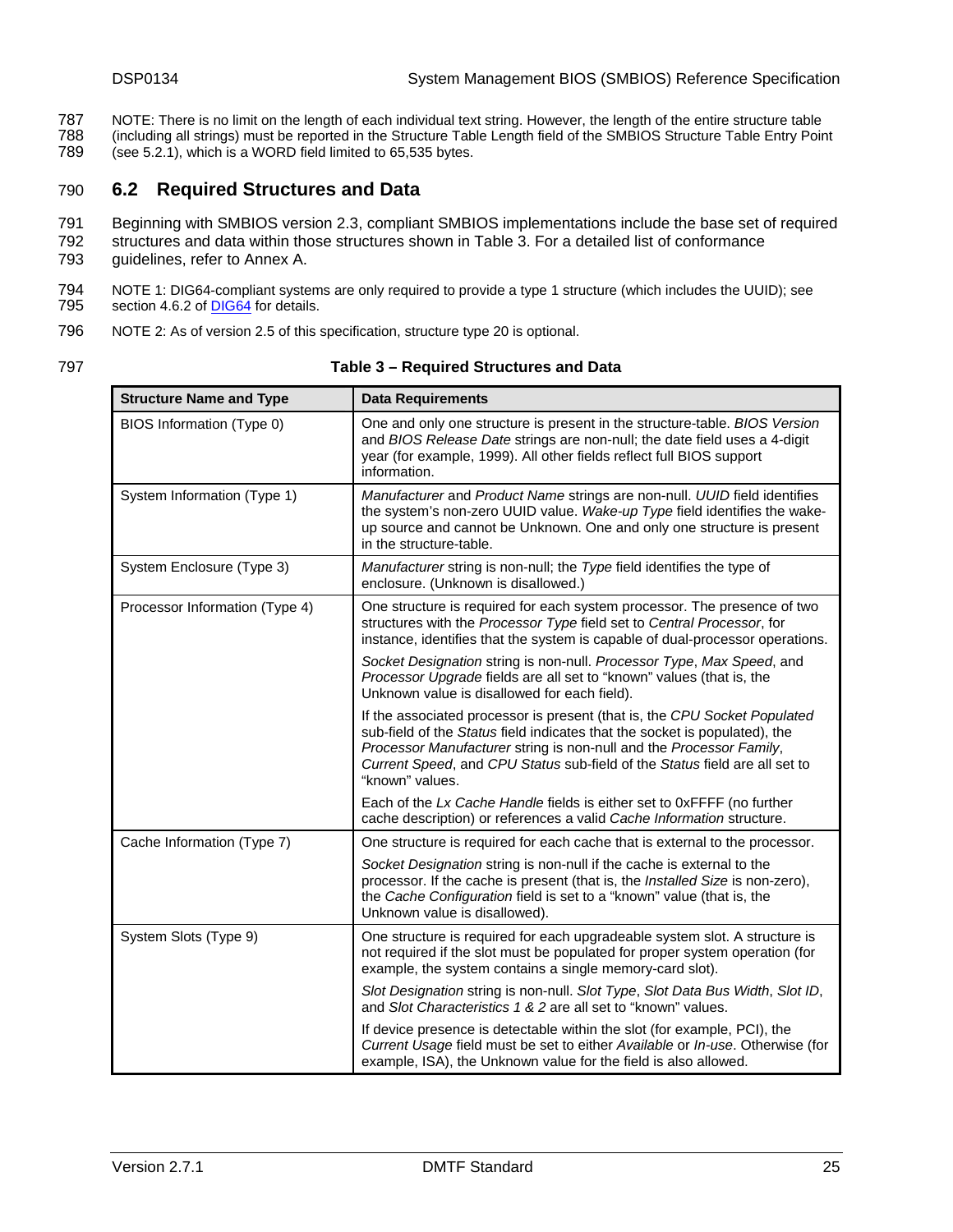<span id="page-25-0"></span>

| <b>Structure Name and Type</b>           | <b>Data Requirements</b>                                                                                                                                                                                                                                                                                                                                                                                                                                                                                                                                                                                                                                     |
|------------------------------------------|--------------------------------------------------------------------------------------------------------------------------------------------------------------------------------------------------------------------------------------------------------------------------------------------------------------------------------------------------------------------------------------------------------------------------------------------------------------------------------------------------------------------------------------------------------------------------------------------------------------------------------------------------------------|
| Physical Memory Array (Type 16)          | One structure is required for the system memory.                                                                                                                                                                                                                                                                                                                                                                                                                                                                                                                                                                                                             |
|                                          | Location, Use, and Memory Error Correction are all set to "known" values.<br>Either Maximum Capacity or Extended Maximum Capacity must be set to a<br>known, non-zero value. Number of Memory Devices is non-zero and<br>identifies the number of Memory Device structures that are associated with<br>this Physical Memory Array.                                                                                                                                                                                                                                                                                                                           |
| Memory Device (Type 17)                  | One structure is required for each socketed system-memory device,<br>whether or not the socket is currently populated; if the system includes<br>soldered system-memory, one additional structure is required to identify<br>that memory device.                                                                                                                                                                                                                                                                                                                                                                                                             |
|                                          | Device Locator string is set to a non-null value. Memory Array Handle<br>contains the handle associated with the Physical Memory Array structure to<br>which this device belongs. Data Width, Size, Form Factor, and Device Set<br>are all set to "known" values. If the device is present (for instance, Size is<br>non-zero), the Total Width field is not set to 0xFFFF (Unknown).                                                                                                                                                                                                                                                                        |
| Memory Array Mapped Address<br>(Type 19) | One structure is required for each contiguous block of memory addresses<br>mapped to a Physical Memory Array.                                                                                                                                                                                                                                                                                                                                                                                                                                                                                                                                                |
|                                          | Either the pair of Starting Address and Ending Address is set to a valid<br>address range or the pair of Extended Starting Address and Extended<br>Ending Address is set to a valid address range. If the pair of Starting<br>Address and Ending Address is used, then Ending Address must be larger<br>than Starting Address. If the pair of Extended Starting Address and<br>Extended Ending Address is used, Extended Ending Address must be<br>larger than Extended Starting Address. Each structure's address range is<br>unique and non-overlapping. Memory Array Handle references a Physical<br>Memory Array structure. Partition Width is non-zero. |
| System Boot Information (Type 32)        | The structure's length is at least 0x0B (for instance, at least one byte of<br>System Boot Status is provided).                                                                                                                                                                                                                                                                                                                                                                                                                                                                                                                                              |

## <span id="page-25-1"></span>798 **6.3 SMBIOS Fields and CIM MOF Properties**

799 Many of the enumerated values are shared between SMBIOS fields and Common Information Model<br>800 (CIM) MOF properties. Table 4 identifies the relationships; any additions to these enumerated lists sh (CIM) MOF properties. [Table 4](#page-25-2) identifies the relationships; any additions to these enumerated lists should 801 be reflected in both documents by submitting change requests to<mailto:schema-sc@dmtf.org>and 802 <mailto:smbios@dmtf.org> for the CIM-related and SMBIOS-related updates, respectively. Any other 803 enumerated value identified in this specification is controlled by this specification; change requests should 804 be sent to mailto: smbios@dmtf.org.

<span id="page-25-2"></span>

| 805 | Table 4 – Relationship Between SMBIOS Fields and CIM MOF Properties |
|-----|---------------------------------------------------------------------|
|-----|---------------------------------------------------------------------|

| <b>Name</b>               | <b>Section</b> | <b>MOF Class.Property</b>                                                                                                                                                                                                                                                   |
|---------------------------|----------------|-----------------------------------------------------------------------------------------------------------------------------------------------------------------------------------------------------------------------------------------------------------------------------|
| Baseboard                 | 7.3.1          | Originally, the baseboard feature flags mapped to CIM properties<br>CIM_PhysicalPackage.HotSwappable,<br>CIM_PhysicalPackage.Replaceable, and<br>CIM_PhysicalPackage.Removable. These properties are deprecated<br>and replaced with CIM_PhysicalPackage.RemovalConditions. |
|                           |                | CIM_Card. RequiresDaughterCard                                                                                                                                                                                                                                              |
|                           |                | CIM Card.HostingBoard                                                                                                                                                                                                                                                       |
| Enclosure or Chassis Type | 7.4.1          | CIM Chassis.ChassisPackageType                                                                                                                                                                                                                                              |
| <b>Processor Type</b>     | 7.5.1          | CIM defines a CIM_Processor.Role property, which is a free-form<br>string.                                                                                                                                                                                                  |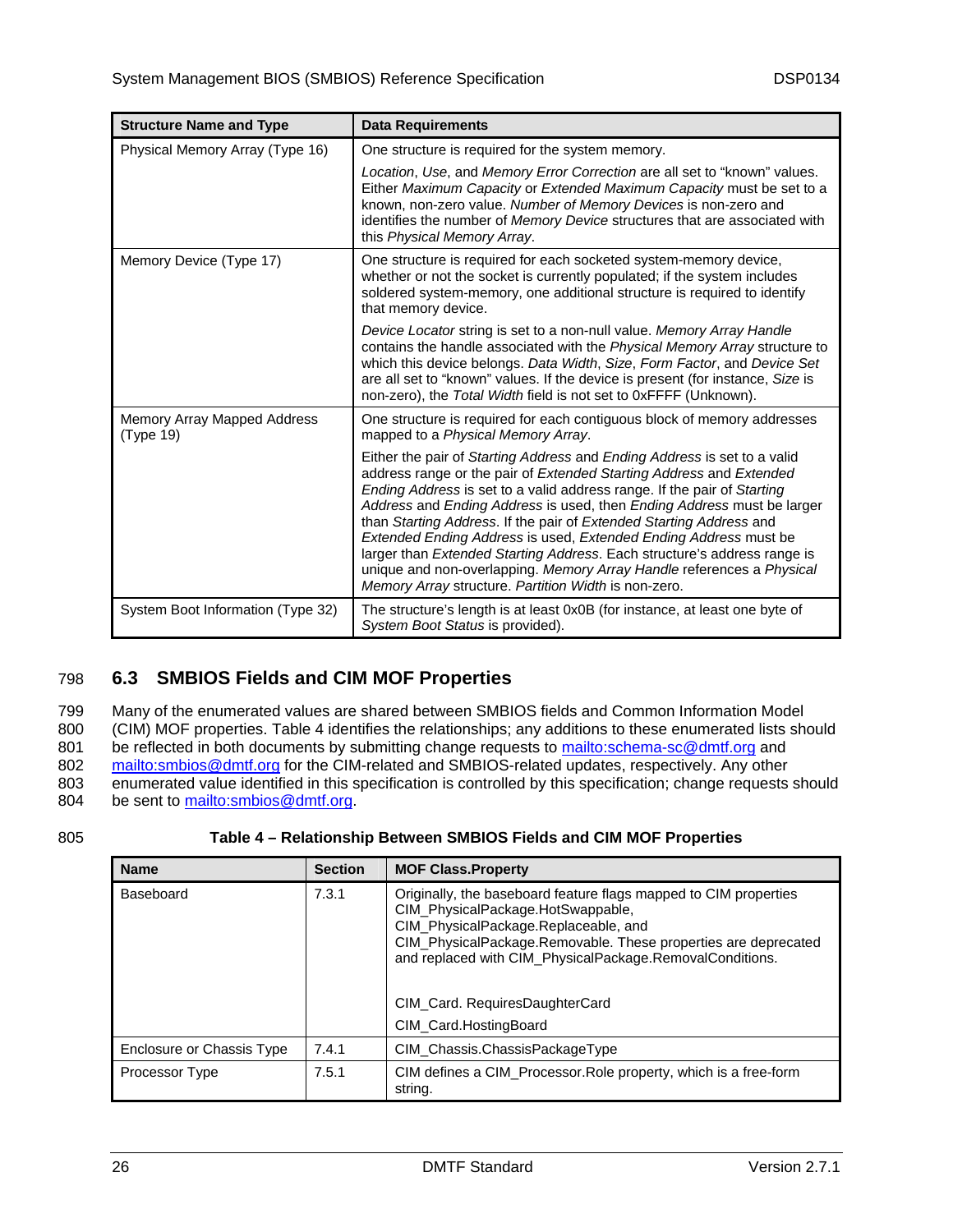<span id="page-26-0"></span>

| <b>Name</b>                                   | <b>Section</b> | <b>MOF Class.Property</b>                                                                                                                                                                                         |  |
|-----------------------------------------------|----------------|-------------------------------------------------------------------------------------------------------------------------------------------------------------------------------------------------------------------|--|
| Processor Family                              | 7.5.2          | CIM_Processor.Family                                                                                                                                                                                              |  |
|                                               |                | CIM_ArchitectureCheck.ArchitectureType                                                                                                                                                                            |  |
| Processor Upgrade                             | 7.5.5          | CIM_Processor.UpgradeMethod                                                                                                                                                                                       |  |
| System Cache Type                             | 7.8.4          | CIM_AssociatedCacheMemory.CacheType                                                                                                                                                                               |  |
| Cache Associativity                           | 7.8.5          | CIM_AssociatedCacheMemory.Associativity                                                                                                                                                                           |  |
| Slot Data Bus Width                           | 7.10.2         | CIM_Slot.MaxDataWidth                                                                                                                                                                                             |  |
| <b>Slot Current Usage</b>                     | 7.10.3         | CIM handles slot population more explicitly than SMBIOS or DMI, by<br>using a CIM_CardInSlot class to associate the card (CIM_Card) with<br>the slot (CIM_Slot) into which it is inserted.                        |  |
| Memory Array Location                         | 7.17.1         | CIM handles memory location more specifically than SMBIOS or DMI,<br>by using a CIM_AssociatedMemory class to associate the memory<br>(CIM_Memory) with the device on which it is installed.                      |  |
| Memory Array Use                              | 7.17.2         | CIM handles memory array use more specifically than SMBIOS or<br>DMI, by defining classes that inherit from CIM_Memory to define the<br>specific use (for example, CIM_CacheMemory or<br>CIM_NonVolatileStorage). |  |
| Memory Array Error<br><b>Correction Types</b> | 7.17.3         | CIM_Memory.ErrorMethodology CIM maps memory error correction<br>types into string values rather than enumerations.                                                                                                |  |
| Memory Device Form<br>Factor                  | 7.18.1         | CIM_PhysicalMemory.FormFactor is inherited from<br>CIM_Chip.FormFactor and uses a different enumeration than<br>SMBIOS.                                                                                           |  |
| Memory Device Type                            | 7.18.2         | CIM_PhysicalMemory.MemoryType uses a different enumeration than<br>SMBIOS.                                                                                                                                        |  |
| Memory Error Type                             | 7.19.1         | CIM_MemoryError.ErrorInfo values 0Ch-0Eh have no match in the<br>CIM_MemoryError.ErrorInfo property; instead, they are reported<br>through CIM_MemoryError.CorrectableError (Boolean).                            |  |
| <b>Memory Error Operation</b>                 | 7.19.3         | CIM_MemoryError.Access                                                                                                                                                                                            |  |
| Pointing Device Type                          | 7.22.1         | CIM_PointingDevice.PointingType                                                                                                                                                                                   |  |
| Portable Battery Device<br>Chemistry          | 7.23.1         | CIM_Battery.Chemistry                                                                                                                                                                                             |  |
| Power Supply Type                             | 7.40.1         | Linear/switching is reported through<br>CIM_PowerSupply.IsSwitchingSupply (Boolean).                                                                                                                              |  |
| Power Supply Input Voltage<br>Range Switching | 7.40.1         | CIM_PowerSupply.TypeOfRangeSwitching                                                                                                                                                                              |  |

## <span id="page-26-4"></span><span id="page-26-1"></span>806 **7 Structure Definitions**

## <span id="page-26-2"></span>807 **7.1 BIOS Information (Type 0)**

- 808 [Table 5](#page-26-3) shows the BIOS Information structure.
- <span id="page-26-3"></span>

## 809 **Table 5 – BIOS Information (Type 0) Structure**

| <b>Offset</b> | <b>Name</b> | Length      | <b>Value</b> | <b>Description</b>                |
|---------------|-------------|-------------|--------------|-----------------------------------|
| 00h           | -<br>ype    | <b>RVTE</b> |              | <b>BIOS Information Indicator</b> |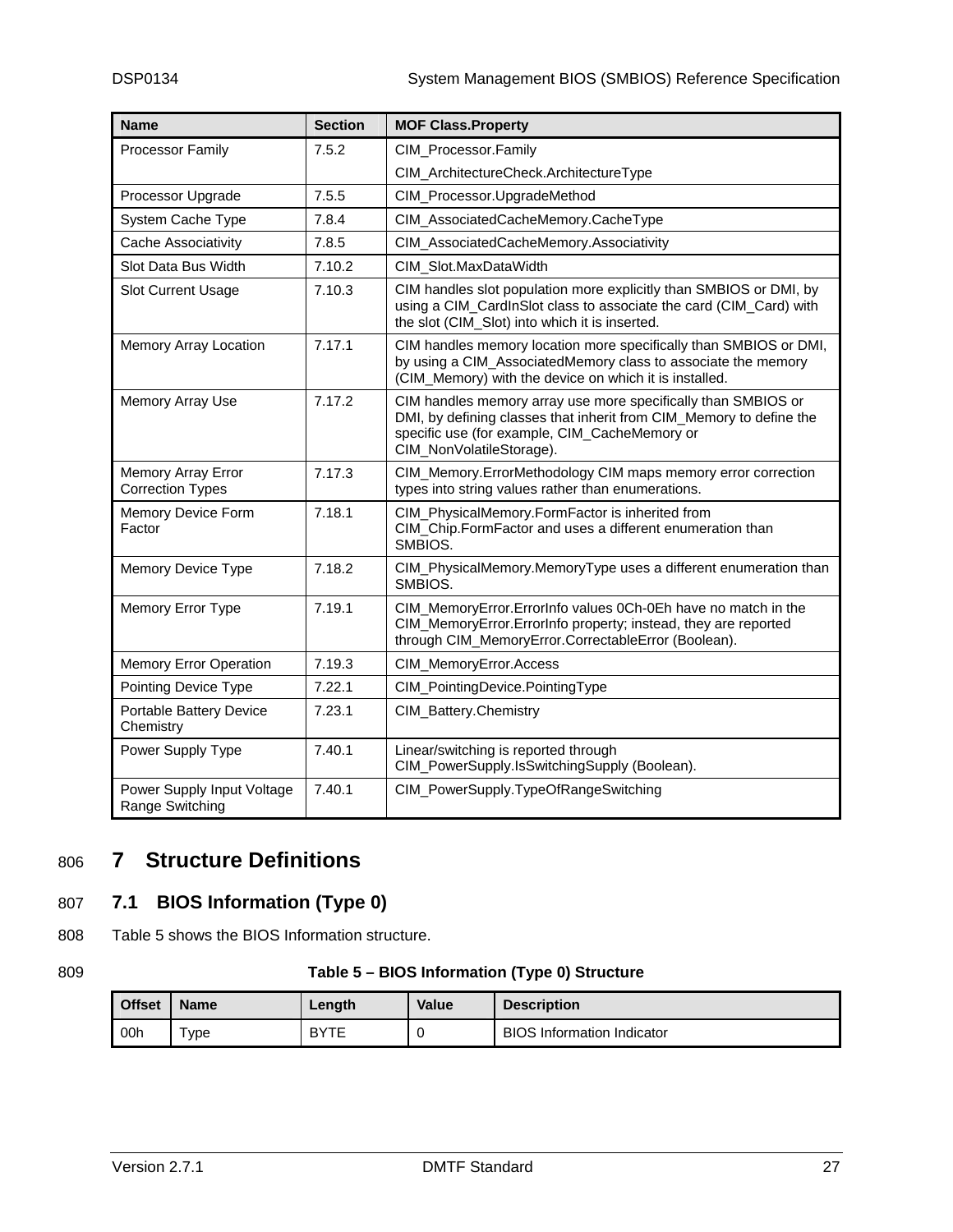| <b>Offset</b> | <b>Name</b>                                              | Length                       | <b>Value</b>     | <b>Description</b>                                                                                                                                                                                                                                                                                                                                                                                                                                       |
|---------------|----------------------------------------------------------|------------------------------|------------------|----------------------------------------------------------------------------------------------------------------------------------------------------------------------------------------------------------------------------------------------------------------------------------------------------------------------------------------------------------------------------------------------------------------------------------------------------------|
| 01h           | Length                                                   | <b>BYTE</b>                  | Varies           | 12h + number of BIOS Characteristics Extension<br>Bytes. If no Extension Bytes are used the Length is<br>12h. For version 2.1 and 2.2 implementations, the<br>length is 13h because one extension byte is defined.<br>For version 2.3 and later implementations, the length<br>is at least 14h because two extension bytes are<br>defined. For version 2.4 and later implementations,<br>the length is at least 18h because bytes 14-17h are<br>defined. |
| 02h           | Handle                                                   | <b>WORD</b>                  | Varies           |                                                                                                                                                                                                                                                                                                                                                                                                                                                          |
| 04h           | Vendor                                                   | <b>BYTE</b>                  | <b>STRING</b>    | String number of the BIOS Vendor's Name.                                                                                                                                                                                                                                                                                                                                                                                                                 |
| 05h           | <b>BIOS Version</b>                                      | <b>BYTE</b>                  | <b>STRING</b>    | String number of the BIOS Version. This is a free-<br>form string that may contain Core and OEM version<br>information.                                                                                                                                                                                                                                                                                                                                  |
| 06h           | <b>BIOS Starting</b><br><b>Address Segment</b>           | <b>WORD</b>                  | Varies           | Segment location of BIOS starting address (for<br>example, 0E800h).                                                                                                                                                                                                                                                                                                                                                                                      |
|               |                                                          |                              |                  | NOTE: The size of the runtime BIOS image can be<br>computed by subtracting the Starting Address Segment<br>from 10000h and multiplying the result by 16.                                                                                                                                                                                                                                                                                                 |
| 08h           | <b>BIOS Release</b><br>Date                              | <b>BYTE</b>                  | <b>STRING</b>    | String number of the BIOS release date. The date<br>string, if supplied, is in either mm/dd/yy or<br>mm/dd/yyyy format. If the year portion of the string is<br>two digits, the year is assumed to be 19yy.                                                                                                                                                                                                                                              |
|               |                                                          |                              |                  | NOTE: The mm/dd/yyyy format is required for SMBIOS<br>version 2.3 and later.                                                                                                                                                                                                                                                                                                                                                                             |
| 09h           | <b>BIOS ROM Size</b>                                     | <b>BYTE</b>                  | Varies (n)       | Size (n) where $64K * (n+1)$ is the size of the physical<br>device containing the BIOS, in bytes                                                                                                                                                                                                                                                                                                                                                         |
| 0Ah           | <b>BIOS</b><br>Characteristics                           | QWORD                        | <b>Bit Field</b> | Defines which functions the BIOS supports: PCI,<br>PCMCIA, Flash, etc. (see 7.1.1).                                                                                                                                                                                                                                                                                                                                                                      |
| 12h           | <b>BIOS</b><br>Characteristics<br><b>Extension Bytes</b> | Zero or more<br><b>BYTEs</b> | <b>Bit Field</b> | Optional space reserved for future supported<br>functions. The number of Extension Bytes that are<br>present is indicated by the Length in offset 1 minus<br>12h, See 7.1.2 for extensions defined for version 2.1<br>and later implementations. For version 2.4 and later<br>implementations, two BIOS Characteristics<br>Extension Bytes are defined (12-13h) and bytes 14-<br>17h are also defined.                                                   |
| 14h           | System BIOS<br>Major Release                             | <b>BYTE</b>                  | Varies           | Identifies the major release of the System BIOS; for<br>example, the value is 0Ah for revision 10.22 and 02h<br>for revision 2.1.                                                                                                                                                                                                                                                                                                                        |
|               |                                                          |                              |                  | This field and/or the System BIOS Minor Release<br>field is updated each time a System BIOS update for<br>a given system is released.                                                                                                                                                                                                                                                                                                                    |
|               |                                                          |                              |                  | If the system does not support the use of this field,<br>the value is OFFh for both this field and the System<br><b>BIOS Minor Release field.</b>                                                                                                                                                                                                                                                                                                        |
| 15h           | System BIOS<br>Minor Release                             | <b>BYTE</b>                  | Varies           | Identifies the minor release of the System BIOS; for<br>example, the value is 16h for revision 10.22 and 01h<br>for revision 2.1.                                                                                                                                                                                                                                                                                                                        |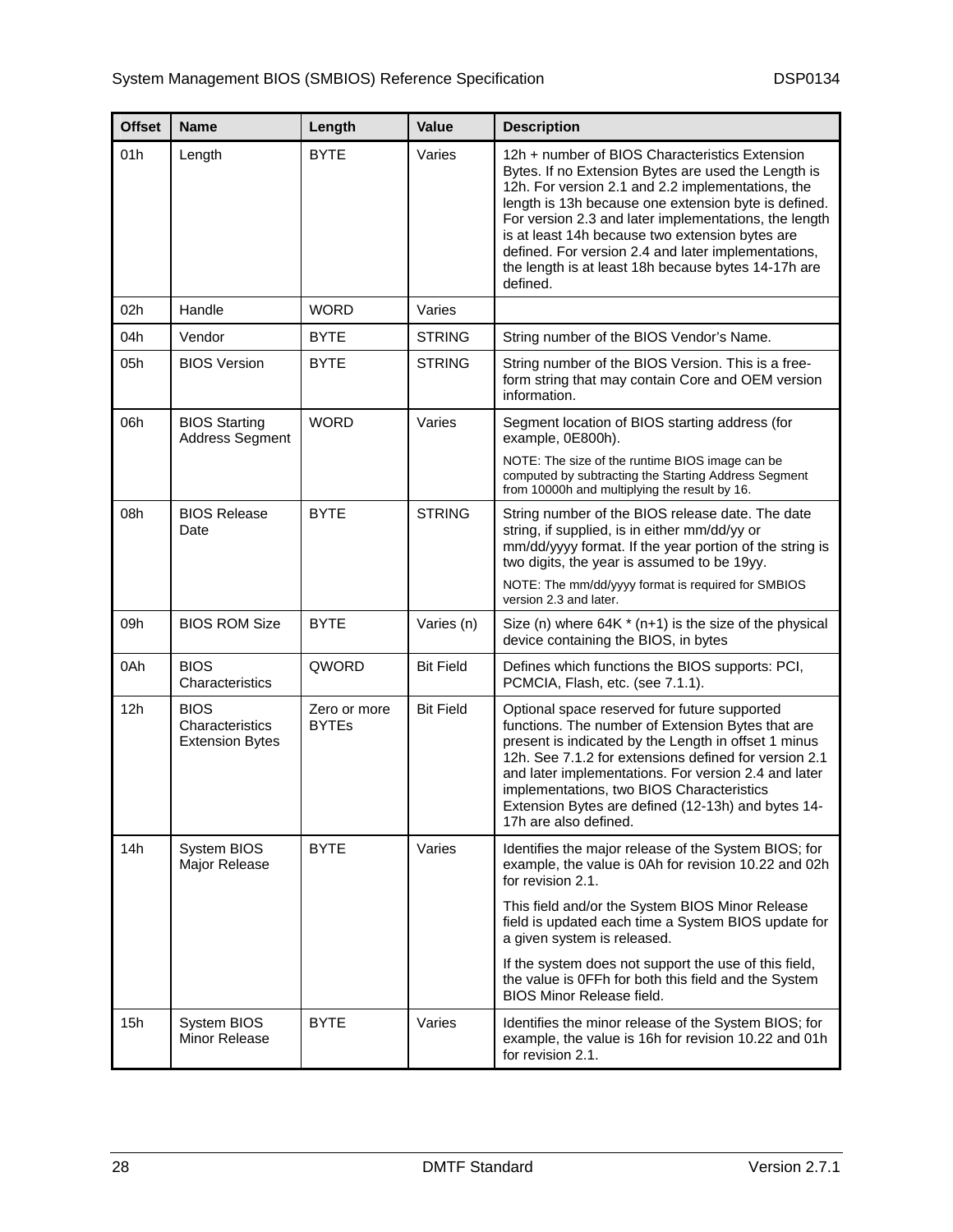<span id="page-28-0"></span>

| <b>Offset</b> | <b>Name</b>                              | Length      | Value  | <b>Description</b>                                                                                                                                                          |
|---------------|------------------------------------------|-------------|--------|-----------------------------------------------------------------------------------------------------------------------------------------------------------------------------|
| 16h           | Embedded<br>Controller<br>Firmware Major | <b>BYTE</b> | Varies | Identifies the major release of the embedded<br>controller firmware; for example, the value would be<br>0Ah for revision 10.22 and 02h for revision 2.1.                    |
|               | Release                                  |             |        | This field and/or the Embedded Controller Firmware<br>Minor Release field is updated each time an<br>embedded controller firmware update for a given<br>system is released. |
|               |                                          |             |        | If the system does not have field upgradeable<br>embedded controller firmware, the value is OFFh.                                                                           |
| 17h           | Embedded<br>Controller<br>Firmware Minor | <b>BYTE</b> | Varies | Identifies the minor release of the embedded<br>controller firmware; for example, the value is 16h for<br>revision 10.22 and 01h for revision 2.1.                          |
|               | Release                                  |             |        | If the system does not have field upgradeable<br>embedded controller firmware, the value is OFFh.                                                                           |

## <span id="page-28-1"></span>810 **7.1.1 BIOS Characteristics**

811 [Table 6](#page-28-2) shows the BIOS Characteristics layout.

## <span id="page-28-2"></span>812 **Table 6 – BIOS Characteristics**

| <b>QWORD Bit Position</b> | <b>Meaning If Set</b>                                                                           |  |
|---------------------------|-------------------------------------------------------------------------------------------------|--|
| Bit 0                     | Reserved                                                                                        |  |
| Bit 1                     | Reserved                                                                                        |  |
| Bit 2                     | Unknown                                                                                         |  |
| Bit 3                     | BIOS Characteristics are not supported.                                                         |  |
| Bit 4                     | ISA is supported.                                                                               |  |
| Bit 5                     | MCA is supported.                                                                               |  |
| Bit 6                     | EISA is supported.                                                                              |  |
| Bit 7                     | PCI is supported.                                                                               |  |
| Bit 8                     | PC Card (PCMCIA) is supported.                                                                  |  |
| Bit 9                     | Plug and Play is supported.                                                                     |  |
| <b>Bit 10</b>             | APM is supported.                                                                               |  |
| <b>Bit 11</b>             | BIOS is Upgradeable (Flash).                                                                    |  |
| <b>Bit 12</b>             | BIOS shadowing is allowed.                                                                      |  |
| <b>Bit 13</b>             | VL-VESA is supported.                                                                           |  |
| <b>Bit 14</b>             | ESCD support is available.                                                                      |  |
| <b>Bit 15</b>             | Boot from CD is supported.                                                                      |  |
| <b>Bit 16</b>             | Selectable Boot is supported.                                                                   |  |
| <b>Bit 17</b>             | BIOS ROM is socketed.                                                                           |  |
| <b>Bit 18</b>             | Boot From PC Card (PCMCIA) is supported.                                                        |  |
| <b>Bit 19</b>             | EDD Specification is supported                                                                  |  |
| <b>Bit 20</b>             | Int 13h - Japanese Floppy for NEC 9800 1.2 MB (3.5", 1K Bytes/Sector, 360 RPM) is<br>supported. |  |
| <b>Bit 21</b>             | Int 13h - Japanese Floppy for Toshiba 1.2 MB (3.5", 360 RPM) is supported.                      |  |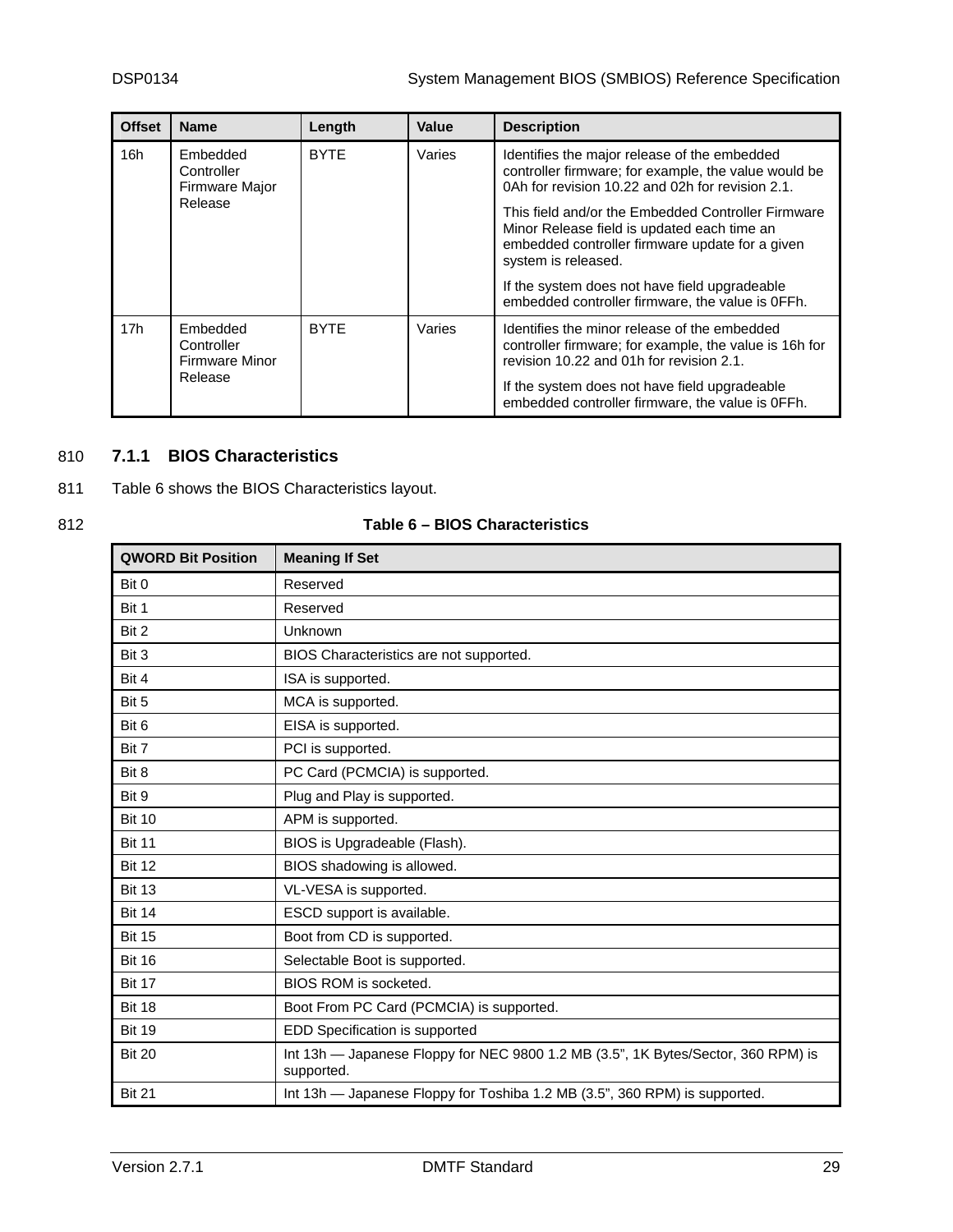<span id="page-29-0"></span>

| <b>QWORD Bit Position</b> | <b>Meaning If Set</b>                                   |
|---------------------------|---------------------------------------------------------|
| <b>Bit 22</b>             | Int 13h - 5.25" / 360 KB Floppy Services are supported. |
| <b>Bit 23</b>             | Int 13h - 5.25" /1.2 MB Floppy Services are supported.  |
| <b>Bit 24</b>             | Int 13h - 3.5" / 720 KB Floppy Services are supported.  |
| <b>Bit 25</b>             | Int 13h - 3.5" / 2.88 MB Floppy Services are supported. |
| <b>Bit 26</b>             | Int 5h, Print Screen Service is supported.              |
| <b>Bit 27</b>             | Int 9h, 8042 Keyboard services are supported.           |
| <b>Bit 28</b>             | Int 14h, Serial Services are supported.                 |
| <b>Bit 29</b>             | Int 17h, Printer Services are supported.                |
| <b>Bit 30</b>             | Int 10h, CGA/Mono Video Services are supported.         |
| <b>Bit 31</b>             | NEC PC-98                                               |
| Bits32:47                 | Reserved for BIOS Vendor                                |
| Bits 48:63                | Reserved for System Vendor                              |

## <span id="page-29-1"></span>813 **7.1.2 BIOS Characteristics Extension Bytes**

814 NOTE: All Characteristics Extension Bytes are reserved for assignment through this specification.

#### 815 **7.1.2.1 BIOS Characteristics Extension Byte 1**

- 816 [Table 7](#page-29-2) shows the BIOS Characteristics Extension Byte 1 layout. This information, available for SMBIOS 817 version 2.1 and later, appears at offset 12h within the BIOS Information structure.
- <span id="page-29-2"></span>

#### 818 **Table 7 – BIOS Characteristics Extension Byte 1**

| <b>Byte Bit Position</b> | <b>Meaning If Set</b>               |  |  |
|--------------------------|-------------------------------------|--|--|
| Bit 0                    | ACPI is supported.                  |  |  |
| Bit 1                    | USB Legacy is supported.            |  |  |
| Bit 2                    | AGP is supported.                   |  |  |
| Bit 3                    | I2O boot is supported.              |  |  |
| Bit 4                    | LS-120 SuperDisk boot is supported. |  |  |
| Bit 5                    | ATAPI ZIP Drive boot is supported.  |  |  |
| Bit 6                    | 1394 boot is supported.             |  |  |
| Bit 7                    | Smart Battery is supported.         |  |  |

#### 819 **7.1.2.2 BIOS Characteristics Extension Byte 2**

- 820 [Table 8](#page-29-3) shows the BIOS Characteristics for Extension Byte 2 layout. This information, available for
- 821 SMBIOS version 2.3 and later, appears at offset 13h within the BIOS Information structure.
- <span id="page-29-3"></span>

## 822 **Table 8 – BIOS Characteristics Extension Byte 2**

| <b>Byte Bit Position</b> | <b>Meaning If Set</b>                 |
|--------------------------|---------------------------------------|
| Bit 0                    | BIOS Boot Specification is supported. |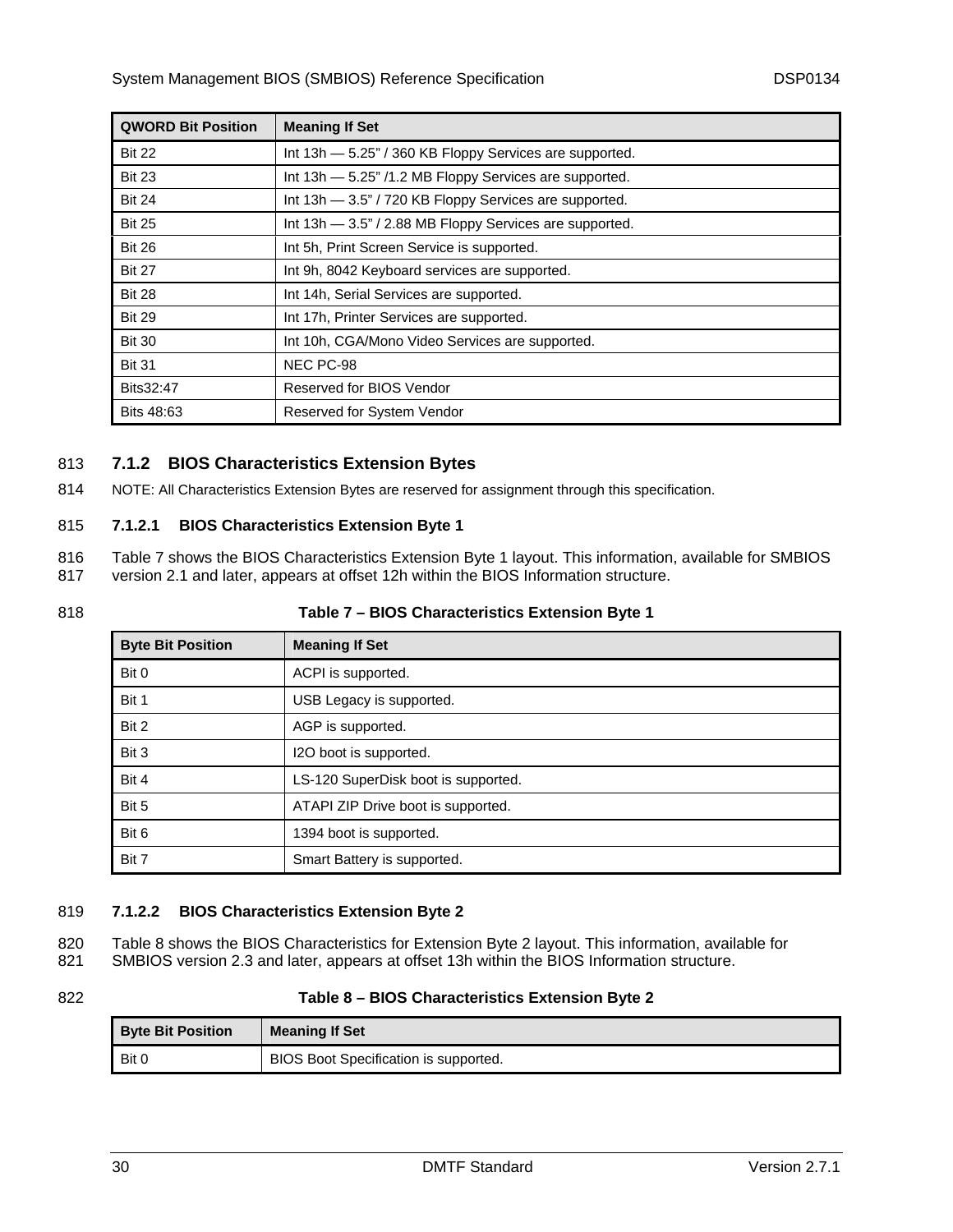<span id="page-30-0"></span>

| Bit 1           | Function key-initiated Network Service boot is supported. When function key-uninitiated<br>Network Service Boot is not supported, a network adapter option ROM may choose to<br>offer this functionality on its own, thus offering this capability to legacy systems. When the<br>function is supported, the network adapter option ROM shall not offer this capability. |
|-----------------|--------------------------------------------------------------------------------------------------------------------------------------------------------------------------------------------------------------------------------------------------------------------------------------------------------------------------------------------------------------------------|
| Bit 2           | Enable Targeted Content Distribution. The manufacturer has ensured that the SMBIOS<br>data is useful in identifying the computer for targeted delivery of model-specific software<br>and firmware content through third-party content distribution services.                                                                                                             |
| Bit 3           | UEFI Specification is supported.                                                                                                                                                                                                                                                                                                                                         |
| Bit 4           | The SMBIOS table describes a virtual machine. (If this bit is not set, no inference can be<br>made about the virtuality of the system.)                                                                                                                                                                                                                                  |
| <b>Bits 5:7</b> | Reserved for future assignment by this specification                                                                                                                                                                                                                                                                                                                     |

## <span id="page-30-1"></span>823 **7.2 System Information (Type 1)**

824 The information in this structure defines attributes of the overall system and is intended to be associated<br>825 with the Component ID group of the system's MIF. An SMBIOS implementation is associated with a single

825 with the *Component ID* group of the system's MIF. An SMBIOS implementation is associated with a single 826 system instance and contains one and only one System Information (Type 1) structure. Table 9 shows 826 system instance and contains one and only one System Information (Type 1) structure. [Table 9](#page-30-2) shows the contents of this structure.

the contents of this structure.

## <span id="page-30-2"></span>828 **Table 9 – System Information (Type 1) Structure**

| <b>Offset</b> | Spec.<br><b>Version</b> | <b>Name</b>            | Length      | Value         | <b>Description</b>                                                                                                                                                                                                                                                                                                                                                                                                |
|---------------|-------------------------|------------------------|-------------|---------------|-------------------------------------------------------------------------------------------------------------------------------------------------------------------------------------------------------------------------------------------------------------------------------------------------------------------------------------------------------------------------------------------------------------------|
| 00h           | $2.0+$                  | <b>Type</b>            | <b>BYTE</b> | 1             | System Information Indicator                                                                                                                                                                                                                                                                                                                                                                                      |
| 01h           | $2.0+$                  | Length                 | <b>BYTE</b> | 08h or<br>19h | Length dependent on version supported:<br>08h for 2.0<br>$\bullet$<br>19h for $2.1 - 2.3.4$<br>$\bullet$<br>1Bh for 2.4 and later<br>$\bullet$                                                                                                                                                                                                                                                                    |
| 02h           | $2.0+$                  | Handle                 | <b>WORD</b> | Varies        |                                                                                                                                                                                                                                                                                                                                                                                                                   |
| 04h           | $2.0+$                  | Manufacturer           | <b>BYTE</b> | <b>STRING</b> | Number of Null terminated string                                                                                                                                                                                                                                                                                                                                                                                  |
| 05h           | $2.0+$                  | <b>Product Name</b>    | <b>BYTE</b> | <b>STRING</b> | Number of Null terminated string                                                                                                                                                                                                                                                                                                                                                                                  |
| 06h           | $2.0+$                  | Version                | <b>BYTE</b> | <b>STRING</b> | Number of Null terminated string                                                                                                                                                                                                                                                                                                                                                                                  |
| 07h           | $2.0+$                  | Serial Number          | <b>BYTE</b> | <b>STRING</b> | Number of Null terminated string                                                                                                                                                                                                                                                                                                                                                                                  |
| 08h           | $2.1+$                  | <b>UUID</b>            | 16 BYTEs    | Varies        | Universal Unique ID number, see 7.2.1.                                                                                                                                                                                                                                                                                                                                                                            |
| 18h           | $2.1 +$                 | Wake-up<br><b>Type</b> | <b>BYTE</b> | <b>ENUM</b>   | Identifies the event that caused the system to<br>power up. See 7.2.2.                                                                                                                                                                                                                                                                                                                                            |
| 19h           | $2.4+$                  | <b>SKU Number</b>      | <b>BYTE</b> | <b>STRING</b> | Number of Null terminated string                                                                                                                                                                                                                                                                                                                                                                                  |
|               |                         |                        |             |               | This text string is used to identify a particular<br>computer configuration for sale. It is<br>sometimes also called a product ID or<br>purchase order number. This number is<br>frequently found in existing fields, but there is<br>no standard format. Typically for a given<br>system board from a given OEM, there are<br>tens of unique processor, memory, hard drive,<br>and optical drive configurations. |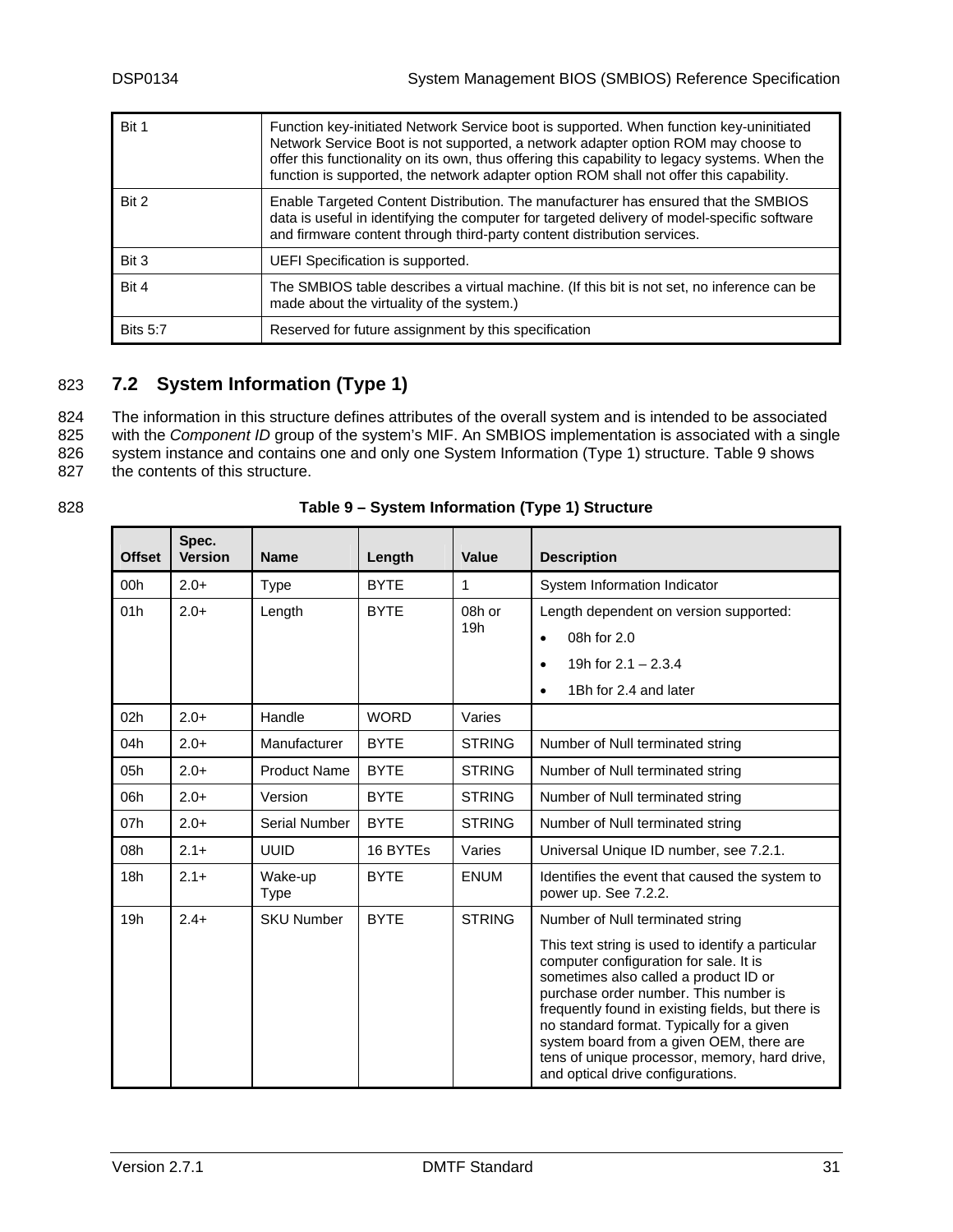<span id="page-31-0"></span>

| <b>Offset</b> | Spec.<br><b>Version</b> | <b>Name</b> | Length      | Value         | <b>Description</b>                                                                                                                                                                                                                                                                                                                                                                                                                  |
|---------------|-------------------------|-------------|-------------|---------------|-------------------------------------------------------------------------------------------------------------------------------------------------------------------------------------------------------------------------------------------------------------------------------------------------------------------------------------------------------------------------------------------------------------------------------------|
| 1Ah           | $2.4+$                  | Family      | <b>BYTE</b> | <b>STRING</b> | Number of Null terminated string                                                                                                                                                                                                                                                                                                                                                                                                    |
|               |                         |             |             |               | This text string is used to identify the family a<br>particular computer belongs to. A family refers<br>to a set of computers that are similar but not<br>identical from a hardware or software point of<br>view. Typically, a family is composed of<br>different computer models, which have<br>different configurations and pricing points.<br>Computers in the same family often have<br>similar branding and cosmetic features. |

## <span id="page-31-1"></span>829 **7.2.1 System — UUID**

830 A UUID is an identifier that is designed to be unique across both time and space. It requires no central 831 registration process. The UUID is 128 bits long. Its format is described in [RFC 4122](#page-12-0), but the actual field 832 contents are opaque and not significant to the SMBIOS specification, which is only concerned with the 833 byte order. [Table 10](#page-31-3) shows the field names; these field names, particularly for multiplexed fields, follow 834 historical practice.

## <span id="page-31-3"></span>835 **Table 10 – UUID Byte Order and RFC4122 Field Names**

| <b>Offset</b> | RFC 4122 Name             | Length       | Value  | <b>Description</b>                                                     |
|---------------|---------------------------|--------------|--------|------------------------------------------------------------------------|
| 00h           | time low                  | <b>DWORD</b> | Varies | The low field of the timestamp                                         |
| 04h           | time mid                  | <b>WORD</b>  | Varies | The middle field of the timestamp                                      |
| 06h           | time_hi_and_version       | <b>WORD</b>  | Varies | The high field of the timestamp multiplexed<br>with the version number |
| 08h           | clock_seq_hi_and_reserved | <b>BYTE</b>  | Varies | The high field of the clock sequence<br>multiplexed with the variant   |
| 09h           | clock seg low             | <b>BYTE</b>  | Varies | The low field of the clock sequence                                    |
| 0Ah           | Node                      | 6 BYTES      | Varies | The spatially unique node identifier                                   |

836 Although [RFC 4122](#page-12-0) recommends network byte order for all fields, the PC industry (including the [ACPI,](#page-12-0)

837 [UEFI,](#page-13-0) and [Microsoft](#page-12-0) specifications) has consistently used little-endian byte encoding for the first three 838 fields: *time\_low*, *time\_mid*, *time\_hi\_and\_version*. The same encoding, also known as *wire format*, should

839 also be used for the SMBIOS representation of the UUID.

- 840 The UUID {00112233-4455-6677-8899-AABBCCDDEEFF} would thus be represented as:
- 841 33 22 11 00 55 44 77 66 88 99 AA BB CC DD EE FF.

842 If the value is all FFh, the ID is not currently present in the system, but it can be set. If the value is all 00h, 843 the ID is not present in the system.

## <span id="page-31-2"></span>844 **7.2.2 System — Wake-up Type**

845 [Table 11](#page-32-2) shows what the byte values mean for the System — Wake-up Type field.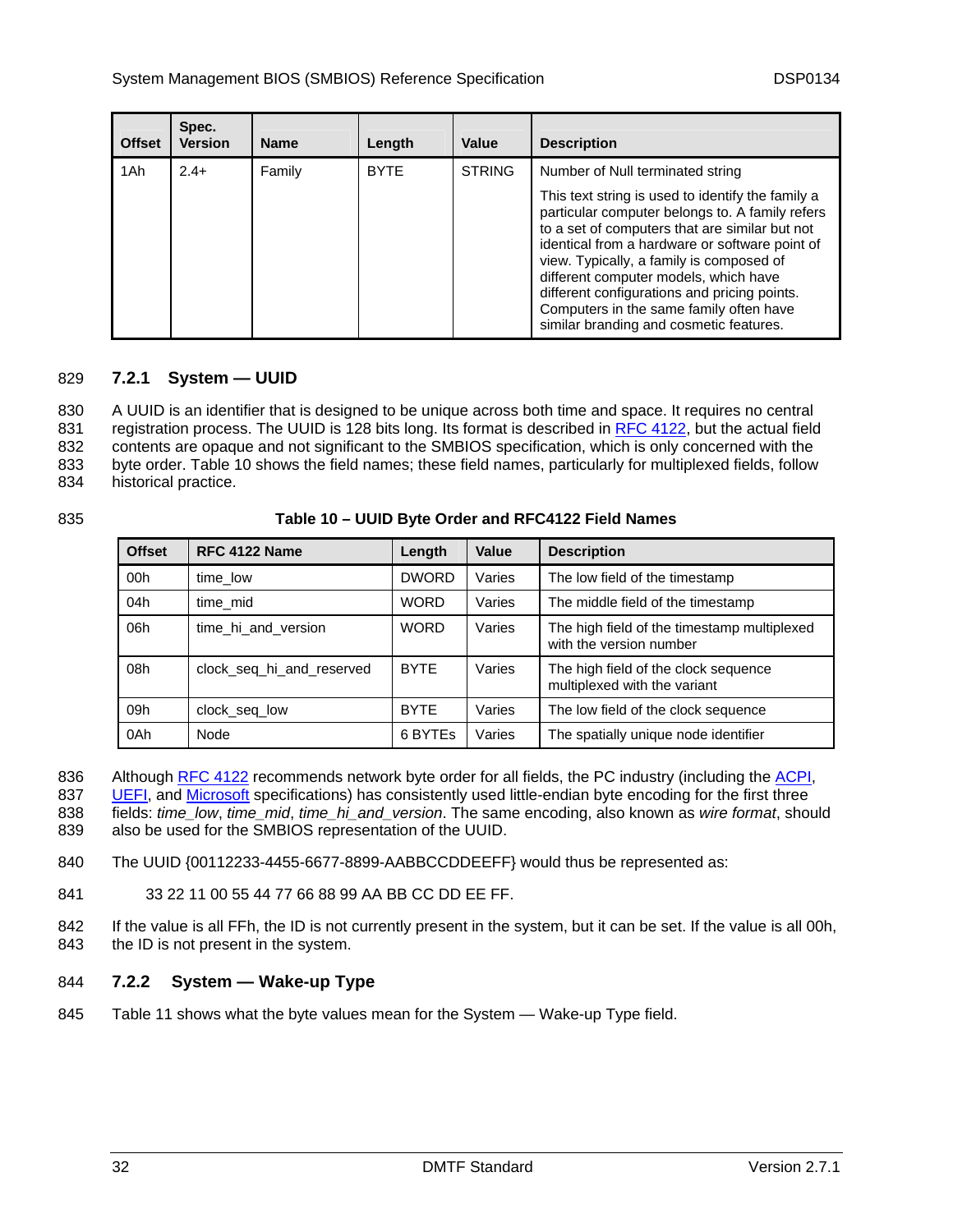| <b>Byte Value</b> | <b>Meaning</b>           |  |  |
|-------------------|--------------------------|--|--|
| 00h               | Reserved                 |  |  |
| 01h               | Other                    |  |  |
| 02h               | Unknown                  |  |  |
| 03h               | <b>APM Timer</b>         |  |  |
| 04h               | Modem Ring               |  |  |
| 05h               | <b>LAN Remote</b>        |  |  |
| 06h               | <b>Power Switch</b>      |  |  |
| 07h               | <b>PCI PME#</b>          |  |  |
| 08h               | <b>AC Power Restored</b> |  |  |

#### <span id="page-32-2"></span><span id="page-32-0"></span>846 **Table 11 – System: Wake-up Type Field**

## <span id="page-32-1"></span>847 **7.3 Baseboard (or Module) Information (Type 2)**

848 As shown in [Table 12,](#page-32-3) the information in this structure defines attributes of a system baseboard (for 849 example, a motherboard, planar, server blade, or other standard system module).

850 NOTE: If more than one Type 2 structure is provided by an SMBIOS implementation, each structure shall include the<br>851 Number of Contained Object Handles and Contained Object Handles fields to specify which system eleme

851 *Number of Contained Object Handles* and *Contained Object Handles* fields to specify which system elements are contained on which boards. If a single Type 2 structure is provided and the contained object information is not

853 present<sup>1</sup>[,](#page-32-4) or if no Type 2 structure is provided, then all system elements identified by the SMBIOS implementation are <br>854 associated with a single motherboard. associated with a single motherboard.

<span id="page-32-3"></span>

855 **Table 12 – Baseboard (or Module) Information (Type 2) Structure** 

| <b>Offset</b>   | <b>Name</b>          | Length      | Value                                             | <b>Description</b>                                                            |  |
|-----------------|----------------------|-------------|---------------------------------------------------|-------------------------------------------------------------------------------|--|
| 00h             | <b>Type</b>          | <b>BYTE</b> | $\overline{2}$                                    | Baseboard Information Indicator                                               |  |
| 01h             | Length               | <b>BYTE</b> | Varies                                            | Length of the structure, at least 08h                                         |  |
| 02 <sub>h</sub> | Handle               | <b>WORD</b> | Varies                                            |                                                                               |  |
| 04h             | Manufacturer         | <b>BYTE</b> | <b>STRING</b><br>Number of Null terminated string |                                                                               |  |
| 05h             | Product              | <b>BYTE</b> | <b>STRING</b>                                     | Number of Null terminated string                                              |  |
| 06h             | Version              | <b>BYTE</b> | Number of Null terminated string<br><b>STRING</b> |                                                                               |  |
| 07h             | Serial<br>Number     | <b>BYTE</b> | <b>STRING</b>                                     | Number of Null terminated string                                              |  |
| 08h             | Asset Tag            | <b>BYTE</b> | <b>STRING</b>                                     | Number of a null-terminated string                                            |  |
| 09h             | <b>Feature Flags</b> | <b>BYTE</b> | <b>Bit Field</b>                                  | A collection of flags that identify features of this baseboard.<br>See 7.3.1. |  |

l

<span id="page-32-4"></span><sup>1</sup> This information is "not present" if either the *Length* of the Type 2 structure is less than 14 (0Eh) or if the *Number of Contained Object Handles* field at offset 0Dh is set to 0.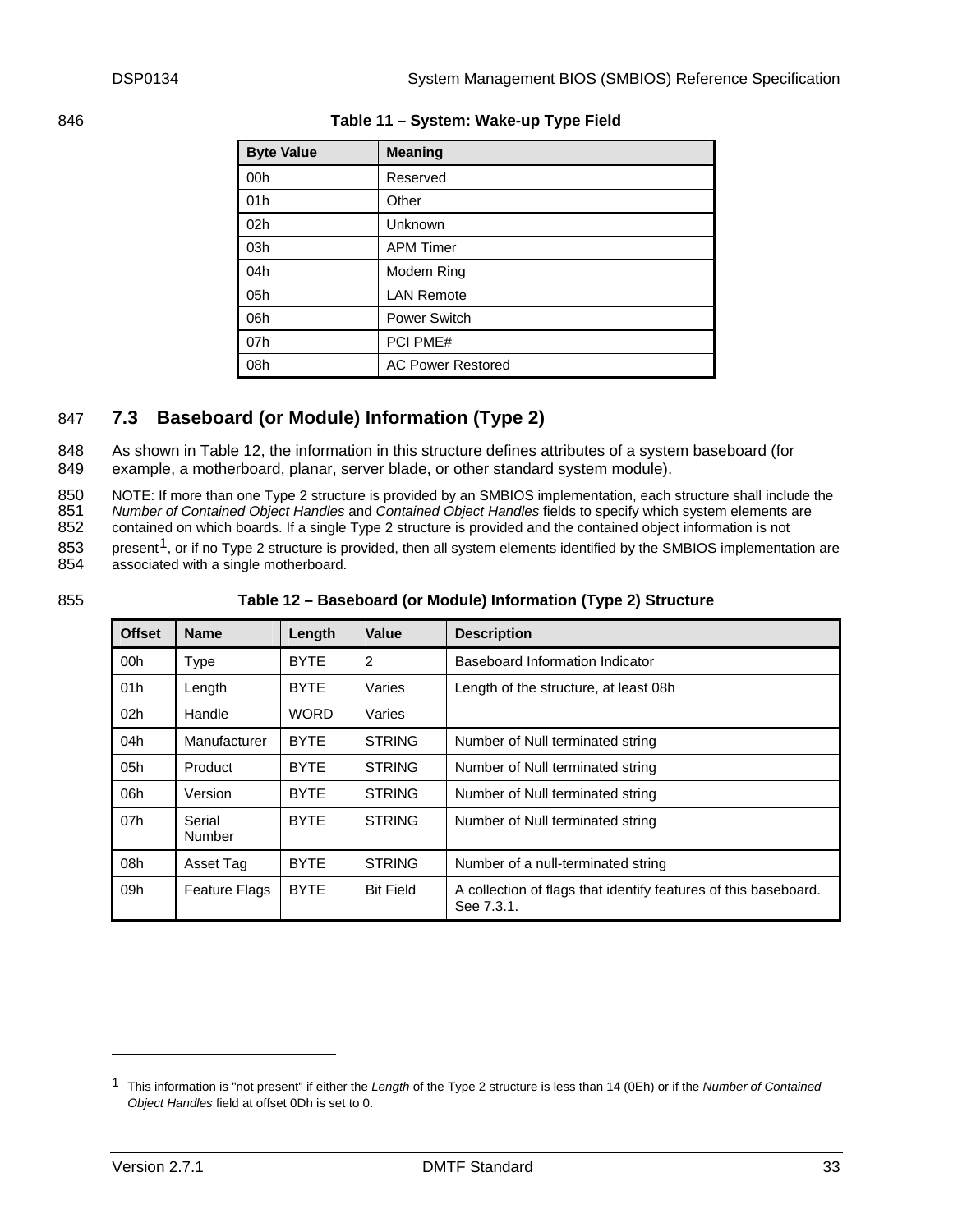<span id="page-33-0"></span>

| <b>Offset</b> | <b>Name</b>                                     | Length            | Value                                                                                                                                                                               | <b>Description</b>                                                                                                                                      |  |  |
|---------------|-------------------------------------------------|-------------------|-------------------------------------------------------------------------------------------------------------------------------------------------------------------------------------|---------------------------------------------------------------------------------------------------------------------------------------------------------|--|--|
| 0Ah           | Location in<br>Chassis                          | <b>BYTE</b>       | <b>STRING</b><br>Number of a null-terminated string that describes this<br>board's location within the chassis referenced by the<br>Chassis Handle (described below in this table). |                                                                                                                                                         |  |  |
|               |                                                 |                   |                                                                                                                                                                                     | NOTE: This field supports a CIM_Container class mapping where:                                                                                          |  |  |
|               |                                                 |                   |                                                                                                                                                                                     | LocationWithinContainer is this field.                                                                                                                  |  |  |
|               |                                                 |                   |                                                                                                                                                                                     | GroupComponent is the chassis referenced by Chassis<br>Handle.                                                                                          |  |  |
|               |                                                 |                   |                                                                                                                                                                                     | PartComponent is this baseboard.<br>$\bullet$                                                                                                           |  |  |
| 0Bh           | Chassis<br>Handle                               | <b>WORD</b>       | Varies                                                                                                                                                                              | The handle, or instance number, associated with the chassis<br>in which this board resides (see 7.4)                                                    |  |  |
| 0Dh           | Board Type                                      | <b>BYTE</b>       | <b>ENUM</b>                                                                                                                                                                         | Identifies the type of board (see 7.3.2)                                                                                                                |  |  |
| 0Eh           | Number of<br>Contained<br>Object<br>Handles (n) | <b>BYTE</b>       | Varies                                                                                                                                                                              | Identifies the number (0 to 255) of Contained Object<br>Handles that follow                                                                             |  |  |
| 0Fh           | Contained<br>Object<br><b>Handles</b>           | n<br><b>WORDs</b> | Varies                                                                                                                                                                              | A list of handles of other structures (for example, Baseboard,<br>Processor, Port, System Slots, Memory Device) that are<br>contained by this baseboard |  |  |

## <span id="page-33-1"></span>856 **7.3.1 Baseboard — Feature Flags**

857 [Table 13](#page-33-3) shows the baseboard feature flags.

- 858 NOTE: Refer to [6.3](#page-25-1) for the CIM properties associated with these bit fields.
- 

#### <span id="page-33-3"></span>859 **Table 13 – Baseboard: Feature Flags**

| <b>Bit Position(s)</b> | <b>Description</b>                                                                                                                                                                                                         |
|------------------------|----------------------------------------------------------------------------------------------------------------------------------------------------------------------------------------------------------------------------|
| 7:5                    | Reserved for future definition by this specification; set to 000b.                                                                                                                                                         |
| 4                      | Set to 1 if the board is hot swappable; it is possible to replace the board with a physically<br>different but equivalent board while power is applied to the board. The board is inherently<br>replaceable and removable. |
| 3                      | Set to 1 if the board is replaceable; it is possible to replace (either as a field repair or<br>upgrade) the board with a physically different board. The board is inherently removable.                                   |
| 2                      | Set to 1 if the board is removable; it is designed to be taken in and out of the chassis without<br>impairing the function of the chassis.                                                                                 |
|                        | Set to 1 if the board requires at least one daughter board or auxiliary card to function<br>properly.                                                                                                                      |
| 0                      | Set to 1 if the board is a hosting board (for example, a motherboard).                                                                                                                                                     |

## <span id="page-33-2"></span>860 **7.3.2 Baseboard — Board Type**

861 [Table 14](#page-34-2) shows what the byte values mean for the Baseboard - Board Type field.

862 NOTE: These enumerations are also used within the System Enclosure or Chassis (Type 3) structure's *Contained*  863 *Element* record (see [7.4](#page-34-1)).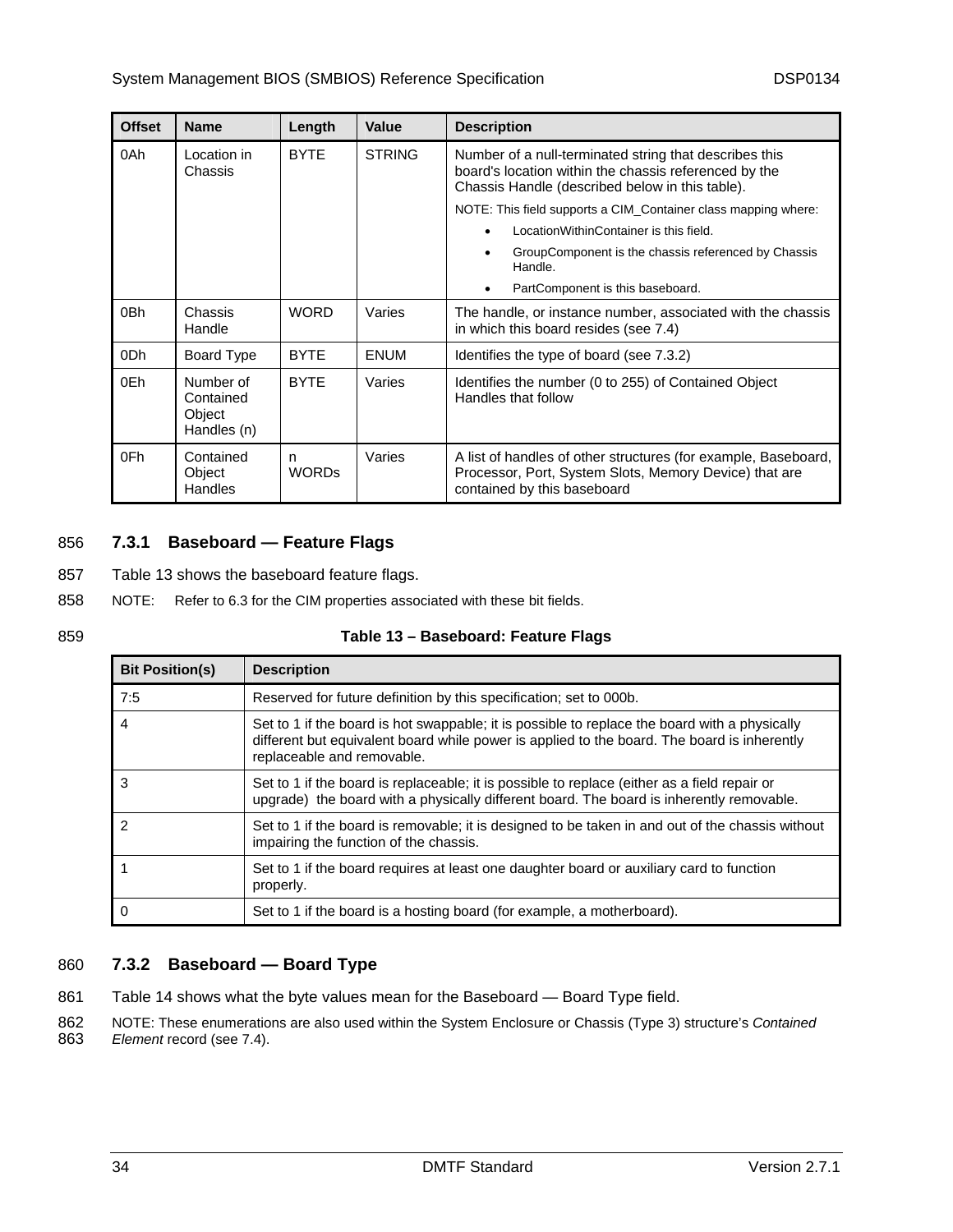<span id="page-34-2"></span><span id="page-34-0"></span>864 **Table 14 – Baseboard: Board Type** 

| <b>Byte Value</b> | <b>Meaning</b>                                    |  |  |  |
|-------------------|---------------------------------------------------|--|--|--|
| 01h               | Unknown                                           |  |  |  |
| 02 <sub>h</sub>   | Other                                             |  |  |  |
| 03h               | Server Blade                                      |  |  |  |
| 04h               | <b>Connectivity Switch</b>                        |  |  |  |
| 05h               | <b>System Management Module</b>                   |  |  |  |
| 06h               | Processor Module                                  |  |  |  |
| 07h               | I/O Module                                        |  |  |  |
| 08h               | <b>Memory Module</b>                              |  |  |  |
| 09h               | Daughter board                                    |  |  |  |
| 0Ah               | Motherboard (includes processor, memory, and I/O) |  |  |  |
| 0Bh               | Processor/Memory Module                           |  |  |  |
| 0Ch               | Processor/IO Module                               |  |  |  |
| 0Dh               | Interconnect Board                                |  |  |  |

## <span id="page-34-1"></span>865 **7.4 System Enclosure or Chassis (Type 3)**

866 The information in this structure (see [Table 15](#page-34-3)) defines attributes of the system's mechanical

867 enclosure(s). For example, if a system included a separate enclosure for its peripheral devices, two

868 structures would be returned: one for the main system enclosure and the second for the peripheral device

869 enclosure. The additions to this structure in version 2.1 of this specification support the population of the

870 CIM\_Chassis class.

<span id="page-34-3"></span>871 **Table 15 – System Enclosure or Chassis (Type 3) Structure** 

| <b>Offset</b>   | <b>Specification</b><br><b>Version</b> | <b>Name</b>             | Length      | Value         | <b>Description</b>                                                                                                                                                                |
|-----------------|----------------------------------------|-------------------------|-------------|---------------|-----------------------------------------------------------------------------------------------------------------------------------------------------------------------------------|
| 00h             | $2.0+$                                 | <b>Type</b>             | <b>BYTE</b> | 3             | System Enclosure Indicator                                                                                                                                                        |
| 01h             | $2.0+$                                 | Length                  | <b>BYTE</b> | Varies        | 09h for version 2.0 implementations or a<br>minimum of 0Dh for version 2.1 and later<br>implementations                                                                           |
| 02 <sub>h</sub> | $2.0+$                                 | Handle                  | <b>WORD</b> | Varies        |                                                                                                                                                                                   |
| 04h             | $2.0+$                                 | Manufacturer            | <b>BYTE</b> | <b>STRING</b> | Number of Null terminated string                                                                                                                                                  |
| 05h             | $2.0+$                                 | <b>Type</b>             | <b>BYTE</b> | Varies        | Chassis lock is present if 1.<br>Bit 7<br>Otherwise, either a lock is not present or it is<br>unknown if the enclosure has a lock.<br>Enumeration value, see below.<br>Bits $6:0$ |
| 06h             | $2.0+$                                 | Version                 | <b>BYTE</b> | <b>STRING</b> | Number of Null terminated string                                                                                                                                                  |
|                 |                                        |                         |             |               |                                                                                                                                                                                   |
| 07h             | $2.0+$                                 | Serial<br><b>Number</b> | <b>BYTE</b> | <b>STRING</b> | Number of Null terminated string                                                                                                                                                  |
| 08h             | $2.0+$                                 | Asset Tag<br>Number     | <b>BYTE</b> | <b>STRING</b> | Number of Null terminated string                                                                                                                                                  |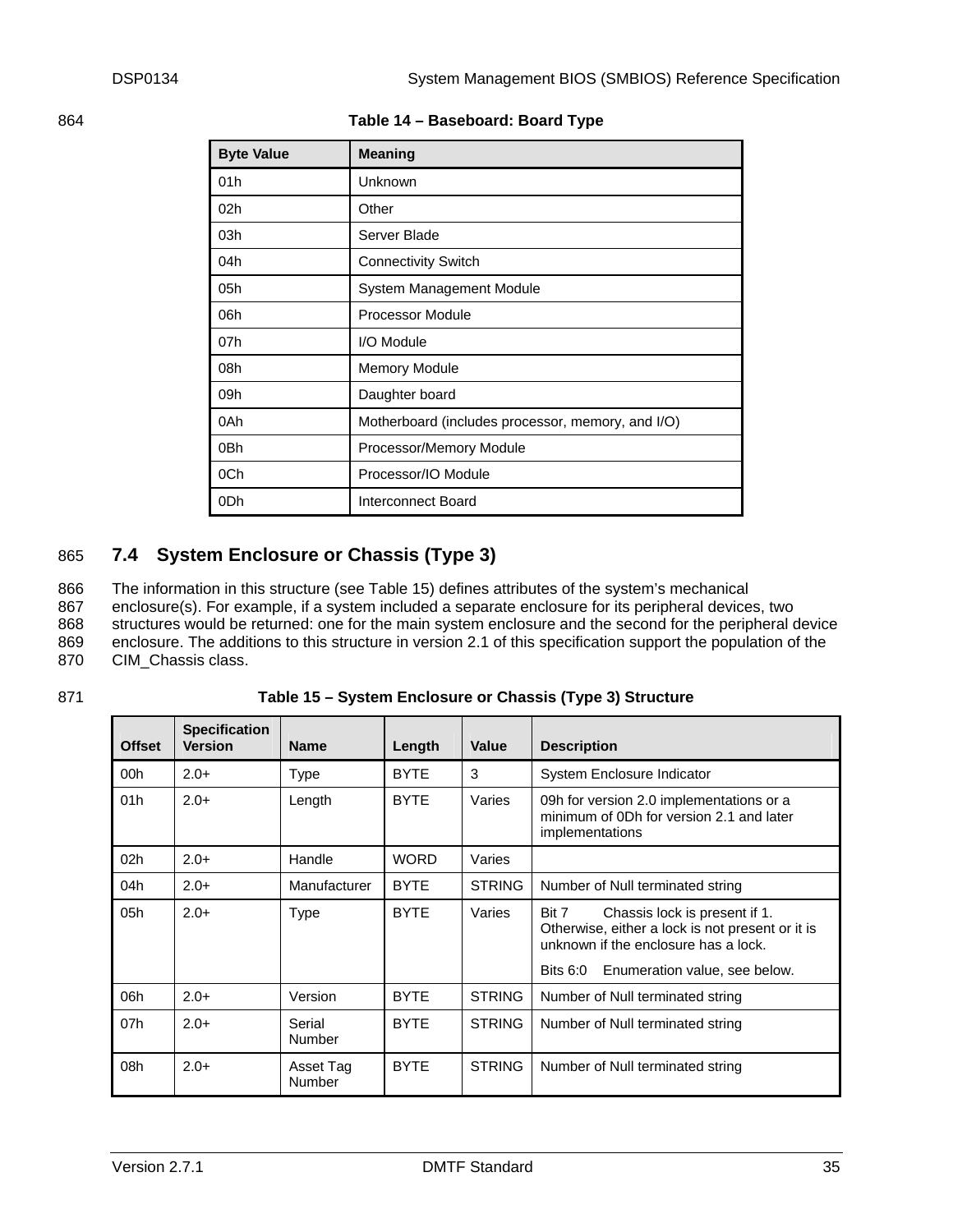<span id="page-35-0"></span>

| <b>Offset</b>    | <b>Specification</b><br><b>Version</b> | <b>Name</b>                                  | Length                  | <b>Value</b>  | <b>Description</b>                                                                                                                                                                                                                                                                                         |
|------------------|----------------------------------------|----------------------------------------------|-------------------------|---------------|------------------------------------------------------------------------------------------------------------------------------------------------------------------------------------------------------------------------------------------------------------------------------------------------------------|
| 09h              | $2.1+$                                 | Boot-up State                                | <b>BYTE</b>             | <b>ENUM</b>   | Identifies the state of the enclosure when it<br>was last booted. See 7.4.2 for definitions.                                                                                                                                                                                                               |
| 0Ah              | $2.1+$                                 | Power Supply<br><b>State</b>                 | <b>BYTE</b>             | <b>ENUM</b>   | Identifies the state of the enclosure's power<br>supply (or supplies) when last booted. See<br>7.4.2 for definitions.                                                                                                                                                                                      |
| 0Bh              | $2.1+$                                 | Thermal<br><b>State</b>                      | <b>BYTE</b>             | <b>ENUM</b>   | Identifies the enclosure's thermal state when<br>last booted. See 7.4.2 for definitions.                                                                                                                                                                                                                   |
| 0Ch              | $2.1+$                                 | Security<br><b>Status</b>                    | <b>BYTE</b>             | <b>ENUM</b>   | Identifies the enclosure's physical security<br>status when last booted. See 7.4.3 for<br>definitions.                                                                                                                                                                                                     |
| 0 <sub>Dh</sub>  | $2.3+$                                 | OEM-defined                                  | <b>DWORD</b>            | Varies        | Contains OEM- or BIOS vendor-specific<br>information.                                                                                                                                                                                                                                                      |
| 11h              | $2.3+$                                 | Height                                       | <b>BYTE</b>             | Varies        | The height of the enclosure, in 'U's. A U is a<br>standard unit of measure for the height of a<br>rack or rack-mountable component and is<br>equal to 1.75 inches or 4.445 cm. A value of<br>00h indicates that the enclosure height is<br>unspecified.                                                    |
| 12 <sub>h</sub>  | $2.3+$                                 | Number of<br>Power Cords                     | <b>BYTE</b>             | Varies        | Identifies the number of power cords<br>associated with the enclosure or chassis. A<br>value of 00h indicates that the number is<br>unspecified.                                                                                                                                                           |
| 13h              | $2.3+$                                 | Contained<br>Element<br>Count (n)            | <b>BYTE</b>             | Varies        | Identifies the number of Contained Element<br>records that follow, in the range 0 to 255. Each<br>Contained Element group comprises m bytes,<br>as specified by the Contained Element Record<br>Length field that follows. If no Contained<br>Elements are included, this field is set to 0.               |
| 14h              | $2.3+$                                 | Contained<br>Element<br>Record<br>Length (m) | <b>BYTE</b>             | Varies        | Identifies the byte length of each Contained<br>Element record that follows, in the range 0 to<br>255. If no Contained Elements are included,<br>this field is set to 0. For version 2.3.2 and later<br>of this specification, this field is set to at least<br>03h when Contained Elements are specified. |
| 15h              | $2.3+$                                 | Contained<br>Elements                        | $n * m$<br><b>BYTEs</b> | Varies        | Identifies the elements, possibly defined by<br>other SMBIOS structures, present in this<br>chassis. See 7.4.4 for definitions.                                                                                                                                                                            |
| $15h +$<br>$n*m$ | $2.7+$                                 | <b>SKU Number</b>                            | <b>BYTE</b>             | <b>STRING</b> | Number of null-terminated string describing the<br>chassis or enclosure SKU number                                                                                                                                                                                                                         |

## <span id="page-35-1"></span>872 **7.4.1 System Enclosure or Chassis Types**

- 873 [Table 16](#page-35-2) shows what the byte values mean for the System Enclosure or Chassis Types field.
- 874 NOTE: Refer to [6.3](#page-25-1) for the CIM properties associated with this enumerated value.
- <span id="page-35-2"></span>

## 875 **Table 16 – System Enclosure or Chassis Types**

| <b>Byte Value</b> | <b>Meaning</b> |
|-------------------|----------------|
| 01h               | Other          |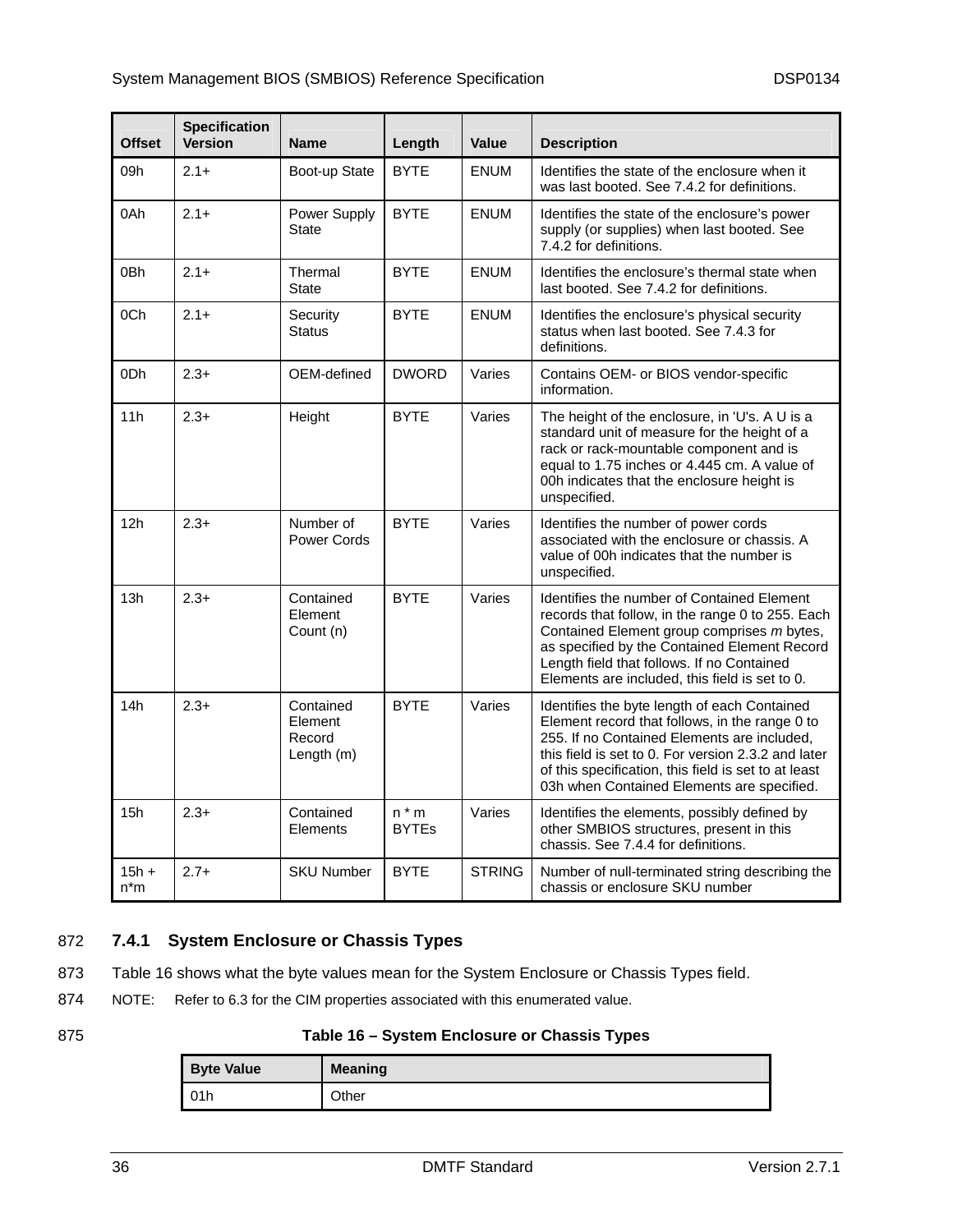| <b>Byte Value</b> | <b>Meaning</b>                                                                                                                                                                                                                                                                                                                                                                         |
|-------------------|----------------------------------------------------------------------------------------------------------------------------------------------------------------------------------------------------------------------------------------------------------------------------------------------------------------------------------------------------------------------------------------|
| 02h               | Unknown                                                                                                                                                                                                                                                                                                                                                                                |
| 03h               | Desktop                                                                                                                                                                                                                                                                                                                                                                                |
| 04h               | Low Profile Desktop                                                                                                                                                                                                                                                                                                                                                                    |
| 05h               | Pizza Box                                                                                                                                                                                                                                                                                                                                                                              |
| 06h               | Mini Tower                                                                                                                                                                                                                                                                                                                                                                             |
| 07h               | Tower                                                                                                                                                                                                                                                                                                                                                                                  |
| 08h               | Portable                                                                                                                                                                                                                                                                                                                                                                               |
| 09h               | LapTop                                                                                                                                                                                                                                                                                                                                                                                 |
| 0Ah               | Notebook                                                                                                                                                                                                                                                                                                                                                                               |
| 0 <sub>Bh</sub>   | <b>Hand Held</b>                                                                                                                                                                                                                                                                                                                                                                       |
| 0Ch               | Docking Station                                                                                                                                                                                                                                                                                                                                                                        |
| 0 <sub>Dh</sub>   | All in One                                                                                                                                                                                                                                                                                                                                                                             |
| 0Eh               | Sub Notebook                                                                                                                                                                                                                                                                                                                                                                           |
| 0Fh               | Space-saving                                                                                                                                                                                                                                                                                                                                                                           |
| 10h               | Lunch Box                                                                                                                                                                                                                                                                                                                                                                              |
| 11h               | Main Server Chassis                                                                                                                                                                                                                                                                                                                                                                    |
| 12 <sub>h</sub>   | <b>Expansion Chassis</b>                                                                                                                                                                                                                                                                                                                                                               |
| 13h               | SubChassis                                                                                                                                                                                                                                                                                                                                                                             |
| 14h               | <b>Bus Expansion Chassis</b>                                                                                                                                                                                                                                                                                                                                                           |
| 15h               | <b>Peripheral Chassis</b>                                                                                                                                                                                                                                                                                                                                                              |
| 16h               | <b>RAID Chassis</b>                                                                                                                                                                                                                                                                                                                                                                    |
| 17 <sub>h</sub>   | <b>Rack Mount Chassis</b>                                                                                                                                                                                                                                                                                                                                                              |
| 18h               | Sealed-case PC                                                                                                                                                                                                                                                                                                                                                                         |
| 19h               | Multi-system chassis. When this value is specified by an SMBIOS<br>implementation, the physical chassis associated with this structure<br>supports multiple, independently reporting physical systems -<br>regardless of the chassis' current configuration. Systems in the same<br>physical chassis are required to report the same value in this<br>structure's Serial Number field. |
|                   | For a chassis that may also be configured as either a single system<br>or multiple physical systems, the Multi-system chassis value is<br>reported even if the chassis is currently configured as a single<br>system. This allows management applications to recognize the multi-<br>system potential of the chassis.                                                                  |
| 1Ah               | Compact PCI                                                                                                                                                                                                                                                                                                                                                                            |
| 1Bh               | Advanced TCA                                                                                                                                                                                                                                                                                                                                                                           |
| 1Ch               | Blade. An SMBIOS implementation for a Blade would contain a Type<br>3 Chassis structure for the individual Blade system as well as one for<br>the Blade Enclosure that completes the Blade system.                                                                                                                                                                                     |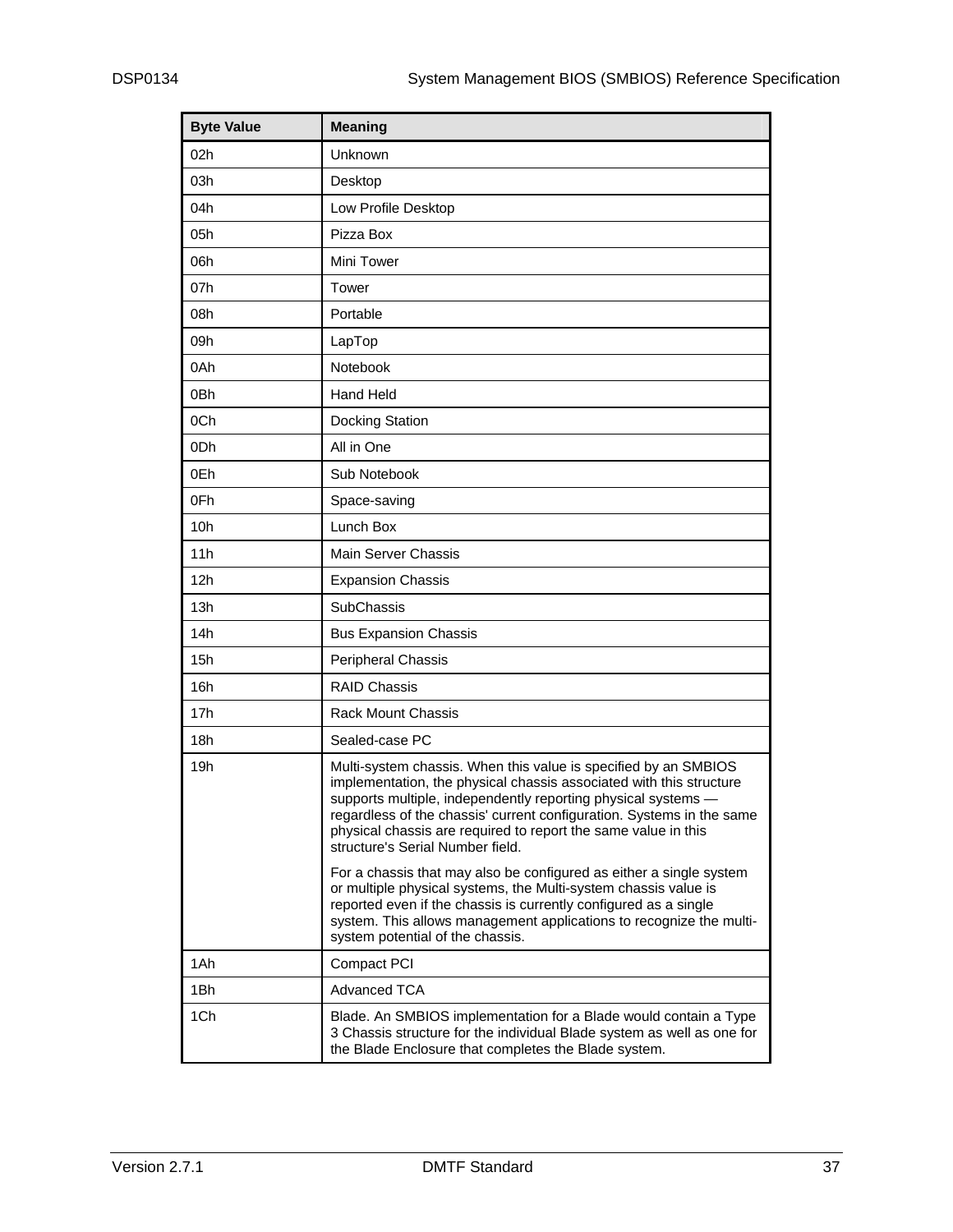| <b>Byte Value</b> | <b>Meaning</b>                                                                                                                                                                                                                                                                                         |
|-------------------|--------------------------------------------------------------------------------------------------------------------------------------------------------------------------------------------------------------------------------------------------------------------------------------------------------|
| 1Dh               | Blade Enclosure. A Blade Enclosure is a specialized chassis that<br>contains a set of Blades. It provides much of the non-core computing<br>infrastructure for a set of Blades (power, cooling, networking, etc.). A<br>Blade Enclosure may itself reside inside a Rack or be a standalone<br>chassis. |

#### 876 **7.4.2 System Enclosure or Chassis States**

877 [Table 17](#page-37-0) shows what the byte values mean for the System Enclosure or Chassis States field.

<span id="page-37-0"></span>

#### 878 **Table 17 – System Enclosure or Chassis States**

| <b>Byte Value</b> | <b>Meaning</b>  |
|-------------------|-----------------|
| 01h               | Other           |
| 02h               | Unknown         |
| 03h               | Safe            |
| 04h               | Warning         |
| 05h               | Critical        |
| 06h               | Non-recoverable |

### 879 **7.4.3 System Enclosure or Chassis Security Status**

880 [Table 18](#page-37-1) shows what the byte values mean for the System Enclosure or Chassis Security Status field.

<span id="page-37-1"></span>

#### 881 **Table 18 – System Enclosure or Chassis Security Status Field**

| <b>Byte Value</b> | <b>Meaning</b>                |
|-------------------|-------------------------------|
| 01h               | Other                         |
| 02h               | Unknown                       |
| 03h               | None                          |
| 04h               | External interface locked out |
| 05h               | External interface enabled    |

# 882 **7.4.4 System Enclosure or Chassis — Contained Elements**

883 Each *Contained Element* record consists of sub-fields that further describe elements contained by the

884 chassis, as shown in [Table 19](#page-38-0). Relative offset and size of fields within each record shall remain the same

885 in future revisions to this specification, but new fields might be added to the end of the current definitions.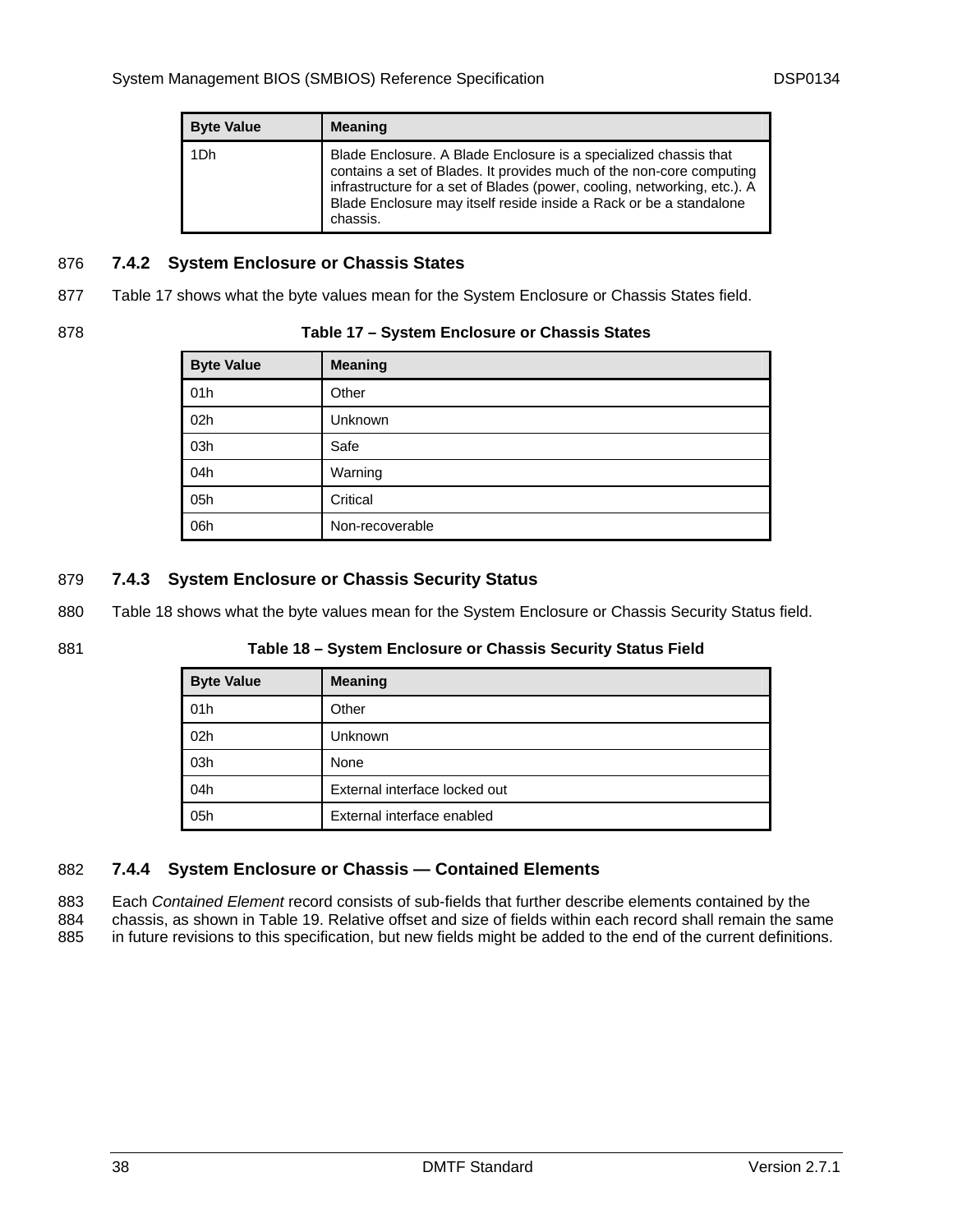<span id="page-38-0"></span>

| 886 | Table 19 – System Enclosure or Chassis: Contained Elements |  |  |
|-----|------------------------------------------------------------|--|--|
|     |                                                            |  |  |

| <b>Offset</b> | Spec.<br><b>Version</b> | <b>Name</b>                      | Length      | <b>Value</b> | <b>Description</b>  |                                                                                                                                                                                                                                                                                                                                                                                                                   |
|---------------|-------------------------|----------------------------------|-------------|--------------|---------------------|-------------------------------------------------------------------------------------------------------------------------------------------------------------------------------------------------------------------------------------------------------------------------------------------------------------------------------------------------------------------------------------------------------------------|
| 00h           | $2.3+$                  | Contained<br><b>Element Type</b> | <b>BYTE</b> | Bit<br>Field | record:             | Specifies the type of element associated with this                                                                                                                                                                                                                                                                                                                                                                |
|               |                         |                                  |             |              | Bit(s)              | Meaning                                                                                                                                                                                                                                                                                                                                                                                                           |
|               |                         |                                  |             |              | $\overline{7}$      | <b>Type Select.</b> Identifies whether the Type<br>contains an SMBIOS structure type<br>enumeration (1) or an SMBIOS<br>Baseboard Type enumeration (0).                                                                                                                                                                                                                                                           |
|               |                         |                                  |             |              | 6:0                 | Type. The value specifies either an<br><b>SMBIOS Board Type enumeration (see</b><br>7.3.2 for definitions) or an SMBIOS<br>structure type, dependent on the setting<br>of the Type Select.                                                                                                                                                                                                                        |
|               |                         |                                  |             |              |                     | For example, a contained Power Supply is specified<br>as A7h (1 0100111b) - the MSB is 1, so the<br>remaining seven bits $(27h = 39)$ represent an<br>SMBIOS structure type; structure type 39 represents<br>a System Power Supply. A contained Server Blade<br>is specified as $03h$ - the MSB is 0, so the<br>remaining seven bits represent an SMBIOS board<br>type; board type 03h represents a Server Blade. |
| 01h           | $2.3+$                  | Contained<br>Element<br>Minimum  | <b>BYTE</b> | Varies       | specification.      | Specifies the minimum number of the element type<br>that can be installed in the chassis for the chassis to<br>properly operate, in the range 0 to 254. The value<br>255 (OFFh) is reserved for future definition by this                                                                                                                                                                                         |
| 02h           | $2.3+$                  | Contained<br>Element<br>Maximum  | <b>BYTE</b> | Varies       | this specification. | Specifies the maximum number of the element type<br>that can be installed in the chassis, in the range 1 to<br>255. The value 0 is reserved for future definition by                                                                                                                                                                                                                                              |

# <span id="page-38-1"></span>887 **7.5 Processor Information (Type 4)**

888 The information in this structure (see [Table 20](#page-39-0)) defines the attributes of a single processor; a separate<br>889 structure instance is provided for each system processor socket/slot. For example, a system with an structure instance is provided for each system processor socket/slot. For example, a system with an 890 IntelDX2™ processor would have a single structure instance while a system with an IntelSX2™ processor<br>891 would have a structure to describe the main CPU and a second structure to describe the 80487 cowould have a structure to describe the main CPU and a second structure to describe the 80487 co-892 processor.

893 NOTE: One structure is provided for each processor instance in a system. For example, a system that supports up to 894 two processors includes two *Processor Information* structures — even if only one processor is curr 894 two processors includes two *Processor Information* structures — even if only one processor is currently installed. 895 Software that interprets the SMBIOS information can count the *Processor Information* structures to determine the maximum possible configuration of the system.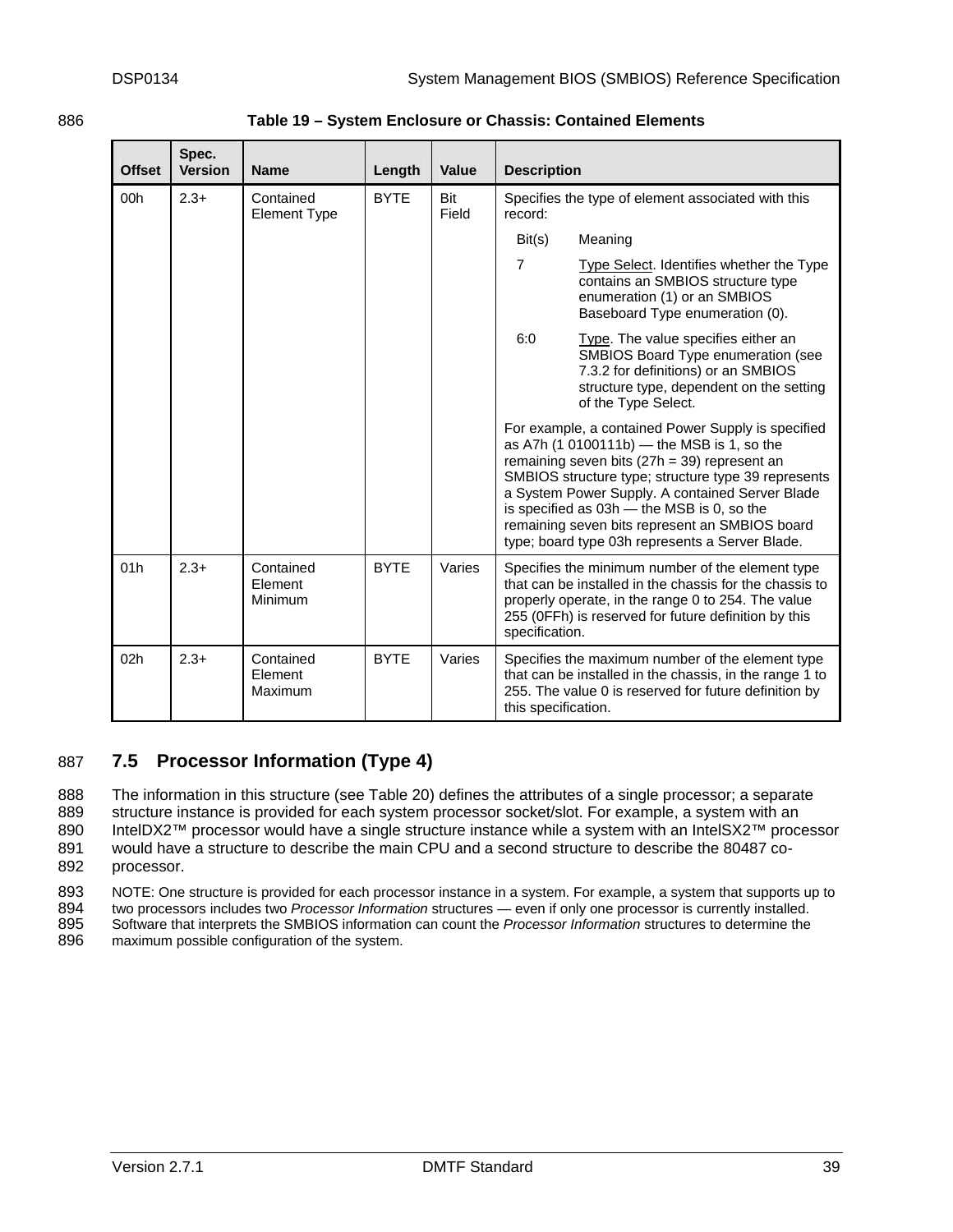<span id="page-39-0"></span>

# 897 **Table 20 – Processor Information (Type 4) Structure**

| <b>Offset</b> | Spec.<br><b>Version</b> | <b>Name</b>               | Length      | <b>Value</b>                                                                                                                     | <b>Description</b>                                                                                                                                                                                        |
|---------------|-------------------------|---------------------------|-------------|----------------------------------------------------------------------------------------------------------------------------------|-----------------------------------------------------------------------------------------------------------------------------------------------------------------------------------------------------------|
| 00h           | $2.0+$                  | Type                      | <b>BYTE</b> | $\overline{4}$                                                                                                                   | Processor Information Indicator                                                                                                                                                                           |
| 01h           | $2.0+$                  | Length                    | <b>BYTE</b> | Varies<br>The Length is 1Ah for version 2.0<br>implementations or a minimum of 20h for<br>version 2.1 and later implementations. |                                                                                                                                                                                                           |
| 02h           | $2.0+$                  | Handle                    | <b>WORD</b> | Varies                                                                                                                           |                                                                                                                                                                                                           |
| 04h           | $2.0+$                  | Socket<br>Designation     | <b>BYTE</b> | <b>STRING</b><br>String number for Reference Designation<br>EXAMPLE: 'J202',0                                                    |                                                                                                                                                                                                           |
| 05h           | $2.0+$                  | Processor Type            | <b>BYTE</b> | <b>ENUM</b>                                                                                                                      | See 7.5.1.                                                                                                                                                                                                |
| 06h           | $2.0+$                  | Processor<br>Family       | <b>BYTE</b> | <b>ENUM</b>                                                                                                                      | See 7.5.2.                                                                                                                                                                                                |
| 07h           | $2.0+$                  | Processor<br>Manufacturer | <b>BYTE</b> | <b>STRING</b>                                                                                                                    | String number of Processor Manufacturer                                                                                                                                                                   |
| 08h           | $2.0+$                  | Processor ID              | QWORD       | Varies                                                                                                                           | Raw processor identification data. See 7.5.3 for<br>details.                                                                                                                                              |
| 10h           | $2.0+$                  | Processor<br>Version      | <b>BYTE</b> | <b>STRING</b>                                                                                                                    | String number describing the Processor                                                                                                                                                                    |
| 11h           | $2.0+$                  | Voltage                   | <b>BYTE</b> | Varies                                                                                                                           | See 7.5.4.                                                                                                                                                                                                |
| 12h           | $2.0+$                  | <b>External Clock</b>     | <b>WORD</b> | Varies                                                                                                                           | External Clock Frequency, in MHz. If the value<br>is unknown, the field is set to 0.                                                                                                                      |
| 14h           | $2.0+$                  | Max Speed                 | <b>WORD</b> | Varies                                                                                                                           | Maximum processor speed (in MHz) supported<br>by the system for this processor socket. 0E9h<br>for a 233 MHz processor. If the value is<br>unknown, the field is set to 0.                                |
|               |                         |                           |             |                                                                                                                                  | NOTE: This field identifies a capability for the system,<br>not the processor itself.                                                                                                                     |
| 16h           | $2.0+$                  | <b>Current Speed</b>      | <b>WORD</b> | Varies                                                                                                                           | Same format as Max Speed                                                                                                                                                                                  |
|               |                         |                           |             |                                                                                                                                  | NOTE: This field identifies the processor's speed at<br>system boot, and the Processor ID field implies the<br>processor's additional speed characteristics (that is,<br>single speed or multiple speed). |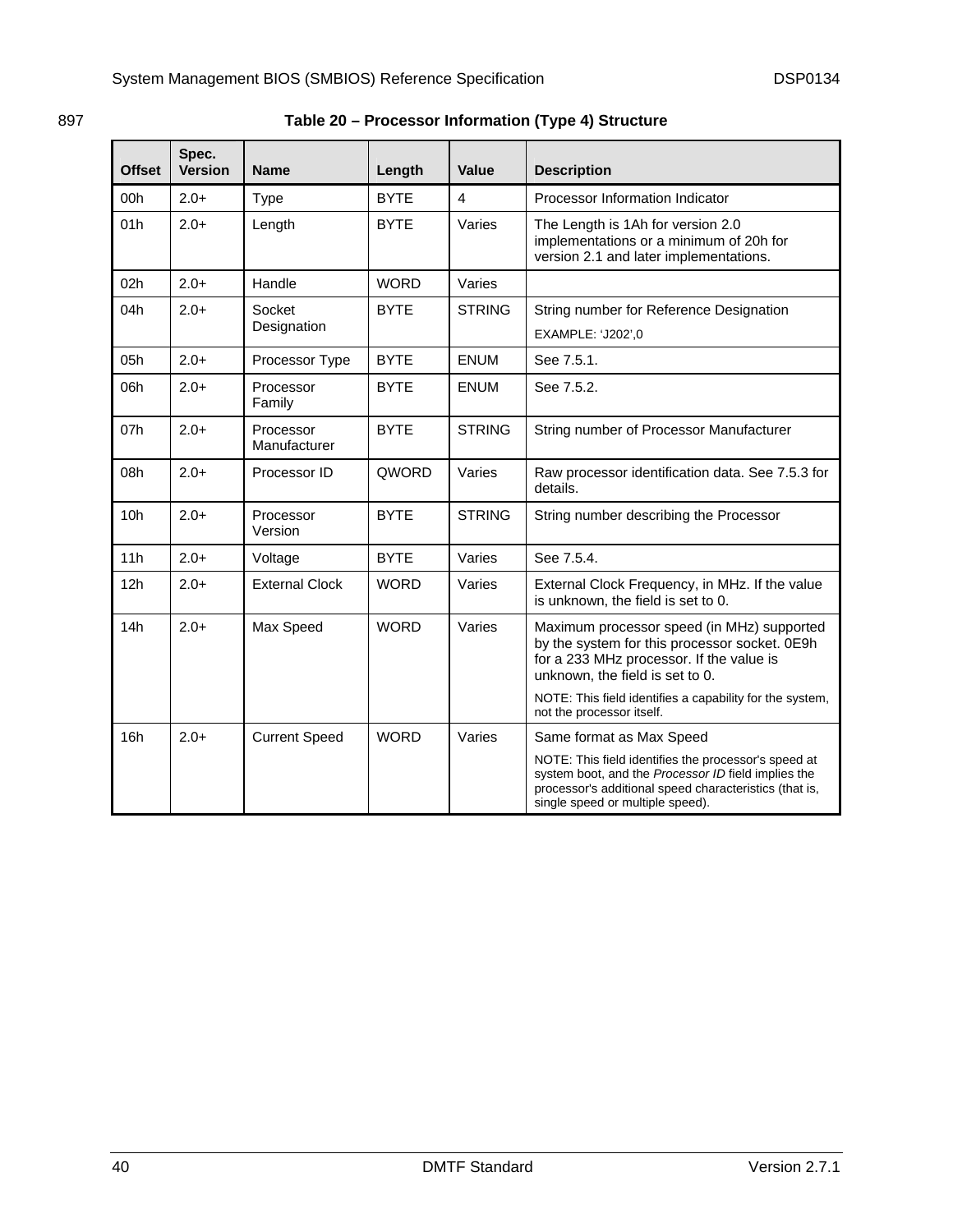| <b>Offset</b> | Spec.<br><b>Version</b> | <b>Name</b>                    | Length      | <b>Value</b>  | <b>Description</b>                                                                                                                                                                                                                                                                                                                                                              |
|---------------|-------------------------|--------------------------------|-------------|---------------|---------------------------------------------------------------------------------------------------------------------------------------------------------------------------------------------------------------------------------------------------------------------------------------------------------------------------------------------------------------------------------|
| 18h           | $2.0+$                  | <b>Status</b>                  | <b>BYTE</b> | Varies        | Bit 7<br>Reserved, must be zero                                                                                                                                                                                                                                                                                                                                                 |
|               |                         |                                |             |               | Bit 6<br><b>CPU Socket Populated</b>                                                                                                                                                                                                                                                                                                                                            |
|               |                         |                                |             |               | 1 - CPU Socket Populated                                                                                                                                                                                                                                                                                                                                                        |
|               |                         |                                |             |               | 0 - CPU Socket Unpopulated                                                                                                                                                                                                                                                                                                                                                      |
|               |                         |                                |             |               | <b>Bits 5:3</b><br>Reserved, must be zero                                                                                                                                                                                                                                                                                                                                       |
|               |                         |                                |             |               | <b>CPU Status</b><br>Bits $2:0$                                                                                                                                                                                                                                                                                                                                                 |
|               |                         |                                |             |               | 0h - Unknown                                                                                                                                                                                                                                                                                                                                                                    |
|               |                         |                                |             |               | 1h - CPU Enabled                                                                                                                                                                                                                                                                                                                                                                |
|               |                         |                                |             |               | 2h - CPU Disabled by User through<br><b>BIOS Setup</b>                                                                                                                                                                                                                                                                                                                          |
|               |                         |                                |             |               | 3h - CPU Disabled By BIOS (POST<br>Error)                                                                                                                                                                                                                                                                                                                                       |
|               |                         |                                |             |               | 4h - CPU is Idle, waiting to be<br>enabled.                                                                                                                                                                                                                                                                                                                                     |
|               |                         |                                |             |               | 5-6h – Reserved                                                                                                                                                                                                                                                                                                                                                                 |
|               |                         |                                |             |               | $7h - Other$                                                                                                                                                                                                                                                                                                                                                                    |
| 19h           | $2.0+$                  | Processor<br>Upgrade           | <b>BYTE</b> | <b>ENUM</b>   | See 7.5.5.                                                                                                                                                                                                                                                                                                                                                                      |
| 1Ah           | $2.1+$                  | L1 Cache<br>Handle             | <b>WORD</b> | Varies        | The handle of a Cache Information structure<br>that defines the attributes of the primary (Level<br>1) cache for this processor. For version 2.1 and<br>version 2.2 implementations, the value is<br>OFFFFh if the processor has no L1 cache. For<br>version 2.3 and later implementations, the<br>value is OFFFFh if the Cache Information<br>structure is not provided. [1]   |
| 1Ch           | $2.1+$                  | L <sub>2</sub> Cache<br>Handle | <b>WORD</b> | Varies        | The handle of a Cache Information structure<br>that defines the attributes of the secondary<br>(Level 2) cache for this processor. For version<br>2.1 and version 2.2 implementations, the value<br>is OFFFFh if the processor has no L2 cache.<br>For version 2.3 and later implementations, the<br>value is OFFFFh if the Cache Information<br>structure is not provided. [1] |
| 1Eh           | $2.1+$                  | L <sub>3</sub> Cache<br>Handle | <b>WORD</b> | Varies        | The handle of a Cache Information structure<br>that defines the attributes of the tertiary (Level<br>3) cache for this processor. For version 2.1 and<br>version 2.2 implementations, the value is<br>OFFFFh if the processor has no L3 cache. For<br>version 2.3 and later implementations, the<br>value is OFFFFh if the Cache Information<br>structure is not provided. [1]  |
| 20h           | $2.3+$                  | Serial Number                  | <b>BYTE</b> | <b>STRING</b> | String number for the serial number of this<br>processor. This value is set by the<br>manufacturer and normally not changeable.                                                                                                                                                                                                                                                 |
| 21h           | $2.3+$                  | Asset Tag                      | <b>BYTE</b> | <b>STRING</b> | String number for the asset tag of this<br>processor.                                                                                                                                                                                                                                                                                                                           |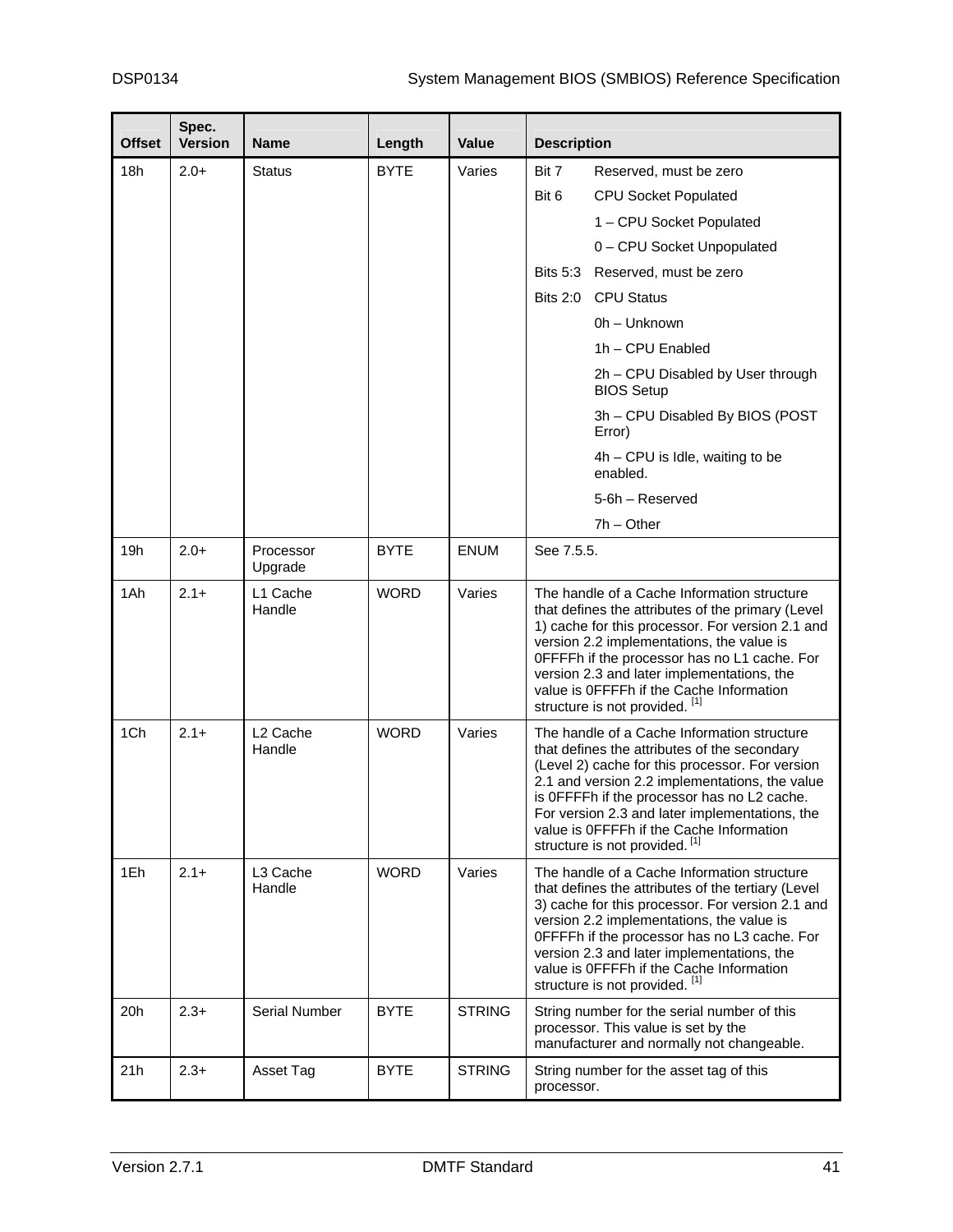| <b>Offset</b> | Spec.<br><b>Version</b>                                                                                     | <b>Name</b>                  | Length      | Value            | <b>Description</b>                                                                                                            |  |
|---------------|-------------------------------------------------------------------------------------------------------------|------------------------------|-------------|------------------|-------------------------------------------------------------------------------------------------------------------------------|--|
| 22h           | $2.3+$                                                                                                      | Part Number                  | <b>BYTE</b> | <b>STRING</b>    | String number for the part number of this<br>processor. This value is set by the<br>manufacturer and normally not changeable. |  |
| 23h           | $2.5+$                                                                                                      | Core Count                   | <b>BYTE</b> | Varies           | Number of cores per processor socket. See<br>7.5.6. If the value is unknown, the field is set to<br>$\Omega$ .                |  |
| 24h           | $2.5+$                                                                                                      | Core Enabled                 | <b>BYTE</b> | Varies           | Number of enabled cores per processor socket.<br>See 7.5.7. If the value is unknown, the field is<br>set 0.                   |  |
| 25h           | $2.5+$                                                                                                      | <b>Thread Count</b>          | <b>BYTE</b> | Varies           | Number of threads per processor socket. See<br>7.5.8. If the value is unknown, the field is set to<br>$\Omega$ .              |  |
| 26h           | $2.5+$                                                                                                      | Processor<br>Characteristics | <b>WORD</b> | <b>Bit Field</b> | Defines which functions the processor supports.<br>See 7.5.9.                                                                 |  |
| 28h           | $2.6+$                                                                                                      | Processor<br>Family 2        | <b>WORD</b> | Enum             | See 7.5.2.                                                                                                                    |  |
|               | Beginning with version 2.3 implementations, if the Cache Handle is OFFFFh, management software must make no |                              |             |                  |                                                                                                                               |  |

assumptions about the cache's attributes and should report all cache-related attributes as unknown. The definitive absence of a specific cache is identified by referencing a *Cache Information* structure and setting that structure's *Installed Size* field to 0.

# <span id="page-41-0"></span>898 **7.5.1 Processor Information — Processor Type**

- 899 [Table 21](#page-41-2) shows what the byte values mean for the Processor Information Processor Type field.
- 900 NOTE: Refer to [6.3](#page-25-0) for the CIM properties associated with this enumerated value.
- <span id="page-41-2"></span>

### 901 **Table 21 – Processor Information: Processor Type Field**

| <b>Byte Value</b> | <b>Meaning</b>           |
|-------------------|--------------------------|
| 01h               | Other                    |
| 02 <sub>h</sub>   | Unknown                  |
| 03h               | <b>Central Processor</b> |
| 04h               | <b>Math Processor</b>    |
| 05h               | <b>DSP Processor</b>     |
| 06h               | Video Processor          |

### <span id="page-41-1"></span>902 **7.5.2 Processor Information — Processor Family**

- 903 [Table 22](#page-41-3) details the values for the Processor Information Processor Family field.
- 904 NOTE: Refer to [6.3](#page-25-0) for the CIM properties associated with this enumerated value. <sup>®</sup> and ™ in this table are 905 equivalent to (R) and (TM) in the MOF file. equivalent to  $(R)$  and  $(TM)$  in the MOF file.
- <span id="page-41-3"></span>

#### 906 **Table 22 – Processor Information: Processor Family Field**

| <b>Hex Value</b> | <b>Decimal Value</b> | <b>Meaning</b> |
|------------------|----------------------|----------------|
| 01h              |                      | Other          |
| 02h              |                      | Jnknown        |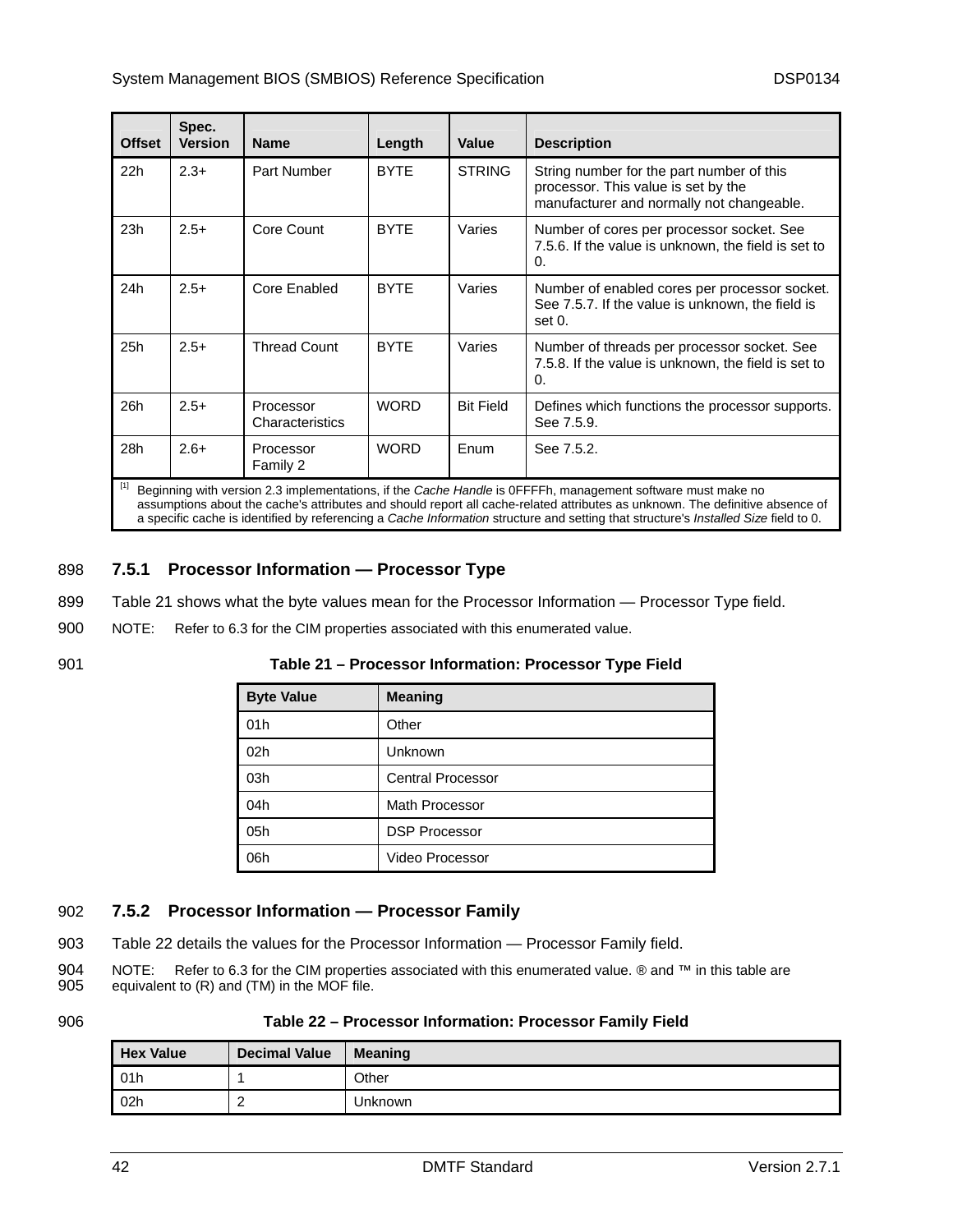| <b>Hex Value</b> | <b>Decimal Value</b> | <b>Meaning</b>                                         |  |  |  |
|------------------|----------------------|--------------------------------------------------------|--|--|--|
| 03h              | $\sqrt{3}$           | 8086                                                   |  |  |  |
| 04h              | 4                    | 80286                                                  |  |  |  |
| 05h              | 5                    | Intel386™ processor                                    |  |  |  |
| 06h              | 6                    | Intel486™ processor                                    |  |  |  |
| 07h              | $\overline{7}$       | 8087                                                   |  |  |  |
| 08h              | 8                    | 80287                                                  |  |  |  |
| 09h              | 9                    | 80387                                                  |  |  |  |
| 0Ah              | 10                   | 80487                                                  |  |  |  |
| 0Bh              | 11                   | Intel® Pentium® processor                              |  |  |  |
| 0Ch              | 12                   | Pentium® Pro processor                                 |  |  |  |
| 0Dh              | 13                   | Pentium <sup>®</sup> II processor                      |  |  |  |
| 0Eh              | 14                   | Pentium® processor with MMX™ technology                |  |  |  |
| 0Fh              | 15                   | Intel® Celeron® processor                              |  |  |  |
| 10h              | 16                   | Pentium® II Xeon™ processor                            |  |  |  |
| 11h              | 17                   | Pentium® III processor                                 |  |  |  |
| 12h              | 18                   | M1 Family                                              |  |  |  |
| 13h              | 19                   | M2 Family                                              |  |  |  |
| 14h              | 20                   | Intel® Celeron® M processor                            |  |  |  |
| 15h              | 21                   | Intel® Pentium® 4 HT processor                         |  |  |  |
| 16h-17h          | 22-23                | Available for assignment                               |  |  |  |
| 18h              | 24                   | AMD Duron <sup>™</sup> Processor Family <sup>[1]</sup> |  |  |  |
| 19h              | 25                   | K5 Family <sup>[1]</sup>                               |  |  |  |
| 1Ah              | 26                   | K6 Family <sup>[1]</sup>                               |  |  |  |
| 1Bh              | 27                   | $K6-2^{[1]}$                                           |  |  |  |
| 1Ch              | 28                   | $K6-3$ <sup>[1]</sup>                                  |  |  |  |
| 1Dh              | 29                   | AMD Athlon™ Processor Family <sup>[1]</sup>            |  |  |  |
| 1Eh              | 30                   | AMD29000 Family                                        |  |  |  |
| 1Fh              | 31                   | $K6-2+$                                                |  |  |  |
| 20h              | 32                   | Power PC Family                                        |  |  |  |
| 21h              | 33                   | Power PC 601                                           |  |  |  |
| 22h              | 34                   | Power PC 603                                           |  |  |  |
| 23h              | 35                   | Power PC 603+                                          |  |  |  |
| 24h              | 36                   | Power PC 604                                           |  |  |  |
| 25h              | 37                   | Power PC 620                                           |  |  |  |
| 26h              | 38                   | Power PC x704                                          |  |  |  |
| 27h              | 39                   | Power PC 750                                           |  |  |  |
| 28h              | 40                   | Intel® Core™ Duo processor                             |  |  |  |
| 29h              | 41                   | Intel® Core™ Duo mobile processor                      |  |  |  |
| 2Ah              | 42                   | Intel® Core™ Solo mobile processor                     |  |  |  |
| 2Bh              | 43                   | Intel® Atom™ processor                                 |  |  |  |
| 2Ch-2Fh          | 44-47                | Available for assignment                               |  |  |  |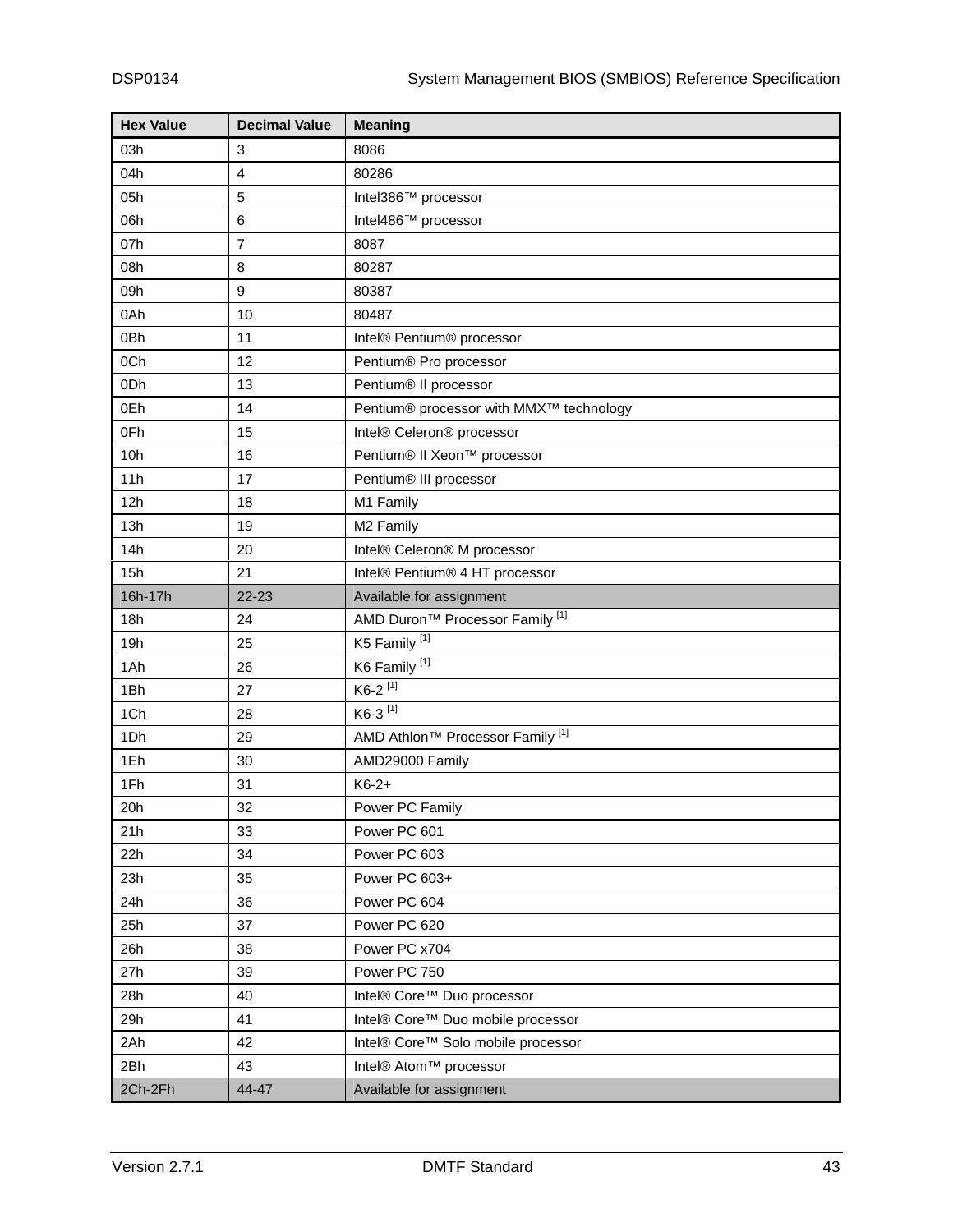| <b>Hex Value</b> | <b>Decimal Value</b> | <b>Meaning</b>                                           |  |  |  |
|------------------|----------------------|----------------------------------------------------------|--|--|--|
| 30h              | 48                   | Alpha Family <sup>[2]</sup>                              |  |  |  |
| 31h              | 49                   | Alpha 21064                                              |  |  |  |
| 32h              | 50                   | Alpha 21066                                              |  |  |  |
| 33h              | 51                   | Alpha 21164                                              |  |  |  |
| 34h              | 52                   | Alpha 21164PC                                            |  |  |  |
| 35h              | 53                   | Alpha 21164a                                             |  |  |  |
| 36h              | 54                   | Alpha 21264                                              |  |  |  |
| 37h              | 55                   | Alpha 21364                                              |  |  |  |
| 38h              | 56                   | AMD Turion™ II Ultra Dual-Core Mobile M Processor Family |  |  |  |
| 39h              | 57                   | AMD Turion™ II Dual-Core Mobile M Processor Family       |  |  |  |
| 3Ah              | 58                   | AMD Athlon™ II Dual-Core M Processor Family              |  |  |  |
| 3Bh              | 59                   | AMD Opteron <sup>™</sup> 6100 Series Processor           |  |  |  |
| 3Ch              | 60                   | AMD Opteron <sup>™</sup> 4100 Series Processor           |  |  |  |
| 3Dh              | 61                   | AMD Opteron™ 6200 Series Processor                       |  |  |  |
| 3Eh              | 62                   | AMD Opteron <sup>™</sup> 4200 Series Processor           |  |  |  |
| 3Fh              | 63                   | Available for assignment                                 |  |  |  |
| 40h              | 64                   | <b>MIPS Family</b>                                       |  |  |  |
| 41h              | 65                   | <b>MIPS R4000</b>                                        |  |  |  |
| 42h              | 66                   | <b>MIPS R4200</b>                                        |  |  |  |
| 43h              | 67                   | <b>MIPS R4400</b>                                        |  |  |  |
| 44h              | 68                   | <b>MIPS R4600</b>                                        |  |  |  |
| 45h              | 69                   | <b>MIPS R10000</b>                                       |  |  |  |
| 46h              | 70                   | AMD C-Series Processor                                   |  |  |  |
| 47h              | 71                   | <b>AMD E-Series Processor</b>                            |  |  |  |
| 48h              | 72                   | AMD S-Series Processor                                   |  |  |  |
| 49h              | 73                   | AMD G-Series Processor                                   |  |  |  |
| 4Ah-4Fh          | 74-79                | Available for assignment                                 |  |  |  |
| 50h              | 80                   | <b>SPARC Family</b>                                      |  |  |  |
| 51h              | 81                   | SuperSPARC                                               |  |  |  |
| 52h              | 82                   | microSPARC II                                            |  |  |  |
| 53h              | 83                   | microSPARC IIep                                          |  |  |  |
| 54h              | 84                   | <b>UltraSPARC</b>                                        |  |  |  |
| 55h              | 85                   | UltraSPARC II                                            |  |  |  |
| 56h              | 86                   | UltraSPARC IIi                                           |  |  |  |
| 57h              | 87                   | UltraSPARC III                                           |  |  |  |
| 58h              | 88                   | UltraSPARC IIIi                                          |  |  |  |
| 59h-5Fh          | 89-95                | Available for assignment                                 |  |  |  |
| 60h              | 96                   | 68040 Family                                             |  |  |  |
| 61h              | 97                   | 68xxx                                                    |  |  |  |
| 62h              | 98                   | 68000                                                    |  |  |  |
| 63h              | 99                   | 68010                                                    |  |  |  |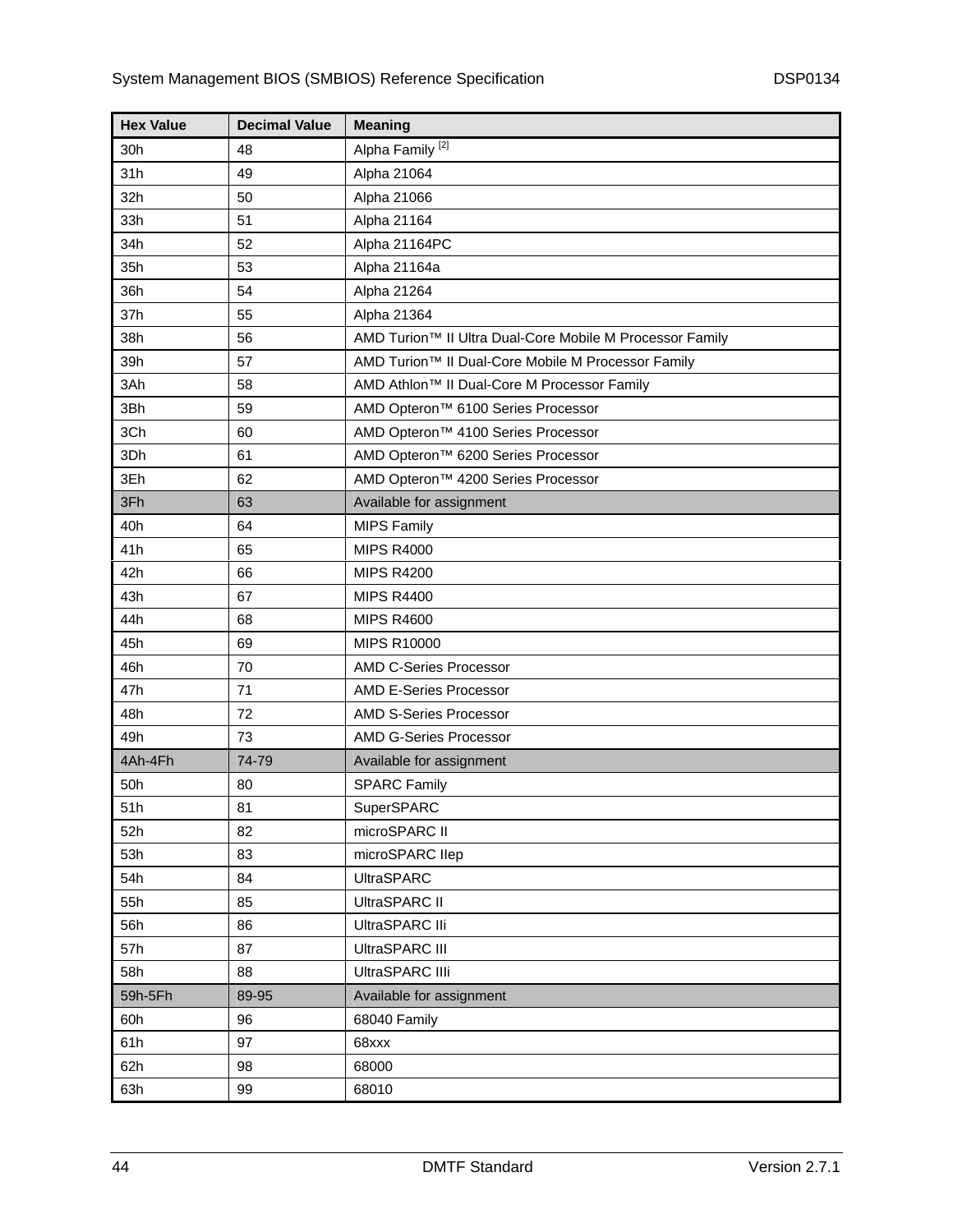| <b>Hex Value</b> | <b>Decimal Value</b> | <b>Meaning</b>                                        |  |  |  |
|------------------|----------------------|-------------------------------------------------------|--|--|--|
| 64h              | 100                  | 68020                                                 |  |  |  |
| 65h              | 101                  | 68030                                                 |  |  |  |
| 66h-6Fh          | 102-111              | Available for assignment                              |  |  |  |
| 70h              | 112                  | <b>Hobbit Family</b>                                  |  |  |  |
| 71h-77h          | 113-119              | Available for assignment                              |  |  |  |
| 78h              | 120                  | Crusoe™ TM5000 Family                                 |  |  |  |
| 79h              | 121                  | Crusoe™ TM3000 Family                                 |  |  |  |
| 7Ah              | 122                  | Efficeon <sup>™</sup> TM8000 Family                   |  |  |  |
| 7Bh-7Fh          | 123-127              | Available for assignment                              |  |  |  |
| 80h              | 128                  | Weitek                                                |  |  |  |
| 81h              | 129                  | Available for assignment                              |  |  |  |
| 82h              | 130                  | Itanium <sup>™</sup> processor                        |  |  |  |
| 83h              | 131                  | AMD Athlon™ 64 Processor Family                       |  |  |  |
| 84h              | 132                  | AMD Opteron <sup>™</sup> Processor Family             |  |  |  |
| 85h              | 133                  | AMD Sempron <sup>™</sup> Processor Family             |  |  |  |
| 86h              | 134                  | AMD Turion <sup>™</sup> 64 Mobile Technology          |  |  |  |
| 87h              | 135                  | Dual-Core AMD Opteron <sup>™</sup> Processor Family   |  |  |  |
| 88h              | 136                  | AMD Athlon™ 64 X2 Dual-Core Processor Family          |  |  |  |
| 89h              | 137                  | AMD Turion <sup>™</sup> 64 X2 Mobile Technology       |  |  |  |
| 8Ah              | 138                  | Quad-Core AMD Opteron™ Processor Family               |  |  |  |
| 8Bh              | 139                  | Third-Generation AMD Opteron™ Processor Family        |  |  |  |
| 8Ch              | 140                  | AMD Phenom™ FX Quad-Core Processor Family             |  |  |  |
| 8Dh              | 141                  | AMD Phenom <sup>™</sup> X4 Quad-Core Processor Family |  |  |  |
| 8Eh              | 142                  | AMD Phenom <sup>™</sup> X2 Dual-Core Processor Family |  |  |  |
| 8Fh              | 143                  | AMD Athlon™ X2 Dual-Core Processor Family             |  |  |  |
| 90h              | 144                  | PA-RISC Family                                        |  |  |  |
| 91h              | 145                  | <b>PA-RISC 8500</b>                                   |  |  |  |
| 92h              | 146                  | <b>PA-RISC 8000</b>                                   |  |  |  |
| 93h              | 147                  | PA-RISC 7300LC                                        |  |  |  |
| 94h              | 148                  | <b>PA-RISC 7200</b>                                   |  |  |  |
| 95h              | 149                  | PA-RISC 7100LC                                        |  |  |  |
| 96h              | 150                  | <b>PA-RISC 7100</b>                                   |  |  |  |
| 97h-9Fh          | 151-159              | Available for assignment                              |  |  |  |
| A0h              | 160                  | V30 Family                                            |  |  |  |
| A1h              | 161                  | Quad-Core Intel® Xeon® processor 3200 Series          |  |  |  |
| A2h              | 162                  | Dual-Core Intel® Xeon® processor 3000 Series          |  |  |  |
| A3h              | 163                  | Quad-Core Intel® Xeon® processor 5300 Series          |  |  |  |
| A4h              | 164                  | Dual-Core Intel® Xeon® processor 5100 Series          |  |  |  |
| A5h              | 165                  | Dual-Core Intel® Xeon® processor 5000 Series          |  |  |  |
| A6h              | 166                  | Dual-Core Intel® Xeon® processor LV                   |  |  |  |
| A7h              | 167                  | Dual-Core Intel® Xeon® processor ULV                  |  |  |  |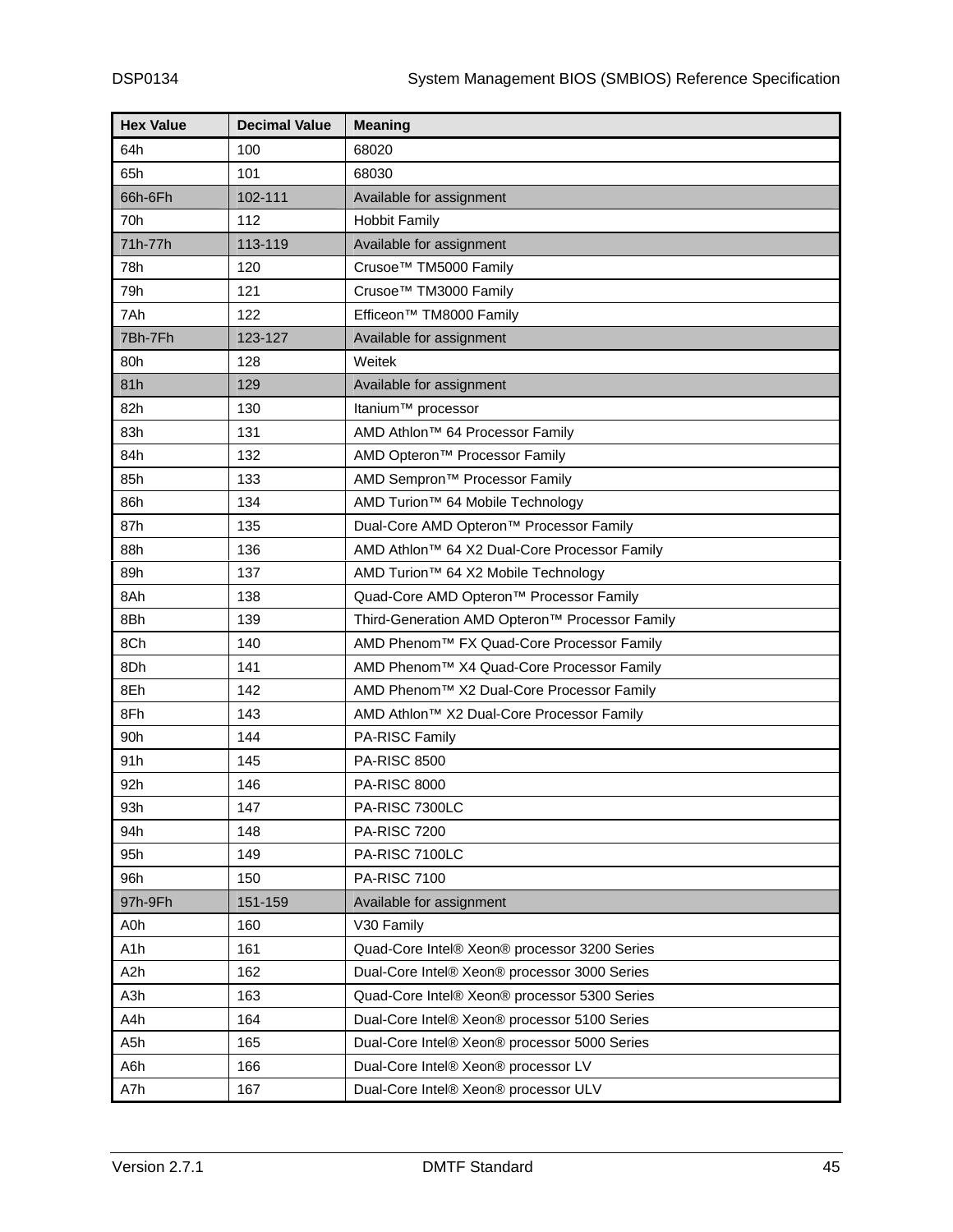| <b>Hex Value</b> | <b>Decimal Value</b> | <b>Meaning</b>                                           |  |  |  |
|------------------|----------------------|----------------------------------------------------------|--|--|--|
| A8h              | 168                  | Dual-Core Intel® Xeon® processor 7100 Series             |  |  |  |
| A9h              | 169                  | Quad-Core Intel® Xeon® processor 5400 Series             |  |  |  |
| AAh              | 170                  | Quad-Core Intel® Xeon® processor                         |  |  |  |
| ABh              | 171                  | Dual-Core Intel® Xeon® processor 5200 Series             |  |  |  |
| ACh              | 172                  | Dual-Core Intel® Xeon® processor 7200 Series             |  |  |  |
| ADh              | 173                  | Quad-Core Intel® Xeon® processor 7300 Series             |  |  |  |
| AEh              | 174                  | Quad-Core Intel® Xeon® processor 7400 Series             |  |  |  |
| AFh              | 175                  | Multi-Core Intel® Xeon® processor 7400 Series            |  |  |  |
| B <sub>0</sub> h | 176                  | Pentium® III Xeon™ processor                             |  |  |  |
| B <sub>1</sub> h | 177                  | Pentium® III Processor with Intel® SpeedStep™ Technology |  |  |  |
| B <sub>2</sub> h | 178                  | Pentium® 4 Processor                                     |  |  |  |
| B <sub>3</sub> h | 179                  | Intel® Xeon® processor                                   |  |  |  |
| B4h              | 180                  | AS400 Family                                             |  |  |  |
| B <sub>5</sub> h | 181                  | Intel® Xeon™ processor MP                                |  |  |  |
| B6h              | 182                  | AMD Athlon™ XP Processor Family                          |  |  |  |
| B7h              | 183                  | AMD Athlon™ MP Processor Family                          |  |  |  |
| B8h              | 184                  | Intel® Itanium® 2 processor                              |  |  |  |
| B9h              | 185                  | Intel® Pentium® M processor                              |  |  |  |
| BAh              | 186                  | Intel® Celeron® D processor                              |  |  |  |
| <b>BBh</b>       | 187                  | Intel® Pentium® D processor                              |  |  |  |
| <b>BCh</b>       | 188                  | Intel® Pentium® Processor Extreme Edition                |  |  |  |
| <b>BDh</b>       | 189                  | Intel® Core™ Solo Processor                              |  |  |  |
| <b>BEh</b>       | 190                  | Reserved [3]                                             |  |  |  |
| <b>BFh</b>       | 191                  | Intel® Core™ 2 Duo Processor                             |  |  |  |
| C <sub>0</sub> h | 192                  | Intel® Core™ 2 Solo processor                            |  |  |  |
| C <sub>1</sub> h | 193                  | Intel® Core™ 2 Extreme processor                         |  |  |  |
| C2h              | 194                  | Intel® Core™ 2 Quad processor                            |  |  |  |
| C <sub>3</sub> h | 195                  | Intel® Core™ 2 Extreme mobile processor                  |  |  |  |
| C4h              | 196                  | Intel® Core™ 2 Duo mobile processor                      |  |  |  |
| C5h              | 197                  | Intel® Core™ 2 Solo mobile processor                     |  |  |  |
| C6h              | 198                  | Intel® Core™ i7 processor                                |  |  |  |
| C7h              | 199                  | Dual-Core Intel® Celeron® processor                      |  |  |  |
| C8h              | 200                  | IBM390 Family                                            |  |  |  |
| C9h              | 201                  | G <sub>4</sub>                                           |  |  |  |
| CAh              | 202                  | G <sub>5</sub>                                           |  |  |  |
| CBh              | 203                  | ESA/390 G6                                               |  |  |  |
| CCh              | 204                  | z/Architectur base                                       |  |  |  |
| CDh              | 205                  | Intel® Core™ i5 processor                                |  |  |  |
| <b>CEh</b>       | 206                  | Intel® Core™ i3 processor                                |  |  |  |
| CFh-D1h          | 207-209              | Available for assignment                                 |  |  |  |
| D <sub>2</sub> h | 210                  | VIA C7™-M Processor Family                               |  |  |  |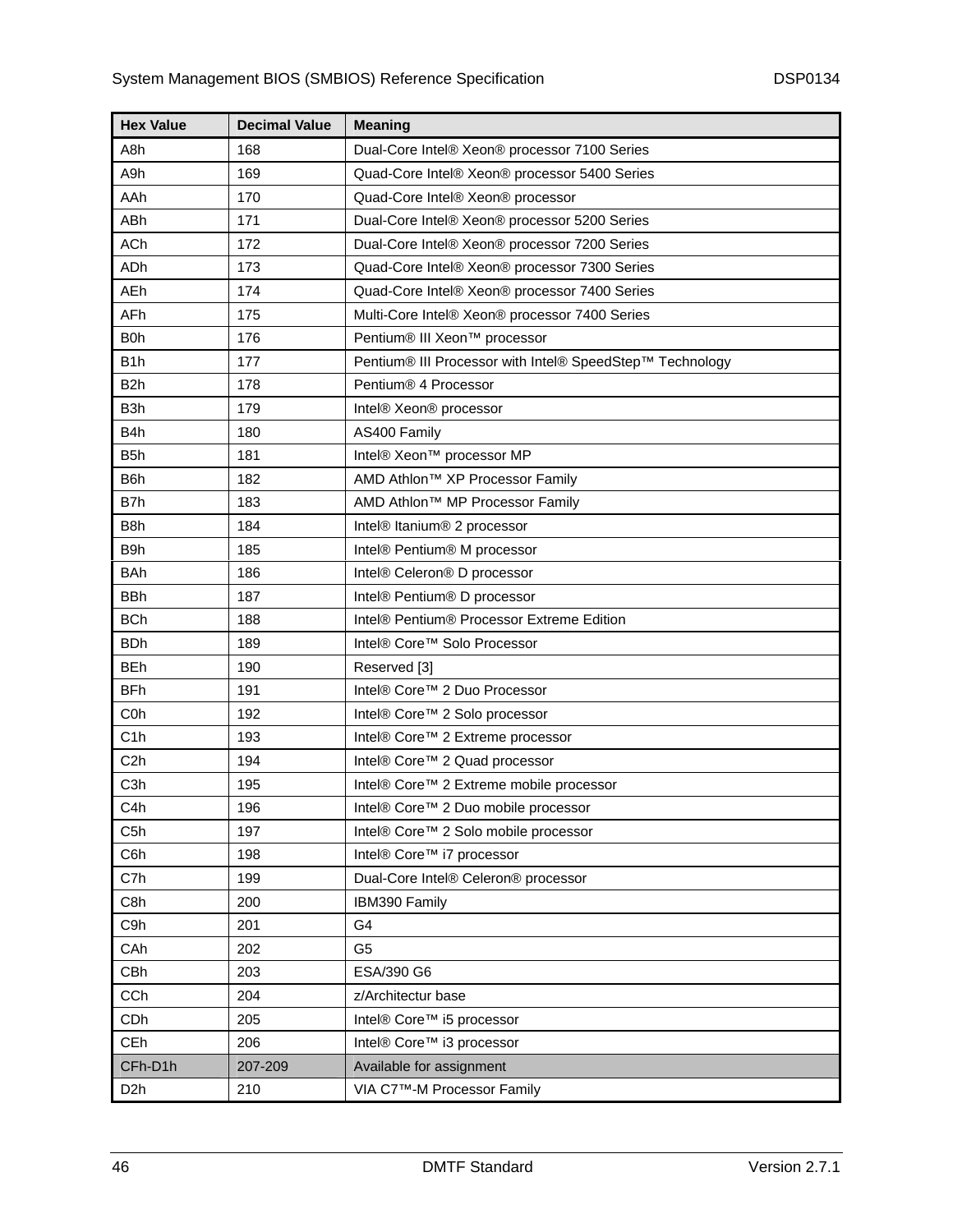| <b>Hex Value</b> | <b>Decimal Value</b> | <b>Meaning</b>                                                              |  |  |  |
|------------------|----------------------|-----------------------------------------------------------------------------|--|--|--|
| D3h              | 211                  | VIA C7™-D Processor Family                                                  |  |  |  |
| D <sub>4</sub> h | 212                  | VIA C7™ Processor Family                                                    |  |  |  |
| D <sub>5</sub> h | 213                  | VIA Eden™ Processor Family                                                  |  |  |  |
| D <sub>6</sub> h | 214                  | Multi-Core Intel® Xeon® processor                                           |  |  |  |
| D7h              | 215                  | Dual-Core Intel® Xeon® processor 3xxx Series                                |  |  |  |
| D <sub>8</sub> h | 216                  | Quad-Core Intel® Xeon® processor 3xxx Series                                |  |  |  |
| D9h              | 217                  | VIA Nano <sup>™</sup> Processor Family                                      |  |  |  |
| <b>DAh</b>       | 218                  | Dual-Core Intel® Xeon® processor 5xxx Series                                |  |  |  |
| <b>DBh</b>       | 219                  | Quad-Core Intel® Xeon® processor 5xxx Series                                |  |  |  |
| <b>DCh</b>       | 220                  | Available for assignment                                                    |  |  |  |
| <b>DDh</b>       | 221                  | Dual-Core Intel® Xeon® processor 7xxx Series                                |  |  |  |
| DE <sub>h</sub>  | 222                  | Quad-Core Intel® Xeon® processor 7xxx Series                                |  |  |  |
| <b>DFh</b>       | 223                  | Multi-Core Intel® Xeon® processor 7xxx Series                               |  |  |  |
| E <sub>0</sub> h | 224                  | Multi-Core Intel® Xeon® processor 3400 Series                               |  |  |  |
| E1h-E5h          | 225-229              | Available for assignment                                                    |  |  |  |
| E6h              | 230                  | Embedded AMD Opteron™ Quad-Core Processor Family                            |  |  |  |
| E7h              | 231                  | AMD Phenom™ Triple-Core Processor Family                                    |  |  |  |
| E8h              | 232                  | AMD Turion™ Ultra Dual-Core Mobile Processor Family                         |  |  |  |
| E9h              | 233                  | AMD Turion™ Dual-Core Mobile Processor Family                               |  |  |  |
| EAh              | 234                  | AMD Athlon™ Dual-Core Processor Family                                      |  |  |  |
| EBh              | 235                  | AMD Sempron <sup>™</sup> SI Processor Family                                |  |  |  |
| ECh              | 236                  | AMD Phenom™ II Processor Family                                             |  |  |  |
| <b>EDh</b>       | 237                  | AMD Athlon™ II Processor Family                                             |  |  |  |
| EEh              | 238                  | Six-Core AMD Opteron™ Processor Family                                      |  |  |  |
| EFh              | 239                  | AMD Sempron <sup>™</sup> M Processor Family                                 |  |  |  |
| F0h-F9h          | 240-249              | Available for assignment                                                    |  |  |  |
| FAh              | 250                  | i860                                                                        |  |  |  |
| FBh              | 251                  | i960                                                                        |  |  |  |
| FCh-FDh          | 252-253              | Available for assignment                                                    |  |  |  |
| FEh              | 254                  | Indicator to obtain the processor family from the Processor Family 2 field. |  |  |  |
| <b>FFh</b>       | 255                  | Reserved                                                                    |  |  |  |
| 100h-1FFh        | 256-511              | These values are available for assignment, except for the following:        |  |  |  |
| 104h             | 260                  | SH-3                                                                        |  |  |  |
| 105h             | 261                  | SH-4                                                                        |  |  |  |
| 118h             | 280                  | <b>ARM</b>                                                                  |  |  |  |
| 119h             | 281                  | StrongARM                                                                   |  |  |  |
| 12Ch             | 300                  | 6x86                                                                        |  |  |  |
| 12Dh             | 301                  | MediaGX                                                                     |  |  |  |
| 12Eh             | 302                  | MII                                                                         |  |  |  |
| 140h             | 320                  | WinChip                                                                     |  |  |  |
| 15Eh             | 350                  | <b>DSP</b>                                                                  |  |  |  |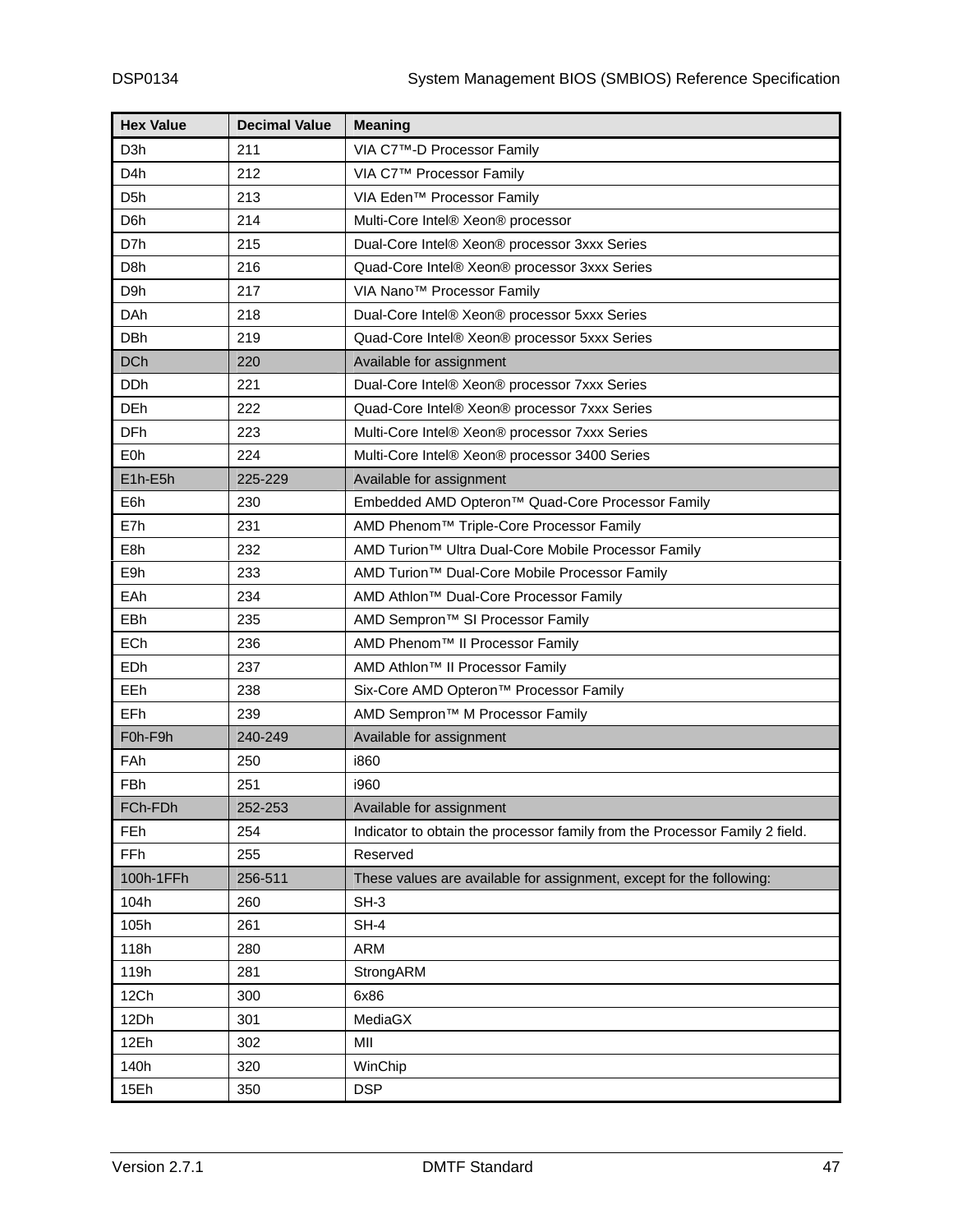| <b>Hex Value</b><br><b>Decimal Value</b>                                                                                                                                                                                                                                                                                                                                                                                                                                                                                                       |             | <b>Meaning</b>           |  |  |
|------------------------------------------------------------------------------------------------------------------------------------------------------------------------------------------------------------------------------------------------------------------------------------------------------------------------------------------------------------------------------------------------------------------------------------------------------------------------------------------------------------------------------------------------|-------------|--------------------------|--|--|
| 1F4h<br>500                                                                                                                                                                                                                                                                                                                                                                                                                                                                                                                                    |             | Video Processor          |  |  |
| 200h-FFFDh                                                                                                                                                                                                                                                                                                                                                                                                                                                                                                                                     | 512-65533   | Available for assignment |  |  |
| FFFEh-FFFFh                                                                                                                                                                                                                                                                                                                                                                                                                                                                                                                                    | 65534-65535 | Reserved                 |  |  |
| $[1]$<br>Note that the meaning associated with this value is different from the meaning defined in CIM_Processor.Family for the same<br>value.                                                                                                                                                                                                                                                                                                                                                                                                 |             |                          |  |  |
| Some version 2.0 specification implementations used Processor Family type value 30h to represent a Pentium® Pro<br>processor.                                                                                                                                                                                                                                                                                                                                                                                                                  |             |                          |  |  |
| $[3]$<br>Version 2.5 of this specification listed this value as "available for assignment". CIM_Processor.mof files assigned this value to<br>AMD K7 processors in the CIM_Processor.Family property, and an SMBIOS change request assigned it to Intel Core 2<br>processors. Some implementations of the SMBIOS version 2.5 specification are known to use BEh to indicate Intel Core 2<br>processors. Some implementations of SMBIOS and some implementations of CIM-based software may also have used BEh<br>to indicate AMD K7 processors. |             |                          |  |  |

- 907 For processor family enumerations from 0 to FDh, Processor Family is identical to Processor Family 2.
- 908 For processor family enumerations from 100h to FFFDh, Processor Family has a value of FEh and 909 Processor Family 2 has the enumerated value.
- 910 The following values are reserved:
- 911 FFh Not used. FFh is the un-initialized value of Flash memory.
- 912 FFFFh Not used. FFFFh is the un-initialized value of Flash memory.
- 913 FFFEh For special use in the future, such as FEh as the extension indicator.

### <span id="page-47-0"></span>914 **7.5.3 Processor ID Field Format**

915 The Processor ID field contains processor-specific information that describes the processor's features.

#### 916 **7.5.3.1 x86-Class CPUs**

917 For x86 class CPUs, the field's format depends on the processor's support of the CPUID instruction. If the

918 instruction is supported, the *Processor ID* field contains two DWORD-formatted values. The first (offsets 919 08h-0Bh) is the EAX value returned by a CPUID instruction with input EAX set to 1; the second (offsets

920 0Ch-0Fh) is the EDX value returned by that instruction.

921 Otherwise, only the first two bytes of the *Processor ID* field are significant (all others are set to 0) and 922 contain (in WORD-format) the contents of the DX register at CPU reset.

### <span id="page-47-1"></span>923 **7.5.4 Processor Information — Voltage**

924 Two forms of information can be specified by the SMBIOS in this field, dependent on the value present in 925 bit 7 (the most-significant bit). If bit 7 is 0 (legacy mode), the remaining bits of the field represent the

926 specific voltages that the processor socket can accept, as shown in [Table 23](#page-47-2).

#### <span id="page-47-2"></span>927 **Table 23 – Processor Information: Voltage Field**

| <b>Byte Bit Range</b> | <b>Meaning</b>                                           |  |  |
|-----------------------|----------------------------------------------------------|--|--|
| Bit 7                 | Set to 0, indicating 'legacy' mode for processor voltage |  |  |
| Bits $6:4$            | Reserved, must be zero                                   |  |  |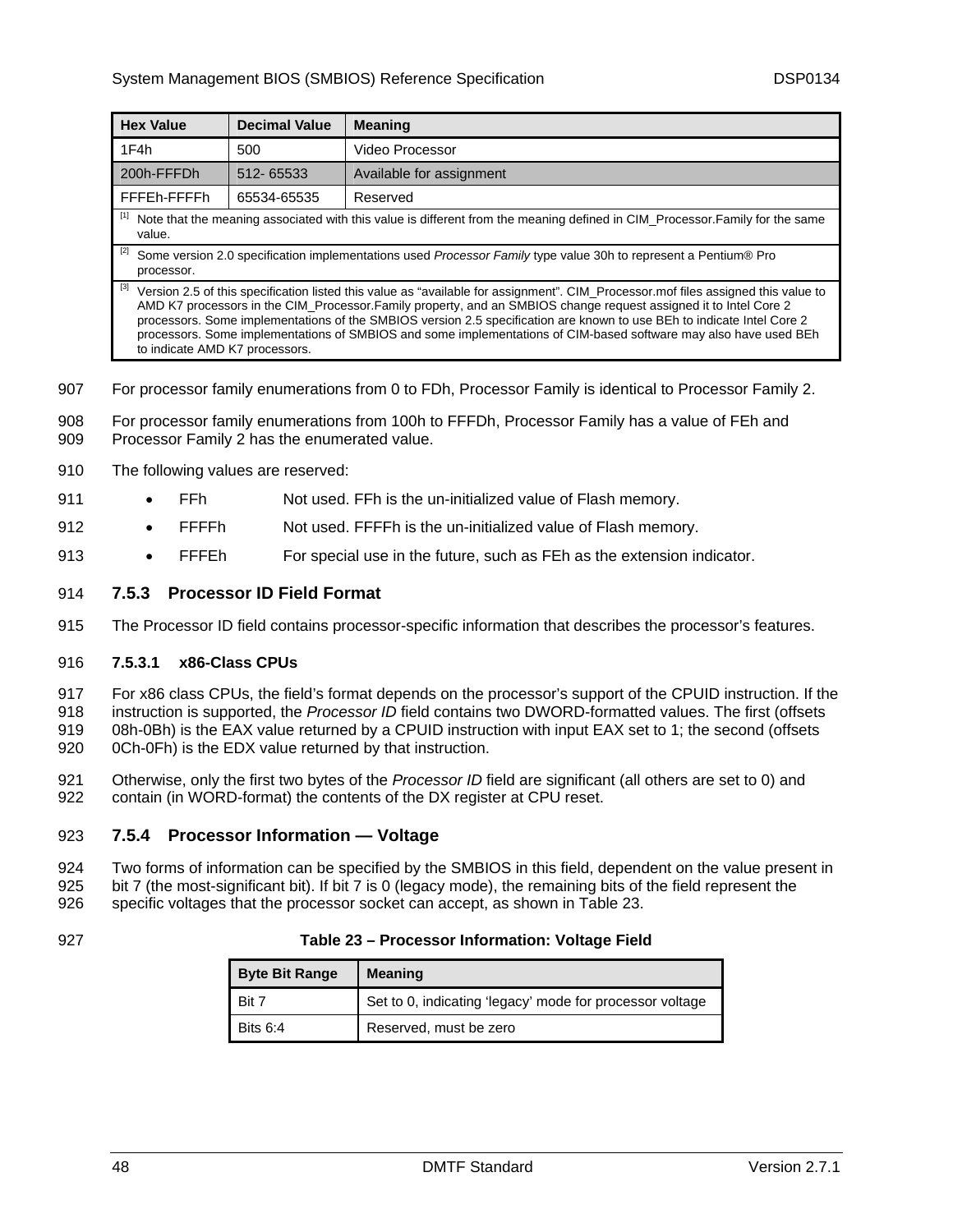| <b>Byte Bit Range</b> | <b>Meaning</b>                                                                   |
|-----------------------|----------------------------------------------------------------------------------|
| <b>Bits 3:0</b>       | <i>Voltage Capability.</i> A Set bit indicates that the voltage is<br>supported. |
|                       | Bit $0 - 5V$                                                                     |
|                       | Bit $1 - 3.3V$                                                                   |
|                       | Bit $2 - 2.9V$                                                                   |
|                       | Bit 3 - Reserved, must be zero.                                                  |
|                       | NOTE: Setting of multiple bits indicates the socket is<br>configurable.          |

- 928 If bit 7 is set to 1, the remaining seven bits of the field are set to contain the processor's current *voltage*  929 *times 10*.
- 930 EXAMPLE: The field value for a processor voltage of 1.8 volts would be:
- 931 92h = 80h +  $(1.8 * 10)$  = 80h + 18 = 80h + 12h

#### <span id="page-48-0"></span>932 **7.5.5 Processor Information — Processor Upgrade**

- 933 [Table 24](#page-48-1) shows what the byte values mean for the Processor Information Processor Upgrade field.
- 934 NOTE: Refer to [6.3](#page-25-0) for the CIM properties associated with this enumerated value.
- 

#### <span id="page-48-1"></span>935 **Table 24 – Processor Information: Processor Upgrade Field**

| <b>Byte Value</b> | <b>Meaning</b>         |  |  |  |
|-------------------|------------------------|--|--|--|
| 01h               | Other                  |  |  |  |
| 02h               | Unknown                |  |  |  |
| 03h               | Daughter Board         |  |  |  |
| 04h               | <b>ZIF Socket</b>      |  |  |  |
| 05h               | Replaceable Piggy Back |  |  |  |
| 06h               | None                   |  |  |  |
| 07h               | <b>LIF Socket</b>      |  |  |  |
| 08h               | Slot 1                 |  |  |  |
| 09h               | Slot 2                 |  |  |  |
| 0Ah               | 370-pin socket         |  |  |  |
| 0Bh               | Slot A                 |  |  |  |
| 0Ch               | Slot M                 |  |  |  |
| 0 <sub>Dh</sub>   | Socket 423             |  |  |  |
| 0Eh               | Socket A (Socket 462)  |  |  |  |
| 0Fh               | Socket 478             |  |  |  |
| 10h               | Socket 754             |  |  |  |
| 11h               | Socket 940             |  |  |  |
| 12h               | Socket 939             |  |  |  |
| 13h               | Socket mPGA604         |  |  |  |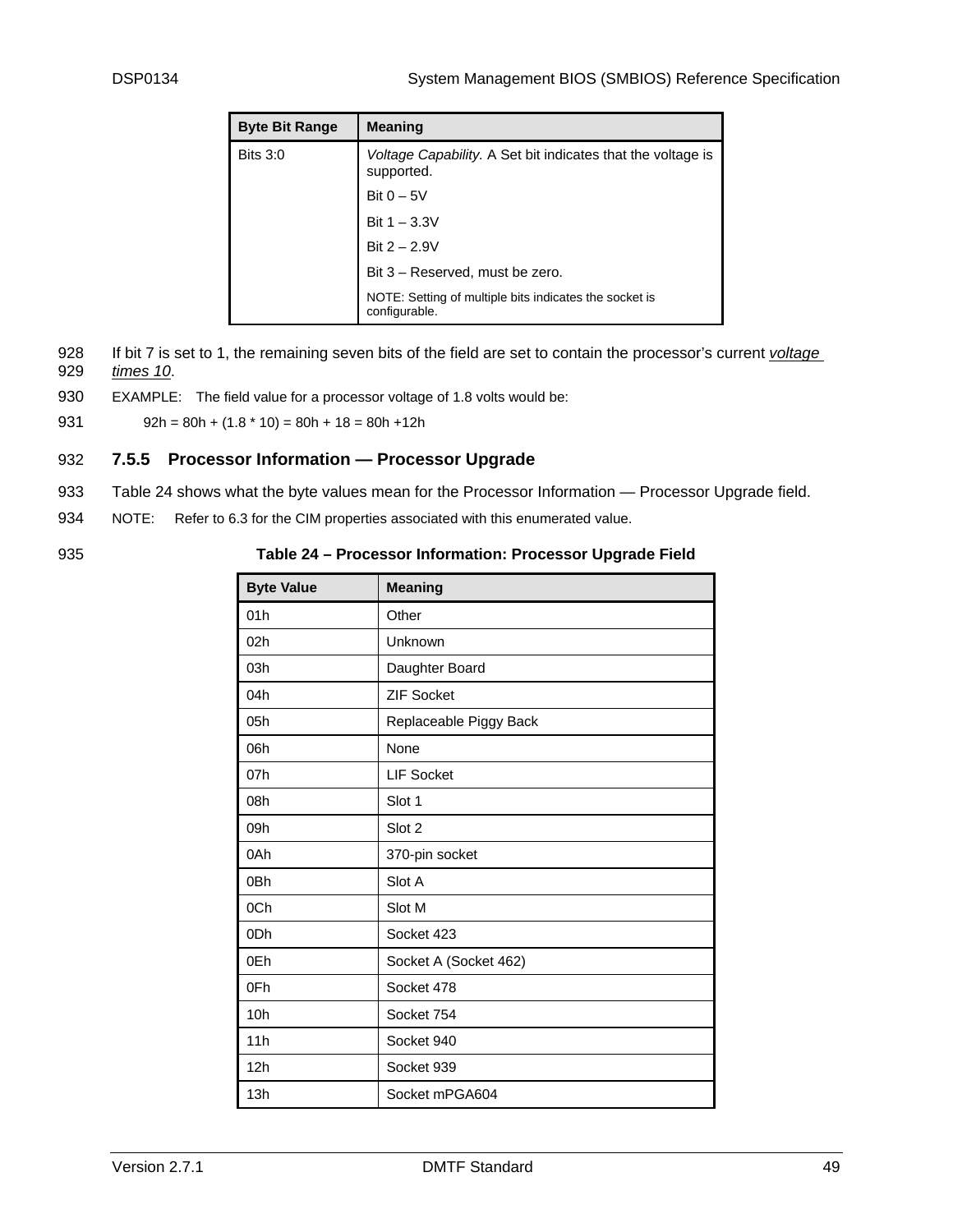| <b>Byte Value</b> | <b>Meaning</b>  |
|-------------------|-----------------|
| 14h               | Socket LGA771   |
| 15h               | Socket LGA775   |
| 16h               | Socket S1       |
| 17 <sub>h</sub>   | Socket AM2      |
| 18h               | Socket F (1207) |
| 19h               | Socket LGA1366  |
| 1Ah               | Socket G34      |
| 1Bh               | Socket AM3      |
| 1Ch               | Socket C32      |
| 1Dh               | Socket LGA1156  |
| 1Eh               | Socket LGA1567  |
| 1Fh               | Socket PGA988A  |
| 20h               | Socket BGA1288  |
| 21h               | Socket rPGA988B |
| 22h               | Socket BGA1023  |
| 23h               | Socket BGA1224  |
| 24h               | Socket BGA1155  |
| 25h               | Socket LGA1356  |
| 26h               | Socket LGA2011  |
| 27h               | Socket FS1      |
| 28h               | Socket FS2      |
| 29h               | Socket FM1      |
| 2Ah               | Socket FM2      |

# <span id="page-49-0"></span>936 **7.5.6 Processor Information — Core Count**

937 *Core Count* is the number of cores detected by the BIOS for this processor socket. It does not necessarily 938 indicate the full capability of the processor. For example, platform hardware may have the capability to 939 limit the number of cores reported by the processor without BIOS intervention or knowledge. For a dual-940 core processor installed in a platform where the hardware is set to limit it to one core, the BIOS reports a 941 value of 1 in *Core Count*. For a dual-core processor with multi-core support disabled by BIOS, the BIOS 942 reports a value of 2 in *Core Count*.

# <span id="page-49-1"></span>943 **7.5.7 Processor Information — Core Enabled**

944 *Core Enabled* is the number of cores that are enabled by the BIOS and available for Operating System 945 use. For example, if the BIOS detects a dual-core processor, it would report a value of 2 if it leaves both 946 cores enabled, and it would report a value of 1 if it disables multi-core support.

# <span id="page-49-2"></span>947 **7.5.8 Processor Information — Thread Count**

948 *Thread Count* is the total number of threads detected by the BIOS for this processor socket. It is a 949 processor-wide count, not a thread-per-core count. It does not necessarily indicate the full capability of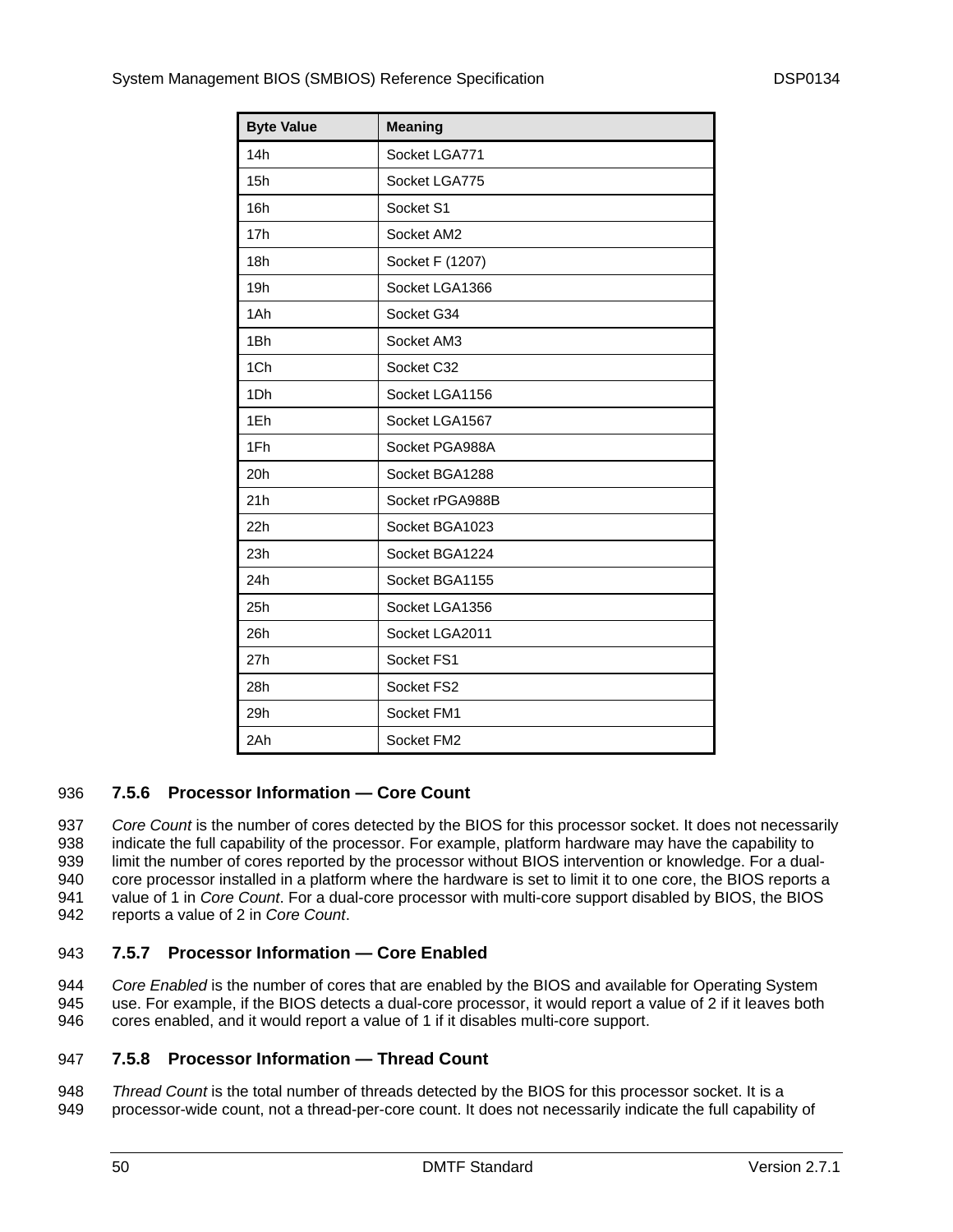950 the processor. For example, platform hardware may have the capability to limit the number of threads

951 reported by the processor without BIOS intervention or knowledge. For a dual-thread processor installed 952 in a platform where the hardware is set to limit it to one thread, the BIOS reports a value of 1 in *Thread* 

953 *Count*. For a dual-thread processor with multi-threading disabled by BIOS, the BIOS reports a value of 2

954 in *Thread Count*. For a dual-core, dual-thread-per-core processor, the BIOS reports a value of 4 in

955 *Thread Count*.

#### <span id="page-50-0"></span>956 **7.5.9 Processor Characteristics**

957 [Table 25](#page-50-1) describes the Processor Characteristics field.

958 *64-bit Capable* indicates the maximum data width capability of the processor. For example, this bit is set 959 for Intel Itanium, AMD Opteron, and Intel Xeon (with EM64T) processors; this bit is cleared for Intel Xeon 960 processors that do not have EM64T. This bit indicates the maximum capability of the processor and does 961 not indicate the current enabled state.

962 *Multi-Core* indicates the processor has more than one core. This bit does not indicate the number of 963 cores (*Core Count*) enabled by hardware or the number of cores (*Core Enabled*) enabled by BIOS.

964 *Hardware Thread* indicates that the processor supports multiple hardware threads per core. This bit does 965 not indicate the state or number of threads.

966 *Execute Protection* indicates that the processor supports marking specific memory regions as non-

967 executable. For example, this is the NX (No eXecute) feature of AMD processors and the XD (eXecute 968 Disable) feature of Intel processors. This bit does not indicate the present state of this feature.

969 *Enhanced Virtualization* indicates that the processor is capable of executing enhanced virtualization 970 instructions. This bit does not indicate the present state of this feature.

971 *Power/Performance Control* indicates that the processor is capable of load-based power savings. This bit 972 does not indicate the present state of this feature.

<span id="page-50-1"></span>

| <b>WORD Bit Position</b> | <b>Meaning if Set</b>          |  |  |
|--------------------------|--------------------------------|--|--|
| Bit 0                    | Reserved                       |  |  |
| Bit 1                    | Unknown                        |  |  |
| Bit 2                    | 64-bit Capable                 |  |  |
| Bit 3                    | Multi-Core                     |  |  |
| Bit 4                    | Hardware Thread                |  |  |
| Bit 5                    | <b>Execute Protection</b>      |  |  |
| Bit 6                    | <b>Enhanced Virtualization</b> |  |  |
| Bit 7                    | Power/Performance Control      |  |  |
| <b>Bits 8:15</b>         | Reserved                       |  |  |

#### 973 **Table 25 – Processor Characteristics**

# <span id="page-50-2"></span>974 **7.6 Memory Controller Information (Type 5, Obsolete)**

975 The information in this structure defines the attributes of the system's memory controller(s) and the 976 supported attributes of any memory-modules present in the sockets controlled by this controller. See 977 [Table 26](#page-51-0) for the details of this structure.

978 NOTE: This structure, and its companion [Memory Module Information \(Type 6, Obsolete\),](#page-53-0) are **obsolete** starting with

979 version 2.1 of this specification; the [Physical Memory Array \(Type 16\)](#page-81-0) and [Memory Device \(Type 17\)](#page-84-0) structures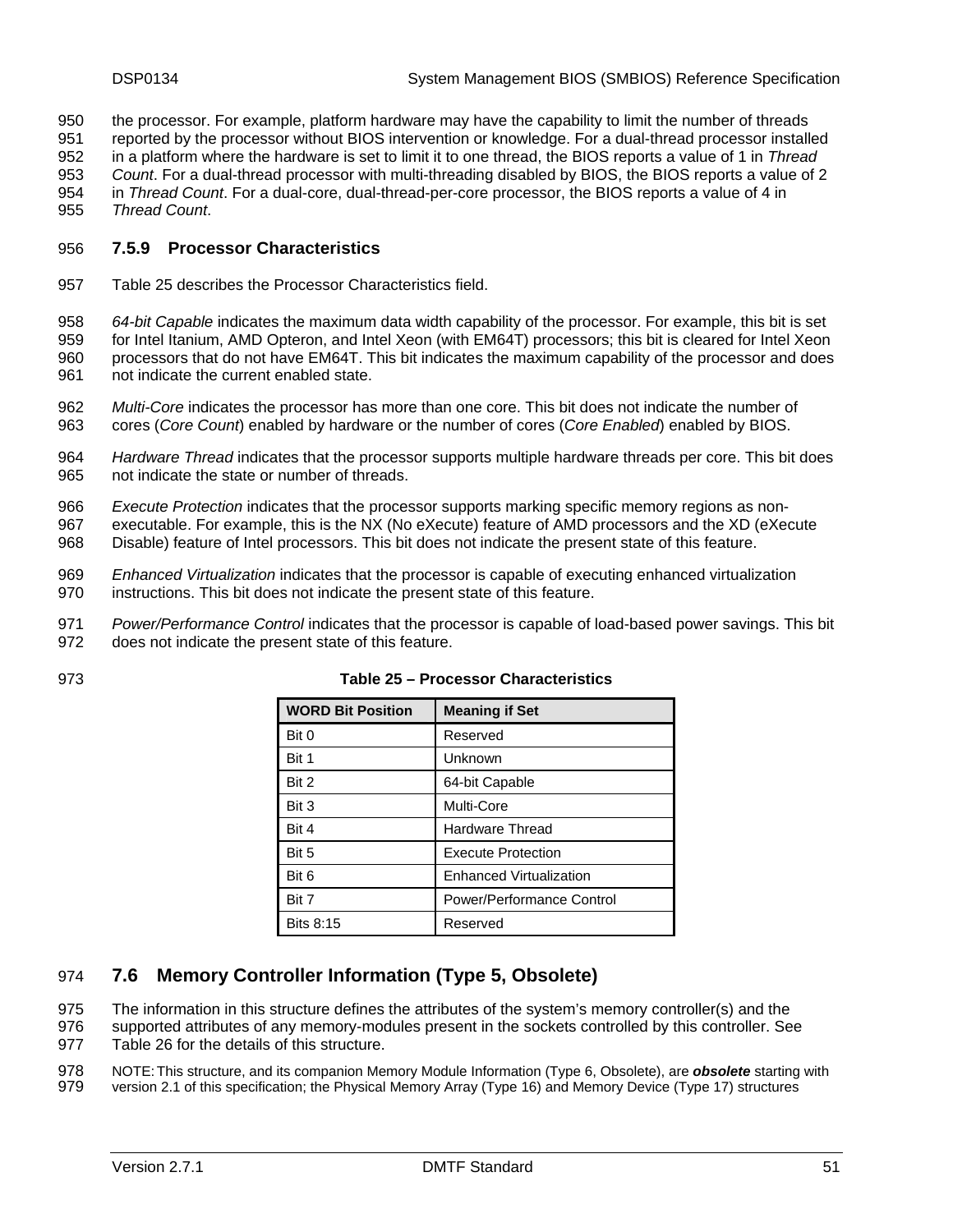980 should be used instead. BIOS providers might choose to implement both memory description types to allow existing

- 981 DMI browsers to properly display the system's memory attributes.
- 

<span id="page-51-0"></span>982 **Table 26 – Memory Controller Information (Type 5, Obsolete) Structure** 

| <b>Offset</b>                    | Spec.<br><b>Version</b> | <b>Name</b>                                           | Length            | <b>Value</b>     | <b>Description</b>                                                                                                                                                                                                                                                                |
|----------------------------------|-------------------------|-------------------------------------------------------|-------------------|------------------|-----------------------------------------------------------------------------------------------------------------------------------------------------------------------------------------------------------------------------------------------------------------------------------|
| 00h                              | $2.0+$                  | <b>Type</b>                                           | <b>BYTE</b>       | 5                | Memory Controller Indicator                                                                                                                                                                                                                                                       |
| 01h                              | $2.0+$                  | Length                                                | <b>BYTE</b>       | Varies           | Computed by the BIOS as either $15 + (2 * x)$ for<br>version 2.0 implementations or $16 + (2 * x)$ for<br>version 2.1 and later implementations, where x<br>is the value present in offset 0Eh.                                                                                   |
| 02h                              | $2.0+$                  | Handle                                                | <b>WORD</b>       | Varies           |                                                                                                                                                                                                                                                                                   |
| 04h                              | $2.0+$                  | <b>Error Detecting</b><br>Method                      | <b>BYTE</b>       | <b>ENUM</b>      | See 7.6.1.                                                                                                                                                                                                                                                                        |
| 05h                              | $2.0+$                  | Error<br>Correcting<br>Capability                     | <b>BYTE</b>       | <b>Bit Field</b> | See 7.6.2.                                                                                                                                                                                                                                                                        |
| 06h                              | $2.0+$                  | Supported<br>Interleave                               | <b>BYTE</b>       | <b>ENUM</b>      | See 7.6.3.                                                                                                                                                                                                                                                                        |
| 07h                              | $2.0+$                  | Current<br>Interleave                                 | <b>BYTE</b>       | <b>ENUM</b>      | See 7.6.3.                                                                                                                                                                                                                                                                        |
| 08h                              | $2.0+$                  | Maximum<br>Memory<br>Module Size                      | <b>BYTE</b>       | Varies (n)       | The size of the largest memory module<br>supported (per slot), specified as n, where 2**n<br>is the maximum size in MB. The maximum<br>amount of memory supported by this controller<br>is that value times the number of slots, as<br>specified in offset 0Eh of this structure. |
| 09h                              | $2.0+$                  | Supported<br>Speeds                                   | <b>WORD</b>       | <b>Bit Field</b> | See 7.6.4 for bit-wise descriptions.                                                                                                                                                                                                                                              |
| 0Bh                              | $2.0+$                  | Supported<br><b>Memory Types</b>                      | <b>WORD</b>       | <b>Bit Field</b> | See 7.7.1 for bit-wise descriptions.                                                                                                                                                                                                                                              |
| 0Dh                              | $2.0+$                  | Memory<br>Module<br>Voltage                           | <b>BYTE</b>       | <b>Bit Field</b> | This field describes the required voltages for<br>each of the memory module sockets controlled<br>by this controller:                                                                                                                                                             |
|                                  |                         |                                                       |                   |                  | <b>Bits 7:3</b><br>Reserved, must be zero                                                                                                                                                                                                                                         |
|                                  |                         |                                                       |                   |                  | Bit 2<br>2.9V                                                                                                                                                                                                                                                                     |
|                                  |                         |                                                       |                   |                  | Bit 1<br>3.3V                                                                                                                                                                                                                                                                     |
|                                  |                         |                                                       |                   |                  | 5V<br>Bit 0                                                                                                                                                                                                                                                                       |
|                                  |                         |                                                       |                   |                  | NOTE: Setting of multiple bits indicates that the<br>sockets are configurable.                                                                                                                                                                                                    |
| 0Eh                              | $2.0+$                  | Number of<br>Associated<br><b>Memory Slots</b><br>(x) | <b>BYTE</b>       | Varies           | Defines how many of the Memory Module<br>Information blocks are controlled by this<br>controller                                                                                                                                                                                  |
| 0Fh to<br>$OFh +$<br>$(2*x) - 1$ | $2.0+$                  | Memory<br>Module<br>Configuration<br>Handles          | x<br><b>WORDs</b> | Varies           | A list of memory information structure handles<br>controlled by this controller. Value in offset 0Eh<br>(x) defines the count.                                                                                                                                                    |
| $OFh +$<br>$(2^*x)$              | $2.1+$                  | <b>Enabled Error</b><br>Correcting<br>Capabilities    | <b>BYTE</b>       | <b>Bit Field</b> | Identifies the error-correcting capabilities that<br>were enabled when the structure was built. See<br>7.6.2 for bit-wise definitions.                                                                                                                                            |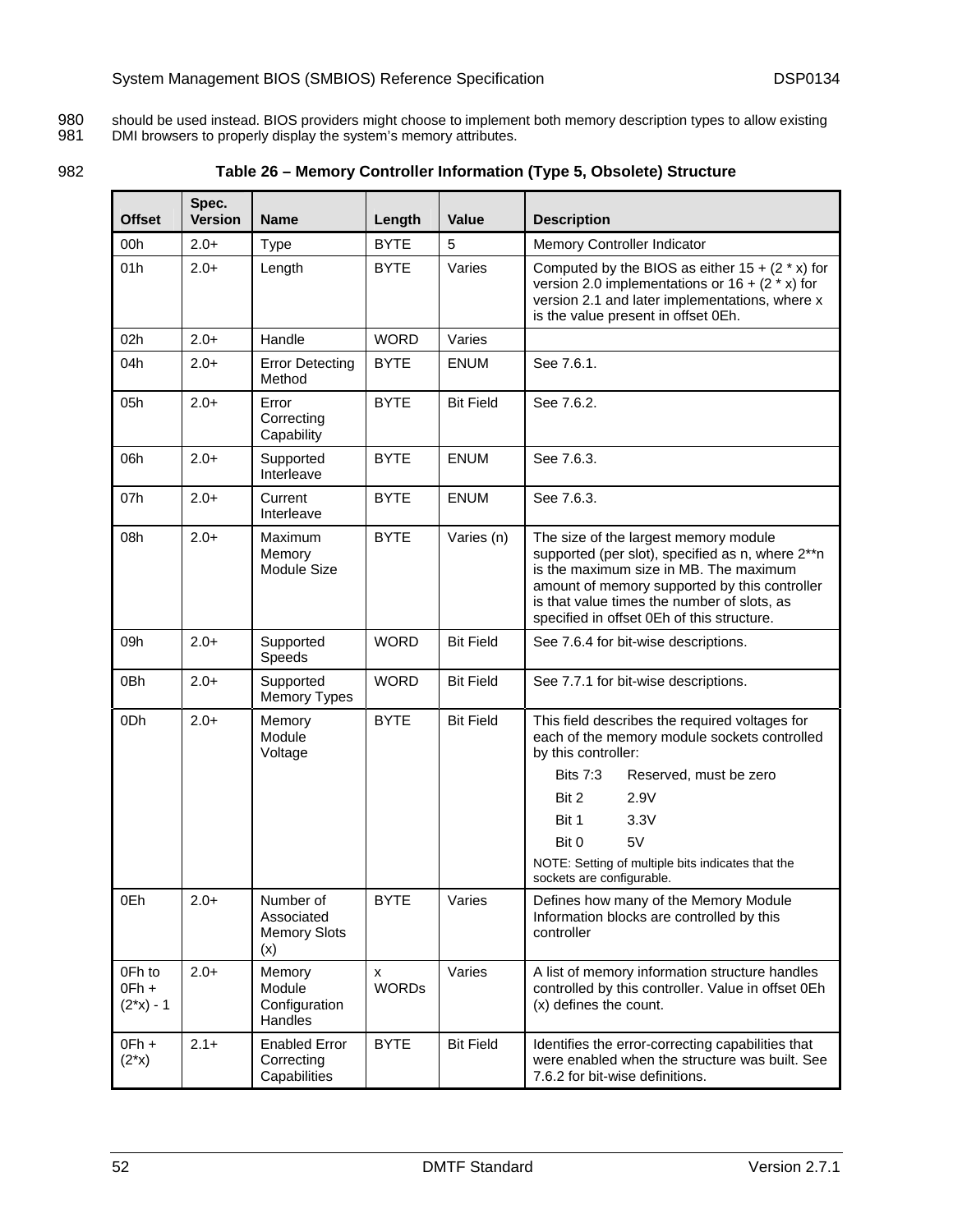## <span id="page-52-0"></span>983 **7.6.1 Memory Controller Error Detecting Method**

- 984 [Table 27](#page-52-4) shows the byte values for the Memory Controller Error Detecting Method field.
- <span id="page-52-4"></span>

#### 985 **Table 27 – Memory Controller Error Detecting Method Field**

| <b>Byte Value</b> | <b>Meaning</b> |
|-------------------|----------------|
| 01h               | Other          |
| 02h               | <b>Unknown</b> |
| 03h               | None           |
| 04h               | 8-bit Parity   |
| 05h               | 32-bit ECC     |
| 06h               | 64-bit ECC     |
| 07h               | 128-bit ECC    |
| 08h               | <b>CRC</b>     |

### <span id="page-52-1"></span>986 **7.6.2 Memory Controller Error Correcting Capability**

987 [Table 28](#page-52-5) shows the values for the Memory Controller Error Correcting Capability field.

<span id="page-52-5"></span>

# 988 **Table 28 – Memory Controller Error Correcting Capability Field**

| <b>Byte Bit Position</b> | <b>Meaning</b>              |
|--------------------------|-----------------------------|
| Bit 0                    | Other                       |
| Bit 1                    | Unknown                     |
| Bit 2                    | None                        |
| Bit 3                    | Single-Bit Error Correcting |
| Bit 4                    | Double-Bit Error Correcting |
| Bit 5                    | <b>Error Scrubbing</b>      |

#### <span id="page-52-2"></span>989 **7.6.3 Memory Controller Information — Interleave Support**

- 990 [Table 29](#page-52-6) shows the byte values for the Memory Controller Information Interleave Support field.
- <span id="page-52-6"></span>

#### 991 **Table 29 – Memory Controller Information: Interleave Support Field**

| <b>Byte Value</b> | <b>Meaning</b>         |
|-------------------|------------------------|
| 01h               | Other                  |
| 02h               | Unknown                |
| 03h               | One-Way Interleave     |
| 04h               | Two-Way Interleave     |
| 05h               | Four-Way Interleave    |
| 06h               | Eight-Way Interleave   |
| 07h               | Sixteen-Way Interleave |

## <span id="page-52-3"></span>992 **7.6.4 Memory Controller Information — Memory Speeds**

993 The bit-field shown in [Table 30](#page-53-1) describes the speed of the memory modules supported by the system.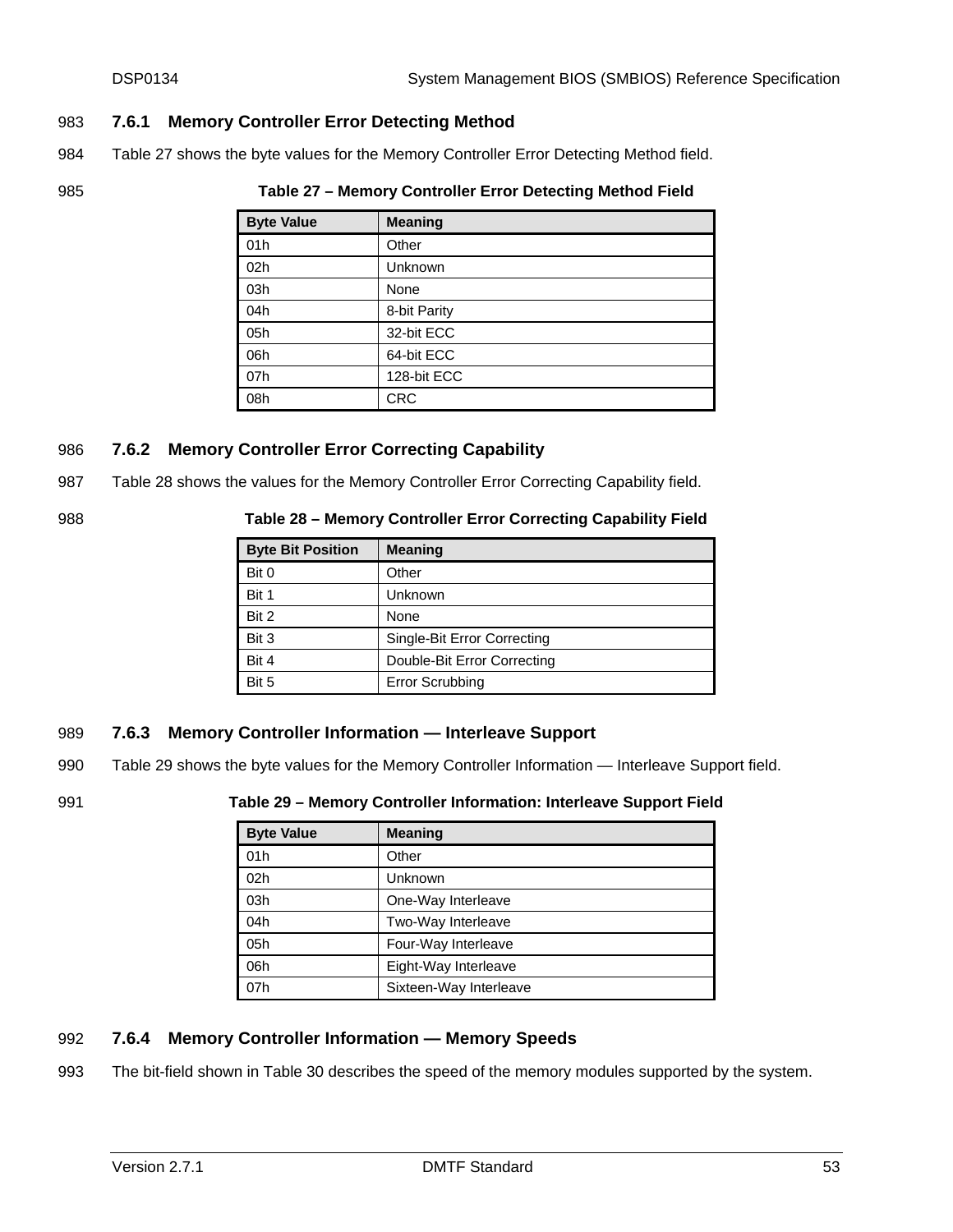| <b>Word Bit Position</b> | <b>Meaning</b>         |
|--------------------------|------------------------|
| Bit 0                    | Other                  |
| Bit 1                    | Unknown                |
| Bit 2                    | 70ns                   |
| Bit 3                    | 60 <sub>ns</sub>       |
| Bit 4                    | 50 <sub>ns</sub>       |
| <b>Bits 5:15</b>         | Reserved, must be zero |

### <span id="page-53-1"></span>994 **Table 30 – Memory Controller Information: Memory Speeds Bit Field**

# <span id="page-53-0"></span>995 **7.7 Memory Module Information (Type 6, Obsolete)**

996 One *Memory Module Information* structure is included for each memory-module socket in the system. As 997 shown in [Table 31](#page-53-2), the structure describes the speed, type, size, and error status of each system memory 998 module. The supported attributes of each module are described by the "owning" *Memory Controller*  999 *Information* structure.

1000 NOTE: This structure and its companion [Memory Controller Information \(Type 5, Obsolete\)](#page-50-2) are *obsolete* starting 1001 with version 2.1 of this specification; the [Physical Memory Array \(Type 16\)](#page-81-0) and [Memory Device \(Type 17\)](#page-84-0) structures<br>1002 should be used instead. BIOS providers might choose to implement both memory description types to 1002 should be used instead. BIOS providers might choose to implement both memory description types to allow existing<br>1003 DMI browsers to properly display the system's memory attributes. DMI browsers to properly display the system's memory attributes.

#### <span id="page-53-2"></span>1004 **Table 31 – Memory Module Information (Type 6, Obsolete) Structure**

| <b>Offset</b>   | <b>Name</b>                   | Length      | <b>Value</b>     | <b>Description</b>                                                                                                                                                                              |
|-----------------|-------------------------------|-------------|------------------|-------------------------------------------------------------------------------------------------------------------------------------------------------------------------------------------------|
| 00h             | Type                          | <b>BYTE</b> | 6                | Memory Module Configuration Indicator                                                                                                                                                           |
| 01 <sub>h</sub> | Length                        | <b>BYTE</b> | 0Ch              |                                                                                                                                                                                                 |
| 02 <sub>h</sub> | Handle                        | <b>WORD</b> | Varies           |                                                                                                                                                                                                 |
| 04h             | Socket Designation            | <b>BYTE</b> | <b>STRING</b>    | String Number for Reference Designation                                                                                                                                                         |
|                 |                               |             |                  | EXAMPLE: 'J202',0                                                                                                                                                                               |
| 05h             | <b>Bank Connections</b>       | <b>BYTE</b> | Varies           | Each nibble indicates a bank (RAS#) connection; 0xF<br>means no connection.                                                                                                                     |
|                 |                               |             |                  | EXAMPLE: If banks 1 & 3 (RAS# 1 & 3) were connected to a<br>SIMM socket the byte for that socket would be 13h. If only bank 2<br>(RAS 2) were connected, the byte for that socket would be 2Fh. |
| 06h             | <b>Current Speed</b>          | <b>BYTE</b> | Varies           | The speed of the memory module, in ns (for example, 70d<br>for a 70ns module). If the speed is unknown, the field is<br>set to 0.                                                               |
| 07h             | <b>Current Memory</b><br>Type | <b>WORD</b> | <b>Bit Field</b> | See 7.7.1.                                                                                                                                                                                      |
| 09h             | <b>Installed Size</b>         | <b>BYTE</b> | Varies           | See 7.7.2.                                                                                                                                                                                      |
| 0Ah             | Enabled Size                  | <b>BYTE</b> | Varies           | See 7.7.2.                                                                                                                                                                                      |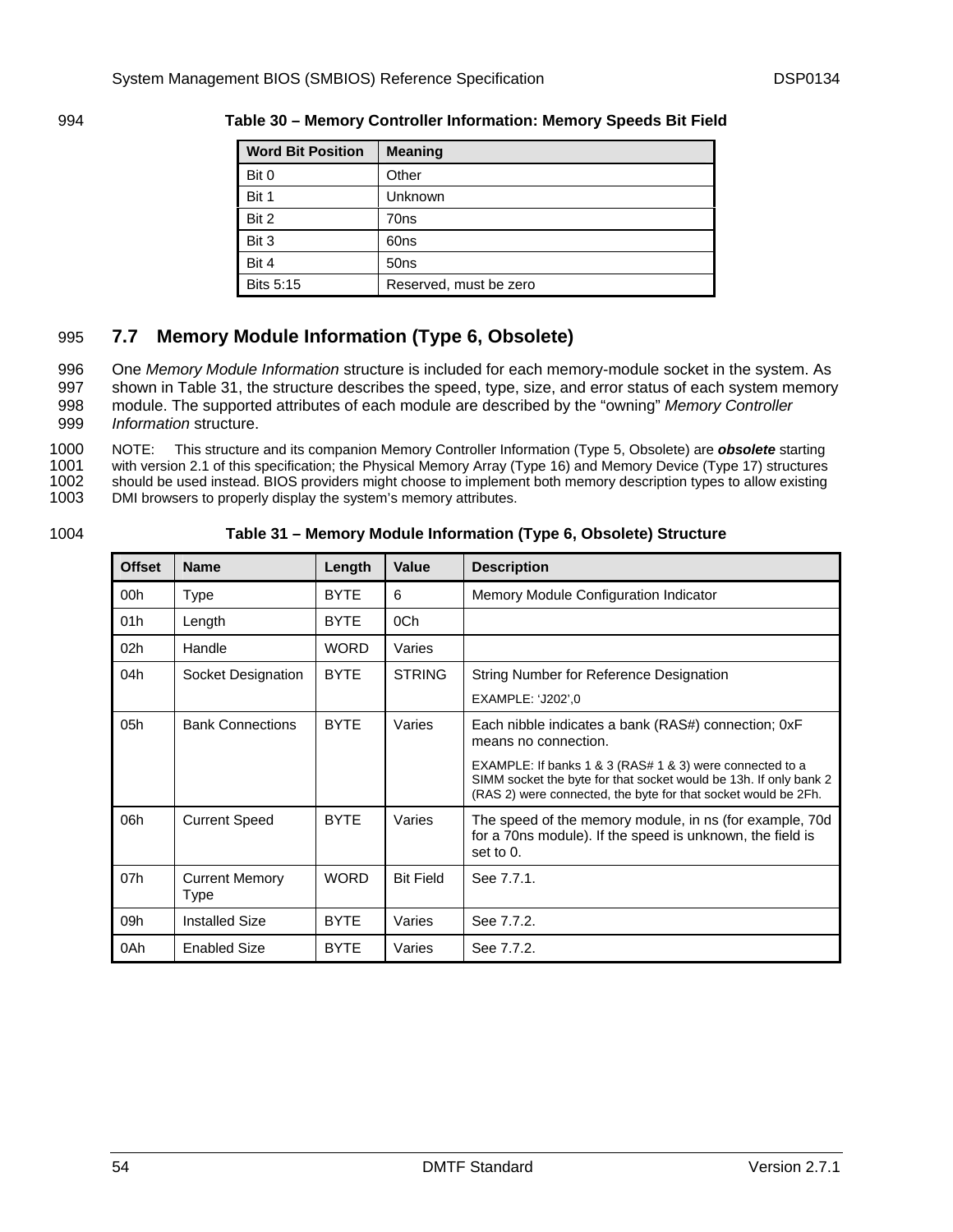| 0Bh | <b>Error Status</b> | <b>BYTE</b> | Varies |       | Bits 7:3 Reserved, set to 0s                                                                                                                      |
|-----|---------------------|-------------|--------|-------|---------------------------------------------------------------------------------------------------------------------------------------------------|
|     |                     |             |        | Bit 2 | If set, the Error Status information should be<br>obtained from the event log; bits 1 and 0 are<br>reserved.                                      |
|     |                     |             |        | Bit 1 | Correctable errors received for the module, if<br>set. This bit is reset only during a system reset.                                              |
|     |                     |             |        | Bit 0 | Uncorrectable errors received for the module, if<br>set. All or a portion of the module has been<br>disabled. This bit is only reset on power-on. |

# <span id="page-54-0"></span>1005 **7.7.1 Memory Module Information — Memory Types**

1006 The bit-field shown in [Table 32](#page-54-2) describes the physical characteristics of the memory modules that are 1007 supported by (and currently installed in) the system.

#### <span id="page-54-2"></span>1008 **Table 32 – Memory Module Information: Memory Types**

| <b>Word Bit Position</b> | <b>Meaning</b>         |
|--------------------------|------------------------|
| Bit 0                    | Other                  |
| Bit 1                    | Unknown                |
| Bit 2                    | Standard               |
| Bit 3                    | Fast Page Mode         |
| Bit 4                    | <b>EDO</b>             |
| Bit 5                    | Parity                 |
| Bit 6                    | <b>ECC</b>             |
| Bit 7                    | <b>SIMM</b>            |
| Bit 8                    | <b>DIMM</b>            |
| Bit 9                    | <b>Burst EDO</b>       |
| <b>Bit 10</b>            | <b>SDRAM</b>           |
| Bits 11:15               | Reserved, must be zero |

# <span id="page-54-1"></span>1009 **7.7.2 Memory Module Information — Memory Size**

1010 The Size fields of the Memory Module Configuration Information structure define the amount of memory<br>1011 currently installed (and enabled) in a memory-module connector. Table 33 shows the meaning of the 1011 currently installed (and enabled) in a memory-module connector. [Table 33](#page-55-0) shows the meaning of the 1012 bytes and bits in the Memory Size field. bytes and bits in the Memory Size field.

1013 The *Installed Size* fields identify the size of the memory module that is installed in the socket, as 1014 determined by reading and correlating the module's presence-detect information. If the system does not 1015 support presence-detect mechanisms, the *Installed Size* field is set to 7Dh to indicate that the installed 1016 size is not determinable. The *Enabled Size* field identifies the amount of memory currently enabled for the 1017 system's use from the module. If a module is known to be installed in a connector, but all memory in the 1018 module has been disabled due to error, the *Enabled Size* field is set to 7Eh.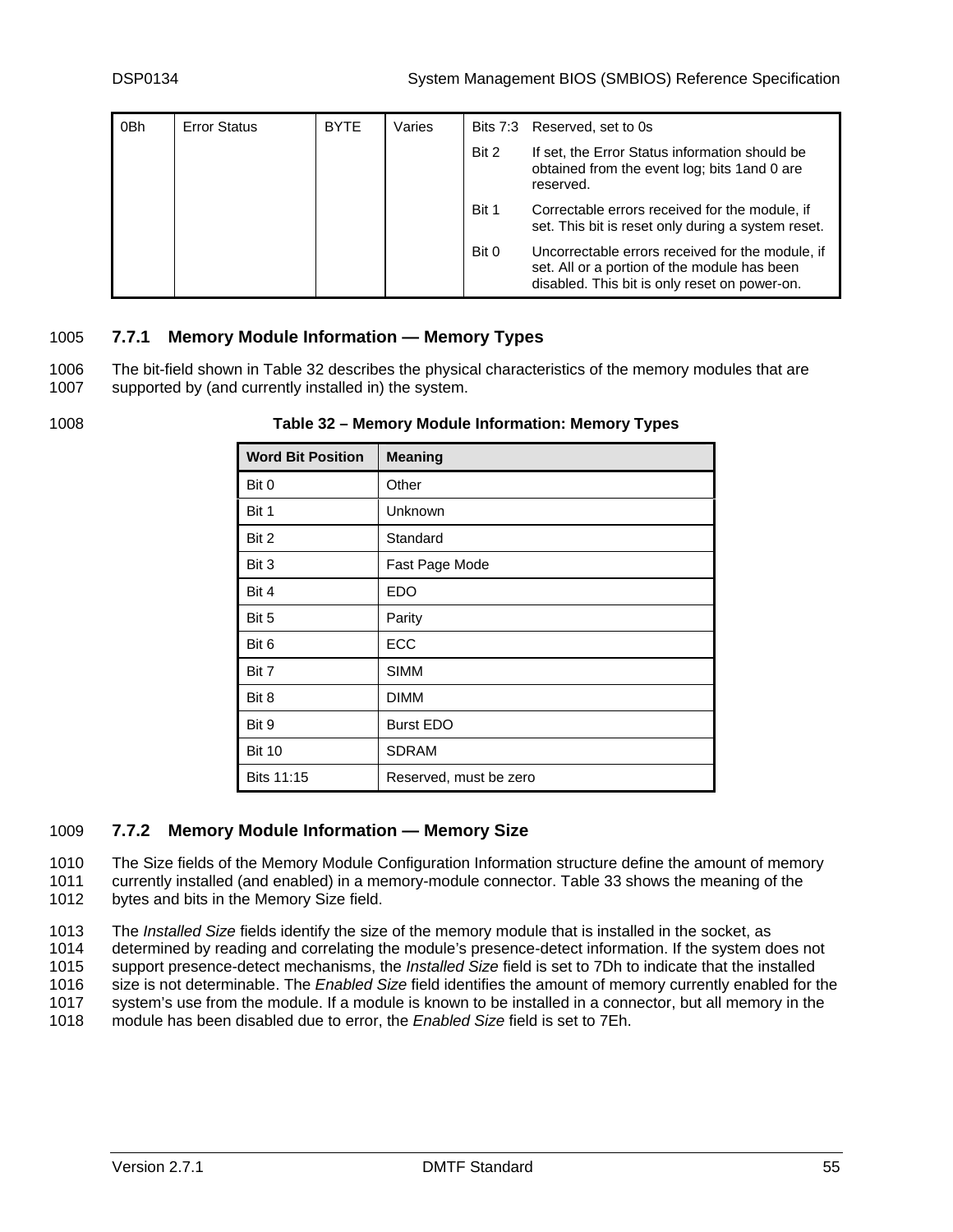<span id="page-55-0"></span>

| 1019 | Table 33 - Memory Module Information: Memory Size Field |  |
|------|---------------------------------------------------------|--|
|      |                                                         |  |

| <b>Byte Bit Range</b> | <b>Meaning</b>                                                                     |
|-----------------------|------------------------------------------------------------------------------------|
| <b>Bits 0:6</b>       | Size (n), where 2**n is the size in MB, with the following special-case values:    |
|                       | 7Dh Not determinable (Installed Size only)                                         |
|                       | 7Eh Module is installed, but no memory has been enabled                            |
|                       | 7Fh Not installed                                                                  |
| Bit 7                 | Defines whether the memory module has a single- (0) or double-bank (1) connection. |

## 1020 **7.7.3 Memory Subsystem Example**

1021 A system utilizes a memory controller that supports up to 4-32 MB 5 V 70 ns parity SIMMs. The memory 1022 module sockets are used in pairs A1/A2 and B1/B2 to provide a 64-bit data path to the CPU. No 1023 mechanism is provided by the system to read the SIMM IDs. RAS-0 and -1 are connected to the front-1024 and back-size banks of the SIMMs in the A1/A2 sockets and RAS-2 and -3 are similarly connected to the 1025 B1/B2 sockets. The current installation is an 8 MB SIMM in sockets A1 and A2, 16 MB total. B1/B2 sockets. The current installation is an 8 MB SIMM in sockets A1 and A2, 16 MB total.

|    | db 5             | ; Memory Controller Information                                 |
|----|------------------|-----------------------------------------------------------------|
|    | $db$ 23          | ; Length = $15 + 2*4$                                           |
| dw | 14               | ; Memory Controller Handle                                      |
| db | $\overline{4}$   | ; 8-bit parity error detection                                  |
| db |                  | 00000100b ; No error correction provided                        |
| db | 03h              | ; 1-way interleave supported                                    |
| db | 0.3 <sub>h</sub> | ; 1-way interleave currently used                               |
|    | db 5             | ; Maximum memory-module size supported is 32 jjjjMB (2**5)      |
| dw |                  | 00000100b ; Only 70ns SIMMs supported                           |
| dw | 00A4h            | ; Standard, parity SIMMs supported                              |
| db |                  | 00000001b ; 5V provided to each socket                          |
|    | db 4             | ; 4 memory-module sockets supported                             |
|    | dw 15            | ; 1st Memory Module Handle                                      |
|    | $dw$ 16          |                                                                 |
|    | $dw$ 17          |                                                                 |
| dw | 18               | ; 4th                                                           |
| dw | 0000h            | ; End-of-structure termination                                  |
|    | db 6             | ; Memory Module Information                                     |
| db | 0Ch              |                                                                 |
|    | dw 15            | ; Handle                                                        |
| db | $\mathbf{1}$     | ; Reference Designation string #1                               |
| db | 01h              | ; Socket connected to RAS-0 and RAS-1                           |
| db |                  | 00000010b ; Current speed is Unknown, since can't read SIMM IDs |
|    |                  | db 00000100b; Upgrade speed is 70ns, since that's all that's    |
|    |                  | ; supported                                                     |
|    | dw 00A4h         | ; Current SIMM must be standard parity                          |
| db | 7Dh              | ; Installed size indeterminable (no SIMM IDs)                   |
|    | db 83h           | ; Enabled size is double-bank 8MB (2**3)                        |
| db | $\overline{0}$   | ; No errors                                                     |
| db | "A1",0           | ; String#1: Reference Designator                                |
|    |                  |                                                                 |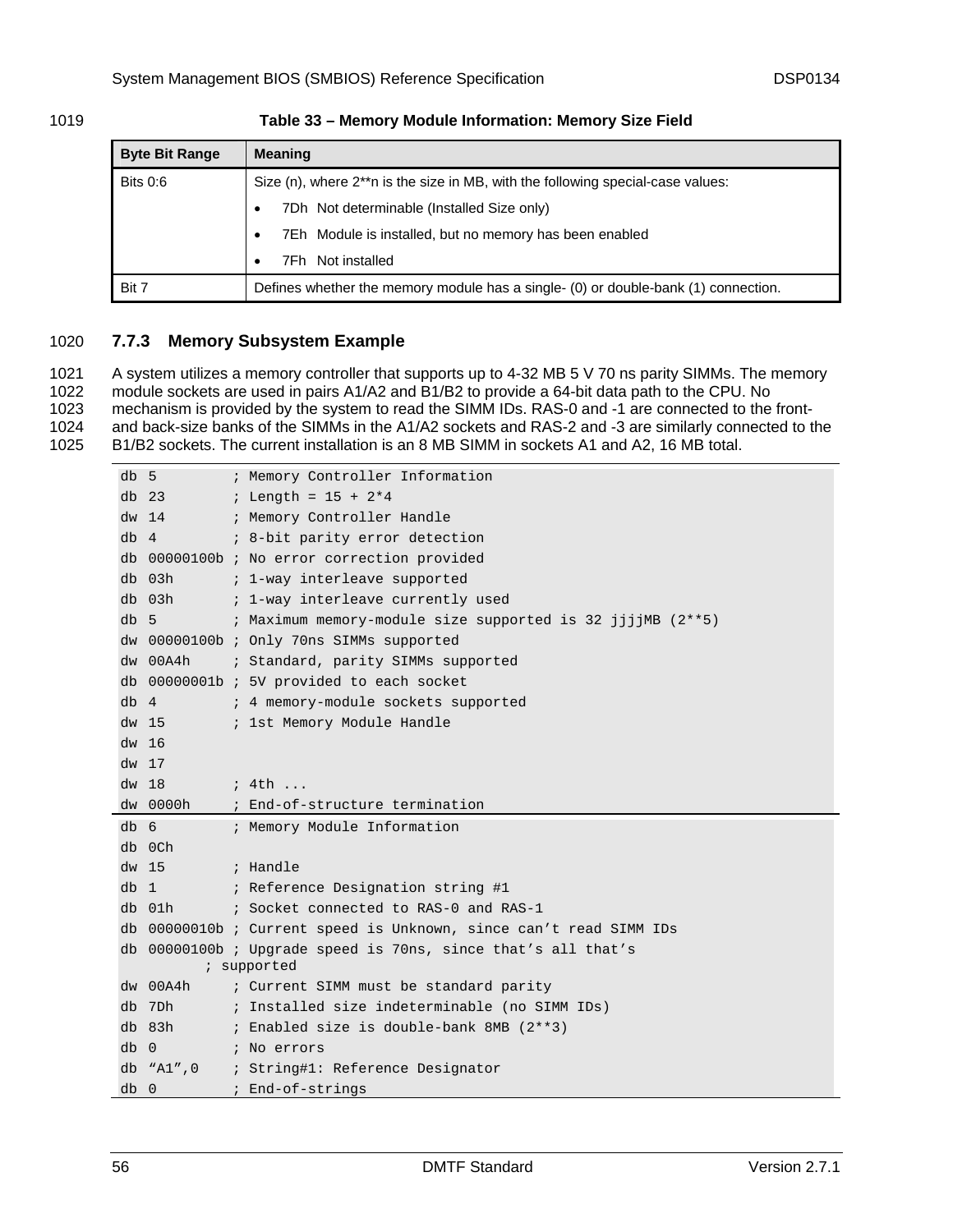| db 6 |                | ; Memory Module Information                           |
|------|----------------|-------------------------------------------------------|
| db   | 0Ch            |                                                       |
| dw   | 16             | ; Handle                                              |
| db   | $\mathbf{1}$   | ; Reference Designation string #1                     |
|      | db 01h         | ; Socket connected to RAS-0 and RAS-1                 |
| db   | $\Omega$       | ; Current speed is Unknown, since can't read SIMM IDs |
|      | dw 00A4h       | : Current SIMM must be standard parity                |
|      | db 7Dh         | ; Installed size indeterminable (no SIMM IDs)         |
|      | db 83h         | ; Enabled size is double-bank 8MB (2**3)              |
| db 0 |                | ; No errors                                           |
|      | db "A2", 0     | ; String#1: Reference Designator                      |
| db   | $\mathbf 0$    | ; End-of-strings                                      |
| db 6 |                | ; Memory Module Information                           |
|      | db 0Ch         |                                                       |
| dw   | 17             | ; Handle                                              |
| db   | $\mathbf{1}$   | ; Reference Designation string #1                     |
| db   | – 23h          | ; Socket connected to RAS-2 and RAS-3                 |
| db 0 |                | ; Current speed is Unknown, since can't read SIMM IDs |
|      | dw 0001h       | ; Nothing appears to be installed (Other)             |
| db   | 7Dh            | ; Installed size indeterminable (no SIMM IDs)         |
| db   | 7Fh            | ; Enabled size is 0 (nothing installed)               |
| db   | $\mathbf 0$    | ; No errors                                           |
| db   | "B1",0         | ; String#1: Reference Designator                      |
| db 0 |                | ; End-of-strings                                      |
| db 6 |                | ; Memory Module Information                           |
|      | db 0Ch         |                                                       |
| dw   | 18             | ; Handle                                              |
| db   | $\overline{1}$ | ; Reference Designation string #1                     |
| db   | – 23h          | ; Socket connected to RAS-2 and RAS-3                 |
| db 0 |                | ; Current speed is Unknown, since can't read SIMM IDs |
|      | dw 0001h       | ; Nothing appears to be installed (Other)             |
| db   | 7Dh            | ; Installed size indeterminable (no SIMM IDs)         |
| db   | 7Fh            | ; Enabled size is 0 (nothing installed)               |
| db   | 0              | ; No errors                                           |
| db   | "B2",0         | ; String#1: Reference Designator                      |
| db   | - 0            | ; End-of-strings                                      |

# 1026 **7.8 Cache Information (Type 7)**

1027 As shown in [Table 34,](#page-57-0) the information in this structure defines the attributes of CPU cache device in the 1028 system. One structure is specified for each such device, whether the device is internal to or external to 1029 the CPU module. Cache modules can be associated with a processor structure in one or two ways 1030 depending on the SMBIOS version; see [7.5](#page-38-1) and [7.15](#page-70-0) for more information.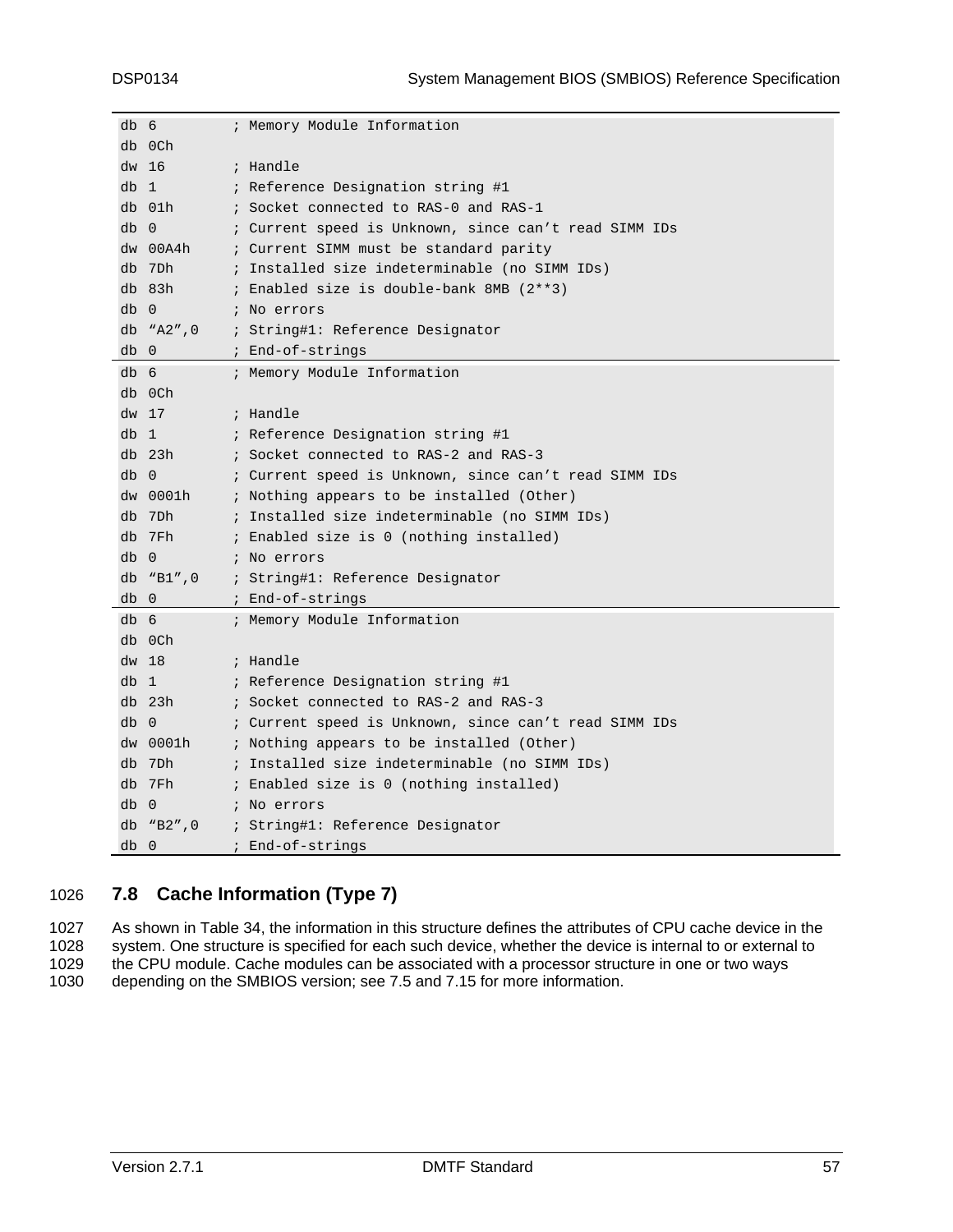<span id="page-57-0"></span>

# Table 34 – Cache Information (Type 7) Structure

| <b>Offset</b> | Spec.<br><b>Version</b> | Name                       | Length      | <b>Value</b>     | <b>Description</b> |                                                                                                                    |
|---------------|-------------------------|----------------------------|-------------|------------------|--------------------|--------------------------------------------------------------------------------------------------------------------|
| 00h           | $2.0+$                  | Type                       | <b>BYTE</b> | $\overline{7}$   |                    | Cache Information Indicator                                                                                        |
| 01h           | $2.0+$                  | Length                     | <b>BYTE</b> | Varies           | implementations.   | The value is 0Fh for version 2.0<br>implementations, or 13h for version 2.1                                        |
| 02h           | $2.0+$                  | Handle                     | <b>WORD</b> | Varies           |                    |                                                                                                                    |
| 04h           | $2.0+$                  | Socket Designation         | <b>BYTE</b> | <b>STRING</b>    |                    | String Number for Reference Designation                                                                            |
|               |                         |                            |             |                  |                    | EXAMPLE: "CACHE1", 0                                                                                               |
| 05h           | $2.0+$                  | <b>Cache Configuration</b> | <b>WORD</b> | Varies           | Bits 15:10         | Reserved, must be zero                                                                                             |
|               |                         |                            |             |                  | <b>Bits 9:8</b>    | <b>Operational Mode</b>                                                                                            |
|               |                         |                            |             |                  |                    | 00b Write Through                                                                                                  |
|               |                         |                            |             |                  |                    | 01b Write Back                                                                                                     |
|               |                         |                            |             |                  |                    | 10b Varies with Memory<br>Address                                                                                  |
|               |                         |                            |             |                  |                    | 11b Unknown                                                                                                        |
|               |                         |                            |             |                  | Bit 7              | Enabled/Disabled (at boot time)                                                                                    |
|               |                         |                            |             |                  |                    | 1b Enabled                                                                                                         |
|               |                         |                            |             |                  |                    | 0b Disabled                                                                                                        |
|               |                         |                            |             |                  | <b>Bits 6:5</b>    | Location, relative to the CPU<br>module:                                                                           |
|               |                         |                            |             |                  |                    | 00b Internal                                                                                                       |
|               |                         |                            |             |                  |                    | 01b External                                                                                                       |
|               |                         |                            |             |                  |                    | 10b Reserved                                                                                                       |
|               |                         |                            |             |                  |                    | 11b Unknown                                                                                                        |
|               |                         |                            |             |                  | Bit 4              | Reserved, must be zero                                                                                             |
|               |                         |                            |             |                  | Bit 3              | Cache Socketed                                                                                                     |
|               |                         |                            |             |                  |                    | 1b Socketed                                                                                                        |
|               |                         |                            |             |                  |                    | 0b Not Socketed                                                                                                    |
|               |                         |                            |             |                  | <b>Bits 2:0</b>    | Cache Level - 1 through 8 (For<br>example, an L1 cache would<br>use value 000b and an L3<br>cache would use 010b.) |
| 07h           | $2.0+$                  | Maximum Cache Size         | <b>WORD</b> | Varies           |                    | Maximum size that can be installed                                                                                 |
|               |                         |                            |             |                  | <b>Bit 15</b>      | Granularity                                                                                                        |
|               |                         |                            |             |                  |                    | $0 - 1K$ granularity                                                                                               |
|               |                         |                            |             |                  |                    | 1 - 64K granularity                                                                                                |
|               |                         |                            |             |                  |                    | Bits 14:0 Max size in given granularity                                                                            |
|               |                         |                            |             |                  | See 7.8.1.         |                                                                                                                    |
| 09h           | $2.0+$                  | <b>Installed Size</b>      | <b>WORD</b> | Varies           |                    | Same format as Max Cache Size field; set to<br>0 if no cache is installed.                                         |
|               |                         |                            |             |                  | See 7.8.1.         |                                                                                                                    |
| 0Bh           | $2.0+$                  | Supported SRAM<br>Type     | <b>WORD</b> | <b>Bit Field</b> | See 7.8.1.         |                                                                                                                    |
| 0Dh           | $2.0+$                  | <b>Current SRAM Type</b>   | <b>WORD</b> | <b>Bit Field</b> | See 7.8.1.         |                                                                                                                    |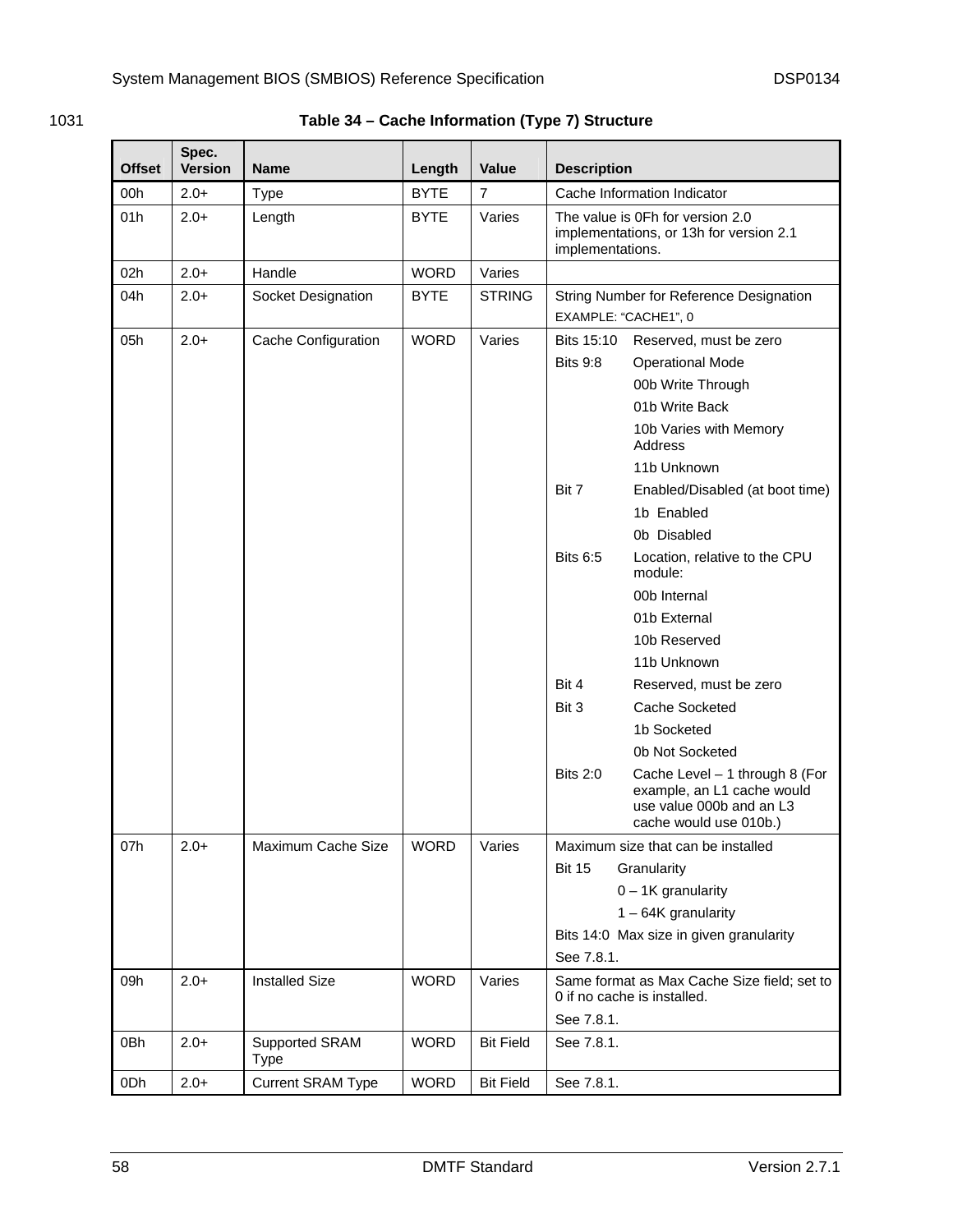| <b>Offset</b>   | Spec.<br><b>Version</b> | <b>Name</b>                  | Length      | <b>Value</b> | <b>Description</b>                                                                 |
|-----------------|-------------------------|------------------------------|-------------|--------------|------------------------------------------------------------------------------------|
| 0Fh             | $2.1+$                  | Cache Speed                  | <b>BYTE</b> | Varies       | The cache module speed, in nanoseconds.<br>The value is 0 if the speed is unknown. |
| 10 <sub>h</sub> | $2.1+$                  | <b>Error Correction Type</b> | <b>BYTE</b> | ENUM         | The error-correction scheme supported by<br>this cache component; see 7.8.3.       |
| 11h             | $2.1+$                  | System Cache Type            | <b>BYTE</b> | <b>ENUM</b>  | The logical type of cache; see 7.8.4.                                              |
| 12 <sub>h</sub> | $2.1+$                  | Associativity                | <b>BYTE</b> | <b>ENUM</b>  | The associativity of the cache; see 7.8.5.                                         |

## <span id="page-58-0"></span>1032 **7.8.1 Cache Information — Maximum Cache Size and Installed Size**

1033 For multi-core processors, the cache size for the different levels of the cache (L1, L2, L3) is the total 1034 amount of cache per level per processor socket. The cache size is independent of the core count. For 1035 example, the cache size is 2 MB for both a dual core processor with a 2 MB L3 cache shared between 1036 the cores and a dual core processor with 1 MB L3 cache (non-shared) per core.

#### 1037 **7.8.2 Cache Information — SRAM Type**

1038 [Table 35](#page-58-2) shows the values for the Cache Information — SRAM Type field.

#### <span id="page-58-2"></span>1039 **Table 35 – Cache Information: SRAM Type Field**

| <b>Word Bit Position</b> | <b>Meaning</b>         |
|--------------------------|------------------------|
| Bit 0                    | Other                  |
| Bit 1                    | Unknown                |
| Bit 2                    | Non-Burst              |
| Bit 3                    | <b>Burst</b>           |
| Bit 4                    | <b>Pipeline Burst</b>  |
| Bit 5                    | Synchronous            |
| Bit 6                    | Asynchronous           |
| <b>Bits 7:15</b>         | Reserved, must be zero |

### <span id="page-58-1"></span>1040 **7.8.3 Cache Information — Error Correction Type**

1041 [Table 36](#page-58-3) shows the values for the Cache Information — Error Correction Type field.

### <span id="page-58-3"></span>1042 **Table 36 – Cache Information: Error Correction Type Field**

| <b>Byte Value</b> | <b>Meaning</b> |
|-------------------|----------------|
| 01h               | Other          |
| 02h               | Unknown        |
| 03h               | None           |
| 04h               | Parity         |
| 05h               | Single-bit ECC |
| 06h               | Multi-bit ECC  |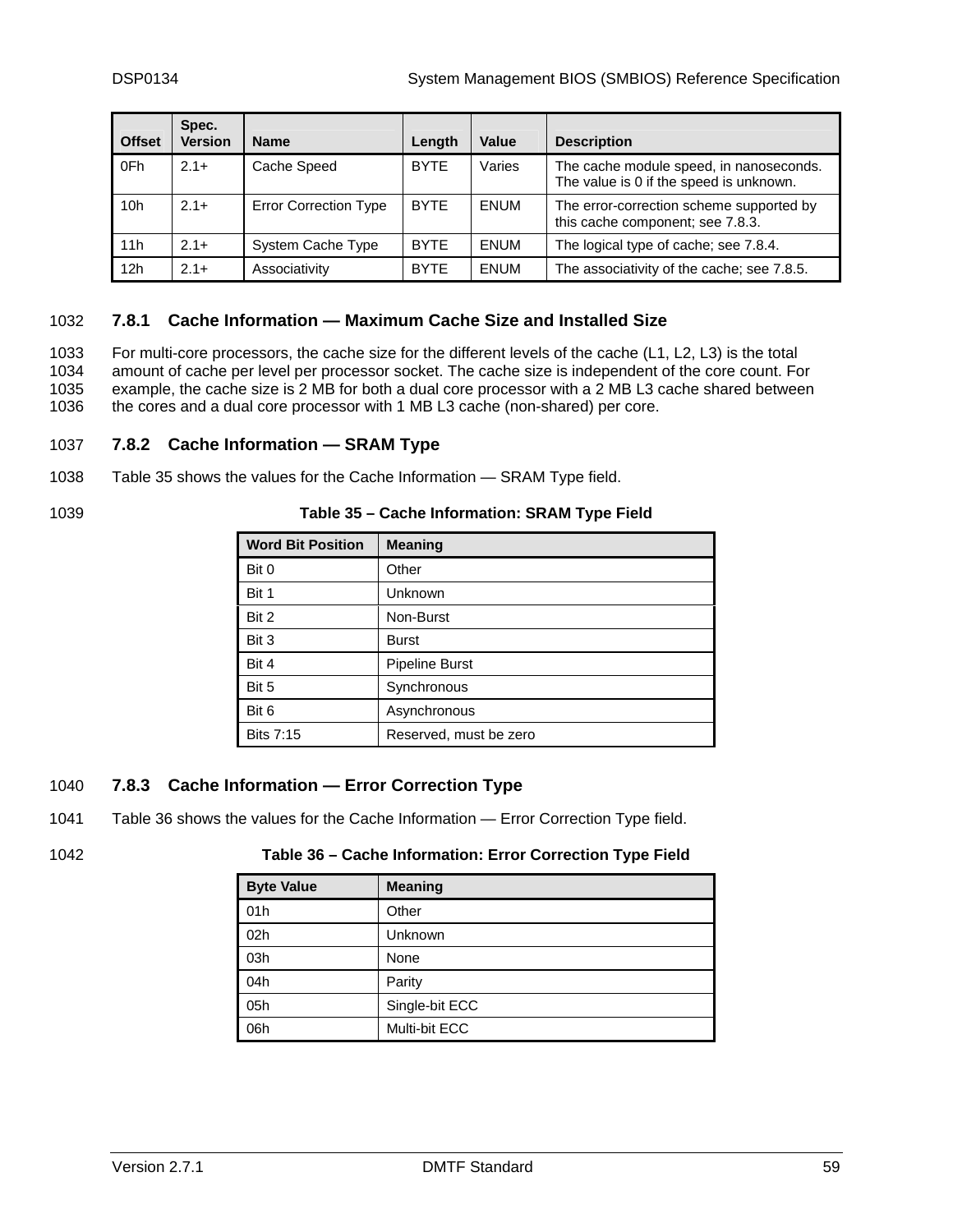# <span id="page-59-0"></span>1043 **7.8.4 Cache Information — System Cache Type**

- 1044 [Table 37](#page-59-2) shows the values for the Cache Information System Cache Type field.
- 1045 NOTE: Refer to [6.3](#page-25-0) for the CIM properties associated with this enumerated value.

### <span id="page-59-2"></span>1046 **Table 37 – Cache Information: System Cache Type Field**

| <b>Byte Value</b> | <b>Meaning</b> |
|-------------------|----------------|
| 01h               | Other          |
| 02h               | <b>Unknown</b> |
| 03h               | Instruction    |
| 04h               | Data           |
| 05h               | Unified        |

### <span id="page-59-1"></span>1047 **7.8.5 Cache Information — Associativity**

- 1048 [Table 38](#page-59-3) shows the values for the Cache Information Associativity field.
- 1049 NOTE: Refer to [6.3](#page-25-0) for the CIM properties associated with this enumerated value.

#### <span id="page-59-3"></span>1050 **Table 38 – Cache Information: Associativity Field**

| <b>Byte Value</b> | Meaning                  |
|-------------------|--------------------------|
| 01h               | Other                    |
| 02h               | Unknown                  |
| 03h               | Direct Mapped            |
| 04h               | 2-way Set-Associative    |
| 05h               | 4-way Set-Associative    |
| 06h               | <b>Fully Associative</b> |
| 07h               | 8-way Set-Associative    |
| 08h               | 16-way Set-Associative   |
| 09h               | 12-way Set-Associative   |
| 0Ah               | 24-way Set-Associative   |
| 0Bh               | 32-way Set-Associative   |
| 0Ch               | 48-way Set-Associative   |
| 0Dh               | 64-way Set-Associative   |
| 0Eh               | 20-way Set-Associative   |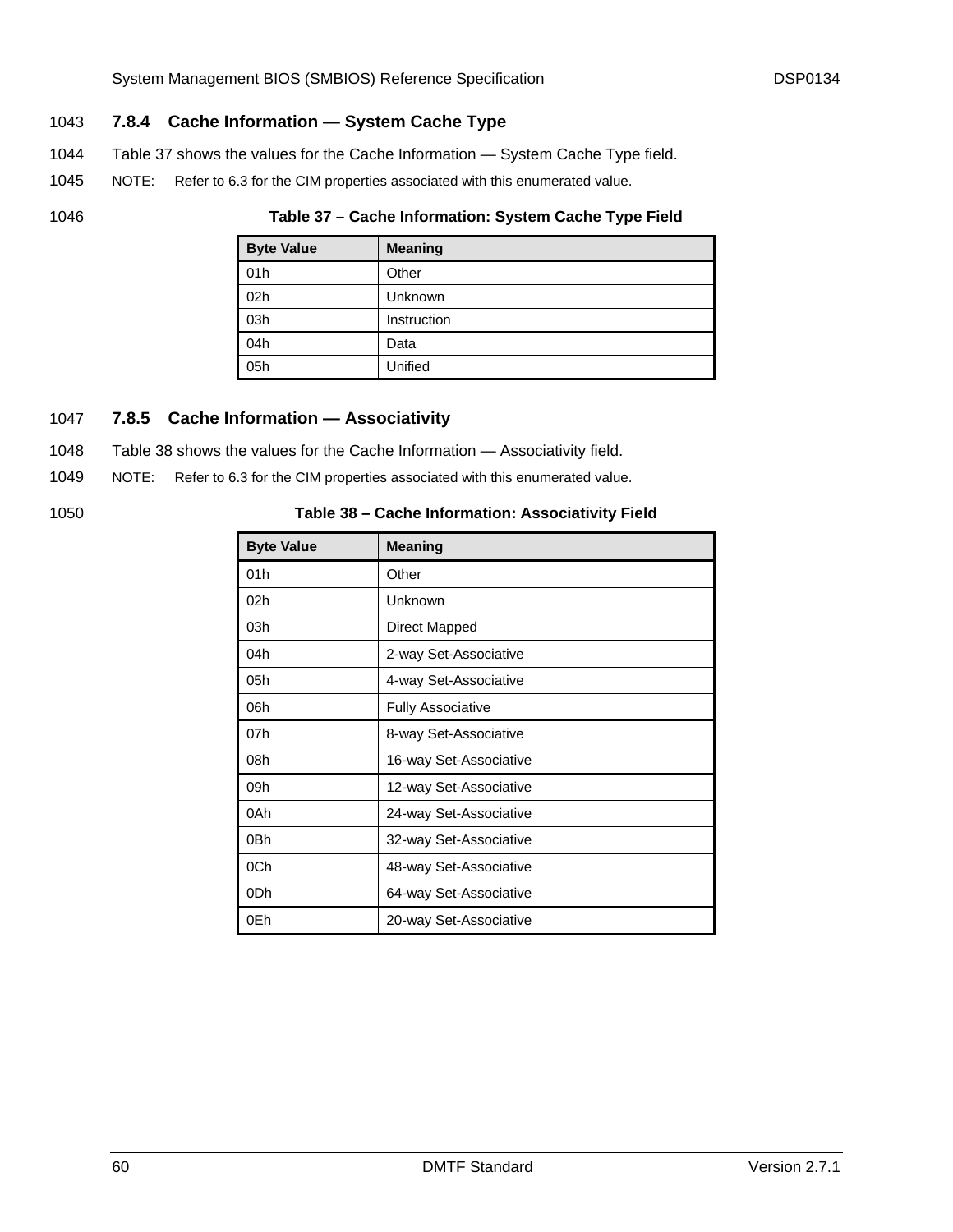# 1051 **7.9 Port Connector Information (Type 8)**

1052 As shown in [Table 39,](#page-60-0) the information in this structure defines the attributes of a system port connector 1053 (for example, parallel, serial, keyboard, or mouse ports). The port's type and connector information are <br>1054 provided. One structure is present for each port provided by the system. provided. One structure is present for each port provided by the system.

<span id="page-60-0"></span>

| 1055 | Table 39 – Port Connector Information (Type 8) Structure |  |
|------|----------------------------------------------------------|--|
|      |                                                          |  |

| <b>Offset</b>   | <b>Name</b>                             | Length      | <b>Value</b>  | <b>Description</b>                                                                            |
|-----------------|-----------------------------------------|-------------|---------------|-----------------------------------------------------------------------------------------------|
| 00h             | <b>Type</b>                             | <b>BYTE</b> | 8             | Connector Information Indicator                                                               |
| 01 <sub>h</sub> | Length                                  | <b>BYTE</b> | 9h            |                                                                                               |
| 02 <sub>h</sub> | Handle                                  | <b>WORD</b> | Varies        |                                                                                               |
| 04h             | Internal Reference<br>Designator        | <b>BYTE</b> | <b>STRING</b> | String number for Internal Reference Designator, that is,<br>internal to the system enclosure |
|                 |                                         |             |               | EXAMPLE: 'J101', 0                                                                            |
| 05h             | Internal Connector<br><b>Type</b>       | <b>BYTE</b> | <b>ENUM</b>   | Internal Connector type. See 7.9.2.                                                           |
| 06h             | <b>External Reference</b><br>Designator | <b>BYTE</b> | <b>STRING</b> | String number for the External Reference Designation<br>external to the system enclosure      |
|                 |                                         |             |               | EXAMPLE: 'COM A', 0                                                                           |
| 07h             | <b>External Connector</b><br>Type       | <b>BYTE</b> | <b>ENUM</b>   | External Connector type. See 7.9.2.                                                           |
| 08h             | Port Type                               | <b>BYTE</b> | <b>ENUM</b>   | Describes the function of the port. See 7.9.3.                                                |

### 1056 **7.9.1 Port Information Example**

1057 The following structure shows an example where a DB-9 Pin Male connector on the System Backpanel 1058 (COM A) is connected to the System Board through a 9-Pin Dual Inline connector (J101).

| 1059 | db 8     |        | ; Indicates Connector Type                  |
|------|----------|--------|---------------------------------------------|
| 1060 | db 9h    |        | ; Length                                    |
| 1061 |          | $dw$ ? | ; Reserved for handle                       |
| 1062 |          | db 01h | ; String 1 - Internal Reference Designation |
| 1063 |          | db 18h | ; 9 Pin Dual Inline                         |
| 1064 |          | db 02h | ; String 2 - External Reference Designation |
| 1065 |          | db 08h | : DB-9 Pin Male                             |
| 1066 |          |        |                                             |
| 1067 |          |        | db 'J101',0 ; Internal reference            |
| 1068 |          |        | db 'COM A', 0; External reference           |
| 1069 | $db = 0$ |        |                                             |

1070 If an External Connector is not used (as in the case of a CD-ROM Sound connector), then the External<br>1071 Reference Designator and the External Connector type should be set to zero. If an Internal Connector is Reference Designator and the External Connector type should be set to zero. If an Internal Connector is 1072 not used (as in the case of a soldered-on Parallel Port connector that extends outside of the chassis), 1073 then the Internal Reference Designation and Connector Type should be set to zero.

# <span id="page-60-1"></span>1074 **7.9.2 Port Information — Connector Types**

1075 [Table 40](#page-61-0) shows the values of the bytes in the Port Information — Connector Types field.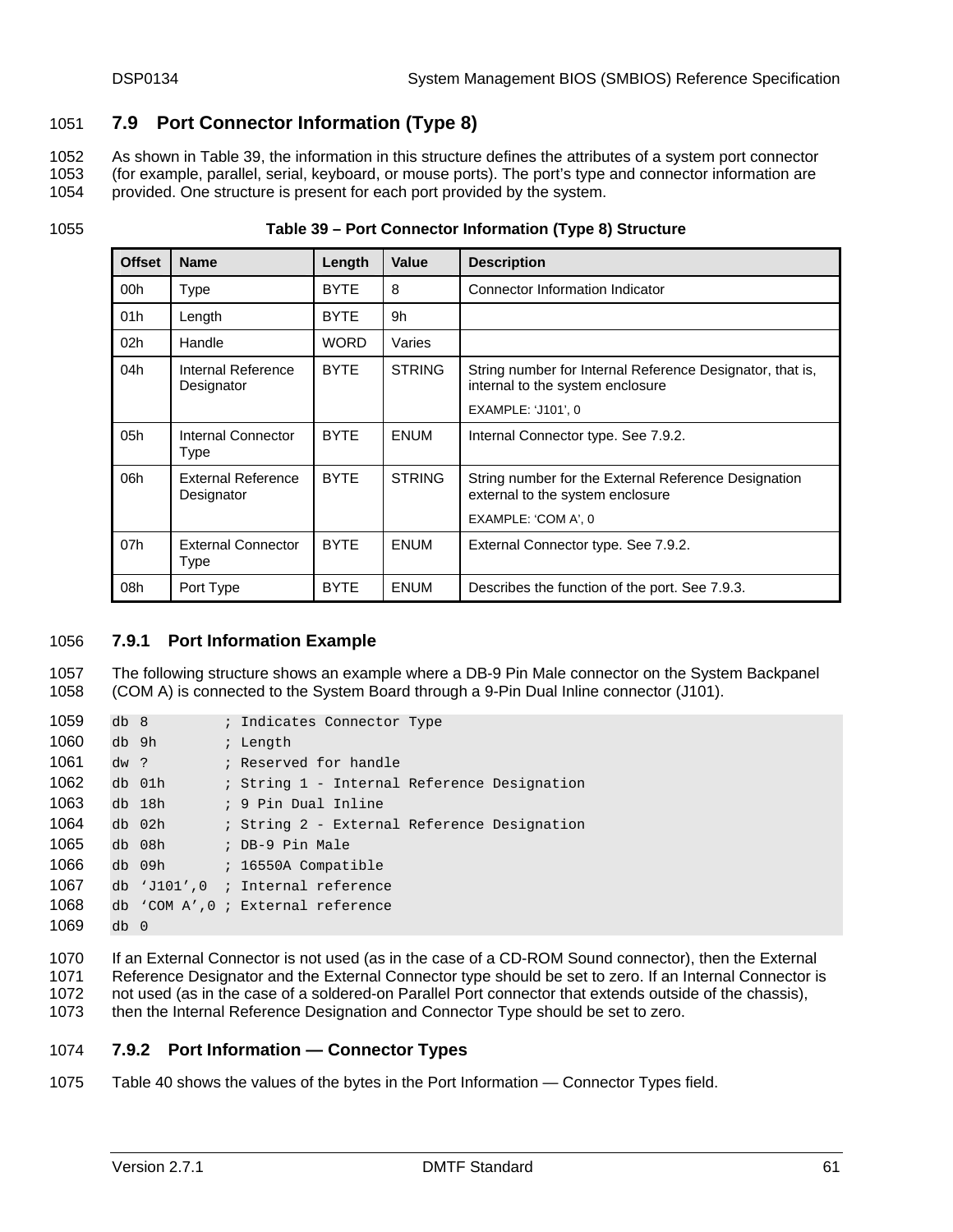# <span id="page-61-0"></span>1076 **Table 40 – Port Information: Connector Types Field**

| <b>Byte Value</b> | <b>Meaning</b>                                                  |
|-------------------|-----------------------------------------------------------------|
| 00h               | None                                                            |
| 01h               | Centronics                                                      |
| 02h               | Mini Centronics                                                 |
| 03h               | Proprietary                                                     |
| 04h               | DB-25 pin male                                                  |
| 05h               | DB-25 pin female                                                |
| 06h               | DB-15 pin male                                                  |
| 07h               | DB-15 pin female                                                |
| 08h               | DB-9 pin male                                                   |
| 09h               | DB-9 pin female                                                 |
| 0Ah               | <b>RJ-11</b>                                                    |
| 0Bh               | <b>RJ-45</b>                                                    |
| 0Ch               | 50-pin MiniSCSI                                                 |
| 0Dh               | Mini-DIN                                                        |
| 0Eh               | Micro-DIN                                                       |
| 0Fh               | PS/2                                                            |
| 10h               | Infrared                                                        |
| 11h               | HP-HIL                                                          |
| 12h               | Access Bus (USB)                                                |
| 13h               | <b>SSA SCSI</b>                                                 |
| 14h               | Circular DIN-8 male                                             |
| 15h               | Circular DIN-8 female                                           |
| 16h               | On Board IDE                                                    |
| 17h               | On Board Floppy                                                 |
| 18h               | 9-pin Dual Inline (pin 10 cut)                                  |
| 19h               | 25-pin Dual Inline (pin 26 cut)                                 |
| 1Ah               | 50-pin Dual Inline                                              |
| 1Bh               | 68-pin Dual Inline                                              |
| 1Ch               | On Board Sound Input from CD-ROM                                |
| 1Dh               | Mini-Centronics Type-14                                         |
| 1Eh               | Mini-Centronics Type-26                                         |
| 1Fh               | Mini-jack (headphones)                                          |
| 20h               | <b>BNC</b>                                                      |
| 21h               | 1394                                                            |
| 22h               | SAS/SATA Plug Receptacle                                        |
| A0h               | <b>PC-98</b>                                                    |
| A1h               | PC-98Hireso                                                     |
| A <sub>2</sub> h  | <b>PC-H98</b>                                                   |
| A3h               | PC-98Note                                                       |
| A4h               | PC-98Full                                                       |
| FFh               | Other - Use Reference Designator Strings to supply information. |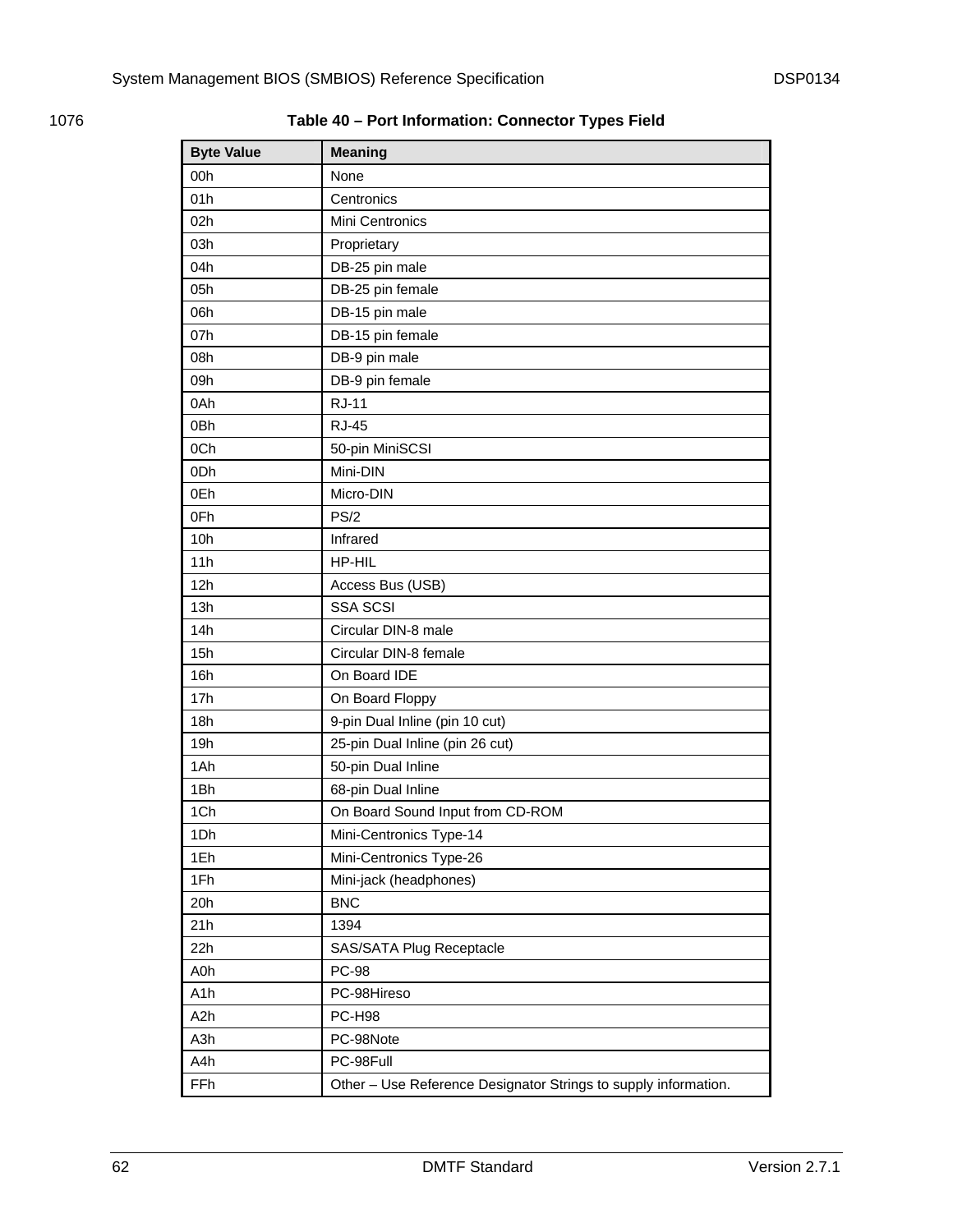# <span id="page-62-0"></span>1077 **7.9.3 Port Types**

1078 [Table 41](#page-62-1) shows the values for the Port Types field.

# <span id="page-62-1"></span>1079 **Table 41 – Port Types Field**

| <b>Byte Value</b> | <b>Meaning</b>                 |  |  |  |  |
|-------------------|--------------------------------|--|--|--|--|
| 00h               | None                           |  |  |  |  |
| 01h               | Parallel Port XT/AT Compatible |  |  |  |  |
| 02h               | Parallel Port PS/2             |  |  |  |  |
| 03h               | Parallel Port ECP              |  |  |  |  |
| 04h               | Parallel Port EPP              |  |  |  |  |
| 05h               | Parallel Port ECP/EPP          |  |  |  |  |
| 06h               | Serial Port XT/AT Compatible   |  |  |  |  |
| 07h               | Serial Port 16450 Compatible   |  |  |  |  |
| 08h               | Serial Port 16550 Compatible   |  |  |  |  |
| 09h               | Serial Port 16550A Compatible  |  |  |  |  |
| 0Ah               | <b>SCSI Port</b>               |  |  |  |  |
| 0 <sub>Bh</sub>   | <b>MIDI Port</b>               |  |  |  |  |
| 0Ch               | Joy Stick Port                 |  |  |  |  |
| 0Dh               | Keyboard Port                  |  |  |  |  |
| 0Eh               | Mouse Port                     |  |  |  |  |
| 0Fh               | <b>SSA SCSI</b>                |  |  |  |  |
| 10h               | <b>USB</b>                     |  |  |  |  |
| 11h               | FireWire (IEEE P1394)          |  |  |  |  |
| 12h               | PCMCIA Type I <sup>2</sup>     |  |  |  |  |
| 13h               | PCMCIA Type II                 |  |  |  |  |
| 14h               | PCMCIA Type III                |  |  |  |  |
| 15h               | Cardbus                        |  |  |  |  |
| 16h               | <b>Access Bus Port</b>         |  |  |  |  |
| 17h               | <b>SCSI II</b>                 |  |  |  |  |
| 18h               | <b>SCSI Wide</b>               |  |  |  |  |
| 19h               | <b>PC-98</b>                   |  |  |  |  |
| 1Ah               | PC-98-Hireso                   |  |  |  |  |
| 1Bh               | PC-H98                         |  |  |  |  |
| 1Ch               | Video Port                     |  |  |  |  |
| 1Dh               | Audio Port                     |  |  |  |  |
| 1Eh               | Modem Port                     |  |  |  |  |
| 1Fh               | Network Port                   |  |  |  |  |
| 20h               | <b>SATA</b>                    |  |  |  |  |
| 21h               | SAS                            |  |  |  |  |
| A0h               | 8251 Compatible                |  |  |  |  |

<span id="page-62-2"></span><sup>2</sup> Prior to version 2.7.1, this specification incorrectly described this value as "PCMCIA Type II".

l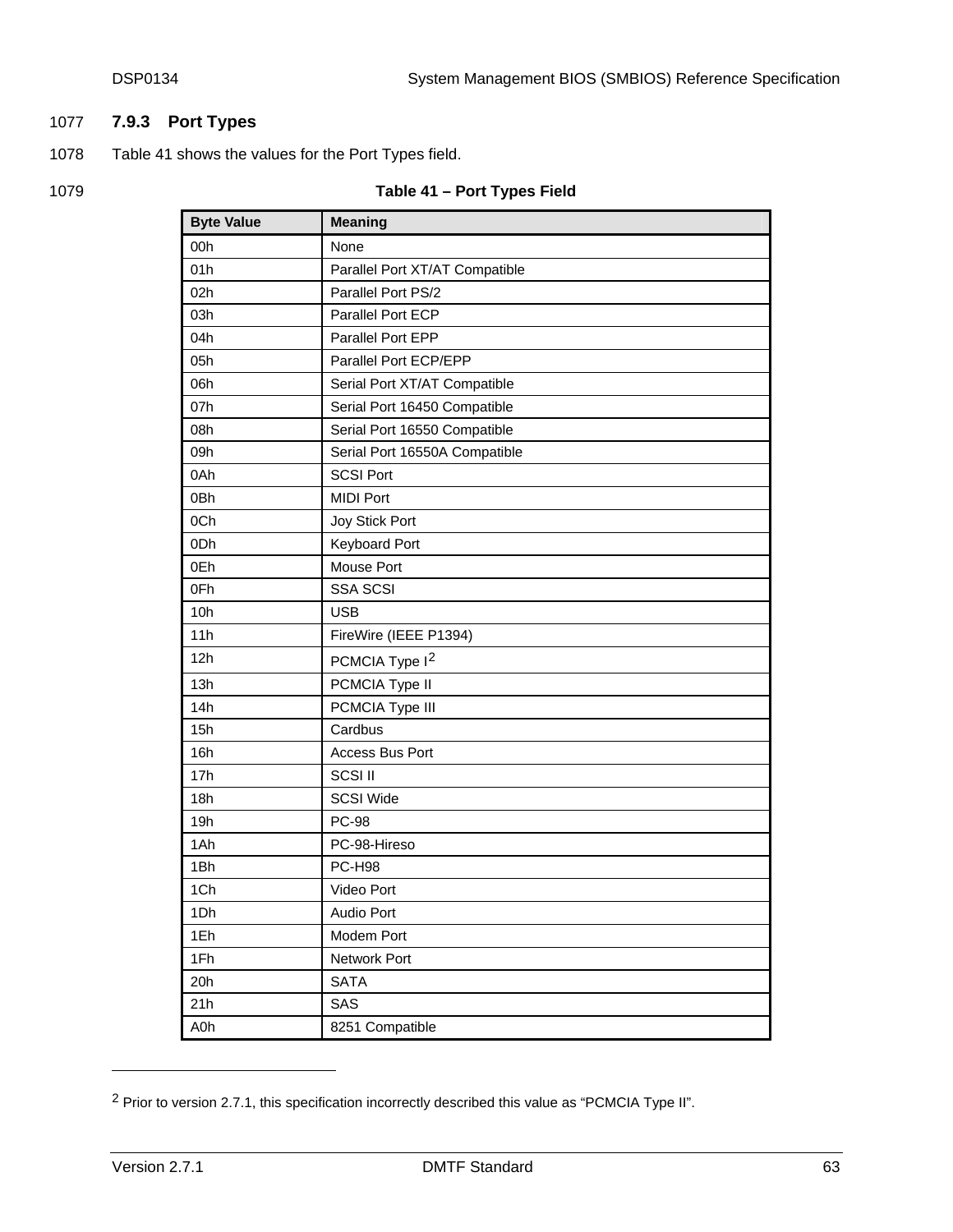| <b>Byte Value</b> | <b>Meaning</b>       |
|-------------------|----------------------|
| l A1h             | 8251 FIFO Compatible |
| 0FFh              | Other                |

# 1080 **7.10 System Slots (Type 9)**

1081 As shown in [Table 42,](#page-63-0) the information in this structure defines the attributes of a system slot. One 1082 structure is provided for each slot in the system. structure is provided for each slot in the system.

#### <span id="page-63-0"></span>1083 **Table 42 – System Slots (Type 9) Structure**

| <b>Offset</b>   | Spec.<br><b>Version</b> | <b>Name</b>             | Length      | Value            | <b>Description</b>                      |
|-----------------|-------------------------|-------------------------|-------------|------------------|-----------------------------------------|
| 00h             | $2.0+$                  | Type                    | <b>BYTE</b> | 9                | System Slot Structure Indicator         |
| 01h             | $2.0+$                  | Length                  | <b>BYTE</b> | Varies           | 0Ch for version 2.0 implementations     |
|                 |                         |                         |             |                  | 0Dh for versions 2.1 to 2.5             |
|                 |                         |                         |             |                  | 11h for version 2.6 and later           |
| 02 <sub>h</sub> | $2.0+$                  | Handle                  | <b>WORD</b> | Varies           |                                         |
| 04h             | $2.0+$                  | Slot Designation        | <b>BYTE</b> | <b>STRING</b>    | String number for reference designation |
|                 |                         |                         |             |                  | EXAMPLE: 'PCI-1',0                      |
| 05h             | $2.0+$                  | Slot Type               | <b>BYTE</b> | <b>ENUM</b>      | See 7.10.1.                             |
| 06h             | $2.0+$                  | Slot Data Bus Width     | <b>BYTE</b> | <b>ENUM</b>      | See 7.10.2.                             |
| 07h             | $2.0+$                  | <b>Current Usage</b>    | <b>BYTE</b> | <b>ENUM</b>      | See 7.10.3.                             |
|                 |                         |                         |             |                  |                                         |
| 08h             | $2.0+$                  | Slot Length             | <b>BYTE</b> | <b>ENUM</b>      | See 7.10.4.                             |
| 09h             | $2.0+$                  | Slot ID                 | <b>WORD</b> | Varies           | See 7.10.5.                             |
| 0Bh             | $2.0+$                  | Slot Characteristics 1  | <b>BYTE</b> | <b>Bit Field</b> | See 7.10.6.                             |
| 0Ch             | $2.1+$                  | Slot Characteristics 2  | <b>BYTE</b> | <b>Bit Field</b> | See 7.10.7.                             |
| 0 <sub>Dh</sub> | $2.6+$                  | Segment Group<br>Number | <b>WORD</b> | Varies           | See 7.10.8.                             |
| 0Fh             | $2.6+$                  | <b>Bus Number</b>       | <b>BYTE</b> | Varies           | See 7.10.8.                             |
| 10 <sub>h</sub> | $2.6+$                  | Device/Function         | <b>BYTE</b> | <b>Bit field</b> | Bits 7:3 - device number                |
|                 |                         | Number                  |             |                  | Bits $2:0 -$ function number            |
|                 |                         |                         |             |                  | See 7.10.8.                             |

# <span id="page-63-1"></span>1084 **7.10.1 System Slots — Slot Type**

1085 [Table 43](#page-63-2) shows the values of the System Slots — Slot Type field.

<span id="page-63-2"></span>

### 1086 **Table 43 – System Slots: Slot Type Field**

| <b>Byte Value</b> | <b>Meaning</b> |
|-------------------|----------------|
| 01 h              | Other          |
| 02h               | <b>Unknown</b> |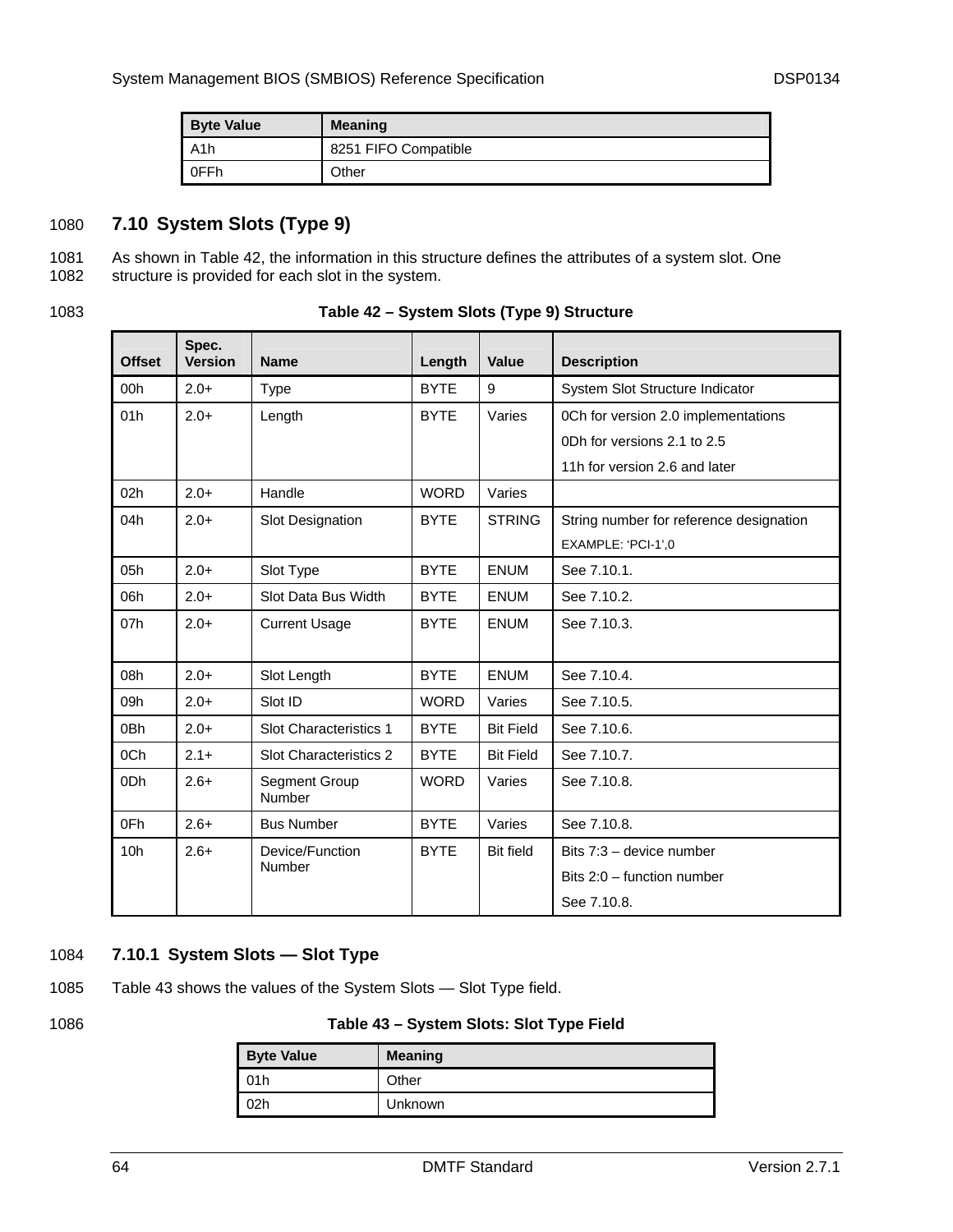| <b>Byte Value</b> | <b>Meaning</b>                |
|-------------------|-------------------------------|
| 03h               | <b>ISA</b>                    |
| 04h               | <b>MCA</b>                    |
| 05h               | <b>EISA</b>                   |
| 06h               | PCI                           |
| 07h               | PC Card (PCMCIA)              |
| 08h               | <b>VL-VESA</b>                |
| 09h               | Proprietary                   |
| 0Ah               | Processor Card Slot           |
| 0Bh               | Proprietary Memory Card Slot  |
| 0Ch               | I/O Riser Card Slot           |
| 0Dh               | <b>NuBus</b>                  |
| 0Eh               | PCI-66MHz Capable             |
| 0Fh               | <b>AGP</b>                    |
| 10 <sub>h</sub>   | AGP <sub>2X</sub>             |
| 11h               | AGP <sub>4X</sub>             |
| 12h               | PCI-X                         |
| 13h               | AGP 8X                        |
| A0h               | PC-98/C20                     |
| A <sub>1</sub> h  | PC-98/C24                     |
| A <sub>2</sub> h  | <b>PC-98/E</b>                |
| A3h               | PC-98/Local Bus               |
| A4h               | PC-98/Card                    |
| A <sub>5</sub> h  | PCI Express (see below)       |
| A6h               | PCI Express x1                |
| A7h               | PCI Express x2                |
| A8h               | PCI Express x4                |
| A9h               | PCI Express x8                |
| AAh               | PCI Express x16               |
| ABh               | PCI Express Gen 2 (see below) |
| ACh               | PCI Express Gen 2 x1          |
| ADh               | PCI Express Gen 2 x2          |
| AEh               | PCI Express Gen 2 x4          |
| AFh               | PCI Express Gen 2 x8          |
| B0h               | PCI Express Gen 2 x16         |
| B1h               | PCI Express Gen 3 (see below) |
| B <sub>2</sub> h  | PCI Express Gen 3 x1          |
| B3h               | PCI Express Gen 3 x2          |
| B4h               | PCI Express Gen 3 x4          |
| B <sub>5</sub> h  | PCI Express Gen 3 x8          |
| B6h               | PCI Express Gen 3 x16         |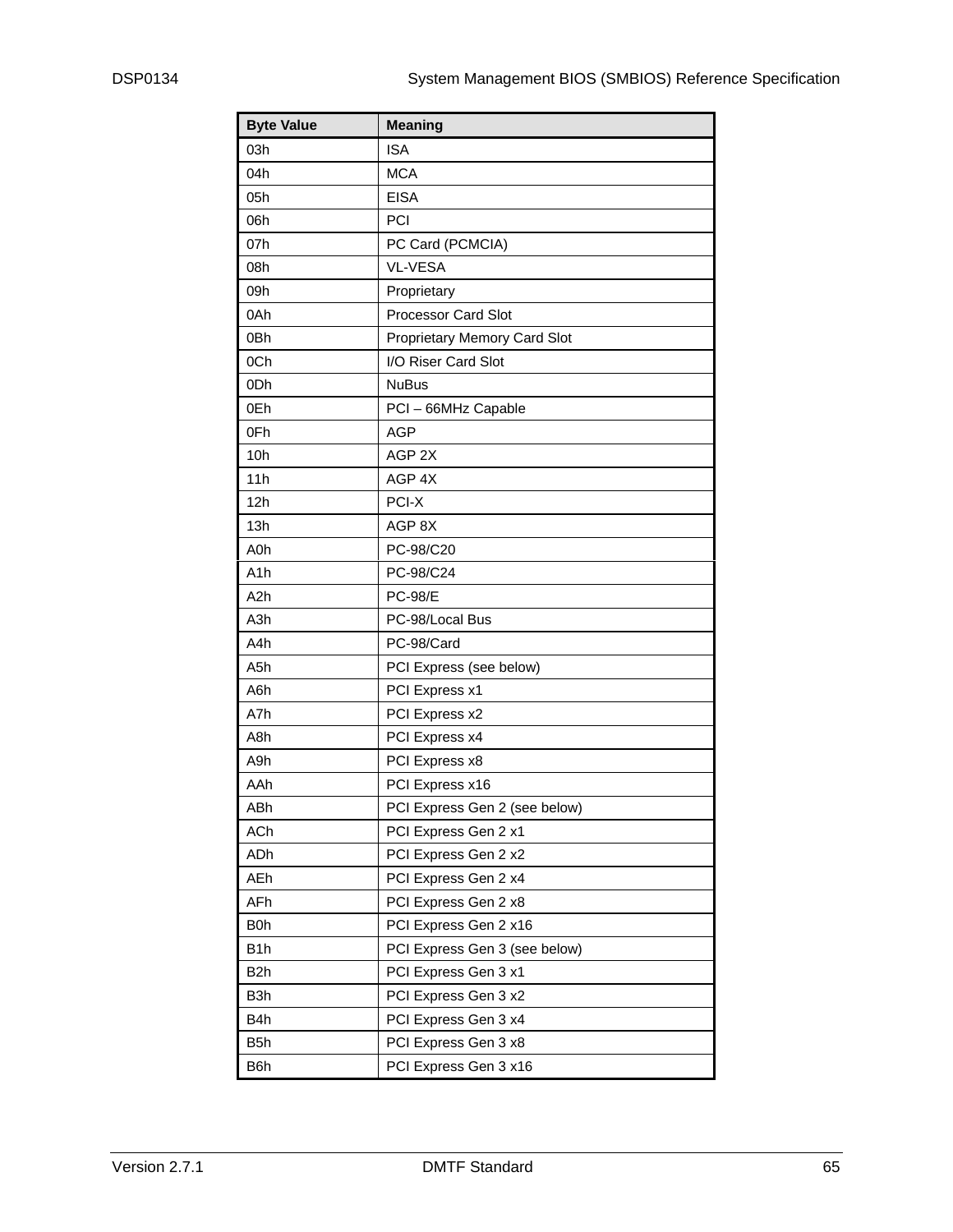1087 NOTE: Slot types A5h, ABh, and B1h should be used only for PCI Express slots where the physical width is<br>1088 identical to the electrical width: in that case the System Slots – Slot Data Bus Width field specifies the 1088 identical to the electrical width; in that case the System Slots – Slot Data Bus Width field specifies the width. Other<br>1089 PCI Express slot types (A6h-AAh, ACh-B0h, B2h-B6h) should be used to describe slots where th 1089 PCI Express slot types (A6h-AAh, ACh-B0h, B2h-B6h) should be used to describe slots where the physical width is 1090 different from the maximum electrical width; in these cases the width indicated in this field refers to the physical width 1091 of the slot. while electrical width is described in the System Slots – Slot Data Bus Widt of the slot, while electrical width is described in the System Slots - Slot Data Bus Width field.

### <span id="page-65-0"></span>1092 **7.10.2 System Slots — Slot Data Bus Width**

- 1093 NOTE: Refer to [6.3](#page-25-0) for the CIM properties associated with this enumerated value.
- 1094 [Table 44](#page-65-2) shows the values for the System Slots Slot Data Bus Width field. Slot Data Bus Width 1095 meanings of type "n bit" are for parallel buses such as PCI. Slot Data Bus Width meanings of type "*n*x or 1096 x*n*" are for serial buses such as PCI Express.
- 1097 NOTE: For PCI Express, width refers to the maximum supported electrical width of the "data bus"; physical slot width 1098 is described in System Slots Slot Type, and the actual link width resulting from PCI Express 1098 is described in System Slots – Slot Type, and the actual link width resulting from PCI Express link training can be<br>1099 read from configuration space. read from configuration space.

#### <span id="page-65-2"></span>1100 **Table 44 – System Slots: Slot Data Bus Width Field**

| <b>Byte Value</b> | <b>Meaning</b> |
|-------------------|----------------|
| 01h               | Other          |
| 02h               | Unknown        |
| 03h               | 8 bit          |
| 04h               | 16 bit         |
| 05h               | 32 bit         |
| 06h               | 64 bit         |
| 07h               | 128 bit        |
| 08h               | $1x$ or $x1$   |
| 09h               | $2x$ or $x2$   |
| 0Ah               | $4x$ or $x4$   |
| 0Bh               | 8x or x8       |
| 0Ch               | 12x or x12     |
| 0Dh               | 16x or x16     |
| 0Eh               | 32x or x32     |

### <span id="page-65-1"></span>1101 **7.10.3 System Slots — Current Usage**

- 1102 [Table 45](#page-65-3) shows the values of the System Slots Current Usage field.
- 1103 NOTE: Refer to [6.3](#page-25-0) for the CIM properties associated with this enumerated value.
- 

#### <span id="page-65-3"></span>1104 **Table 45 – System Slots: Current Usage Field**

| <b>Byte Value</b> | <b>Meaning</b> |
|-------------------|----------------|
| 01h               | Other          |
| 02 <sub>h</sub>   | <b>Unknown</b> |
| 03h               | Available      |
| 04h               | In use         |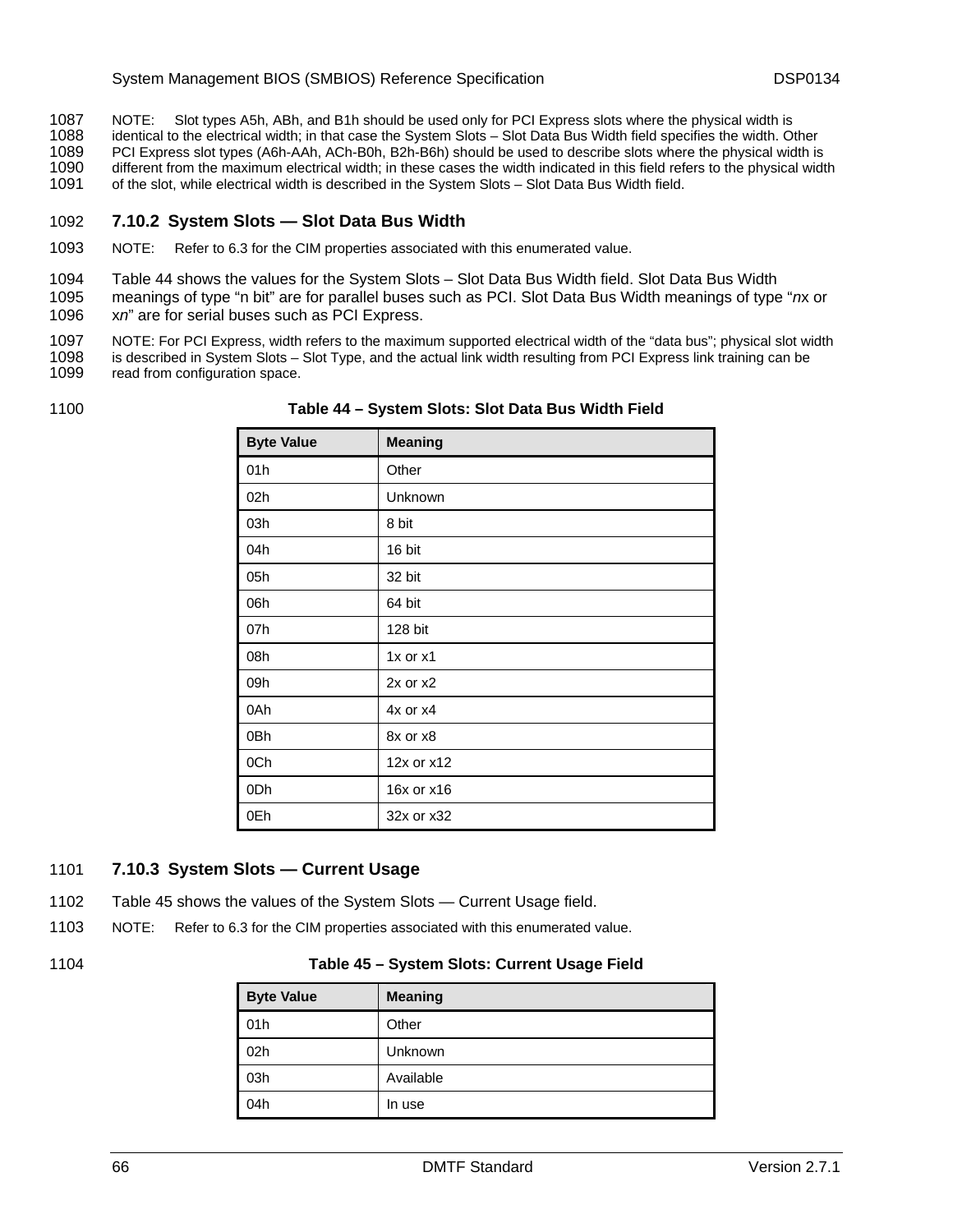#### <span id="page-66-0"></span>1105 **7.10.4 System Slots — Slot Length**

1106 [Table 46](#page-66-3) shows the values of the System Slots — Slot Length field.

<span id="page-66-3"></span>

#### 1107 **Table 46 – System Slots: Slot Length Field**

| <b>Byte Value</b> | <b>Meaning</b> |
|-------------------|----------------|
| 01h               | Other          |
| 02h               | Unknown        |
| 03h               | Short Length   |
| 04h               | Long Length    |

## <span id="page-66-1"></span>1108 **7.10.5 System Slots — Slot ID**

1109 The *Slot ID* field of the System Slot structure provides a mechanism to correlate the physical attributes of

1110 the slot to its logical access method (which varies based on the *Slot Type* field). The *Slot ID* field has

1111 meaning only for the slot types described in [Table 47](#page-66-4).

#### <span id="page-66-4"></span>1112 **Table 47 – System Slots: Slot ID**

| <b>Slot Type</b>                 | <b>Slot ID Field Meaning</b>                                                                                                                                                                                                                                                                                                                                                                                                                                                                                                                                                                                                                                                                                                                                                                                   |
|----------------------------------|----------------------------------------------------------------------------------------------------------------------------------------------------------------------------------------------------------------------------------------------------------------------------------------------------------------------------------------------------------------------------------------------------------------------------------------------------------------------------------------------------------------------------------------------------------------------------------------------------------------------------------------------------------------------------------------------------------------------------------------------------------------------------------------------------------------|
| <b>MCA</b>                       | Identifies the logical Micro Channel slot number, in the range 1 to 15, in offset 09h. Offset 0Ah<br>is set to $0$ .                                                                                                                                                                                                                                                                                                                                                                                                                                                                                                                                                                                                                                                                                           |
| <b>EISA</b>                      | Identifies the logical EISA slot number, in the range 1 to 15, in offset 09h. Offset 0Ah is set to 0.                                                                                                                                                                                                                                                                                                                                                                                                                                                                                                                                                                                                                                                                                                          |
| PCI, AGP, PCI-<br>X, PCI Express | On a system that supports ACPI, identifies the value returned in the SUN object for this slot<br>On a system that supports the PCI IRQ Routing Table Specification, identifies the value present<br>in the Slot Number field of the PCI Interrupt Routing table entry that is associated with this slot,<br>in offset 09h—offset 0Ah is set to 0. The table is returned by the "Get PCI Interrupt Routing<br>Options" PCI BIOS function call and provided directly in the PCI IRQ Routing Table<br>Specification (\$PIRQ). Software can determine the PCI bus number and device associated with<br>the slot by matching the "Slot ID" to an entry in the routing-table and ultimately determine what<br>device is present in that slot.<br>NOTE: This definition also applies to the 66 MHz-capable PCI slots. |
| <b>PCMCIA</b>                    | Identifies the Adapter Number (offset 09h) and Socket Number (offset 0Ah) to be passed to<br>PCMCIA Socket Services to identify this slot                                                                                                                                                                                                                                                                                                                                                                                                                                                                                                                                                                                                                                                                      |

### <span id="page-66-2"></span>1113 **7.10.6 Slot Characteristics 1**

1114 [Table 48](#page-66-5) shows the values for the Slot Characteristics 1 field.

#### <span id="page-66-5"></span>1115 **Table 48 – Slot Characteristics 1 Field**

| <b>BYTE Bit Position</b> | <b>Meaning if Set</b>                                                           |
|--------------------------|---------------------------------------------------------------------------------|
| Bit 0                    | <b>Characteristics Unknown</b>                                                  |
| Bit 1                    | Provides 5.0 Volts                                                              |
| Bit 2                    | Provides 3.3 Volts                                                              |
| Bit 3                    | Slot's opening is shared with another slot (for example, PCI/EISA shared slot). |
| Bit 4                    | PC Card slot supports PC Card-16.                                               |
| Bit 5                    | PC Card slot supports CardBus.                                                  |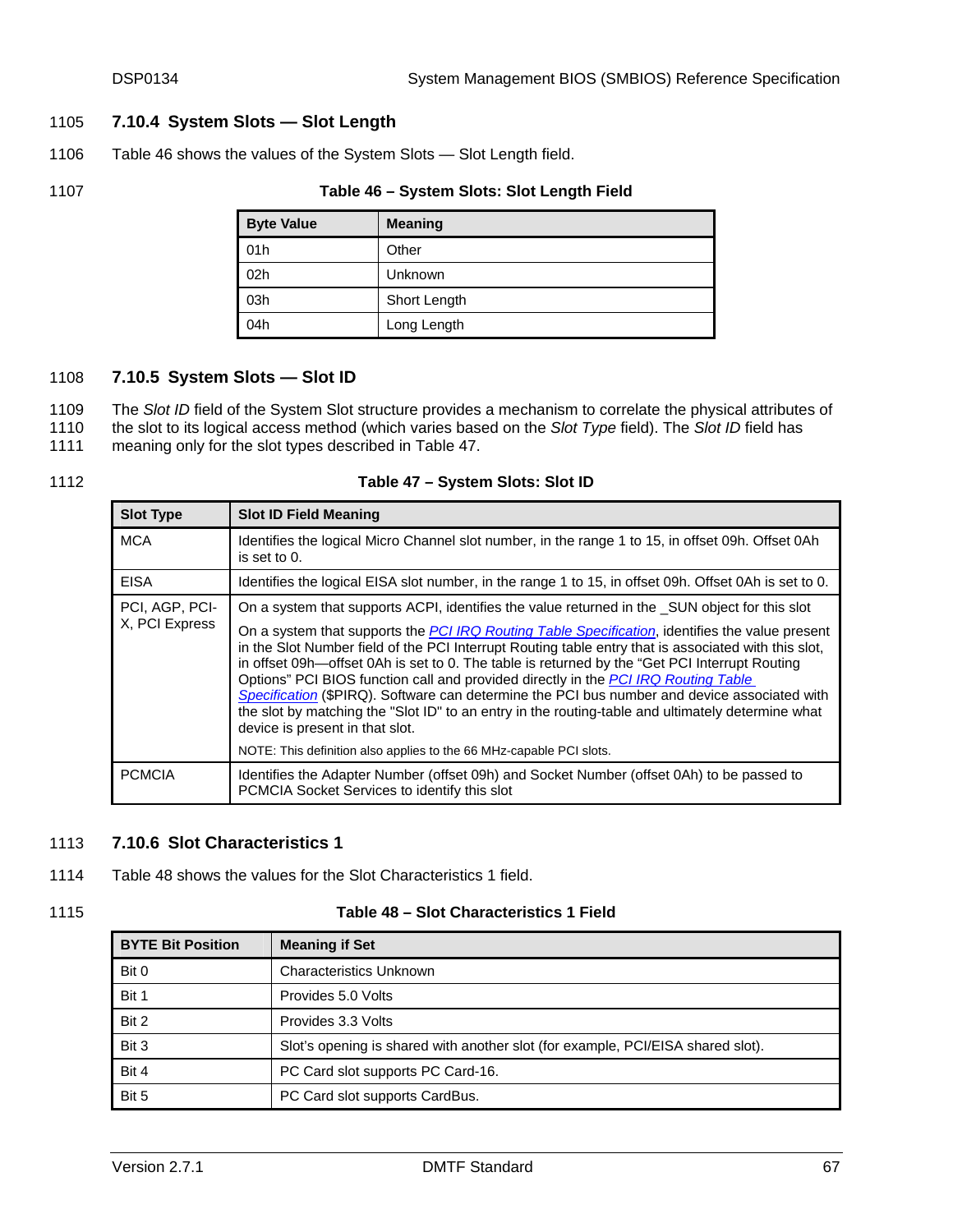| <b>BYTE Bit Position</b> | <b>Meaning if Set</b>                    |
|--------------------------|------------------------------------------|
| Bit 6                    | PC Card slot supports Zoom Video.        |
| Bit 7                    | PC Card slot supports Modem Ring Resume. |

#### <span id="page-67-0"></span>1116 **7.10.7 Slot Characteristics 2**

- 1117 [Table 49](#page-67-2) shows the values for the Slot Characteristics 2 field.
- 

#### <span id="page-67-2"></span>1118 **Table 49 – Slot Characteristics 2**

| <b>BYTE Bit Position</b> | <b>Meaning if Set</b>                                   |
|--------------------------|---------------------------------------------------------|
| Bit 0                    | PCI slot supports Power Management Event (PME#) signal. |
| Bit 1                    | Slot supports hot-plug devices                          |
| Bit 2                    | PCI slot supports SMBus signal                          |
| <b>Bits 3:7</b>          | Reserved, set to 0                                      |

### <span id="page-67-1"></span>1119 **7.10.8 Segment Group Number, Bus Number, Device/Function Number**

1120 For slots that are not of types PCI, AGP, PCI-X, or PCI-Express that do not have bus/device/function

1121 information, 0FFh should be populated in the fields of *Segment Group Number*, *Bus Number*,

1122 *Device/Function Number*.

1123 *Segment Group Number* is defined in the *[PCI Firmware Specification](#page-13-0)*. The value is 0 for a single-segment topology.

# 1125 **7.11 On Board Devices Information (Type 10, Obsolete)**

1126 NOTE: This structure is obsolete starting with version 2.6 of this specification; the *Onboard Devices Extended*  1127 *Information* (Type 41) structure should be used instead (see [7.42\)](#page-117-0). BIOS providers can choose to implement both 128 types to allow existing SMBIOS browsers to properly display the system's onboard devices information types to allow existing SMBIOS browsers to properly display the system's onboard devices information.

1129 The information in this structure (shown in [Table 50](#page-67-3)) defines the attributes of devices that are onboard 1130 (soldered onto) a system element, usually the baseboard. In general, an entry in this table implies that the

1131 BIOS has some level of control over the enabling of the associated device for use by the system.

1132 NOTE: Because this structure was originally defined with the *Length* implicitly defining the number of devices 1133 present, no further fields can be added to this structure without adversely affecting existing software's ability to<br>1134 properly parse the data. Thus, if additional fields are required for this structure type a bran

1134 properly parse the data. Thus, if additional fields are required for this structure type a brand new structure must be 1135 defined to add a device count field, carry over the existing fields, and add the new informat

defined to add a device count field, carry over the existing fields, and add the new information.

### <span id="page-67-3"></span>1136 **Table 50 – On Board Devices Information (Type 10, Obsolete) Structure**

| <b>Offset</b>   | <b>Name</b>                   | Length      | Value  | <b>Description</b>                                                                                                                                       |
|-----------------|-------------------------------|-------------|--------|----------------------------------------------------------------------------------------------------------------------------------------------------------|
| 00h             | Type                          | <b>BYTE</b> | 10     | On Board Devices Information Indicator                                                                                                                   |
| 01h             | Length                        | <b>BYTE</b> | Varies | Computed by the BIOS as $4 + 2$ <sup>*</sup> (Number of<br>Devices). The user of this structure determines the<br>number of devices as (Length - 4) / 2. |
| 02 <sub>h</sub> | Handle                        | WORD        | Varies |                                                                                                                                                          |
| $4+2^{*}(n-1)$  | Device <sub>n</sub> Type, $n$ | <b>BYTE</b> | Varies | Bit 7<br>Device <sub>n</sub> Status                                                                                                                      |
|                 | ranges from 1 to<br>Number of |             |        | 1 – Device Enabled                                                                                                                                       |
|                 | <b>Devices</b>                |             |        | $0$ – Device Disabled                                                                                                                                    |
|                 |                               |             |        | Type of Device (see 7.11.1)<br>Bits $6:0$                                                                                                                |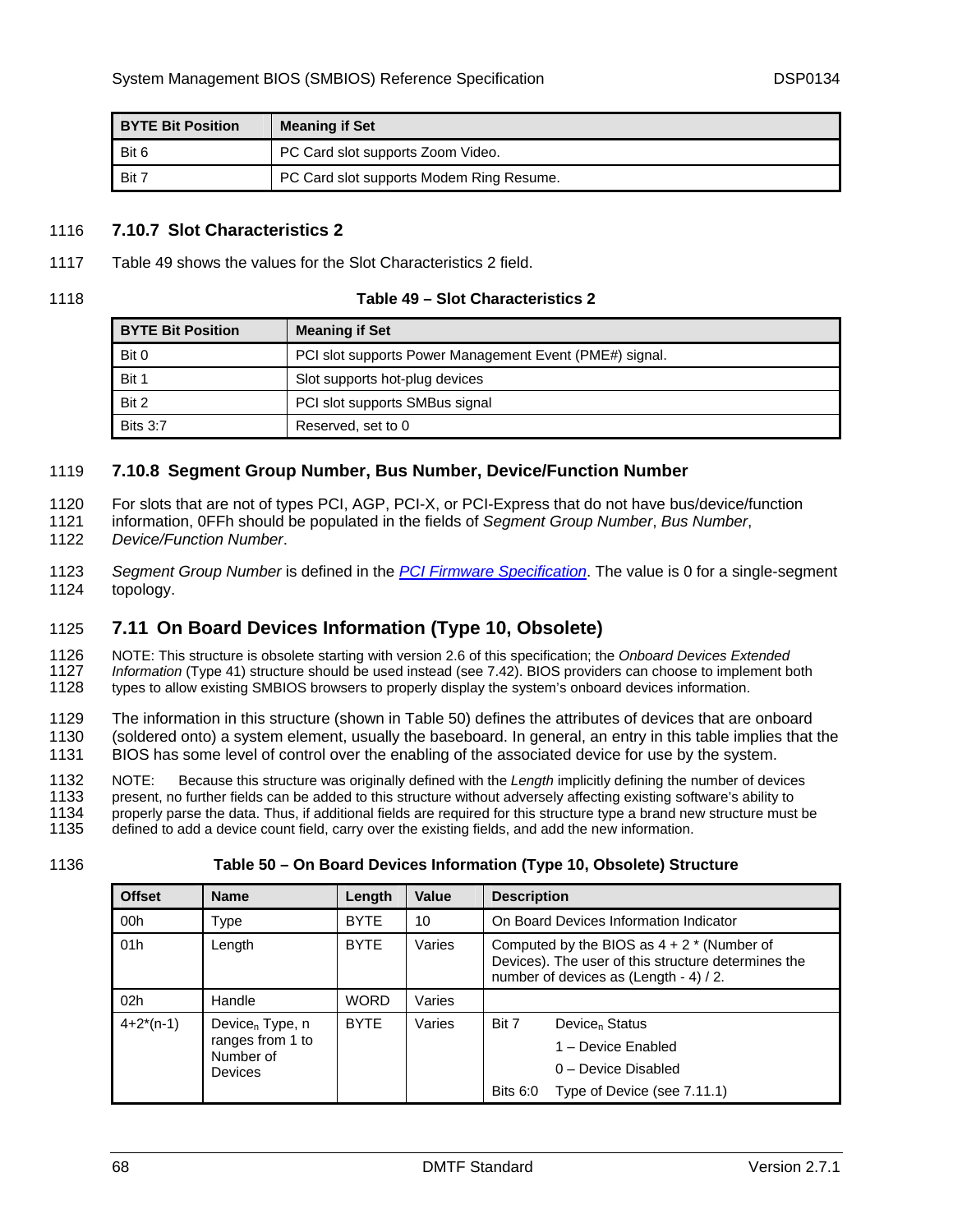| $\sim$<br>∽∸<br>'n- | Description<br>String<br>…ribtion ≅ | - BY<br>1 E | RING.<br>S1 | description<br>String<br>, number<br>device<br>nt. |
|---------------------|-------------------------------------|-------------|-------------|----------------------------------------------------|
|---------------------|-------------------------------------|-------------|-------------|----------------------------------------------------|

1137 NOTE: There may be a single structure instance containing the information for all onboard devices, or there may<br>1138 be a unique structure instance for each onboard device. be a unique structure instance for each onboard device.

## <span id="page-68-0"></span>1139 **7.11.1 Onboard Device Types**

1140 [Table 51](#page-68-1) shows what the bytes mean for the Onboard Device Types field.

#### <span id="page-68-1"></span>1141 **Table 51 – Onboard Device Types**

| <b>Byte Value</b> | <b>Meaning</b>         |
|-------------------|------------------------|
| 01h               | Other                  |
| 02 <sub>h</sub>   | Unknown                |
| 03h               | Video                  |
| 04h               | <b>SCSI Controller</b> |
| 05h               | Ethernet               |
| 06h               | <b>Token Ring</b>      |
| 07h               | Sound                  |
| 08h               | <b>PATA Controller</b> |
| 09h               | <b>SATA Controller</b> |
| 0Ah               | <b>SAS Controller</b>  |

## 1142 **7.12 OEM Strings (Type 11)**

- 1143 This structure (shown in [Table 52\)](#page-68-2) contains free-form strings defined by the OEM. Examples of this are
- 1144 part numbers for system reference documents, contact information for the manufacturer, etc.

<span id="page-68-2"></span>1145 **Table 52 – OEM Strings (Type 11) Structure** 

| <b>Offset</b>   | <b>Name</b> | Length      | <b>Value</b> | <b>Description</b>           |
|-----------------|-------------|-------------|--------------|------------------------------|
| 00h             | Type        | <b>BYTE</b> | 11           | <b>OEM Strings Indicator</b> |
| 01h             | Length      | <b>BYTE</b> | 5h           |                              |
| 02 <sub>h</sub> | Handle      | <b>WORD</b> | Varies       |                              |
| 04h             | Count       | <b>BYTE</b> | Varies       | Number of strings            |

# 1146 **7.13 System Configuration Options (Type 12)**

1147 This structure (shown in [Table 53\)](#page-69-0) contains information required to configure the baseboard's Jumpers

- 1148 and Switches.
- 1149 EXAMPLES:

```
1150 "JP2: 1-2 Cache Size is 256K, 2-3 Cache Size is 512K" 
1151 "SW1-1: Close to Disable On Board Video"
```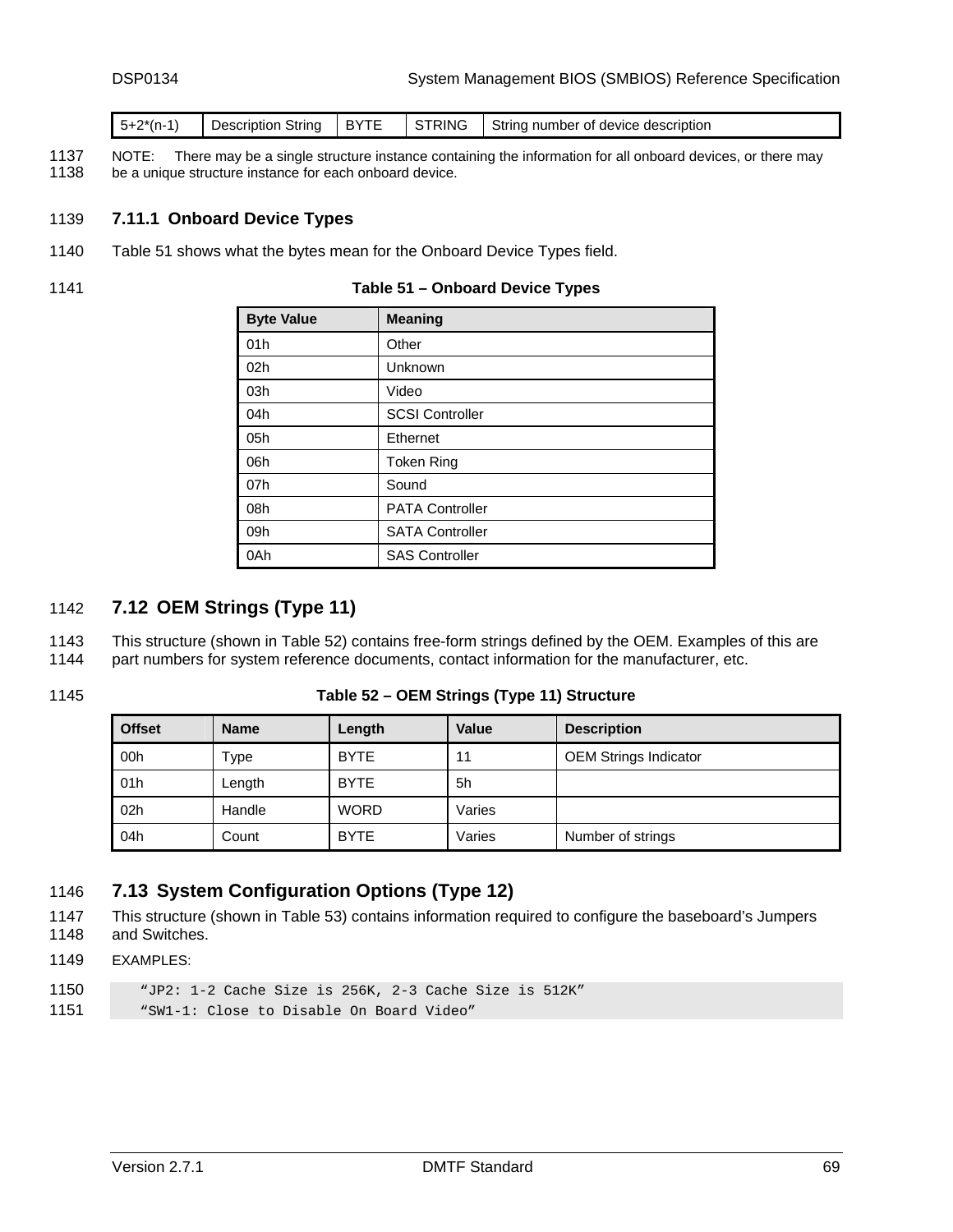<span id="page-69-0"></span>

1152 **Table 53 – System Configuration Options (Type 12) Structure** 

| <b>Offset</b> | <b>Name</b>         | Length      | Value  | <b>Description</b>                  |
|---------------|---------------------|-------------|--------|-------------------------------------|
| 00h           | $^{\mathsf{T}}$ ype | <b>BYTE</b> | 12     | Configuration Information Indicator |
| 01h           | Length              | <b>BYTE</b> | 5h     |                                     |
| 02h           | Handle              | <b>WORD</b> | Varies |                                     |
| 04h           | Count               | <b>BYTE</b> | Varies | Number of strings                   |

# 1153 **7.14 BIOS Language Information (Type 13)**

1154 The information in this structure (shown in [Table 54](#page-69-1)) defines the installable language attributes of the 1155 BIOS.

<span id="page-69-1"></span>

## 1156 **Table 54 – BIOS Language Information (Type 13) Structure**

| <b>Offset</b>   | Spec.<br><b>Version</b> | <b>Name</b>              | Length      | Value            | <b>Description</b>                                                                                                                                                                        |
|-----------------|-------------------------|--------------------------|-------------|------------------|-------------------------------------------------------------------------------------------------------------------------------------------------------------------------------------------|
| 00h             | $2.0+$                  | Type                     | <b>BYTE</b> | 13               | Language Information Indicator                                                                                                                                                            |
| 01h             | $2.0+$                  | Length                   | <b>BYTE</b> | 16h              |                                                                                                                                                                                           |
| 02 <sub>h</sub> | $2.0+$                  | Handle                   | <b>WORD</b> | Varies           |                                                                                                                                                                                           |
| 04h             | $2.0+$                  | Installable<br>Languages | <b>BYTE</b> | Varies           | Number of languages available. Each available<br>language has a description string. This field<br>contains the number of strings that follow the<br>formatted area of the structure.      |
| 05h             | $2.1+$                  | Flags                    | <b>BYTE</b> | <b>Bit Field</b> | <b>Bits 7:1</b><br>Reserved<br>Bit 0<br>If set to 1, the Current Language<br>strings use the abbreviated format.<br>Otherwise, the strings use the long<br>format. See below for details. |
| 06h             | $2.0+$                  | Reserved                 | 15 BYTEs    | $\Omega$         | Reserved for future use                                                                                                                                                                   |
| 015h            | $2.0+$                  | Current<br>Language      | <b>BYTE</b> | <b>STRING</b>    | String number (one-based) of the currently<br>installed language                                                                                                                          |

- 1157 The strings describing the languages follow the *Current Language* byte. The format of the strings depends on the value present in bit 0 of the byte at offset 05h in the structure.
- 1159 If the bit is 0, each language string is in the form "ISO 639-1 Language Name | ISO 3166-1-alpha-1160 2 Territory Name | Encoding Method". See Example 1 below.
- 1161 If the bit is 1, each language string consists of the two-character ISO 639-1 Language Name 1162 directly followed by the two-character ISO 3166-1-alpha-2 Territory Name. See Example 2 below.
- 1163 NOTE: Refer to ISO 639-1 and ISO 3166-1 for additional information.
- 1164 EXAMPLE 1: BIOS Language Information (Long Format)

| 1165 db 13 |  |  | ; language information |  |
|------------|--|--|------------------------|--|
|------------|--|--|------------------------|--|

- 1166 db 16h ; length
- 1167 dw ?? ; handle
- 1168 db 3 ; three languages available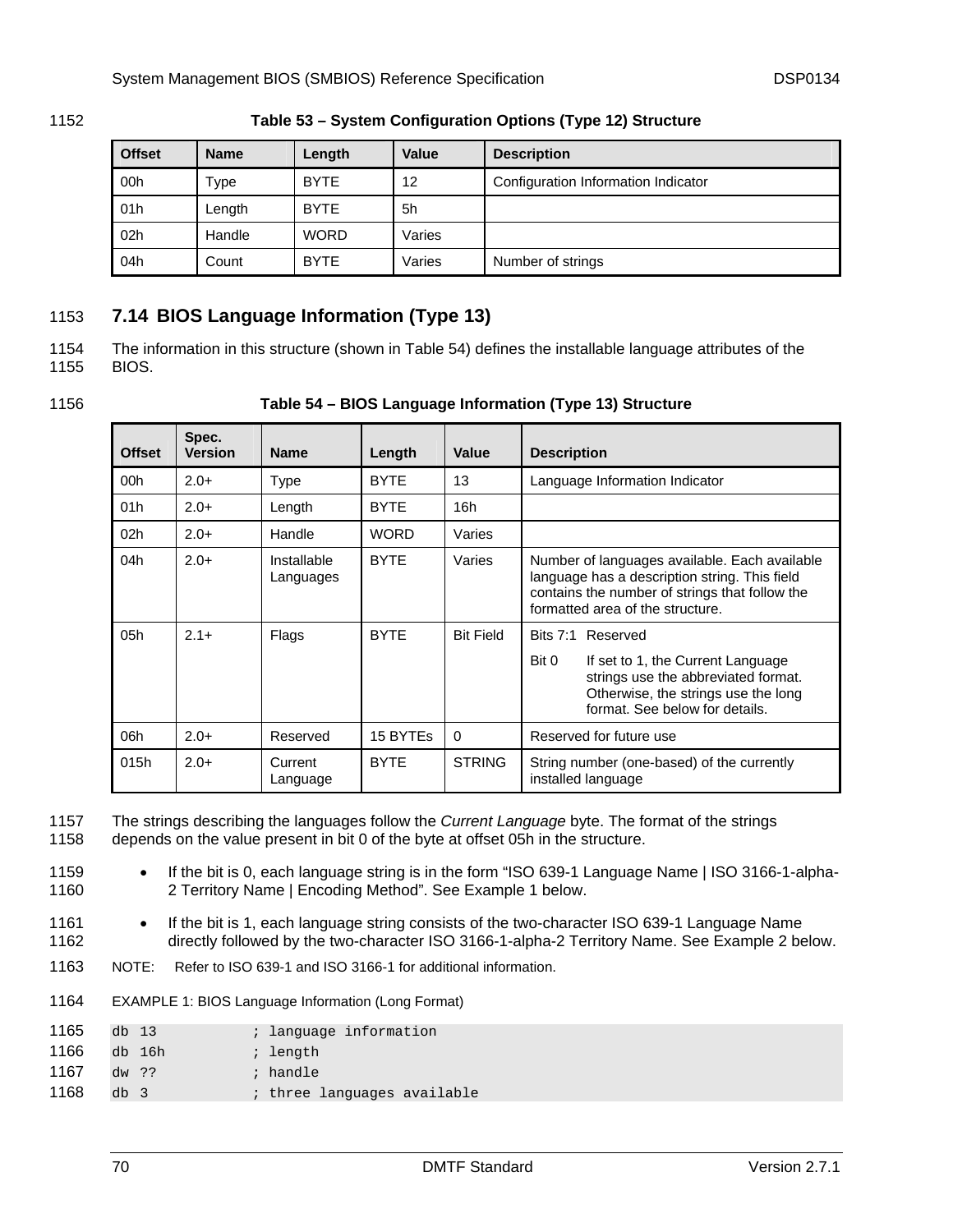| 1169 |               | db 0 is use long-format for language strings                     |
|------|---------------|------------------------------------------------------------------|
| 1170 |               | db 15 dup (0) i reserved                                         |
| 1171 |               | db 2 (a) i current language is French Canadian                   |
| 1172 |               | db 'en US iso8859-1',0 ; language 1 is US English                |
| 1173 |               | db 'fr CA iso8859-1',0 ; language 2 is French Canadian           |
| 1174 |               | db 'ja JP unicode',0 $\cdot$ ; language 3 is Japanese            |
| 1175 |               | db 0 i Structure termination                                     |
| 1176 |               | <b>EXAMPLE 2: BIOS Language Information (Abbreviated Format)</b> |
| 1177 | db 13         | ; language information                                           |
| 1178 | db 16h        | ; length                                                         |
| 1179 | dw ??         | ; handle                                                         |
| 1180 | $db \quad 3$  | ; three languages available                                      |
| 1181 | db 01h        | ; use abbreviated format for language strings                    |
| 1182 | db 15 dup (0) | ; reserved                                                       |
| 1183 | db2           | ; current language is French Canadian                            |
| 1184 | db 'enUS',0   | ; language 1 is US English                                       |
| 1185 | db 'frCA', 0  | ; language 2 is French Canadian                                  |
| 1186 |               | $db 'iaJP',0$ ; language 3 is Japanese                           |
| 1187 | $db \t0$      | ; Structure termination                                          |

# <span id="page-70-0"></span>1188 **7.15 Group Associations (Type 14)**

1189 [Table 55](#page-70-1) shows the values for the Group Associations (Type 14) structure.

1190 NOTE: Since this structure was originally defined with the Length implicitly defining the number of items present,<br>1191 no further fields can be added to this structure without adversely affecting existing software's

1191 no further fields can be added to this structure without adversely affecting existing software's ability to properly parse<br>1192 the data. Thus, if additional fields are required for this structure type a brand new str

1192 the data. Thus, if additional fields are required for this structure type a brand new structure must be defined to add an 1193 item count field, carry over the existing fields, and add the new information. item count field, carry over the existing fields, and add the new information.

### <span id="page-70-1"></span>1194 **Table 55 – Group Associations (Type 14) Structure**

| <b>Offset</b>   | <b>Name</b> | Length      | Value         | <b>Description</b>                                                                                                                                                   |
|-----------------|-------------|-------------|---------------|----------------------------------------------------------------------------------------------------------------------------------------------------------------------|
| 00h             | Type        | <b>BYTE</b> | 14            | Group Associations Indicator                                                                                                                                         |
| 01h             | Length      | <b>BYTE</b> | Varies        | Computed by the BIOS as $5 + (3 \text{ bytes for each item in the})$<br>group). The user of this structure determines the number of<br>items as $(Length - 5) / 3$ . |
| 02 <sub>h</sub> | Handle      | <b>WORD</b> | Varies        |                                                                                                                                                                      |
| 04h             | Group Name  | <b>BYTE</b> | <b>STRING</b> | String number of string describing the group                                                                                                                         |
| 05h             | Item Type   | <b>BYTE</b> | Varies        | Item (Structure) Type of this member                                                                                                                                 |
| 06h             | Item Handle | <b>WORD</b> | Varies        | Handle corresponding to this structure                                                                                                                               |

1195 The Group Associations structure is provided for OEMs who want to specify the arrangement or hierarchy

1196 of certain components (including other Group Associations) within the system. For example, you can use

1197 the Group Associations structure to indicate that two CPUs share a common external cache system.

1198 These structures might look similar to the examples shown in Example 1 and Example 2.

- 1199 EXAMPLE 1: First Group Association Structure
- 1200 db 14 ; Group Association structure

1201 db 11 ; Length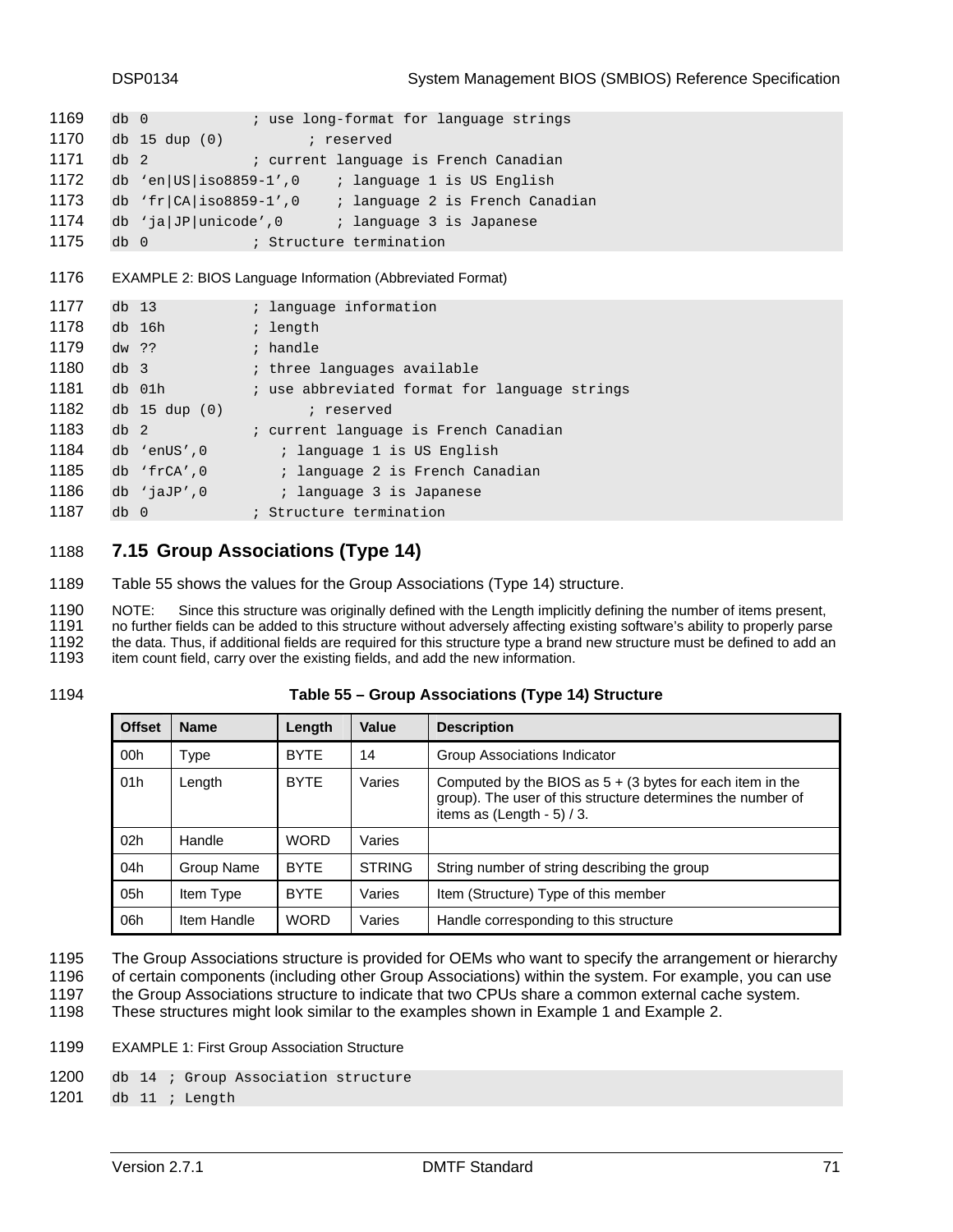1202 dw 28h ; Handle 1203 db 01h; String Number (First String) 1204 db 04 ; CPU Structure 1205 dw 08h; CPU Structure's Handle 1206 db 07 ; Cache Structure 1207 dw 09h ; Cache Structure's Handle 1208 db 'Primary CPU Module', 0 1209 db 0 1210 EXAMPLE 2: Second Group Association Structure 1211 db 14 ; Group Association structure 1212 db 11 ; Length 1213 dw 29h ; Handle 1214 db 01h; String Number (First String) 1215 db 04 ; CPU Structure 1216 dw 0Ah ; CPU Structure's Handle 1217 db 07 ; Cache Structure 1218 dw 09h ; Cache Structure's Handle 1219 db 'Secondary CPU Module', 0 1220 db 0 1221 In the examples above, CPU structures 08h and 0Ah are associated with the same cache, 09h. This

1222 relationship could also be specified as a single group, as shown in Example 3.

```
1223 EXAMPLE 3:
```

| 1224 |      |  | db 14 ; Group Association structure            |
|------|------|--|------------------------------------------------|
| 1225 |      |  | db 14 ; Length $(5 + 3 * 3)$                   |
| 1226 |      |  | dw 28h; Structure handle for Group Association |
| 1227 |      |  | db 1 ; String Number (First string)            |
| 1228 |      |  | $db 4$ ; 1st CPU                               |
| 1229 |      |  | dw 08h; CPU structure handle                   |
| 1230 |      |  | $db 4$ ; 2nd CPU                               |
| 1231 |      |  | dw OAh; CPU structure handle                   |
| 1232 |      |  | db 7 ; Shared cache                            |
| 1233 |      |  | dw 09h; Cache structure handle                 |
| 1234 |      |  | db 'Dual-Processor CPU Complex', 0             |
| 1235 | db 0 |  |                                                |

# 1236 **7.16 System Event Log (Type 15)**

1237 The presence of this structure within the SMBIOS data returned for a system indicates that the system 1238 supports an event log. See [Table 56](#page-72-0) for details. An event log is a fixed-length area within a non-volatile<br>1239 storage element, starting with a fixed-length (and vendor-specific) header record, followed by one or mo storage element, starting with a fixed-length (and vendor-specific) header record, followed by one or more 1240 variable-length log records. See [7.16.4](#page-75-0) for more information.

1241 An application can implement event-log change notification by periodically reading the System Event Log 1242 structure (by its assigned handle) and looking for a change in the *Log Change Token*. This token uniquely 1243 identifies the last time the event log was updated. When it sees the token changed, the application can 1244 retrieve the entire event log and determine the changes since the last time it read the event log.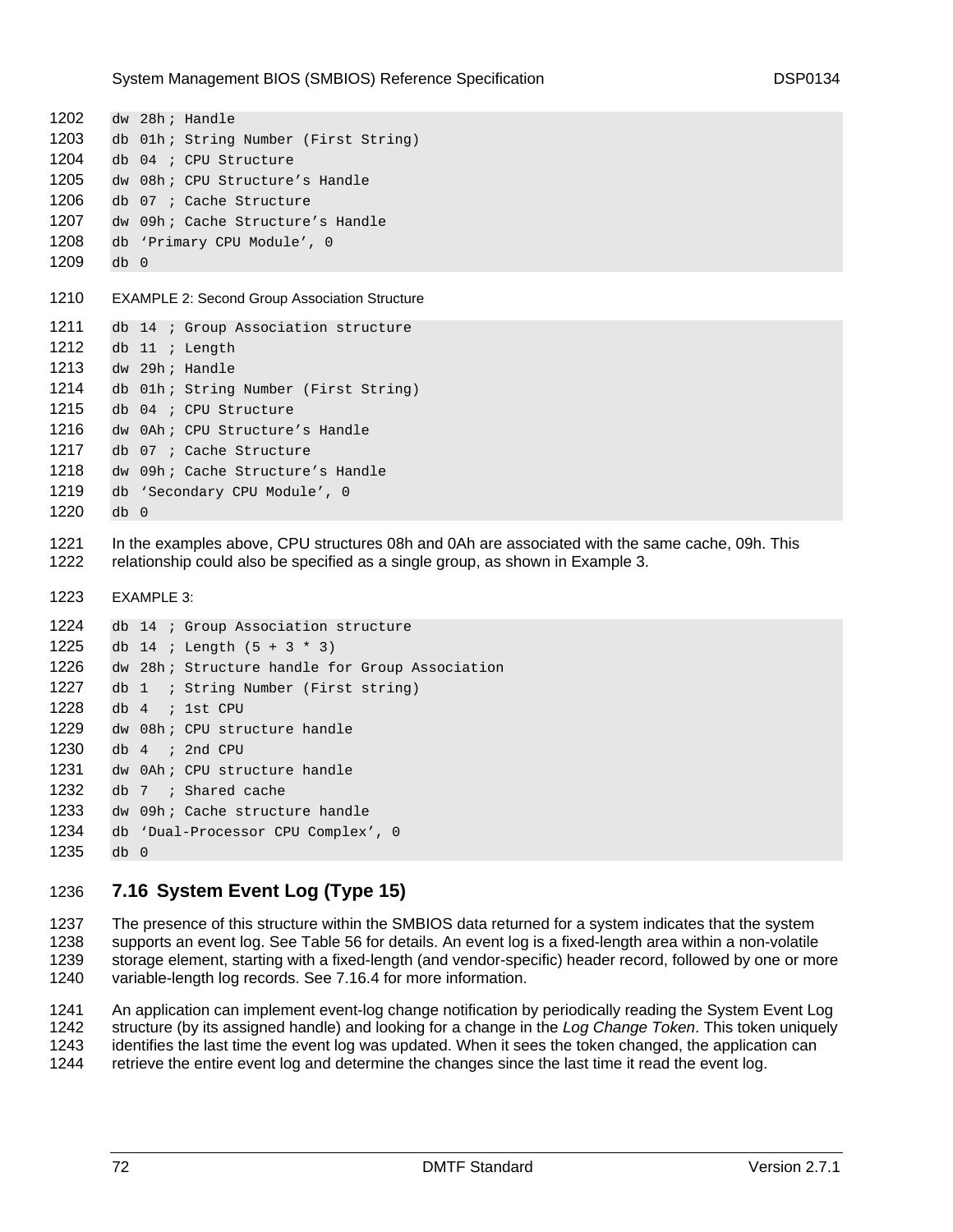# 1245 **Table 56 – System Event Log (Type 15) Structure**

| <b>Offset</b> | Spec.<br><b>Version</b> | <b>Name</b>                       | Length      | <b>Value</b> | <b>Description</b>                                                                                                                                                                                                                                                                                                                                            |
|---------------|-------------------------|-----------------------------------|-------------|--------------|---------------------------------------------------------------------------------------------------------------------------------------------------------------------------------------------------------------------------------------------------------------------------------------------------------------------------------------------------------------|
| 00h           | $2.0+$                  | <b>Type</b>                       | <b>BYTE</b> | 15           | Event Log Type Indicator                                                                                                                                                                                                                                                                                                                                      |
| 01h           | $2.0+$                  | Length                            | <b>BYTE</b> | Varies       | Length of the structure, including the Type<br>and Length fields. The Length is 14h for<br>version 2.0 implementations. For version 2.1<br>and higher implementations the length is<br>computed by the BIOS as $17h+(x^*y)$ , where x<br>is the value present at offset 15h and y is the<br>value present at offset 16h.                                      |
| 02h           | $2.0+$                  | Handle                            | <b>WORD</b> | Varies       | The handle, or instance number, associated<br>with the structure                                                                                                                                                                                                                                                                                              |
| 04h           | $2.0+$                  | Log Area<br>Length                | <b>WORD</b> | Varies       | The length, in bytes, of the overall event log<br>area, from the first byte of header to the last<br>byte of data                                                                                                                                                                                                                                             |
| 06h           | $2.0+$                  | Log Header<br><b>Start Offset</b> | <b>WORD</b> | Varies       | Defines the starting offset (or index) within the<br>nonvolatile storage of the event-log's header,<br>from the Access Method Address. For single-<br>byte indexed I/O accesses, the most-<br>significant byte of the start offset is set to 00h.                                                                                                             |
| 08h           | $2.0+$                  | Log Data Start<br>Offset          | <b>WORD</b> | Varies       | Defines the starting offset (or index) within the<br>nonvolatile storage of the event-log's first<br>data byte, from the Access Method Address.<br>For single-byte indexed I/O accesses, the<br>most-significant byte of the start offset is set<br>to 00h.<br>NOTE: The data directly follows any header<br>information. Therefore, the header length can be |
|               |                         |                                   |             |              | determined by subtracting the Header Start Offset<br>from the Data Start Offset.                                                                                                                                                                                                                                                                              |
| 0Ah           | $2.0+$                  | Access<br>Method                  | <b>BYTE</b> | Varies       | Defines the Location and Method used by<br>higher-level software to access the log area,<br>one of:                                                                                                                                                                                                                                                           |
|               |                         |                                   |             |              | 00h Indexed I/O: 1 8-bit index port, 1 8-bit<br>data port. The Access Method Address<br>field contains the 16-bit I/O addresses<br>for the index and data ports. See<br>7.16.2.1 for usage details.                                                                                                                                                           |
|               |                         |                                   |             |              | 01h Indexed I/O: 2 8-bit index ports, 1 8-bit<br>data port. The Access Method Address<br>field contains the 16-bit I/O address for<br>the index and data ports. See 7.16.2.2<br>for usage details.                                                                                                                                                            |
|               |                         |                                   |             |              | 02h Indexed I/O: 1 16-bit index port, 1 8-bit<br>data port. The Access Method Address<br>field contains the 16-bit I/O address for<br>the index and data ports. See 7.16.2.3<br>for usage details.                                                                                                                                                            |
|               |                         |                                   |             |              | 03h Memory-mapped physical 32-bit<br>address. The Access Method Address<br>field contains the 4-byte (Intel DWORD<br>format) starting physical address.                                                                                                                                                                                                       |
|               |                         |                                   |             |              | 04h Available through General-Purpose<br>NonVolatile Data functions.                                                                                                                                                                                                                                                                                          |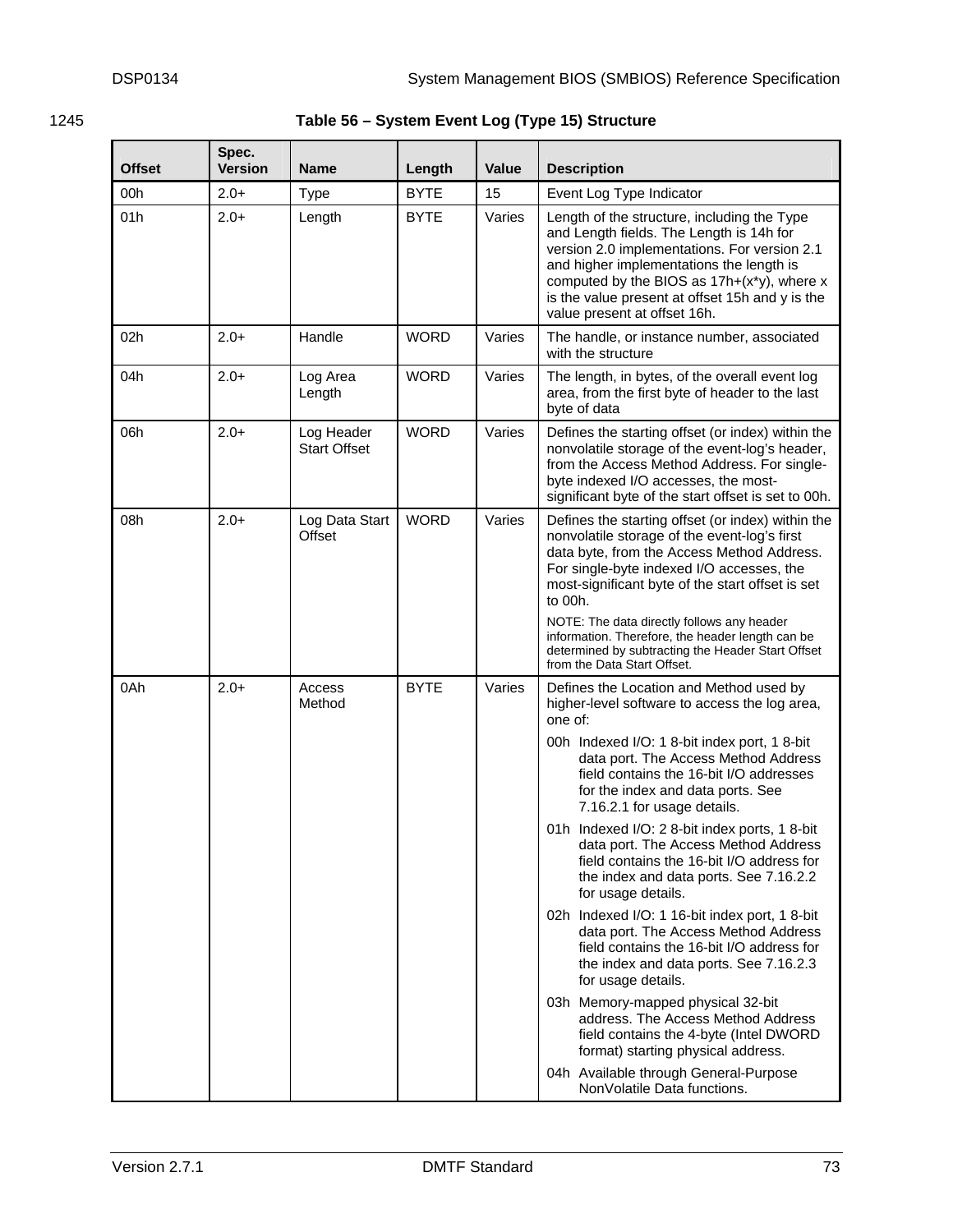<span id="page-73-1"></span><span id="page-73-0"></span>

| <b>Offset</b>                    | Spec.<br><b>Version</b> | <b>Name</b>                                                     | Length       | <b>Value</b>   | <b>Description</b>                                                                                                                                                                                                                                                                                                                           |
|----------------------------------|-------------------------|-----------------------------------------------------------------|--------------|----------------|----------------------------------------------------------------------------------------------------------------------------------------------------------------------------------------------------------------------------------------------------------------------------------------------------------------------------------------------|
|                                  |                         |                                                                 |              |                | The Access Method Address field contains<br>the 2-byte (Intel WORD format) GPNV<br>handle.                                                                                                                                                                                                                                                   |
|                                  |                         |                                                                 |              |                | 05h-7Fh<br>Available for future assignment by<br>this specification                                                                                                                                                                                                                                                                          |
|                                  |                         |                                                                 |              |                | 80h-FFh<br><b>BIOS Vendor/OEM-specific</b>                                                                                                                                                                                                                                                                                                   |
| 0 <sub>Bh</sub>                  | $2.0+$                  | Log Status <sup>[1]</sup>                                       | <b>BYTE</b>  | Varies         | This bit-field describes the current status of<br>the system event-log:                                                                                                                                                                                                                                                                      |
|                                  |                         |                                                                 |              |                | <b>Bits 7:2</b><br>Reserved, set to 0s                                                                                                                                                                                                                                                                                                       |
|                                  |                         |                                                                 |              |                | Bit 1<br>Log area full, if 1                                                                                                                                                                                                                                                                                                                 |
|                                  |                         |                                                                 |              |                | Bit 0<br>Log area valid, if 1                                                                                                                                                                                                                                                                                                                |
| 0Ch                              | $2.0+$                  | Log Change<br>Token                                             | <b>DWORD</b> | Varies         | Unique token that is reassigned every time<br>the event log changes. Can be used to<br>determine if additional events have occurred<br>since the last time the log was read.                                                                                                                                                                 |
| 10 <sub>h</sub>                  | $2.0+$                  | Access<br>Method<br>Address                                     | <b>DWORD</b> | Varies         | The address associated with the access<br>method; the data present depends on the<br>Access Method field value. The area's format<br>can be described by the following 1-byte-<br>packed 'C' union:                                                                                                                                          |
|                                  |                         |                                                                 |              |                | union                                                                                                                                                                                                                                                                                                                                        |
|                                  |                         |                                                                 |              |                | ₹                                                                                                                                                                                                                                                                                                                                            |
|                                  |                         |                                                                 |              |                | struct                                                                                                                                                                                                                                                                                                                                       |
|                                  |                         |                                                                 |              |                |                                                                                                                                                                                                                                                                                                                                              |
|                                  |                         |                                                                 |              |                | short IndexAddr;                                                                                                                                                                                                                                                                                                                             |
|                                  |                         |                                                                 |              |                | short DataAddr;                                                                                                                                                                                                                                                                                                                              |
|                                  |                         |                                                                 |              |                | $\}$ IO;                                                                                                                                                                                                                                                                                                                                     |
|                                  |                         |                                                                 |              |                | long PhysicalAddr32;                                                                                                                                                                                                                                                                                                                         |
|                                  |                         |                                                                 |              |                | short GPNVHandle;                                                                                                                                                                                                                                                                                                                            |
|                                  |                         |                                                                 |              |                | } AccessMethodAddress;                                                                                                                                                                                                                                                                                                                       |
| 14h                              | $2.1+$                  | Log Header<br>Format                                            | <b>BYTE</b>  | <b>ENUM</b>    | Identifies the format of the log header area;<br>see 7.16.5 for details.                                                                                                                                                                                                                                                                     |
| 15h                              | $2.1 +$                 | Number of<br>Supported<br>Log Type<br>Descriptors<br>(x)        | <b>BYTE</b>  | Varies         | Number of supported event log type<br>descriptors that follow. If the value is 0, the<br>list that starts at offset 17h is not present.                                                                                                                                                                                                      |
| 16h                              | $2.1 +$                 | Length of<br>each Log<br><b>Type</b><br>Descriptor (y)          | <b>BYTE</b>  | $\overline{2}$ | Identifies the number of bytes associated with<br>each type entry in the list below. The value is<br>currently "hard-coded" as 2, because each<br>entry consists of two bytes. This field's<br>presence allows future additions to the type<br>list. Software that interprets the following list<br>should not assume a list entry's length. |
| 17h to<br>$17h+(x*y)-1$<br>$[1]$ | $2.1 +$                 | List of<br>Supported<br>Event Log<br><b>Type</b><br>Descriptors | Varies       | Varies         | Contains a list of Event Log Type Descriptors<br>(see 7.16.1), as long as the value specified in<br>offset 15h is non-zero.<br>The Log Status and Log Change Token fields might not be up-to-date (dynamic) when the structure is accessed using the                                                                                         |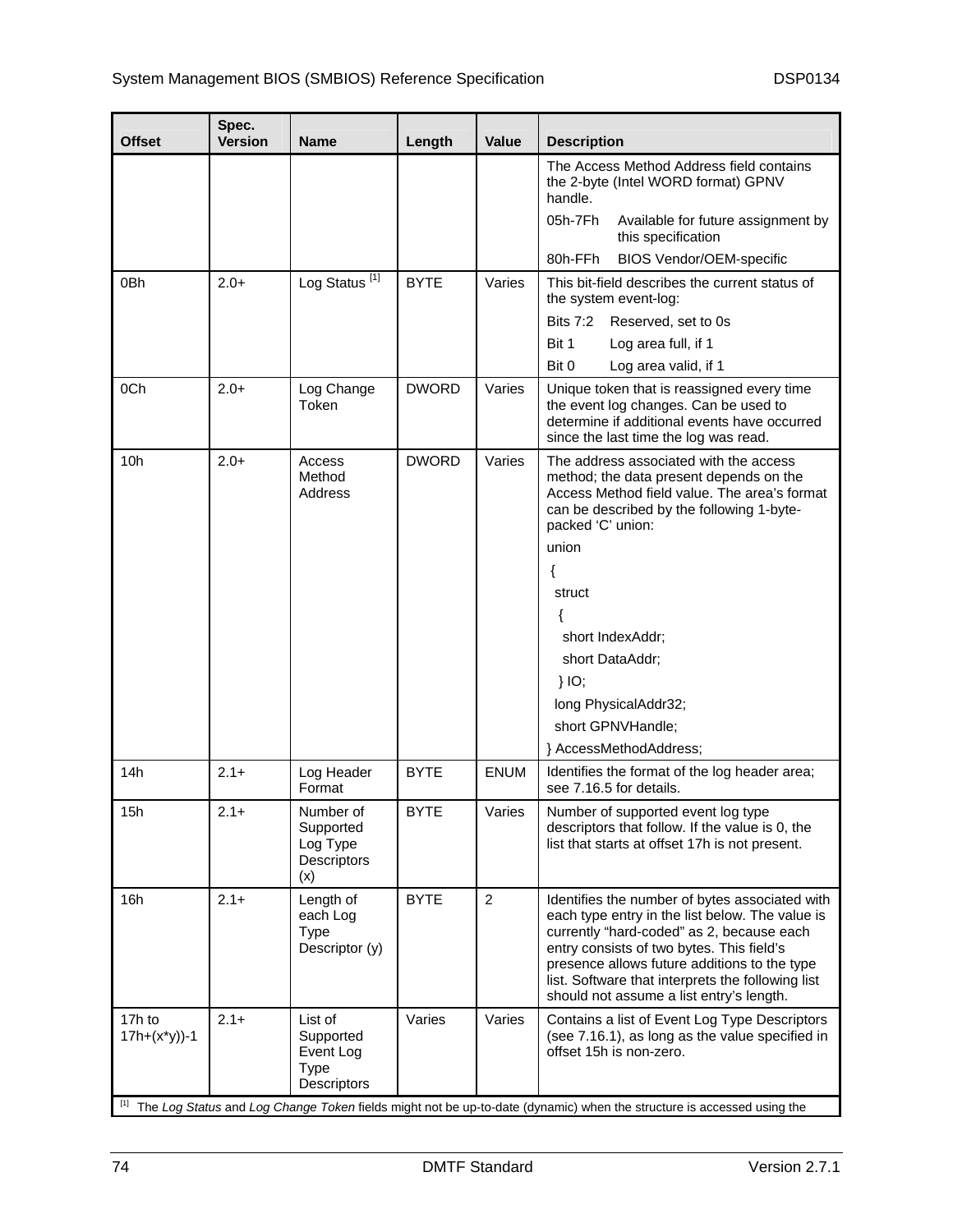| <b>Offset</b>    | Spec.<br><b>Version</b> | <b>Name</b> | Length | Value | <b>Description</b> |  |
|------------------|-------------------------|-------------|--------|-------|--------------------|--|
| table interface. |                         |             |        |       |                    |  |

## 1246 **7.16.1 Supported Event Log Type Descriptors**

1247 Each entry consists of a 1-byte type field and a 1-byte data-format descriptor, as shown in [Table 57.](#page-73-1) The 1248 presence of an entry identifies that the Log Type is supported by the system and the format of any 1249 variable data that accompanies the first bytes of the log's variable data — a specific log record might 1250 have more variable data than specified by its Variable Data Format Type.

#### 1251 **Table 57 – Supported Event Log Type Descriptors**

| <b>Offset</b> | <b>Name</b>               | Length      | Value       | <b>Description</b>     |
|---------------|---------------------------|-------------|-------------|------------------------|
| 00h           | Log Type                  | <b>BYTE</b> | <b>ENUM</b> | See 7.16.6.1 for list. |
| 01h           | Variable Data Format Type | <b>BYTE</b> | <b>ENUM</b> | See 7.16.6.2 for list. |

#### 1252 **7.16.2 Indexed I/O Access Method**

1253 This clause contains examples (in x86 assembly language) that detail the code required to access the 1254 "indexed I/O" event-log information.

## <span id="page-74-0"></span>1255 **7.16.2.1 One 8-bit Index, One 8-bit Data (00h)**

- 1256 To access the event-log, the caller selects 1 of 256 unique data bytes by
- 1257 1) Writing the byte data-selection value (index) to the *IndexAddr* I/O address
- 1258 2) Reading or writing the byte data value to (or from) the *DataAddr* I/O address

| 1259 | mov       |        | dx, IndexAddr | ;Value from event-log structure  |
|------|-----------|--------|---------------|----------------------------------|
| 1260 | mov       |        | al, WhichLoc  | ; Identify offset to be accessed |
| 1261 | out       | dx, al |               |                                  |
| 1262 | mov       |        | dx, DataAddr  | ;Value from event-log structure  |
| 1263 | in al, dx |        |               | Read current value               |

<span id="page-74-1"></span>1264 **7.16.2.2 Two 8-bit Index, One 8-bit Data (01h)** 

1265 To access the event-log, the caller selects 1 of 65536 unique data bytes by

- 1266 1) Writing the least-significant byte data-selection value (index) to the *IndexAddr* I/O address
- 1267 2) Writing the most-significant byte data-selection value (index) to the (*IndexAddr+1*) I/O address

```
1268 3) Reading or writing the byte data value to (or from) the DataAddr I/O address
```

| 1269 | mov         |        | dx, IndexAddr | Walue from event-log structure   |
|------|-------------|--------|---------------|----------------------------------|
| 1270 | mov         |        | ax, WhichLoc  | ; Identify offset to be accessed |
| 1271 | out         | dx, al |               | ;Select LSB offset               |
| 1272 | inc         | dx     |               |                                  |
| 1273 | xchq ah, al |        |               |                                  |
| 1274 | out         | dx, al |               | Select MSB offset                |
| 1275 | mov         |        | dx, DataAddr  | Walue from event-log structure   |
| 1276 | in al, dx   |        |               | Read current value               |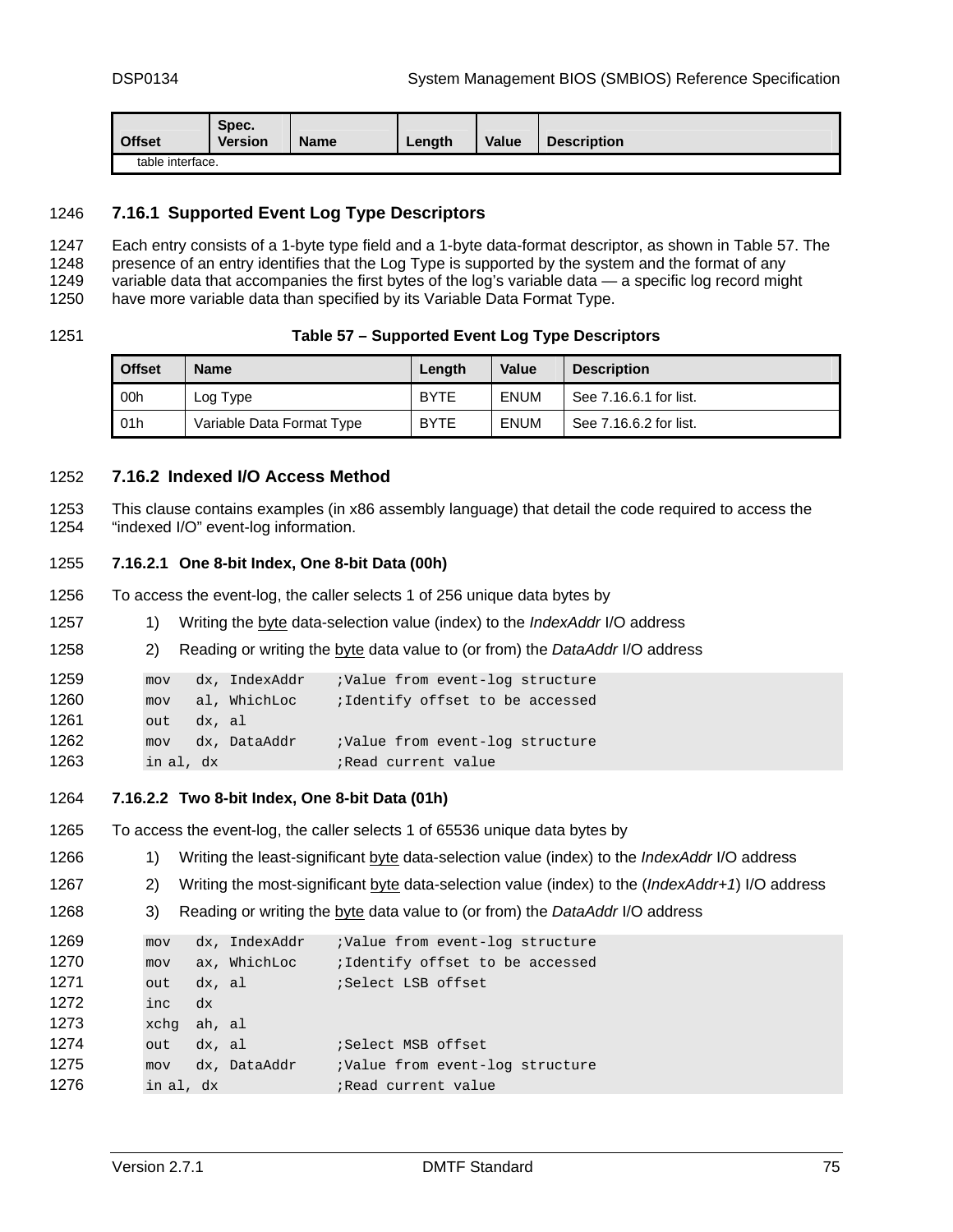## <span id="page-75-0"></span>1277 **7.16.2.3 One 16-bit Index, One 8-bit Data (02h)**

- 1278 To access the event-log, the caller selects 1 of 65536 unique data bytes by
- 1279 1) Writing the word data-selection value (index) to the *IndexAddr* I/O address
- 1280 2) Reading or writing the byte data value to (or from) the *DataAddr* I/O address

| 1281 | mov       |        | dx, IndexAddr | ;Value from event-log structure  |
|------|-----------|--------|---------------|----------------------------------|
| 1282 | mov       |        | ax. WhichLoc  | ; Identify offset to be accessed |
| 1283 | out       | dx, ax |               |                                  |
| 1284 | mov       |        | dx, DataAddr  | ;Value from event-log structure  |
| 1285 | in al, dx |        |               | Read current value               |

## 1286 **7.16.3 Access Method Address — DWORD Layout**

1287 [Table 58](#page-75-2) shows the DWORD layout of the Access Method Address.

#### <span id="page-75-2"></span>1288 **Table 58 – Access Method Address: DWORD Layout**

| <b>Access Type</b>    | BYTE 3   | BYTE 2   | <b>BYTE 1</b> | <b>BYTE 0</b> |
|-----------------------|----------|----------|---------------|---------------|
| $00:02 -$ Indexed I/O | Data MSB | Data LSB | Index MSB     | Index LSB     |
| 03 – Absolute Address | Byte 3   | Byte 2   | Byte 1        | Byte 0        |
| 04 – Use GPNV         |          |          | Handle MSB    | Handle LSB    |

## 1289 **7.16.4 Event Log Organization**

1290 The event log is organized as an optional (and implementation-specific) fixed-length header, followed by 1291 one or more variable-length event records, as illustrated in [Table 59.](#page-75-3) From one implementation to the 1292 next, the format of the log header and the size of the overall log area might change; all other required 1293 fields of the event log area are consistent across all systems. fields of the event log area are consistent across all systems.

## <span id="page-75-3"></span>1294 **Table 59 – Event Log Organization**

| Log Header (Optional) |          |          |              |          |          |               |               |                             |
|-----------------------|----------|----------|--------------|----------|----------|---------------|---------------|-----------------------------|
| <b>Type</b>           | Lenath   | Year     | <b>Month</b> | Day      | Hour     | <b>Minute</b> | <b>Second</b> | Log Variable<br><b>Data</b> |
| Required              | Required | Required | Required     | Required | Required | Required      | Required      | Optional                    |

## <span id="page-75-1"></span>1295 **7.16.5 Log Header Format**

1296 [Table 60](#page-75-4) contains the byte enumeration values (available for SMBIOS 2.1 and later) that identify the standard formats of the event log headers.

<span id="page-75-4"></span>

| 1298 | Table 60 - Log Header Format |
|------|------------------------------|
|------|------------------------------|

| <b>Byte Value</b> | <b>Meaning</b>                                           |  |  |  |
|-------------------|----------------------------------------------------------|--|--|--|
| 00h               | No header (for example, the header is 0 bytes in length) |  |  |  |
| 01h               | Type 1 log header. See 7.16.5.1.                         |  |  |  |
| 02h-7Fh           | Available for future assignment by this specification    |  |  |  |
| 80h-FFh           | <b>BIOS Vendor or OEM-specific format</b>                |  |  |  |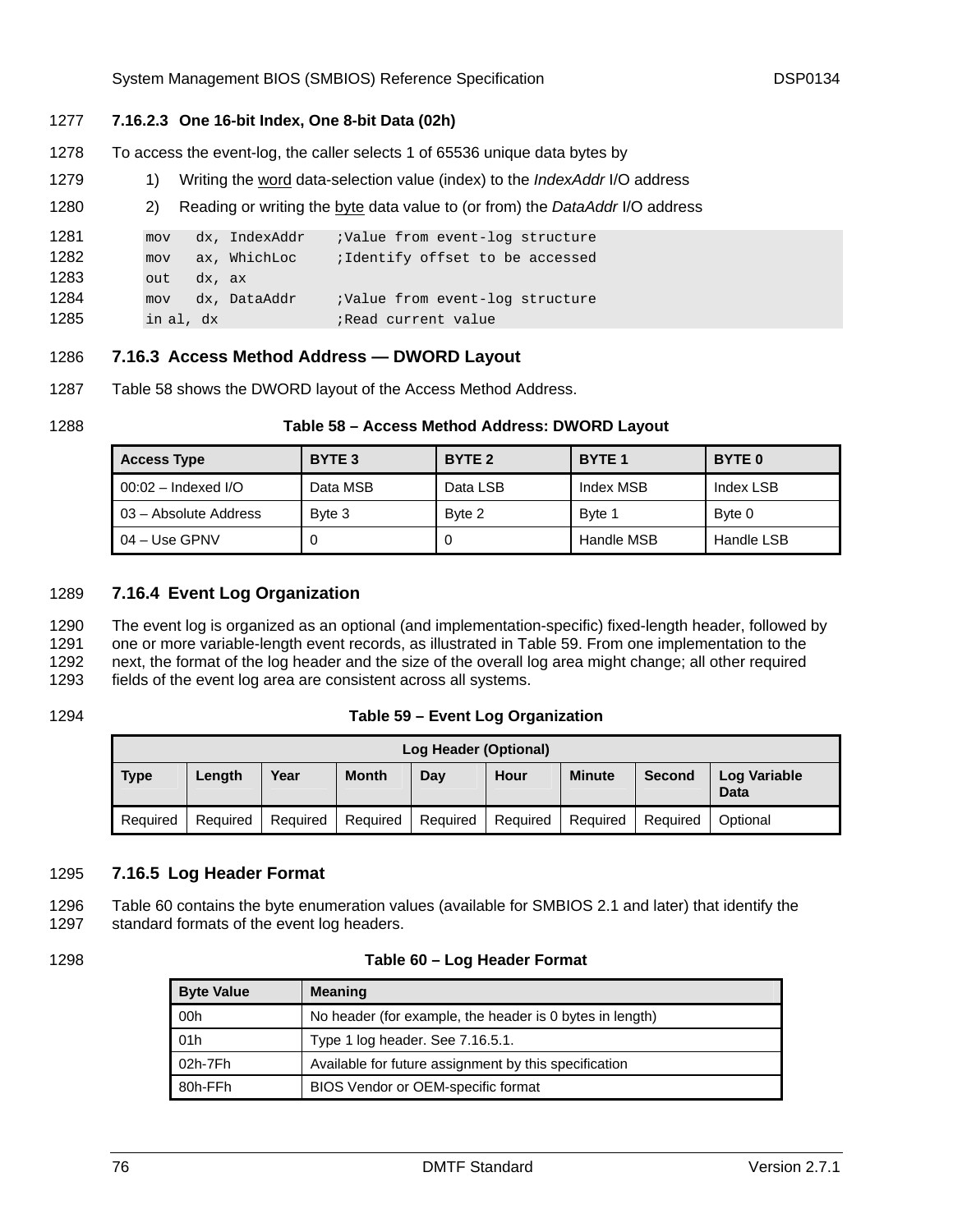## <span id="page-76-0"></span>1299 **7.16.5.1 Log Header Type 1 Format**

- 1300 The type 1 event log header consists of the following fields shown in [Table 61](#page-76-1).
- 

## <span id="page-76-1"></span>1301 **Table 61 – Log Header Type 1 Format**

| <b>Offset</b>  | <b>Name</b>                                          | Length            | Value   | <b>Description</b>                                                                                                                                                                                                                                           |
|----------------|------------------------------------------------------|-------------------|---------|--------------------------------------------------------------------------------------------------------------------------------------------------------------------------------------------------------------------------------------------------------------|
| 00h            | <b>OEM Reserved</b>                                  | 5<br><b>BYTES</b> | Varies  | Reserved area for OEM customization, not<br>assignable by this specification                                                                                                                                                                                 |
| 05h            | Multiple Event Time<br>Window                        | <b>BYTE</b>       | Varies  | The number of minutes that must pass between<br>duplicate log entries that utilize a multiple-event<br>counter, specified in BCD. The value ranges from<br>00h to 99h to represent 0 to 99 minutes.                                                          |
|                |                                                      |                   |         | See 7.16.6.3 for usage details.                                                                                                                                                                                                                              |
| 06h            | Multiple Event Count<br>Increment                    | <b>BYTE</b>       | Varies  | The number of occurrences of a duplicate event that<br>must pass before the multiple-event counter<br>associated with the log entry is updated, specified as<br>a numeric value in the range 1 to 255. (The value 0<br>is reserved.)                         |
|                |                                                      |                   |         | See 7.16.6.3 for usage details.                                                                                                                                                                                                                              |
| 07h            | Pre-boot Event Log<br>Reset - CMOS<br><b>Address</b> | <b>BYTE</b>       | Varies  | Identifies the CMOS RAM address (in the range 10h)<br>- FFh) associated with the Pre-boot Event Log<br>Reset; the value is 00h if the feature is not<br>supported. See below for usage details.                                                              |
| 08h            | Pre-boot Event Log<br>Reset - CMOS Bit<br>Index      | <b>BYTE</b>       | Varies  | Identifies the bit within the above CMOS RAM<br>location that is set to indicate that the log should be<br>cleared. The value is specified in the range 0 to 7,<br>where 0 specifies the LSB and 7 specified the MSB.<br>See below for usage details.        |
| 09h            | CMOS Checksum -<br><b>Starting Offset</b>            | <b>BYTE</b>       | Varies  | Identifies the CMOS RAM address associated with<br>the start of the area that is to be checksummed, if<br>the value is non-0. If the value is 0, the CMOS<br>Address field lies outside of a checksummed region<br>in CMOS RAM. See below for usage details. |
| 0Ah            | CMOS Checksum -<br><b>Byte Count</b>                 | <b>BYTE</b>       | Varies  | Identifies the number of consecutive CMOS RAM<br>addresses, starting at the Starting Offset, that<br>participate in the CMOS Checksum region<br>associated with the pre-boot event log reset. See<br>below for usage details.                                |
| 0Bh            | CMOS Checksum -<br>Checksum Offset                   | <b>BYTE</b>       | Varies  | Identifies the CMOS RAM address associated with<br>the start of two consecutive bytes into which the<br>calculated checksum value is stored. See below for<br>usage details.                                                                                 |
| $0Ch$ -<br>0Eh | Reserved                                             | 3<br><b>BYTEs</b> | 000000h | Available for future assignment by this specification                                                                                                                                                                                                        |
| 0Fh            | <b>Header Revision</b>                               | <b>BYTE</b>       | 01h     | Identifies the version of Type 1 header implemented                                                                                                                                                                                                          |

1302 The Type 1 Log Header also provides pre-boot event log reset support. Application software can set a 1303 system-specific location of CMOS RAM memory (accessible through I/O ports 70h and 71h) to cause the 1304 event log to be cleared by the BIOS on the next reboot of the system. event log to be cleared by the BIOS on the next reboot of the system.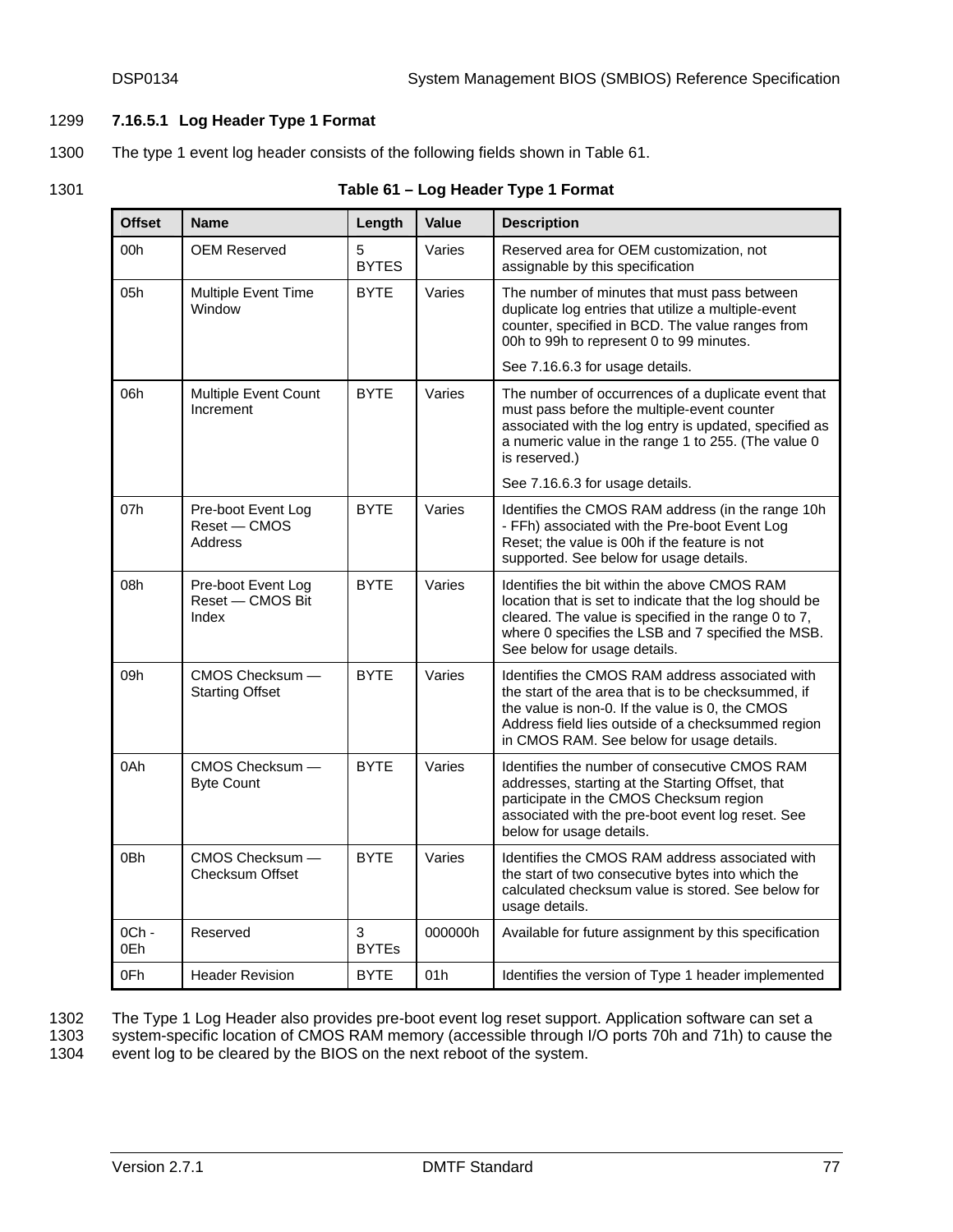- 1305 To perform the field setting, application software follows these steps, as long as the *Pre-boot Event Log*  1306 *Reset – CMOS Address* field of the header is non-zero:
- 1307 Read the address specified by *Pre-boot Event Log Reset CMOS Address* from CMOS RAM. 1308 Set the bit specified by the *CMOS Bit Index* field to 1. Rewrite the CMOS RAM address with the 1309 updated data.
- 1310 If the *CMOS Checksum Starting Offset* field is non-zero, recalculate the CMOS RAM 1311 checksum value for the range starting at the *Starting Offset* field for *Byte Count* bytes into a 2- 1312 byte value. Subtract that value from 0 to create the checksum value for the range and store that 1313 2-byte value into the CMOS RAM; the least-significant byte of the value is stored at the CMOS<br>1314 RAM Checksum Offset and the most-significant byte of the value is stored at (Checksum 1314 RAM *Checksum Offset* and the most-significant byte of the value is stored at (*Checksum*  1315 *Offset*)+1.

## 1316 **7.16.6 Log Record Format**

1317 Each log record consists of a *required* fixed-length record header, followed by (optional) additional data 1318 that is defined by the event type. The fixed-length log record header is present as the first eight bytes of 1319 each log record, regardless of event type. Details are shown in [Table 62.](#page-77-1)

<span id="page-77-1"></span>

| × |  |
|---|--|

| <b>Offset</b> | <b>Name</b>       | Format      | <b>Description</b>                                                                                                                                                                                                                                                                                                                                 |
|---------------|-------------------|-------------|----------------------------------------------------------------------------------------------------------------------------------------------------------------------------------------------------------------------------------------------------------------------------------------------------------------------------------------------------|
| 00h           | Event Type        | <b>BYTE</b> | Specifies the "Type" of event noted in an event-log entry as defined<br>in 7.16.6.1                                                                                                                                                                                                                                                                |
| 01h           | Length            | <b>BYTE</b> | Specifies the byte length of the event record, including the record's<br>Type and Length fields. The most-significant bit of the field specifies<br>whether (0) or not (1) the record has been read. The implication of<br>the record having been read is that the information in the log record<br>has been processed by a higher software layer. |
| 02h-07h       | Date/Time Fields  | <b>BYTE</b> | These fields contain the BCD representation of the date and time (as<br>read from CMOS RAM) of the occurrence of the event. The<br>information is present in year, month, day, hour, minute, and second<br>order.                                                                                                                                  |
|               |                   |             | NOTE: The century portion of the two-digit year is implied as '19' for year<br>values in the range 80h to 99h and '20' for year values in the range 00h to<br>79h.                                                                                                                                                                                 |
| $08h+$        | Log Variable Data | Var         | This field contains the (optional) event-specific additional status<br>information.                                                                                                                                                                                                                                                                |

#### 1320 **Table 62 – Log Record Format**

## <span id="page-77-0"></span>1321 **7.16.6.1 Event Log Types**

1322 [Table 63](#page-77-2) shows the values for Event Log Types.

## <span id="page-77-2"></span>1323 **Table 63 – Event Log Types**

| <b>Value</b> | <b>Description</b>          |
|--------------|-----------------------------|
| 00h          | Reserved                    |
| 01h          | Single-bit ECC memory error |
| 02h          | Multi-bit ECC memory error  |
| 03h          | Parity memory error         |
| 04h          | Bus time-out                |
| 05h          | I/O Channel Check           |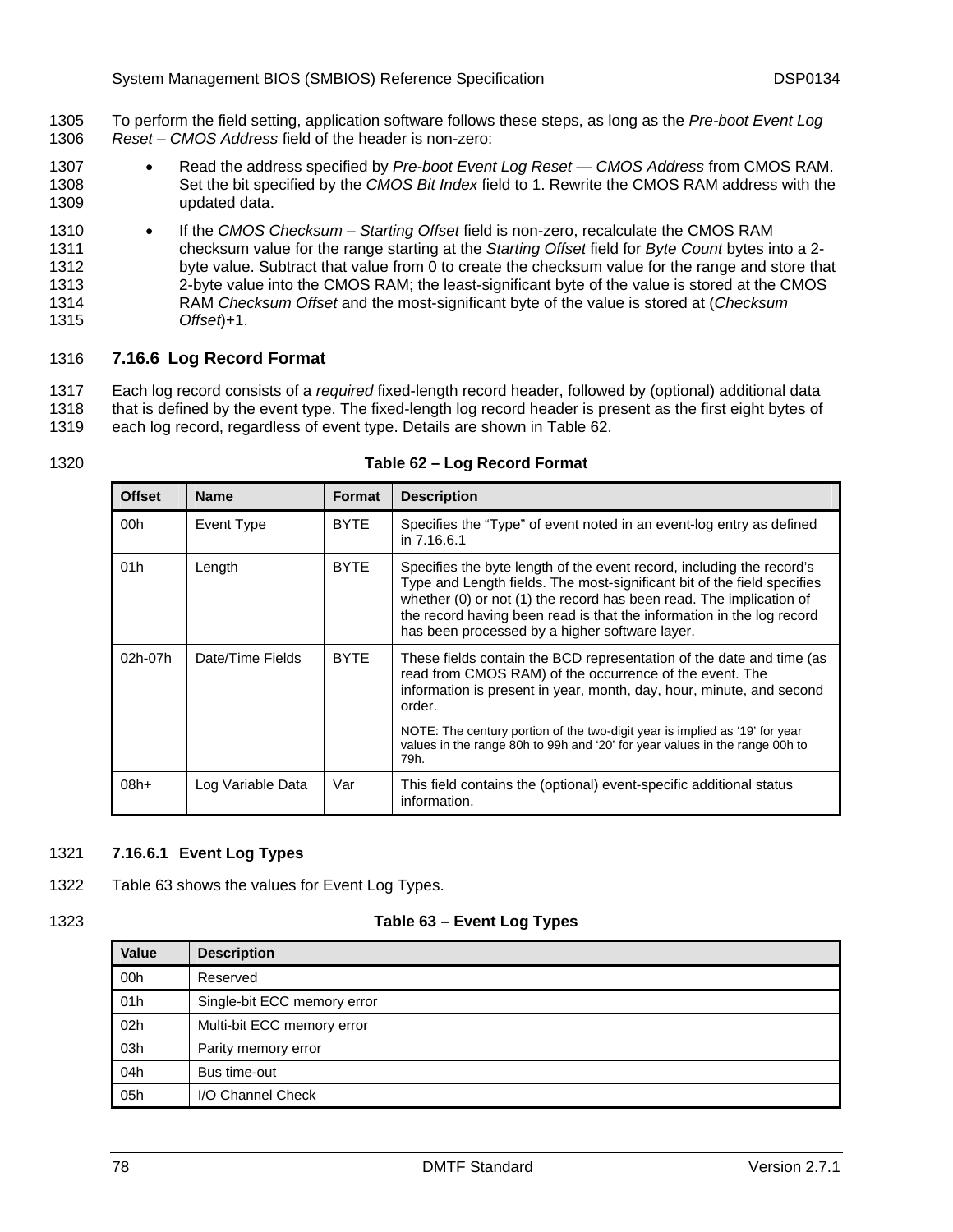| <b>Value</b>    | <b>Description</b>                                                                                                                                     |
|-----------------|--------------------------------------------------------------------------------------------------------------------------------------------------------|
| 06h             | Software NMI                                                                                                                                           |
| 07h             | <b>POST Memory Resize</b>                                                                                                                              |
| 08h             | <b>POST Error</b>                                                                                                                                      |
| 09h             | <b>PCI Parity Error</b>                                                                                                                                |
| 0Ah             | PCI System Error                                                                                                                                       |
| 0Bh             | <b>CPU Failure</b>                                                                                                                                     |
| 0Ch             | <b>EISA FailSafe Timer time-out</b>                                                                                                                    |
| 0 <sub>Dh</sub> | Correctable memory log disabled                                                                                                                        |
| 0Eh             | Logging disabled for a specific Event Type — too many errors of the same type received in a short<br>amount of time                                    |
| 0Fh             | Reserved                                                                                                                                               |
| 10 <sub>h</sub> | System Limit Exceeded (for example, voltage or temperature threshold exceeded)                                                                         |
| 11h             | Asynchronous hardware timer expired and issued a system reset                                                                                          |
| 12h             | System configuration information                                                                                                                       |
| 13h             | Hard-disk information                                                                                                                                  |
| 14h             | System reconfigured                                                                                                                                    |
| 15h             | Uncorrectable CPU-complex error                                                                                                                        |
| 16h             | Log Area Reset/Cleared                                                                                                                                 |
| 17 <sub>h</sub> | System boot. If implemented, this log entry is guaranteed to be the first one written on any system<br>boot.                                           |
| 18h-7Fh         | Unused, available for assignment by this specification                                                                                                 |
| 80h-FEh         | Available for system- and OEM-specific assignments                                                                                                     |
| FFh             | End of log. When an application searches through the event-log records, the end of the log is<br>identified when a log record with this type is found. |

## <span id="page-78-0"></span>1324 **7.16.6.2 Event Log Variable Data Format Type**

1325 The Variable Data Format Type, specified in the Event Log structure's Supported Event Type fields, 1326 identifies the standard format that application software can apply to the first *n* bytes of the associated Log 1327 Type's variable data. Additional OEM-specific data might follow in the log's variable data field. [Table 64](#page-78-1)

shows the values for this field.

<span id="page-78-1"></span>

## Table 64 – Event Log Variable Data Format Type

| Value | <b>Name</b>                | <b>Description</b>                                                                                                                                                                                                                |
|-------|----------------------------|-----------------------------------------------------------------------------------------------------------------------------------------------------------------------------------------------------------------------------------|
| 00h   | <b>None</b>                | No standard format data is available; the first byte of the variable data (if<br>present) contains OEM-specific unformatted information.                                                                                          |
| 01h   | Handle                     | The first WORD of the variable data contains the handle of the SMBIOS<br>structure associated with the hardware element that failed.                                                                                              |
| 02h   | Multiple-Event             | The first DWORD of the variable data contains a multiple-event counter (see<br>7.16.6.3 for details).                                                                                                                             |
| 03h   | Multiple-Event Handle      | The first WORD of the variable data contains the handle of the SMBIOS<br>structure associated with the hardware element that failed; it is followed by a<br>DWORD containing a multiple-event counter (see 7.16.6.3 for details). |
| 04h   | <b>POST Results Bitmap</b> | The first two DWORDs of the variable data contain the POST Results<br>Bitmap, as described in 7.16.6.4.                                                                                                                           |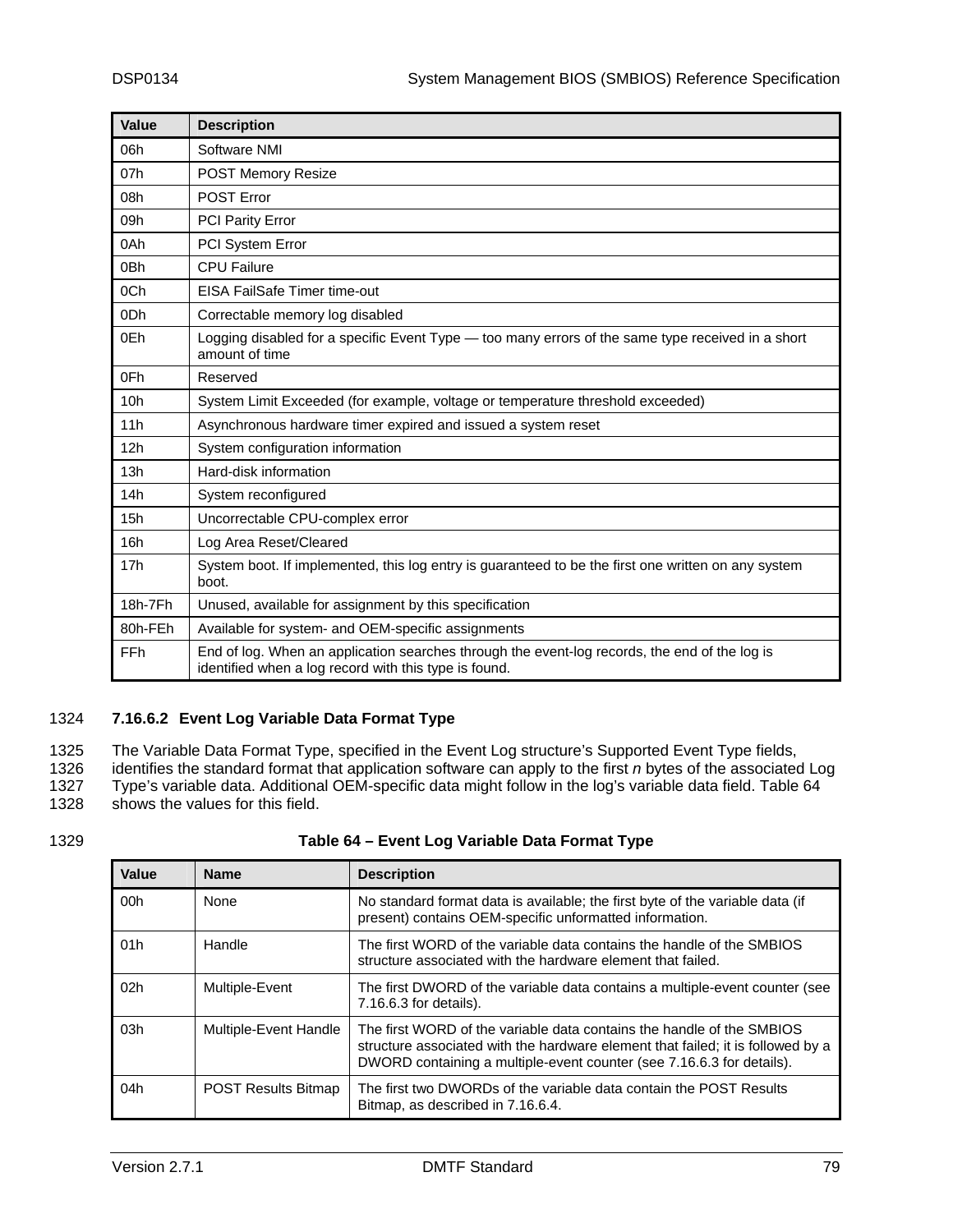| Value   | <b>Name</b>                                 | <b>Description</b>                                                                                                                                                                                                                                                     |
|---------|---------------------------------------------|------------------------------------------------------------------------------------------------------------------------------------------------------------------------------------------------------------------------------------------------------------------------|
| 05h     | System Management<br>Type                   | The first DWORD of the variable data contains a value that identifies a<br>system-management condition. See 7.16.6.5 for the enumerated values.                                                                                                                        |
| 06h     | Multiple-Event<br>System Management<br>Type | The first DWORD of the variable data contains a value that identifies a<br>system-management condition. (See 7.16.6.5 for the enumerated values.)<br>This DWORD is directly followed by a DWORD that contains a multiple-<br>event counter (see 7.16.6.3 for details). |
| 07h-7Fh | Unused                                      | Unused, available for assignment by this specification                                                                                                                                                                                                                 |
| 80h-FFh | OEM assigned                                | Available for system- and OEM-specific assignments                                                                                                                                                                                                                     |

#### <span id="page-79-0"></span>1330 **7.16.6.3 Multiple-Event Counter**

1331 Some system events can be persistent; after they occur, it is possible to quickly fill the log with redundant

1332 multiple logs. The Multiple Event Count Increment (*MECI*) and Multiple Event Time Window (*METW*) 1333 values can be used to reduce the occurrence of these multiple logs while providing multiple event counts.

1334 NOTE: These values are normally specified within the event log header; see [7.16.5.1](#page-76-0) for an example. If the values<br>1335 are not specified in the header, the application software can assume that the MECI value is 1 and 1335 are not specified in the header, the application software can assume that the *MECI* value is 1 and the *METW* value is 1336 60 (minutes).

1337 The multiple-event counter is a DWORD (32-bit) value that tracks the number of logs of the same type

1338 that have occurred within *METW* minutes. The counter value is initialized (in the log entry) to FFFFFFFFh, 1[3](#page-79-2)39 implying that only a single event of that type has been detected, and the internal BIOS counter<sup>3</sup> specific

1340 to that log type is reset to 0. The counter is incremented by setting its next non-zero bit to zero; this allows 1341 counting up to 33 events. When the counter reaches 00000000h, it is full. counting up to 33 events. When the counter reaches 00000000h, it is full.

1342 EXAMPLE: if the current counter value is FFFFFFFCh (meaning a count of 3 events), it is incremented to 1343 FFFFFFF8h (meaning a count of 4).

- 1344 When the BIOS receives the next event of that type, it increments its internal counter and checks to see 1345 what recording of the error is to be performed:
- 1346 1) if the date/time of the original log entry is outside of *METW* minutes: a new log entry is written, 1347 and the internal BIOS counter is reset to 0;
- 1348 2) if the log's current multiple-event counter is 00000000h or if the internal BIOS counter is less 1349 than the *MECI* value: no recording happens (other than the internal counter increment);
- 1350 3) Otherwise: The next non-zero bit of the multiple-event counter is set to 0.

## <span id="page-79-1"></span>1351 **7.16.6.4 POST Results Bitmap**

1352 This variable data type, when present, is expected to be associated with the POST Error (08h) event log 1353 type and identifies that one or more error types have occurred. The bitmap consists of two DWORD 1354 values, described in [Table 65](#page-80-1). Any bit within the DWORD pair that is specified as Reserved is set to 0 1355 within the log data and is available for assignment by this specification. A set bit ('1'b) at a DWORD bit

1356 position implies that the error associated with that position has occurred.

1

<span id="page-79-2"></span><sup>3</sup> All BIOS counters that support the Multiple-Event Counters are reset to zero each time the system boots.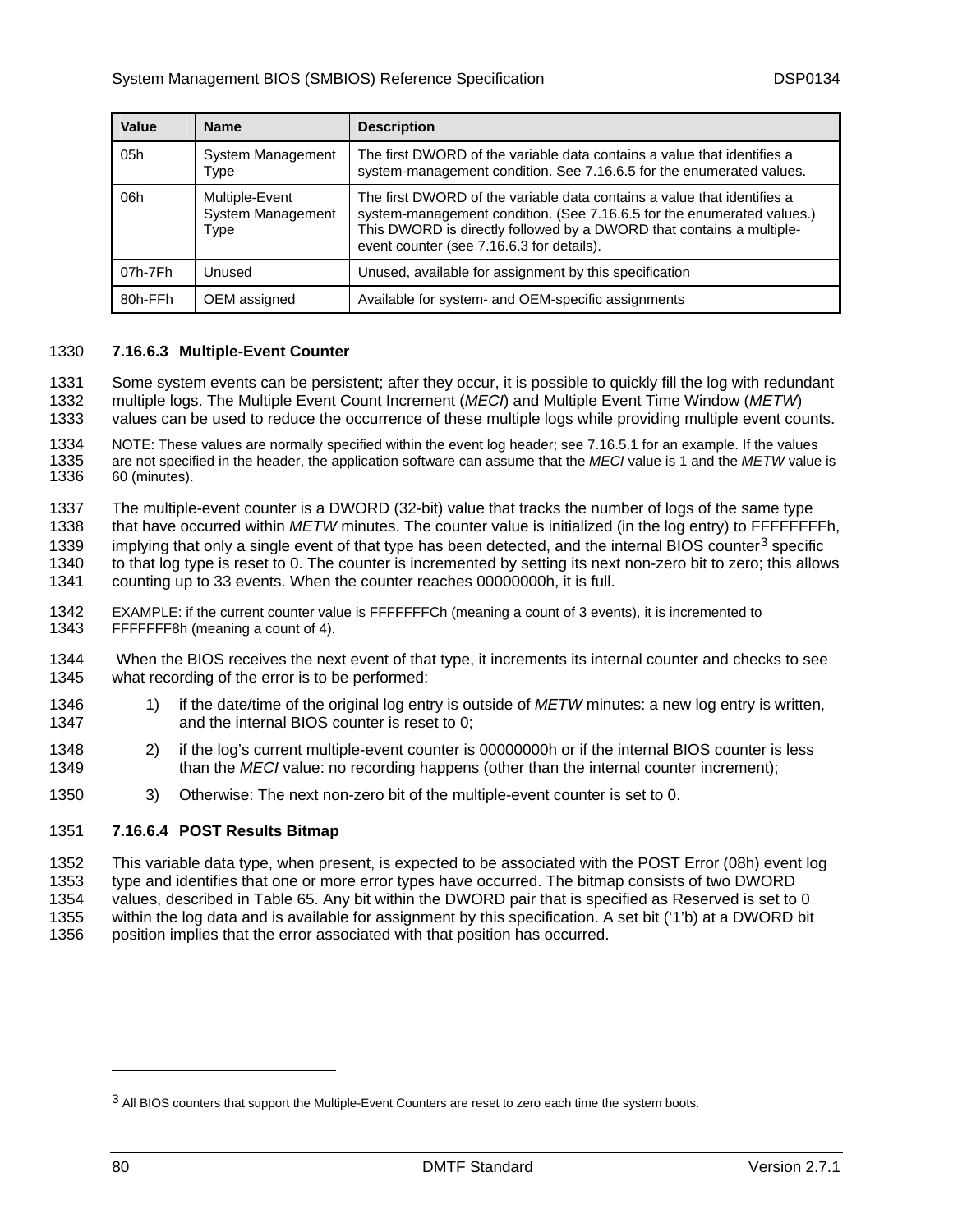#### <span id="page-80-1"></span>1357 **Table 65 – POST Results Bitmap**

| <b>Bit Position</b> | <b>First DWORD</b>                       | <b>Second DWORD</b>                        |
|---------------------|------------------------------------------|--------------------------------------------|
| 0                   | Channel 2 Timer error                    | Normally 0; available for OEM assignment   |
| 1                   | Master PIC (8259 #1) error               | Normally 0; available for OEM assignment   |
| $\overline{c}$      | Slave PIC (8259 #2) error                | Normally 0; available for OEM assignment   |
| 3                   | <b>CMOS RAM Battery Failure</b>          | Normally 0; available for OEM assignment   |
| 4                   | CMOS RAM System Options Not Set          | Normally 0; available for OEM assignment   |
| 5                   | <b>CMOS RAM Checksum Error</b>           | Normally 0; available for OEM assignment   |
| 6                   | <b>CMOS RAM Configuration Error</b>      | Normally 0; available for OEM assignment   |
| $\overline{7}$      | Mouse and Keyboard Swapped               | <b>PCI Memory Conflict</b>                 |
| 8                   | Keyboard Locked                          | PCI I/O Conflict                           |
| 9                   | Keyboard Not Functional                  | PCI IRQ Conflict                           |
| 10                  | Keyboard Controller Not Functional       | <b>PNP Memory Conflict</b>                 |
| 11                  | <b>CMOS Memory Size Different</b>        | PNP 32 bit Memory Conflict                 |
| 12                  | Memory Decreased in Size                 | PNP I/O Conflict                           |
| 13                  | Cache Memory Error                       | PNP IRQ Conflict                           |
| 14                  | Floppy Drive 0 Error                     | <b>PNP DMA Conflict</b>                    |
| 15                  | Floppy Drive 1 Error                     | Bad PNP Serial ID Checksum                 |
| 16                  | <b>Floppy Controller Failure</b>         | Bad PNP Resource Data Checksum             |
| 17                  | Number of ATA Drives Reduced Error       | <b>Static Resource Conflict</b>            |
| 18                  | RTC Time Not Set                         | NVRAM Checksum Error, NVRAM Cleared        |
| 19                  | DDC Monitor Configuration Change         | System Board Device Resource Conflict      |
| 20                  | Reserved, set to 0                       | Primary Output Device Not Found            |
| 21                  | Reserved, set to 0                       | Primary Input Device Not Found             |
| 22                  | Reserved, set to 0                       | Primary Boot Device Not Found              |
| 23                  | Reserved, set to 0                       | NVRAM Cleared By Jumper                    |
| 24                  | Second DWORD has valid data              | NVRAM Data Invalid, NVRAM Cleared          |
| 25                  | Reserved, set to 0                       | FDC Resource Conflict                      |
| 26                  | Reserved, set to 0                       | Primary ATA Controller Resource Conflict   |
| 27                  | Reserved, set to 0                       | Secondary ATA Controller Resource Conflict |
| 28                  | Normally 0; available for OEM assignment | <b>Parallel Port Resource Conflict</b>     |
| 29                  | Normally 0; available for OEM assignment | Serial Port 1 Resource Conflict            |
| 30                  | Normally 0; available for OEM assignment | Serial Port 2 Resource Conflict            |
| 31                  | Normally 0; available for OEM assignment | Audio Resource Conflict                    |

# <span id="page-80-0"></span>1358 **7.16.6.5 System Management Types**

1359 [Table 66](#page-81-0) defines the system management types present in an event log record's variable data. In 1360 general, each type is associated with a management event that occurred within the system.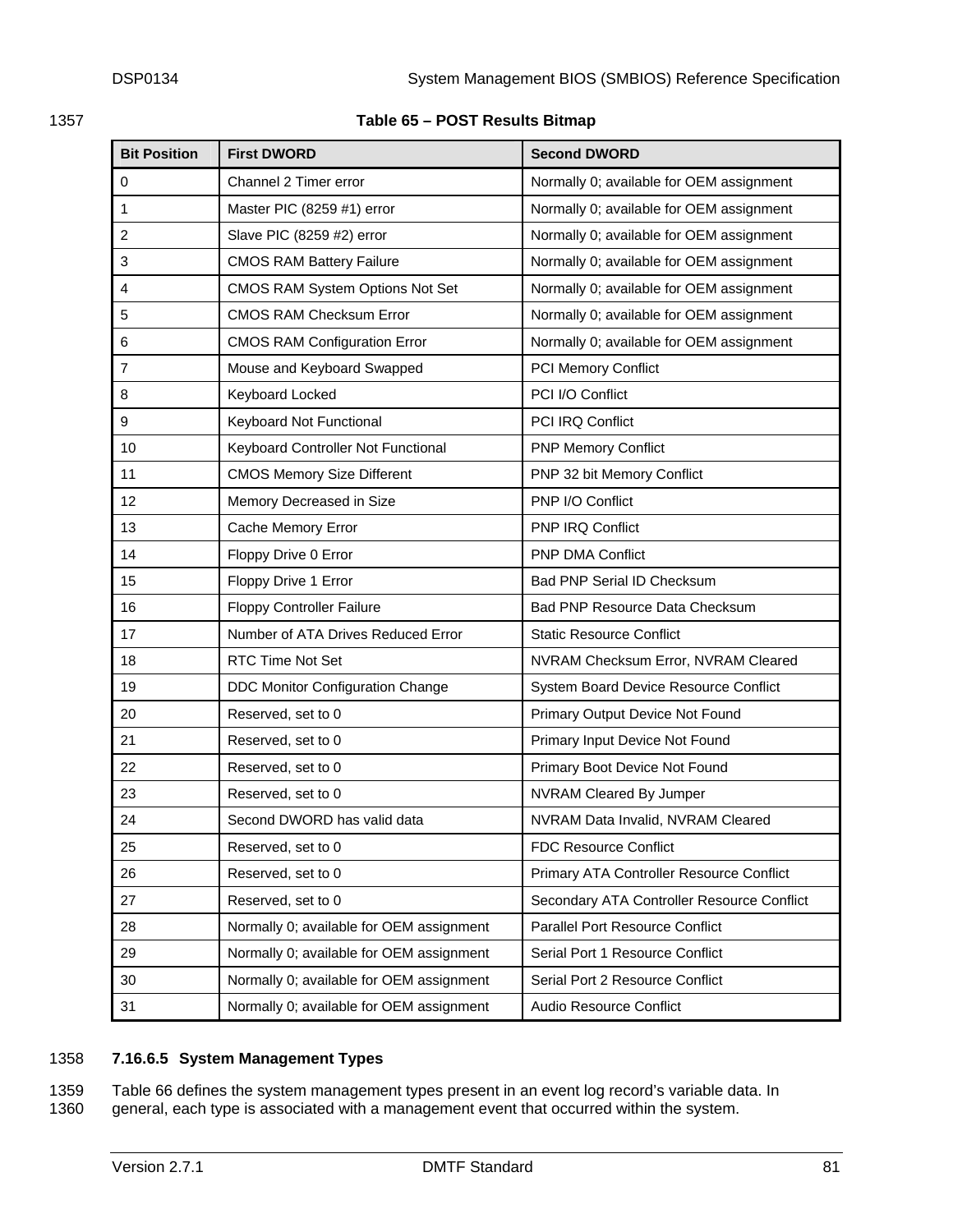## <span id="page-81-0"></span>1361 **Table 66 – System Management Types**

| <b>Value</b>          | <b>Name</b>                                                                                                                                                                     |
|-----------------------|---------------------------------------------------------------------------------------------------------------------------------------------------------------------------------|
| 00000000h             | +2.5V Out of range, #1                                                                                                                                                          |
| 00000001h             | +2.5V Out of range, #2                                                                                                                                                          |
| 00000002h             | +3.3V Out of range                                                                                                                                                              |
| 00000003h             | +5V Out of range                                                                                                                                                                |
| 00000004h             | -5V Out of range                                                                                                                                                                |
| 00000005h             | +12V Out of range                                                                                                                                                               |
| 00000006h             | -12V Out of range                                                                                                                                                               |
| 00000007h - 0000000Fh | Reserved for future out-of-range voltage levels, assigned by this specification                                                                                                 |
| 00000010h             | System board temperature out of range                                                                                                                                           |
| 00000011h             | Processor #1 temperature out of range                                                                                                                                           |
| 00000012h             | Processor #2 temperature out of range                                                                                                                                           |
| 00000013h             | Processor #3 temperature out of range                                                                                                                                           |
| 00000014h             | Processor #4 temperature out of range                                                                                                                                           |
| 00000015h - 0000001Fh | Reserved for future out-of-range temperatures, assigned by this specification                                                                                                   |
| 00000020h - 00000027h | Fan $n (n = 0 to 7)$ Out of range                                                                                                                                               |
| 00000028h - 0000002Fh | Reserved for future assignment by this specification                                                                                                                            |
| 00000030h             | Chassis secure switch activated                                                                                                                                                 |
| 00000031h - 0000FFFFh | Reserved for future assignment by this specification                                                                                                                            |
| 0001xxxxh             | A system-management probe or cooling device is out of range. The xxxx portion of<br>the value contains the handle of the SMBIOS structure associated with the errant<br>device. |
| 00020000h - 7FFFFFFFh | Reserved for future assignment by this specification                                                                                                                            |
| 80000000h - FFFFFFFFh | OEM assigned                                                                                                                                                                    |

# <span id="page-81-2"></span>1362 **7.17 Physical Memory Array (Type 16)**

1363 This structure describes a collection of memory devices that operate together to form a memory address 1364 space. [Table 67](#page-81-1) provides the details.

## <span id="page-81-1"></span>1365 **Table 67 – Physical Memory Array (Type 16) Structure**

| <b>Offset</b>   | Spec.<br><b>Version</b> | <b>Name</b> | Length      | Value  | <b>Description</b>                                               |
|-----------------|-------------------------|-------------|-------------|--------|------------------------------------------------------------------|
| 00h             | $2.1+$                  | Type        | <b>BYTE</b> | 16     | Physical Memory Array type                                       |
| 01h             | $2.1+$                  | Length      | <b>BYTE</b> | 0Fh    | Length of the structure                                          |
| 02 <sub>h</sub> | $2.1+$                  | Handle      | <b>WORD</b> | Varies | The handle, or instance number, associated with<br>the structure |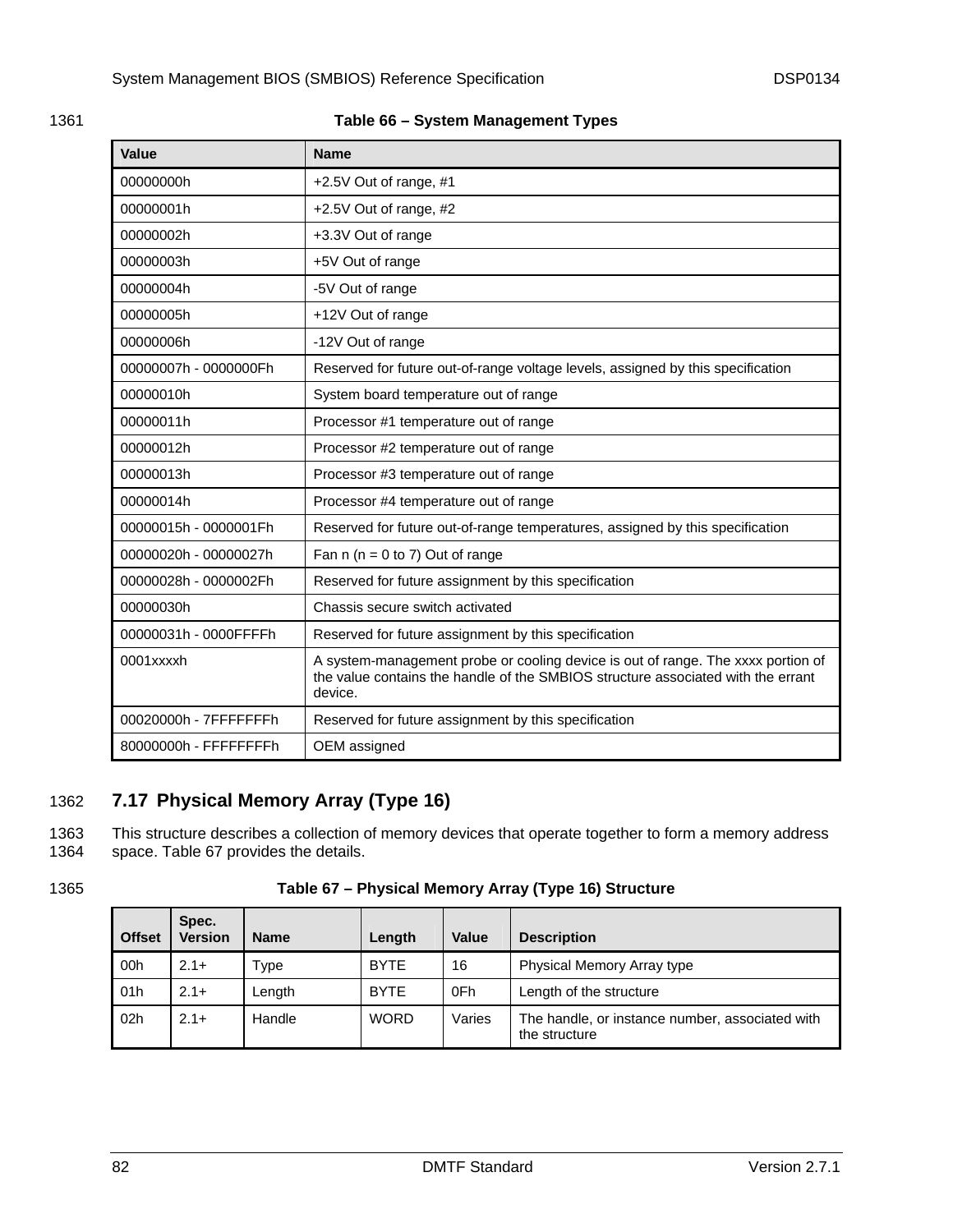| <b>Offset</b>   | Spec.<br><b>Version</b> | <b>Name</b>                                  | Length       | <b>Value</b> | <b>Description</b>                                                                                                                                                                                                                                                                                                                                              |
|-----------------|-------------------------|----------------------------------------------|--------------|--------------|-----------------------------------------------------------------------------------------------------------------------------------------------------------------------------------------------------------------------------------------------------------------------------------------------------------------------------------------------------------------|
| 04h             | $2.1+$                  | Location                                     | <b>BYTE</b>  | <b>ENUM</b>  | The physical location of the Memory Array,<br>whether on the system board or an add-in board.<br>See 7.17.1 for definitions.                                                                                                                                                                                                                                    |
| 05h             | $2.1+$                  | Use                                          | <b>BYTE</b>  | <b>ENUM</b>  | The function for which the array is used. See<br>7.17.2 for definitions.                                                                                                                                                                                                                                                                                        |
| 06h             | $2.1+$                  | <b>Memory Error</b><br>Correction            | <b>BYTE</b>  | <b>ENUM</b>  | The primary hardware error correction or<br>detection method supported by this memory array.<br>See 7.17.3 for definitions.                                                                                                                                                                                                                                     |
| 07h             | $2.1+$                  | Maximum<br>Capacity                          | <b>DWORD</b> | Varies       | The maximum memory capacity, in kilobytes, for<br>this array. If the capacity is not represented in this<br>field, then this field contains 8000 0000h and the<br>Extended Maximum Capacity field should be<br>used. Values 2 TB (8000 0000h) or greater must<br>be represented in the Extended Maximum<br>Capacity field.                                      |
| 0 <sub>Bh</sub> | $2.1+$                  | <b>Memory Error</b><br>Information<br>Handle | <b>WORD</b>  | Varies       | The handle, or instance number, associated with<br>any error that was previously detected for the<br>array. If the system does not provide the error<br>information structure, the field contains FFFEh;<br>otherwise, the field contains either FFFFh (if no<br>error was detected) or the handle of the error-<br>information structure. See 7.18.4 and 7.34. |
| 0 <sub>Dh</sub> | $2.1 +$                 | Number of<br>Memory<br><b>Devices</b>        | <b>WORD</b>  | Varies       | The number of slots or sockets available for<br>Memory Devices in this array. This value<br>represents the number of Memory Device<br>structures that comprise this Memory Array. Each<br>Memory Device has a reference to the "owning"<br>Memory Array.                                                                                                        |
| 0Fh             | $2.7+$                  | Extended<br>Maximum<br>Capacity              | QWORD        | Varies       | The maximum memory capacity, in bytes, for this<br>array. This field is only valid when the Maximum<br>Capacity field contains 8000 0000h. When<br>Maximum Capacity contains a value that is not<br>8000 0000h, Extended Maximum Capacity must<br>contain zeros.                                                                                                |

# <span id="page-82-0"></span>1366 **7.17.1 Memory Array — Location**

- 1367 [Table 68](#page-82-1) shows what the byte values mean for the Memory Array Location field.
- 1368 NOTE: Refer to [6.3](#page-25-0) for the CIM properties associated with this enumerated value.

#### <span id="page-82-1"></span>1369 **Table 68 – Memory Array: Location Field**

| <b>Byte Value</b> | <b>Meaning</b>              |
|-------------------|-----------------------------|
| 01h               | Other                       |
| 02h               | Unknown                     |
| 03h               | System board or motherboard |
| 04h               | ISA add-on card             |
| 05h               | EISA add-on card            |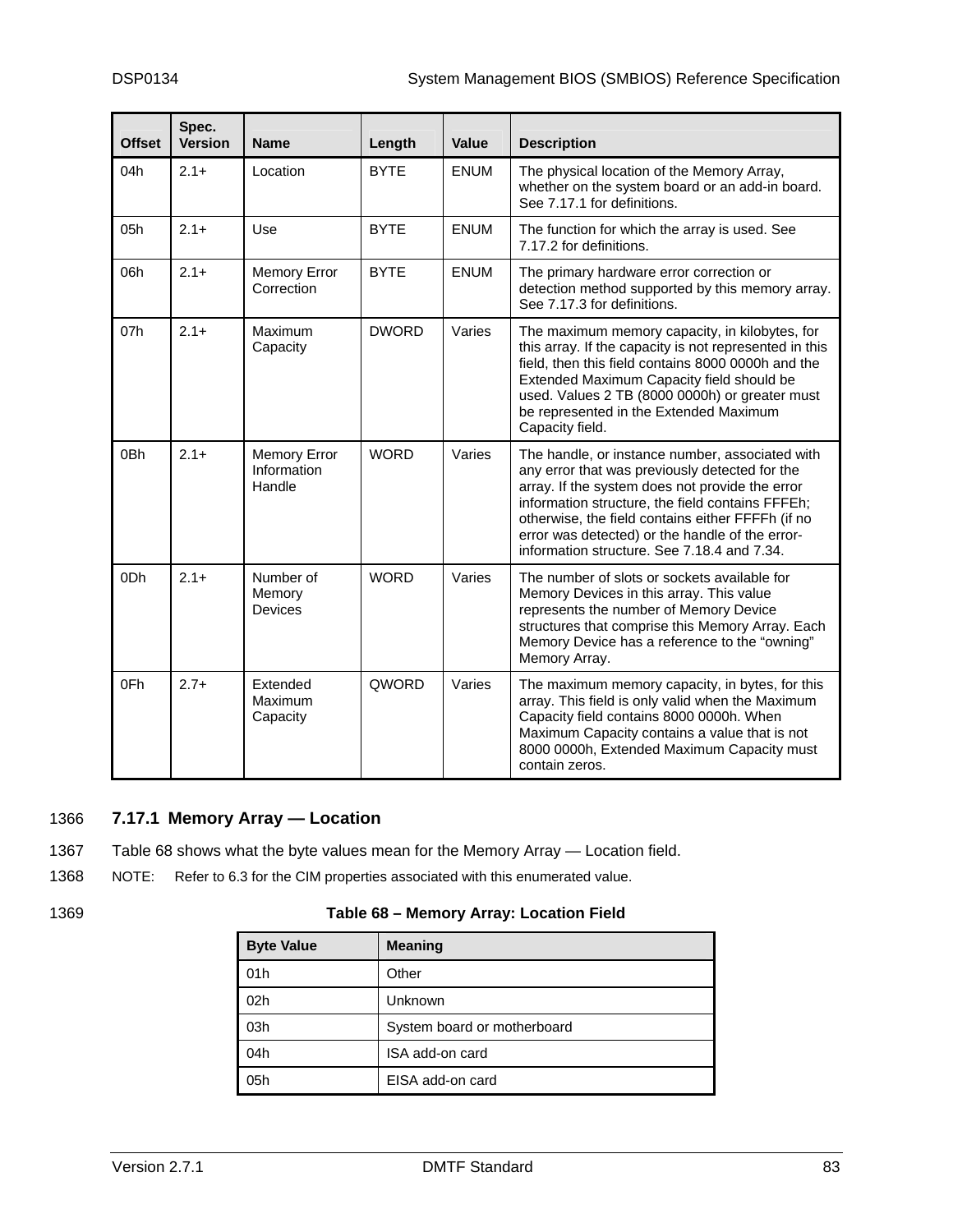| <b>Byte Value</b> | <b>Meaning</b>              |
|-------------------|-----------------------------|
| 06h               | PCI add-on card             |
| 07h               | MCA add-on card             |
| 08h               | PCMCIA add-on card          |
| 09h               | Proprietary add-on card     |
| 0Ah               | <b>NuBus</b>                |
| A0h               | PC-98/C20 add-on card       |
| A <sub>1</sub> h  | PC-98/C24 add-on card       |
| A <sub>2</sub> h  | PC-98/E add-on card         |
| A3h               | PC-98/Local bus add-on card |

## <span id="page-83-0"></span>1370 **7.17.2 Memory Array — Use**

- 1371 [Table 69](#page-83-2) shows what the byte values mean for the Memory Array Use field.
- 1372 NOTE: Refer to [6.3](#page-25-0) for the CIM properties associated with this enumerated value.

## <span id="page-83-2"></span>1373 **Table 69 – Memory Array: Use Field**

| <b>Byte Value</b> | <b>Meaning</b>   |
|-------------------|------------------|
| 01h               | Other            |
| 02 <sub>h</sub>   | Unknown          |
| 03h               | System memory    |
| 04h               | Video memory     |
| 05h               | Flash memory     |
| 06h               | Non-volatile RAM |
| 07h               | Cache memory     |

## <span id="page-83-1"></span>1374 **7.17.3 Memory Array — Error Correction Types**

- 1375 [Table 70](#page-83-3) shows what the byte values mean for the Memory Array Error Correction Types field.
- 1376 NOTE: Refer to [6.3](#page-25-0) for the CIM properties associated with this enumerated value.

## <span id="page-83-3"></span>1377 **Table 70 – Memory Array: Error Correction Types Field**

| <b>Byte Value</b> | <b>Meaning</b> |
|-------------------|----------------|
| 01h               | Other          |
| 02 <sub>h</sub>   | Unknown        |
| 03h               | None           |
| 04h               | Parity         |
| 05h               | Single-bit ECC |
| 06h               | Multi-bit ECC  |
| 07h               | <b>CRC</b>     |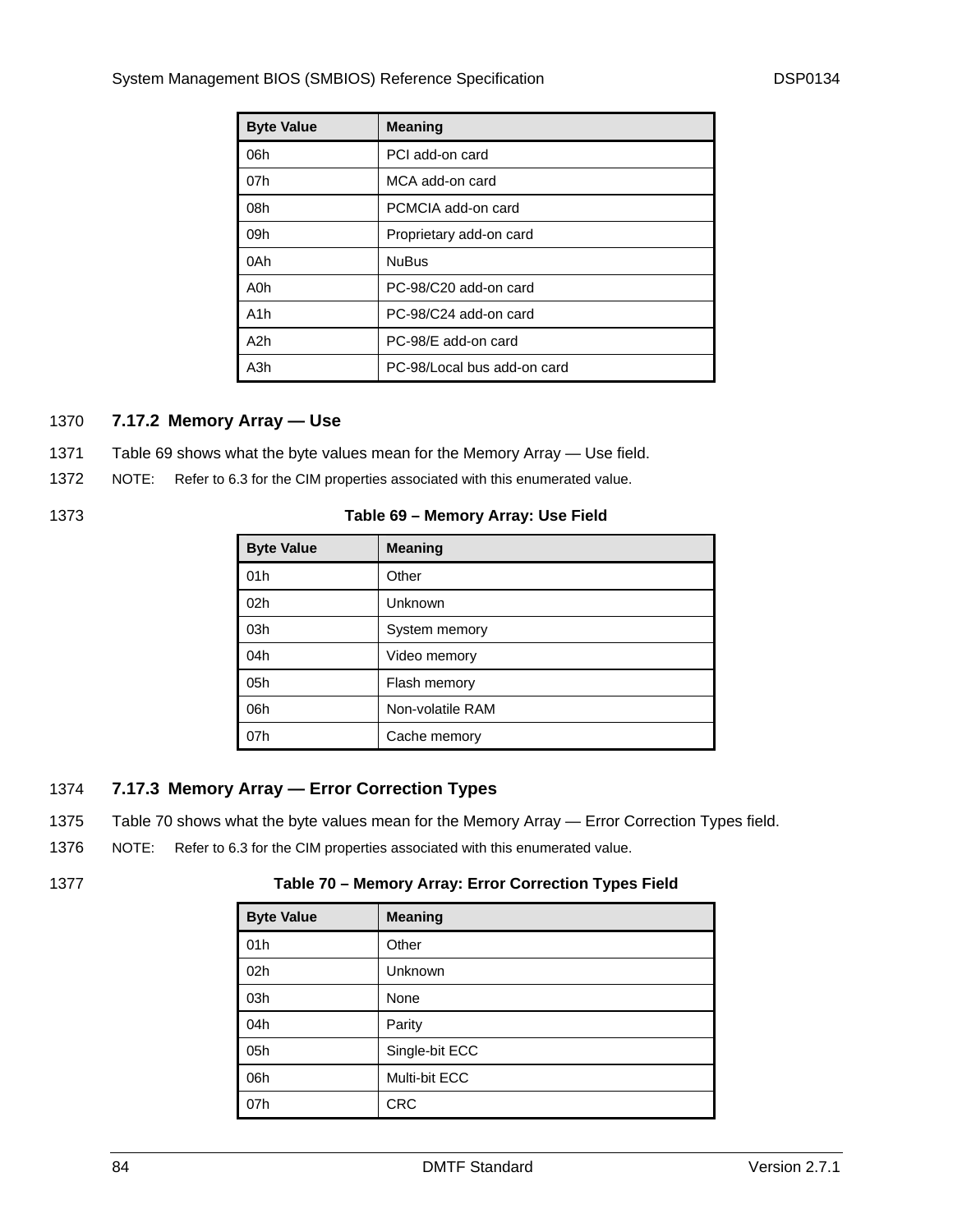# <span id="page-84-1"></span>1378 **7.18 Memory Device (Type 17)**

1379 This structure describes a single memory device that is part of a larger Physical Memory Array (Type 16)<br>1380 structure. See 7.17 for more details. structure. See [7.17](#page-81-2) for more details.

1381 [Table 71](#page-84-0) provides information about the Memory Device (Type 17) Structure.

1382 NOTE: If a system includes memory-device sockets, the SMBIOS implementation includes a *Memory Device* structure instance for each slot whether or not the socket is currently populated.

#### <span id="page-84-0"></span>1384 **Table 71 – Memory Device (Type 17) Structure**

| <b>Offset</b> | Spec.<br><b>Version</b> | <b>Name</b>                              | Length      | <b>Value</b> | <b>Description</b>                                                                                                                                                                                                                                                                                                                                               |
|---------------|-------------------------|------------------------------------------|-------------|--------------|------------------------------------------------------------------------------------------------------------------------------------------------------------------------------------------------------------------------------------------------------------------------------------------------------------------------------------------------------------------|
| 00h           | $2.1 +$                 | <b>Type</b>                              | <b>BYTE</b> | 17           | Memory Device type                                                                                                                                                                                                                                                                                                                                               |
| 01h           | $2.1+$                  | Length                                   | <b>BYTE</b> | Varies       | Length of the structure, a minimum of 15h                                                                                                                                                                                                                                                                                                                        |
| 02h           | $2.1+$                  | Handle                                   | <b>WORD</b> | Varies       | The handle, or instance number, associated with<br>the structure                                                                                                                                                                                                                                                                                                 |
| 04h           | $2.1+$                  | Physical<br>Memory<br>Array Handle       | <b>WORD</b> | Varies       | The handle, or instance number, associated with<br>the Physical Memory Array to which this device<br>belongs                                                                                                                                                                                                                                                     |
| 06h           | $2.1+$                  | Memory<br>Error<br>Information<br>Handle | <b>WORD</b> | Varies       | The handle, or instance number, associated with<br>any error that was previously detected for the<br>device. if the system does not provide the error<br>information structure, the field contains FFFEh;<br>otherwise, the field contains either FFFFh (if no<br>error was detected) or the handle of the error-<br>information structure. See 7.18.4 and 7.34. |
| 08h           | $2.1+$                  | <b>Total Width</b>                       | <b>WORD</b> | Varies       | The total width, in bits, of this memory device,<br>including any check or error-correction bits. If there<br>are no error-correction bits, this value should be<br>equal to Data Width. If the width is unknown, the<br>field is set to FFFFh.                                                                                                                  |
| 0Ah           | $2.1+$                  | Data Width                               | <b>WORD</b> | Varies       | The data width, in bits, of this memory device. A<br>Data Width of 0 and a Total Width of 8 indicates that<br>the device is being used solely to provide 8 error-<br>correction bits. If the width is unknown, the field is<br>set to FFFFh.                                                                                                                     |
| 0Ch           | $2.1+$                  | Size                                     | <b>WORD</b> | Varies       | The size of the memory device. If the value is 0, no<br>memory device is installed in the socket; if the size<br>is unknown, the field value is FFFFh. If the size is<br>32 GB-1 MB or greater, the field value is 7FFFh and<br>the actual size is stored in the Extended Size field.                                                                            |
|               |                         |                                          |             |              | The granularity in which the value is specified<br>depends on the setting of the most-significant bit (bit<br>15). If the bit is 0, the value is specified in megabyte<br>units; if the bit is 1, the value is specified in kilobyte<br>units. For example, the value 8100h identifies a<br>256 KB memory device and 0100h identifies a<br>256 MB memory device. |
| 0Eh           | $2.1+$                  | Form Factor                              | <b>BYTE</b> | <b>ENUM</b>  | The implementation form factor for this memory<br>device. See 7.18.1 for definitions.                                                                                                                                                                                                                                                                            |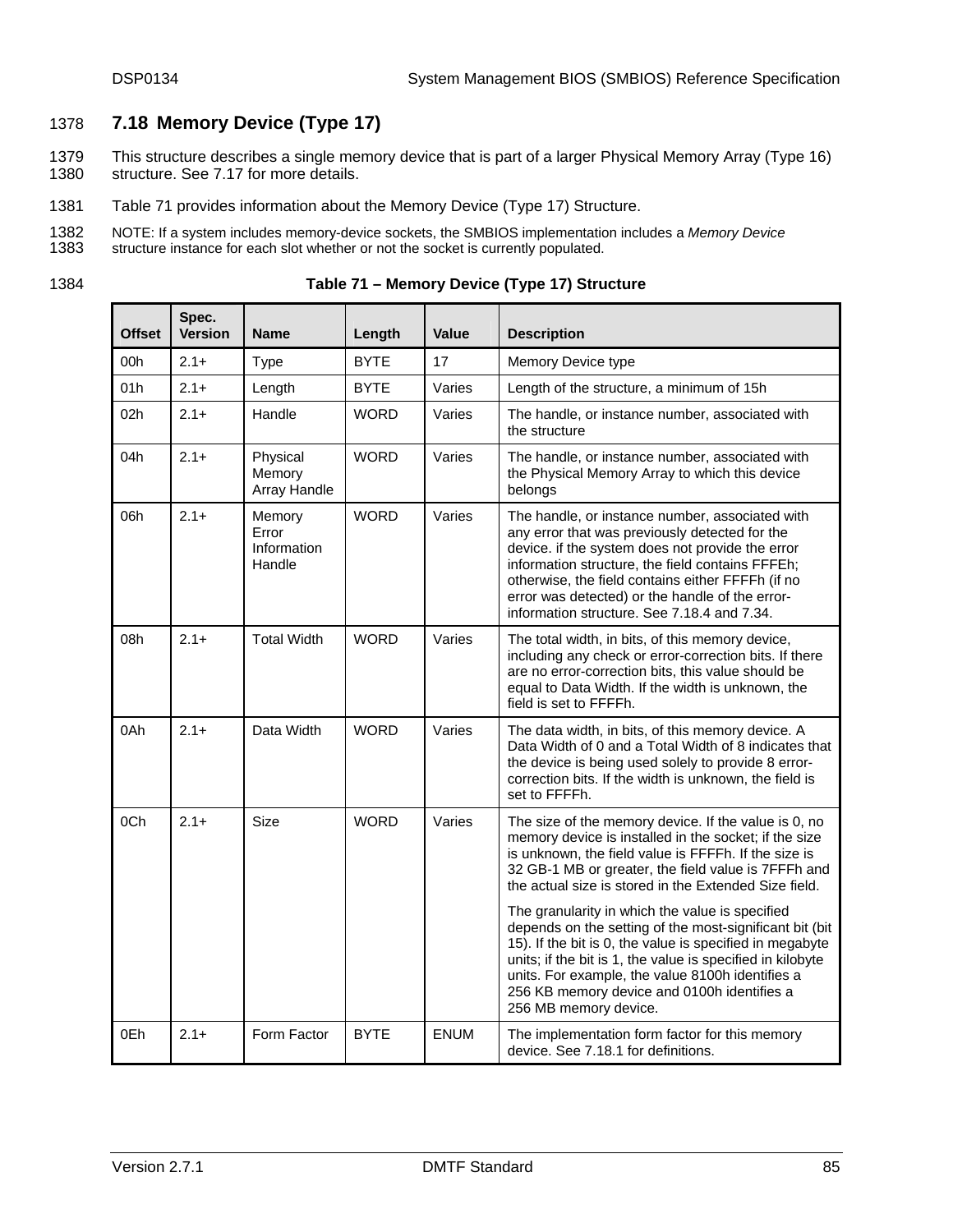| <b>Offset</b>   | Spec.<br><b>Version</b> | <b>Name</b>                         | Length       | <b>Value</b>     | <b>Description</b>                                                                                                                                                                                                                                                                                                   |
|-----------------|-------------------------|-------------------------------------|--------------|------------------|----------------------------------------------------------------------------------------------------------------------------------------------------------------------------------------------------------------------------------------------------------------------------------------------------------------------|
| 0Fh             | $2.1 +$                 | Device Set                          | <b>BYTE</b>  | Varies           | Identifies when the Memory Device is one of a set<br>of Memory Devices that must be populated with all<br>devices of the same type and size, and the set to<br>which this device belongs. A value of 0 indicates<br>that the device is not part of a set; a value of FFh<br>indicates that the attribute is unknown. |
|                 |                         |                                     |              |                  | NOTE: A Device Set number must be unique within the<br>context of the Memory Array containing this Memory<br>Device.                                                                                                                                                                                                 |
| 10 <sub>h</sub> | $2.1+$                  | Device<br>Locator                   | <b>BYTE</b>  | <b>STRING</b>    | The string number of the string that identifies the<br>physically-labeled socket or board position where<br>the memory device is located                                                                                                                                                                             |
|                 |                         |                                     |              |                  | <b>EXAMPLE: "SIMM 3"</b>                                                                                                                                                                                                                                                                                             |
| 11h             | $2.1+$                  | <b>Bank Locator</b>                 | <b>BYTE</b>  | <b>STRING</b>    | The string number of the string that identifies the<br>physically labeled bank where the memory device is<br>located,                                                                                                                                                                                                |
|                 |                         |                                     |              |                  | EXAMPLE: "Bank 0" or "A"                                                                                                                                                                                                                                                                                             |
| 12h             | $2.1+$                  | Memory<br><b>Type</b>               | <b>BYTE</b>  | <b>ENUM</b>      | The type of memory used in this device; see 7.18.2<br>for definitions.                                                                                                                                                                                                                                               |
| 13h             | $2.1+$                  | <b>Type Detail</b>                  | <b>WORD</b>  | <b>Bit Field</b> | Additional detail on the memory device type; see<br>7.18.3 for definitions.                                                                                                                                                                                                                                          |
| 15h             | $2.3+$                  | Speed                               | <b>WORD</b>  | Varies           | Identifies the maximum capable speed of the<br>device, in megahertz (MHz). If the value is 0, the<br>speed is unknown.                                                                                                                                                                                               |
|                 |                         |                                     |              |                  | NOTE: $n$ MHz = $(1000 / n)$ nanoseconds (ns)                                                                                                                                                                                                                                                                        |
| 17h             | $2.3+$                  | Manufacturer                        | <b>BYTE</b>  | <b>STRING</b>    | String number for the manufacturer of this memory<br>device                                                                                                                                                                                                                                                          |
| 18h             | $2.3+$                  | Serial<br>Number                    | <b>BYTE</b>  | <b>STRING</b>    | String number for the serial number of this memory<br>device. This value is set by the manufacturer and<br>normally is not changeable.                                                                                                                                                                               |
| 19h             | $2.3+$                  | Asset Tag                           | <b>BYTE</b>  | <b>STRING</b>    | String number for the asset tag of this memory<br>device                                                                                                                                                                                                                                                             |
| 1Ah             | $2.3+$                  | Part Number                         | <b>BYTE</b>  | <b>STRING</b>    | String number for the part number of this memory<br>device. This value is set by the manufacturer and<br>normally is not changeable.                                                                                                                                                                                 |
| 1Bh             | $2.6+$                  | Attributes                          | <b>BYTE</b>  | Varies           | Bits 7-4: reserved                                                                                                                                                                                                                                                                                                   |
|                 |                         |                                     |              |                  | Bits 3-0: rank                                                                                                                                                                                                                                                                                                       |
|                 |                         |                                     |              |                  | Value=0 for unknown rank information                                                                                                                                                                                                                                                                                 |
| 1Ch             | $2.7+$                  | Extended<br>Size                    | <b>DWORD</b> | Varies           | The extended size of the memory device<br>(complements the Size field at offset 0Ch)                                                                                                                                                                                                                                 |
|                 |                         |                                     |              |                  | See 7.18.4 for details.                                                                                                                                                                                                                                                                                              |
| 20h             | $2.7+$                  | Configured<br>Memory<br>Clock Speed | <b>WORD</b>  | Varies           | Identifies the configured clock speed to the memory<br>device, in megahertz (MHz). If the value is 0, the<br>speed is unknown.                                                                                                                                                                                       |
|                 |                         |                                     |              |                  | NOTE: $n$ MHz = (1000 / $n$ ) nanoseconds (ns)                                                                                                                                                                                                                                                                       |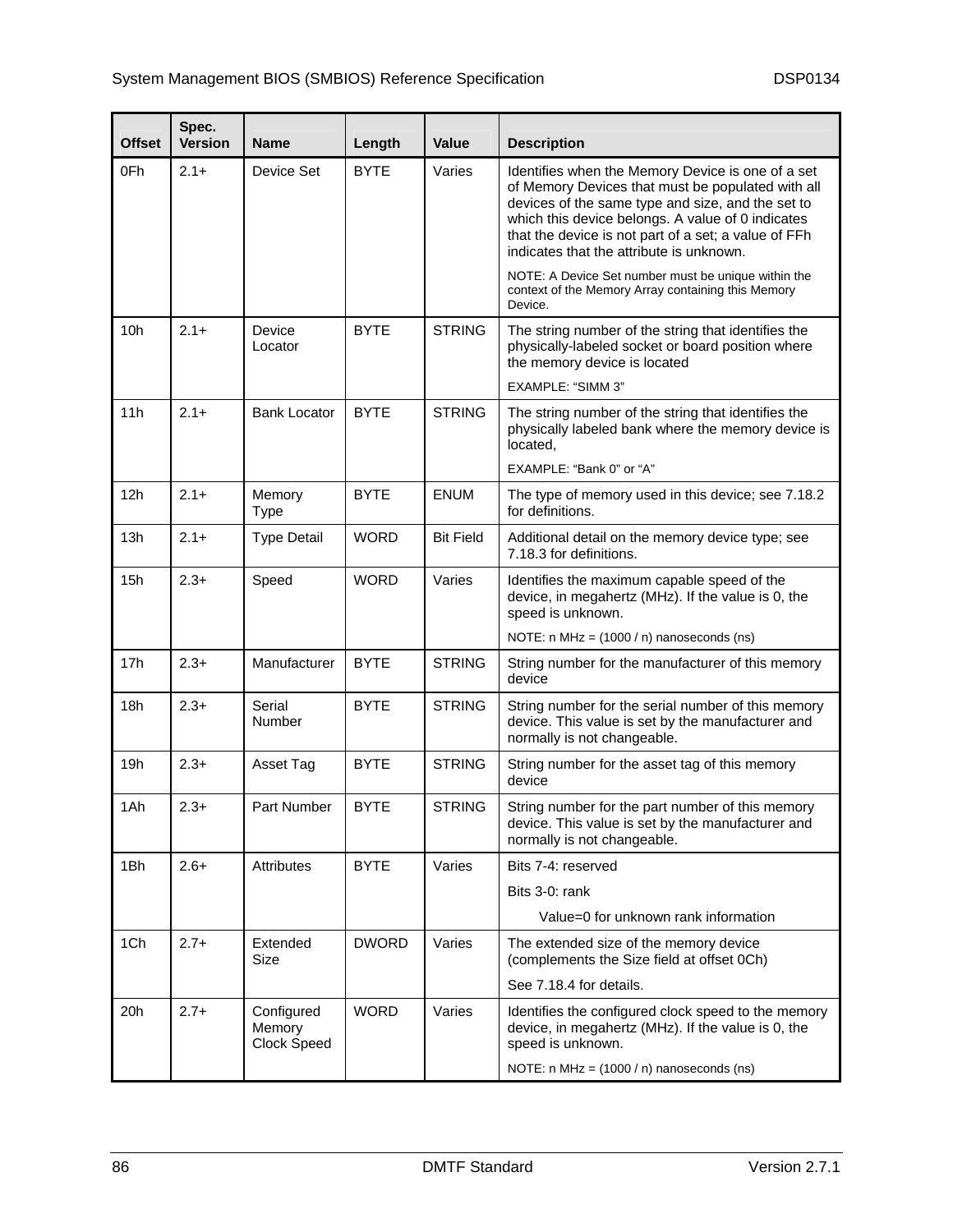## <span id="page-86-0"></span>1385 **7.18.1 Memory Device — Form Factor**

- 1386 [Table 72](#page-86-2) shows what the byte values mean for the Memory Device Form Factor field.
- 1387 NOTE: Refer to [6.3](#page-25-0) for the CIM properties associated with this enumerated value.
- 

## <span id="page-86-2"></span>1388 **Table 72 – Memory Device: Form Factor Field**

| <b>Byte Value</b> | <b>Meaning</b>   |
|-------------------|------------------|
| 01h               | Other            |
| 02h               | Unknown          |
| 03h               | <b>SIMM</b>      |
| 04h               | <b>SIP</b>       |
| 05h               | Chip             |
| 06h               | <b>DIP</b>       |
| 07h               | <b>ZIP</b>       |
| 08h               | Proprietary Card |
| 09h               | <b>DIMM</b>      |
| 0Ah               | <b>TSOP</b>      |
| 0Bh               | Row of chips     |
| 0Ch               | <b>RIMM</b>      |
| 0Dh               | SODIMM           |
| 0Eh               | <b>SRIMM</b>     |
| 0Fh               | FB-DIMM          |

## <span id="page-86-1"></span>1389 **7.18.2 Memory Device — Type**

- 1390 [Table 73](#page-86-3) shows what the byte values mean for the Memory Device Type field.
- 1391 NOTE: Refer to [6.3](#page-25-0) for the CIM properties associated with this enumerated value.
- 

## <span id="page-86-3"></span>1392 **Table 73 – Memory Device: Type**

| <b>Byte Value</b> | <b>Meaning</b> |
|-------------------|----------------|
| 01h               | Other          |
| 02h               | Unknown        |
| 03h               | <b>DRAM</b>    |
| 04h               | <b>EDRAM</b>   |
| 05h               | <b>VRAM</b>    |
| 06h               | <b>SRAM</b>    |
| 07h               | <b>RAM</b>     |
| 08h               | <b>ROM</b>     |
| 09h               | <b>FLASH</b>   |
| 0Ah               | <b>EEPROM</b>  |
| 0 <sub>Bh</sub>   | <b>FEPROM</b>  |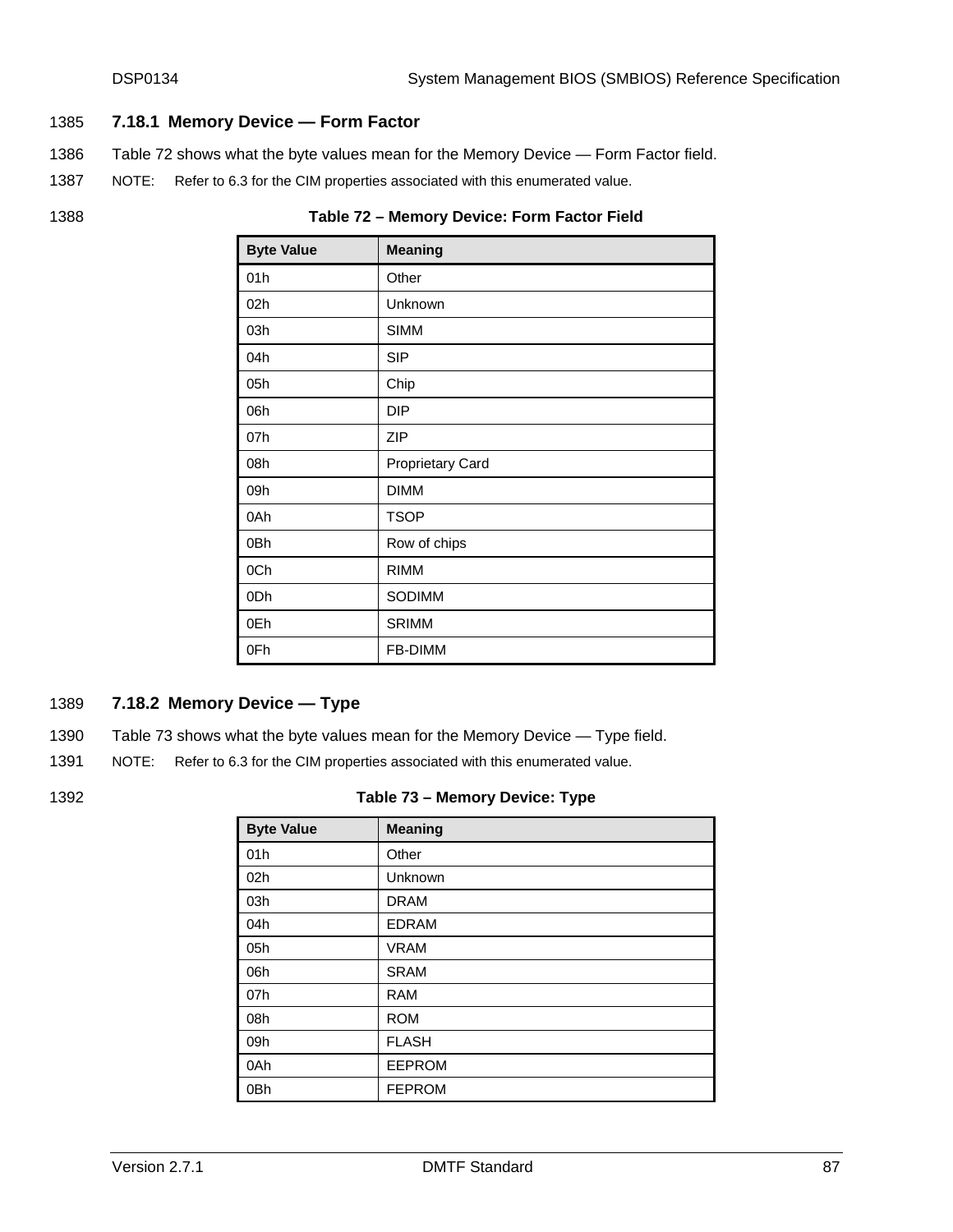## System Management BIOS (SMBIOS) Reference Specification DSP0134

| <b>Byte Value</b> | <b>Meaning</b>   |
|-------------------|------------------|
| 0Ch               | <b>EPROM</b>     |
| 0 <sub>Dh</sub>   | <b>CDRAM</b>     |
| 0Eh               | 3DRAM            |
| 0Fh               | <b>SDRAM</b>     |
| 10 <sub>h</sub>   | <b>SGRAM</b>     |
| 11h               | <b>RDRAM</b>     |
| 12h               | DDR.             |
| 13h               | DDR <sub>2</sub> |
| 14h               | DDR2 FB-DIMM     |
| 15h-17h           | Reserved         |
| 18h               | DDR <sub>3</sub> |
| 19h               | FBD <sub>2</sub> |

# <span id="page-87-0"></span>1393 **7.18.3 Memory Device — Type Detail**

1394 [Table 74](#page-87-1) shows what the word bit positions mean for the Memory Device — Type Detail field.

1395 NOTE: Multiple bits are set if more than one attribute applies.

## <span id="page-87-1"></span>1396 **Table 74 – Memory Device: Type Detail Field**

| <b>Word Bit Position</b> | <b>Meaning</b>            |
|--------------------------|---------------------------|
| Bit 0                    | Reserved, set to 0        |
| Bit 1                    | Other                     |
| Bit 2                    | Unknown                   |
| Bit 3                    | Fast-paged                |
| Bit 4                    | Static column             |
| Bit 5                    | Pseudo-static             |
| Bit 6                    | <b>RAMBUS</b>             |
| Bit 7                    | Synchronous               |
| Bit 8                    | <b>CMOS</b>               |
| Bit 9                    | <b>EDO</b>                |
| <b>Bit 10</b>            | <b>Window DRAM</b>        |
| <b>Bit 11</b>            | Cache DRAM                |
| <b>Bit 12</b>            | Non-volatile              |
| <b>Bit 13</b>            | Registered (Buffered)     |
| <b>Bit 14</b>            | Unbuffered (Unregistered) |
| <b>Bit 15</b>            | Reserved, set to 0.       |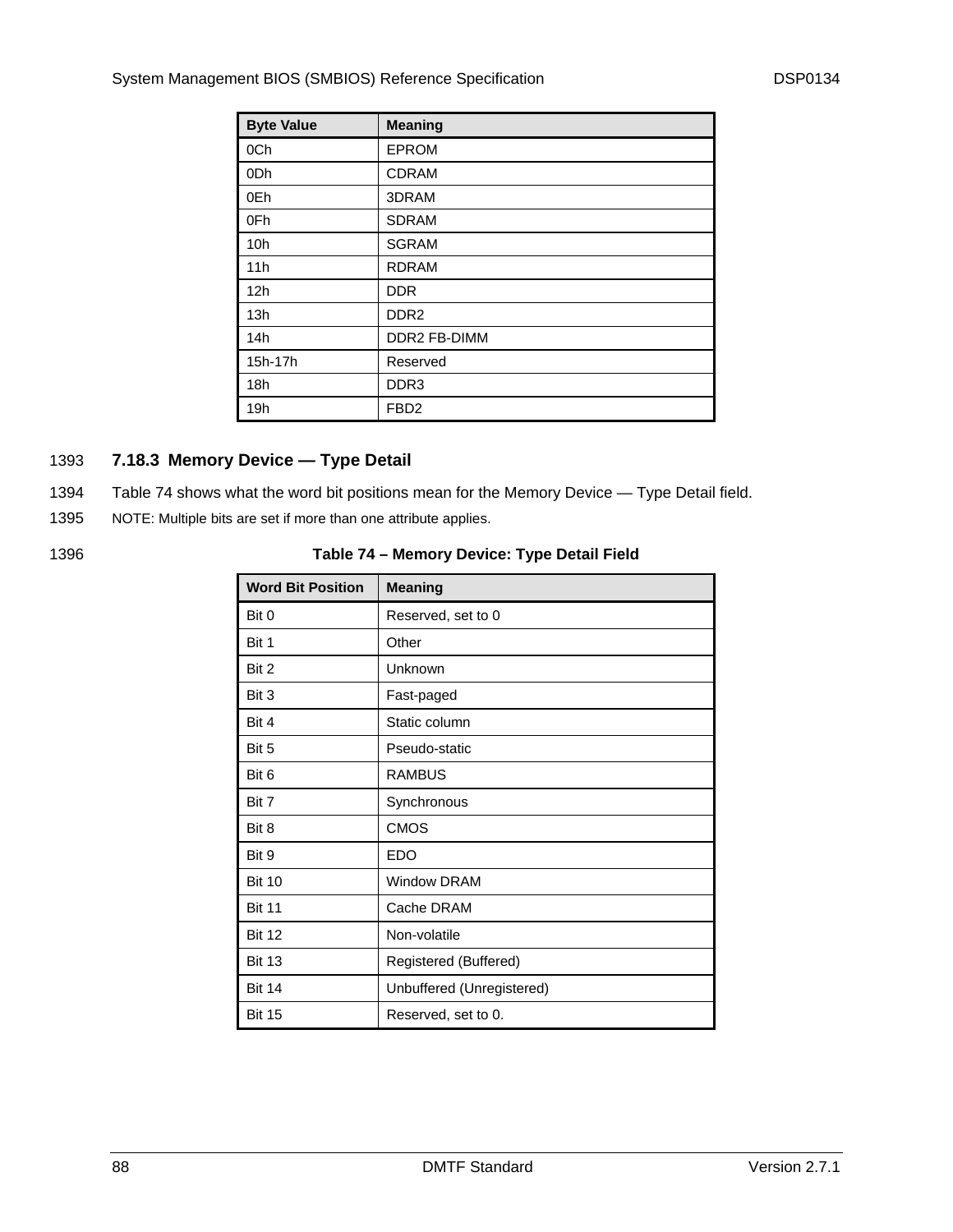### <span id="page-88-0"></span>1397 **7.18.4 Memory Device — Extended Size**

1398 The *Extended Size* field is intended to represent memory devices larger than 32,767 MB (32 GB - 1 MB),

1399 which cannot be described using the *Size* field. This field is only meaningful if the value in the *Size* field is

1400 7FFFh. For compatibility with older SMBIOS parsers, memory devices smaller than (32 GB - 1 MB)<br>1401 should be represented using their size in the Size field. leaving the Extended Size field set to 0.

1401 should be represented using their size in the *Size* field, leaving the *Extended Size* field set to 0.

- 1402 Bit 31 is reserved for future use and must be set to 0.
- 1403 Bits 30:0 represent the size of the memory device in megabytes.

1404 EXAMPLE: 0000\_8000h indicates a 32 GB memory device (32,768 MB), 0002\_0000h represents a 128 GB memory 1405 device (131,072 MB), and 0000\_7FFFh represents a 32,767 MB (32 GB - 1 MB) device. device (131,072 MB), and 0000\_7FFFh represents a 32,767 MB (32 GB  $-$  1 MB) device.

## 1406 **7.19 32-Bit Memory Error Information (Type 18)**

1407 This structure identifies the specifics of an error that might be detected within a Physical Memory Array.<br>1408 Table 75 shows the details for this structure.

[Table 75](#page-88-1) shows the details for this structure.

#### <span id="page-88-1"></span>1409 **Table 75 – 32-Bit Memory Error Information (Type 18) Structure**

| <b>Offset</b>   | Spec.<br><b>Version</b> | <b>Name</b>                                 | Length       | Value       | <b>Description</b>                                                                                                                                                                      |
|-----------------|-------------------------|---------------------------------------------|--------------|-------------|-----------------------------------------------------------------------------------------------------------------------------------------------------------------------------------------|
| 00h             | $2.1+$                  | <b>Type</b>                                 | <b>BYTE</b>  | 18          | 32-bit Memory Error Information type                                                                                                                                                    |
| 01h             | $2.1+$                  | Length                                      | <b>BYTE</b>  | 17h         | Length of the structure                                                                                                                                                                 |
| 02h             | $2.1 +$                 | Handle                                      | <b>WORD</b>  | Varies      | The handle, or instance number, associated with<br>the structure                                                                                                                        |
| 04h             | $2.1+$                  | <b>Error Type</b>                           | <b>BYTE</b>  | <b>ENUM</b> | The type of error that is associated with the<br>current status reported for the memory array or<br>device. See 7.19.1 for definitions.                                                 |
| 05h             | $2.1 +$                 | Error<br>Granularity                        | <b>BYTE</b>  | <b>ENUM</b> | Identifies the granularity (for example, device<br>versus Partition) to which the error can be<br>resolved. See 7.19.2 for definitions.                                                 |
| 06h             | $2.1+$                  | <b>Error Operation</b>                      | <b>BYTE</b>  | <b>ENUM</b> | The memory access operation that caused the<br>error. See 7.19.3 for definitions.                                                                                                       |
| 07h             | $2.1 +$                 | Vendor<br>Syndrome                          | <b>DWORD</b> | Varies      | The vendor-specific ECC syndrome or CRC data<br>associated with the erroneous access. If the<br>value is unknown, this field contains 0000 0000h.                                       |
| 0 <sub>Bh</sub> | $2.1 +$                 | <b>Memory Array</b><br><b>Error Address</b> | <b>DWORD</b> | Varies      | The 32-bit physical address of the error based on<br>the addressing of the bus to which the memory<br>array is connected. If the address is unknown,<br>this field contains 8000 0000h. |
| 0Fh             | $2.1 +$                 | Device Error<br>Address                     | <b>DWORD</b> | Varies      | The 32-bit physical address of the error relative to<br>the start of the failing memory device, in bytes. If<br>the address is unknown, this field contains 8000<br>0000h.              |
| 13h             | $2.1 +$                 | Error<br>Resolution                         | <b>DWORD</b> | Varies      | The range, in bytes, within which the error can be<br>determined, when an error address is given. If<br>the range is unknown, this field contains 8000<br>0000h.                        |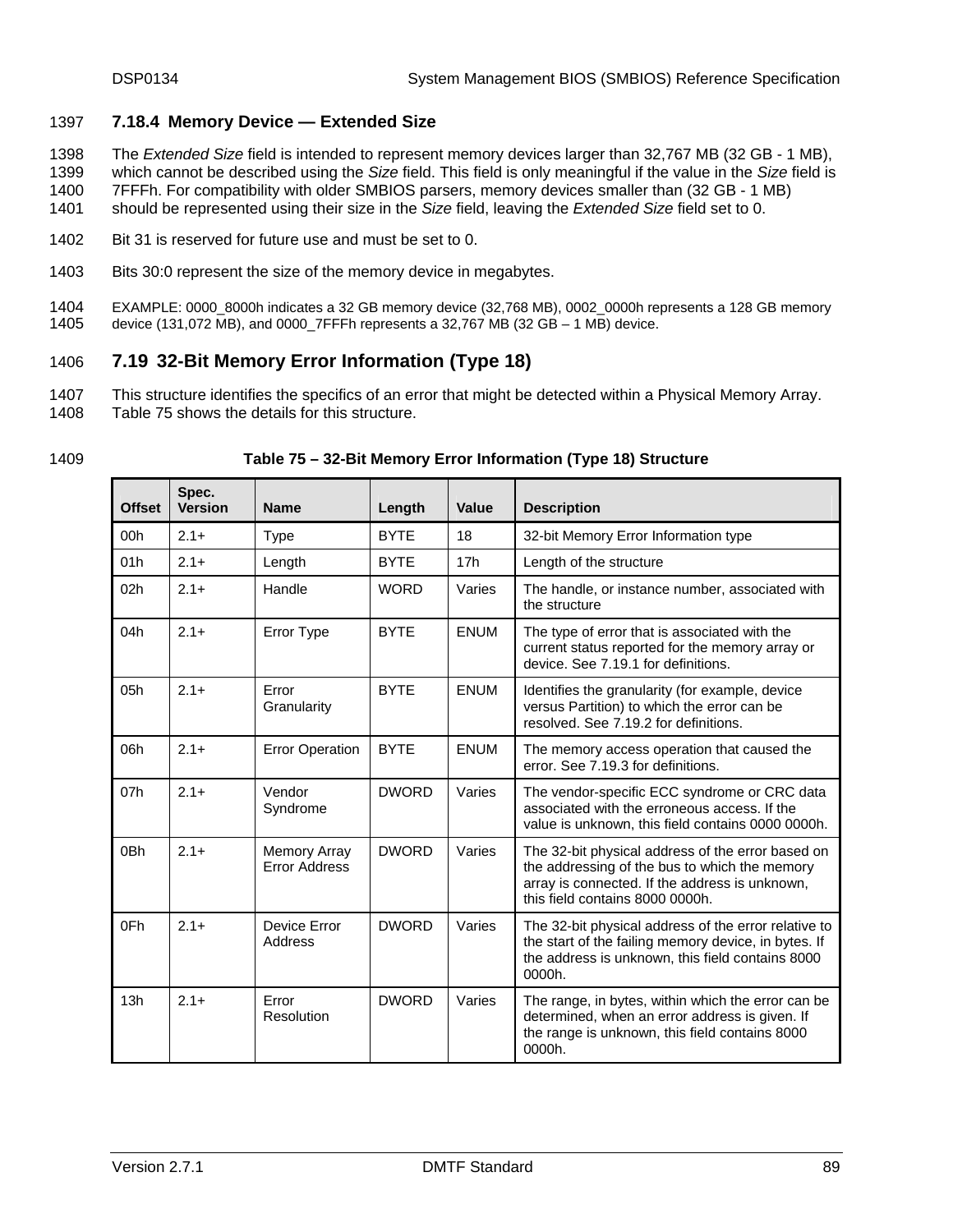## <span id="page-89-0"></span>1410 **7.19.1 Memory Error — Error Type**

- 1411 [Table 76](#page-89-3) shows what the byte values mean for the Memory Error Error Type field.
- 1412 NOTE: Refer to [6.3](#page-25-0) for the CIM properties associated with this enumerated value.
- 

### <span id="page-89-3"></span>1413 **Table 76 – Memory Error: Error Type Field**

| <b>Byte Value</b> | <b>Meaning</b>             |
|-------------------|----------------------------|
| 01h               | Other                      |
| 02h               | Unknown                    |
| 03h               | OK                         |
| 04h               | Bad read                   |
| 05h               | Parity error               |
| 06h               | Single-bit error           |
| 07h               | Double-bit error           |
| 08h               | Multi-bit error            |
| 09h               | Nibble error               |
| 0Ah               | Checksum error             |
| 0Bh               | <b>CRC</b> error           |
| 0Ch               | Corrected single-bit error |
| 0 <sub>Dh</sub>   | Corrected error            |
| 0Eh               | Uncorrectable error        |

## <span id="page-89-1"></span>1414 **7.19.2 Memory Error — Error Granularity**

1415 [Table 77](#page-89-4) shows what the byte values mean for the Memory Error — Error Granularity field.

#### <span id="page-89-4"></span>1416 **Table 77 – Memory Error: Error Granularity Field**

| <b>Byte Value</b> | <b>Meaning</b>         |
|-------------------|------------------------|
| 01h               | Other                  |
| 02h               | Unknown                |
| 03h               | Device level           |
| 04h               | Memory partition level |

## <span id="page-89-2"></span>1417 **7.19.3 Memory Error — Error Operation**

- 1418 [Table 78](#page-89-5) shows what the byte values mean for the Memory Error Error Operation field.
- 1419 NOTE: Refer to [6.3](#page-25-0) for the CIM properties associated with this enumerated value.
- 

#### <span id="page-89-5"></span>1420 **Table 78 – Memory Error: Error Operation Field**

| <b>Byte Value</b> | <b>Meaning</b> |
|-------------------|----------------|
| 01h               | Other          |
| 02h               | <b>Unknown</b> |
| 03h               | Read           |
| 04h               | Write          |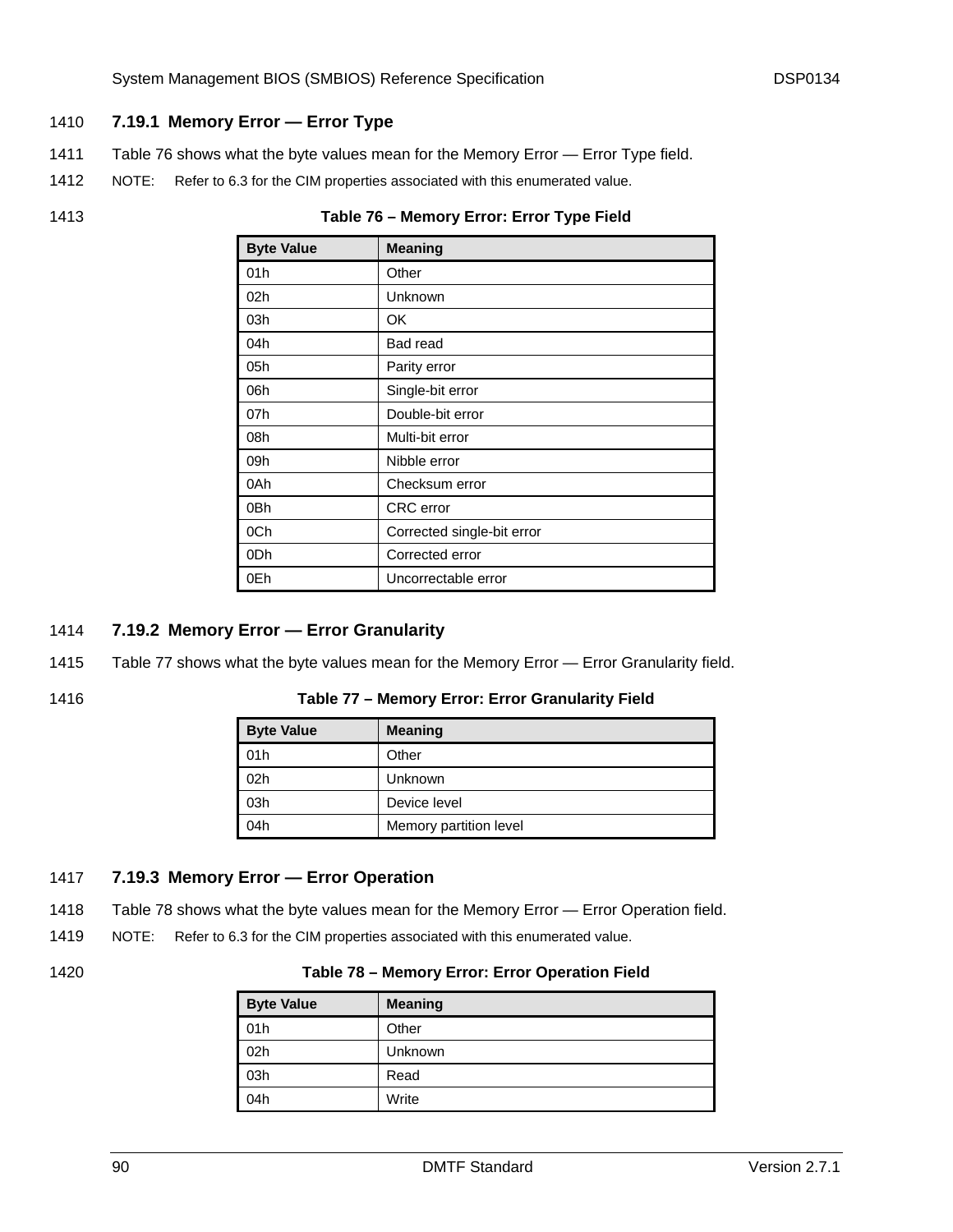| <b>Byte Value</b> | <b>Meaning</b>       |
|-------------------|----------------------|
| 05h               | <b>Partial write</b> |

## 1421 **7.20 Memory Array Mapped Address (Type 19)**

- [1422 This structure provides the address mapping for a Physical Memory Array. Details are provided in Table](#page-90-0)  1423
- 1424 One structure is present for each contiguous address range described.
- 1425 See [7.17](#page-81-2), [7.18](#page-84-1), and [7.21](#page-91-0) for more information.
- 

## <span id="page-90-0"></span>1426 **Table 79 – Memory Array Mapped Address (Type 19) Structure**

| <b>Offset</b> | Spec.<br><b>Version</b> | <b>Name</b>                     | Length       | Value  | <b>Description</b>                                                                                                                                                                                                                                                                                                                                                                                                  |
|---------------|-------------------------|---------------------------------|--------------|--------|---------------------------------------------------------------------------------------------------------------------------------------------------------------------------------------------------------------------------------------------------------------------------------------------------------------------------------------------------------------------------------------------------------------------|
| 00h           | $2.1+$                  | Type                            | <b>BYTE</b>  | 19     | Memory Array Mapped Address indicator                                                                                                                                                                                                                                                                                                                                                                               |
| 01h           | $2.1 +$                 | Length                          | <b>BYTE</b>  | 0Fh    | Length of the structure                                                                                                                                                                                                                                                                                                                                                                                             |
| 02h           | $2.1+$                  | Handle                          | <b>WORD</b>  | Varies | The handle, or instance number, associated with<br>the structure                                                                                                                                                                                                                                                                                                                                                    |
| 04h           | $2.1+$                  | Starting<br>Address             | <b>DWORD</b> | Varies | The physical address, in kilobytes, of a range of<br>memory mapped to the specified Physical Memory<br>Array. When the field value is FFFF FFFFh, the<br>actual address is stored in the Extended Starting<br>Address field. When this field contains a valid<br>address, Ending Address must also contain a valid<br>address. When this field contains FFFF FFFFh,<br>Ending Address must also contain FFFF FFFFh. |
| 08h           | $2.1+$                  | <b>Ending Address</b>           | <b>DWORD</b> | Varies | The physical ending address of the last kilobyte of<br>a range of addresses mapped to the specified<br>Physical Memory Array. When the field value is<br>FFFF FFFFh and the Starting Address field also<br>contains FFFF FFFFh, the actual address is<br>stored in the Extended Ending Address field.<br>When this field contains a valid address, Starting<br>Address must also contain a valid address.           |
| 0Ch           | $2.1+$                  | Memory Array<br>Handle          | <b>WORD</b>  | Varies | The handle, or instance number, associated with<br>the Physical Memory Array to which this address<br>range is mapped. Multiple address ranges can be<br>mapped to a single Physical Memory Array.                                                                                                                                                                                                                  |
| 0Eh           | $2.1+$                  | <b>Partition Width</b>          | <b>BYTE</b>  | Varies | Identifies the number of Memory Devices that form<br>a single row of memory for the address partition<br>defined by this structure                                                                                                                                                                                                                                                                                  |
| 0Fh           | $2.7+$                  | Extended<br>Starting<br>Address | QWORD        | Varies | The physical address, in bytes, of a range of<br>memory mapped to the specified Physical Memory<br>Array. This field is valid when Starting Address<br>contains the value FFFF FFFFh. If Starting<br>Address contains a value other than FFFF FFFFh,<br>this field contains zeros. When this field contains a<br>valid address, Extended Ending Address must<br>also contain a valid address.                       |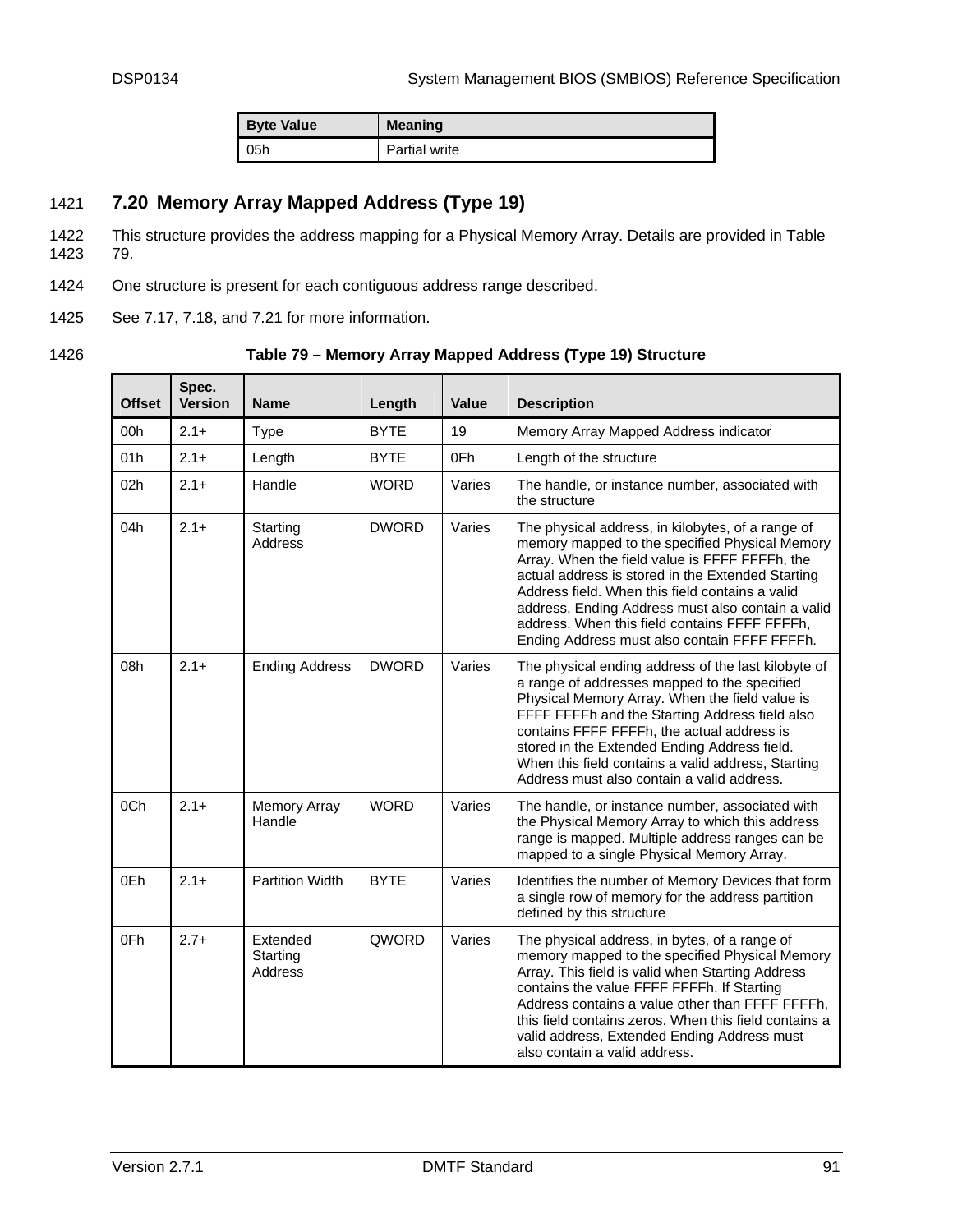| <b>Offset</b> | Spec.<br><b>Version</b> | <b>Name</b>                       | Length       | Value  | <b>Description</b>                                                                                                                                                                                                                                                                                                                                                                                                                            |
|---------------|-------------------------|-----------------------------------|--------------|--------|-----------------------------------------------------------------------------------------------------------------------------------------------------------------------------------------------------------------------------------------------------------------------------------------------------------------------------------------------------------------------------------------------------------------------------------------------|
| 17h           | $2.7+$                  | Extended<br><b>Ending Address</b> | <b>QWORD</b> | Varies | The physical ending address, in bytes, of the last<br>of a range of addresses mapped to the specified<br>Physical Memory Array. This field is valid when<br>both Starting Address and Ending Address contain<br>the value FFFF FFFFh. If Ending Address<br>contains a value other than FFFF FFFFh, this field<br>contains zeros. When this field contains a valid<br>address, Extended Starting Address must also<br>contain a valid address. |

# <span id="page-91-0"></span>1427 **7.21 Memory Device Mapped Address (Type 20)**

- 1428 This structure maps memory address space usually to a device-level granularity. Details are provided in 1429 Table 80. [Table 80.](#page-91-1)
- 1430 One structure is present for each contiguous address range described.

1431 NOTE: A Memory Device Mapped Address structure is provided only if a Memory Device has a mapped address;<br>1432 there is no provision within this structure to map a zero-length address space. there is no provision within this structure to map a zero-length address space.

- 1433 See [7.17](#page-81-2), [7.18](#page-84-1), and [7.21](#page-91-0) for more information.
- 

## <span id="page-91-1"></span>1434 **Table 80 – Memory Device Mapped Address (Type 20) Structure**

| <b>Offset</b> | Spec.<br><b>Version</b> | <b>Name</b>                    | Length       | Value  | <b>Description</b>                                                                                                                                                                                                                                                                                                                                                                                             |
|---------------|-------------------------|--------------------------------|--------------|--------|----------------------------------------------------------------------------------------------------------------------------------------------------------------------------------------------------------------------------------------------------------------------------------------------------------------------------------------------------------------------------------------------------------------|
| 00h           | $2.1+$                  | <b>Type</b>                    | <b>BYTE</b>  | 20     | Memory Device Mapped Address indicator                                                                                                                                                                                                                                                                                                                                                                         |
| 01h           | $2.1+$                  | Length                         | <b>BYTE</b>  | 13h    | Length of the structure                                                                                                                                                                                                                                                                                                                                                                                        |
| 02h           | $2.1+$                  | Handle                         | <b>WORD</b>  | Varies | The handle, or instance number, associated with<br>the structure                                                                                                                                                                                                                                                                                                                                               |
| 04h           | $2.1+$                  | Starting<br>Address            | <b>DWORD</b> | Varies | The physical address, in kilobytes, of a range of<br>memory mapped to the referenced Memory<br>Device. When the field value is FFFF FFFFh the<br>actual address is stored in the Extended Starting<br>Address field. When this field contains a valid<br>address, Ending Address must also contain a<br>valid address. When this field contains FFFF<br>FFFFh, Ending Address must also contain FFFF<br>FFFFh. |
| 08h           | $2.1+$                  | <b>Ending Address</b>          | <b>DWORD</b> | Varies | The physical ending address of the last kilobyte of<br>a range of addresses mapped to the referenced<br>Memory Device. When the field value is FFFF<br>FFFFh the actual address is stored in the<br>Extended Ending Address field. When this field<br>contains a valid address, Starting Address must<br>also contain a valid address.                                                                         |
| 0Ch           | $2.1+$                  | <b>Memory Device</b><br>Handle | <b>WORD</b>  | Varies | The handle, or instance number, associated with<br>the Memory Device structure to which this address<br>range is mapped. Multiple address ranges can be<br>mapped to a single Memory Device.                                                                                                                                                                                                                   |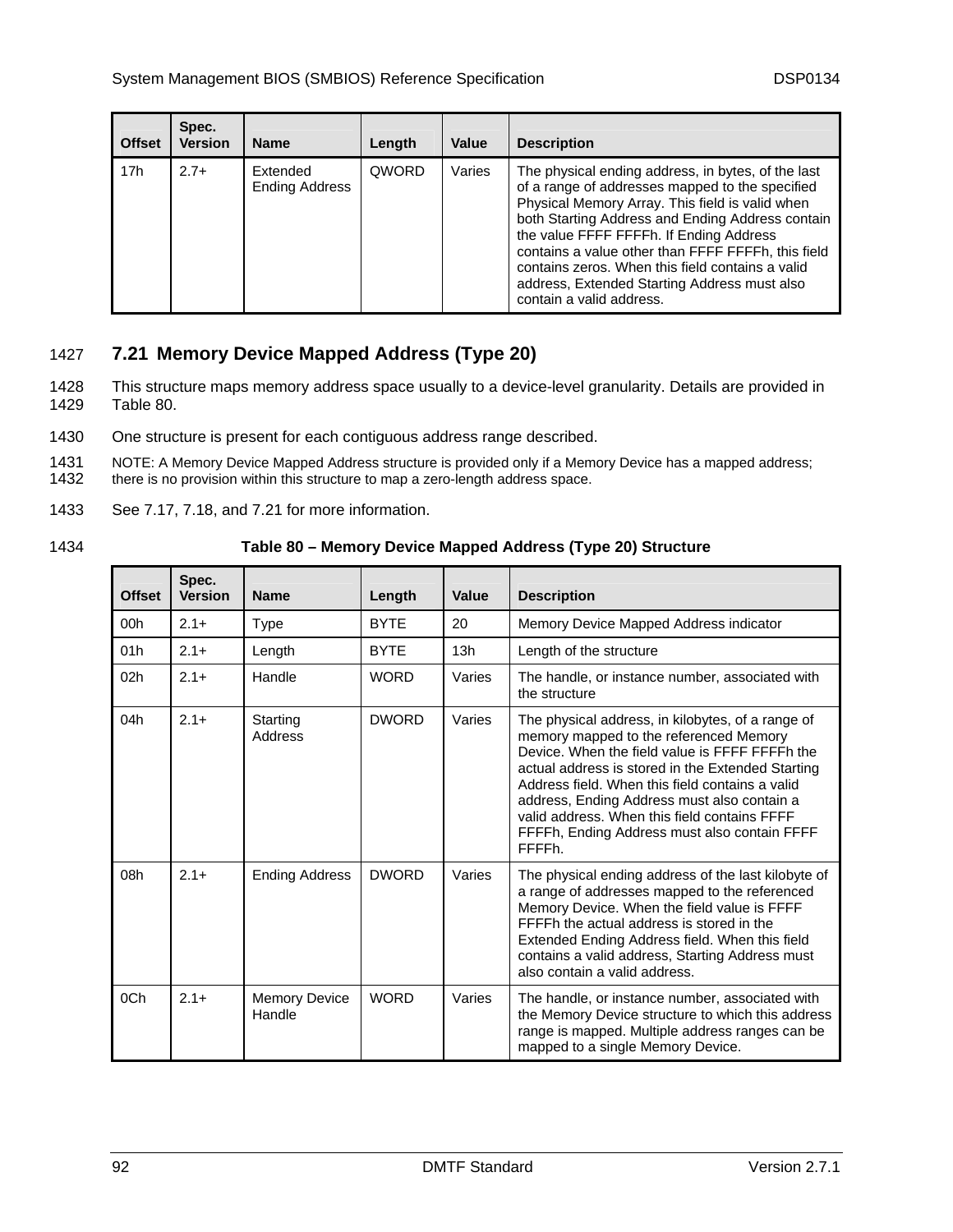| <b>Offset</b>   | Spec.<br><b>Version</b> | <b>Name</b>                                     | Length      | <b>Value</b> | <b>Description</b>                                                                                                                                                                                                                                                                                                                                                                                                                     |
|-----------------|-------------------------|-------------------------------------------------|-------------|--------------|----------------------------------------------------------------------------------------------------------------------------------------------------------------------------------------------------------------------------------------------------------------------------------------------------------------------------------------------------------------------------------------------------------------------------------------|
| 0Eh             | $2.1 +$                 | <b>Memory Array</b><br>Mapped<br>Address Handle | <b>WORD</b> | Varies       | The handle, or instance number, associated with<br>the Memory Array Mapped Address structure to<br>which this device address range is mapped.<br>Multiple address ranges can be mapped to a<br>single Memory Array Mapped Address.                                                                                                                                                                                                     |
| 10 <sub>h</sub> | $2.1 +$                 | <b>Partition Row</b><br>Position                | <b>BYTE</b> | Varies       | Identifies the position of the referenced Memory<br>Device in a row of the address partition. For<br>example, if two 8-bit devices form a 16-bit row,<br>this field's value is either 1 or 2.                                                                                                                                                                                                                                          |
|                 |                         |                                                 |             |              | The value 0 is reserved. If the position is<br>unknown, the field contains FFh.                                                                                                                                                                                                                                                                                                                                                        |
| 11h             | $2.1+$                  | Interleave<br>Position                          | <b>BYTE</b> | Varies       | The position of the referenced Memory Device in<br>an interleave. The value 0 indicates non-<br>interleaved, 1 indicates first interleave position, 2<br>the second interleave position, and so on. If the<br>position is unknown, the field contains FFh.                                                                                                                                                                             |
|                 |                         |                                                 |             |              | EXAMPLES: In a 2:1 interleave, the value 1 indicates<br>the device in the "even" position. In a 4:1 interleave, the<br>value 1 indicates the first of four possible positions.                                                                                                                                                                                                                                                         |
| 12h             | $2.1 +$                 | Interleaved<br>Data Depth                       | <b>BYTE</b> | Varies       | The maximum number of consecutive rows from<br>the referenced Memory Device that are accessed<br>in a single interleaved transfer. If the device is not<br>part of an interleave, the field contains 0; if the<br>interleave configuration is unknown, the value is<br>FFh.                                                                                                                                                            |
|                 |                         |                                                 |             |              | EXAMPLES: If a device transfers two rows each time it<br>is read, its Interleaved Data Depth is set to 2. If that<br>device is 2:1 interleaved and in Interleave Position 1, the<br>rows mapped to that device are 1, 2, 5, 6, 9, 10, etc.                                                                                                                                                                                             |
| 13h             | $2.7+$                  | Extended<br>Starting<br><b>Address</b>          | QWORD       | Varies       | The physical address, in bytes, of a range of<br>memory mapped to the referenced Memory<br>Device. This field is valid when Starting Address<br>contains the value FFFF FFFFh. If Starting<br>Address contains a value other than FFFF FFFFh,<br>this field contains zeros. When this field contains a<br>valid address, Extended Ending Address must<br>also contain a valid address.                                                 |
| 1Bh             | $2.7+$                  | Extended<br><b>Ending Address</b>               | QWORD       | Varies       | The physical ending address, in bytes, of the last<br>of a range of addresses mapped to the referenced<br>Memory Device. This field is valid when both<br>Starting Address and Ending Address contain the<br>value FFFF FFFFh. If Ending Address contains a<br>value other than FFFF FFFFh, this field contains<br>zeros. When this field contains a valid address,<br>Extended Starting Address must also contain a<br>valid address. |

# 1435 **7.22 Built-in Pointing Device (Type 21)**

1436 This structure describes the attributes of the built-in pointing device for the system. Details are provided in 1437 [Table 81.](#page-93-0)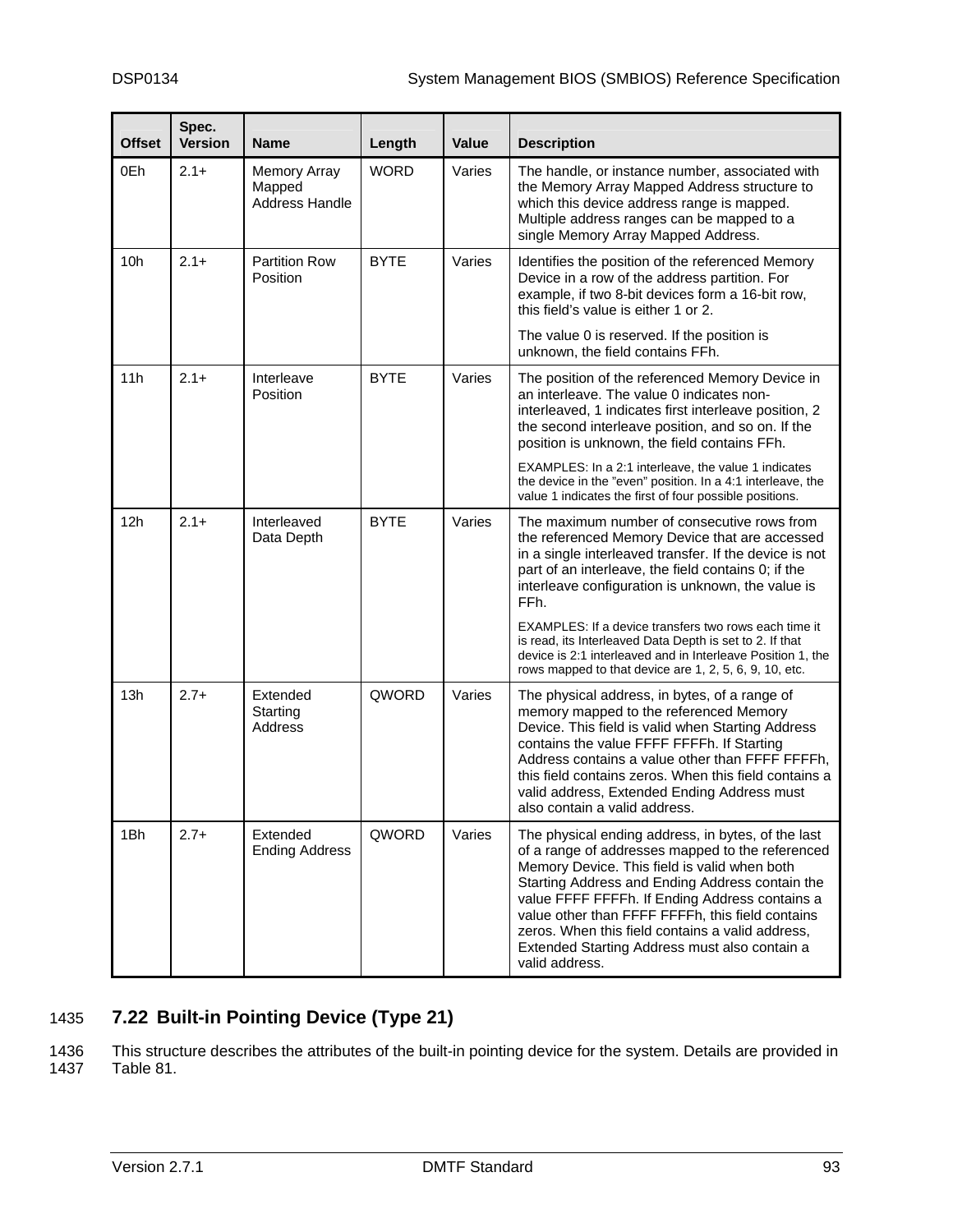- 1438 The presence of this structure does not imply that the built-in pointing device is active for the system's
- 1439 use.
- 

<span id="page-93-0"></span>1440 **Table 81 – Built-in Pointing Device (Type 21) Structure** 

| <b>Offset</b> | Spec.<br><b>Version</b> | <b>Name</b>                 | Length      | Value       | <b>Description</b>                                                                                        |
|---------------|-------------------------|-----------------------------|-------------|-------------|-----------------------------------------------------------------------------------------------------------|
| 00h           | $2.1+$                  | <b>Type</b>                 | <b>BYTE</b> | 21          | <b>Built-in Pointing Device indicator</b>                                                                 |
| 01h           | $2.1+$                  | Length                      | <b>BYTE</b> | 07h         | Length of the structure                                                                                   |
| 02h           | $2.1+$                  | Handle                      | <b>WORD</b> | Varies      | The handle, or instance number, associated with<br>the structure                                          |
| 04h           | $2.1+$                  | <b>Type</b>                 | <b>BYTE</b> | <b>ENUM</b> | The type of pointing device; see 7.22.1.                                                                  |
| 05h           | $2.1+$                  | Interface                   | <b>BYTE</b> | <b>ENUM</b> | The interface type for the pointing device; see<br>7.22.2.                                                |
| 06h           | $2.1+$                  | Number of<br><b>Buttons</b> | <b>BYTE</b> | Varies      | The number of buttons on the pointing device. If the<br>device has three buttons, the field value is 03h. |

## <span id="page-93-1"></span>1441 **7.22.1 Pointing Device — Type**

1442 [Table 82](#page-93-3) shows what the byte values mean for the Pointing Device — Type field.

1443 NOTE: Refer to [6.3](#page-25-0) for the CIM properties associated with this enumerated value.

## <span id="page-93-3"></span>1444 **Table 82 – Pointing Device: Type Field**

| <b>Byte Value</b> | <b>Meaning</b>        |  |  |
|-------------------|-----------------------|--|--|
| 01h               | Other                 |  |  |
| 02h               | Unknown               |  |  |
| 03h               | Mouse                 |  |  |
| 04h               | <b>Track Ball</b>     |  |  |
| 05h               | <b>Track Point</b>    |  |  |
| 06h               | <b>Glide Point</b>    |  |  |
| 07h               | <b>Touch Pad</b>      |  |  |
| 08h               | <b>Touch Screen</b>   |  |  |
| 09h               | <b>Optical Sensor</b> |  |  |

## <span id="page-93-2"></span>1445 **7.22.2 Pointing Device — Interface**

- 1446 [Table 83](#page-93-4) shows what the byte values mean for the Pointing Device Interface field.
- <span id="page-93-4"></span>

## 1447 **Table 83 – Pointing Device: Interface Field**

| <b>Byte Value</b> | <b>Meaning</b> |
|-------------------|----------------|
| 01h               | Other          |
| 02h               | <b>Unknown</b> |
| 03h               | Serial         |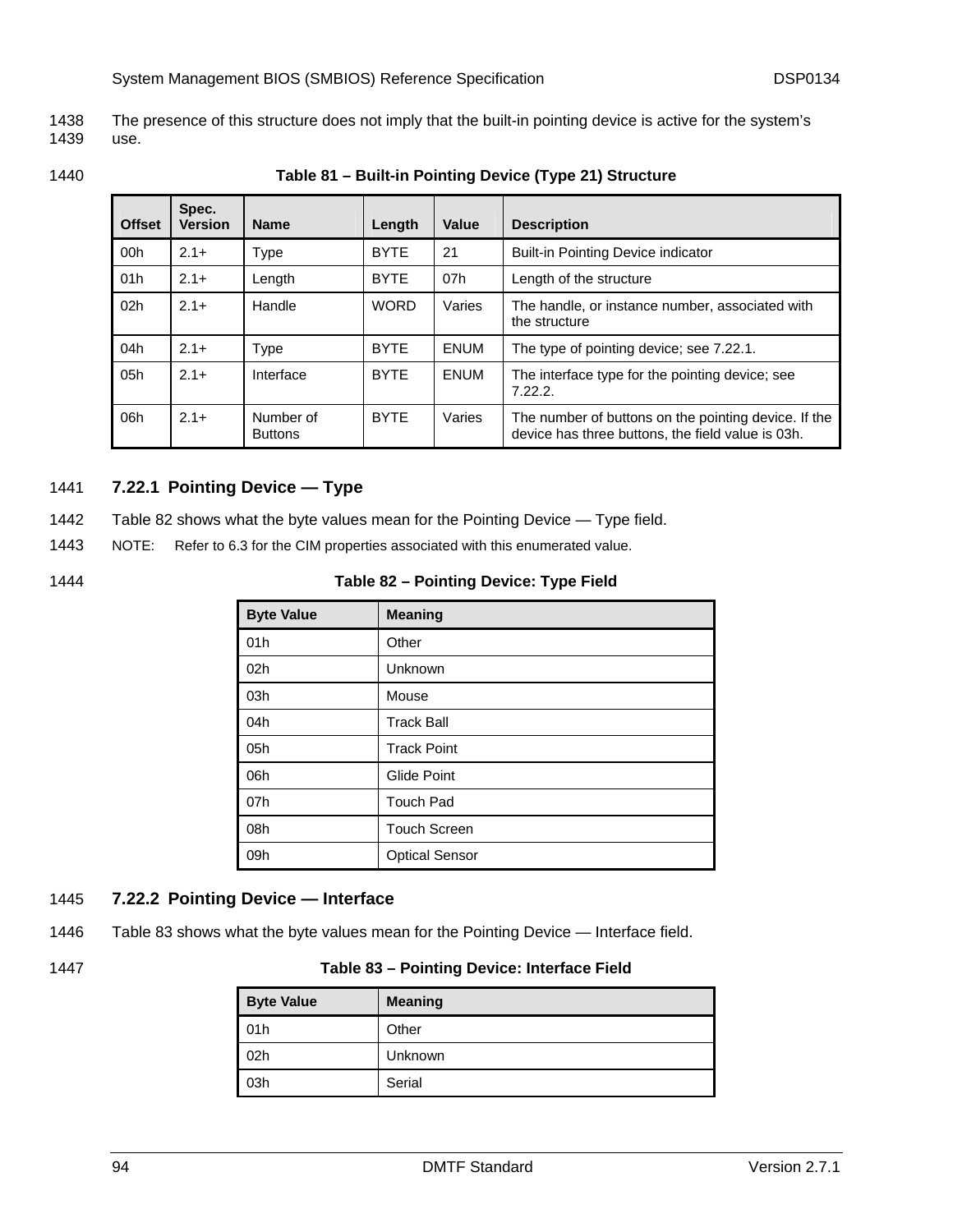| <b>Byte Value</b> | <b>Meaning</b>          |  |  |  |
|-------------------|-------------------------|--|--|--|
| 04h               | PS/2                    |  |  |  |
| 05h               | Infrared                |  |  |  |
| 06h               | HP-HIL                  |  |  |  |
| 07h               | Bus mouse               |  |  |  |
| 08h               | ADB (Apple Desktop Bus) |  |  |  |
| A <sub>0</sub> h  | Bus mouse DB-9          |  |  |  |
| A <sub>1</sub> h  | Bus mouse micro-DIN     |  |  |  |
| A <sub>2</sub> h  | <b>USB</b>              |  |  |  |

# 1448 **7.23 Portable Battery (Type 22)**

1449 This structure describes the attributes of the portable battery or batteries for the system. The structure 1450 contains the static attributes for the group. Each structure describes a single battery pack's attributes

contains the static attributes for the group. Each structure describes a single battery pack's attributes.

1451 Details are provided in [Table 84](#page-94-0).

## <span id="page-94-0"></span>1452 **Table 84 – Portable Battery (Type 22) Structure**

| <b>Offset</b> | Spec.<br><b>Version</b> | <b>Name</b>         | Length      | Value         | <b>Description</b>                                                                                                                                                                                                                                                       |
|---------------|-------------------------|---------------------|-------------|---------------|--------------------------------------------------------------------------------------------------------------------------------------------------------------------------------------------------------------------------------------------------------------------------|
| 00h           | $2.1+$                  | Type                | <b>BYTE</b> | 22            | Portable Battery indicator                                                                                                                                                                                                                                               |
| 01h           | $2.1+$                  | Length              | <b>BYTE</b> | 1Ah           | Length of the structure                                                                                                                                                                                                                                                  |
| 02h           | $2.1+$                  | Handle              | <b>WORD</b> | Varies        | The handle, or instance number, associated with<br>the structure                                                                                                                                                                                                         |
| 04h           | $2.1+$                  | Location            | <b>BYTE</b> | <b>STRING</b> | The number of the string that identifies the<br>location of the battery                                                                                                                                                                                                  |
|               |                         |                     |             |               | EXAMPLE: "in the back, on the left-hand side"                                                                                                                                                                                                                            |
| 05h           | $2.1 +$                 | Manufacturer        | <b>BYTE</b> | <b>STRING</b> | The number of the string that names the<br>company that manufactured the battery                                                                                                                                                                                         |
| 06h           | $2.1+$                  | Manufacture<br>Date | <b>BYTE</b> | <b>STRING</b> | The number of the string that identifies the date<br>on which the battery was manufactured. Version<br>2.2+ implementations that use a Smart Battery<br>set this field to 0 (no string) to indicate that the<br>SBDS Manufacture Date field contains the<br>information. |
| 07h           | $2.1 +$                 | Serial Number       | <b>BYTE</b> | <b>STRING</b> | The number of the string that contains the serial<br>number for the battery. Version 2.2+<br>implementations that use a Smart Battery set<br>this field to 0 (no string) to indicate that the<br>SBDS Serial Number field contains the<br>information.                   |
| 08h           | $2.1+$                  | Device Name         | <b>BYTE</b> | <b>STRING</b> | The number of the string that names the battery<br>device<br>EXAMPLE: "DR-36"                                                                                                                                                                                            |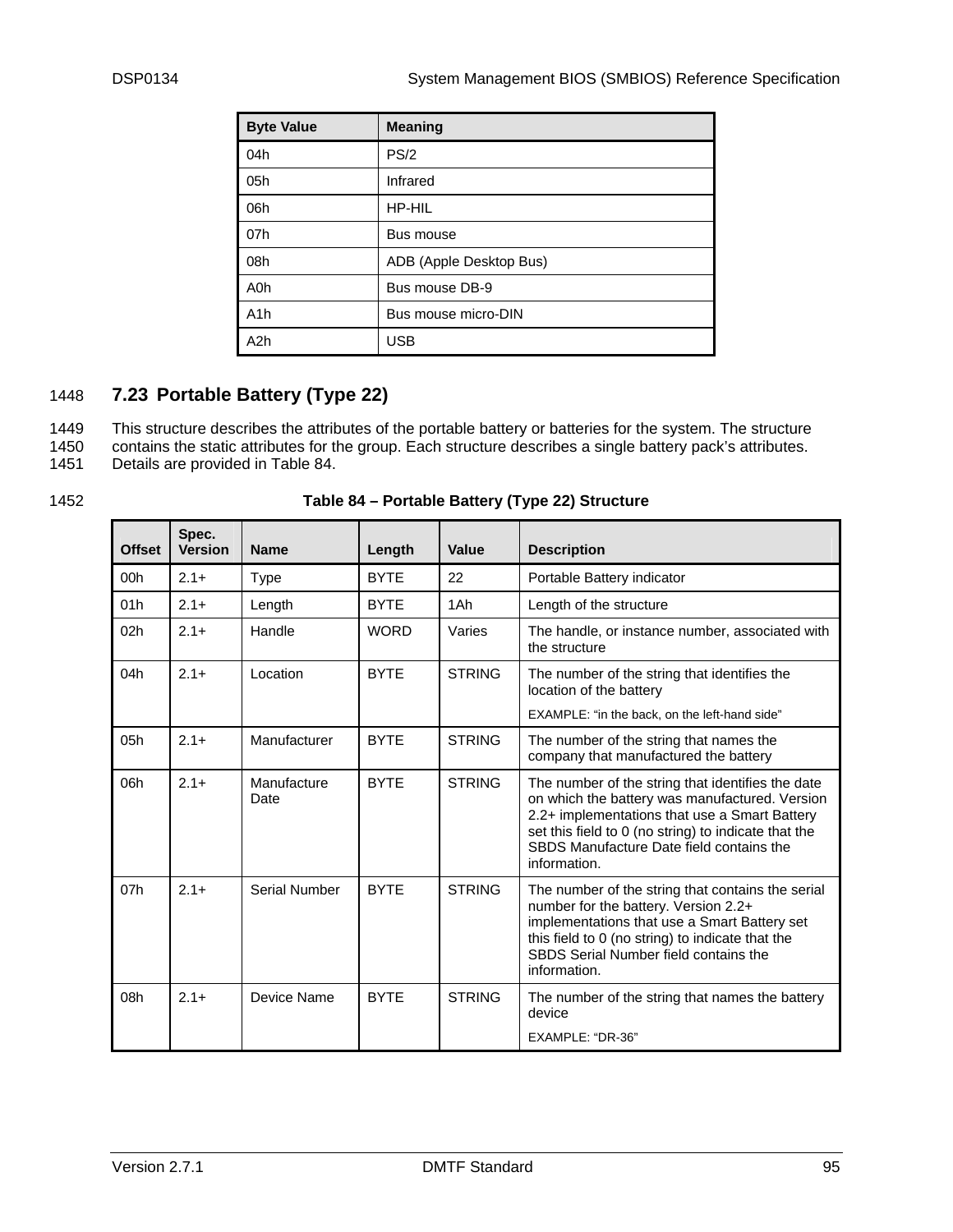| <b>Offset</b>   | Spec.<br><b>Version</b> | <b>Name</b>                        | Length      | Value         | <b>Description</b>                                                                                                                                                                                                                                                                                  |
|-----------------|-------------------------|------------------------------------|-------------|---------------|-----------------------------------------------------------------------------------------------------------------------------------------------------------------------------------------------------------------------------------------------------------------------------------------------------|
| 09h             | $2.1 +$                 | Device<br>Chemistry                | <b>BYTE</b> | <b>ENUM</b>   | Identifies the battery chemistry; see 7.23.1.<br>Version 2.2+ implementations that use a Smart<br>Battery set this field to 02h (Unknown) to<br>indicate that the SBDS Device Chemistry field<br>contains the information.                                                                          |
| 0Ah             | $2.1+$                  | Design<br>Capacity                 | <b>WORD</b> | Varies        | The design capacity of the battery in mWatt-<br>hours. If the value is unknown, the field contains<br>0. For version 2.2+ implementations, this value<br>is multiplied by the Design Capacity Multiplier to<br>produce the actual value.                                                            |
| 0Ch             | $2.1+$                  | Design Voltage                     | <b>WORD</b> | Varies        | The design voltage of the battery in mVolts. If<br>the value is unknown, the field contains 0.                                                                                                                                                                                                      |
| 0Eh             | $2.1+$                  | <b>SBDS Version</b><br>Number      | <b>BYTE</b> | <b>STRING</b> | The number of the string that contains the Smart<br>Battery Data Specification version number<br>supported by this battery. If the battery does not<br>support the function, no string is supplied.                                                                                                 |
| 0Fh             | $2.1+$                  | Maximum Error<br>in Battery Data   | <b>BYTE</b> | Varies        | The maximum error (as a percentage in the<br>range 0 to 100) in the Watt-hour data reported<br>by the battery, indicating an upper bound on how<br>much additional energy the battery might have<br>above the energy it reports having. If the value is<br>unknown, the field contains FFh.         |
| 10 <sub>h</sub> | $2.2+$                  | <b>SBDS Serial</b><br>Number       | <b>WORD</b> | Varies        | The 16-bit value that identifies the battery's<br>serial number. This value, when combined with<br>the Manufacturer, Device Name, and<br>Manufacture Date uniquely identifies the battery.<br>The Serial Number field must be set to 0 (no<br>string) for this field to be valid.                   |
| 12h             | $2.2+$                  | <b>SBDS</b><br>Manufacture<br>Date | <b>WORD</b> | Varies        | The date the cell pack was manufactured, in<br>packed format:<br>Bits 15:9 Year, biased by 1980, in the range 0                                                                                                                                                                                     |
|                 |                         |                                    |             |               | to 127                                                                                                                                                                                                                                                                                              |
|                 |                         |                                    |             |               | <b>Bits 8:5</b><br>Month, in the range 1 to 12<br><b>Bits 4:0</b><br>Date, in the range 1 to 31                                                                                                                                                                                                     |
|                 |                         |                                    |             |               | EXAMPLE: 01 February 2000 would be identified as<br>0010 1000 0100 0001b (0x2841)                                                                                                                                                                                                                   |
|                 |                         |                                    |             |               | The Manufacture Date field must be set to 0 (no<br>string) for this field to be valid.                                                                                                                                                                                                              |
| 14h             | $2.2+$                  | <b>SBDS Device</b><br>Chemistry    | <b>BYTE</b> | <b>STRING</b> | The number of the string that identifies the<br>battery chemistry (for example, "PbAc"). The<br>Device Chemistry field must be set to 02h<br>(Unknown) for this field to be valid.                                                                                                                  |
| 15h             | $2.2+$                  | Design<br>Capacity<br>Multiplier   | <b>BYTE</b> | Varies        | The multiplication factor of the Design Capacity<br>value, which assures that the mWatt hours value<br>does not overflow for SBDS implementations.<br>The multiplier default is 1, SBDS<br>implementations use the value 10 to correspond<br>to the data as returned from the SBDS Function<br>18h. |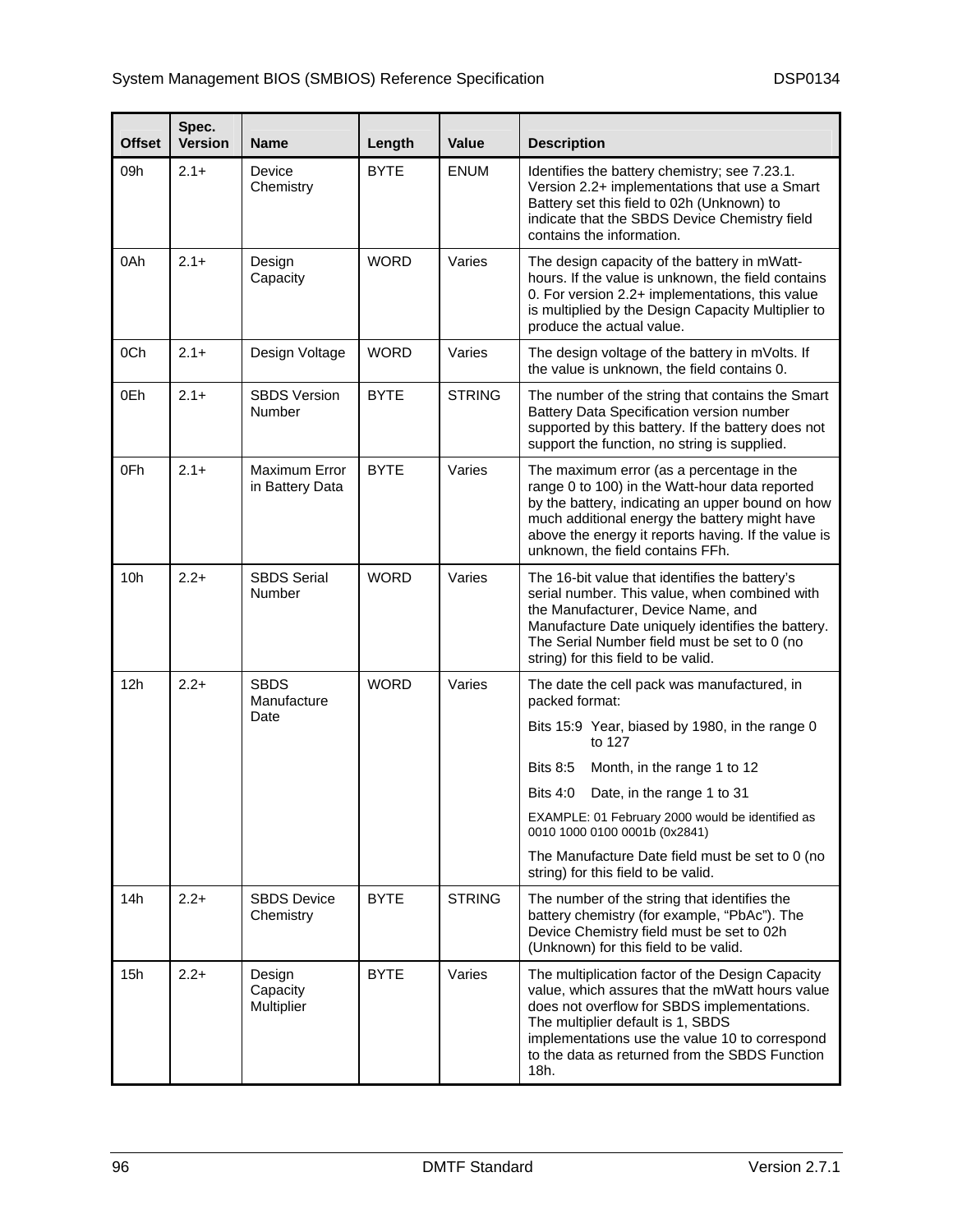| <b>Offset</b> | Spec.<br><b>Version</b> | <b>Name</b>  | Length       | Value  | <b>Description</b>                                   |
|---------------|-------------------------|--------------|--------------|--------|------------------------------------------------------|
| 16h           | $2.2+$                  | OEM-specific | <b>DWORD</b> | Varies | Contains OEM- or BIOS vendor-specific<br>information |

## <span id="page-96-0"></span>1453 **7.23.1 Portable Battery — Device Chemistry**

1454 [Table 85](#page-96-1) shows what the byte values mean for the Portable Battery — Device Chemistry field.

1455 NOTE: Refer to [6.3](#page-25-0) for the CIM properties associated with this enumerated value.

#### <span id="page-96-1"></span>1456 **Table 85 – Portable Battery: Device Chemistry Field**

| <b>Byte Value</b> | <b>Meaning</b>       |  |  |  |
|-------------------|----------------------|--|--|--|
| 01h               | Other                |  |  |  |
| 02 <sub>h</sub>   | Unknown              |  |  |  |
| 03h               | Lead Acid            |  |  |  |
| 04h               | Nickel Cadmium       |  |  |  |
| 05h               | Nickel metal hydride |  |  |  |
| 06h               | Lithium-ion          |  |  |  |
| 07h               | Zinc air             |  |  |  |
| 08h               | Lithium Polymer      |  |  |  |

## 1457 **7.24 System Reset (Type 23)**

1458 This structure describes whether Automatic System Reset functions enabled (*Status*). Details are 1459 provided in [Table 86.](#page-96-2)

1460 If the system has a watchdog timer and the timer is not reset (*Timer Reset*) before the *Interval* elapses, 1461 an automatic system reset occurs. The system re-boots according to the *Boot Option*. This function may 1462 repeat until the *Limit* is reached, at which time the system re-boots according to the *Boot Option at Limit*.

1463 NOTE: This structure type was added for version 2.2 of this specification.

#### <span id="page-96-2"></span>1464 **Table 86 – System Reset (Type 23) Structure**

| <b>Offset</b> | <b>Name</b> | Length      | <b>Value</b>    | <b>Description</b>                                            |
|---------------|-------------|-------------|-----------------|---------------------------------------------------------------|
| 00h           | Туре        | <b>BYTE</b> | 23              | System Reset indicator                                        |
| 01h           | Length      | <b>BYTE</b> | 0 <sub>Dh</sub> | Length of the structure                                       |
| 02h           | Handle      | <b>WORD</b> | Varies          | The handle, or instance number, associated with the structure |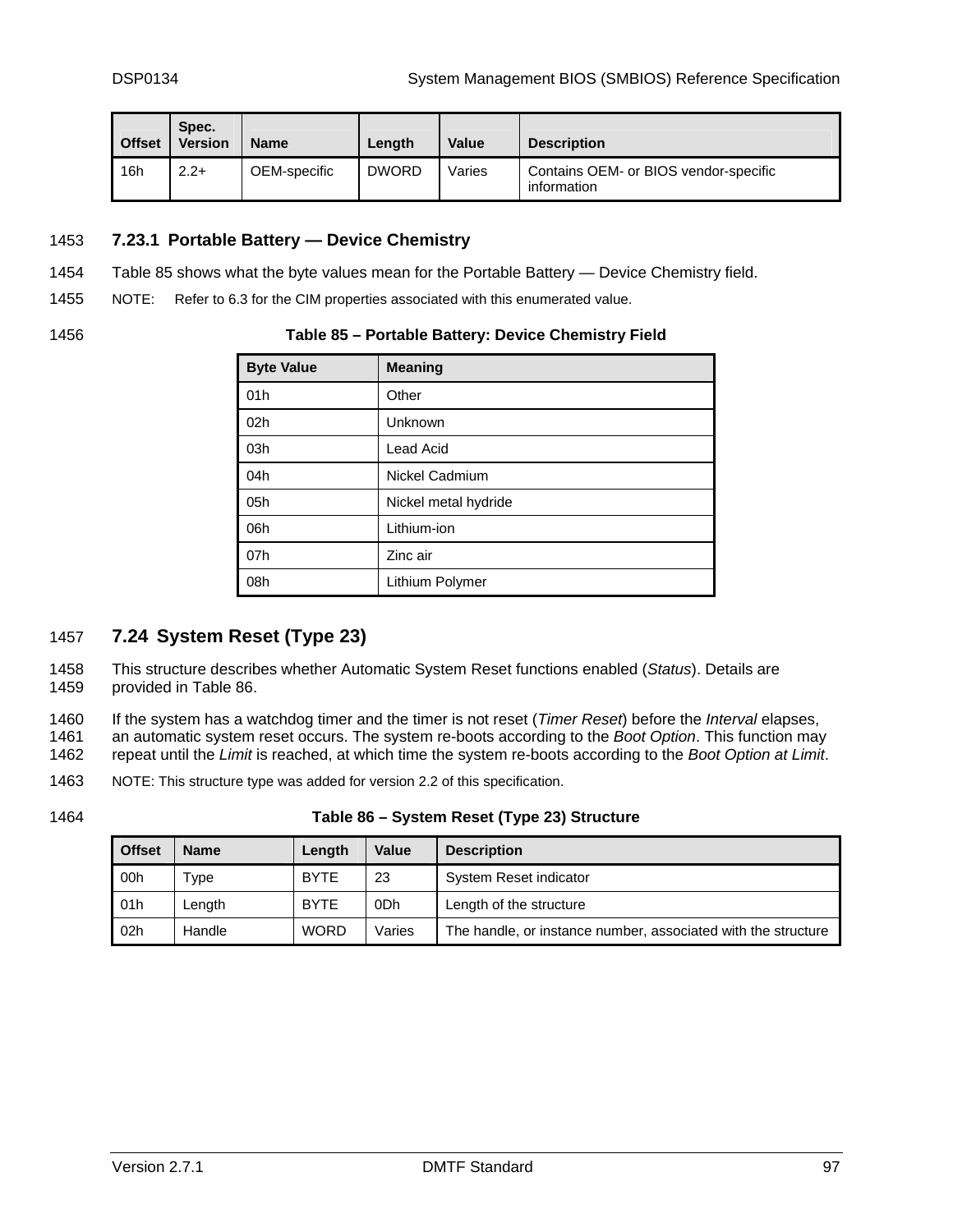| <b>Offset</b> | <b>Name</b>           | Length      | <b>Value</b>     | <b>Description</b> |                                                                                                                                                                                                                   |
|---------------|-----------------------|-------------|------------------|--------------------|-------------------------------------------------------------------------------------------------------------------------------------------------------------------------------------------------------------------|
| 04h           | Capabilities          | <b>BYTE</b> | <b>Bit-field</b> |                    | Identifies the system-reset capabilities for the system.                                                                                                                                                          |
|               |                       |             |                  | <b>Bits 7:6</b>    | Reserved for future assignment by this<br>specification; set to 00b                                                                                                                                               |
|               |                       |             |                  | Bit 5              | System contains a watchdog timer; either True (1)<br>or False (0)                                                                                                                                                 |
|               |                       |             |                  | Bits $4:3$         | Boot Option on Limit. Identifies one of the following<br>system actions to be taken when the Reset Limit is<br>reached:                                                                                           |
|               |                       |             |                  |                    | 00b Reserved, do not use.                                                                                                                                                                                         |
|               |                       |             |                  |                    | 01b Operating system                                                                                                                                                                                              |
|               |                       |             |                  |                    | 10b System utilities                                                                                                                                                                                              |
|               |                       |             |                  |                    | 11b Do not reboot                                                                                                                                                                                                 |
|               |                       |             |                  | <b>Bits 2:1</b>    | Boot Option. Indicates one of the following actions<br>to be taken after a watchdog reset:                                                                                                                        |
|               |                       |             |                  |                    | 00b Reserved, do not use.                                                                                                                                                                                         |
|               |                       |             |                  |                    | 01b Operating system                                                                                                                                                                                              |
|               |                       |             |                  |                    | 10b System utilities                                                                                                                                                                                              |
|               |                       |             |                  |                    | 11b Do not reboot                                                                                                                                                                                                 |
|               |                       |             |                  | Bit 0              | Status. Identifies whether (1) or not (0) the system<br>reset is enabled by the user.                                                                                                                             |
| 05h           | <b>Reset Count</b>    | <b>WORD</b> | Varies           |                    | The number of automatic system resets since the last<br>intentional reset. A value of OFFFFh indicates unknown.                                                                                                   |
| 07h           | <b>Reset Limit</b>    | <b>WORD</b> | Varies           |                    | The number of consecutive times the system reset is<br>attempted. A value of OFFFFh indicates unknown.                                                                                                            |
| 09h           | <b>Timer Interval</b> | <b>WORD</b> | Varies           |                    | The number of minutes to use for the watchdog timer. If the<br>timer is not reset within this interval, the system reset timeout<br>begins. A value of OFFFFh indicates unknown.                                  |
| 0Bh           | Timeout               | <b>WORD</b> | Varies           |                    | Identifies the number of minutes before the reboot is initiated.<br>It is used after a system power cycle, system reset (local or<br>remote), and automatic system reset. A value of OFFFFh<br>indicates unknown. |

# 1465 **7.25 Hardware Security (Type 24)**

1466 This structure describes the system-wide hardware security settings. Details are provided in [Table 87.](#page-97-0)

1467 NOTE: This structure type was added in version 2.2 of this specification.

<span id="page-97-0"></span>

| 1468 | Table 87 - Hardware Security (Type 24) Structure |
|------|--------------------------------------------------|
|------|--------------------------------------------------|

| <b>Offset</b> | <b>Name</b> | Length      | <b>Value</b> | <b>Description</b>                                               |
|---------------|-------------|-------------|--------------|------------------------------------------------------------------|
| 00h           | ™vpe        | <b>BYTE</b> | 24           | Hardware Security indicator                                      |
| 01h           | Length      | <b>BYTE</b> | 05h          | Length of the structure                                          |
| 02h           | Handle      | <b>WORD</b> | Varies       | The handle, or instance number, associated with the<br>structure |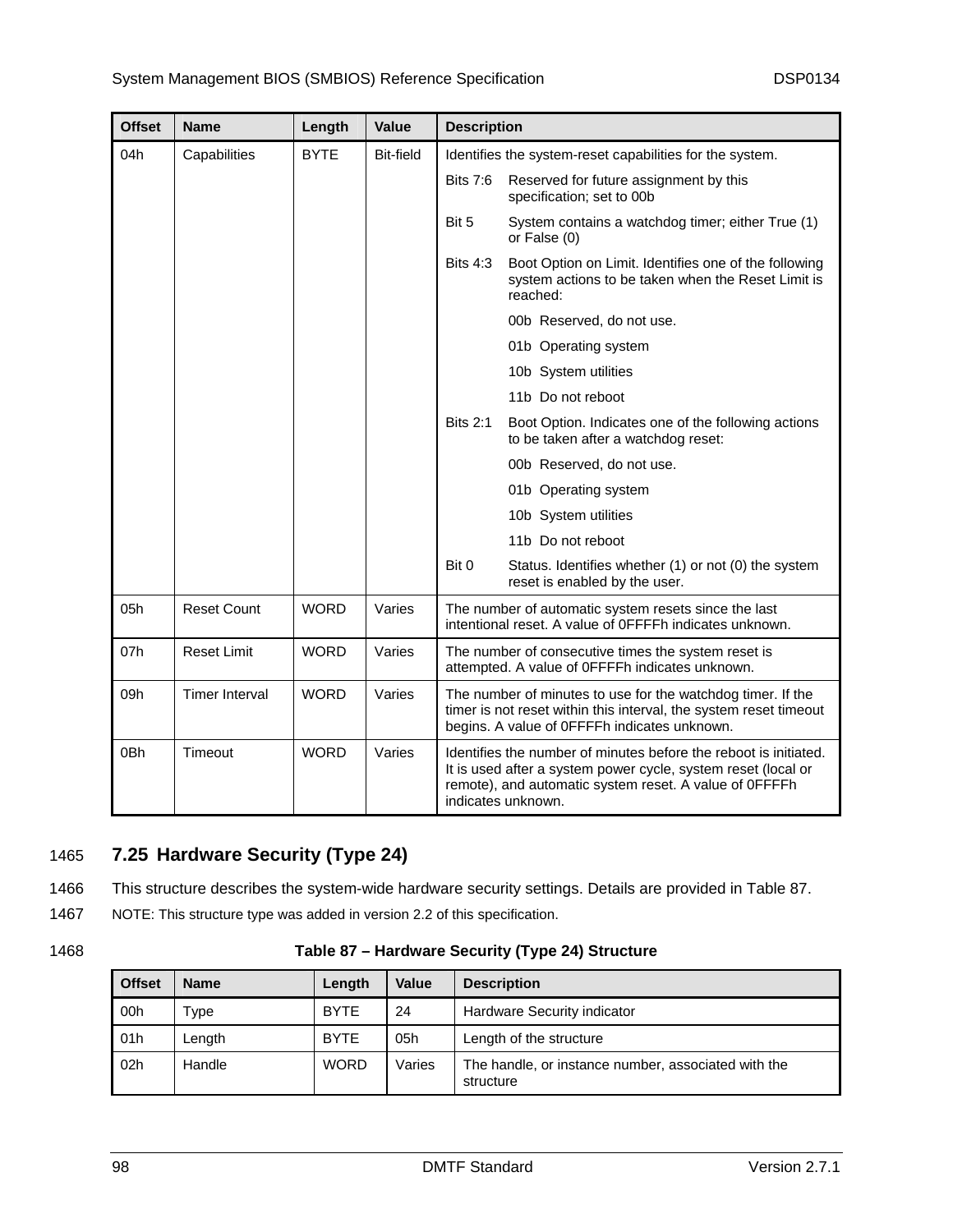| <b>Offset</b> | <b>Name</b>              | Length      | <b>Value</b>     | <b>Description</b>                                       |
|---------------|--------------------------|-------------|------------------|----------------------------------------------------------|
| 04h           | <b>Hardware Security</b> | <b>BYTE</b> | <b>Bit-field</b> | Identifies the password and reset status for the system: |
|               | Settings                 |             |                  | <b>Bits 7:6</b><br>Power-on Password Status value:       |
|               |                          |             |                  | 00 <sub>b</sub><br>Disabled                              |
|               |                          |             |                  | 01 <sub>b</sub><br>Enabled                               |
|               |                          |             |                  | 10 <sub>b</sub><br>Not Implemented                       |
|               |                          |             |                  | Unknown<br>11 <sub>b</sub>                               |
|               |                          |             |                  | <b>Bits 5:4</b><br>Keyboard Password Status value:       |
|               |                          |             |                  | 00b<br>Disabled                                          |
|               |                          |             |                  | 01 <sub>b</sub><br>Enabled                               |
|               |                          |             |                  | 10 <sub>b</sub><br>Not Implemented                       |
|               |                          |             |                  | Unknown<br>11 <sub>b</sub>                               |
|               |                          |             |                  | Administrator Password Status value:<br>Bits $3:2$       |
|               |                          |             |                  | 00 <sub>b</sub><br><b>Disabled</b>                       |
|               |                          |             |                  | Enabled<br>01 <sub>b</sub>                               |
|               |                          |             |                  | 10 <sub>b</sub><br>Not Implemented                       |
|               |                          |             |                  | 11 <sub>b</sub><br>Unknown                               |
|               |                          |             |                  | Front Panel Reset Status value:<br><b>Bits 1:0</b>       |
|               |                          |             |                  | 00 <sub>b</sub><br>Disabled                              |
|               |                          |             |                  | 01 <sub>b</sub><br>Enabled                               |
|               |                          |             |                  | Not Implemented<br>10 <sub>b</sub>                       |
|               |                          |             |                  | Unknown<br>11 <sub>b</sub>                               |

## 1469 **7.26 System Power Controls (Type 25)**

1470 This structure describes the attributes for controlling the main power supply to the system. Details are 1471 provided in [Table 88.](#page-98-0)

1472 Software that interprets this structure uses the month, day, hour, minute, and second values to determine 1473 the number of seconds until the next power-on of the system. The presence of this structure implies that a 1474 timed power-on facility is available for the system.

1475 NOTE: This structure type was added in version 2.2 of the specification.

## <span id="page-98-0"></span>1476 **Table 88 – System Power Controls (Type 25) Structure**

| <b>Offset</b>   | <b>Name</b>                      | Length      | Value  | <b>Description</b>                                                                                                               |
|-----------------|----------------------------------|-------------|--------|----------------------------------------------------------------------------------------------------------------------------------|
| 00h             | Type                             | <b>BYTE</b> | 25     | System Power Controls indicator                                                                                                  |
| 01h             | Length                           | <b>BYTE</b> | 09h    | Length of the structure                                                                                                          |
| 02 <sub>h</sub> | Handle                           | <b>WORD</b> | Varies | The handle, or instance number, associated with the<br>structure                                                                 |
| 04h             | Next Scheduled<br>Power-on Month | <b>BYTE</b> | Varies | Contains the BCD value of the month on which the next<br>scheduled power-on is to occur, in the range 01h to 12h.<br>See 7.26.1. |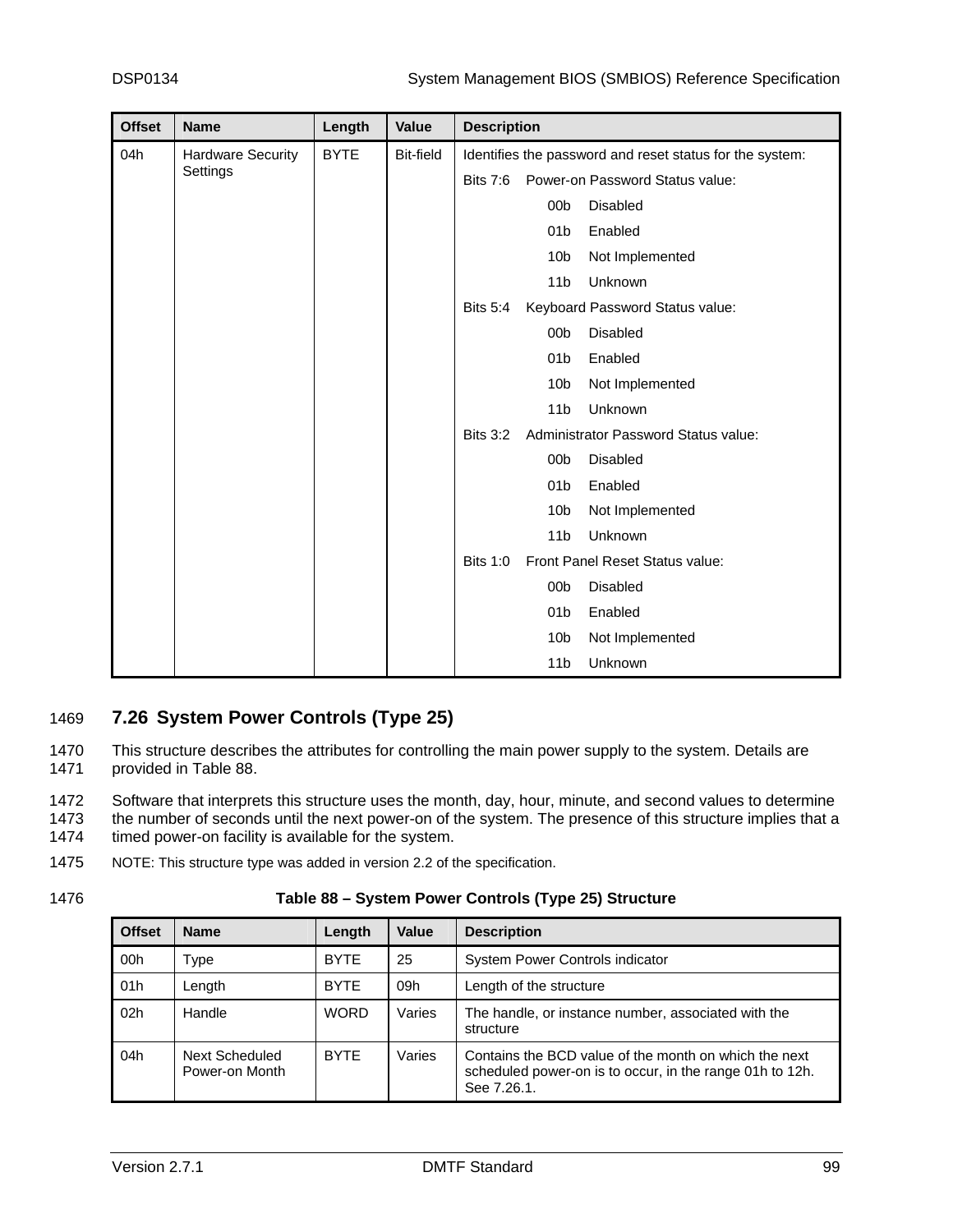| <b>Offset</b> | <b>Name</b>                                 | Length      | Value  | <b>Description</b>                                                                                                                      |
|---------------|---------------------------------------------|-------------|--------|-----------------------------------------------------------------------------------------------------------------------------------------|
| 05h           | Next Scheduled<br>Power-on Day-of-<br>month | <b>BYTE</b> | Varies | Contains the BCD value of the day-of-month on which the<br>next scheduled power-on is to occur, in the range 01h to<br>31h, See 7.26.1. |
| 06h           | Next Scheduled<br>Power-on Hour             | <b>BYTE</b> | Varies | Contains the BCD value of the hour on which the next<br>scheduled power-on is to occur, in the range 00h to 23h.<br>See 7.26.1.         |
| 07h           | Next Scheduled<br>Power-on Minute           | <b>BYTE</b> | Varies | Contains the BCD value of the minute on which the next<br>scheduled power-on is to occur, in the range 00h to 59h.<br>See 7.26.1.       |
| 08h           | Next Scheduled<br>Power-on Second           | <b>BYTE</b> | Varies | Contains the BCD value of the second on which the next<br>scheduled power-on is to occur, in the range 00h to 59h.<br>See 7.26.1.       |

## <span id="page-99-0"></span>1477 **7.26.1 System Power Controls — Calculating the Next Scheduled Power-on Time**

1478 The DMTF *System Power Controls* group contains a *Next Scheduled Power-on Time*, specified as the 1479 number of seconds until the next scheduled power-on of the system. Management software uses the date 1480 and time information specified in the associated SMBIOS structure to calculate the total number of 1481 seconds.

1482 Any date or time field in the structure whose value is outside of the field's specified range does not

1483 contribute to the total-seconds count. For example, if the Month field contains the value 0xFF the next 1484 power-on is scheduled to fall within the next month, perhaps on a specific day-of-month and time.

# 1485 **7.27 Voltage Probe (Type 26)**

1486 This describes the attributes for a voltage probe in the system. Each structure describes a single voltage 1487 probe. Details are provided in [Table 89](#page-99-1).

1488 NOTE: This structure type was added in version 2.2 of this specification.

<span id="page-99-1"></span>

## Table 89 - Voltage Probe (Type 26) Structure

| <b>Offset</b>   | <b>Name</b>                   | Length      | Value         | <b>Description</b>                                                                                                          |
|-----------------|-------------------------------|-------------|---------------|-----------------------------------------------------------------------------------------------------------------------------|
| 00h             | <b>Type</b>                   | <b>BYTE</b> | 26            | Voltage Probe indicator                                                                                                     |
| 01 <sub>h</sub> | Length                        | <b>BYTE</b> | Varies        | Length of the structure, at least 14h                                                                                       |
| 02 <sub>h</sub> | Handle                        | <b>WORD</b> | Varies        | The handle, or instance number, associated with the<br>structure                                                            |
| 04h             | Description                   | <b>BYTE</b> | <b>STRING</b> | The number of the string that contains additional<br>descriptive information about the probe or its location                |
| 05h             | Location and<br><b>Status</b> | <b>BYTE</b> | Bit-field     | Defines the probe's physical location and status of the<br>voltage monitored by this voltage probe. See 7.27.1.             |
| 06h             | Maximum Value                 | <b>WORD</b> | Varies        | The maximum voltage level readable by this probe, in<br>millivolts. If the value is unknown, the field is set to<br>0x8000. |
| 08h             | Minimum Value                 | <b>WORD</b> | Varies        | The minimum voltage level readable by this probe, in<br>millivolts. If the value is unknown, the field is set to<br>0x8000. |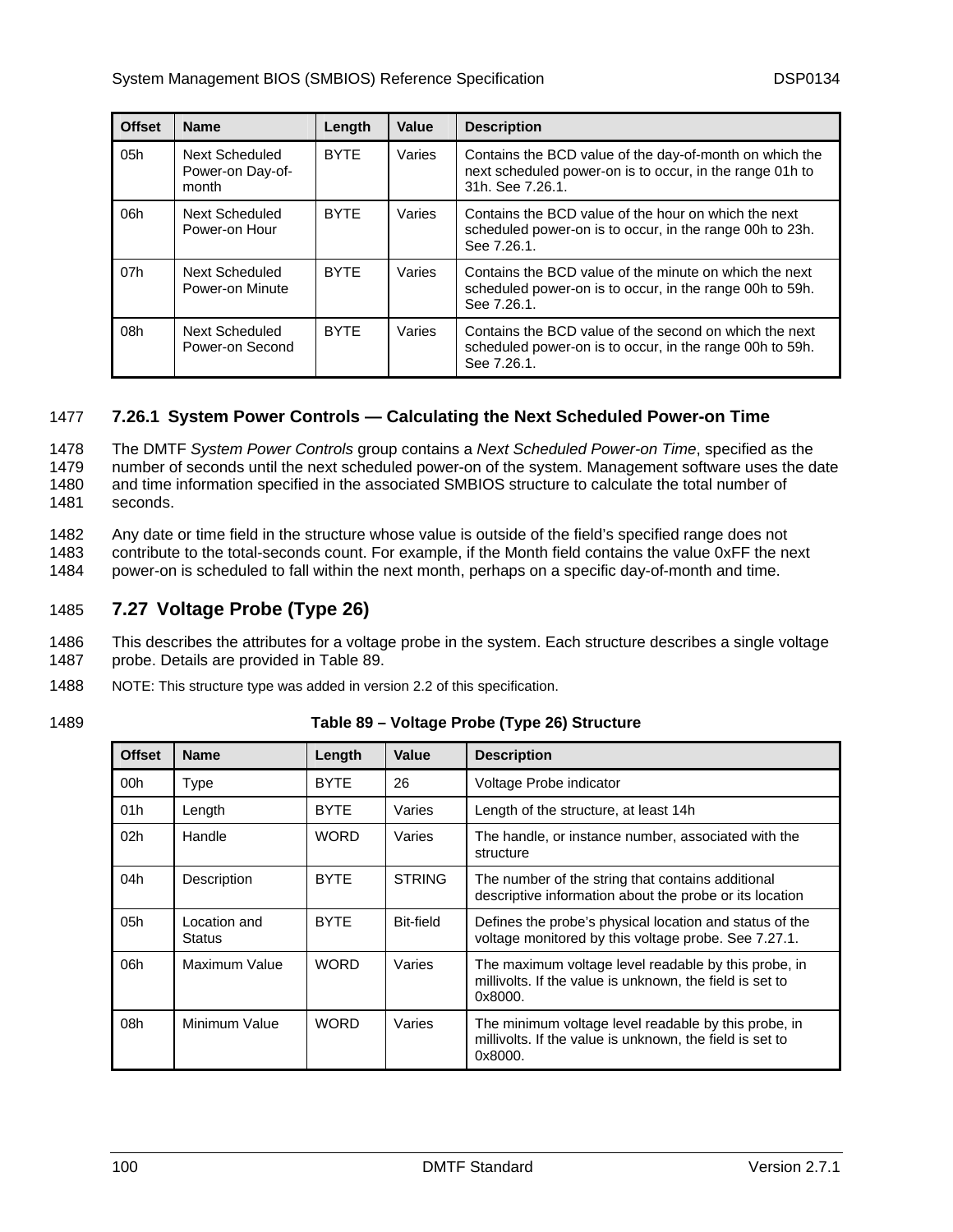| <b>Offset</b>   | <b>Name</b>   | Length       | Value  | <b>Description</b>                                                                                                                                                                                               |
|-----------------|---------------|--------------|--------|------------------------------------------------------------------------------------------------------------------------------------------------------------------------------------------------------------------|
| 0Ah             | Resolution    | <b>WORD</b>  | Varies | The resolution for the probe's reading, in tenths of<br>millivolts. If the value is unknown, the field is set to<br>0x8000.                                                                                      |
| 0Ch             | Tolerance     | <b>WORD</b>  | Varies | The tolerance for reading from this probe, in plus/minus<br>millivolts. If the value is unknown, the field is set to<br>0x8000.                                                                                  |
| 0Eh             | Accuracy      | <b>WORD</b>  | Varies | The accuracy for reading from this probe, in plus/minus<br>1/100 <sup>th</sup> of a percent. If the value is unknown, the field is<br>set to 0x8000.                                                             |
| 10 <sub>h</sub> | OEM-defined   | <b>DWORD</b> | Varies | Contains OEM- or BIOS vendor-specific information.                                                                                                                                                               |
| 14h             | Nominal Value | <b>WORD</b>  | Varies | The nominal value for the probe's reading in millivolts. If<br>the value is unknown, the field is set to 0x8000. This field<br>is present in the structure only if the structure's Length is<br>larger than 14h. |

# <span id="page-100-0"></span>1490 **7.27.1 Voltage Probe — Location and Status**

1491 [Table 90](#page-100-1) provides details about the Location and Status fields.

## <span id="page-100-1"></span>1492 **Table 90 – Voltage Probe: Location and Status Fields**

| <b>Bit Range</b> | <b>Field Name</b> | Value | <b>Meaning</b>           |
|------------------|-------------------|-------|--------------------------|
| 7:5              | <b>Status</b>     | 001   | Other                    |
|                  |                   | 010   | Unknown                  |
|                  |                   | 011   | OK                       |
|                  |                   | 100   | Non-critical             |
|                  |                   | 101   | Critical                 |
|                  |                   | 110   | Non-recoverable          |
| 4:0              | Location          | 00001 | Other                    |
|                  |                   | 00010 | Unknown                  |
|                  |                   | 00011 | Processor                |
|                  |                   | 00100 | <b>Disk</b>              |
|                  |                   | 00101 | Peripheral Bay           |
|                  |                   | 00110 | System Management Module |
|                  |                   | 00111 | Motherboard              |
|                  |                   | 01000 | Memory Module            |
|                  |                   | 01001 | Processor Module         |
|                  |                   | 01010 | Power Unit               |
|                  |                   | 01011 | Add-in Card              |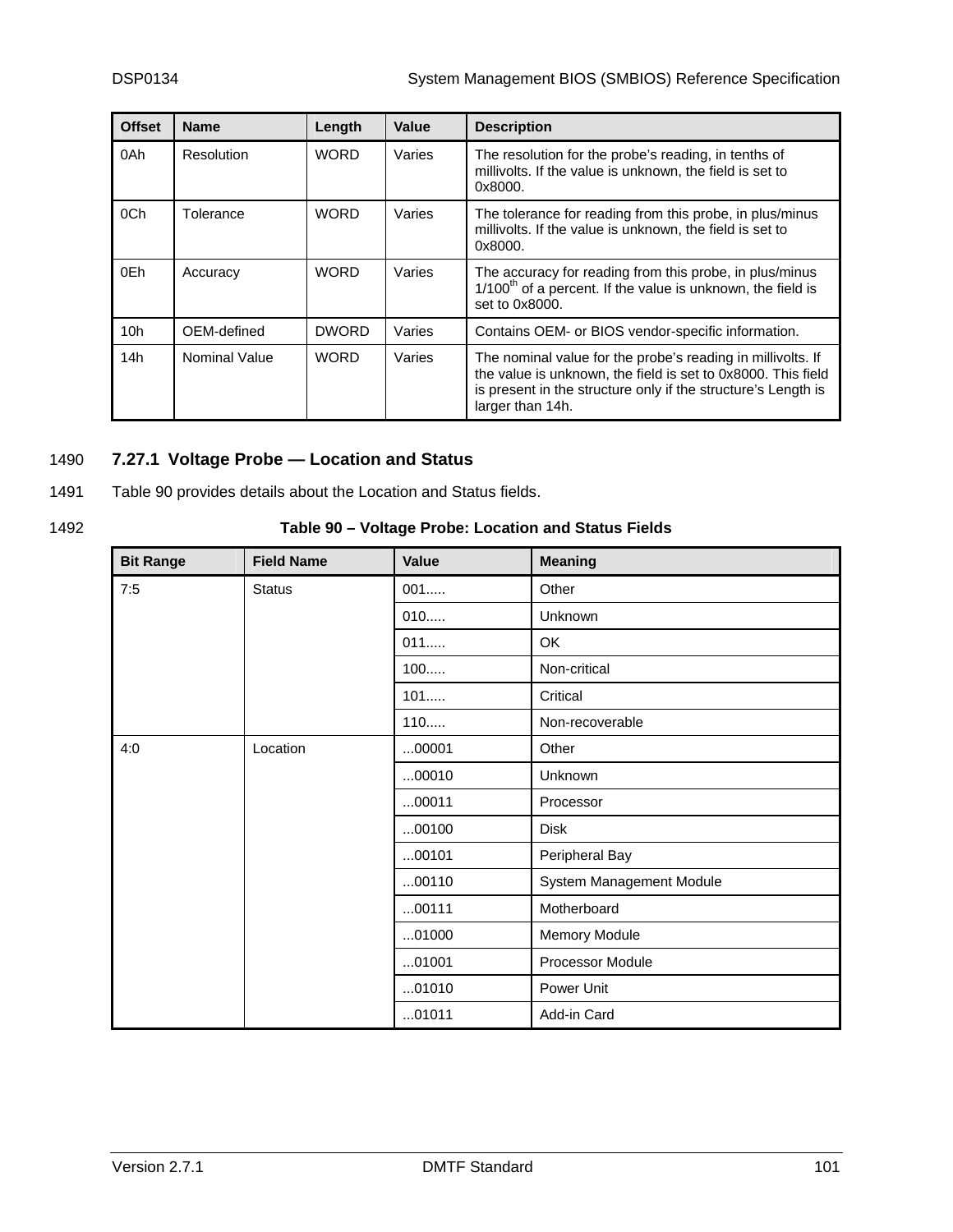# 1493 **7.28 Cooling Device (Type 27)**

1494 This structure describes the attributes for a cooling device in the system. Each structure describes a<br>1495 single cooling device. Details are provided in Table 91. single cooling device. Details are provided in [Table 91](#page-101-0).

1496 NOTE: This structure type was added in version 2.2 of this specification.

## <span id="page-101-0"></span>1497 **Table 91 – Cooling Device (Type 27) Structure**

| <b>Offset</b> | Spec.<br><b>Version</b> | <b>Name</b>                 | Length       | <b>Value</b>     | <b>Description</b>                                                                                                                                                                                                                                                                                                                                                                                     |
|---------------|-------------------------|-----------------------------|--------------|------------------|--------------------------------------------------------------------------------------------------------------------------------------------------------------------------------------------------------------------------------------------------------------------------------------------------------------------------------------------------------------------------------------------------------|
| 00h           | $2.2+$                  | Type                        | <b>BYTE</b>  | 27               | Cooling Device indicator                                                                                                                                                                                                                                                                                                                                                                               |
| 01h           | $2.2+$                  | Length                      | <b>BYTE</b>  | Varies           | Length of the structure, at least 0Ch                                                                                                                                                                                                                                                                                                                                                                  |
| 02h           | $2.2+$                  | Handle                      | <b>WORD</b>  | Varies           | The handle, or instance number, associated with<br>the structure                                                                                                                                                                                                                                                                                                                                       |
| 04h           | $2.2+$                  | Temperature<br>Probe Handle | <b>WORD</b>  | Varies           | The handle, or instance number, of the<br>temperature probe (see 7.29) monitoring this<br>cooling device. A value of 0xFFFF indicates that<br>no probe is provided.                                                                                                                                                                                                                                    |
| 06h           | $2.2+$                  | Device Type<br>and Status   | <b>BYTE</b>  | <b>Bit-field</b> | Identifies the cooling device type and the status of<br>this cooling device; see 7.28.1.                                                                                                                                                                                                                                                                                                               |
| 07h           | $2.2+$                  | Cooling Unit<br>Group       | <b>BYTE</b>  | Varies           | Identifies the cooling unit group to which this<br>cooling device is associated. Having multiple<br>cooling devices in the same cooling unit implies a<br>redundant configuration. The value is 00h if the<br>cooling device is not a member of a redundant<br>cooling unit. Non-zero values imply redundancy<br>and that at least one other cooling device will be<br>enumerated with the same value. |
| 08h           | $2.2+$                  | OEM-defined                 | <b>DWORD</b> | Varies           | Contains OEM- or BIOS vendor-specific<br>information.                                                                                                                                                                                                                                                                                                                                                  |
| 0Ch           | $2.2+$                  | Nominal<br>Speed            | <b>WORD</b>  | Varies           | The nominal value for the cooling device's<br>rotational speed, in revolutions-per-minute (rpm). If<br>the value is unknown or the cooling device is non-<br>rotating, the field is set to 0x8000. This field is<br>present in the structure only if the structure's<br>Length is larger than 0Ch.                                                                                                     |
| 0Eh           | $2.7+$                  | Description                 | <b>BYTE</b>  | <b>STRING</b>    | The number of the string that contains additional<br>descriptive information about the cooling device or<br>its location                                                                                                                                                                                                                                                                               |
|               |                         |                             |              |                  | This field is present in the structure only if the<br>structure's Length is 0Fh or larger.                                                                                                                                                                                                                                                                                                             |

## <span id="page-101-1"></span>1498 **7.28.1 Cooling Device — Device Type and Status**

1499 [Table 92](#page-102-1) provides details about the Device Type and Status fields.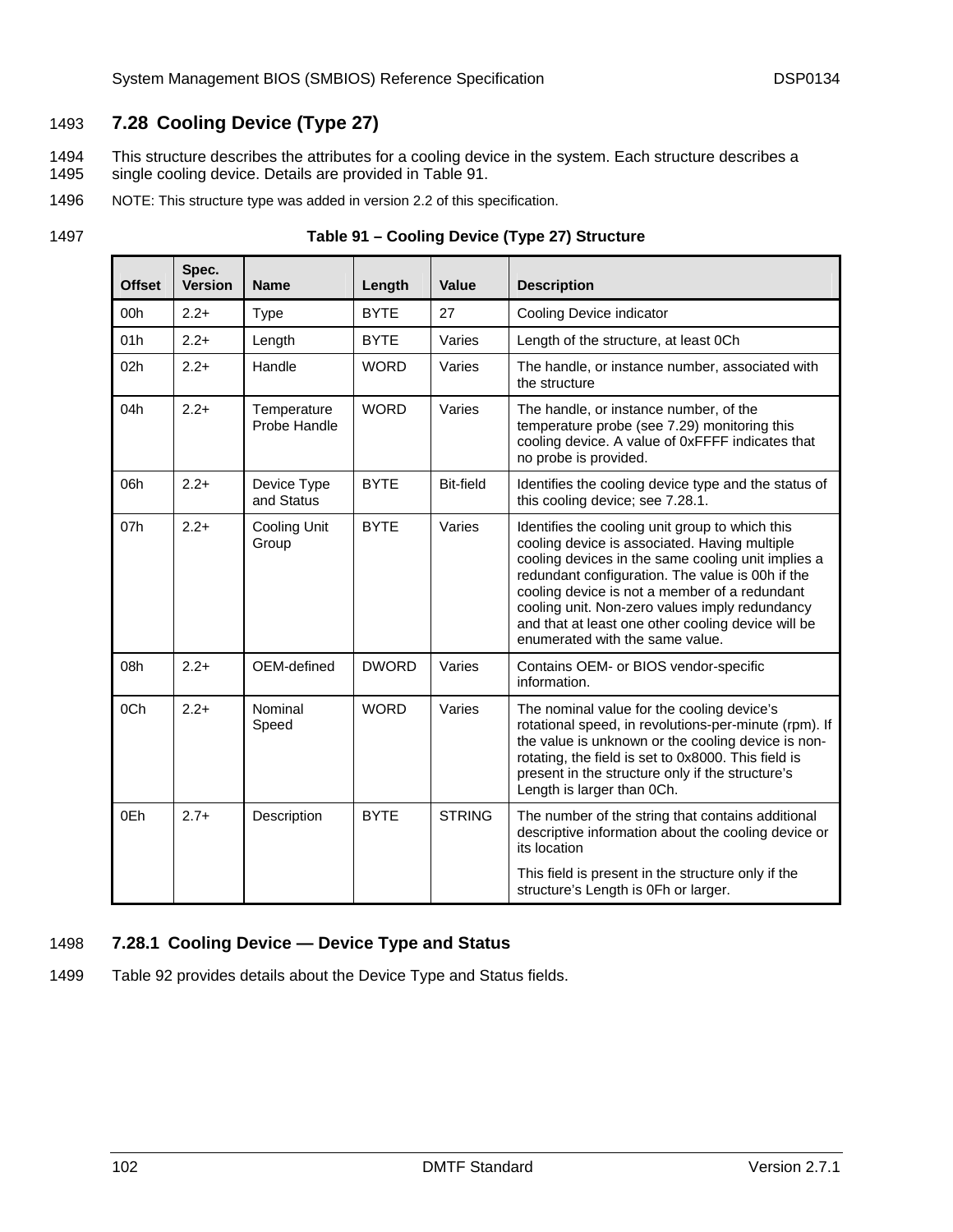<span id="page-102-1"></span>1500 **Table 92 – Cooling Device: Device Type and Status Fields** 

| <b>Bit Range</b> | <b>Field Name</b> | <b>Value</b>     | <b>Meaning</b>           |
|------------------|-------------------|------------------|--------------------------|
| 7:5              | <b>Status</b>     | 001              | Other                    |
|                  |                   | 010              | Unknown                  |
|                  |                   | 011              | OK                       |
|                  |                   | 100              | Non-critical             |
|                  |                   | 101              | Critical                 |
|                  |                   | 110              | Non-recoverable          |
| 4:0              | Device Type       | 00001            | Other                    |
|                  |                   | 00010            | Unknown                  |
|                  |                   | 00011            | Fan                      |
|                  |                   | 00100            | Centrifugal Blower       |
|                  |                   | 00101            | Chip Fan                 |
|                  |                   | 00110            | Cabinet Fan              |
|                  |                   | 00111            | Power Supply Fan         |
|                  | 01000             | <b>Heat Pipe</b> |                          |
|                  |                   | 01001            | Integrated Refrigeration |
|                  |                   | 10000            | <b>Active Cooling</b>    |
|                  |                   | 10001            | Passive Cooling          |

# <span id="page-102-0"></span>1501 **7.29 Temperature Probe (Type 28)**

1502 This structure describes the attributes for a temperature probe in the system. Each structure describes a 1503 single temperature probe. [Table 93](#page-102-2) provides details.

1504 NOTE: This structure type was added in version 2.2 of this specification.

#### <span id="page-102-2"></span>1505 **Table 93 – Temperature Probe (Type 28) Structure**

| <b>Offset</b>   | <b>Name</b>                   | Length      | Value         | <b>Description</b>                                                                                                                       |
|-----------------|-------------------------------|-------------|---------------|------------------------------------------------------------------------------------------------------------------------------------------|
| 00h             | Type                          | <b>BYTE</b> | 28            | Temperature Probe indicator                                                                                                              |
| 01h             | Length                        | <b>BYTE</b> | Varies        | Length of the structure, at least 14h                                                                                                    |
| 02 <sub>h</sub> | Handle                        | <b>WORD</b> | Varies        | The handle, or instance number, associated with the structure                                                                            |
| 04h             | Description                   | <b>BYTE</b> | <b>STRING</b> | The number of the string that contains additional descriptive<br>information about the probe or its location                             |
| 05h             | Location and<br><b>Status</b> | <b>BYTE</b> | Bit-field     | Defines the probe's physical location and the status of the<br>temperature monitored by this temperature probe. See 7.29.1.              |
| 06h             | Maximum<br>Value              | <b>WORD</b> | Varies        | The maximum temperature readable by this probe, in 1/10 <sup>th</sup><br>degrees C. If the value is unknown, the field is set to 0x8000. |
| 08h             | Minimum Value                 | <b>WORD</b> | Varies        | The minimum temperature readable by this probe, in 1/10 <sup>th</sup><br>degrees C. If the value is unknown, the field is set to 0x8000. |
| 0Ah             | Resolution                    | <b>WORD</b> | Varies        | The resolution for the probe's reading, in 1/1000 <sup>th</sup> degrees C.<br>If the value is unknown, the field is set to 0x8000.       |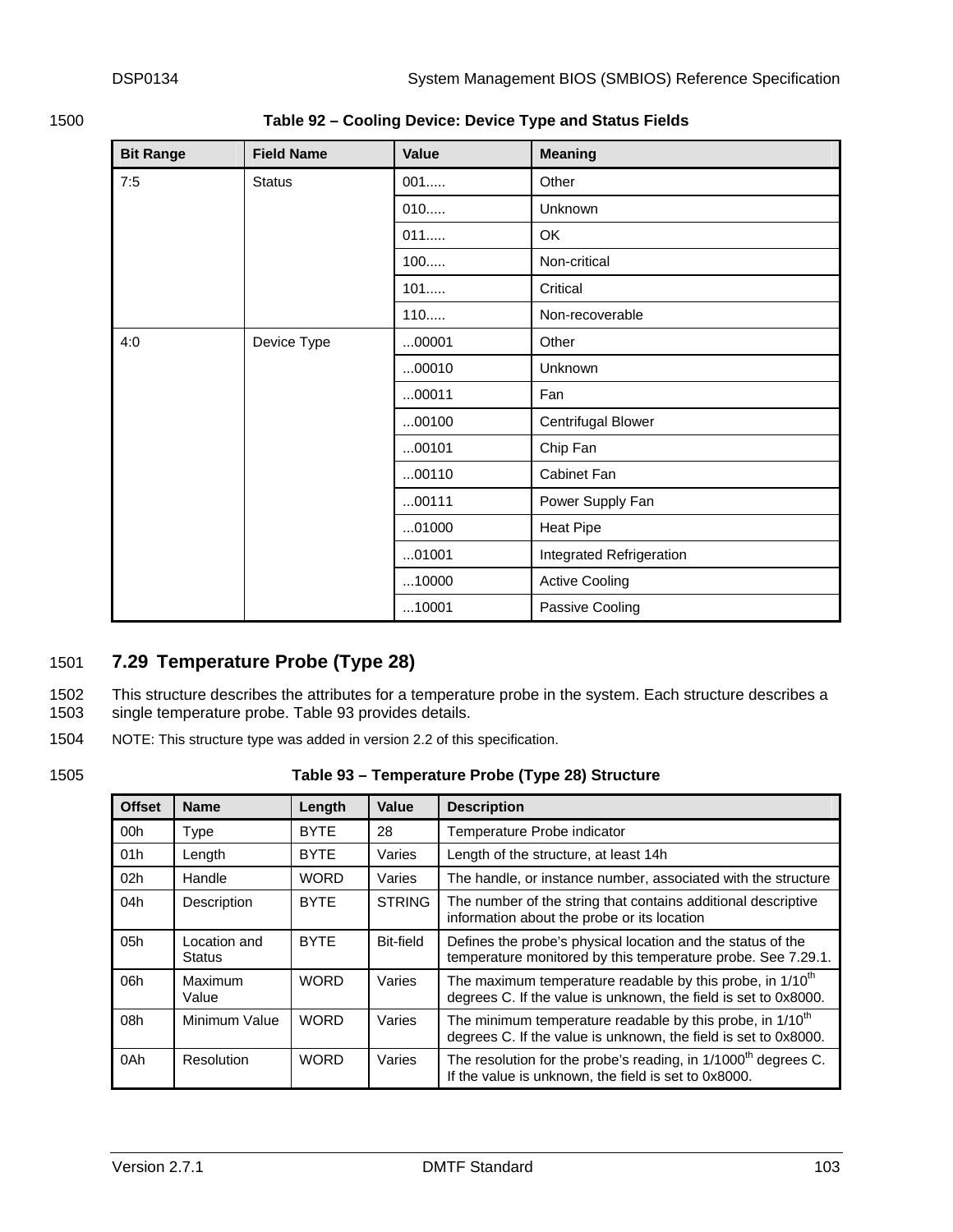| <b>Offset</b>   | <b>Name</b>   | Length       | Value  | <b>Description</b>                                                                                                                                                                                                       |
|-----------------|---------------|--------------|--------|--------------------------------------------------------------------------------------------------------------------------------------------------------------------------------------------------------------------------|
| 0Ch             | Tolerance     | <b>WORD</b>  | Varies | The tolerance for reading from this probe, in plus/minus $1/10^{th}$<br>degrees C. If the value is unknown, the field is set to 0x8000.                                                                                  |
| 0Eh             | Accuracy      | <b>WORD</b>  | Varies | The accuracy for reading from this probe, in plus/minus<br>1/100 <sup>th</sup> of a percent. If the value is unknown, the field is set to<br>0x8000.                                                                     |
| 10 <sub>h</sub> | OEM-defined   | <b>DWORD</b> | Varies | Contains OEM- or BIOS vendor-specific information                                                                                                                                                                        |
| 14h             | Nominal Value | <b>WORD</b>  | Varies | The nominal value for the probe's reading in $1/10th$ degrees C.<br>If the value is unknown, the field is set to 0x8000. This field is<br>present in the structure only if the structure's Length is larger<br>than 14h. |

## <span id="page-103-0"></span>1506 **7.29.1 Temperature Probe — Location and Status**

- 1507 [Table 94](#page-103-1) provides details about the Location and Status fields.
- 1508 NOTE: Refer to [6.3](#page-25-0) for the CIM properties associated with these enumerated values.

## <span id="page-103-1"></span>1509 **Table 94 – Temperature Probe: Location and Status Field**

| <b>Bit Range</b> | <b>Field Name</b> | Value | <b>Meaning</b>           |
|------------------|-------------------|-------|--------------------------|
| 7:5              | <b>Status</b>     | 001   | Other                    |
|                  |                   | 010   | <b>Unknown</b>           |
|                  |                   | 011   | OK                       |
|                  |                   | 100   | Non-critical             |
|                  |                   | 101   | Critical                 |
|                  |                   | 110   | Non-recoverable          |
| 4:0              | Location          | 00001 | Other                    |
|                  |                   | 00010 | Unknown                  |
|                  |                   | 00011 | Processor                |
|                  |                   | 00100 | <b>Disk</b>              |
|                  |                   | 00101 | Peripheral Bay           |
|                  |                   | 00110 | System Management Module |
|                  |                   | 00111 | Motherboard              |
|                  |                   | 01000 | Memory Module            |
|                  |                   | 01001 | Processor Module         |
|                  |                   | 01010 | Power Unit               |
|                  |                   | 01011 | Add-in Card              |
|                  |                   | 01100 | Front Panel Board        |
|                  |                   | 01101 | Back Panel Board         |
|                  |                   | 01110 | Power System Board       |
|                  |                   | 01111 | Drive Back Plane         |

# 1510 **7.30 Electrical Current Probe (Type 29)**

1511 This structure describes the attributes for an electrical current probe in the system. Each structure

1512 describes a single electrical current probe. [Table 95](#page-104-0) provides details.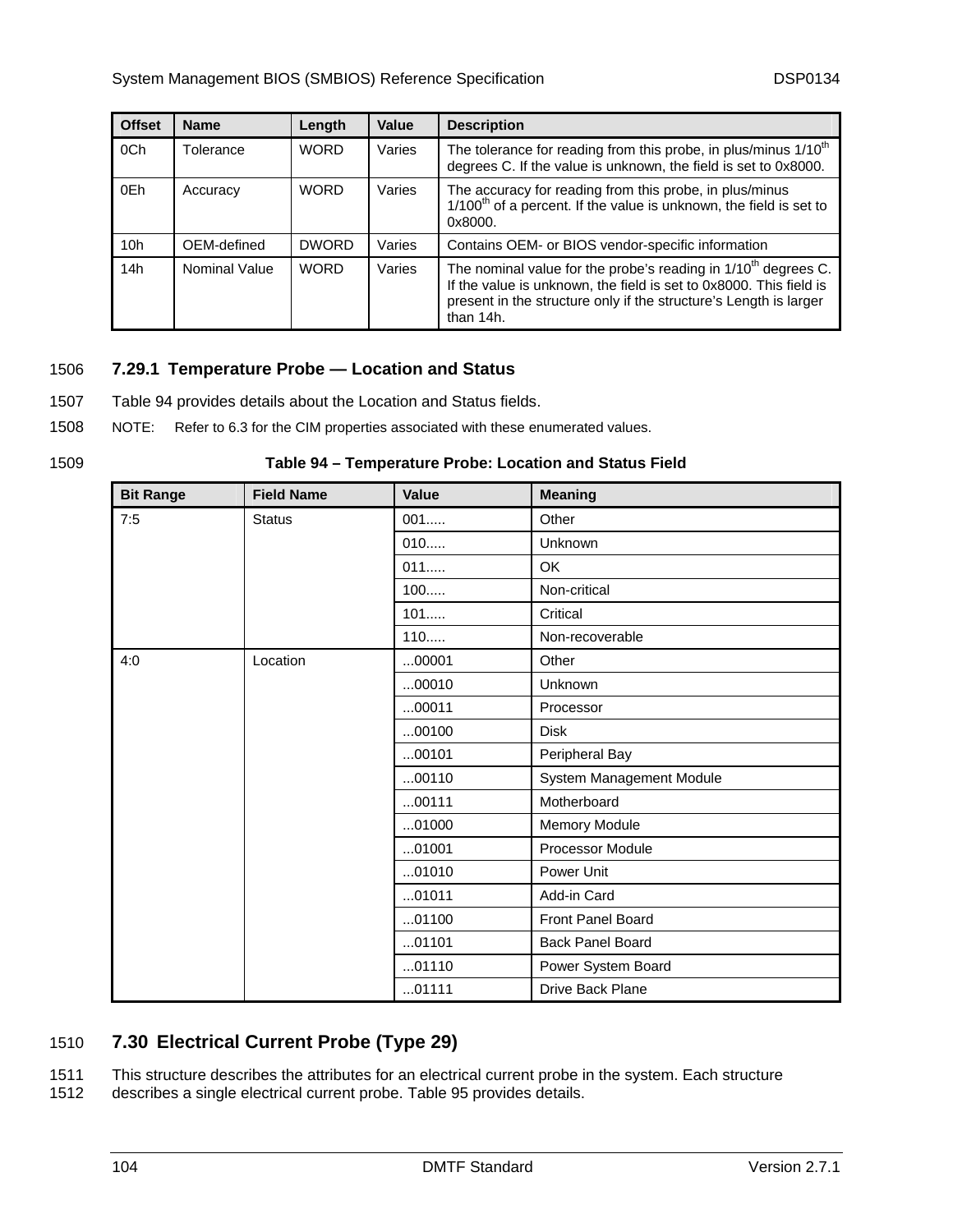## 1513 NOTE: This structure type was added in version 2.2 of this specification.

## <span id="page-104-0"></span>1514 **Table 95 – Electrical Current Probe (Type 29) Structure**

| <b>Offset</b>   | <b>Name</b>                   | Length       | <b>Value</b>  | <b>Description</b>                                                                                                                                                                                              |
|-----------------|-------------------------------|--------------|---------------|-----------------------------------------------------------------------------------------------------------------------------------------------------------------------------------------------------------------|
| 00h             | Type                          | <b>BYTE</b>  | 29            | <b>Electrical Current Probe indicator</b>                                                                                                                                                                       |
| 01h             | Length                        | <b>BYTE</b>  | Varies        | Length of the structure, at least 14h                                                                                                                                                                           |
| 02h             | Handle                        | <b>WORD</b>  | Varies        | The handle, or instance number, associated with the<br>structure                                                                                                                                                |
| 04h             | Description                   | <b>BYTE</b>  | <b>STRING</b> | The number of the string that contains additional<br>descriptive information about the probe or its location                                                                                                    |
| 05h             | Location and<br><b>Status</b> | <b>BYTE</b>  | <b>ENUM</b>   | Defines the probe's physical location and the status of<br>the current monitored by this current probe. See 7.30.1.                                                                                             |
| 06h             | Maximum Value                 | <b>WORD</b>  | Varies        | The maximum current readable by this probe, in<br>milliamps. If the value is unknown, the field is set to<br>0x8000.                                                                                            |
| 08h             | Minimum Value                 | <b>WORD</b>  | Varies        | The minimum current readable by this probe, in<br>milliamps. If the value is unknown, the field is set to<br>0x8000.                                                                                            |
| 0Ah             | Resolution                    | <b>WORD</b>  | Varies        | The resolution for the probe's reading, in tenths of<br>milliamps. If the value is unknown, the field is set to<br>0x8000.                                                                                      |
| 0Ch             | Tolerance                     | <b>WORD</b>  | Varies        | The tolerance for reading from this probe, in plus/minus<br>milliamps. If the value is unknown, the field is set to<br>0x8000.                                                                                  |
| 0Eh             | Accuracy                      | <b>WORD</b>  | Varies        | The accuracy for reading from this probe, in plus/minus<br>$1/100th$ of a percent. If the value is unknown, the field is<br>set to 0x8000.                                                                      |
| 10 <sub>h</sub> | OEM-defined                   | <b>DWORD</b> | Varies        | Contains OEM- or BIOS vendor-specific information                                                                                                                                                               |
| 14h             | <b>Nominal Value</b>          | <b>WORD</b>  | Varies        | The nominal value for the probe's reading in milliamps. If<br>the value is unknown, the field is set to 0x8000. This field<br>is present in the structure only if the structure's Length is<br>larger than 14h. |

## <span id="page-104-1"></span>1515 **7.30.1 Current Probe — Location and Status**

- 1516 [Table 96](#page-105-0) provides details about the Location and Status fields.
- 1517 NOTE: Refer to [6.3](#page-25-0) for the CIM properties associated with these enumerated values.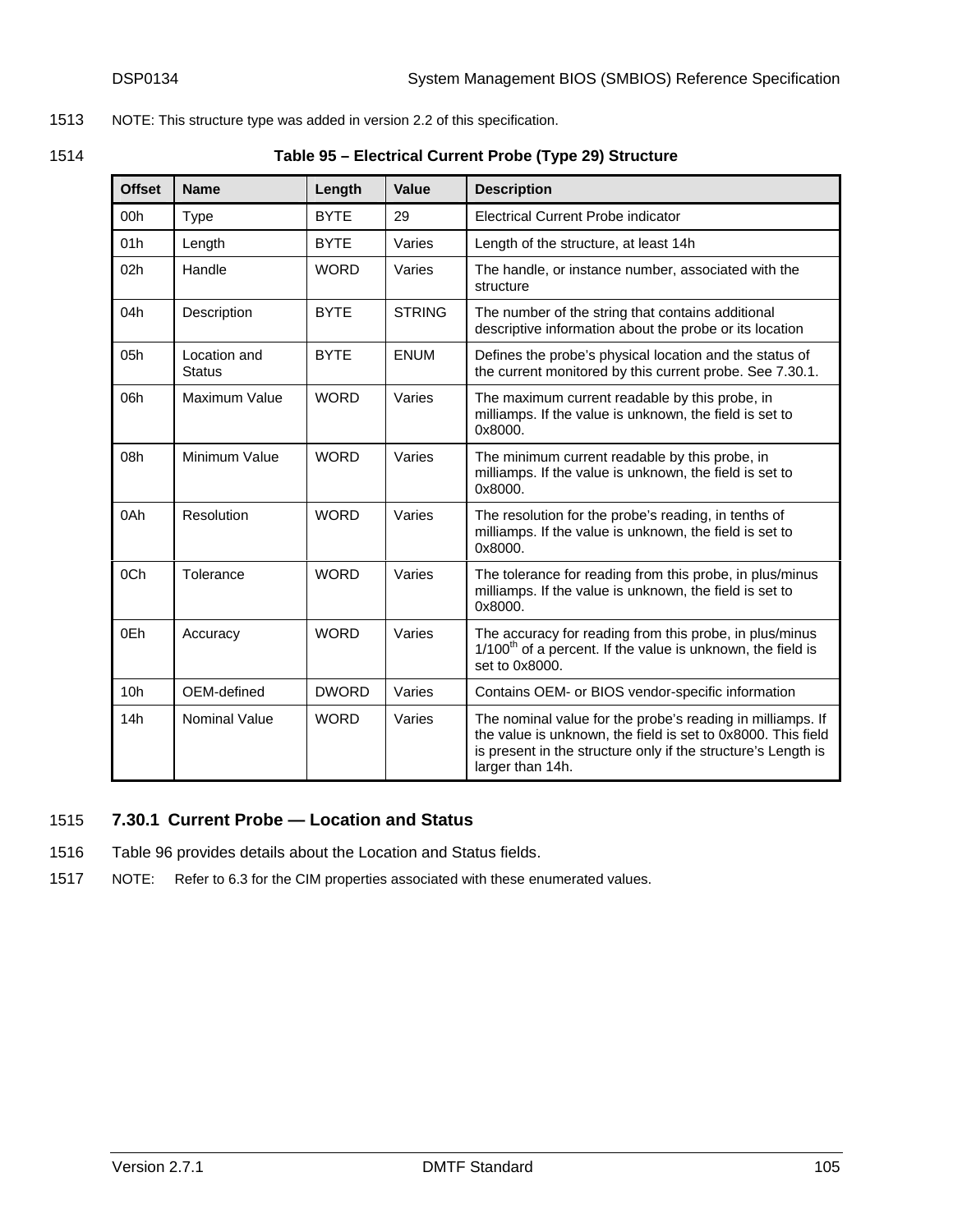<span id="page-105-0"></span>1518 **Table 96 – Current Probe: Location and Status Field** 

| <b>Bit Range</b> | <b>Field Name</b> | Value | <b>Meaning</b>           |
|------------------|-------------------|-------|--------------------------|
| 7:5              | <b>Status</b>     | 001   | Other                    |
|                  |                   | 010   | Unknown                  |
|                  |                   | 011   | OK                       |
|                  |                   | 100   | Non-critical             |
|                  |                   | 101   | Critical                 |
|                  |                   | 110   | Non-recoverable          |
| 4:0              | Location          | 00001 | Other                    |
|                  |                   | 00010 | Unknown                  |
|                  |                   | 00011 | Processor                |
|                  |                   | 00100 | <b>Disk</b>              |
|                  |                   | 00101 | Peripheral Bay           |
|                  |                   | 00110 | System Management Module |
|                  |                   | 00111 | Motherboard              |
|                  |                   | 01000 | <b>Memory Module</b>     |
|                  |                   | 01001 | Processor Module         |
|                  |                   | 01010 | Power Unit               |
|                  |                   | 01011 | Add-in Card              |

## 1519 **7.31 Out-of-Band Remote Access (Type 30)**

1520 This structure describes the attributes and policy settings of a hardware facility that may be used to gain<br>1521 remote access to a hardware system when the operating system is not available due to power-down 1521 remote access to a hardware system when the operating system is not available due to power-down<br>1522 status, hardware failures, or boot failures, Details are provided in Table 97.

status, hardware failures, or boot failures. Details are provided in [Table 97](#page-105-1).

1523 NOTE: This structure type was added in version 2.2 of this specification.

<span id="page-105-1"></span>

| 1524 | Table 97 - Out-of-Band Remote Access (Type 30) Structure |
|------|----------------------------------------------------------|
|------|----------------------------------------------------------|

| <b>Offset</b>   | <b>Name</b>       | Length      | Value         | <b>Description</b>                                                                            |
|-----------------|-------------------|-------------|---------------|-----------------------------------------------------------------------------------------------|
| 00h             | Type              | <b>BYTE</b> | 30            | Out-of-Band Remote Access indicator                                                           |
| 01 <sub>h</sub> | Length            | <b>BYTE</b> | 06h           | Length of the structure                                                                       |
| 02 <sub>h</sub> | Handle            | <b>WORD</b> | Varies        | The handle, or instance number, associated with the<br>structure                              |
| 04h             | Manufacturer Name | <b>BYTE</b> | <b>STRING</b> | The number of the string that contains the manufacturer<br>of the out-of-band access facility |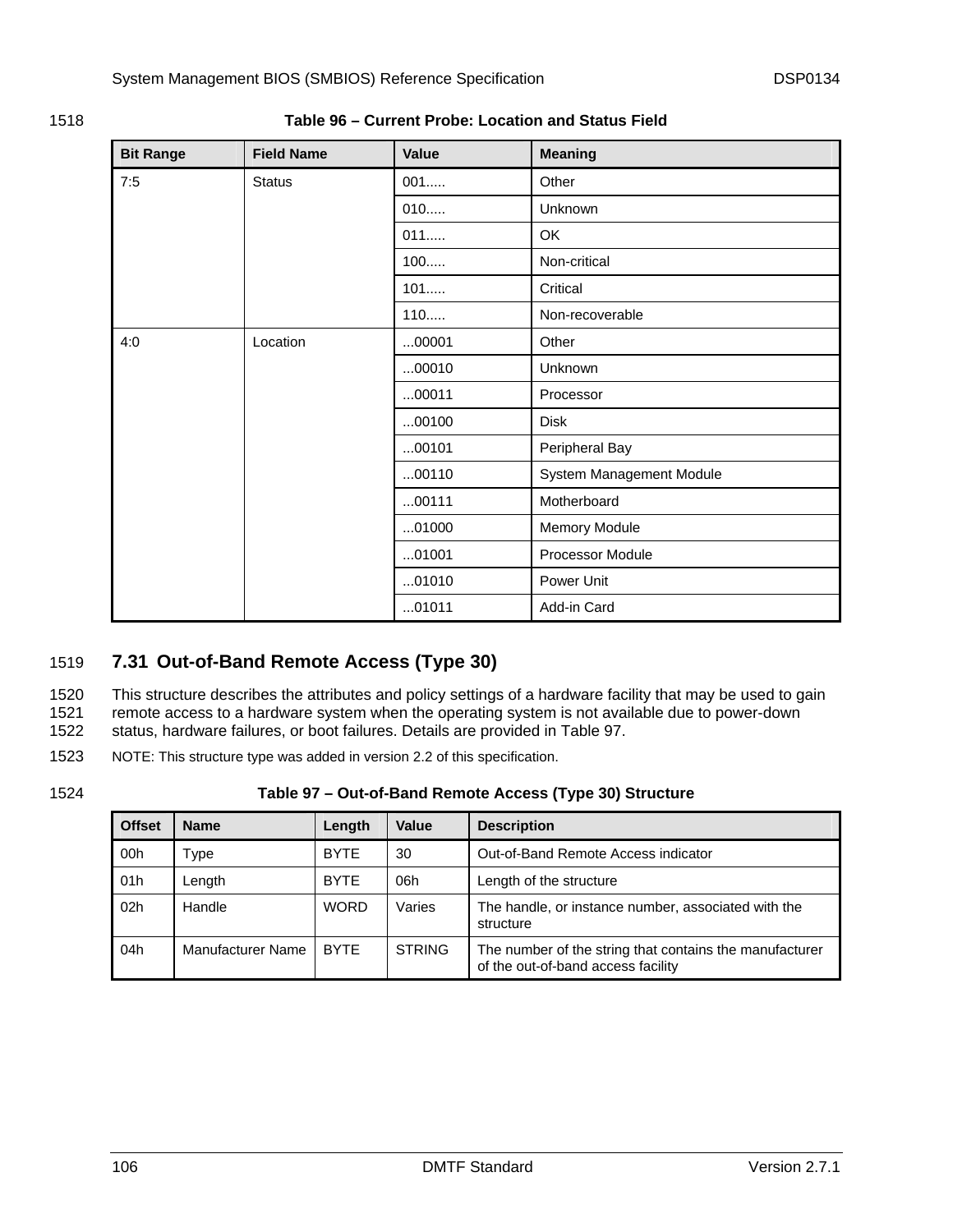| <b>Offset</b> | <b>Name</b> | Length      | Value            | <b>Description</b>                                                                                                                                                                                                                     |
|---------------|-------------|-------------|------------------|----------------------------------------------------------------------------------------------------------------------------------------------------------------------------------------------------------------------------------------|
| 05h           | Connections | <b>BYTE</b> | <b>Bit-field</b> | Identifies the current remote-access connections:                                                                                                                                                                                      |
|               |             |             |                  | Bits 7:2 Reserved for future definition by this<br>specification; set to all zeros                                                                                                                                                     |
|               |             |             |                  | Outbound Connection Enabled, Identifies<br>Bit 1<br>whether (1) or not (0) the facility is allowed to initiate<br>outbound connections to contact an alert management<br>facility when critical conditions occur                       |
|               |             |             |                  | Inbound Connection Enabled, Identifies<br>Bit 0<br>whether (1) or not (0) the facility is allowed to initiate<br>outbound connections to receive incoming connections<br>for the purpose of remote operations or problem<br>management |

# 1525 **7.32 Boot Integrity Services (BIS) Entry Point (Type 31)**

[1526 Structure type 31 \(decimal\) is reserved for use by the Boot Integrity Services \(BIS\). Refer to the](#page-12-0) *Boot*  1527 *[Integrity Services API Specific](#page-12-0)ation* for details.

1528 NOTE: This structure type was added in version 2.3 of this specification.

# 1529 **7.33 System Boot Information (Type 32)**

1530 The client system firmware (for example, BIOS) communicates the *System Boot Status* to the client's Pre-

1531 boot Execution Environment (PXE) boot image or OS-present management application through this

1532 structure. [Table 98](#page-106-0) provides details on this structure.

1533 When used in the PXE environment, for example, this code identifies the reason the PXE was initiated

1534 and can be used by boot-image software to further automate an enterprise's PXE sessions. For example, 1535 an enterprise could choose to automatically download a hardware-diagnostic image to a client whose

1536 reason code indicated either a firmware- or operating system-detected hardware failure.

- 1537 NOTE: This structure type was added in version 2.3 of this specification.
- 

## <span id="page-106-0"></span>1538 **Table 98 – System Boot Information (Type 32) Structure**

| <b>Offset</b>   | <b>Name</b>        | Length                    | Value           | <b>Description</b>                                                                                             |
|-----------------|--------------------|---------------------------|-----------------|----------------------------------------------------------------------------------------------------------------|
| 00h             | Type               | <b>BYTE</b>               | 32              | System Boot Information structure identifier                                                                   |
| 01h             | Length             | <b>BYTE</b>               | Varies          | Length of the structure, in bytes; at least 0Bh                                                                |
| 02 <sub>h</sub> | Handle             | <b>WORD</b>               | Varies          |                                                                                                                |
| 04h             | Reserved           | 6 BYTES                   | 00 <sub>h</sub> | Reserved for future assignment by this specification; all<br>bytes are set to 00h.                             |
| 0Ah             | <b>Boot Status</b> | Length-10<br><b>Bytes</b> | Varies          | The Status and Additional Data fields that identify the<br>boot status. See 7.33.1 for additional information. |

## <span id="page-106-1"></span>1539 **7.33.1 System Boot Status**

1540 [Table 99](#page-107-1) provides information about system boot status.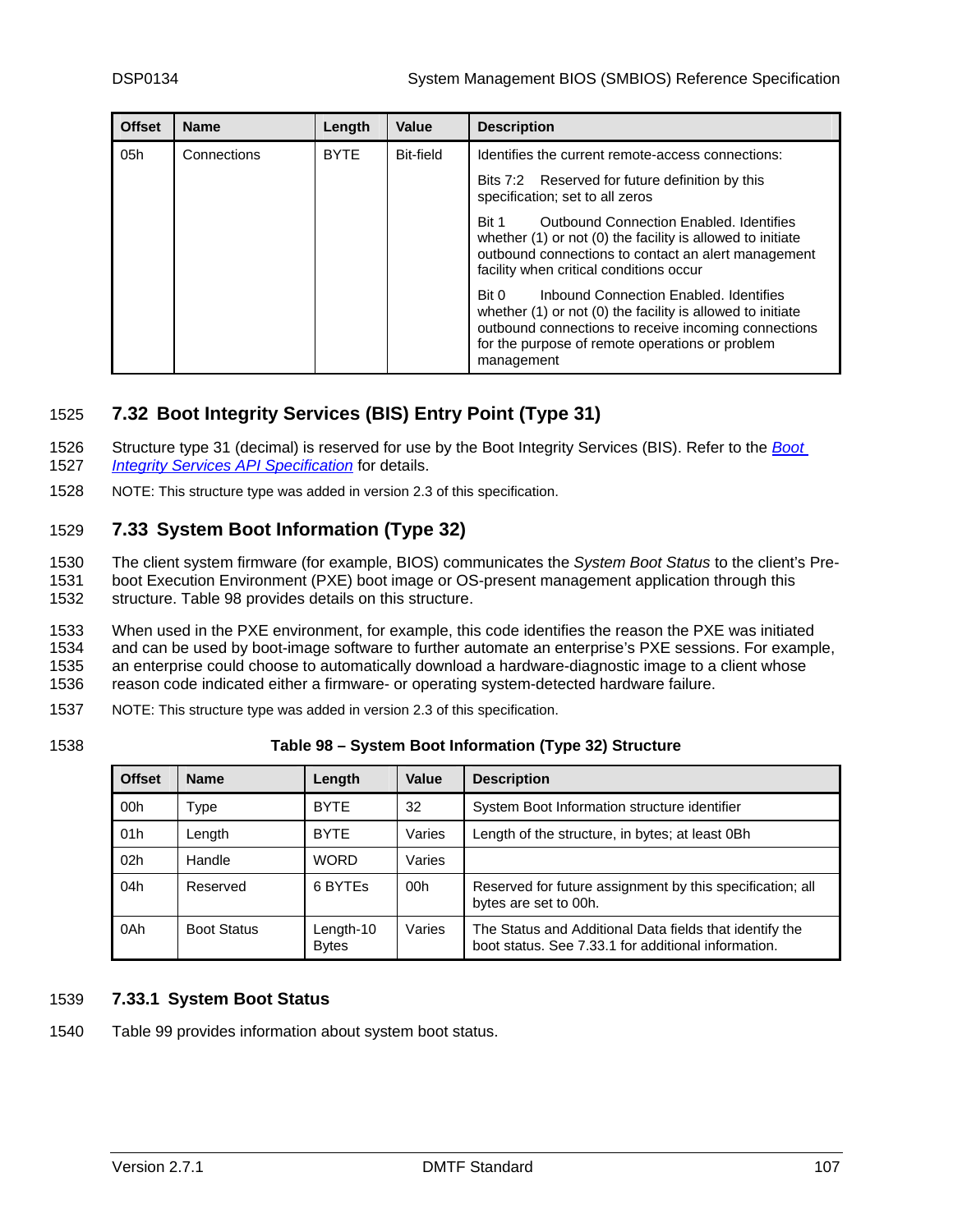<span id="page-107-1"></span>

## 1541 **Table 99 – System Boot Status**

| <b>Description</b>                                                                                                                                                                                                                                                                                 | <b>Status</b>  | <b>Additional Data</b> |
|----------------------------------------------------------------------------------------------------------------------------------------------------------------------------------------------------------------------------------------------------------------------------------------------------|----------------|------------------------|
| No errors detected                                                                                                                                                                                                                                                                                 | 0              | None                   |
| No bootable media                                                                                                                                                                                                                                                                                  | 1              | None                   |
| The "normal" operating system failed to load.                                                                                                                                                                                                                                                      | $\overline{2}$ | None                   |
| Firmware-detected hardware failure, including "unknown" failure types                                                                                                                                                                                                                              | 3              | None                   |
| Operating system-detected hardware failure. For ACPI operating systems,<br>the system firmware might set this reason code when the OS reports a boot<br>failure through interfaces defined in the <b>Simple Boot Flag Specification</b> .                                                          | $\overline{4}$ | None                   |
| User-requested boot, usually through a keystroke                                                                                                                                                                                                                                                   | 5              | None                   |
| System security violation                                                                                                                                                                                                                                                                          | 6              | None                   |
| Previously-requested image. This reason code allows coordination between<br>OS-present software and the OS-absent environment. For example, an OS-<br>present application might enable (through a platform-specific interface) the<br>system to boot to the PXE and request a specific boot-image. | 7              | Varies                 |
| A system watchdog timer expired, causing the system to reboot.                                                                                                                                                                                                                                     | 8              | None                   |
| Reserved for future assignment by this specification                                                                                                                                                                                                                                               | $9 - 127$      | Varies                 |
| Vendor/OEM-specific implementations. The Vendor/OEM identifier is the<br>"Manufacturer" string found in the System Information structure.                                                                                                                                                          | 128-191        | Varies                 |
| Product-specific implementations. The product identifier is formed by the<br>concatenation of the "Manufacturer" and "Product Name" strings found in the<br>System Information structure.                                                                                                          | 192-255        | Varies                 |

# <span id="page-107-0"></span>1542 **7.34 64-Bit Memory Error Information (Type 33)**

1543 This structure describes an error within a Physical Memory Array, when the error address is above 4G<br>1544 (0xFFFFFFFF). Table 100 provides details.

- (0xFFFFFFFFF). [Table 100](#page-107-2) provides details.
- 1545 NOTE: This structure type was added in version 2.3 of this specification.
- <span id="page-107-2"></span>

| 1546 | Table 100 – 64-Bit Memory Error Information (Type 33) Structure |
|------|-----------------------------------------------------------------|
|      |                                                                 |

| <b>Offset</b>   | <b>Name</b>              | Length      | Value       | <b>Description</b>                                                                                                                      |
|-----------------|--------------------------|-------------|-------------|-----------------------------------------------------------------------------------------------------------------------------------------|
| 00h             | <b>Type</b>              | <b>BYTE</b> | 33          | 64-bit Memory Error Information type                                                                                                    |
| 01h             | Length                   | <b>BYTE</b> | 1Fh         | Length of the structure                                                                                                                 |
| 02 <sub>h</sub> | Handle                   | <b>WORD</b> | Varies      | The handle, or instance number, associated with the<br>structure                                                                        |
| 04h             | Error Type               | <b>BYTE</b> | <b>ENUM</b> | The type of error that is associated with the current status<br>reported for the memory array or device. See 7.19.1 for<br>definitions. |
| 05h             | <b>Error Granularity</b> | <b>BYTE</b> | <b>ENUM</b> | Identifies the granularity (for example, device versus<br>Partition) to which the error can be resolved. See 7.19.2<br>for definitions. |
| 06h             | <b>Error Operation</b>   | <b>BYTE</b> | <b>ENUM</b> | The memory access operation that caused the error. See<br>7.19.3 for definitions.                                                       |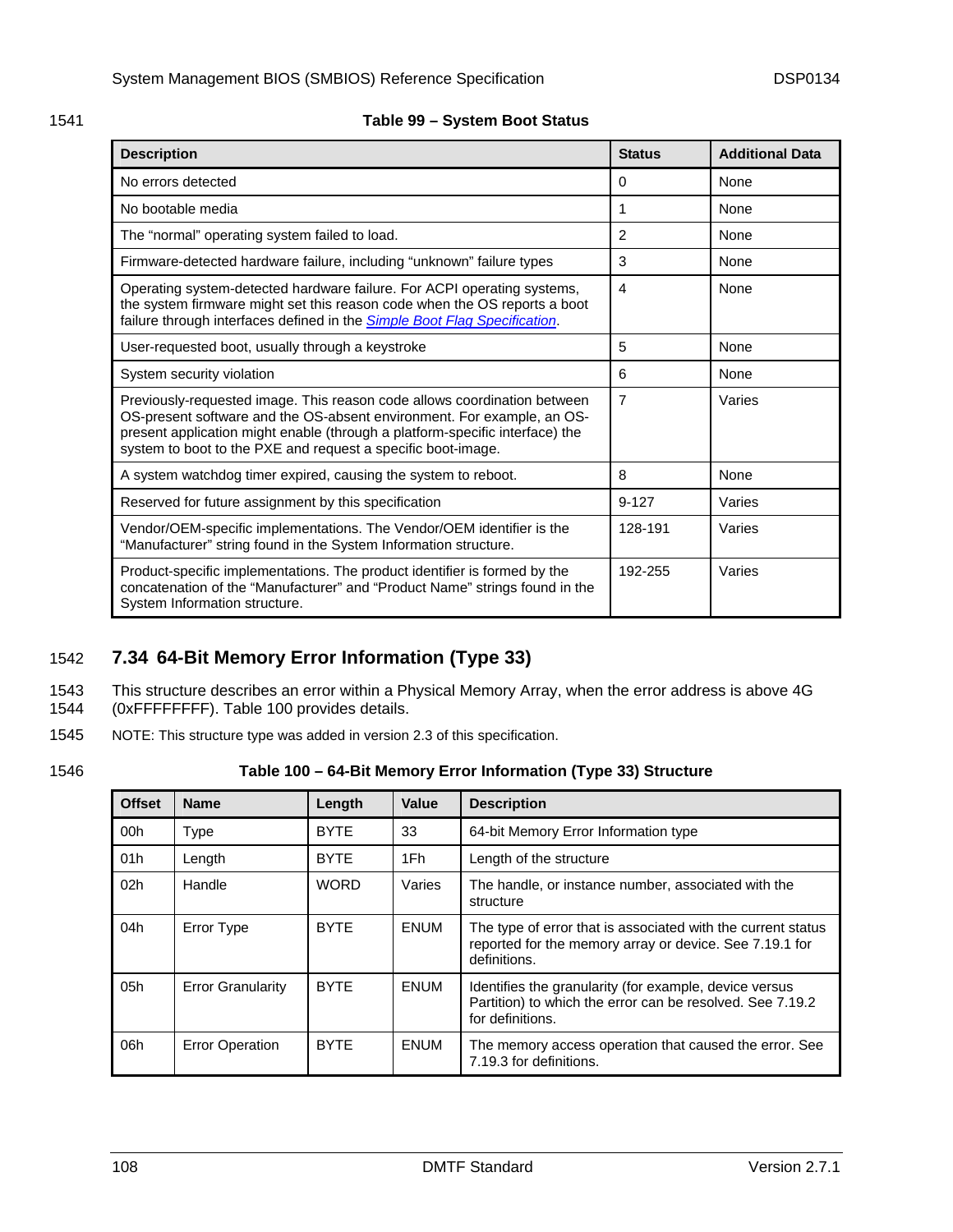| <b>Offset</b> | <b>Name</b>                                 | Length       | Value  | <b>Description</b>                                                                                                                                                                                |
|---------------|---------------------------------------------|--------------|--------|---------------------------------------------------------------------------------------------------------------------------------------------------------------------------------------------------|
| 07h           | Vendor Syndrome                             | <b>DWORD</b> | Varies | The vendor-specific ECC syndrome or CRC data<br>associated with the erroneous access. If the value is<br>unknown, this field contains 0000 0000h.                                                 |
| 0Bh           | <b>Memory Array</b><br><b>Error Address</b> | QWORD        | Varies | The 64-bit physical address of the error based on the<br>addressing of the bus to which the memory array is<br>connected. If the address is unknown, this field contains<br>8000 0000 0000 0000h. |
| 13h           | Device Error<br>Address                     | <b>QWORD</b> | Varies | The 64-bit physical address of the error relative to the<br>start of the failing memory device, in bytes. If the address<br>is unknown, this field contains 8000 0000 0000 0000h.                 |
| 1Bh           | <b>Error Resolution</b>                     | <b>DWORD</b> | Varies | The range, in bytes, within which the error can be<br>determined, when an error address is given. If the range is<br>unknown, this field contains 8000 0000h.                                     |

#### <span id="page-108-3"></span>1547 **7.35 Management Device (Type 34)**

1548 The information in this structure defines the attributes of a *Management Device*. [Table 101](#page-108-0) provides 1549 details.

1550 A *Management Device* might control one or more fans or voltage, current, or temperature probes as 1551 defined by one or more *Management Device Component* structures. See [7.36](#page-109-0) for more information.

- 1552 NOTE: This structure type was added in version 2.3 of this specification.
- 

<span id="page-108-0"></span>

| 1553 | Table 101 - Management Device (Type 34) Structure |
|------|---------------------------------------------------|
|------|---------------------------------------------------|

| <b>Offset</b>   | <b>Name</b>         | Length       | Value         | <b>Description</b>                                                                                            |
|-----------------|---------------------|--------------|---------------|---------------------------------------------------------------------------------------------------------------|
| 00h             | Type                | <b>BYTE</b>  | 34            | Management Device indicator                                                                                   |
| 01 <sub>h</sub> | Length              | <b>BYTE</b>  | 0Bh           | Length of the structure                                                                                       |
| 02 <sub>h</sub> | Handle              | <b>WORD</b>  | Varies        | The handle, or instance number, associated with the<br>structure                                              |
| 04h             | Description         | <b>BYTE</b>  | <b>STRING</b> | The number of the string that contains additional<br>descriptive information about the device or its location |
| 05h             | Type                | <b>BYTE</b>  | Varies        | Defines the device's type; see 7.35.1.                                                                        |
| 06h             | Address             | <b>DWORD</b> | Varies        | Defines the device's address                                                                                  |
| 0Ah             | <b>Address Type</b> | <b>BYTE</b>  | Varies        | Defines the type of addressing used to access the device;<br>see 7.35.2.                                      |

#### <span id="page-108-1"></span>1554 **7.35.1 Management Device — Type**

1555 [Table 102](#page-108-2) shows what the byte values mean for the Management Device — Type field.

<span id="page-108-2"></span>

#### 1556 **Table 102 – Management Device: Type Field**

| <b>Byte Value</b> | <b>Meaning</b>                     |
|-------------------|------------------------------------|
| 01h               | Other                              |
| 02 <sub>h</sub>   | Unknown                            |
| 03h               | <b>National Semiconductor LM75</b> |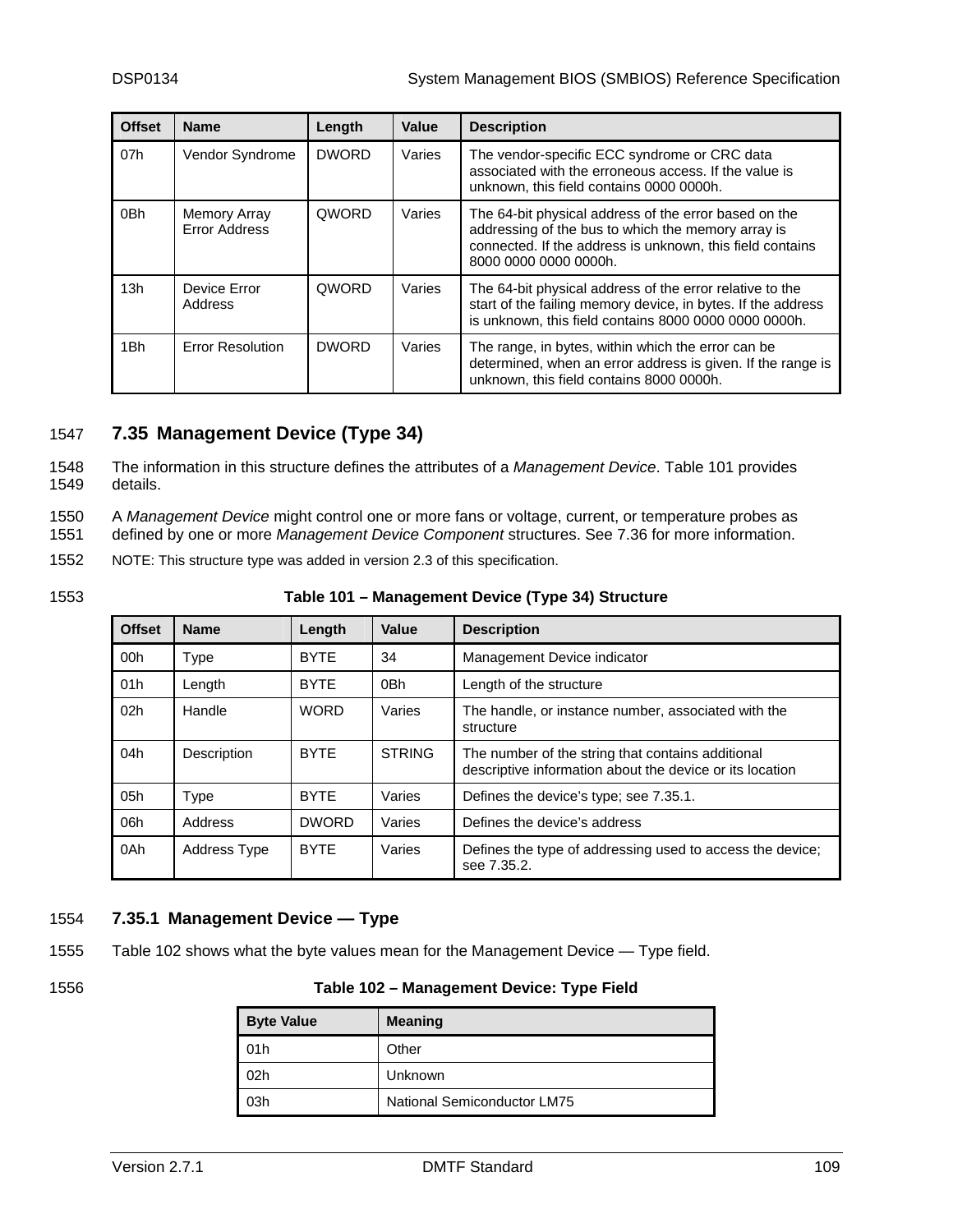| <b>Byte Value</b> | <b>Meaning</b>                     |
|-------------------|------------------------------------|
| 04h               | <b>National Semiconductor LM78</b> |
| 05h               | National Semiconductor LM79        |
| 06h               | National Semiconductor LM80        |
| 07h               | National Semiconductor LM81        |
| 08h               | Analog Devices ADM9240             |
| 09h               | Dallas Semiconductor DS1780        |
| 0Ah               | Maxim 1617                         |
| 0Bh               | Genesys GL518SM                    |
| 0Ch               | Winbond W83781D                    |
| 0Dh               | Holtek HT82H791                    |

#### <span id="page-109-1"></span>1557 **7.35.2 Management Device — Address Type**

1558 [Table 103](#page-109-2) shows what the byte values mean for the Management Device — Address Type field.

#### <span id="page-109-2"></span>1559 **Table 103 – Management Device: Address Type Field**

| <b>Byte Value</b> | <b>Meaning</b> |
|-------------------|----------------|
| 01h               | Other          |
| 02h               | Unknown        |
| 03h               | I/O Port       |
| 04h               | Memory         |
| 05h               | SM Bus         |

#### <span id="page-109-0"></span>1560 **7.36 Management Device Component (Type 35)**

1561 This structure associates a cooling device or environmental probe with structures that define the 1562 controlling hardware device and (optionally) the component's thresholds. [Table 104](#page-109-3) provides details.

1563 NOTE: This structure type was added in version 2.3 of this specification.

#### <span id="page-109-3"></span>1564 **Table 104 – Management Device Component (Type 35) Structure**

| <b>Offset</b>   | <b>Name</b>                 | Length      | Value         | <b>Description</b>                                                                                  |
|-----------------|-----------------------------|-------------|---------------|-----------------------------------------------------------------------------------------------------|
| 00h             | Type                        | <b>BYTE</b> | 35            | Management Device Component indicator                                                               |
| 01h             | Length                      | <b>BYTE</b> | 0Bh           | Length of the structure                                                                             |
| 02 <sub>h</sub> | Handle                      | <b>WORD</b> | Varies        | The handle, or instance number, associated with the<br>structure                                    |
| 04h             | Description                 | <b>BYTE</b> | <b>STRING</b> | The number of the string that contains additional<br>descriptive information about the component    |
| 05h             | Management<br>Device Handle | <b>WORD</b> | Varies        | The handle, or instance number, of the Management<br>Device (see 7.35) that contains this component |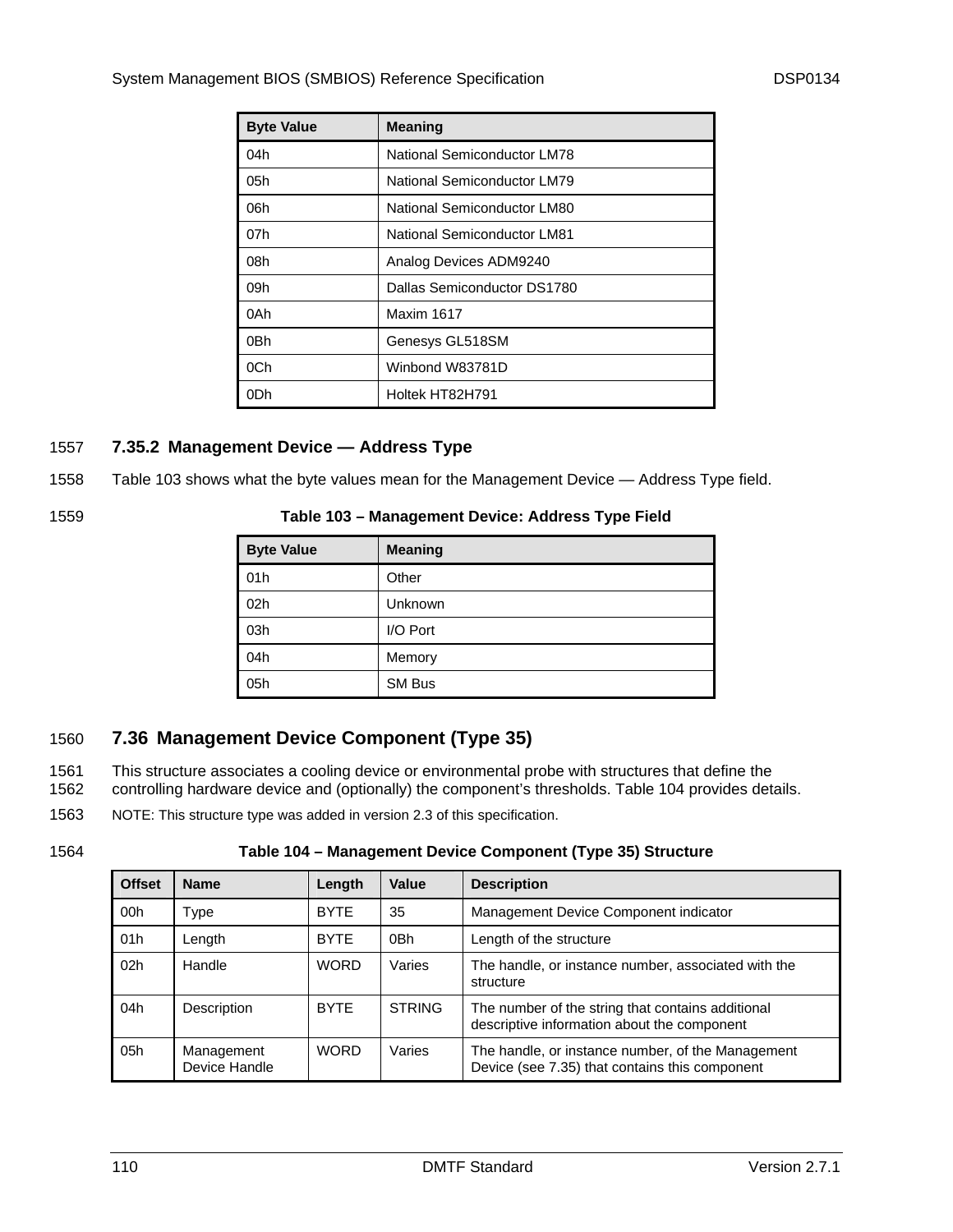| <b>Offset</b> | <b>Name</b>         | Length      | Value  | <b>Description</b>                                                                                                                                                                        |
|---------------|---------------------|-------------|--------|-------------------------------------------------------------------------------------------------------------------------------------------------------------------------------------------|
| 07h           | Component<br>Handle | <b>WORD</b> | Varies | The handle, or instance number, of the probe or cooling<br>device that defines this component. See 7.27, 7.28, 7.29,<br>and 7.30.                                                         |
| 09h           | Threshold Handle    | <b>WORD</b> | Varies | The handle, or instance number, associated with the<br>device thresholds. See 7.37.<br>A value of OFFFFh indicates that no Threshold Data<br>structure is associated with this component. |

#### <span id="page-110-0"></span>1565 **7.37 Management Device Threshold Data (Type 36)**

- 1566 The information in this structure defines threshold information for a component (probe or cooling-unit)<br>1567 contained within a *Management Device*. Table 105 provides details. contained within a *Management Device*. [Table 105](#page-110-1) provides details.
- 1568 For each threshold field present in the structure:
- 1569 The threshold units (millivolts, milliamps,  $1/10<sup>th</sup>$  degrees C, or RPMs) are as defined by the 1570 associated probe or cooling-unit component structure.
- 1571 If the value is unavailable, the field is set to 0x8000.
- 1572 NOTE: This structure type was added in version 2.3 of this specification.
- 

#### <span id="page-110-1"></span>1573 **Table 105 – Management Device Threshold Data (Type 36) Structure**

| <b>Offset</b>   | <b>Name</b>                          | Length      | <b>Value</b>    | <b>Description</b>                                               |
|-----------------|--------------------------------------|-------------|-----------------|------------------------------------------------------------------|
| 00h             | <b>Type</b>                          | <b>BYTE</b> | 36              | Management Device Threshold Data structure indicator             |
| 01h             | Length                               | <b>BYTE</b> | 10 <sub>h</sub> | Length of the structure                                          |
| 02 <sub>h</sub> | Handle                               | <b>WORD</b> | Varies          | The handle, or instance number, associated with the<br>structure |
| 04h             | Lower Threshold -<br>Non-critical    | <b>WORD</b> | Varies          | The lower non-critical threshold for this component              |
| 06h             | Upper Threshold -<br>Non-critical    | <b>WORD</b> | Varies          | The upper non-critical threshold for this component              |
| 08h             | Lower Threshold -<br>Critical        | <b>WORD</b> | Varies          | The lower critical threshold for this component                  |
| 0Ah             | Upper Threshold -<br>Critical        | <b>WORD</b> | Varies          | The upper critical threshold for this component                  |
| 0ch             | Lower Threshold -<br>Non-recoverable | <b>WORD</b> | Varies          | The lower non-recoverable threshold for this component           |
| 0eh             | Upper Threshold -<br>Non-recoverable | <b>WORD</b> | Varies          | The upper non-recoverable threshold for this component           |

#### 1574 **7.38 Memory Channel (Type 37)**

1575 The information in this structure provides the correlation between a Memory Channel and its associated 1576 Memory Devices. [Table 106](#page-111-0) provides details.

1577 Each device presents one or more loads to the channel; the sum of all device loads cannot exceed the 1578 channel's defined maximum.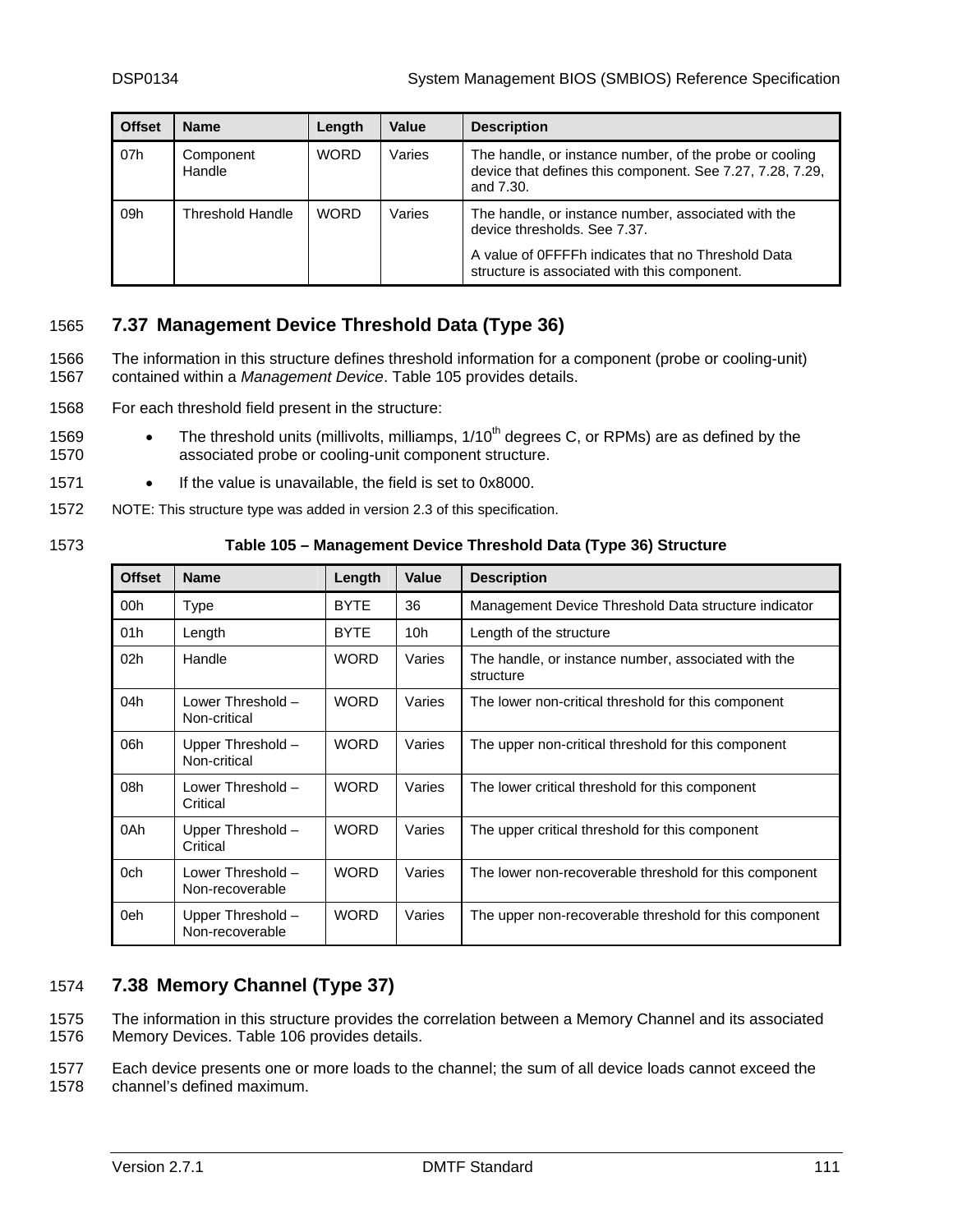#### 1579 NOTE: This structure type was added in version 2.3 of this specification.

#### <span id="page-111-0"></span>1580 **Table 106 – Memory Channel (Type 37) Structure**

| <b>Offset</b>      | <b>Name</b>                          | Length      | <b>Value</b> | <b>Description</b>                                                                                                                                                                                         |
|--------------------|--------------------------------------|-------------|--------------|------------------------------------------------------------------------------------------------------------------------------------------------------------------------------------------------------------|
| 00h                | Type                                 | <b>BYTE</b> | 37           | Management Device Threshold Data structure indicator                                                                                                                                                       |
| 01h                | Length                               | <b>BYTE</b> |              | Length of the structure, computed by the BIOS as $7 + 3 *$<br>(Memory Device Count)                                                                                                                        |
|                    |                                      |             |              | NOTE: To allow future structure growth by appending information<br>after the Load/Handle list, this field must not be used to<br>determine the number of memory devices specified within the<br>structure. |
| 02 <sub>h</sub>    | Handle                               | <b>WORD</b> | Varies       | The handle, or instance number, associated with the<br>structure.                                                                                                                                          |
| 04h                | <b>Channel Type</b>                  | <b>BYTE</b> | Varies       | Identifies the type of memory associated with the channel;<br>see 7.38.1.                                                                                                                                  |
| 05h                | Maximum Channel<br>Load              | <b>BYTE</b> | Varies       | The maximum load supported by the channel; the sum of<br>all device loads cannot exceed this value.                                                                                                        |
| 06h                | <b>Memory Device</b><br>Count (n)    | <b>BYTE</b> | Varies       | Identifies the number of Memory Devices (Type 11h) that<br>are associated with this channel. This value also defines<br>the number of Load/Handle pairs that follow.                                       |
| 07h                | Memory1 Device<br>Load               | <b>BYTE</b> | Varies       | The channel load provided by the first Memory Device<br>associated with this channel.                                                                                                                      |
| 08h                | <b>Memory Device1</b><br>Handle      | <b>WORD</b> | Varies       | The structure handle that identifies the first Memory<br>Device associated with this channel.                                                                                                              |
| $7 +$<br>$3*(n-1)$ | Memory Device <sub>n</sub><br>Load   | <b>BYTE</b> | Varies       | The channel load provided by the nth Memory Device<br>associated with this channel.                                                                                                                        |
| $8+$<br>$3*(n-1)$  | Memory Device <sub>n</sub><br>Handle | <b>WORD</b> | Varies       | The structure handle that identifies the nth Memory<br>Device associated with this channel.                                                                                                                |

#### <span id="page-111-1"></span>1581 **7.38.1 Memory Channel — Channel Type**

1582 [Table 107](#page-111-2) shows what the byte values mean for the Memory Channel — Channel Type field.

1583 NOTE: Enumerated values are controlled by the DMTF, not by this specification.

#### <span id="page-111-2"></span>1584 **Table 107 – Memory Channel: Channel Type Field**

| <b>Byte Value</b> | <b>Meaning</b> |
|-------------------|----------------|
| 01h               | Other          |
| 02h               | Unknown        |
| 03h               | RamBus         |
| 04h               | SyncLink       |

#### 1585 **7.39 IPMI Device Information (Type 38)**

1586 The information in this structure defines the attributes of an Intelligent Platform Management Interface<br>1587 (IPMI) Baseboard Management Controller (BMC). Table 108 provides the details about this structure. (IPMI) Baseboard Management Controller (BMC). [Table 108](#page-112-0) provides the details about this structure.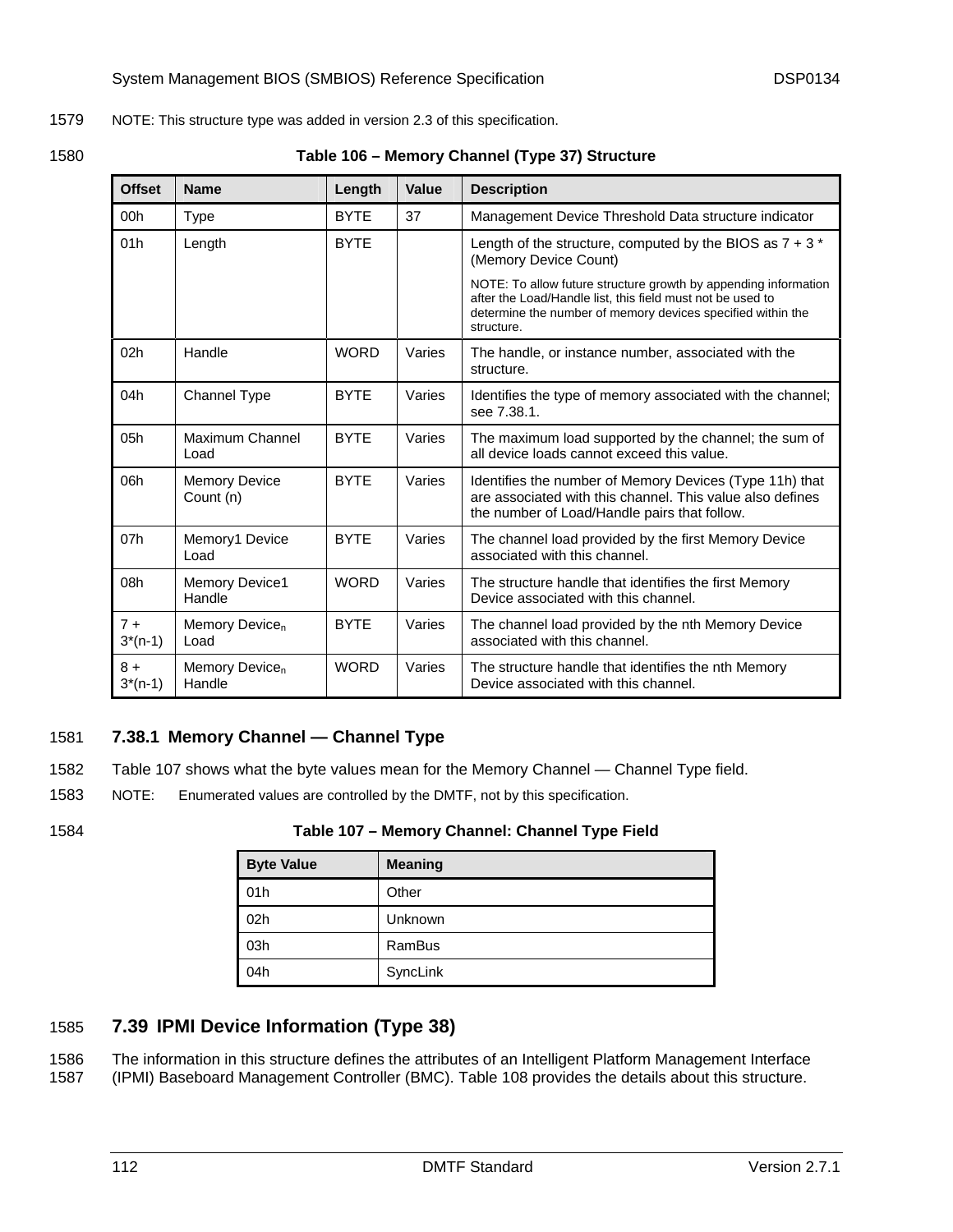- 1588 Refer to the *[Intelligent Platform Management Interface \(IPMI\) Interface Specification](#page-12-0)* for full
- 1589 documentation of IPMI and additional information on the use of this structure.

1590 The Type 42 structure can also be used to describe a physical management controller host interface and

1591 one or more protocols that share that interface. If IPMI is not shared with other protocols, either the Type

1592 38 or Type 42 structures can be used. Providing Type 38 is recommended for backward compatibility.<br>1593 See 7.43 for additional information on Type 42.

See [7.43](#page-118-0) for additional information on Type 42.

#### <span id="page-112-0"></span>1594 **Table 108 – IPMI Device Information (Type 38) Structure**

| <b>Offset</b> | <b>Name</b>                              | Length      | Value       | <b>Description</b>                                                                                                                                                                                                                                                             |
|---------------|------------------------------------------|-------------|-------------|--------------------------------------------------------------------------------------------------------------------------------------------------------------------------------------------------------------------------------------------------------------------------------|
| 00h           | Type                                     | <b>BYTE</b> | 38          | <b>IPMI</b> Device Information structure indicator                                                                                                                                                                                                                             |
| 01h           | Length                                   | <b>BYTE</b> |             | Length of the structure, a minimum of 10h                                                                                                                                                                                                                                      |
| 02h           | Handle                                   | <b>WORD</b> | Varies      |                                                                                                                                                                                                                                                                                |
| 04h           | Interface Type                           | <b>BYTE</b> | <b>ENUM</b> | Baseboard Management Controller (BMC) interface type;<br>see 7.39.1.                                                                                                                                                                                                           |
| 05h           | <b>IPMI</b><br>Specification<br>Revision | <b>BYTE</b> | Varies      | Identifies the IPMI Specification Revision, in BCD format, to<br>which the BMC was designed. Bits 7:4 hold the most<br>significant digit of the revision, while bits 3:0 hold the least<br>significant bits.<br>EXAMPLE: A value of 10h indicates revision 1.0.                |
| 06h           | <b>I2C Slave</b><br>Address              | <b>BYTE</b> | Varies      | The slave address on the I2C bus of this BMC                                                                                                                                                                                                                                   |
| 07h           | <b>NV Storage</b><br>Device Address      | <b>BYTE</b> | Varies      | Bus ID of the NV storage device. If no storage device exists<br>for this BMC, the field is set to OFFh.                                                                                                                                                                        |
| 08h           | <b>Base Address</b>                      | QWORD       | Varies      | Identifies the base address (either memory-mapped or I/O)<br>of the BMC. If the least-significant bit of the field is a 1, the<br>address is in I/O space; otherwise, the address is memory-<br>mapped. Refer to the <b>IPMI Interface Specification</b> for usage<br>details. |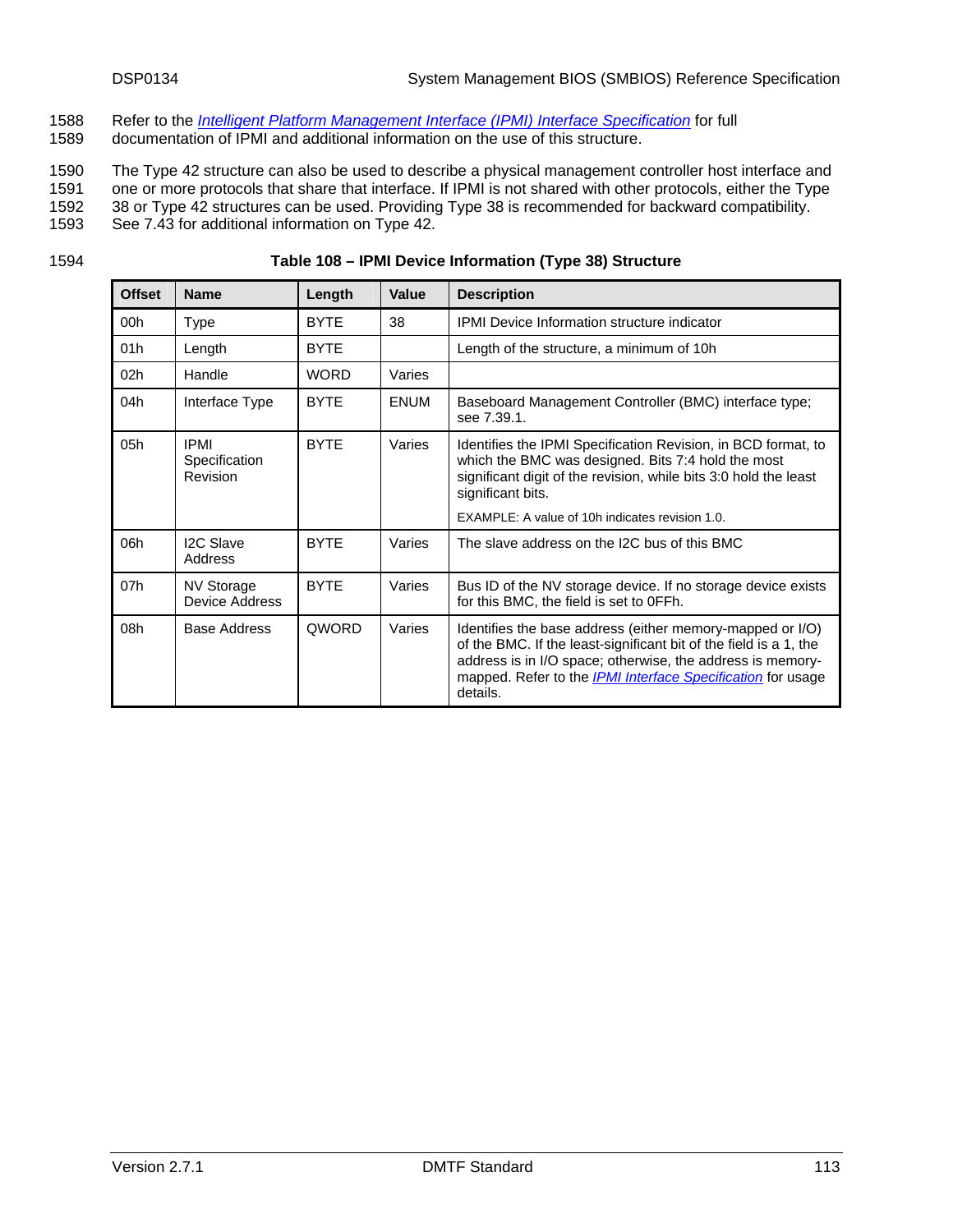| <b>Offset</b>   | <b>Name</b>                                         | Length      | Value  | <b>Description</b>                                                                                                                                                                                                                                                                                                                                                                                                                                                                                                                                                                                                                                                                                                                                                                                                                                                          |
|-----------------|-----------------------------------------------------|-------------|--------|-----------------------------------------------------------------------------------------------------------------------------------------------------------------------------------------------------------------------------------------------------------------------------------------------------------------------------------------------------------------------------------------------------------------------------------------------------------------------------------------------------------------------------------------------------------------------------------------------------------------------------------------------------------------------------------------------------------------------------------------------------------------------------------------------------------------------------------------------------------------------------|
| 10 <sub>h</sub> | <b>Base Address</b><br>Modifier /<br>Interrupt Info | <b>BYTE</b> | Varies | Base Address Modifier (This field is unused and set to 00h<br>for SSIF.)<br>bit $7:6$ – Register spacing<br>00b = Interface registers are on successive byte<br>boundaries.<br>01b = Interface registers are on 32-bit boundaries.<br>10b = Interface registers are on 16-byte boundaries.<br>$11b =$ Reserved.<br>bit 5 - Reserved. Return as 0b.<br>bit $4 - LS$ -bit for addresses:<br>$0b =$ Address bit $0 = 0b$<br>$1b =$ Address bit $0 = 1b$<br>Interrupt Info<br>Identifies the type and polarity of the interrupt associated<br>with the IPMI system interface, if any:<br>bit 3 - Interrupt Info<br>1b = Interrupt information specified<br>0b = Interrupt information not specified<br>bit 2 - Reserved. Return as 0b<br>bit 1 - Interrupt Polarity<br>$1b =$ active high<br>$0b =$ active low<br>bit 0 - Interrupt Trigger Mode<br>$1b = level$<br>$0b =$ edge |
| 11h             | Interrupt<br>Number                                 | <b>BYTE</b> | Varies | Interrupt number for IPMI System Interface<br>$00h =$ unspecified/unsupported                                                                                                                                                                                                                                                                                                                                                                                                                                                                                                                                                                                                                                                                                                                                                                                               |

#### <span id="page-113-0"></span>1595 **7.39.1 IPMI Device Information — BMC Interface Type**

1596 [Table 109](#page-113-1) shows what the byte values mean for the IPMI Device Information — BMC Interface Type field.

<span id="page-113-1"></span>1597 **Table 109 – IPMI Device Information: BMC Interface Type Field** 

| <b>Byte Value</b>                                                   | <b>Meaning</b>                                |  |  |  |
|---------------------------------------------------------------------|-----------------------------------------------|--|--|--|
| 00h                                                                 | Unknown                                       |  |  |  |
| 01 <sub>h</sub>                                                     | <b>KCS: Keyboard Controller Style</b>         |  |  |  |
| 02h                                                                 | <b>SMIC: Server Management Interface Chip</b> |  |  |  |
| 03h<br><b>BT: Block Transfer</b>                                    |                                               |  |  |  |
| 04h to 0FFh<br>Reserved for future assignment by this specification |                                               |  |  |  |

#### 1598 **7.40 System Power Supply (Type 39)**

1599 This structure identifies attributes of a system power supply. [Table 110](#page-114-0) provides details. One instance of 1600 this structure is present for each possible power supply in a system.

1601 NOTE: This structure type was added in version 2.3.1 of this specification.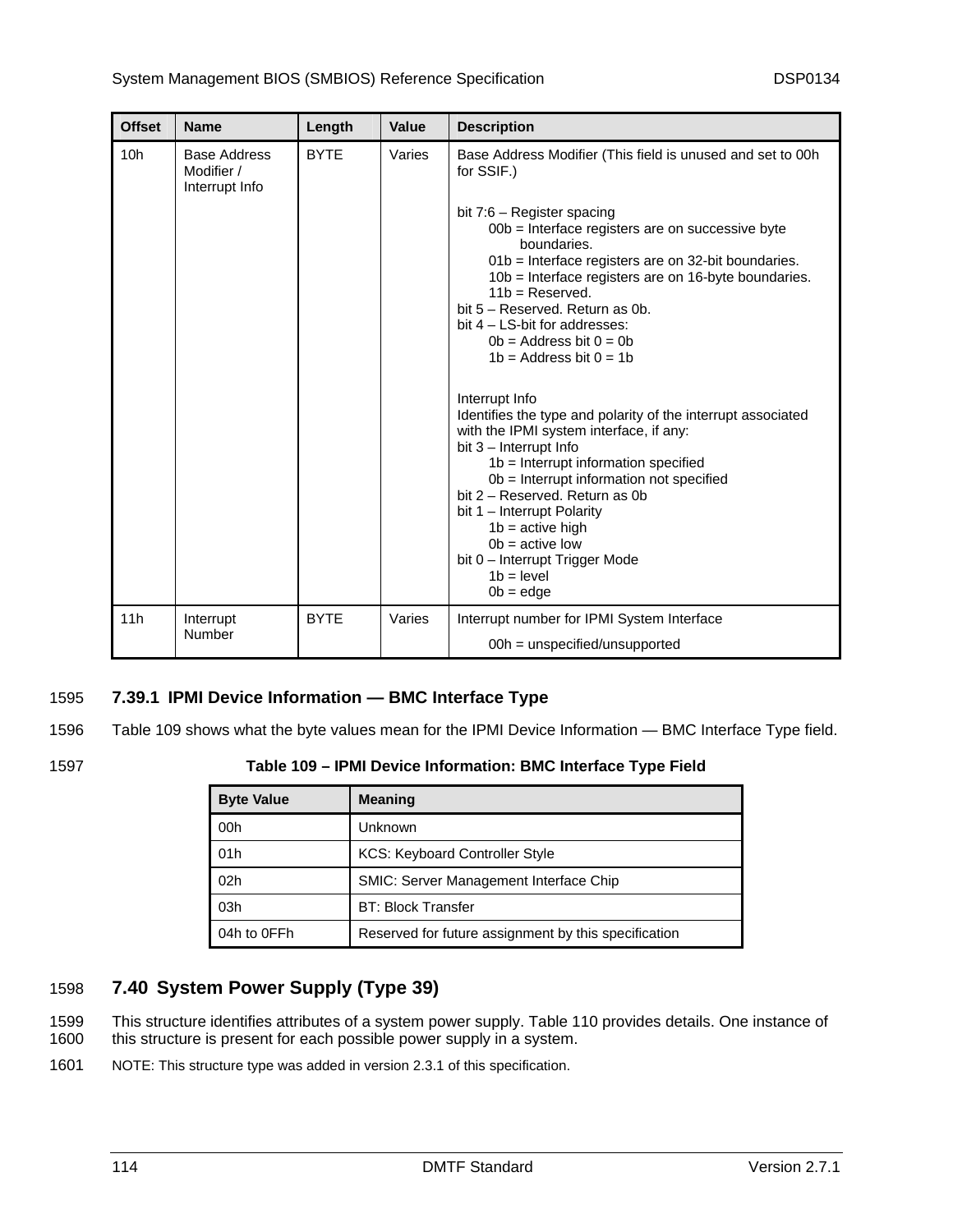<span id="page-114-0"></span>1602 **Table 110 – System Power Supply (Type 39) Structure** 

| <b>Offset</b> | <b>Name</b>                        | Length      | Value         | <b>Description</b>                                                                                                                                                                                                                                                                                                                                                                                                                                    |
|---------------|------------------------------------|-------------|---------------|-------------------------------------------------------------------------------------------------------------------------------------------------------------------------------------------------------------------------------------------------------------------------------------------------------------------------------------------------------------------------------------------------------------------------------------------------------|
| 00h           | <b>Type</b>                        | <b>BYTE</b> | 39            | Power Supply Structure indicator                                                                                                                                                                                                                                                                                                                                                                                                                      |
| 01h           | Length                             | <b>BYTE</b> | Varies        | Length of the structure, a minimum of 10h                                                                                                                                                                                                                                                                                                                                                                                                             |
| 02h           | Handle                             | <b>WORD</b> | Varies        | The handle, or instance number, associated with the<br>power supply structure                                                                                                                                                                                                                                                                                                                                                                         |
| 04h           | Power Unit Group                   | <b>BYTE</b> | Varies        | Identifies the power unit group to which this power supply<br>is associated. Specifying the same Power Unit Group<br>value for more than one System Power Supply structure<br>indicates a redundant power supply configuration. The<br>field's value is 00h if the power supply is not a member of<br>a redundant power unit. Non-zero values imply<br>redundancy and that at least one other power supply will<br>be enumerated with the same value. |
| 05h           | Location                           | <b>BYTE</b> | <b>STRING</b> | The number of the string that identifies the location of the<br>power supply<br>EXAMPLES: "in the back, on the left-hand side" or "Left Supply<br>Bay"                                                                                                                                                                                                                                                                                                |
| 06h           | Device Name                        | <b>BYTE</b> | <b>STRING</b> | The number of the string that names the power supply<br>device<br>EXAMPLE: "DR-36"                                                                                                                                                                                                                                                                                                                                                                    |
| 07h           | Manufacturer                       | <b>BYTE</b> | <b>STRING</b> | The number of the string that names the company that<br>manufactured the supply                                                                                                                                                                                                                                                                                                                                                                       |
| 08h           | <b>Serial Number</b>               | <b>BYTE</b> | <b>STRING</b> | The number of the string that contains the serial number<br>for the power supply                                                                                                                                                                                                                                                                                                                                                                      |
| 09h           | Asset Tag Number                   | <b>BYTE</b> | <b>STRING</b> | The number of the string that contains the Asset Tag<br>Number                                                                                                                                                                                                                                                                                                                                                                                        |
| 0Ah           | <b>Model Part</b><br><b>Number</b> | <b>BYTE</b> | <b>STRING</b> | The number of the string that contains the OEM Part<br><b>Order Number</b>                                                                                                                                                                                                                                                                                                                                                                            |
| 0Bh           | <b>Revision Level</b>              | <b>BYTE</b> | <b>STRING</b> | Power supply Revision String<br><b>EXAMPLE: "2.30"</b>                                                                                                                                                                                                                                                                                                                                                                                                |
| 0Ch           | Max Power<br>Capacity              | <b>WORD</b> | Varies        | Maximum sustained power output in Watts. Set to<br>0x8000 if unknown. Note that the units specified by the<br>DMTF for this field are milliWatts.                                                                                                                                                                                                                                                                                                     |
| 0Eh           | Power Supply<br>Characteristics    | <b>WORD</b> | Varies        | See 7.40.1.                                                                                                                                                                                                                                                                                                                                                                                                                                           |
| 10h           | Input Voltage<br>Probe Handle      | <b>WORD</b> | Varies        | The handle, or instance number, of a Voltage Probe<br>(Type 26) monitoring this power supply's input voltage. A<br>value of 0xFFFF indicates that no probe is provided.                                                                                                                                                                                                                                                                               |
| 12h           | Cooling Device<br>Handle           | <b>WORD</b> | Varies        | The handle, or instance number, of a Cooling Device<br>(Type 27) associated with this power supply. A value of<br>0xFFFF indicates that no cooling device is provided.                                                                                                                                                                                                                                                                                |
| 14h           | Input Current<br>Probe Handle      | <b>WORD</b> | Varies        | The handle, or instance number, of the Electrical Current<br>Probe (Type 29) monitoring this power supply's input<br>current. A value of 0xFFFF indicates that no current<br>probe is provided.                                                                                                                                                                                                                                                       |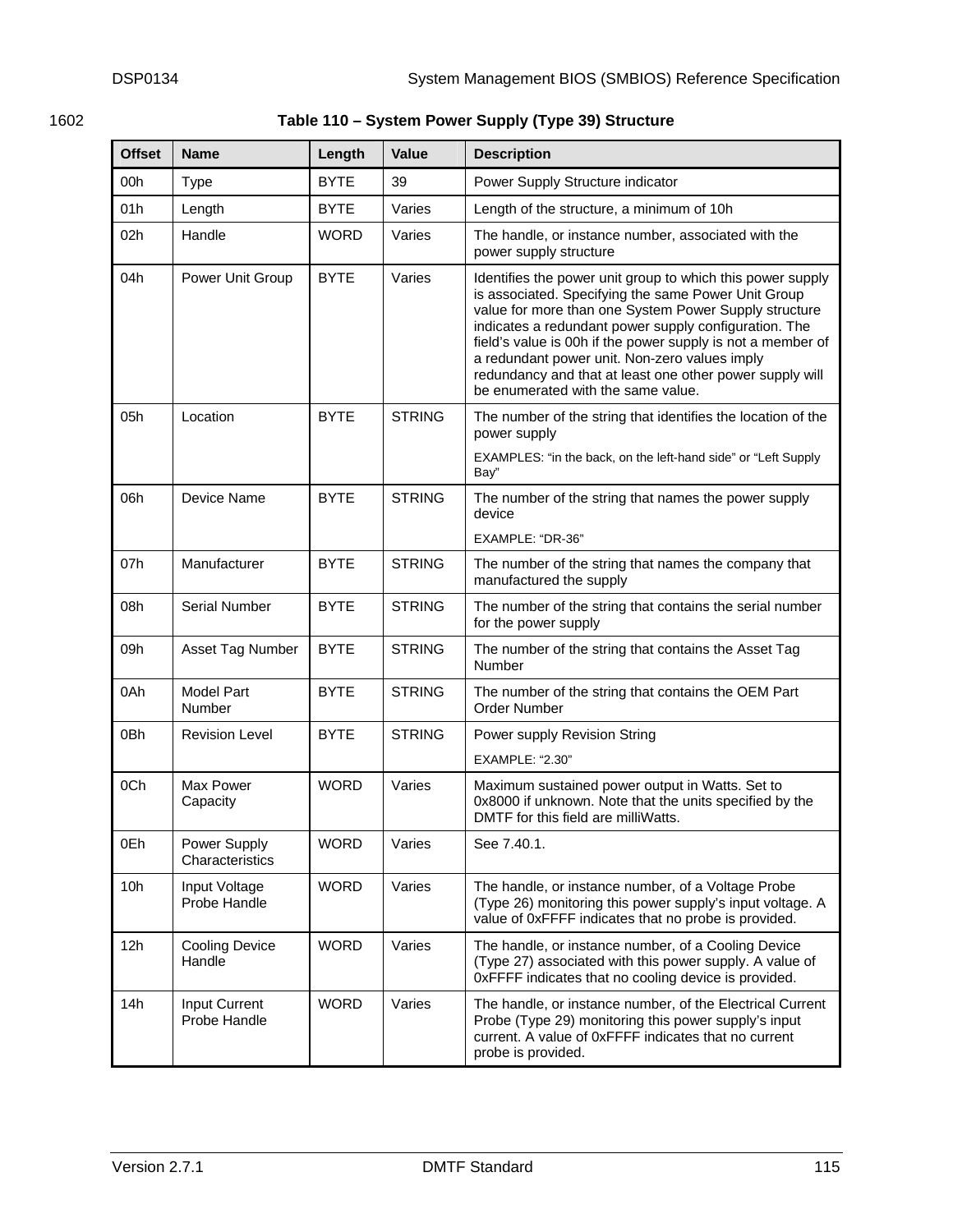#### <span id="page-115-0"></span>1603 **7.40.1 Power Supply Characteristics**

- 1604 [Table 111](#page-115-1) provides information about power supply characteristics.
- 1605 NOTE: Refer to [6.3](#page-25-0) for the CIM properties associated with these enumerated values.
- 

#### <span id="page-115-1"></span>1606 **Table 111 – Power Supply Characteristics**

| <b>Bit Range</b> | <b>Meaning</b>                                                         |  |  |  |  |  |  |
|------------------|------------------------------------------------------------------------|--|--|--|--|--|--|
| 15 to 14         | Reserved; set to 00b                                                   |  |  |  |  |  |  |
| 13 to 10         | <b>DMTF Power Supply Type</b>                                          |  |  |  |  |  |  |
|                  | 0001b<br>Other                                                         |  |  |  |  |  |  |
|                  | 0010b<br>Unknown                                                       |  |  |  |  |  |  |
|                  | 0011b<br>Linear                                                        |  |  |  |  |  |  |
|                  | 0100b<br>Switching                                                     |  |  |  |  |  |  |
|                  | 0101b<br><b>Battery</b>                                                |  |  |  |  |  |  |
|                  | <b>UPS</b><br>0110b                                                    |  |  |  |  |  |  |
|                  | 0111b<br>Converter                                                     |  |  |  |  |  |  |
|                  | 1000b<br>Regulator                                                     |  |  |  |  |  |  |
|                  | 1001b to 1111b - Reserved for future assignment                        |  |  |  |  |  |  |
| 9 to 7           | <b>Status</b>                                                          |  |  |  |  |  |  |
|                  | 001b<br>Other                                                          |  |  |  |  |  |  |
|                  | 010b<br>Unknown                                                        |  |  |  |  |  |  |
|                  | OK<br>011b                                                             |  |  |  |  |  |  |
|                  | 100b<br>Non-critical                                                   |  |  |  |  |  |  |
|                  | 101b<br>Critical; power supply has failed and has been taken off-line. |  |  |  |  |  |  |
| 6 to 3           | DMTF Input Voltage Range Switching                                     |  |  |  |  |  |  |
|                  | 0001b<br>Other                                                         |  |  |  |  |  |  |
|                  | Unknown<br>0010b                                                       |  |  |  |  |  |  |
|                  | Manual<br>0011b                                                        |  |  |  |  |  |  |
|                  | 0100b<br>Auto-switch                                                   |  |  |  |  |  |  |
|                  | 0101b<br>Wide range                                                    |  |  |  |  |  |  |
|                  | 0110b<br>Not applicable                                                |  |  |  |  |  |  |
|                  | 0111b to 1111b<br>- Reserved for future assignment                     |  |  |  |  |  |  |
| $\overline{c}$   | Power supply is unplugged from the wall, if 1.                         |  |  |  |  |  |  |
| $\mathbf{1}$     | Power supply is present, if 1.                                         |  |  |  |  |  |  |
| 0                | Power supply is hot replaceable, if 1.                                 |  |  |  |  |  |  |

#### 1607 **7.41 Additional Information (Type 40)**

1608 This structure is intended to provide additional information for handling unspecified enumerated values 1609 and interim field updates in another structure. [Table 112](#page-116-0) provides details.

1610 NOTE: This structure type was added in version 2.6 of this specification.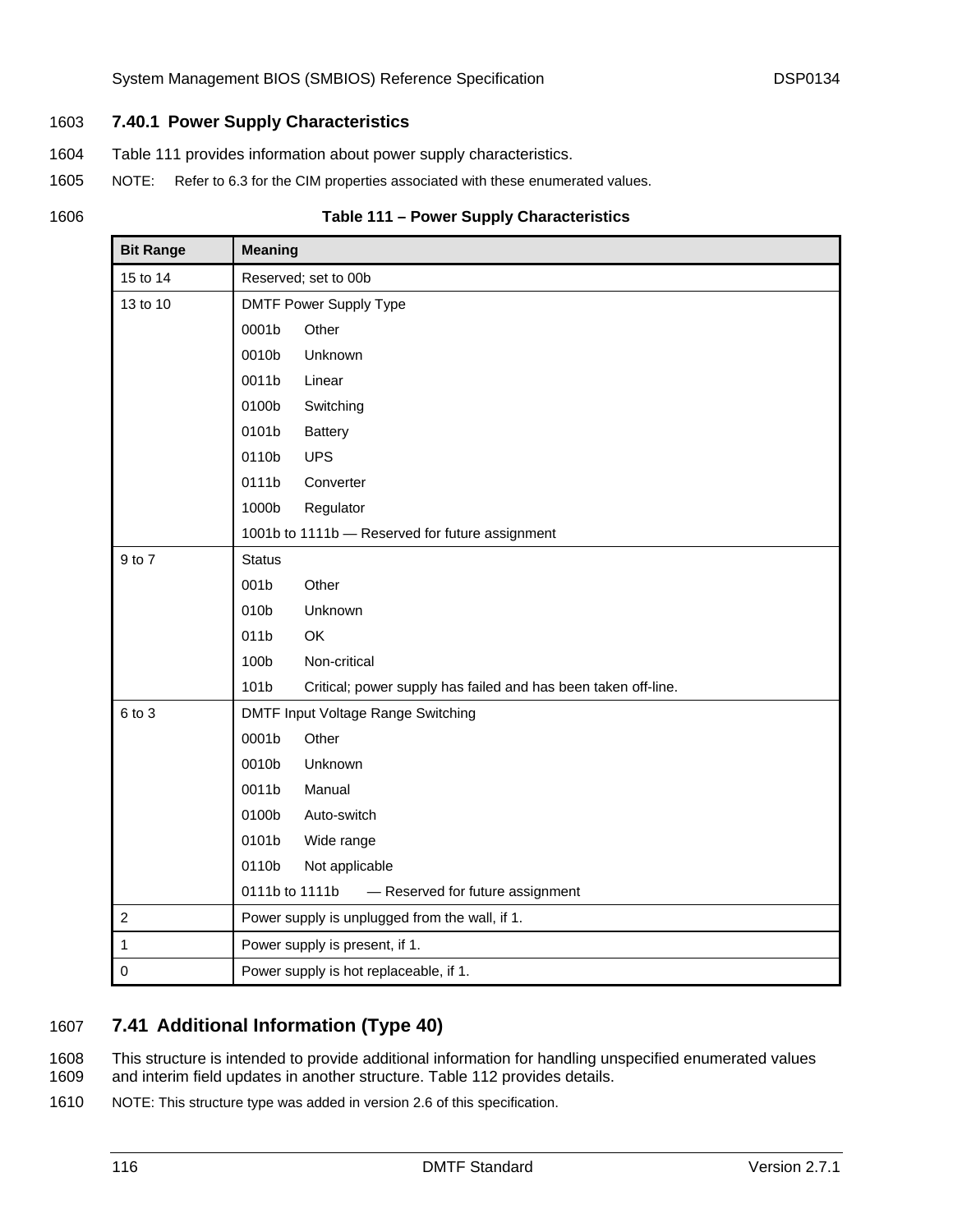<span id="page-116-0"></span>

| ٩ |  |
|---|--|
|---|--|

#### 1611 **Table 112 – Additional Information (Type 40) Structure**

| <b>Offset</b>   | <b>Name</b>                                           | Length      | Value  | <b>Description</b>                                               |
|-----------------|-------------------------------------------------------|-------------|--------|------------------------------------------------------------------|
| 00h             | Type                                                  | <b>BYTE</b> | 40     | Additional Information type                                      |
| 01h             | Length                                                | <b>BYTE</b> | Varies | Length of the structure, a minimum of 0Bh                        |
| 02 <sub>h</sub> | Handle                                                | <b>WORD</b> | Varies | The handle, or instance number, associated with the<br>structure |
| 04h             | Number of<br>Additional<br>Information entries<br>(n) | <b>BYTE</b> | Varies | The number of Additional Information Entries that follow         |
| 05h             | Additional<br>Information entries                     | Varies      | Varies | Additional Information entries: see 7.41.1                       |

#### <span id="page-116-1"></span>1612 **7.41.1 Additional Information Entry Format**

1613 [Table 113](#page-116-2) describes an Additional Information Entry format.

#### <span id="page-116-2"></span>1614 **Table 113 – Additional Information Entry Format**

| <b>Offset</b> | <b>Name</b>          | Length      | Value         | <b>Description</b>                                                                                                                                                                                    |  |
|---------------|----------------------|-------------|---------------|-------------------------------------------------------------------------------------------------------------------------------------------------------------------------------------------------------|--|
| 00h           | Entry Length         | <b>BYTE</b> | Varies        | Length of this Additional Information Entry instance; a minimum<br>of 6                                                                                                                               |  |
| 01h           | Referenced<br>Handle | <b>WORD</b> | Varies        | The handle, or instance number, associated with the structure<br>for which additional information is provided                                                                                         |  |
| 03h           | Referenced<br>Offset | <b>BYTE</b> | Varies        | The offset of the field within the structure referenced by the<br>Referenced Handle for which additional information is provided                                                                      |  |
| 04h           | String               | <b>BYTE</b> | <b>STRING</b> | The number of the optional string to be associated with the field<br>referenced by the Referenced Offset                                                                                              |  |
| 05h           | Value                | Varies      | Varies        | The enumerated value or updated field content that has not yet<br>been approved for publication in this specification and therefore<br>could not be used in the field referenced by Referenced Offset |  |
|               |                      |             |               | NOTE: This field is the same type and size as the field being referenced<br>by this Additional Information Entry.                                                                                     |  |

#### 1615 The following guidance is given for using this structure to provide additional information for an 1616 enumerated value field, such as processor type:

- 1617 If a value has been proposed:
- 1618 Set the field in the original structure to "Other".
- 1619 Use the proposed value in the value field of the Additional Information Entry that 1620 references the enumerated field in the original structure.
- 1621 The Additional Information Entry string field may also be used to uniquely describe this 1622 new item (for example the CPU ID string).
- 1623 If a value has not been proposed:
- 1624 The field in the original structure and the Additional Information Entry value field that 1625 references it should both be set to "Other".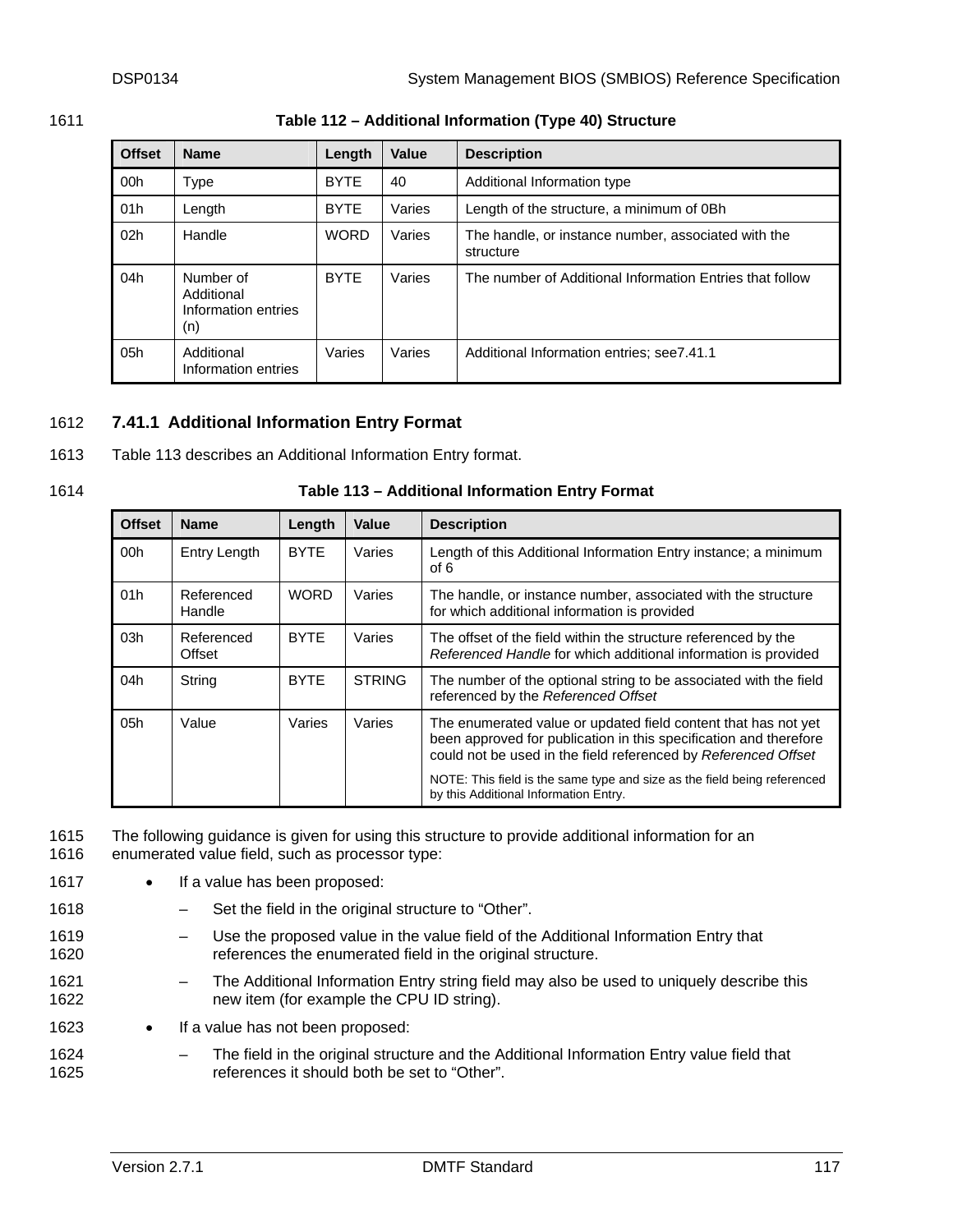System Management BIOS (SMBIOS) Reference Specification **DSP0134** DSP0134

- 1626 The Additional Information Entry string field should be filled so as to uniquely describe this 1627 new item (for example the CPU ID string).
- 1628 The following guidance is given for using this structure to provide additional information for a field update:
- 1629 If a change has been proposed:
- 1630 Set the field in the original structure as best as possible using only fully approved settings.
- 1631 Place the modified value in the value field of the Additional Information Entry that 1632 references the field in the original structure.
- 1633 The Additional Information Entry string field may also be used to uniquely describe this 1634 modification.
- 1635 If a change has not been proposed:
- 1636 The field in the original structure and Additional Information Entry value field that 1637 references it should both be set to the same value (the best possible value using only fully 1638 approved settings).
- 1639 The Additional Information Entry string field should be filled so as to uniquely describe what 1640 needs to be modified (for example, "XYZ capability needs to be defined").

#### 1641 **7.42 Onboard Devices Extended Information (Type 41)**

1642 The information in this structure defines the attributes of devices that are onboard (soldered onto) a 1643 system element, usually the baseboard. [Table 114](#page-117-0) provides details.

1644 In general, an entry in this table implies that the BIOS has some level of control over the enabling of the 1645 associated device for use by the system.

1646 NOTE*:* This structure replaces Onboard Device Information (Type 10) starting with version 2.6 of this specification.

1647 BIOS providers can choose to implement both types to allow existing SMBIOS browsers to properly display the 1648 system's onboard devices information.

system's onboard devices information.

#### <span id="page-117-0"></span>1649 **Table 114 – Onboard Devices Extended Information (Type 41) Structure**

| <b>Offset</b>   | <b>Name</b>                    | Length      | <b>Value</b> | <b>Description</b>                                                        |  |
|-----------------|--------------------------------|-------------|--------------|---------------------------------------------------------------------------|--|
| 00h             | <b>Type</b>                    | <b>BYTE</b> | 41           | <b>Onboard Devices Extended Information</b>                               |  |
| 01h             | Length                         | <b>BYTE</b> | Varies       | 0Bh for version 2.6 and later                                             |  |
| 02 <sub>h</sub> | Handle                         | <b>WORD</b> | Varies       |                                                                           |  |
| 04h             | Reference<br>Designation       | <b>BYTE</b> | String       | String number of the onboard device reference designation.<br>See 7.42.1. |  |
| 05h             | Device Type                    | <b>BYTE</b> | <b>ENUM</b>  | Bit 7 - Device Status:                                                    |  |
|                 |                                |             |              | 1 - Device Enabled                                                        |  |
|                 |                                |             |              | 0 - Device Disabled                                                       |  |
|                 |                                |             |              | Bits $6:0 - Type$ of Device (see 7.42.2)                                  |  |
| 06h             | Device Type<br>Instance        | <b>BYTE</b> | Varies       | See 7.42.3.                                                               |  |
| 07h             | Segment Group<br><b>Number</b> | <b>WORD</b> | Varies       | See 7.42.4.                                                               |  |
| 09h             | <b>Bus Number</b>              | <b>BYTE</b> | Varies       | See 7.42.4.                                                               |  |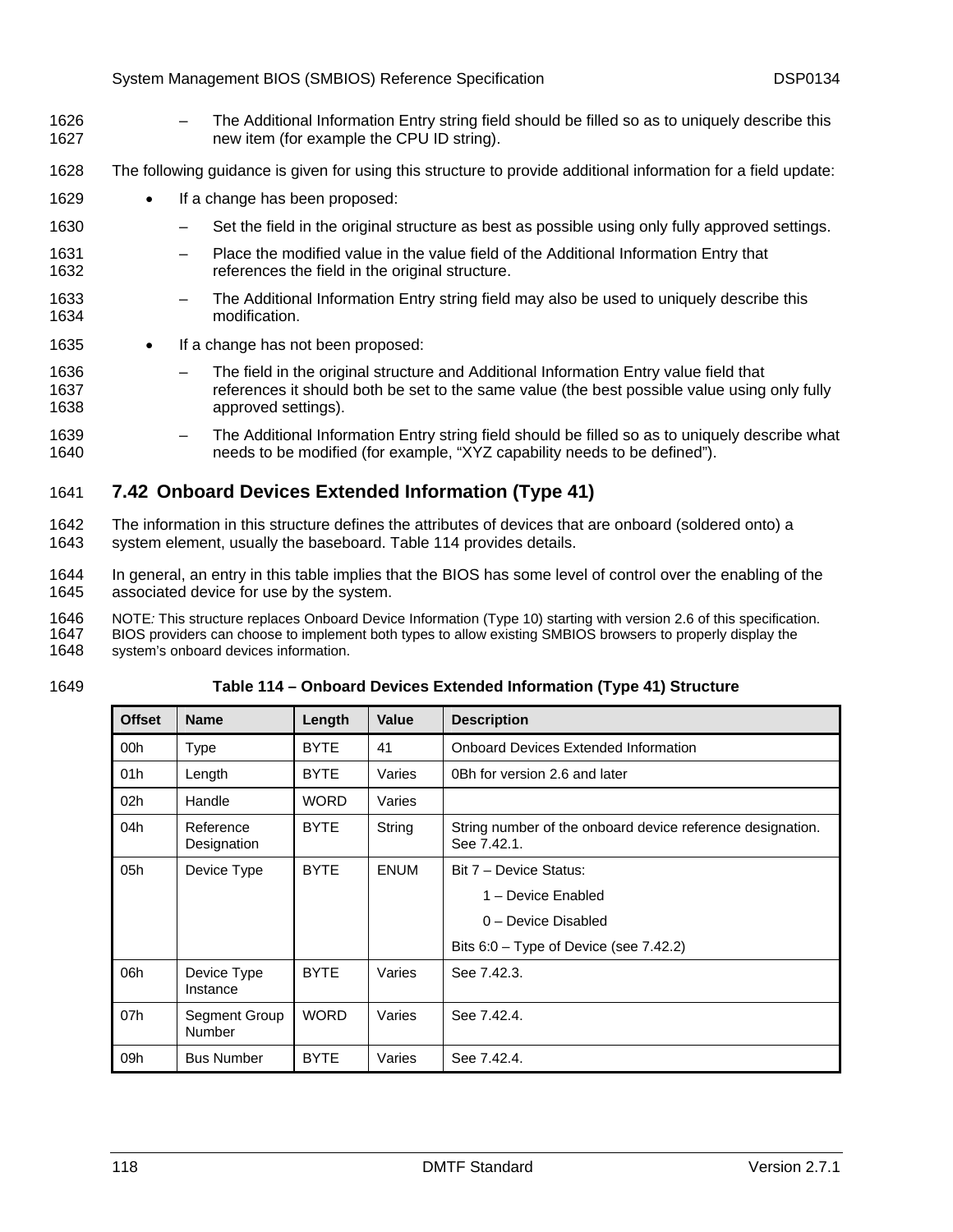| <b>Offset</b> | <b>Name</b>               | Length | <b>Value</b>     | <b>Description</b>         |
|---------------|---------------------------|--------|------------------|----------------------------|
| 0Ah           | Device/Function<br>Number | BYTE   | <b>Bit Field</b> | Bits 7:3 - Device number   |
|               |                           |        |                  | Bits 2:0 - Function number |
|               |                           |        |                  | See 7.42.4.                |

#### <span id="page-118-1"></span>1650 **7.42.1 Reference Designation**

1651 The *Reference Designation* string is typically the silkscreen label.

#### <span id="page-118-2"></span>1652 **7.42.2 Onboard Device Types**

1653 [Table 115](#page-118-5) shows what the byte values mean for the Onboard Device Types field.

<span id="page-118-5"></span>

#### 1654 **Table 115 – Onboard Device Types Field**

| <b>Byte Value</b> | <b>Meaning</b>         |  |  |
|-------------------|------------------------|--|--|
| 01h               | Other                  |  |  |
| 02h               | Unknown                |  |  |
| 03h               | Video                  |  |  |
| 04h               | <b>SCSI Controller</b> |  |  |
| 05h               | Ethernet               |  |  |
| 06h               | <b>Token Ring</b>      |  |  |
| 07h               | Sound                  |  |  |
| 08h               | <b>PATA Controller</b> |  |  |
| 09h               | <b>SATA Controller</b> |  |  |
| 0Ah               | <b>SAS Controller</b>  |  |  |

#### <span id="page-118-3"></span>1655 **7.42.3 Device Type Instance**

1656 *Device Type Instance* is a unique value (within a given *onboard device type*) used to indicate the order

1657 the device is designated by the system. For example, a system with two identical Ethernet NICs may 1658 designate one NIC (with higher Bus/Device/Function=15/0/0) as the first onboard NIC (instance 1) and

1659 the other NIC (with lower Bus/Device/Function =3/0/0) as the second onboard NIC (instance 2).

#### <span id="page-118-4"></span>1660 **7.42.4 Segment Group Number, Bus Number, Device/Function Number**

- 1661 For devices that are not of types PCI, AGP, PCI-X, or PCI-Express and that do not have
- 1662 bus/device/function information, 0FFh should be populated in the fields of *Segment Group Number*, *Bus*  1663 *Number*, *Device/Function Number*.
- 1664 *Segment Group Number* is defined in the *[PCI Firmware Specification](#page-13-0)*. The value is 0 for a single-segment 1665 topology.

#### <span id="page-118-0"></span>1666 **7.43 Management Controller Host Interface (Type 42)**

1667 The information in this structure defines the attributes of a Management Controller Host Interface that is 1668 not discoverable by "Plug and Play" mechanisms. [Table 116](#page-119-0) provides details. The Type 42 structure can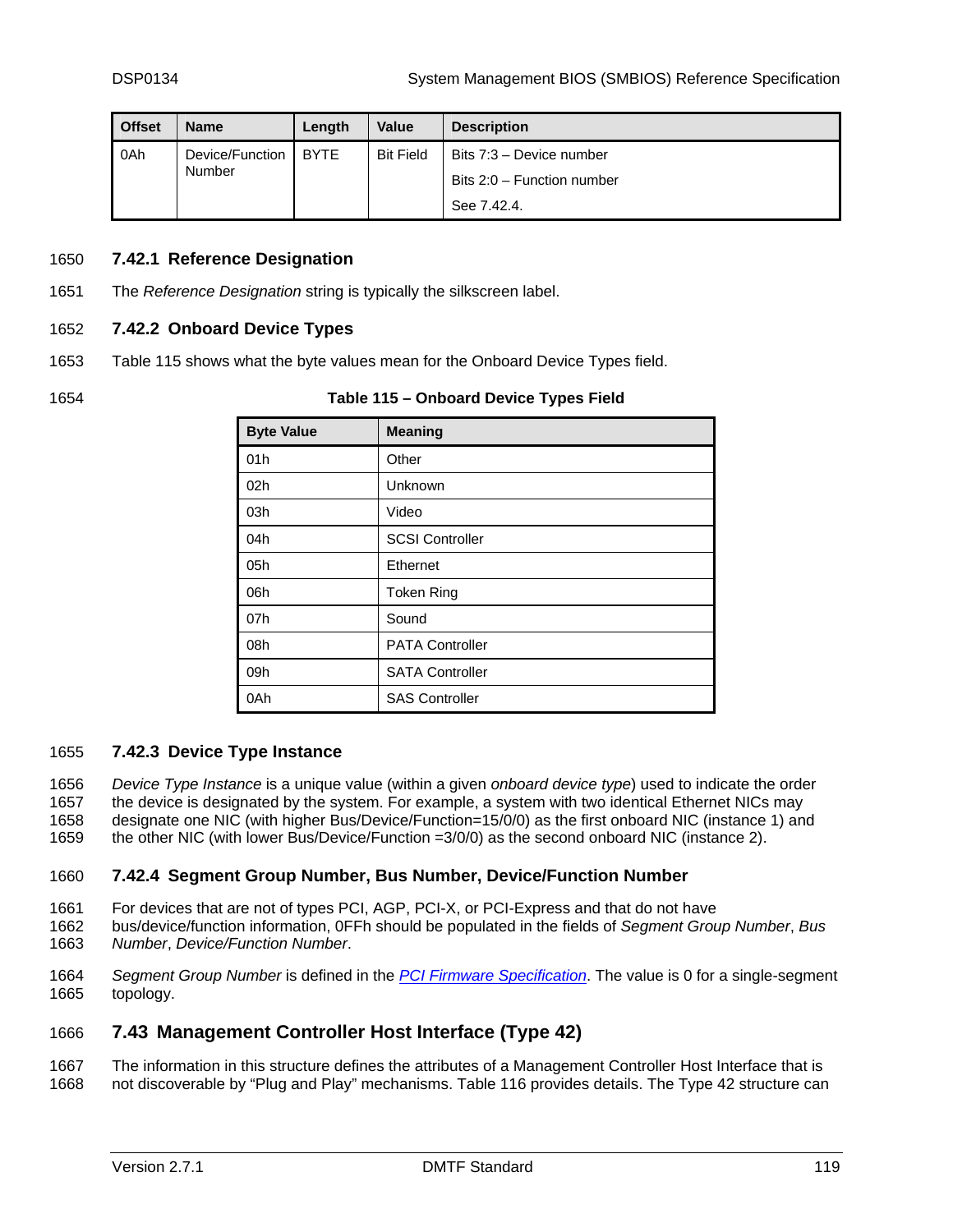- 1669 be used to describe a physical management controller host interface and one or more protocols that 1670 share that interface.
- 1671 Type 42 should be used for management controller host interfaces that use protocols other than IPMI or 1672 that use multiple protocols on a single host interface type. that use multiple protocols on a single host interface type.

1673 This structure should also be provided if IPMI is shared with other protocols over the same interface

1674 hardware. If IPMI is not shared with other protocols, either the Type 38 or Type 42 structures can be

1675 used. Providing Type 38 is recommended for backward compatibility. The structures are not required to

1676 be mutually exclusive. Type 38 and Type 42 structures may be implementedsimultaneously to provide

1677 backward compatibility with IPMI applications or drivers that do not yet recognize the Type 42 structure. 1678 Refer to the *[Intelligent Platform Management Interface \(IPMI\) Interface Specification](#page-12-0)* for full

- 1679 documentation of IPMI and additional information on the use of this structure with IPMI.
- 
- 

<span id="page-119-0"></span>1680 **Table 116 – Management Controller Host Interface (Type 42) Structure** 

| <b>Offset</b>   | <b>Name</b>               | Length            | <b>Value</b> | <b>Description</b>                                                                                                                                                                                                                                                                                                                                                                   |
|-----------------|---------------------------|-------------------|--------------|--------------------------------------------------------------------------------------------------------------------------------------------------------------------------------------------------------------------------------------------------------------------------------------------------------------------------------------------------------------------------------------|
| 00h             | Type                      | <b>BYTE</b>       | 42           | Management Controller Host Interface structure<br>indicator                                                                                                                                                                                                                                                                                                                          |
| 01h             | Length                    | <b>BYTE</b>       | Varies       | Length of the structure, a minimum of 09h                                                                                                                                                                                                                                                                                                                                            |
| 02 <sub>h</sub> | Handle                    | <b>WORD</b>       | Varies       |                                                                                                                                                                                                                                                                                                                                                                                      |
| 04h             | Interface Type            | <b>BYTE</b>       | <b>ENUM</b>  | Management Controller Interface Type                                                                                                                                                                                                                                                                                                                                                 |
|                 |                           |                   |              | Refer to <b>Management Component Transport Protocol</b><br>(MCTP) IDs and Codes (DSP0239) for the definition of<br>the Interface Type values.                                                                                                                                                                                                                                        |
| 05h             | MC Host Interface<br>Data | n<br><b>BYTEs</b> | Varies       | Management Controller Host Interface Data as specified<br>by the Interface Type. Refer to DSP0239 to locate the<br>specification that corresponds to the Interface Type<br>value.                                                                                                                                                                                                    |
|                 |                           |                   |              | This field has a minimum of four bytes. If interface type<br>= OEM then the first four bytes are the vendor ID (MSB<br>first), as assigned by the Internet Assigned Numbers<br>Authority (IANA). This format uses the "Enterprise<br>Number" that is assigned and maintained by IANA<br>(www.iana.org) as the means of identifying a particular<br>vendor, company, or organization. |

1681 After the generic structure header, this structure has the following general layout shown in [Table 117](#page-119-1).

<span id="page-119-1"></span>

1682 **Table 117 – Management Controller Host Interface (Type 42) Structure General Layout** 

| <b>Name</b>              | Length      | Value                                 | <b>Description</b>                            |
|--------------------------|-------------|---------------------------------------|-----------------------------------------------|
| Interface Type           | <b>BYTE</b> | <b>ENUM</b>                           | Host Interface Information                    |
| Interface Specific Data  | Varies      | Varies                                |                                               |
| Number of Protocols      | <b>BYTE</b> | n                                     | n number of Protocols for this Host Interface |
| Protocol 1 Type          | <b>BYTE</b> | <b>ENUM</b><br>Protocol 1 Information |                                               |
| Protocol 1 Specific Data | Varies      | Varies                                |                                               |
| .                        | $\cdots$    | $\cdots$                              | $\cdots$                                      |
| Protocol n Type          | <b>BYTE</b> | <b>ENUM</b>                           | Protocol n Information                        |
| Protocol n Specific Data | Varies      | Varies                                |                                               |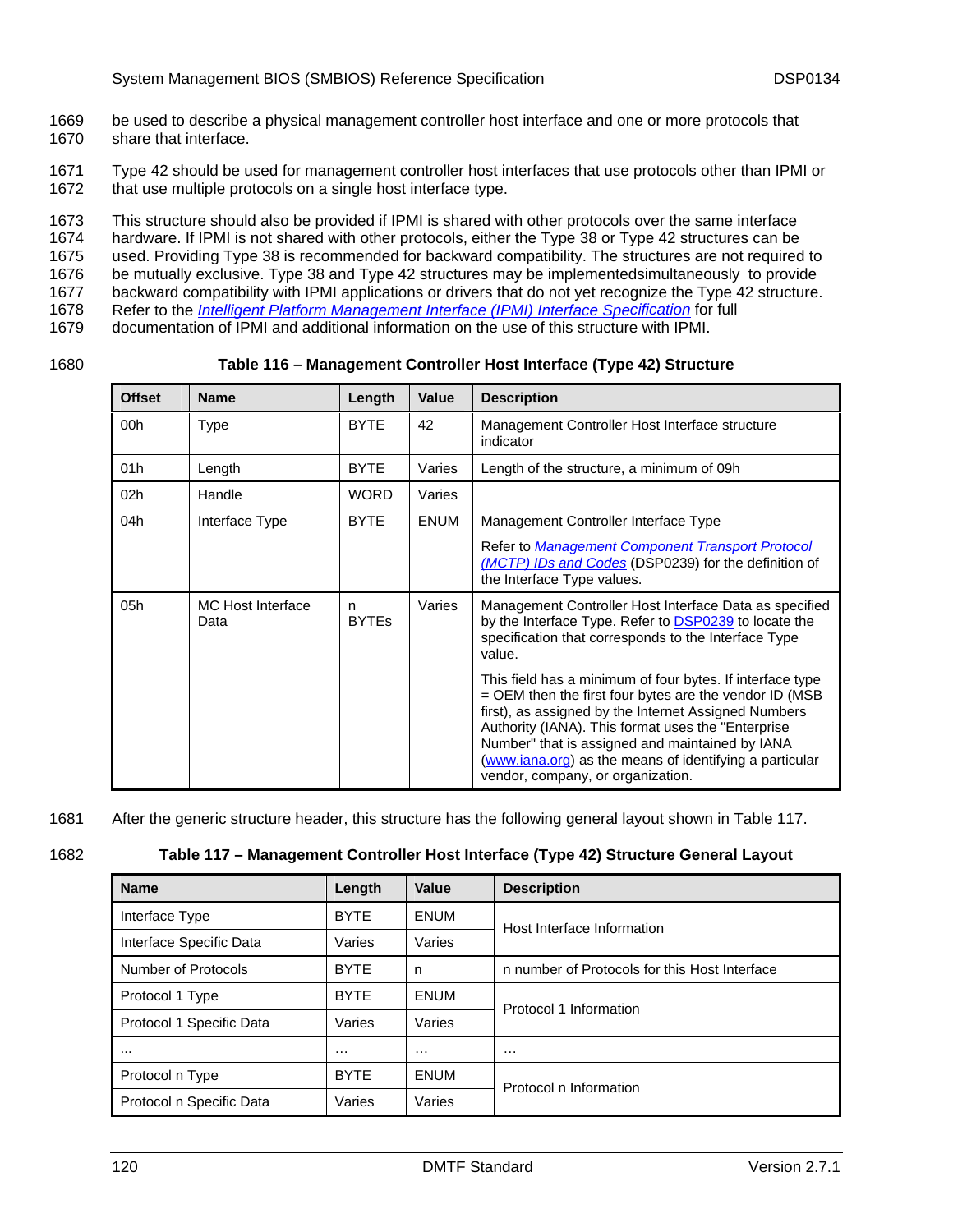#### 1683 **7.44 Inactive (Type 126)**

1684 This structure definition supports a system implementation where the SMBIOS structure-table is a 1685 superset of all supported system attributes and provides a standard mechanism for the system BIOS to 1686 signal that a structure is currently inactive and should not be interpreted by the upper-level software. 1687 [Table 118](#page-120-0) provides details.

1688 For example, a portable system might include *System Slot* structures that are reported only when the 1689 portable is docked. An undocked system would report those structures as *Inactive*. When the system is 1690 docked, the system-specific software would change the Type structure from *Inactive* to the *System Slot* 1691 equivalent.

1692 Upper-level software that interprets the SMBIOS structure-table should bypass an *Inactive* structure just 1693 as it would for a structure type that the software does not recognize.

1694 NOTE: This structure type was added in version 2.2 of this specification.

<span id="page-120-0"></span>

| 1695 | Table 118 – Inactive (Type 126) Structure |
|------|-------------------------------------------|
|------|-------------------------------------------|

| <b>Offset</b> | <b>Name</b>   | Length      | Value  | <b>Description</b>                                            |
|---------------|---------------|-------------|--------|---------------------------------------------------------------|
| 00h           | $r_{\rm VDE}$ | <b>BYTE</b> | 126    | Inactive structure indicator                                  |
| 01h           | Length        | <b>BYTE</b> | Varies | Length of the structure                                       |
| 02h           | Handle        | <b>WORD</b> | Varies | The handle, or instance number, associated with the structure |

#### 1696 **7.45 End-of-Table (Type 127)**

1697 This structure type identifies the end of the structure table that might be earlier than the last byte within 1698 the buffer specified by the structure. [Table 119](#page-120-1) provides details.

1699 To ensure backward compatibility with management software written to previous versions of this

1700 specification, a system implementation should use the end-of-table indicator in a manner similar to the

1701 *Inactive (Type 126)* structure type; the structure table is still reported as a fixed-length, and the entire

1702 length of the table is still indexable. If the end-of-table indicator is used in the last physical structure in a

- 1703 table, the field's length is encoded as 4.
- 1704 NOTE: This structure type was added in version 2.2 of this specification.

<span id="page-120-1"></span>1705 **Table 119 – End-of-Table (Type 127) Structure**

| <b>Offset</b>   | <b>Name</b> | Lenath      | Value  | <b>Description</b>                                            |
|-----------------|-------------|-------------|--------|---------------------------------------------------------------|
| 00h             | Type :      | <b>BYTE</b> | 127    | End-of-table indicator                                        |
| 01h             | Length      | <b>BYTE</b> | Varies | Length of the structure                                       |
| 02 <sub>h</sub> | Handle      | <b>WORD</b> | Varies | The handle, or instance number, associated with the structure |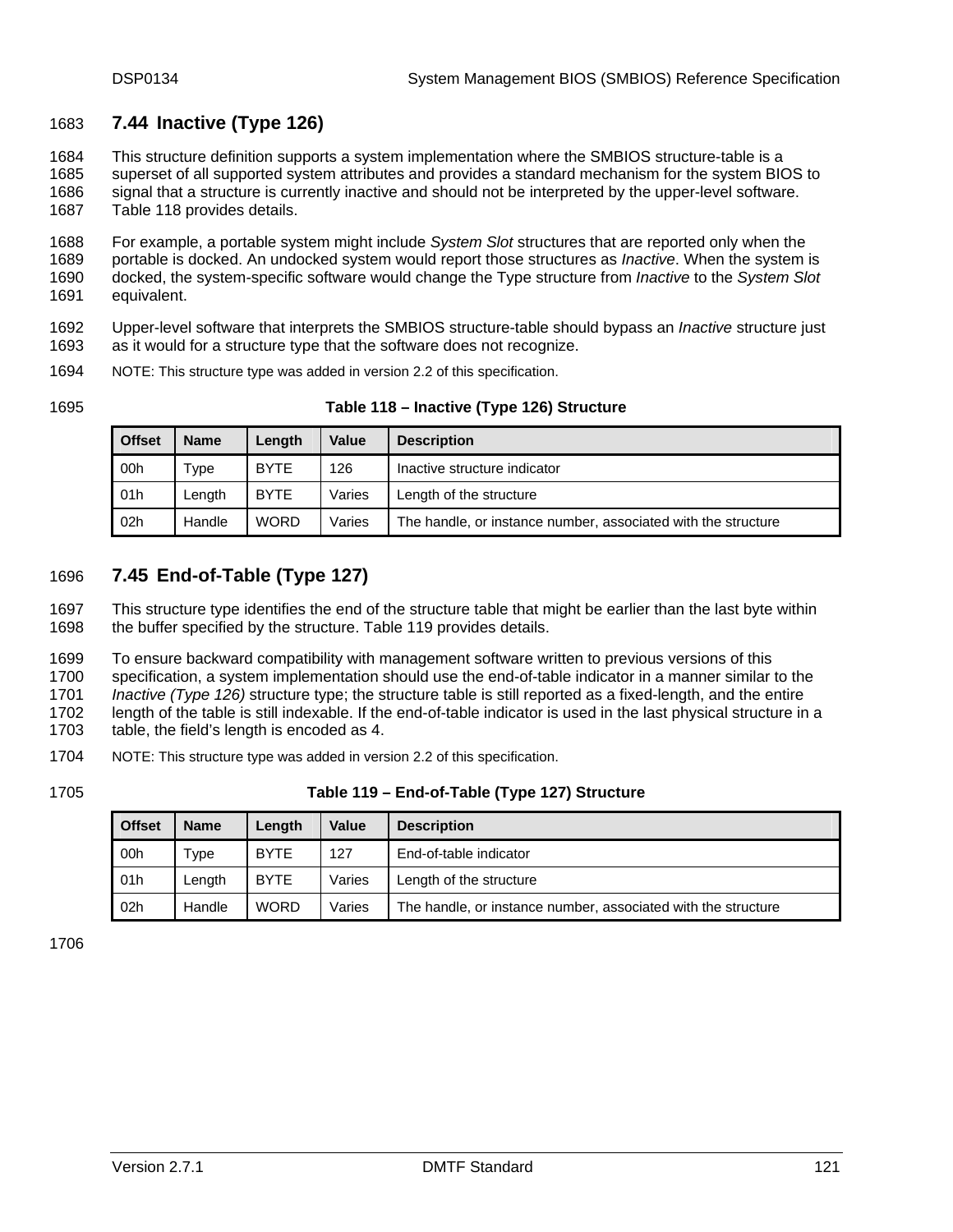# 1709

#### 1707 **Annex A** 1708 **(informative)**

### 1710 **Conformance Guidelines**

|    |     |                                                                                                          | The following conformance requirements apply for SMBIOS 2.5 or later implementations.                                                                 |  |  |
|----|-----|----------------------------------------------------------------------------------------------------------|-------------------------------------------------------------------------------------------------------------------------------------------------------|--|--|
| 1. |     | The table anchor string "_SM_" is present in the address range 0xF0000 to 0xFFFFF on a 16-byte boundary. |                                                                                                                                                       |  |  |
| 2. |     | Table entry-point verification:                                                                          |                                                                                                                                                       |  |  |
|    | 2.1 |                                                                                                          | The Entry Point Length field value is at least 0x1F.                                                                                                  |  |  |
|    | 2.2 |                                                                                                          | The entry-point checksum evaluates to 0.                                                                                                              |  |  |
|    | 2.3 |                                                                                                          | The SMBIOS Version (Major.Minor) is at least 2.4.                                                                                                     |  |  |
|    | 2.4 |                                                                                                          | The Intermediate Anchor String is "_DMI_"                                                                                                             |  |  |
|    | 2.5 |                                                                                                          | The intermediate checksum evaluates to 0.                                                                                                             |  |  |
| 3. |     |                                                                                                          | The structure-table is traversable and conforms to the entry-point specifications:                                                                    |  |  |
|    | 3.1 |                                                                                                          | The structure-table's linked-list is traversable within the length and structure-count bounds specified by the<br>entry-point structure.              |  |  |
|    | 3.2 |                                                                                                          | The overall size of the structure table is less than or equal to the Structure Table Length specified by the<br>entry-point structure.                |  |  |
|    | 3.3 |                                                                                                          | Each structure's length must be at least 4 (the size of a structure header).                                                                          |  |  |
|    | 3.4 |                                                                                                          | No structure handle number is repeated.                                                                                                               |  |  |
|    | 3.5 |                                                                                                          | The last structure is the end-of-table (0x7F).                                                                                                        |  |  |
|    | 3.6 |                                                                                                          | The number of structures found within the table equals the Number of SMBIOS Structures field present in<br>the entry-point.                           |  |  |
|    | 3.7 |                                                                                                          | The maximum structure size (formatted area plus its string-pool) is less than or equal to the Maximum<br>Structure Size specified by the entry-point. |  |  |
| 4. |     |                                                                                                          | Required structures and corresponding data are present (see 6.2):                                                                                     |  |  |
|    | 4.1 |                                                                                                          | BIOS Information (Type 0)                                                                                                                             |  |  |
|    |     | 4.1.1                                                                                                    | One and only one structure of this type is present.                                                                                                   |  |  |
|    |     | 4.1.2                                                                                                    | The structure Length field is at least 18h.                                                                                                           |  |  |
|    |     | 4.1.3                                                                                                    | BIOS Version string is present and non-null.                                                                                                          |  |  |
|    |     | 4.1.4                                                                                                    | BIOS Release Date string is present, non-null, and includes a 4-digit year.                                                                           |  |  |
|    |     | 4.1.5                                                                                                    | BIOS Characteristics: bits 3:0 are all 0, and at least one of bits 31:4 is set to 1.                                                                  |  |  |
|    | 4.2 |                                                                                                          | System Information (Type 1)                                                                                                                           |  |  |
|    |     | 4.2.1                                                                                                    | One and only one structure of this type is present.                                                                                                   |  |  |
|    |     | 4.2.2                                                                                                    | The structure Length field is at least 1Bh.                                                                                                           |  |  |
|    |     | 4.2.3                                                                                                    | Manufacturer string is present and non-null.                                                                                                          |  |  |
|    |     | 4.2.4                                                                                                    | Product Name string is present and non-null.                                                                                                          |  |  |
|    |     | 4.2.5                                                                                                    | UUID field is neither 00000000 00000000 nor FFFFFFFF FFFFFFFF.                                                                                        |  |  |
|    |     | 4.2.6                                                                                                    | Wake-up Type field is neither 00h (Reserved) nor 02h (Unknown).                                                                                       |  |  |
|    | 4.3 |                                                                                                          | System Enclosure (Type 3)                                                                                                                             |  |  |
|    |     |                                                                                                          |                                                                                                                                                       |  |  |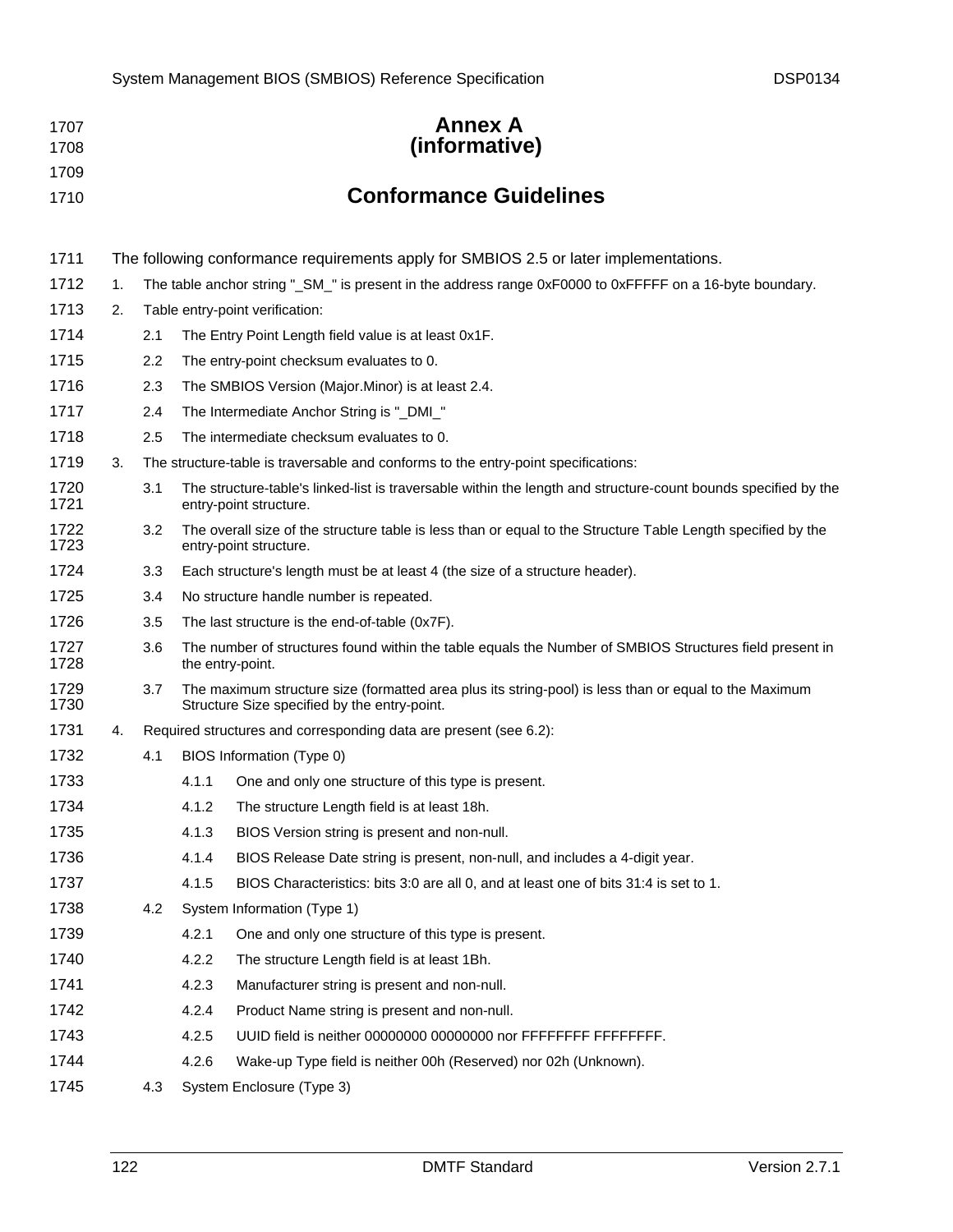|              | <b>DSP0134</b>   |        | System Management BIOS (SMBIOS) Reference Specification                                                                                                                                  |
|--------------|------------------|--------|------------------------------------------------------------------------------------------------------------------------------------------------------------------------------------------|
| 1746         |                  | 4.3.1  | One or more structures of this type is present.                                                                                                                                          |
| 1747         |                  | 4.3.2  | The structure length is at least 0Dh.                                                                                                                                                    |
| 1748         |                  | 4.3.3  | The Manufacturer string is present and non-null in each structure.                                                                                                                       |
| 1749         |                  | 4.3.4  | Type field is neither 00h (Reserved) nor 02h (Unknown).                                                                                                                                  |
| 1750         | 4.4              |        | Processor Information (Type 4)                                                                                                                                                           |
| 1751<br>1752 |                  | 4.4.1  | The number of structures defines the maximum number of processors supported by the system;<br>at least one structure with a Processor Type field of "Central Processor" must be present. |
| 1753         |                  | 4.4.2  | Each structure's length is at least 20h.                                                                                                                                                 |
| 1754         |                  | 4.4.3  | Socket Designation string is present and non-null.                                                                                                                                       |
| 1755         |                  | 4.4.4  | Processor Type field is neither 00h (Reserved) nor 02h (Unknown).                                                                                                                        |
| 1756         |                  | 4.4.5  | (*) Processor Family field is neither 00h (Reserved) nor 02h (Unknown).                                                                                                                  |
| 1757         |                  | 4.4.6  | (*) Processor Manufacturer string is present and non-null.                                                                                                                               |
| 1758         |                  | 4.4.7  | Max Speed field is non-0.                                                                                                                                                                |
| 1759         |                  | 4.4.8  | (*) CPU Status sub-field of the Status field is not 0 (Unknown).                                                                                                                         |
| 1760         |                  | 4.4.9  | Processor Upgrade field is neither 00h (Reserved) nor 02h (Unknown).                                                                                                                     |
| 1761<br>1762 |                  | 4.4.10 | Lx (x=1,2,3) Cache Handle fields, if not set to 0xFFFF, reference Cache Information (Type 7)<br>structures.                                                                              |
| 1763<br>1764 | "CPU Populated". |        | NOTE: Fields preceded by (*) are checked only if the CPU Socket Populated sub-field of the Status field is set to                                                                        |
| 1765         | 4.5              |        | Cache Information (Type 7)                                                                                                                                                               |
| 1766         |                  | 4.5.1  | One structure is present for each external-to-the-processor cache.                                                                                                                       |
| 1767         |                  | 4.5.2  | Each structure's Length is at least 13h.                                                                                                                                                 |
| 1768<br>1769 |                  | 4.5.3  | Socket Designation string is present and non-null if the cache is external to the processor<br>(Location sub-field of Cache Configuration field is 01b).                                 |
| 1770<br>1771 |                  | 4.5.4  | Operational Mode and Location sub-fields of the Cache Configuration field are not 11b<br>(Unknown).                                                                                      |
| 1772         | 4.6              |        | System Slots (Type 9)                                                                                                                                                                    |
| 1773         |                  |        | 4.6.1 One structure is present for each upgradeable system slot.                                                                                                                         |
| 1774         |                  | 4.6.2  | Each structure's Length is at least 0Dh.                                                                                                                                                 |
| 1775         |                  | 4.6.3  | Slot Designation string is present and non-null.                                                                                                                                         |
| 1776         |                  | 4.6.4  | Slot Type is neither 00h (Reserved) nor 02h (Unknown).                                                                                                                                   |
| 1777         |                  | 4.6.5  | Slot Data Bus Width is neither 00h (Reserved) or 02h (Unknown).                                                                                                                          |
| 1778<br>1779 |                  | 4.6.6  | Current Usage is not set to 00h (Reserved). If the "Slot Type" provides device presence-detect<br>capabilities (for example, PCI or AGP), Current Usage is not set to 02h (Unknown).     |
| 1780         |                  | 4.6.7  | Slot ID is set to a meaningful value.                                                                                                                                                    |
| 1781         |                  | 4.6.8  | Slot Characteristics 1, bit 0, is not set to 1.                                                                                                                                          |
| 1782         | 4.7              |        | Physical Memory Array (Type 16)                                                                                                                                                          |
| 1783         |                  | 4.7.1  | At least one structure is present with "Use" set to 03h (System memory).                                                                                                                 |
| 1784         |                  | 4.7.2  | Each structure's length is at least 0Fh.                                                                                                                                                 |
| 1785         |                  | 4.7.3  | Location is neither 00h (Reserved) nor 02h (Unknown).                                                                                                                                    |
| 1786         |                  | 4.7.4  | Use is neither 00h (Reserved) nor 02h (Unknown).                                                                                                                                         |
| 1787         |                  | 4.7.5  | Memory Error Correction is neither 00h (Reserved) nor 02h (Unknown).                                                                                                                     |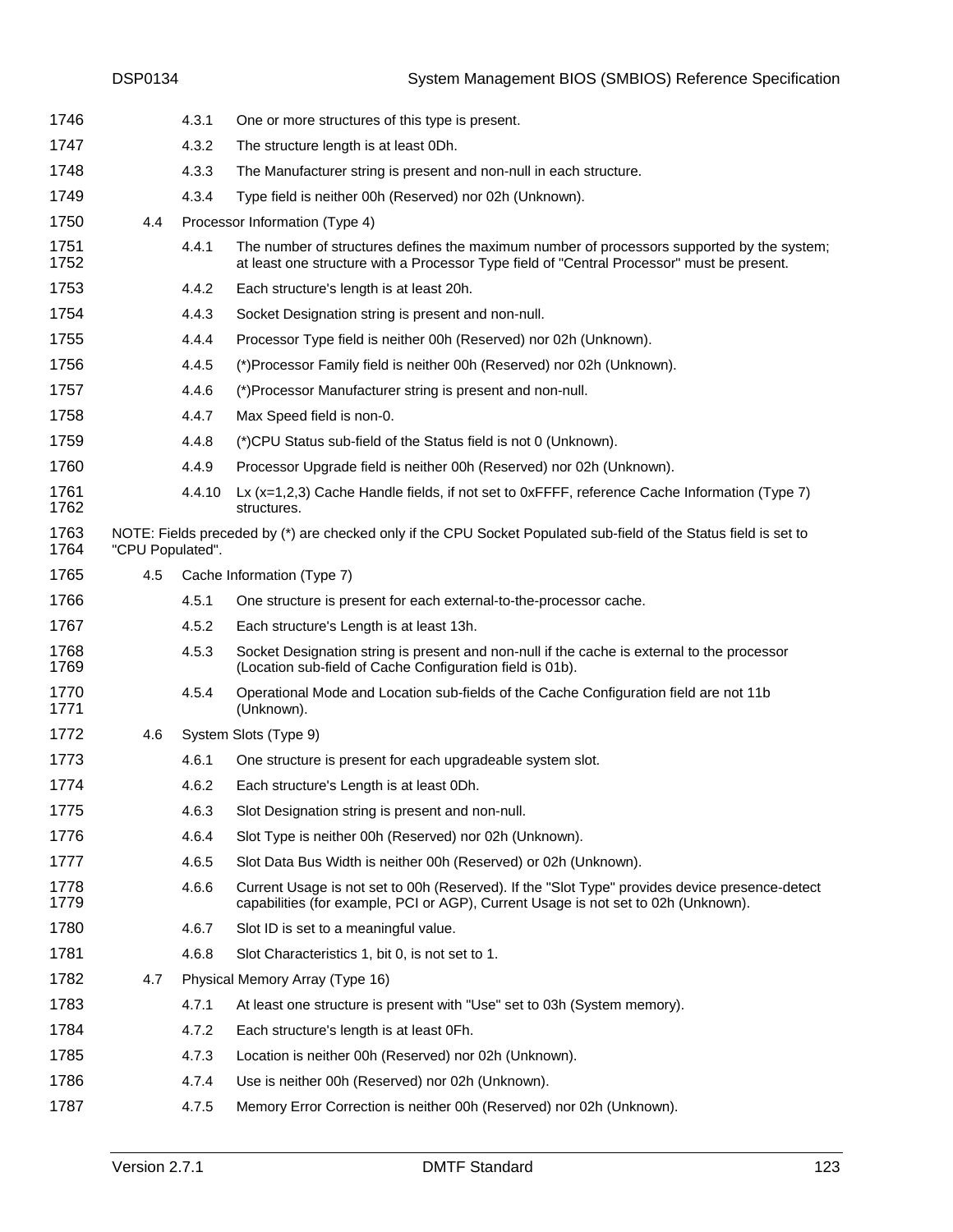| 1788<br>1789                         |      | 4.7.6  | Either Maximum Capacity or Extended Maximum Capacity must be set to a known, non-zero<br>value.                                                                                                                                                                                                                                                                                                                              |
|--------------------------------------|------|--------|------------------------------------------------------------------------------------------------------------------------------------------------------------------------------------------------------------------------------------------------------------------------------------------------------------------------------------------------------------------------------------------------------------------------------|
| 1790<br>1791                         |      | 4.7.7  | Number of Memory Devices is not 0 and equals the number of Memory Device (Type 17)<br>structures that reference the handle of the Physical Memory Array structure.                                                                                                                                                                                                                                                           |
| 1792                                 | 4.8  |        | Memory Device (Type 17)                                                                                                                                                                                                                                                                                                                                                                                                      |
| 1793<br>1794<br>1795<br>1796<br>1797 |      | 4.8.1  | For each Physical Memory Array, there must be "Number of Memory Devices" Memory Device<br>structures that map back (through the Handle) to the referencing memory array. One structure is<br>required for each socketed system-memory device, whether or not the socket is currently<br>populated. If the system includes soldered-on system memory, one additional structure is<br>required to identify that memory device. |
| 1798                                 |      | 4.8.2  | Each structure's length is at least 15h.                                                                                                                                                                                                                                                                                                                                                                                     |
| 1799                                 |      | 4.8.3  | Memory Array Handle references a Physical Memory Array (Type 16) structure.                                                                                                                                                                                                                                                                                                                                                  |
| 1800                                 |      | 4.8.4  | Total Width is not OFFFFh (Unknown) if the memory device is installed. (Size is not 0.)                                                                                                                                                                                                                                                                                                                                      |
| 1801                                 |      | 4.8.5  | Data Width is not OFFFFh (Unknown).                                                                                                                                                                                                                                                                                                                                                                                          |
| 1802                                 |      | 4.8.6  | Size is not OFFFFh (Unknown).                                                                                                                                                                                                                                                                                                                                                                                                |
| 1803                                 |      | 4.8.7  | Form Factor is not 00h (Reserved) or 02h (Unknown).                                                                                                                                                                                                                                                                                                                                                                          |
| 1804                                 |      | 4.8.8  | Device Set is not 0FFh (Unknown).                                                                                                                                                                                                                                                                                                                                                                                            |
| 1805                                 |      | 4.8.9  | Device Locator string is present and non-null.                                                                                                                                                                                                                                                                                                                                                                               |
| 1806                                 | 4.9  |        | Memory Array Mapped Address (Type 19)                                                                                                                                                                                                                                                                                                                                                                                        |
| 1807<br>1808                         |      | 4.9.1  | One structure is provided for each contiguous block of memory addresses mapped to a Physical<br>Memory Array.                                                                                                                                                                                                                                                                                                                |
| 1809                                 |      | 4.9.2  | Each structure's length is at least 0Fh.                                                                                                                                                                                                                                                                                                                                                                                     |
| 1810<br>1811                         |      | 4.9.3  | Ending Address value is higher in magnitude than the Starting Address value, or Extended<br>Ending Address value is higher in magnitude than the Extended Starting Address value.                                                                                                                                                                                                                                            |
| 1812                                 |      | 4.9.4  | Memory Array Handle references a Physical Memory Array (Type 16).                                                                                                                                                                                                                                                                                                                                                            |
| 1813<br>1814                         |      | 4.9.5  | Each structure's address range (Starting Address to Ending Address or Extended Starting<br>Address to Extended Ending Address) is unique and non-overlapping.                                                                                                                                                                                                                                                                |
| 1815                                 |      | 4.9.6  | Partition Width is not 0.                                                                                                                                                                                                                                                                                                                                                                                                    |
| 1816<br>1817                         |      |        | 4.10 Boot Integrity Services (BIS) Entry Point (Type 31). This structure is optional, but if it is present the<br>following checks are performed:                                                                                                                                                                                                                                                                            |
| 1818                                 |      | 4.10.1 | The structure's length is at least 1Ch.                                                                                                                                                                                                                                                                                                                                                                                      |
| 1819                                 |      | 4.10.2 | The structure-level checksum evaluates to 00h.                                                                                                                                                                                                                                                                                                                                                                               |
| 1820                                 |      | 4.10.3 | 16-bit Entry Point is not 0.                                                                                                                                                                                                                                                                                                                                                                                                 |
| 1821                                 |      | 4.10.4 | 32-bit Entry Point is not 0.                                                                                                                                                                                                                                                                                                                                                                                                 |
| 1822                                 | 4.11 |        | System Boot Information (Type 32)                                                                                                                                                                                                                                                                                                                                                                                            |
| 1823                                 |      | 4.11.1 | One and only one structure of this type is present.                                                                                                                                                                                                                                                                                                                                                                          |
| 1824                                 |      | 4.11.2 | The structure's length is at least 0Bh.                                                                                                                                                                                                                                                                                                                                                                                      |
| 1825                                 |      |        |                                                                                                                                                                                                                                                                                                                                                                                                                              |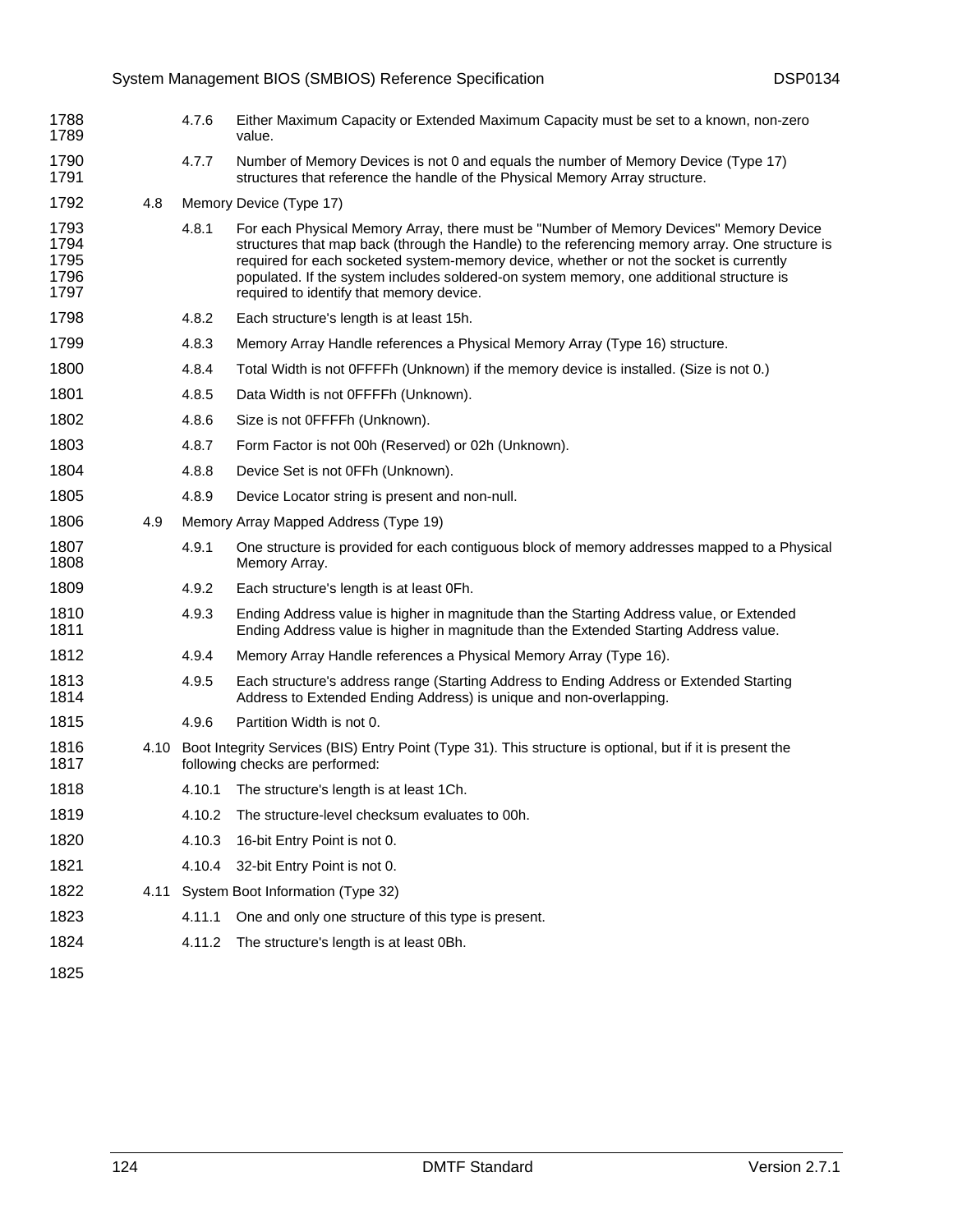1826 **Annex B**

1828

# 1827 **(informative)**

### 1829 **Using the Table Convention**

1830 This clause contains pseudo-code that describes the method that application software can use to parse 1831 the table-based SMBIOS structures. The example searches for the first structure of the type specified, 1832 returning the handle of the structure found or 0xFFFF if no structure of the type was found in the list. 1833 *TableAddress* and *StructureCount* values are those previously found by locating the Table Entry Point 1834 structure in low memory.

```
1835 typedef unsigned short ushort;
1836 typedef unsigned char uchar;
1837 typedef struct 
1838 { 
1839 uchar Type;
1840 uchar Length;
1841 ushort Handle;
1842 } HEADER; 
1843 ushort FindStructure( char *TableAddress, ushort StructureCount, uchar Type ) 
1844 { 
1845 ushort i, handle;
1846 uchar lasttype;
1847 i = 0i1848 handle = 0xFFFF;
1849 while( i < StructureCount && handle == 0xFFFF ) 
1850 { 
1851 i++; 
1852 lasttype = ((HEADER *)TableAddress)->Type; 
1853 if( lasttype == Type ) 
1854 { 
1855 handle = ((HEADER *)TableAddress)->Handle; 
1856 } /* Found first structure of the requested type */
1857 else 
1858 { 
1859 TableAddress += ((HEADER *)TableAddress)->Length; 
1860 while( *((int *)TableAddress) != 0 ) 
1861 { 
1862 TableAddress++;
1863 } /* Get past trailing string-list */ 
1864 TableAddress += 2;
1865 } /* Increment address to start of next structure */
1866 } /* END while-loop looking for structure type */
1867 return handle;
1868 } /* END FindStructure */
```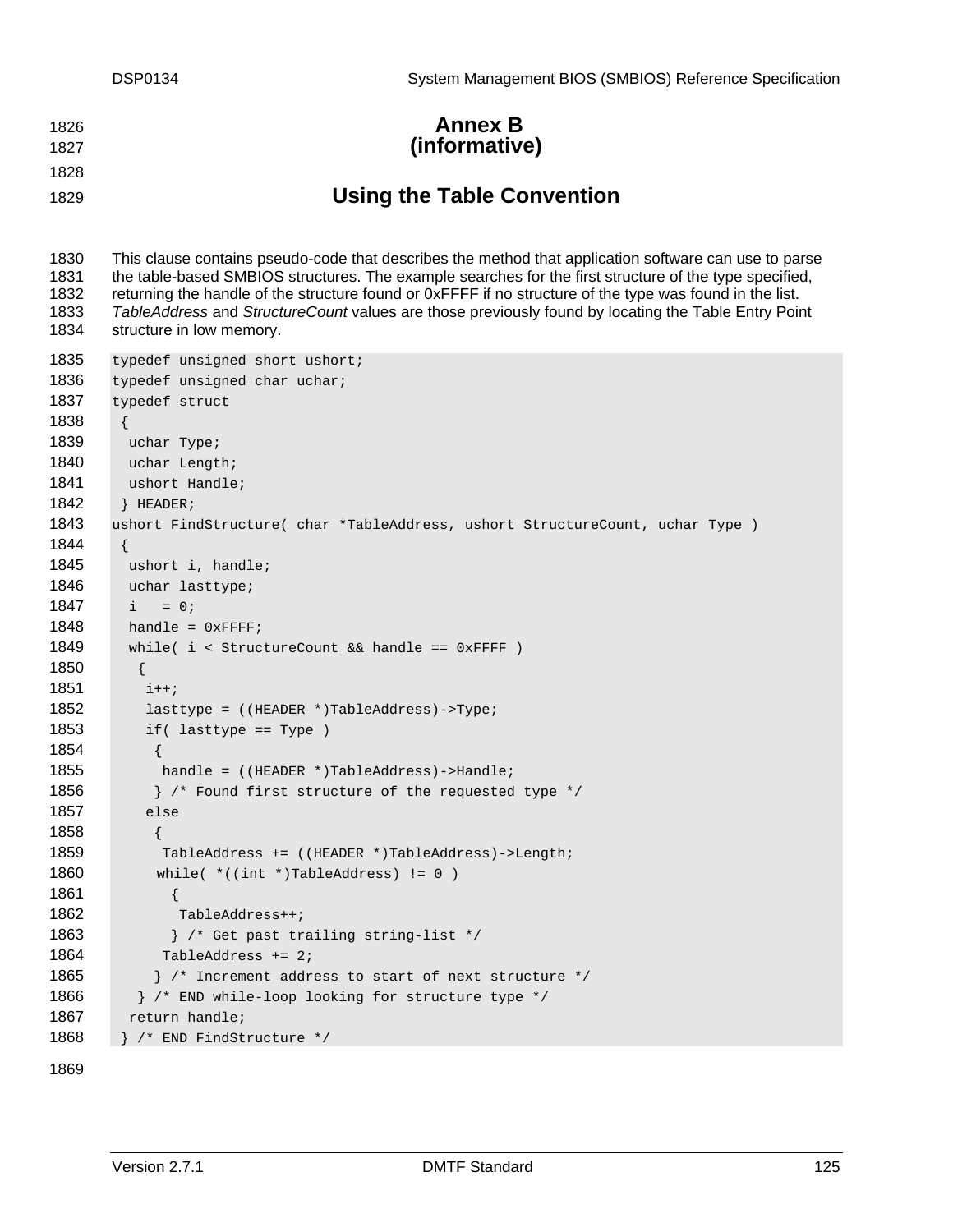1872

### 1870 **Annex C** 1871 **(informative)**

### 1873 **Change History**

| <b>Version</b> | <b>Release</b><br><b>Date</b> | <b>Description</b>                                                                                                                                                                                                                                                                                                                                                                                                                                         |
|----------------|-------------------------------|------------------------------------------------------------------------------------------------------------------------------------------------------------------------------------------------------------------------------------------------------------------------------------------------------------------------------------------------------------------------------------------------------------------------------------------------------------|
| 2.0D           | 1995-09-14                    | Initial Release of DRAFT COPY                                                                                                                                                                                                                                                                                                                                                                                                                              |
| 2.0M           | 1995-12-12                    | Final draft released, with the following changes:                                                                                                                                                                                                                                                                                                                                                                                                          |
|                |                               | • Specified that dmiStorageBase (Function 50h) and NVStorageBase (Function 55h)<br>must be paragraph-aligned.                                                                                                                                                                                                                                                                                                                                              |
|                |                               | • Added Command value to change a string to function 52h; Command enumeration<br>values modified.                                                                                                                                                                                                                                                                                                                                                          |
|                |                               | Removed redundant enumerations from Processor Family list                                                                                                                                                                                                                                                                                                                                                                                                  |
|                |                               | • Corrected Memory Subsystem Example                                                                                                                                                                                                                                                                                                                                                                                                                       |
|                |                               | • Corrected/clarified Indexed I/O access-methods for event-log; Access Method<br>enumeration values and Access Method Address union modified                                                                                                                                                                                                                                                                                                               |
|                |                               | • Added clarifications to some of the event log types                                                                                                                                                                                                                                                                                                                                                                                                      |
| 2.00           | 1996-03-06                    | Final release, with the following changes:                                                                                                                                                                                                                                                                                                                                                                                                                 |
|                |                               | • Specified that all structures end with a terminating NULL, even if the formatted<br>portion of the structure contains string-reference fields and all the string fields are<br>set to 0.                                                                                                                                                                                                                                                                 |
|                |                               | • Corrected the Memory Subsystem Example, handles are now correctly created<br>with a 'dw'.                                                                                                                                                                                                                                                                                                                                                                |
|                |                               | • Fixed formatting of some bit definition fields and function examples.                                                                                                                                                                                                                                                                                                                                                                                    |
| 2.00.1         | 1996-07-18                    | Minor updates for new technology and clarifications.                                                                                                                                                                                                                                                                                                                                                                                                       |
|                |                               | • Added definitions for Pentium® Pro, Burst EDO, and SDRAM.                                                                                                                                                                                                                                                                                                                                                                                                |
|                |                               | • Added clarifications to the Memory Controller Error Status.                                                                                                                                                                                                                                                                                                                                                                                              |
| 2.1.0          | 1997-06-16                    | Added definition for static table interface, to allow the information to be accessed from<br>new operating systems (see 5.2). In addition:                                                                                                                                                                                                                                                                                                                 |
|                |                               | • Changed references to DMI BIOS to SMBIOS throughout; these changes are<br>unmarked.                                                                                                                                                                                                                                                                                                                                                                      |
|                |                               | • Added SubFunction DMI_CLEAR_EVENT_LOG2 to Function 54h - SMBIOS<br>Control.                                                                                                                                                                                                                                                                                                                                                                              |
|                |                               | • For those structure entries that are string numbers, changed the Value field<br>definition of the field from Varies to STRING throughout; these changes are<br>unmarked.                                                                                                                                                                                                                                                                                 |
|                |                               | • BIOS Information structure: Added support for 4-digit year and additional BIOS<br>Characteristics through Characteristics Extension Byte 1.                                                                                                                                                                                                                                                                                                              |
|                |                               | • System Information structure: Added Wakeup Type and UUID fields.                                                                                                                                                                                                                                                                                                                                                                                         |
|                |                               | System Enclosure and Chassis structure: Added Bootup State, Power Supply<br>State, Thermal State, and Security Status to allow the DMTF Physical Container<br>Global Table to be populated.                                                                                                                                                                                                                                                                |
|                |                               | Processor Information structure: Voltage value can now be specified, rather than<br>using bit-flags, and added enumeration values for Pentium® Pro, Pentium® II, and<br>Slot 1. Also added notes to this section, indicating that the enumerated values for<br>the structure are assigned by the DMTF. This structure was also updated to include<br>the Cache Information handles identifying the L1, L2, and L3 caches associated<br>with the processor. |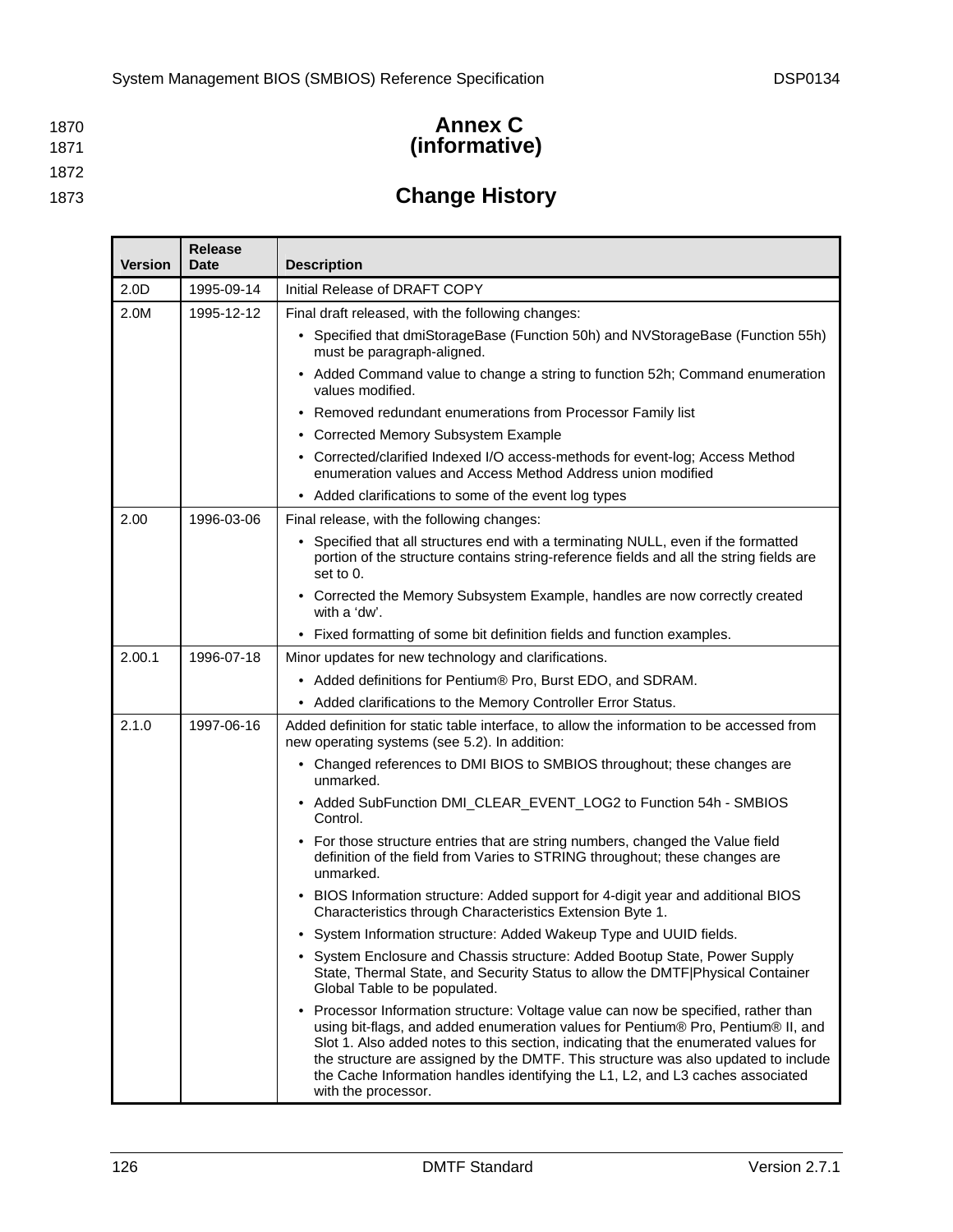| <b>Version</b> | <b>Release</b><br>Date | <b>Description</b>                                                                                                                                                                                                                                                                                                               |
|----------------|------------------------|----------------------------------------------------------------------------------------------------------------------------------------------------------------------------------------------------------------------------------------------------------------------------------------------------------------------------------|
|                |                        | • Memory Controller Information structure: Added Enabled Error Correcting field.<br>Also added note that this structure can never be updated to add string values, to<br>preserve backwards compatibility.                                                                                                                       |
|                |                        | • Cache Information structure: Added Speed, Error Correction Type, Type, and<br>Associativity fields.                                                                                                                                                                                                                            |
|                |                        | • Port Connector Information structure: Added enumerated values to Connector<br>Types and Port Types.                                                                                                                                                                                                                            |
|                |                        | • System Slots structure: Added AGP enumeration values to Slot Type field.                                                                                                                                                                                                                                                       |
|                |                        | • BIOS Language Information structure: Added abbreviated-format for language<br>strings and corrected example.                                                                                                                                                                                                                   |
|                |                        | • System Event Log structure: OEM-specific Access Methods can now be defined,<br>added standard log header definitions, and a mechanism to allow the log entry's<br>variable data formats to be described. Added note that this structure can never be<br>updated to include string values, to preserve backwards compatibility. |
|                |                        | • Added Physical Memory Array, Memory Device, Memory Error Information,<br>Memory Array Mapped Address, and Memory Device Mapped Address structures<br>to support the population of the DMTF Enhanced Physical Memory groups.                                                                                                    |
|                |                        | • Added Built-in Pointing Device structure to support the population of the DMTF<br>Pointing Device group.                                                                                                                                                                                                                       |
|                |                        | • Added Portable Battery structure to support the population of the DMTF Portable<br>Battery group.                                                                                                                                                                                                                              |
|                |                        | • Added appendices that contain a structure checklist and table-convention parsing<br>pseudo-code.                                                                                                                                                                                                                               |
| 2.2.0          | 1998-03-16             | The following changes were made to version 2.1 of the document to produce this<br>version:                                                                                                                                                                                                                                       |
|                |                        | • Accepted all changes introduced at Version 2.1                                                                                                                                                                                                                                                                                 |
|                |                        | • Added ACPI statement-of-direction for dynamic state and event notification                                                                                                                                                                                                                                                     |
|                |                        | • Table-convention is required for version 2.2 and later compliance                                                                                                                                                                                                                                                              |
|                |                        | • Corrected Structure Table entry point length value.                                                                                                                                                                                                                                                                            |
|                |                        | • Added Command type 06h to the Plug-and-Play Set SMBIOS Structure function<br>$(52h)$ .                                                                                                                                                                                                                                         |
|                |                        | • Added new processor enumerations from the updated DMTF MASTER.MIF                                                                                                                                                                                                                                                              |
|                |                        | • System Enclosure: Added enumeration value for "Sealed-case PC", to support Net<br>PC-type chassis'.                                                                                                                                                                                                                            |
|                |                        | • Memory Controller Information: Corrected description of how the BIOS computes<br>the structure Length.                                                                                                                                                                                                                         |
|                |                        | • System Event Log:                                                                                                                                                                                                                                                                                                              |
|                |                        | - Added definition for end-of-log data, Event Log Type 0FFh.                                                                                                                                                                                                                                                                     |
|                |                        | - Added generic system-management event type; the handle of an associated<br>probe or cooling device identifies the specific failing device.                                                                                                                                                                                     |
|                |                        | Memory Error Information: Corrected structure size and offsets.<br>٠                                                                                                                                                                                                                                                             |
|                |                        | • Portable Battery: Corrected the structure length and some of the offsets, added<br><b>Smart Battery-formatted fields</b>                                                                                                                                                                                                       |
|                |                        | • Memory Device: Added RIMM form factor                                                                                                                                                                                                                                                                                          |
|                |                        | • Added the following new structures                                                                                                                                                                                                                                                                                             |
|                |                        | - System Reset structure to support the population of the DMTF Automatic<br>System Reset group.                                                                                                                                                                                                                                  |
|                |                        | - Hardware Security structure to support the population of the DMTF System                                                                                                                                                                                                                                                       |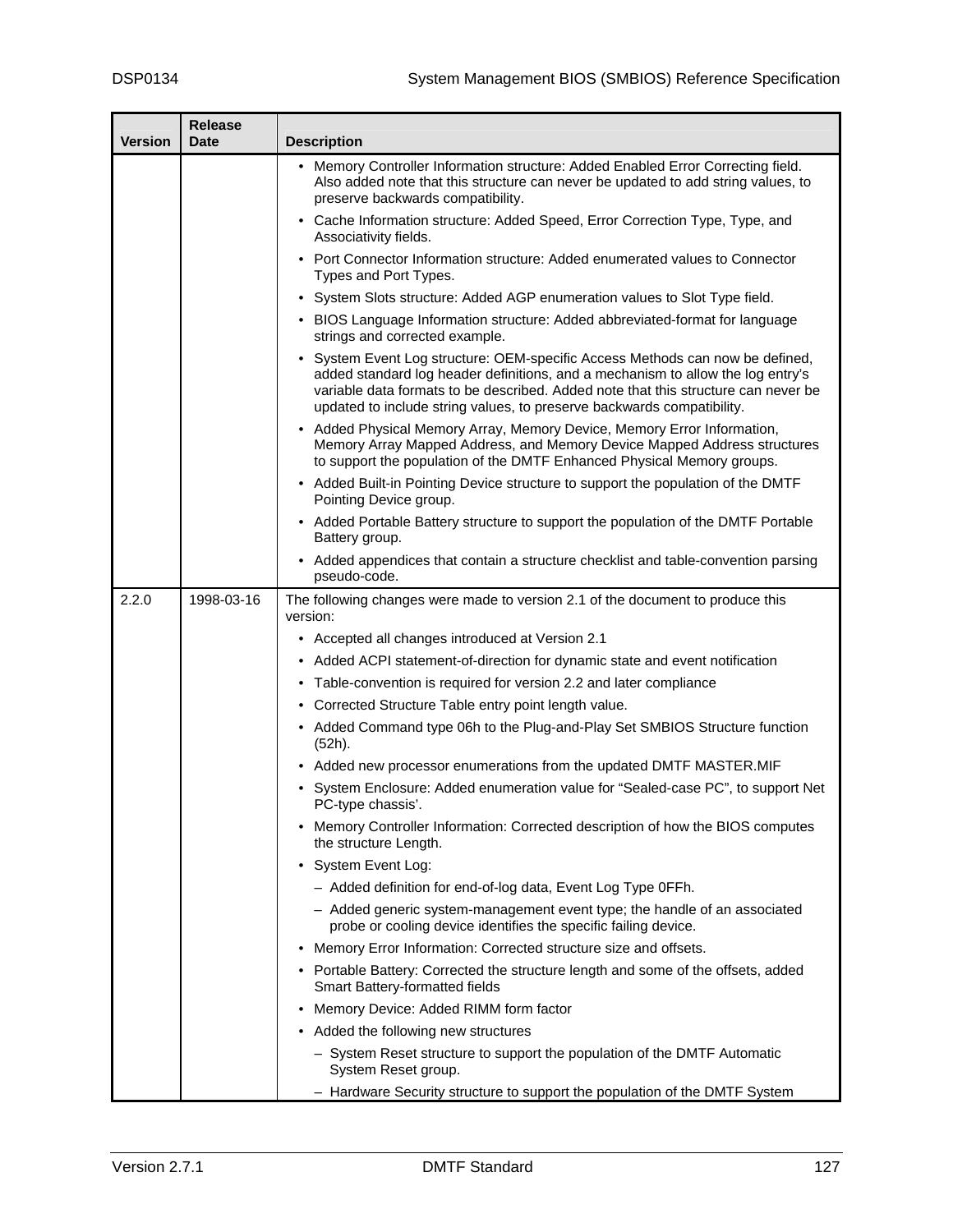| <b>Version</b> | <b>Release</b><br><b>Date</b> | <b>Description</b>                                                                                                                                    |
|----------------|-------------------------------|-------------------------------------------------------------------------------------------------------------------------------------------------------|
|                |                               | Hardware Security group.                                                                                                                              |
|                |                               | - System Power Control structure to support the population of the DMTF System<br>Power Control group.                                                 |
|                |                               | - Added Voltage Probe structure to support the population of the DMTF Voltage<br>Probe group.                                                         |
|                |                               | - Cooling Device structure to support the population of the DMTF Cooling Device<br>group.                                                             |
|                |                               | - Temperature Probe structure to support the population of the DMTF<br>Temperature Probe group.                                                       |
|                |                               | - Electrical Current Probe structure to support the population of the DMTF<br>Electrical Current Probe group.                                         |
|                |                               | - Out-of-Band Remote Access structure to support the population of the DMTF<br>Out-of-Band Remote Access group.                                       |
|                |                               | - Inactive structure type to support standard structure superset definitions.                                                                         |
|                |                               | - End-of-Table structure type to facilitate easier traversing of the structure data.                                                                  |
| 2.3.0          | 1998-08-12                    | The following changes were made to version 2.2 of the document to produce this<br>version:                                                            |
|                |                               | • Accepted all changes introduced at Version 2.2                                                                                                      |
|                |                               | • Clarified and corrected referenced documents                                                                                                        |
|                |                               | • A minimum set of structures (and their data) is now required for SMBIOS<br>compliance.                                                              |
|                |                               | • Documented an additional structure usage guideline, to optional structure growth.                                                                   |
|                |                               | • BIOS Information:                                                                                                                                   |
|                |                               | - 4-digit year format for BIOS Release Date required for SMBIOS 2.3 and later                                                                         |
|                |                               | - Added BIOS Characteristic Extension Byte 2 to include status that the BIOS<br>supports the BIOS Boot Specification.                                 |
|                |                               | • System Information:                                                                                                                                 |
|                |                               | - Added enumeration for Wake-up Type                                                                                                                  |
|                |                               | • System Enclosure or Chassis:                                                                                                                        |
|                |                               | - Added OEM-defined field.                                                                                                                            |
|                |                               | Processor Information:                                                                                                                                |
|                |                               | - Added enumerated values for new processors from the updated MASTER.MIF<br>and identified that one structure is present for each processor instance. |
|                |                               | - Modified interpretation of Lx Cache Handle fields for version 2.3 and later<br>implementations                                                      |
|                |                               | • Memory Module Information:                                                                                                                          |
|                |                               | - Corrected example, adding double-null to terminate the structure.                                                                                   |
|                |                               | <b>System Slots:</b><br>٠                                                                                                                             |
|                |                               | - Added hot-plug characteristic definition and clarified usage of the PCI "Slot ID"<br>field.                                                         |
|                |                               | <b>Memory Device:</b><br>٠                                                                                                                            |
|                |                               | - Added enumerations for Form Factor and Device Type                                                                                                  |
|                |                               | - Added new field for memory Speed                                                                                                                    |
|                |                               | System Event Log:<br>٠                                                                                                                                |
|                |                               | - Added note describing how century portion of the 2-digit year within a log record<br>is to be interpreted.                                          |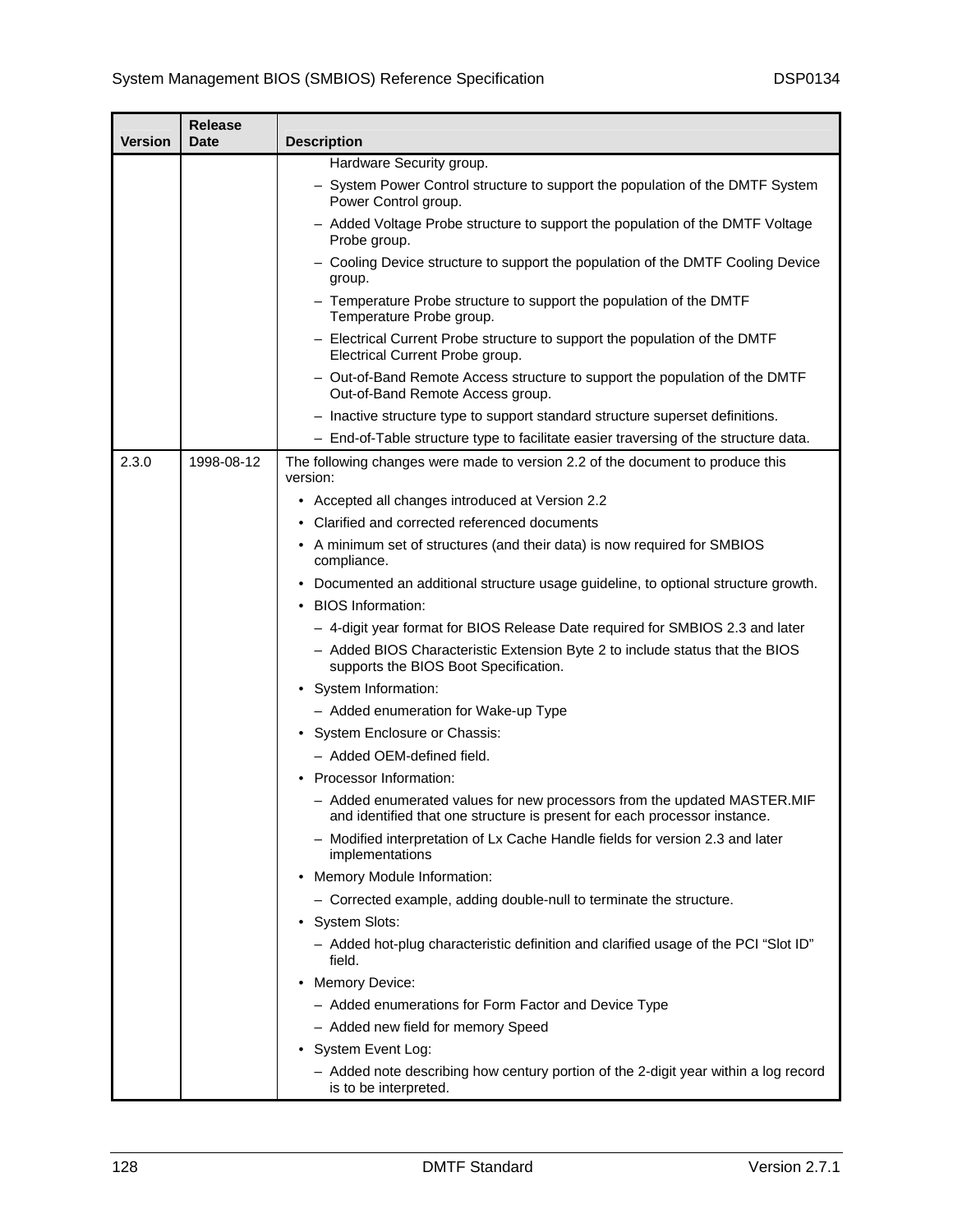| <b>Version</b> | <b>Release</b><br>Date | <b>Description</b>                                                                                                                                |
|----------------|------------------------|---------------------------------------------------------------------------------------------------------------------------------------------------|
|                |                        | • Voltage Probe, Temperature Probe, Electrical Current Probe, Cooling Device:                                                                     |
|                |                        | - Added Nominal Value field                                                                                                                       |
|                |                        | - Added the following new structures                                                                                                              |
|                |                        | • Boot Integrity Services (BIS) Entry Point                                                                                                       |
|                |                        | • System Boot Information                                                                                                                         |
|                |                        | • 64-bit Memory Error Information                                                                                                                 |
|                |                        | • Management Device                                                                                                                               |
|                |                        | • Management Device Component                                                                                                                     |
|                |                        | • Management Device Threshold Data                                                                                                                |
| 2.3.1          | 1999-03-16             | The following changes were made to version 2.3 of the document to produce this<br>version:                                                        |
|                |                        | • Accepted all changes introduced at Version 2.3                                                                                                  |
|                |                        | • Adopted a three-tier document numbering procedure, see <b>Document Version</b><br><b>Number Conventions</b> for more information.               |
|                |                        | • BIOS Information:                                                                                                                               |
|                |                        | - Added BIOS Characteristic Extension Byte 2, bit 1, to identify that the BIOS<br>supports F12=Network Boot functionality                         |
|                |                        | • Processor Information:                                                                                                                          |
|                |                        | - Added Processor Family enumeration for new Pentium processors, defined<br>reserved values for future Pentium processors.                        |
|                |                        | - Added fields: Asset Tag, Serial Number, and Part Number.                                                                                        |
|                |                        | • System Slots:                                                                                                                                   |
|                |                        | - Added slot type enumeration for PCI-X                                                                                                           |
|                |                        | - Added slot characteristic to identify support for (to-be) standard SMBus interface<br>for PCI slots                                             |
|                |                        | • Memory Device:                                                                                                                                  |
|                |                        | - Added enumerated values for Memory Type and Form Factor, required for<br>RamBus implementations                                                 |
|                |                        | - Added fields: Manufacturer, Asset Tag, Serial Number, and Part Number.                                                                          |
|                |                        | • Added the following new structures:                                                                                                             |
|                |                        | - Memory Channel (to support RamBus and SyncLink memory implementations)                                                                          |
|                |                        | - IPMI Device, to abstract the IPMI hardware dependencies to management<br>software                                                               |
|                |                        | - System Power Supply                                                                                                                             |
| 2.3.1          | 2000-12-14             | Released as DMTF Preliminary Specification DSP0119.                                                                                               |
| 2.3.2          | 2001-10-12             | The following changes were made to version 2.3.1 of the document to produce this<br>version:                                                      |
|                |                        | • Accepted all changes introduced at version 2.3.1                                                                                                |
|                |                        | • Released as DMTF Specification DSP0130 (Preliminary)                                                                                            |
|                |                        | • Updated the Abstract and Overview sections to be more DMTF-general than DMI-<br>specific. Change bars are present in the Overview section only. |
|                |                        | • Deleted section 1.1 (future direction for ACPI interface specification). Any ACPI                                                               |
|                |                        | interface to provide these structures should be provided by a future version of the<br>ACPI specification itself.                                 |
|                |                        | Removed "References" that had broken links.                                                                                                       |
|                |                        | • Modified sections 2 and 2.2 to indicate that the PnP calling interface is being                                                                 |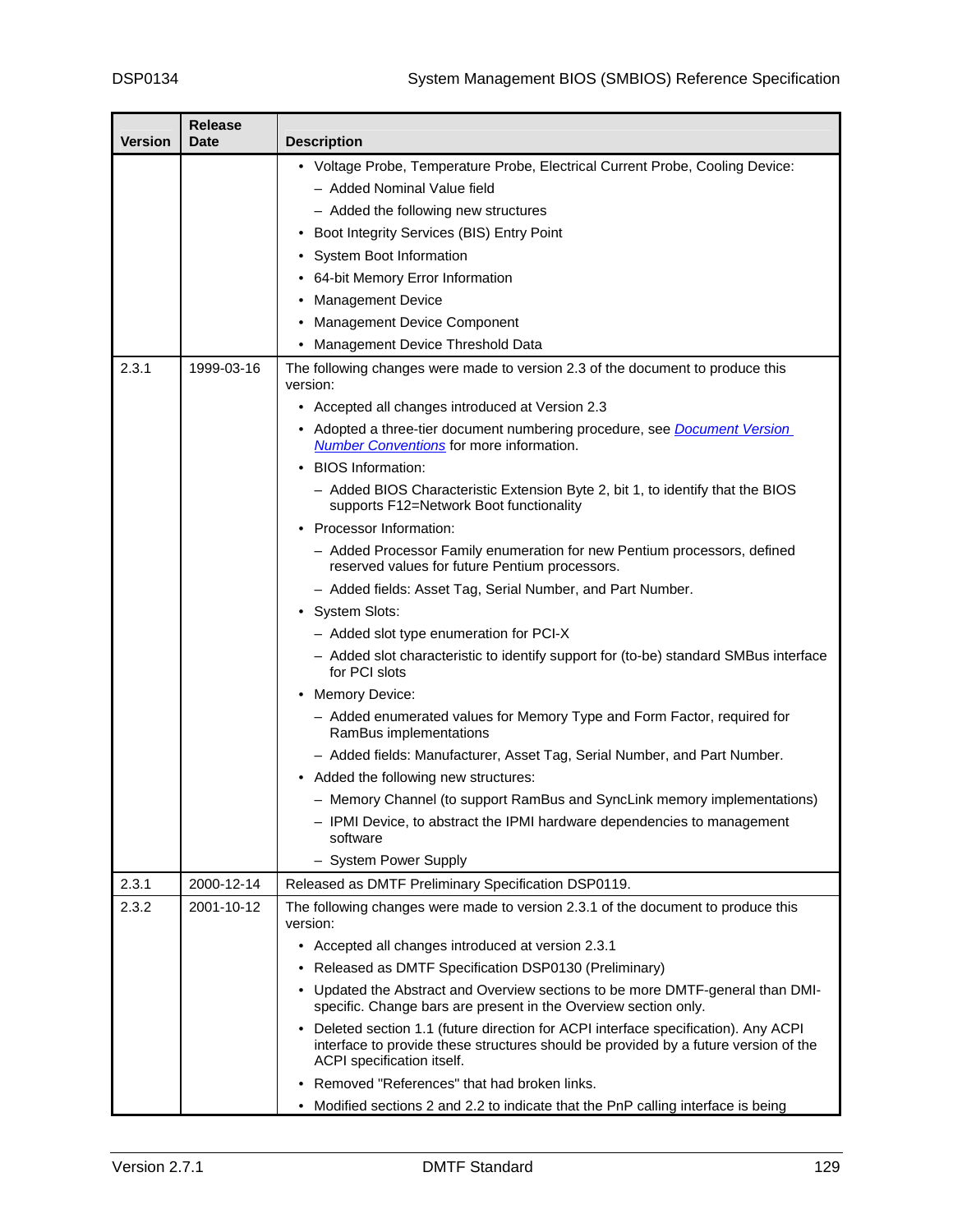| <b>Version</b> | <b>Release</b><br>Date | <b>Description</b>                                                                                                                                                                                                                                                                                                                                                                                                               |
|----------------|------------------------|----------------------------------------------------------------------------------------------------------------------------------------------------------------------------------------------------------------------------------------------------------------------------------------------------------------------------------------------------------------------------------------------------------------------------------|
|                |                        | deprecated at this specification version.                                                                                                                                                                                                                                                                                                                                                                                        |
|                |                        | • Noted in section 2.1 that the structure table data is boot-time static.                                                                                                                                                                                                                                                                                                                                                        |
|                |                        | • For each enumerated list that indicated that the enumeration is controlled by the<br>"DMTF, not this specification", identified which CIM class.property and DMI<br>group.attribute are mapped to the enumerated value. Also added a note in the<br>Overview section to indicate where change requests should be sent.                                                                                                         |
|                |                        | • Baseboard Information (Type 2)                                                                                                                                                                                                                                                                                                                                                                                                 |
|                |                        | - Added fields: Asset Tag, Feature Flags, Location in Chassis, Chassis Handle,<br>Baseboard Type, and Contained Objects to support multi-system chassis like<br>server blades.                                                                                                                                                                                                                                                   |
|                |                        | • System Enclosure or Chassis (Type 3)                                                                                                                                                                                                                                                                                                                                                                                           |
|                |                        | - Added fields: Height, Number of Power Cords, Contained Element Count, and<br>Contained Elements to support multi-system chassis like server blades.                                                                                                                                                                                                                                                                            |
|                |                        | • Processor Information (Type 4)                                                                                                                                                                                                                                                                                                                                                                                                 |
|                |                        | - Added new enumerations to Processor Family and Processor Upgrade                                                                                                                                                                                                                                                                                                                                                               |
|                |                        | - Removed (SMBIOS-only) reserved ranges. These ranges are controlled by the<br>DMTF, not the SMBIOS group. The DMTF Device MOF (starting with version<br>2.3) has commentary around the Processor Family enumeration that suggests<br>that enumerations below 256 be used only for those processor types that are<br>going to be reported by SMBIOS (because this specification's Processor Family<br>field is a 1-byte entity). |
|                |                        | • Cache (Type 7)                                                                                                                                                                                                                                                                                                                                                                                                                 |
|                |                        | - Added new enumerations to Associativity                                                                                                                                                                                                                                                                                                                                                                                        |
|                |                        | • Memory Device (Type 17)                                                                                                                                                                                                                                                                                                                                                                                                        |
|                |                        | - Added new enumerations to Memory Type                                                                                                                                                                                                                                                                                                                                                                                          |
|                |                        | • Built-in Pointing Device (Type 21)                                                                                                                                                                                                                                                                                                                                                                                             |
|                |                        | - Added new enumerations to Pointing Device Type                                                                                                                                                                                                                                                                                                                                                                                 |
|                |                        | - Removed out-of-date section Correlation to DMTF Groups, in favor of updated<br>section 3.3.                                                                                                                                                                                                                                                                                                                                    |
| 2.3.3          | 2002-05-10             | The following changes were made to version 2.3.2 of the document to produce this<br>version:                                                                                                                                                                                                                                                                                                                                     |
|                |                        | • Accepted all changes introduced at version 2.3.2                                                                                                                                                                                                                                                                                                                                                                               |
|                |                        | • Updated the Abstract to contain the updated DMTF copyright statement.                                                                                                                                                                                                                                                                                                                                                          |
|                |                        | • Processor Information (Type 4)                                                                                                                                                                                                                                                                                                                                                                                                 |
|                |                        | - Added new enumerations to Processor Family and Processor Upgrade                                                                                                                                                                                                                                                                                                                                                               |
| 2.3.4          | 2002-12-06             | The following changes were made to version 2.3.3 of the document to produce this<br>version:                                                                                                                                                                                                                                                                                                                                     |
|                |                        | • System Enclosure Information (Type 3)                                                                                                                                                                                                                                                                                                                                                                                          |
|                |                        | - Provided clarification regarding contained element types                                                                                                                                                                                                                                                                                                                                                                       |
|                |                        | • Processor Information (Type 4)                                                                                                                                                                                                                                                                                                                                                                                                 |
|                |                        | - Added and corrected enumerations to Processor Family (CR00002)                                                                                                                                                                                                                                                                                                                                                                 |
|                |                        | - Provided clarification for Max Speed and Current Speed.                                                                                                                                                                                                                                                                                                                                                                        |
|                |                        | • Additions to Processor Upgrade (CR00002)                                                                                                                                                                                                                                                                                                                                                                                       |
|                |                        | • System Slots (Type 9)                                                                                                                                                                                                                                                                                                                                                                                                          |
|                |                        | - Added AGP8X enumeration to Slot Type                                                                                                                                                                                                                                                                                                                                                                                           |
| 2.4.0          | 2004-07-21             | The following changes were made to version 2.3.4 of the document to produce this<br>version:                                                                                                                                                                                                                                                                                                                                     |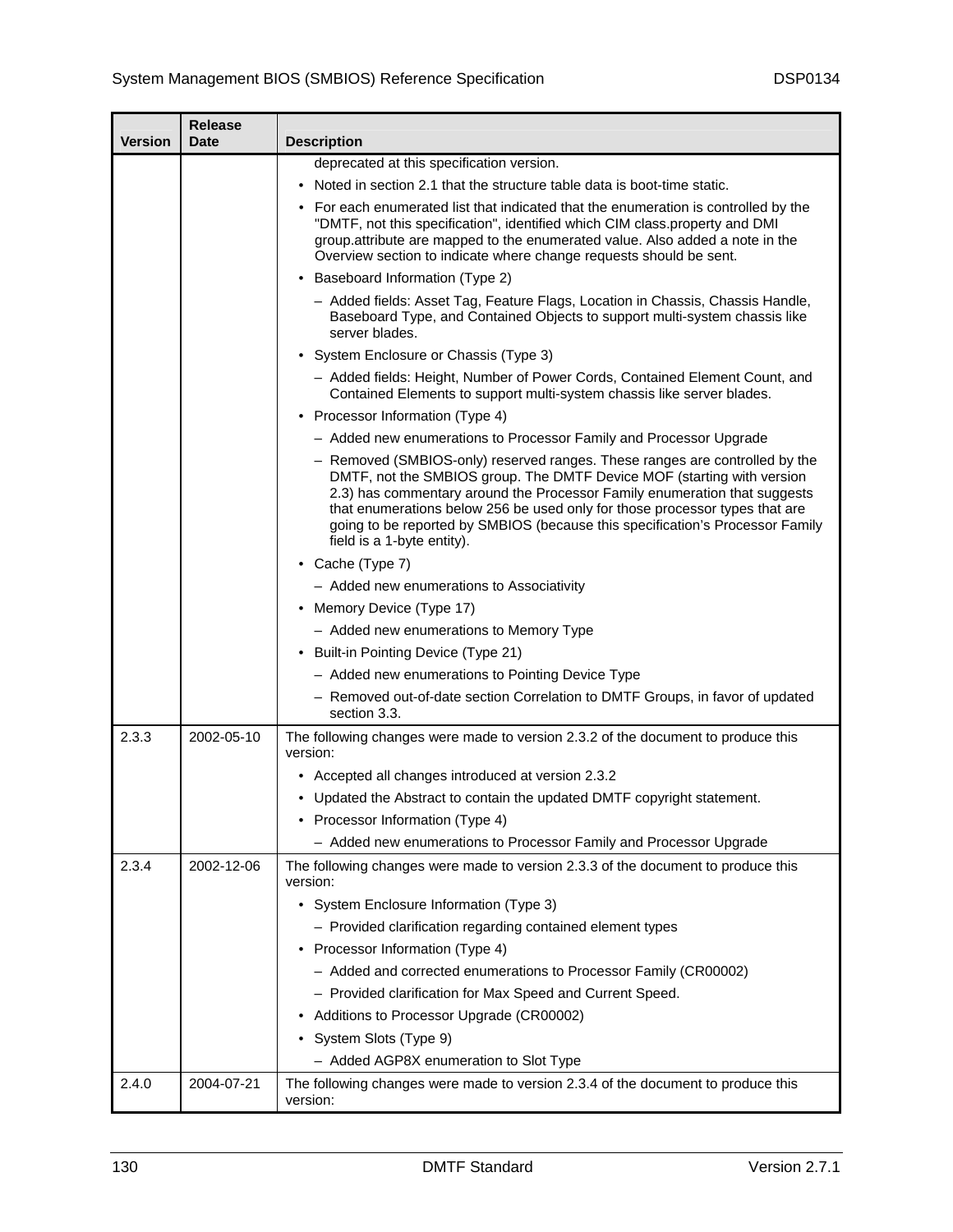| <b>Version</b> | <b>Release</b><br><b>Date</b> | <b>Description</b>                                                                                                                                                               |
|----------------|-------------------------------|----------------------------------------------------------------------------------------------------------------------------------------------------------------------------------|
|                |                               | • Processor Information (Type 4)                                                                                                                                                 |
|                |                               | - Added new enumerations to Processor Family (CR00951, CR01152)                                                                                                                  |
|                |                               | • System Slots (Type 9)                                                                                                                                                          |
|                |                               | - Added PCI Express enumeration to Slot Type (CR01259)                                                                                                                           |
|                |                               | - Added new enumerations to Slot Data Bus Width (CR01324)                                                                                                                        |
|                |                               | • Memory Device (Type 17)                                                                                                                                                        |
|                |                               | - Added DDR2 enumeration to Type (CR01263)                                                                                                                                       |
|                |                               | • BIOS Information (Type 0)                                                                                                                                                      |
|                |                               | - Added fields: System BIOS Major Release, System BIOS Minor Release,<br>Embedded Controller Firmware Major Release, and Embedded Controller<br>Firmware Minor Release (CR01270) |
|                |                               | - Added BIOS Characteristic Extension Byte 2, bit 2, to identify that the BIOS<br>supports Targeted Content Distribution (CR01270)                                               |
|                |                               | • System Information (Type 1)                                                                                                                                                    |
|                |                               | - Added fields: SKU Number and Family (CR01270)                                                                                                                                  |
|                |                               | - Updated Conformance Guidelines and added corrections                                                                                                                           |
| 2.5.0          | 2006-09-05                    | The following changes were made to version 2.4 of the document to produce this<br>version:                                                                                       |
|                |                               | • Shortened abstract                                                                                                                                                             |
|                |                               | • Removed obsolete references to DMI, which is no longer maintained by the DMTF.<br>Added references to the Pre-OS and CIM Core Working Groups.<br>(PreOSCR00017.001)            |
|                |                               | • References:                                                                                                                                                                    |
|                |                               | - Updated specification revisions and URLs (PreOSCR00019.001)                                                                                                                    |
|                |                               | • Table Convention:                                                                                                                                                              |
|                |                               | - Added EFI-specific information (PreOSCR00011.005)                                                                                                                              |
|                |                               | • SMBIOS Structure Table Entry Point:                                                                                                                                            |
|                |                               | - Corrected typo, the SMBIOS BCD Revision is at offset 1Eh, not 1Dh<br>(PreOSCR00020.000)                                                                                        |
|                |                               | • Required Structures and Data:                                                                                                                                                  |
|                |                               | - Added DIG64 information (PreOSCR00013.000)                                                                                                                                     |
|                |                               | • System Enclosure or Chassis (Type 3)                                                                                                                                           |
|                |                               | - Added new types for CompactPCI and AdvancedTCA (PreOSCR00012.001)                                                                                                              |
|                |                               | • Processor Information (Type 4)                                                                                                                                                 |
|                |                               | - Added AMD Sempron to Processor Family (DMTFCR01473)                                                                                                                            |
|                |                               | - Added AMD Turion to Processor Family (SysdevCR00708)                                                                                                                           |
|                |                               | - Added multi-core, multi-thread and 64-bit extension processor characteristics<br>(PreOSCR00002)                                                                                |
|                |                               | - Added new processor values (Celeron D, Pentium D, Pentium Extreme Edition)<br>(PreOSCR00005)                                                                                   |
|                |                               | - Added new processor upgrade (socket 939) (DMI CR00005)                                                                                                                         |
|                |                               | - Added AMD dual-core Opteron and Athlon 64 X2 (PreOSCR00015.003)                                                                                                                |
|                |                               | - Added new Processor Upgrade values (PreOSCR00016.001)                                                                                                                          |
|                |                               | • Cache Information (Type 7)                                                                                                                                                     |
|                |                               | - Added note on cache size for multi-core processors (PreOSCR00002)                                                                                                              |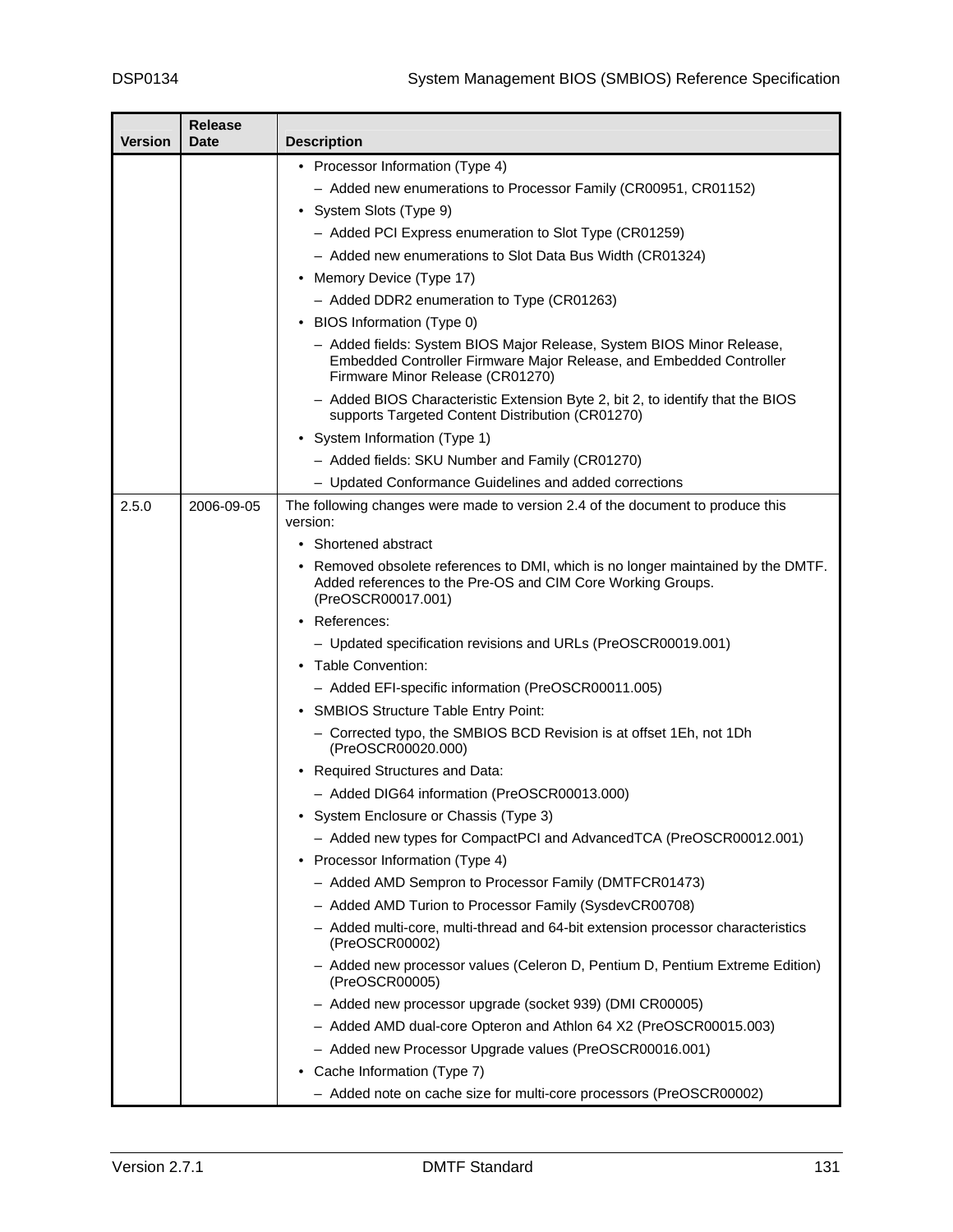| <b>Version</b> | <b>Release</b><br><b>Date</b> | <b>Description</b>                                                                                                                              |
|----------------|-------------------------------|-------------------------------------------------------------------------------------------------------------------------------------------------|
|                |                               | • Port connector Information (Type 8)                                                                                                           |
|                |                               | - Added SATA and SAS (PreOSCR00021.002)                                                                                                         |
|                |                               | • System Slots (Type 9)                                                                                                                         |
|                |                               | - Updated Slot ID description with ACPI and PCI Express (PreOSCR00018.000)                                                                      |
|                |                               | • Onboard Devices Information (Type 10)                                                                                                         |
|                |                               | - Added SATA and SAS (PreOSCR00021.002)                                                                                                         |
|                |                               | • Memory Device (Type 17)                                                                                                                       |
|                |                               | - Added values for FB-DIMM (PreOSCR00010.004)                                                                                                   |
|                |                               | • Memory Device Mapped Address (Type 20)                                                                                                        |
|                |                               | - Moved structure from 'required' to 'optional' (PreOSCR00009.002)                                                                              |
|                |                               | - Moved 'Plug-and-Play Calling Convention' to Appendix C (PreOSCR00022.001)                                                                     |
| 2.6.0          | 2008-06-30                    | The following changes were made to version 2.5 of the document to produce this<br>version:                                                      |
|                |                               | • References: added PCI Firmware Specification (SMBIOSCR00042)                                                                                  |
|                |                               | • System Information (Type 1): clarification of UUID format (SMBIOSCR00037,<br>SMBIOSCR00061)                                                   |
|                |                               | • System Enclosure or Chassis (Type 3): added new values to System Enclosure or<br>Chassis Types (Blade, Blade Enclosure) (SMBIOSCR00034)       |
|                |                               | • Processor Information (Type 4):                                                                                                               |
|                |                               | - Added Processor Family 2 field (SMBIOSCR00043)                                                                                                |
|                |                               | - Added new values to Processor Information - Processor Family<br>(PreOSCR00025, SMBIOSCR00035, SMBIOSCR00040, SMBIOSCR00041,<br>SMBIOSCR00044) |
|                |                               | - Added footnote to Processor Information - Processor Family<br>(SMBIOSCR00039)                                                                 |
|                |                               | - Added new values to Processor Information - Processor Upgrade<br>(PreOSCR00028, SMBIOSCR00029)                                                |
|                |                               | - Corrected values for BDh and BFh in Processor Information - Processor Family<br>(SMBIOSCR00057)                                               |
|                |                               | - Added "decimal values" column in Processor Information - Processor Family to<br>simplify cross-referencing with CIM_Processor.mof data        |
|                |                               | - Corrected typos for "AMD29000" (was "AMD2900") and "UltraSPARC Ili" (was<br>"UltraSPARC lii") (SMBIOSCR00054)                                 |
|                |                               | • System Slots (Type 9):                                                                                                                        |
|                |                               | - Added new fields for Segment Group Number, Bus Number, Device/Function<br>Number (SMBIOSCR00042)                                              |
|                |                               | - Added new values to System Slots - Slot Type for PCI Express<br>(SMBIOSCR00038)                                                               |
|                |                               | • On Board Devices Information (Type 10): marked structure type as Obsolete,<br>replaced with type 41 (SMBIOSCR00042)                           |
|                |                               | Memory Device (Type 17): added new field for rank information (PreOSCR00023)<br>$\bullet$                                                       |
|                |                               | • Additional Information (Type 40): new structure type to handle unknown<br>enumerations and other interim field updates (SMBIOSCR00031)        |
|                |                               | • Onboard Devices Extended Information (Type 41): new structure type to replace<br>type 10 (SMBIOSCR00042)                                      |
| 2.6.1          | 2009-03-17                    | The following changes were made to version 2.6 of the document to produce this<br>version:                                                      |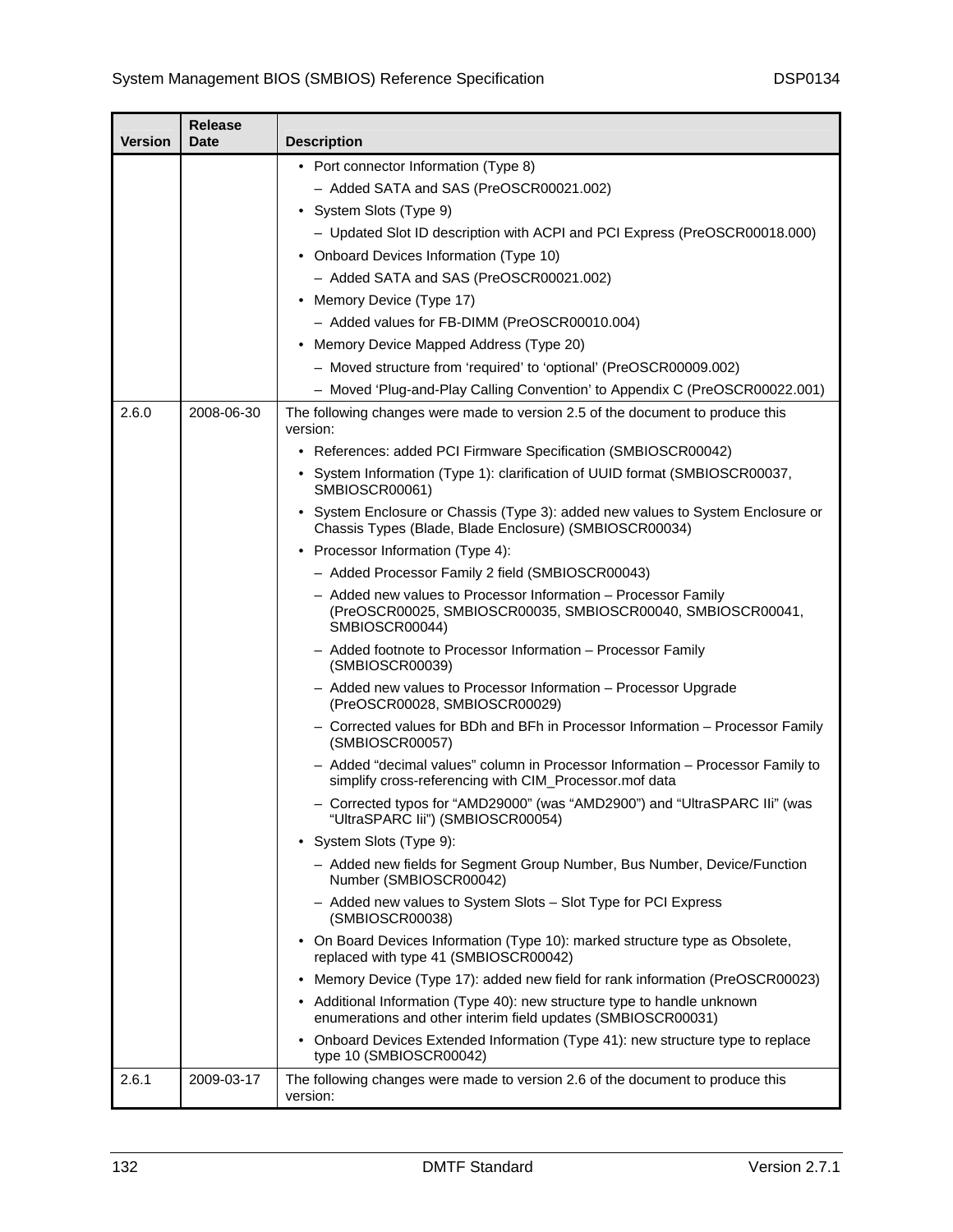| <b>Version</b> | <b>Release</b><br><b>Date</b> | <b>Description</b>                                                                                                                                     |
|----------------|-------------------------------|--------------------------------------------------------------------------------------------------------------------------------------------------------|
|                |                               | System Information (Type 1):<br>$\bullet$                                                                                                              |
|                |                               | - Fixed typo in section 3.3.2 (Type 1 structure): at offset 18h (Wake-up type),<br>the cross-reference should be to 3.3.2.2, not 3.3.2.1.              |
|                |                               | Processor Information (Type 4):<br>٠                                                                                                                   |
|                |                               | - SMBIOSCR00046: Add new Processor Family values: AMD Quad Core and<br><b>Third Generation Opteron Processors</b>                                      |
|                |                               | SMBIOSCR00047: Add new Processor Family values: AMD Phenom and<br><b>Athlon Processors</b>                                                             |
|                |                               | SMBIOSCR00049: Add new Processor Family value: Embedded AMD<br><b>Opteron Processor</b>                                                                |
|                |                               | SMBIOSCR00051: Add new processor family value: AMD Phenom Triple-<br><b>Core Processor Family</b>                                                      |
|                |                               | SMBIOSCR00055: Add new processor values for Intel processors                                                                                           |
|                |                               | SMBIOSCR00058: Add new processor family values for AMD processors                                                                                      |
|                |                               | SMBIOSCR00059: Add value for Intel(R) Atom(TM) processors                                                                                              |
|                |                               | SMBIOSCR00060: Add number for "Quad-Core Intel(R) Xeon(R) processor<br>5400 Series" and a general number for "Quad-Core Intel(R) Xeon(R)<br>processor" |
|                |                               | - SMBIOSCR00065: Add LGA1366 to Processor Upgrade enum                                                                                                 |
|                |                               | - SMBIOSCR00068: Add numbers for new Intel processors                                                                                                  |
|                |                               | Cache Information (Type 7):<br>$\bullet$                                                                                                               |
|                |                               | - SMBIOSCR00062: Add values to cache associativity enum to cover new<br>processors                                                                     |
|                |                               | System Slots (Type 9):<br>٠                                                                                                                            |
|                |                               | - SMBIOSCR00064: Add PCIe Gen 2 slot types to Type 9                                                                                                   |
|                |                               | Memory Device (Type 17):                                                                                                                               |
|                |                               | SMBIOSCR00052: Add new memory device types: DDR3 and FBD2                                                                                              |
| 2.7.0          | 2010-07-21                    | The following changes were made to version 2.6.1 of the document to produce this<br>version:                                                           |
|                |                               | Document layout:                                                                                                                                       |
|                |                               | SMBIOSCR00073: Move SMBIOS structure definitions to a new top-level<br>section                                                                         |
|                |                               | SMBIOSCR00074: Remove Appendix C, "Plug-and-Play Calling Convention"                                                                                   |
|                |                               | Various sections:                                                                                                                                      |
|                |                               | SMBIOSCR00096: Miscellaneous clerical changes                                                                                                          |
|                |                               | Section 1.1, Document Version Number Conventions:<br>٠                                                                                                 |
|                |                               | SMBIOSCR00085: Add more description to the document version number<br>convention                                                                       |
|                |                               | Section 3.1.2, Structure Header Format:<br>٠                                                                                                           |
|                |                               | SMBIOSCR00048: Reserve handle number for consistency with UEFI PI<br>specification                                                                     |
|                |                               | Section 3.1.3, Text Strings:<br>٠                                                                                                                      |
|                |                               | - SMBIOSCR00086: Remove maximum string size limitation                                                                                                 |
|                |                               | Section 3.2, Required Structures and Data:<br>٠                                                                                                        |
|                |                               | SMBIOSCR00095: Increase the capacity to represent system memory of 4<br>terabytes or greater.                                                          |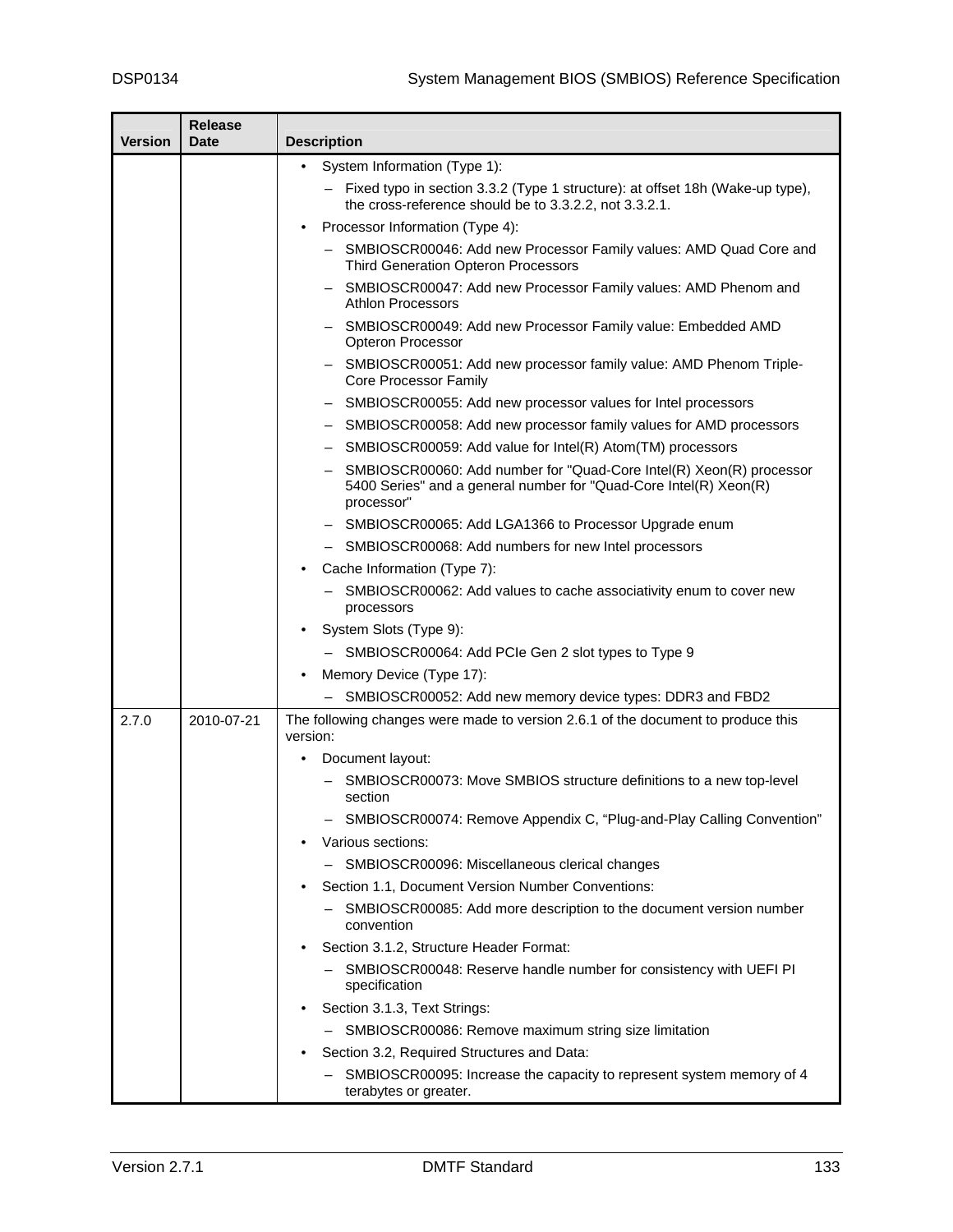| <b>Version</b> | <b>Release</b><br><b>Date</b> | <b>Description</b>                                                                            |
|----------------|-------------------------------|-----------------------------------------------------------------------------------------------|
|                |                               | Bios Information (Type 0):<br>$\bullet$                                                       |
|                |                               | - SMBIOSCR00056: Add UEFI support to BIOS characteristics                                     |
|                |                               | SMBIOSCR00071: Add support to describe virtualized platforms (bit 4)                          |
|                |                               | System Enclosure or Chassis (Type 3):                                                         |
|                |                               | SMBIOSCR00076: Add SKU Number field to type 3 structure (System<br>Enclosure or Chassis)      |
|                |                               | SMBIOSCR00096: Fix offset for SKU Number entry (to 15h+n*m instead of<br>$16h+n*m$            |
|                |                               | Processor Information (Type 4):<br>$\bullet$                                                  |
|                |                               | - SMBIOSCR00063: Add new processor characteristics to Type 4                                  |
|                |                               | SMBIOSCR00070: Add new processor family values for AMD processors                             |
|                |                               | SMBIOSCR00072: Add new processor family values for AMD processors                             |
|                |                               | SMBIOSCR00077: Add new processor family values for VIA processors                             |
|                |                               | SMBIOSCR00080: Add numbers for new Intel processors                                           |
|                |                               | SMBIOSCR00082: Add number for new AMD processor family                                        |
|                |                               | SMBIOSCR00083: Add new processor upgrade type (Socket G34)<br>-                               |
|                |                               | SMBIOSCR00087: Add new processor upgrade type (Socket AM3)                                    |
|                |                               | SMBIOSCR00088: Add number for new Intel processor family: "Intel(R)<br>Core(TM) i3 processor" |
|                |                               | SMBIOSCR00090: Add number for new AMD processor family                                        |
|                |                               | SMBIOSCR00091: Add new processor upgrade type (Socket C32)                                    |
|                |                               | SMBIOSCR00092: Add new processor upgrade type (Socket LGA1156,<br>Socket LGA1567)             |
|                |                               | SMBIOSCR00093: Add new processor upgrade type (Socket PGA988A,<br>Socket BGA1288)             |
|                |                               | - SMBIOSCR00094: Add footnote in processor family table for types 24-29                       |
|                |                               | - SMBIOSCR00097: Update processor trademarks for Intel processors                             |
|                |                               | Physical Memory Array (Type 16):                                                              |
|                |                               | SMBIOSCR00095: Increase the capacity to represent system memory of 4<br>terabytes or greater. |
|                |                               | Memory Device (Type 17):                                                                      |
|                |                               | SMBIOSCR00050: Add support for memory >= 32GB in type 17                                      |
|                |                               | SMBIOSCR00053: Add memory type details of Registered and Unbuffered                           |
|                |                               | SMBIOSCR00081: Add configured memory clock speed                                              |
|                |                               | Memory Array Mapped Address (Type 19) and Memory Device Mapped Address<br>(Type 20):          |
|                |                               | SMBIOSCR00095: Increase the capacity to represent system memory of 4<br>terabytes or greater. |
|                |                               | Cooling Device (Type 27):                                                                     |
|                |                               | - SMBIOSCR00075: Add new "description" field in structure type 27                             |
|                |                               | IPMI Device Information (Type 38):<br>$\bullet$                                               |
|                |                               | SMBIOSCR00078: Update Type 38 to match IPMI specification                                     |
|                |                               | SMBIOSCR00079: Add Type 42 Management Controller Host Interface                               |
|                |                               | SMBIOSCR00096: Replace "record" with "structure"                                              |
|                |                               | Management Controller Host Interface (Type 42):                                               |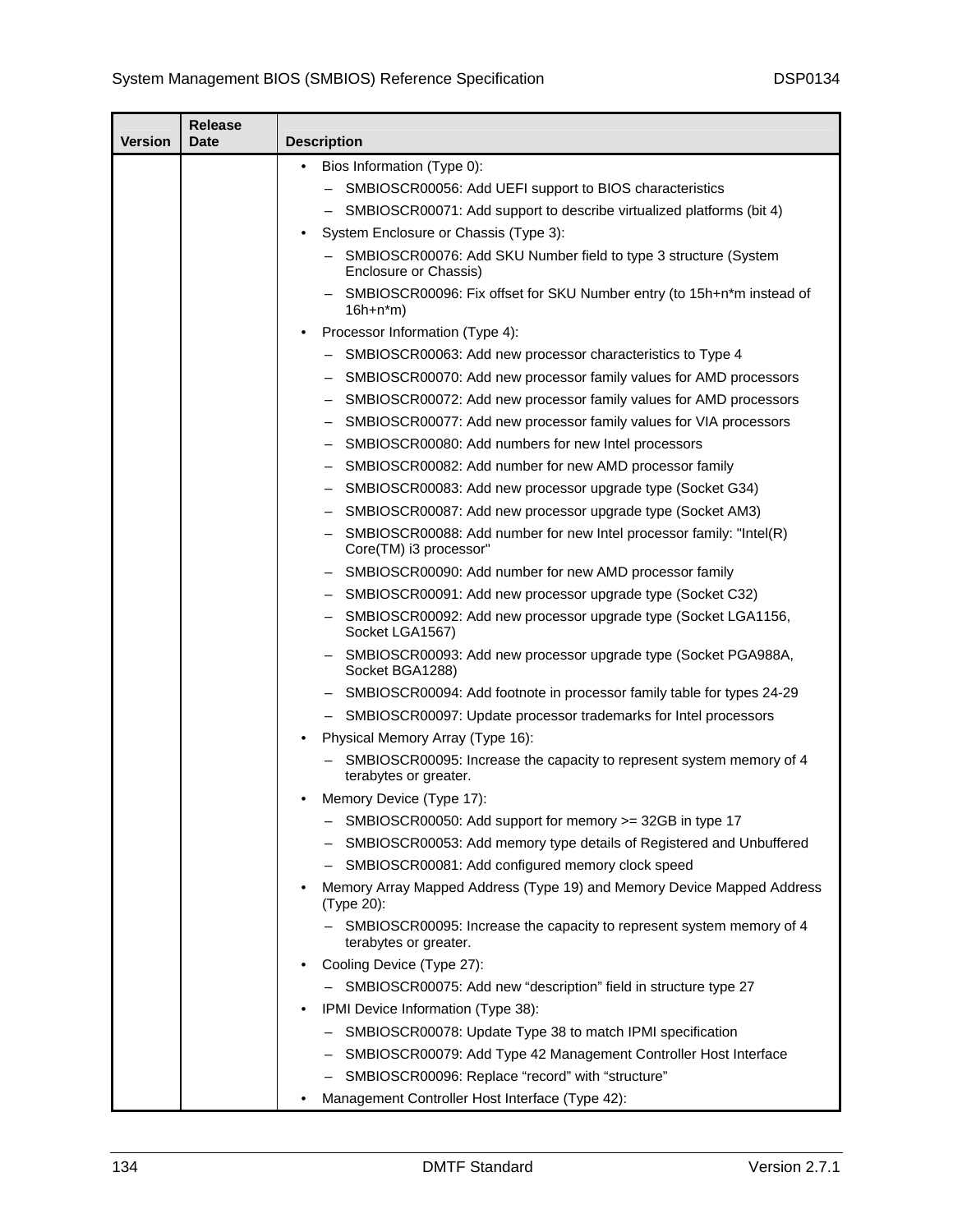| <b>Version</b> | <b>Release</b><br>Date | <b>Description</b>                                                                                                                                                                                                                                                                                                                                                                                                                                                                                                                                                               |
|----------------|------------------------|----------------------------------------------------------------------------------------------------------------------------------------------------------------------------------------------------------------------------------------------------------------------------------------------------------------------------------------------------------------------------------------------------------------------------------------------------------------------------------------------------------------------------------------------------------------------------------|
|                |                        | SMBIOSCR00079: Add Type 42 Management Controller Host Interface<br>SMBIOSCR00096: Replace "record" with "structure"<br>Appendix A, Conformance Guidelines:<br>SMBIOSCR00095: Increase the capacity to represent system memory of 4<br>terabytes or greater.                                                                                                                                                                                                                                                                                                                      |
| 2.7.1          | 2011-01-26             | The following changes were made to version 2.7 of the document to produce this<br>version:<br>Processor Information (Type 4):<br>SMBIOSCR00099: new processor upgrade types<br>SMBIOSCR00100: new processor family types<br>SMBIOSCR00101: new processor family type<br>SMBIOSCR00103: new processor upgrade types<br>Cache Information (Type 7):<br>SMBIOSCR00102: new cache associativity value<br>Port Connector Information (Type 8):<br>$\bullet$<br>SMBIOSCR00104: fix typo in Port Types (table 41)<br>System Slots (Type 9):<br>SMBIOSCR00105: add PCIe Gen 3 slot types |